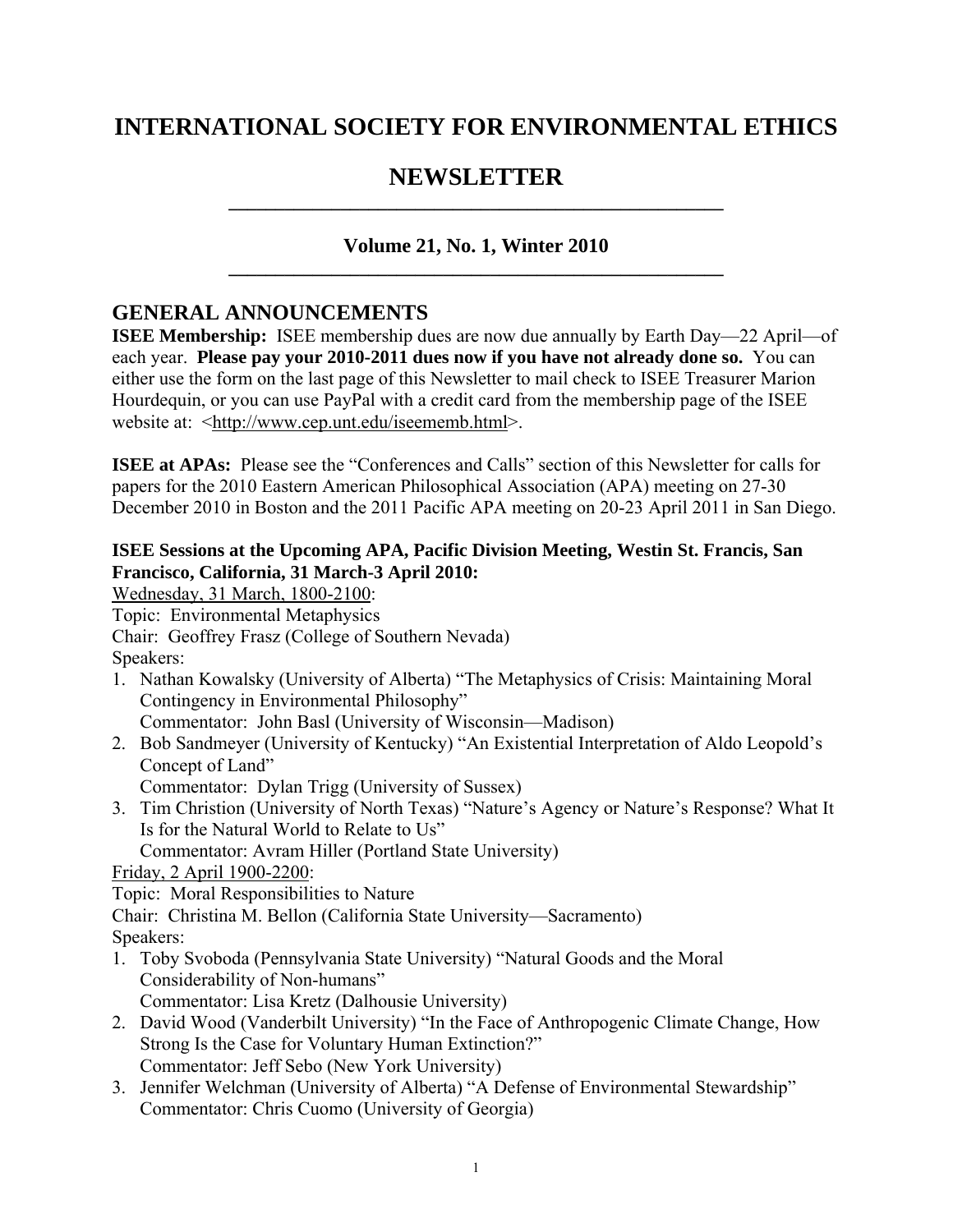**Millennium Assessment of Human Behavior (MAHB):** Millennial assessments of the environmental problems confronting people of all nations have shown that the problems are severe and, in large part, the product of human activities. Key issues include climate change, decline of food security, loss of biological diversity, depletion of water and other vital resources with consequent conflict, use of unsustainable and environmentally malign energy technologies, deleterious changes in patterns of land use, and toxification of the planet with unregulated pollutants. All of these problems threaten the human future. Yet society stubbornly refuses to take comprehensive steps to deal with them and their drivers, including population growth, overconsumption by the rich, and the deployment of environmentally malign technologies. Through a MAHB inaugural global conference, involving scholars, politicians and a broad spectrum of stakeholders, followed by workshops, research activities, and the construction of a human dimensions portal, the MAHB will begin to re-frame people's definitions of, and solutions to, sustainability problems. The MAHB would encourage a global discussion about what human goals should be (i.e., "what people are for") and examine how cultural change can be steered toward creation of a sustainable society. A key task will be to get governmental buyin and the support of other key decisionmakers in the media, industry, academia, religious communities, foundations, and elsewhere who can participate in the discussion and are in positions to amplify outreach and help to accelerate needed changes in public perceptions and institutional structures. Research will also be central to the program, recognizing that we now need more insights from the social sciences and humanities than from biology and the physical sciences. It would focus on analyzing and evaluating the attitudes and practices of individuals and groups. In relation to both outreach and research functions, MAHB envisions establishing an "observatory" on behavior. It would gather evidence from existing documents and established databases as well as from a variety of global stakeholders, and promote new directions for outreach and new research projects. The behavioral observatory will establish a MAHB-line (similar to Medline), providing access to social science and humanities research relating to sustainability. It will have an interactive portal receiving and providing up-to-date information about particular environmental problems, human factors relating to these problems, and initiatives to deal with them. The observatory will work with the MAHB secretariat to develop outreach-research programs that explore the role of values in behavior and on human well-being to determine what institutional and cultural barriers stand between declared values and actual practices, the factors that drive human happiness and fulfillment, and the implications of these factors for ecological sustainability. It will raise questions about how societies measure success and happiness, depict the links between global environmental threats and lifestyle choices, and embed the human story in a deeper understanding of humankind's relationship to nature. Humanity cannot avoid dramatic change, but potentially it can do a much better job of managing it. Please visit the MAHB website at: <http://mahb.stanford.edu/>.

**ISEE-Listserv:** The ISEE Listserv is a discussion list for the International Society for Environmental Ethics. Its creation was authorized by the ISEE Board of Directors in December 2000. It is intended to be a forum for announcements and discussion related to teaching and research in environmental ethics. To join or leave the listserv, or to alter your subscription options go to: <http://listserv.tamu.edu/archives/isee-l.html>. Contact Gary Varner, the listserv manager, for more information: <gary@philosophy.tamu.edu>.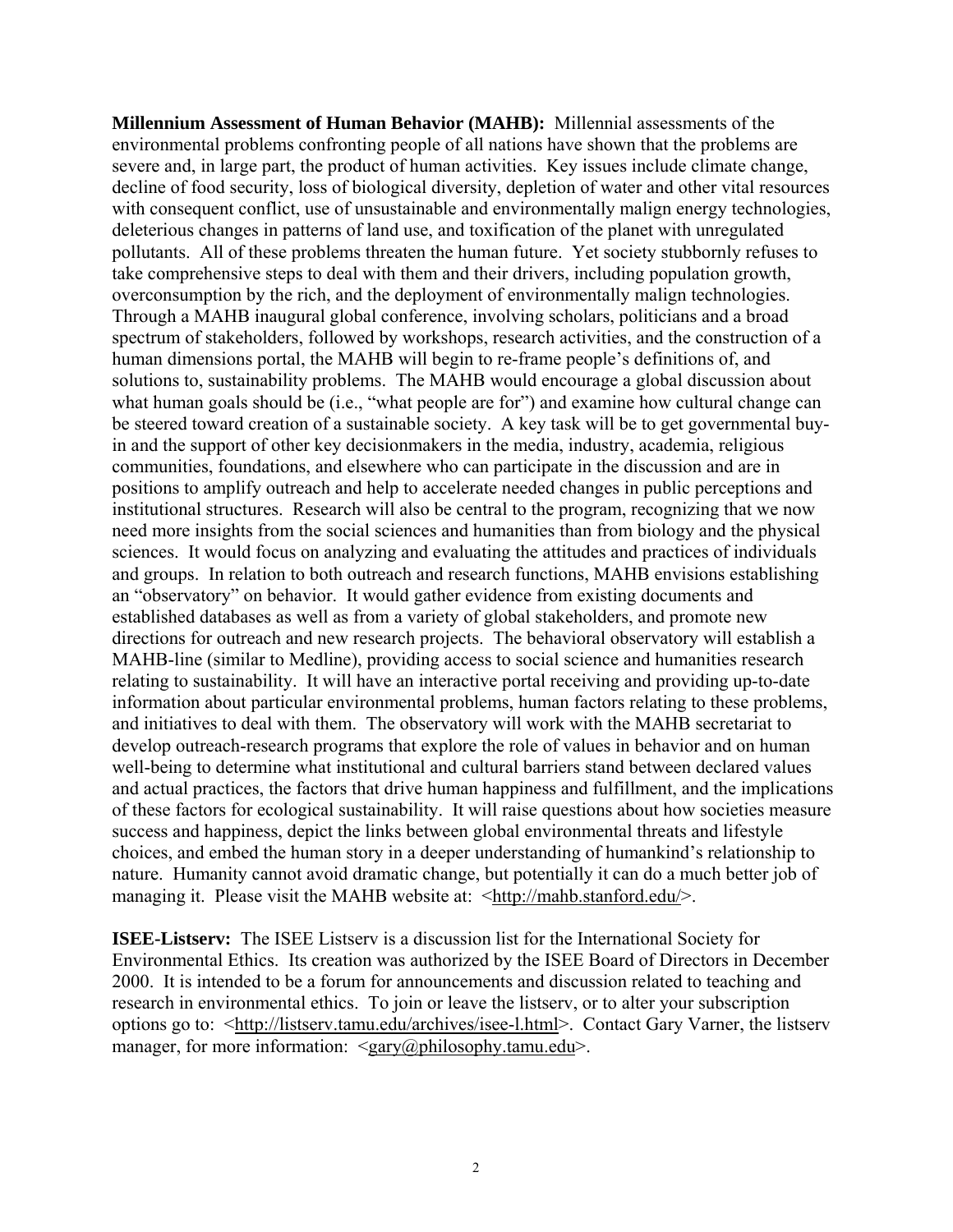## **ISSUES**

**Heinz Award Winners:** Now in its fifteenth year, the Heinz Awards are given to outstanding individuals for their extraordinary achievements in various fields. The 2009 recipients of Heinz Awards in fields related to the environment were: (1) Robert Berkebile of Kansas City, Missouri, who is an architect with BNIM Architects, was recognized for his green building advocacy and promotion of sustainable design and planning; he helped found the United States Green Building Council and the Leadership in Energy and Environmental Design rating system. (2) P. Dee Boersma of Seattle was recognized for developing a greater understanding of the impact of humans on marine ecosystems through her studies at the University of Washington on penguins and other sea birds; she also founded and is the executive editor of *Conservation* magazine. (3) Christopher Field, who is the founding director of the Carnegie Institution's Department of Global Ecology and a biology and environmental professor at Stanford, was recognized for his work toward understanding the effects of climate change on the Earth's ecosystems. (4) Ashok Gadgil of Berkeley, California, who is a professor at the University of California at Berkeley and a group leader at Lawrence Berkeley National Laboratory, was recognized for his work as a researcher, inventor, and humanitarian; he is known for creating inventions to solve fundamental problems in developing countries, such as an inexpensive water purification system and an improved cook stove for use in the conflicted Darfur region of Sudan. (5) Chip Giller of Seattle, Washington was recognized for founding the environmental magazine *Grist* in 1999. (6) Deborah Rice of Augusta, Maine, who works in the Maine Department of Health and Human Services, was recognized for her research into neurotoxicology—the study of the interactions of chemicals within the brain and nervous system and the potential effect of toxins on human development. (7) Joel Salatin of Swoope, Virginia, who is a farmer at Polyface Farm, author and lecturer, was recognized for creating environmentally friendly farming techniques. (8) Kirk R. Smith of Berkeley, California, who is a professor at the University of California at Berkeley, was recognized for exposing the relationships among household air pollution, fuel use, climate, and health. (9) Thomas Smith of Austin, Texas, who is the director of the consumer and environmental group Texas Office of Public Citizen, was recognized for his advocacy of wind and solar energy efficiency. (10) Beverly H. Wright of New Orleans was recognized for her work as an environmental justice advocate with the Deep South Center for Environmental Justice at Dillard University. For more information, please visit: <http://www.heinzawards.net/recipients>.

**Defending Mother Earth in Cochabamba:** On the night of 18-19 December 2010 in Copenhagen, a handful of governments opposed the text presented by the United States, China, Brazil, India, and South Africa. Among those few, Bolivia—represented by President Evo Morales who had been re-elected just days before with an overwhelming majority—strongly condemned the agreement both on the process (the text was discussed in small groups outside of the UN) and on the content, which fell far short of anything close to what the IPCC recommended, did not include any constraints on emissions or financing commitments for the South. Just a few days later President Morales issued an invitation to the "Peoples World Conference on Climate Change and Mother Earth's Rights" in Cochabamba, Bolivia on 19-22 April 2010. Although the initiative from Morales raised a lot of interest and enthusiasm from activist networks across the world, there were still many questions about the nature and the objectives of the conference. Pablo Solon, Bolivia's ambassador to the UN and a veteran of the World Social Forum, came to the Porto Alegre WSF 10th year events, to share information and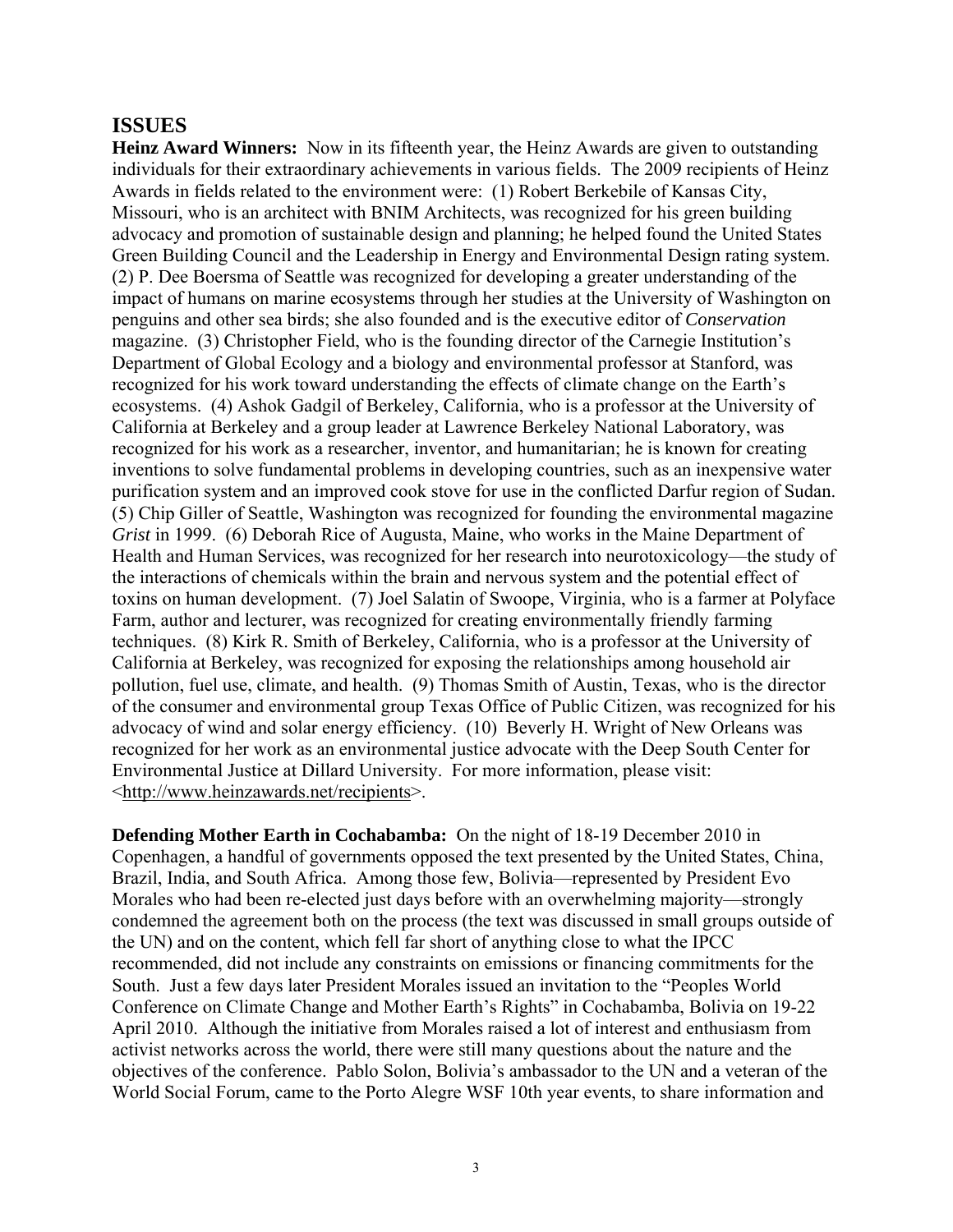gather support for the conference. He spent three hours meeting with climate justice activists and movements, and there was a very useful sharing of information and views. Following the failure of Copenhagen and the mounting pressure for governments to sign on to the Copenhagen Accord, Bolivia believes that it is vital to take some immediate initiatives to change the correlation of forces to shift the international agenda. Bolivia's proposal is original: to invite all governments, UN agencies, scientists, social movements and NGOs—without conditions—to participate in a working groups and to prepare conclusions and a final declaration. So far, several governments have indicated that they will attend, including some from Latin American and European countries. The goal of the Bolivians is to have several chiefs of state and a large number of ministers. The Bolivians are also sure of the participation of some UN agencies but the outstanding question is the level of representation from governments and the UN. Many activists and scientists have shown interest, and some have already confirmed their participation. The conference has six objectives: (1) analyse the structural and systemic causes of climate change and propose substantive measures that facilitate the well-being of all humankind in harmony with nature, (2) discuss the draft Universal Declaration of rights of Mother Earth, (3) discuss proposals for new commitments to the Kyoto Protocol and projects for a COP decision under the United Nations Framework for Climate Change that will guide future actions during climate change negotiation, (4) work on the organisation of a people's world referendum on climate change, (5) analyse and draw up a plan of action to advance the establishment of a Climate Justice Tribunal, and (6) define strategies for action and mobilisation in defence of life against climate change and for Mother Earth rights. So far, sixteen working groups have been identified, but others will be added, with translation in only English and Spanish. The groups are: structural causes, harmony with nature, Mother Earth rights, climate change referendum, climate justice tribunal, climate migrants and refugees, indigenous peoples, climate debt, shared vision, Kyoto Protocol, adaptation, financing, technology, forests, dangers of the carbon market, and action strategies. For more information, please visit: <http://cmpcc.org>. A lot of objections could be raised about this grand scheme. The timing is very short, and travelling to Cochabamba is both expensive and quite difficult. Mixing government representatives, UN agencies, social movements, and NGOs can create problems for many of the potential participants who prefer to maintain their autonomy. There is no committee organising the conference—the invitation comes directly from Evo Morales—which has the advantage of avoiding debates about who is or is not part of the committee, but which can also create problems about how the conference will be conducted. The preparations rely on the internet, which is always difficult, not least for social movements, and in two languages. At the same time, it was clear in Porto Alegre that all the social movements from Latin America will support and join Cochabamba, as well as many delegations from other continents, motivated by the necessity to build a large global alliance for climate justice. And we all know that in periods of uncertainty and transition, such as the times we are in, initiatives that could be seen as crazy or unrealistic are, from time to time, those that change the course of history

**Americans Losing Interest in Global Climate Change in the United States:** A new national survey was conducted on public responses to climate change. This report of this survey focuses on public beliefs and attitudes and finds that public concern about global warming has dropped sharply since the fall of 2008. The percentage of Americans who think global warming is happening has declined 14 points to 57 percent in 2010. The percentage of Americans who think global warming is caused mostly by human activities has dropped 10 points to 47 percent in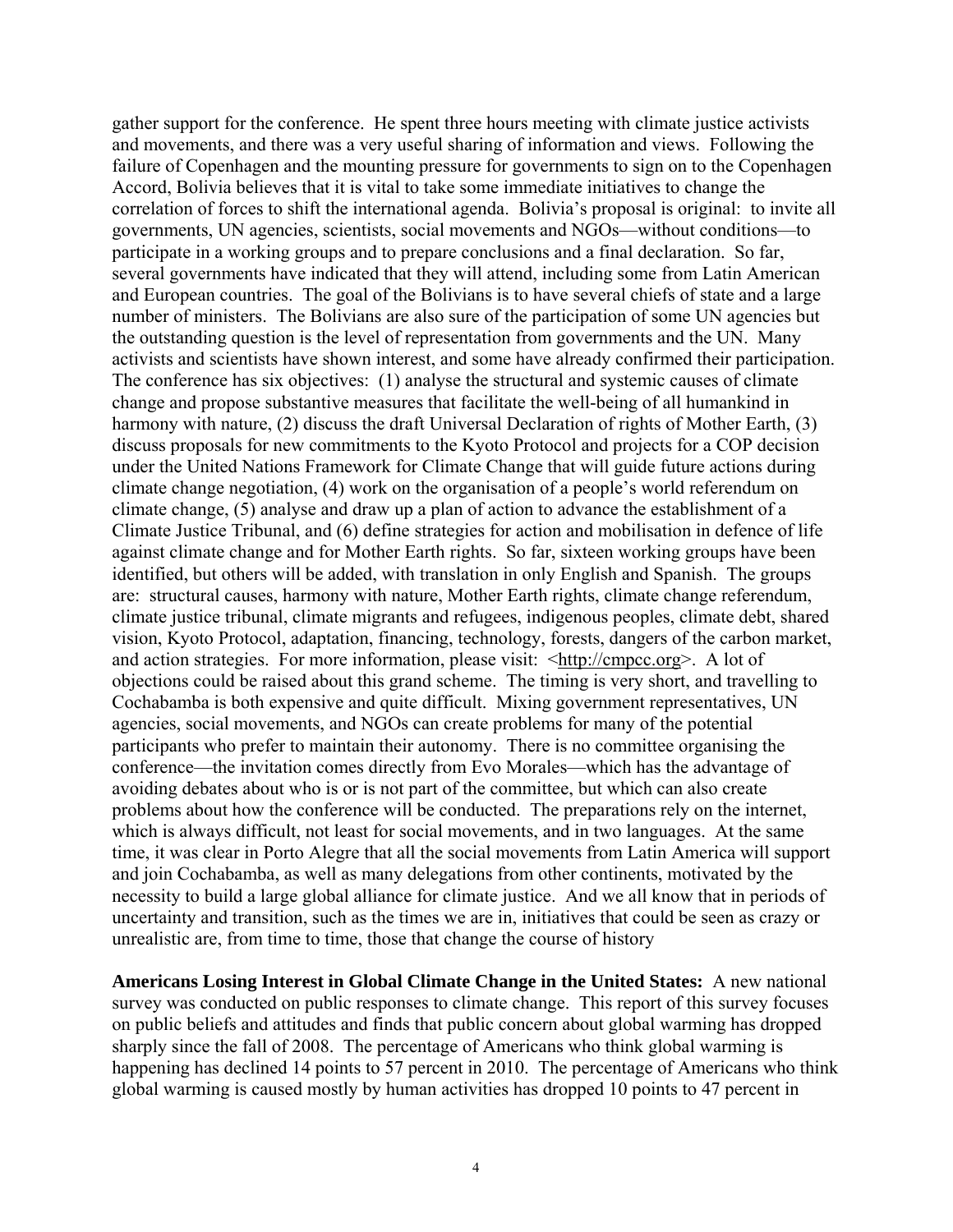2010. Only 50 percent of Americans now say they are "somewhat" or "very worried" about global warming, a 13-point decrease. In line with these shifting beliefs, there has been an increase in the number of Americans who think global warming will never harm people or other species in the United States or elsewhere. The survey also found lower public trust in a variety of institutions and leaders, including scientists. For example, Americans' trust in the mainstream news media as a reliable source of information about global warming declined by 11 percentage points, television weather reporters by 10 points, and scientists by 8 points. They also distrust leaders on both sides of the political fence. Sixty-five percent distrust Republicans Arnold Schwarzenegger and Sarah Palin as sources of information; while 53 percent distrust former Democratic Vice President Al Gore, and 49 percent distrust President Barack Obama. Finally, Americans who believe that most scientists think global warming is happening decreased 13 points, to 34 percent, while 40 percent of the public now believes there is a lot of disagreement among scientists over whether global warming is happening or not. Despite growing scientific evidence that global warming will have serious impacts worldwide, public opinion is moving in the opposite direction. Over the past year the United States has experienced rising unemployment, public frustration with Washington, and a divisive health care debate, largely pushing climate change out of the news. Meanwhile, a set of emails stolen from climate scientists and used by critics to allege scientific misconduct may have contributed to an erosion of public trust in climate science. It is also clear that public understanding of climate change fundamentals—that it is happening, is human caused, and will have serious consequences for human societies and natural ecosystems here in the United States and around the world—is heading in the wrong direction. These findings underscore the critical need for more and improved climate change education and communication. A copy of the report is available at: <http://environment.yale.edu/uploads/AmericansGlobalWarmingBeliefs2010.pdf>.

**Obama Administration Changes Terminology of "Greenhouse Gases":** The Obama Administration increasingly has been replacing the term "greenhouse gases" with terms such as "heat-trapping emissions/pollutants" and "carbon pollution." Focus groups research suggests that climate change-related communication has only served to turn Americans off and disengage them from issues of climate change. For many Americans, the term "climate change" merely suggests that one is traveling to a different place with a different climate, and the term "greenhouse gases" either suggests a good thing in terms of a place to grow plants or carries no clear meaning. Does changing the words help change the debate?

**Climate Scepticism on the Rise in the United Kingdom:** A new BBC poll conducted 3-4 February 2010 shows that the number of British people is who doubt that climate change is occurring has increased. The results of a Populus poll of 1,001 adults show that 25% of those interviewed did not think that climate change is occurring, a rise of 8% from this past November (2009). Of the 75% of British people who do believe that climate change is occurring, only 26% of these people believe that it is "now established as largely man-made," down from 41% in November 2009. See the 5 February 2010 BBC article at: <http://news.bbc.co.uk/1/hi/sci/tech/8500443.stm>.

**Challenges to US EPA's Endangerment Finding**:Opposition to the United States Environmental Protection Agency's finding that greenhouse gases endanger human health and welfare is beginning to mount. On 23 December 23 2009, the National Cattlemen's Beef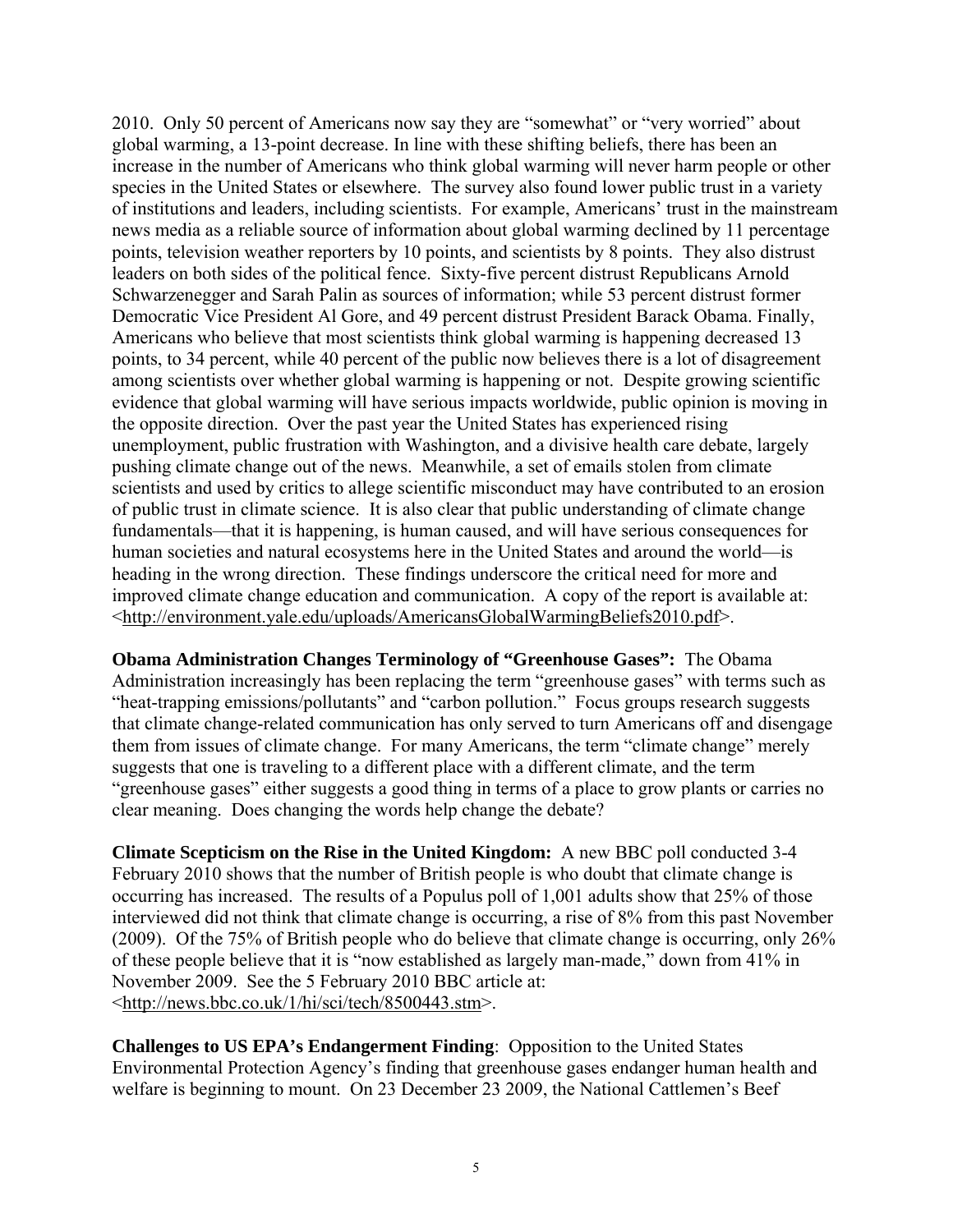Association filed a petition in the DC Circuit Court of Appeals challenging the finding, claiming it is not based on scientific analysis. Also that day, the Southeastern Legal Foundation filed a petition, with the support of nine House Republican members, calling on the EPA to reconsider its endangerment finding, citing challenges to the science from the emails hacked from the University of East Anglia. Meanwhile, Louisiana Governor Bobby Jindal (R) and several state secretaries wrote to EPA Administrator Lisa Jackson asking that the agency reconsider its endangerment finding because they feel future climate regulations may have a negative economic effect on Louisiana.

**Omnibus Public Lands Management Act:** On 30 March 2009, President Barack Obama signed the Omnibus Public Lands Management Act, protecting more than two million acres of wilderness in nine states. This includes 517,000 acres in the Owyhee-Bruneau Canyonlands, the first wilderness protected in Idaho since the 1980 designation of the Frank Church-River of No Return Wilderness. The bill included hard-won compromises that created 14 BLM wilderness areas in Washington County, Utah, in the area near Zion National Park. This bill is regarded as one of the most significant land and conservation bills Congress has ever passed and the most significant in two decades.

**Jaguar Protection Receives Major Boost:** A lengthy effort by the Wildlands Network and its partners to ensure Critical Habitat Designation and a Recovery Plan for endangered jaguars in the Sky Islands region of Arizona and New Mexico has resulted in an official commitment by the United States Fish and Wildlife Service (USFWS) to begin that important work. Following a judge's order to comply with the requirements of the Endangered Species Act for Critical Habitat Designation and recovery planning for jaguars, the USFWS has announced it will produce the habitat designation map by January 2011 and that it will also begin working on the essential recovery planning process. The announcement reverses a previous decision by the agency that rejected the need for these ESA-required processes. The Wildlands Network's efforts to assist in the recovery of jaguars in the Sky Islands is closely related to work to maintain unfragmented wildlife linkages across the US-Mexico Border, a process that included identification of crossborder jaguar corridors as a result of the Wildlands Network-sponsored "Border Ecological Symposiums" conducted with a wide range of agency officials and decision-makers over the past four years. The Wildlands Network's Mexican partner Naturalia recently purchased several large, private ranches in Sonora, Mexico known to be breeding grounds of the northernmost jaguar population in North America. The now completed purchase of this 70-square-mile jaguar reserve has created a wildlands core area from which jaguars can now move northward toward their former range in the US Sky Islands. Protecting the landscape linkage between those two habitats is now of critical importance for jaguar recovery throughout the region, including continuation of efforts to halt construction of impenetrable security barriers along the border that would block such movement. Critical study on climate change acknowledges the importance of connectivity and continental approaches to buffer the impact of climate change on biological diversity. The Wildlands Network just released a recently commissioned white paper on how global climate disruption will affect biological diversity. "Climate Disruption and Connectivity: Toward a Strategy for Nature Protection" is a comprehensive review of the latest scientific literature on these critical topics. Among the conclusions is that connected networks of protected lands, at the continental scale, are necessary to buffer the impact of climate disruption on biological diversity and to allow for adaptation by flora and fauna. For the Wildlands Network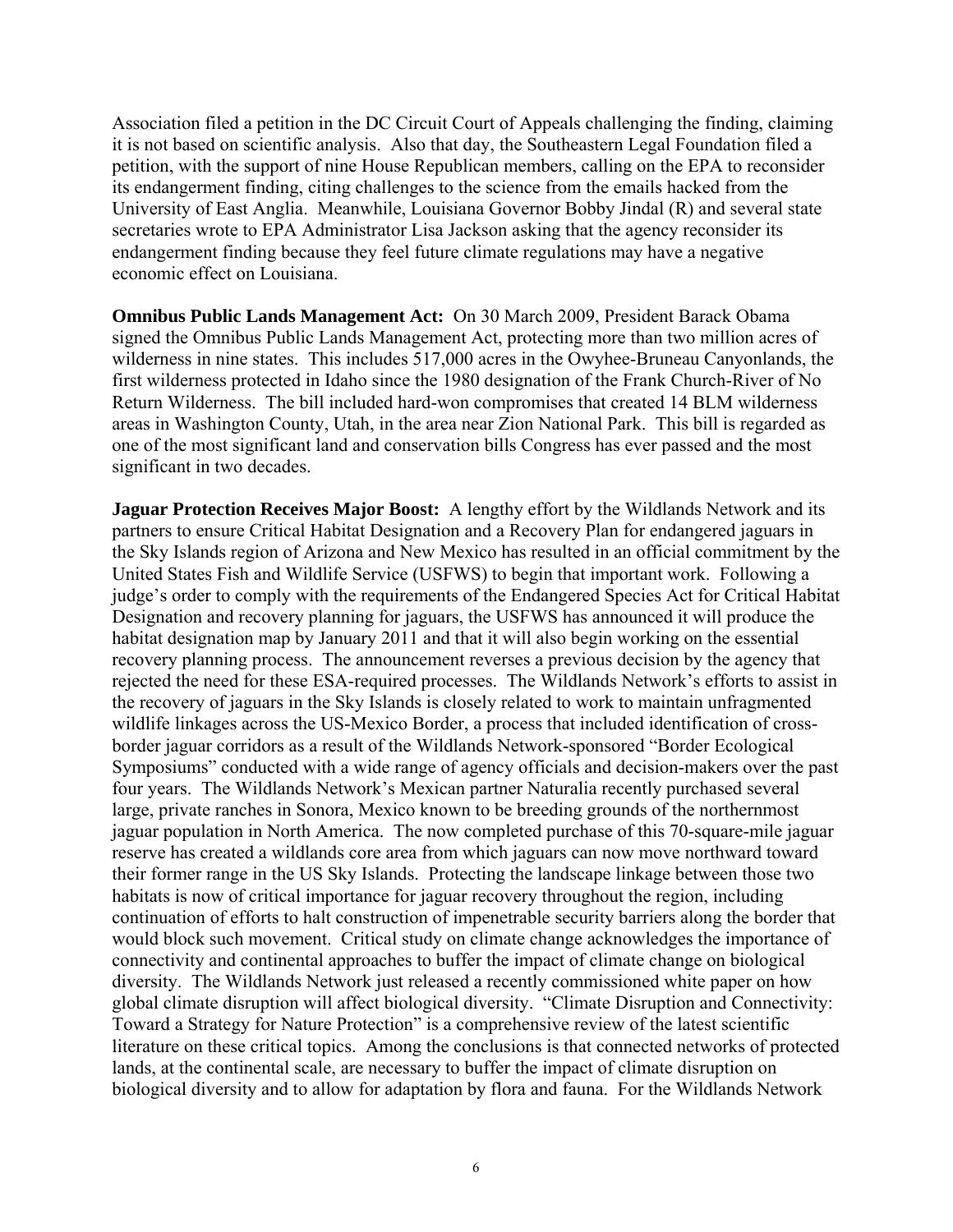Report, please visit: <http://wildlandsnetwork.org/files/climate-disruption-and-connectivity-2010.pdf>. For the summary report, please visit: <http://wildlandsnetwork.org/files/climatedisruption-and-connectivity-exec-summary-2010.pdf>.

## **NOTES FROM THE FIELD**

 $\overline{a}$ 

**Environmental Ethics: South American Roots and Branches** 



## **"¿FILOSOFÍA AMBIENTAL EN BRASIL?" REFLEXIONES TEÓRICAS Y PRÁCTICAS SOBRE UNA CUESTIÓN SUDAMERICANA Amós Nascimento**\*

El continente americano ha estado en el centro de las discusiones sobre naturaleza, ecología y medio ambiente desde el siglo XVI. El así llamado "descubrimiento" y "la conquista" de América presuponen muchas dimensiones ambientales: la interacción con tribus nativas, el aprendizaje sobre las nuevas especies de plantas comestibles hoy populares alrededor del mundo – tales como el maíz, la papa, la calabaza, el cacao y otras –, el hallazgo de nuevas especies vegetales y animales – muchos de las cuales fueron catalogadas por Alexander von Humboldt a fines del siglo XVIII –, y los desafíos enfrentados cuando se buscó imponer concepciones de desarrollo en áreas naturales inhóspitas – tales como el Chaco, la Caatinga y el Altiplano. Todavía hoy, las discusiones sobre el cambio climático presuponen, al menos implícitamente, una referencia a dos áreas específicas de América del Sur que tienen un impacto ambiental profundo en el globo: la Antártica y la Amazonía. Con base en el acontecer histórico, es posible preguntar: ¿cuáles son los problemas y condiciones específicas de estas áreas sudamericanas, y cuáles son los desafíos particulares que ellos brindan a la reflexión filosófica y a la acción ambiental? Este ensayo procura abordar esta pregunta centrándose en el caso específico de los problemas ambientales de Brasil<sup>1</sup>.

Para empezar esta investigación, consideremos la siguiente pregunta: ¿Qué tipos de estudio han sido propuestos en Brasil con relación a los desafíos ambientales de la región? Históricamente, el nombre mismo del país deriva de un árbol encontrado en la parte sudeste de América del Sur, el *pau-brasil* (*Brazilwood*) que se extrajo hasta casi su extinción. Varios proyectos científicos han investigado los recursos naturales brasileños, sobre todo en los bosques amazónicos, en la costa, en relación a sus recursos hídricos, la fertilidad del suelo y la biodiversidad. Además, Brasil fue el escenario de la actividad política de líderes ambientales importantes como Chico Mendes y el líder Kayapó, el Cacique Payakan, y también eventos importantes como la Conferencia de la ONU sobre el Medio Ambiente y Desarrollo, realizada en

<sup>\*</sup> Profesor en la University of Washington, Tacoma (UWT) anascim@u.washington.edu, EEUU, y en la Universidade Metodista de Piracicaba (UNIMEP) asnascim@unimep.br. Brasil.Traducción al español de Amos Nascimento, y edición de Francisca Massardo y Ricardo Rozzi.

<sup>&</sup>lt;sup>1</sup> Una versión anterior de este ensayo se presentó en una reunión del ISEE/IAEP en Allenspark, CO en 2004. El autor agradece los comentarios de Robert Figueroa, James Griffiths y Ricardo Rozzi.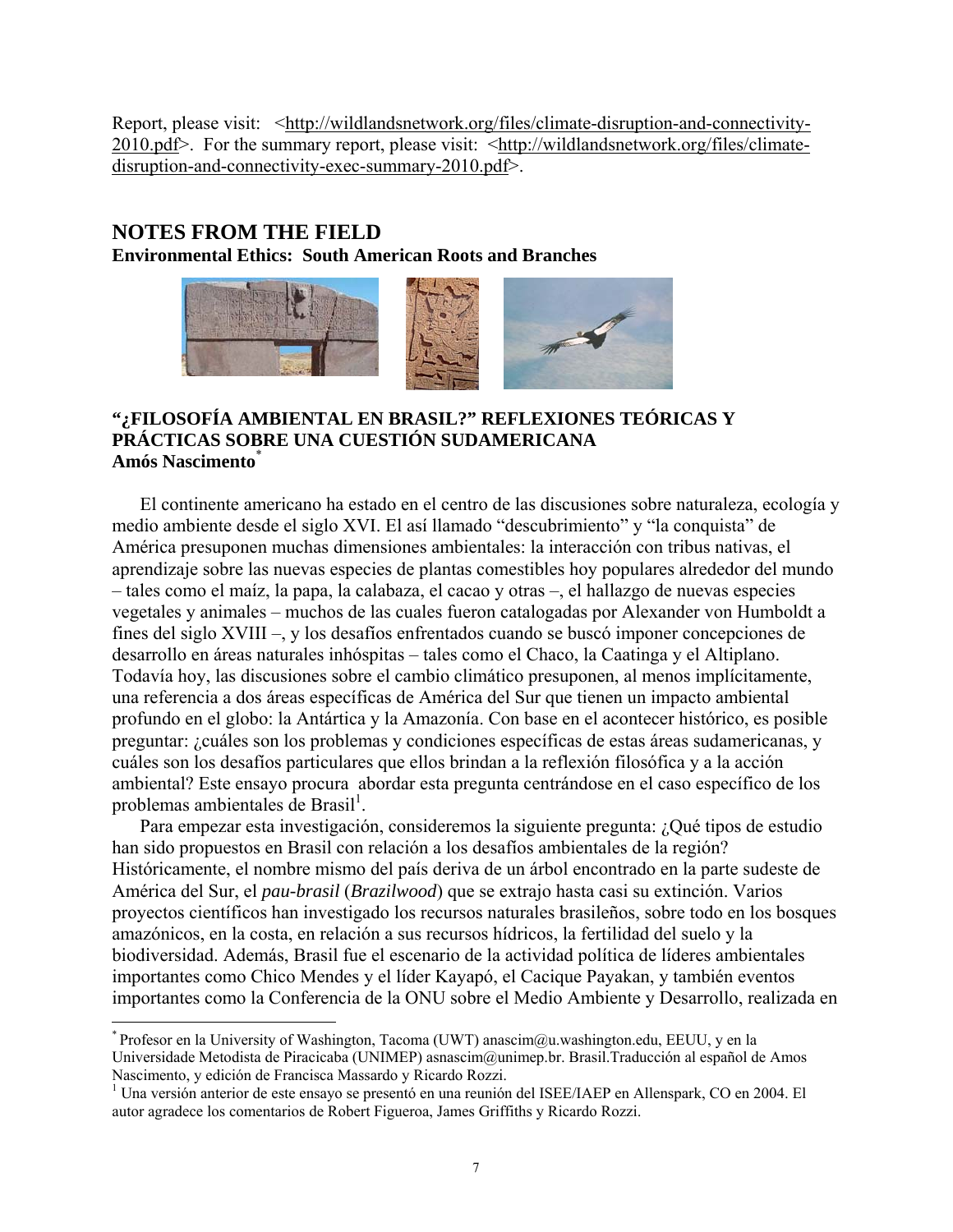Río de Janeiro (1992). Internacionalmente, los líderes brasileños han estado en el centro de las discusiones ambientales globales actuales, discutiendo desde la necesidad de conservar la región del Amazonas hasta los recientes esfuerzos para limitar la emisión de gases que contribuyen al efecto invernadero [*greenhouse gasses*], y la necesidad de lograr un acuerdo internacional en relación al cambio climático. Todos estos elementos serían suficientes para estimular la reflexión filosófica ambiental. No obstante, la pregunta inmediata que se plantea en este ensayo es mucho más sencilla: ¿cuál ha sido el papel de la filosofía en la discusión sobre los problemas ambientales de Brasil? Para contestar a esta pregunta, comenzaré por una breve revisión de la historia de los problemas y discusiones ambientales en Brasil, para después indicar las diferentes disciplinas y ciencias que se han dedicado a estos problemas, y finalmente, me enfocaré en algunas iniciativas filosóficas sobre el tema.

Esto lleva a una otra pregunta: ¿ puede la filosofía contribuir a la reflexión y acción relativas a los problemas ambientales en este país? Aunque yo pueda brindar solamente una apreciación inicial sobre este extenso tema, espero que esta discusión sea suficiente para indicar por lo menos un problema central: el papel de la filosofía en las discusiones ambientales en Brasil ha sido mínimo. Tras mostrar algunos de los límites en los acercamientos de otras disciplinas y el número creciente de desafíos que necesitan ser discutidos en Brasil, creo poder concluir que hay áreas en que las herramientas filosóficas pueden ser útiles, sobre todo si los filósofos trabajasen de modo interdisciplinario con otras ciencias y disciplinas e incluyendo una visión pluralista de los varios contextos. A partir de estas preguntas y consideraciones, estoy seguro que la filosofía también podrá ofrecer nuevas perspectivas para los estudios sobre el medio ambiente.

#### **1. Historia ambiental, desarrollo y activismo**

1

En este ensayo – que presenta la primera parte de mis argumentos sobre ese tema –, quiero empezar considerando la primera pregunta: *¿cuáles son los problemas y condiciones específicas de América del Sur y los desafíos ambientales particulares en Brasil?* Como posible respuesta, presento algunos aspectos concretos e informaciones sobre tendencias naturalistas, preservacionistas y conservacionistas, así como las demandas ecológicas y ambientales en el contexto brasileño. Al compartir la información sobre la historia ambiental brasileña, es posible establecer un base inicial para la discusión sobre las iniciativas ambientales y el rol de la filosofía en Brasil.

La historia de Brasil es relativamente larga. Puede remontarse a las tribus nativas en el período pre-colombino o también al año 1500, que marca el así llamado "descubrimiento"<sup>2</sup> de una región conocida principalmente por sus recursos naturales, que más tarde se trasformó en la colonia más importante de Portugal (Assunção 2000). La historia oficial de Brasil se centra en la negociación del proceso político que condujo hacia la colonización por Portugal, la independencia pacífica de Brasil y el establecimiento de su propia monarquía en 1882,<sup>3</sup> la abolición de la esclavitud en 1888 – mucho más tarde que cualquier otro país de América –, y el cambio hacia una república liberal en 1889 (Fausto 1999). Los eventos más recientes incluyen la emergencia del Populismo en 1930, el golpe de estado de los militares en 1964 y el retorno a la democracia después de 1985. Desde entonces, Brasil ha sido considerado uno de los países

<sup>&</sup>lt;sup>2</sup> Para una visión crítica del término "descubrimiento", véase Dussel (1995 y 2002).

<sup>&</sup>lt;sup>3</sup> Esta fue la única monarquía en América Latina (para desilusión de Simón Bolívar). El Imperio brasileño duró de 1822 a 1889. Hubo un intento similar en México. Agustín de Iturbide llevó las fuerzas mexicanas contra España y se coronó Emperador en 1821, pero duró sólo 18 meses. En 1864, Maximiliano de Austria se coronó como Maximiliano I, Emperador de México, pero sólo duró hasta 1867.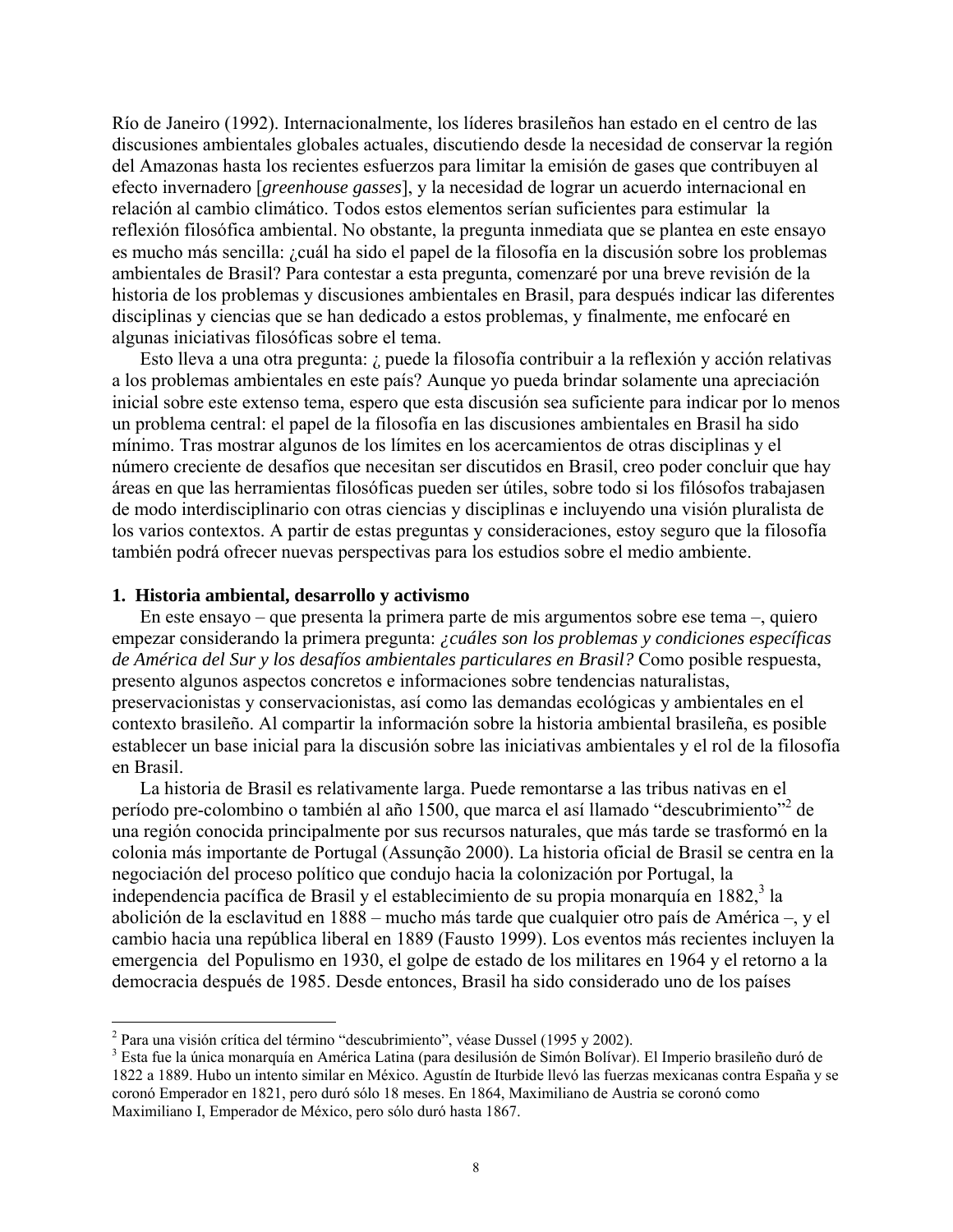emergentes definido como BRIC (Brasil, Rusia, India, y China), pero todavía cerrado en sus asuntos internos, lo que explica la falta de información sobre Brasil en la arena internacional.

Más allá de esta historia oficial, hay otros marcadores históricos, sociales y políticos importantes, que son a menudo omitidos y necesitan ser mencionados porque muestran la historia alternativa de los movimientos sociales. Por ejemplo, hubo un esfuerzo de la Iglesia Católica por evangelizar a los aborígenes Guaraníes y establecer las misiones jesuitas como un nuevo experimento político alrededor de 1609 (Eisenberg 2000). Esto ocurrió al mismo tiempo que algunas otras iniciativas frustradas, como el establecimiento del Quilombo de Palmares como una confederación independiente de esclavos africanos entre 1602 y 1694 (Kent 1965, Schwartz 1992, Anderson 1996). También hubo una colonización de la parte nordeste del país y partes del Amazonas por calvinistas holandeses entre 1630 y 1669 (Mello 1987), así como el esfuerzo por aplicar las ideas de filósofos importantes de la Ilustración europea con el fin de crear una nueva nación republicana en el estado de Minas Gerais en 1789 (Maxwell 1973).

La historia ambiental de Brasil puede reconstruirse a lo largo de estas mismas líneas. Los límites de este ensayo no me permiten remontarme y repasar los aspectos ambientales de temas como el genocidio de culturas indígenas, la colonización y esclavitud, la sobreexplotación de recursos naturales a través de prácticas extractivistas, y el impacto de la modernización (Padua 2000). Permítanme simplemente mencionar que la historia moderna de Brasil empieza con un claro problema ambiental que necesita consideración: la extracción de *Caesalpinia echinata* o *pau-brasil* [*Brazilwood*], que dio su nombre al país pero que ahora está casi extinto. Hay otros casos históricos de acciones ambientales en los siglos XVIII y XIX que son todavía relevantes. Por ejemplo, ya en 1797 había una ley que protegía los bosques limitando la extracción de madera. Otro ejemplo es un proyecto en la restauración de la vegetación ribereña y los recursos hídricos en Río de Janeiro en 1862 – en lo que después se llamó el Bosque de Tijuca (Dean 1995: 223-225). Más allá de estos ejemplos, podemos volver al siglo XX y mencionar eventos recientes que nos permiten observar acciones e iniciativas ambientales que podrían ser la base para una reflexión filosófica. A continuación, enfocaré la atención sobre dos tendencias: la historia oficial de acciones gubernamentales que culminan con el *desarrollismo* fomentado por la dictadura militar a partir de 1964, y el *activismo* ambiental de varios grupos subalternos que se opusieron tanto a la explotación instrumental y militar como a la manipulación de los recursos naturales, para proponer en su lugar una acción conservacionista y valores democráticos. **a) El desarrollismo militar** 

Las iniciativas políticas acerca de la preservación de los recursos naturales fueron propuestas ya en los años 1930 por el gobierno populista del Presidente Getúlio Vargas. En 1934 se realizó la Primera Conferencia Brasileña para la Protección de la Naturaleza, en Río de Janeiro. Este evento no sólo condujo a la creación de varios parques nacionales, sino del establecimiento de leyes, como el Código de la Silvicultura (Ley 23.793), el Código de la Minería (Ley 794) y el Código del Agua (Ley 24.643) en 1934, como también el primer Parque Nacional en 1937, el Código de Pesca en 1938 y el Código de Caza en 1943 (Diegues 2005). Pero todas estas leyes fueron propuestas en un tiempo durante el cual Brasil era sumamente rural y liderado por una élite militar. Con la urbanización, industrialización y modernización que se inició en ese tiempo, la relación cultural con la naturaleza se modificó, lo que provocó la degradación de los recursos naturales.

Una aproximación más sistemática a lo que puede llamarse la situación ecológica de Brasil puede detectarse después del año 1960, debido en parte al impacto de movimientos internacionales, y también a las discusiones internas sobre el significado y el impacto negativo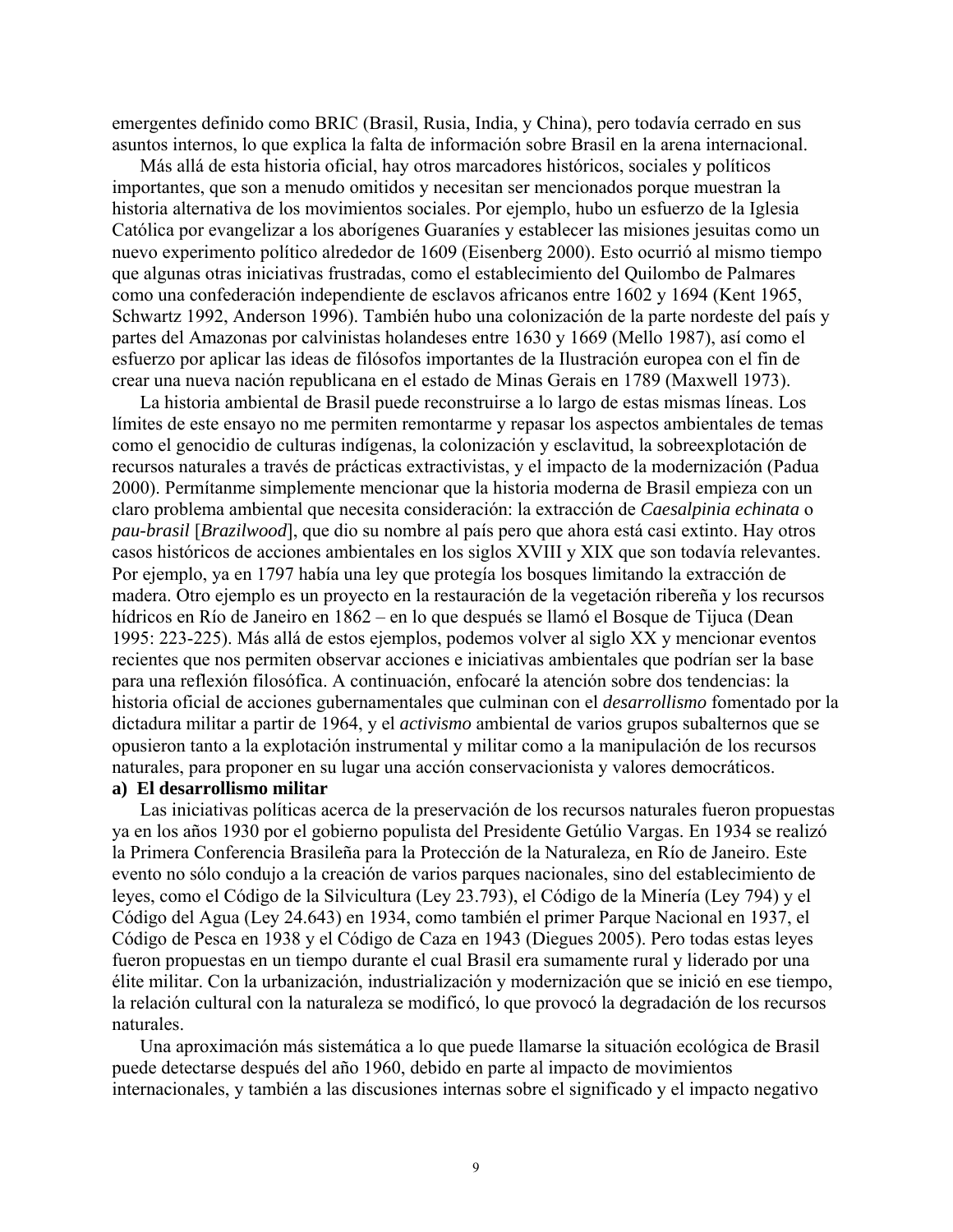de la concepción modernista de "desarrollo"<sup>4</sup>. Sin embargo, 1964 fue el año del golpe de estado del ejército brasileño que instaló una dictadura militar que duró hasta 1985. Hablar de ambientalismo durante este período exige que consideremos dos problemas: la concepción instrumental que el gobierno militar tenía de los recursos naturales, y también las reacciones de grupos sociales y ambientales al militarismo.

Por un lado podemos observar que las políticas gubernamentales que ocurrieron durante la dictadura militar estuvieron basadas en un doble eje: el "control y exploración" de los recursos naturales, y la creación de un marco legal para el desarrollo. Este eje doble estaba basado, a su vez, en las doctrinas de seguridad nacional y soberanía territorial. Entre los mega-proyectos polémicos durante este período pueden mencionarse la construcción de la Carretera Trans-Amazónica, la Represa de Itaipu, el Sistema de Acuaductos Cantareira en São Paulo, el Proyecto de Minería en Carajás en los estados de Pará y Maranhão, y la construcción de centrales de energía nuclear en Río de Janeiro – la mayoría de ellos considerados los proyectos más grandes del mundo en su tiempo (Hall 1989; Guimarães 1991: 121ff.). Con el apoyo del gobierno militar, se llevaron también a cabo otros mega-proyectos privados en la Amazonia, como el Proyecto de Jari por el billonario de la minería estadounidense Daniel Ludwig, la fábrica Firestone y otras iniciativas que llevaron a la degradación de partes de la regiones forestales (Hageman 1985).

Los mega-proyectos apoyados por el gobierno militar también se justificaron como medidas de seguridad: para conquistar la Amazonía en lugar de dejarla abierta a contrabandistas y guerrillas, para construir una gran represa que podría inundar la ciudad argentina más importante, Buenos Aires. Además, la necesidad de independencia de fuentes extranjeras de energía se utilizó como argumento para la investigación de combustibles fósiles alternativos y la utilización de energía nuclear, como también muchas otras iniciativas de carácter geopolítico (Couto y Silva 1967). Tales medidas tuvieron un impacto económico profundo y sirvieron para crear un proceso de modernización en varios frentes: la mecanización de la agricultura, la promoción del agro-negocio, la electrificación de las áreas rurales, la reforma y control del uso de la tierra, la explotación de recursos naturales (como minerales y agua), y la creación de centros tecnológicos (Stepan 1988). Económicamente, el período de la dictadura militar en los años 1970 se definió como "el milagro brasileño" [*the Brazilian miracle*] aunque esto ocurrió a costa de limitar los valores democráticos, explotando a las poblaciones empobrecidas e incurriendo en una gran deuda externa para financiar estos proyectos<sup>5</sup>.

Simultáneamente, sin embargo, es en este momento que uno puede observar una serie de políticas públicas ambientales. El Concilio Nacional para el Control de la Polución Medioambiental fue creado en 1967 a través de la Ley 303, y el gobierno brasileño estuvo representado oficialmente en la Conferencia de la ONU en Estocolmo en 1972. Otro resultado concreto de este período fue la creación de la Secretaría Especial para el Ambiente (SEMA) en 1973, que condujo al establecimiento del Sistema Medioambiental Nacional (SISNAMA) y de la Comisión Nacional del Medio Ambiente (CONAMA) en 1981 por la Ley 6.938 (Guimarães 1991: 143ff.).

La próxima fase en este proceso fue el involucramiento del gobierno brasileño en las discusiones internacionales y acuerdos en temas ambientales. A estas alturas, el concepto de

 $\overline{a}$ 

<sup>&</sup>lt;sup>4</sup> Los debates sociológicos sobre el desarrollo y la modernización en Brasil fueron liderados por Cardoso (1962, 1973), quien fue elegido Presidente de Brasil en 1994 y reelegido en 1998.

<sup>&</sup>lt;sup>5</sup> En ese momento, muchos teórico políticos – como Samuel Huntington–defendían la posición que la democracia era un estorbo al crecimiento y que las dictaduras podrían bien generar el desarrollo económico. Véase Przeworski & Limongi (1993).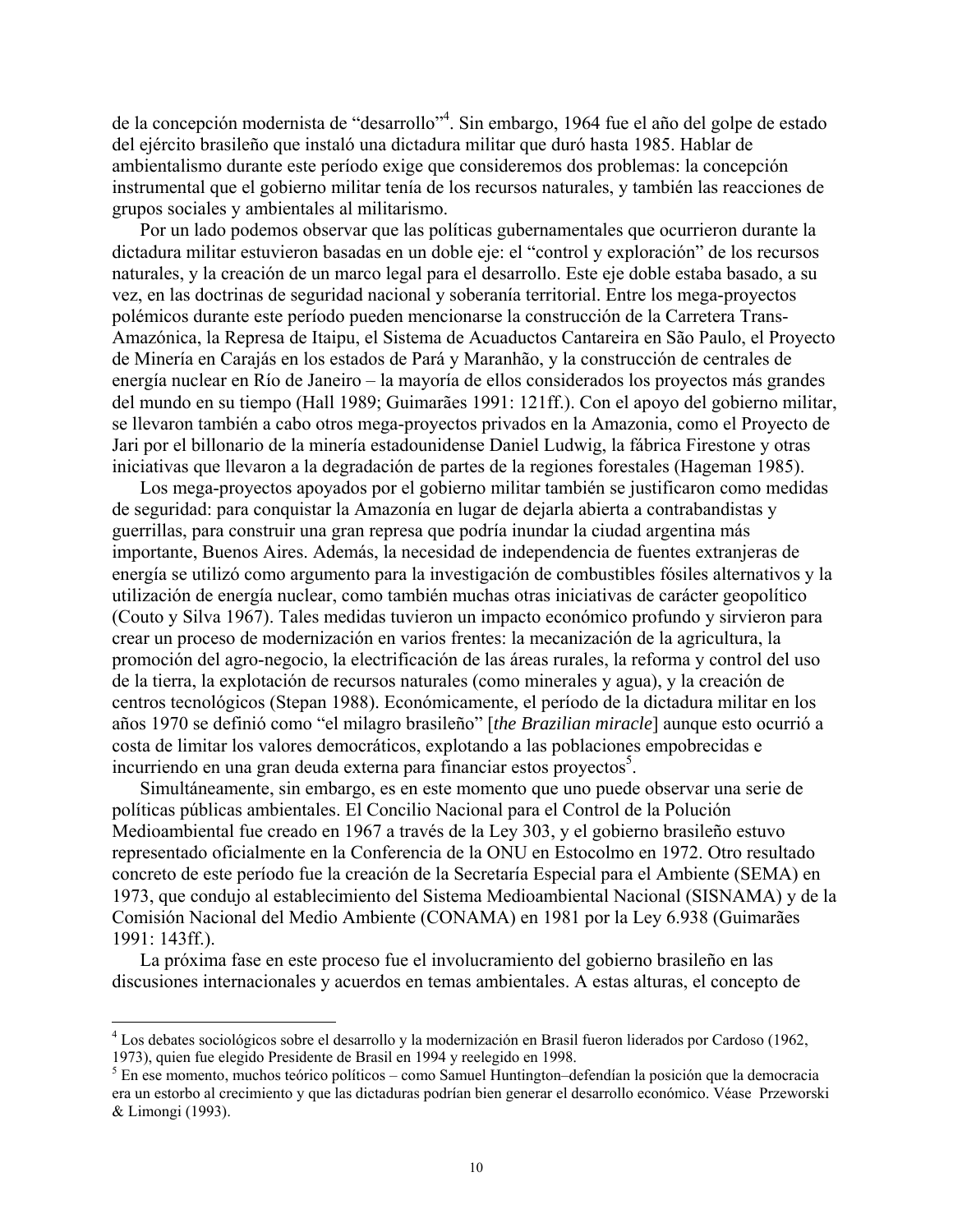*desarrollo sustentable* o *desarrollo sostenible* se tornó central en las discusiones políticas, sobre todo porque incluyó un componente económico que era compatible con la agenda gubernamental desarrollista. Esto provocó una asociación entre las instituciones de financiamiento internacionales – como el Banco Mundial, el Banco de Desarrollo Interamericano y el Fondo Monetario Internacional – y el gobierno militar, generando una gran deuda nacional. El fondo disponible, sin embargo, fue usado para financiar los mega-proyectos, las nuevas tecnologías y para abrir el mercado brasileño a los nuevos productos. Además, esta asociación impuso restricciones severas en las políticas sociales, lo que tuvo un gran impacto en la sociedad civil.

## **b) El activismo ambiental militante de la sociedad civil**

El ambientalismo también creó alternativas y generó un movimiento social con un objetivo doble: defender la democracia y defender el medio ambiente. Lo mismo que otros movimientos sociales contrarios a la dictadura militar, los ambientalistas recibieron más apoyo cuando establecieron formas de cooperación con grupos internacionales. Así, el movimiento ambientalista en Brasil sólo llegó a ser más visible después de la Conferencia de la ONU en Estocolmo en 1972.

Ya en 1970, los llamados *seringueiros* [extractores de caucho de la *Hevea brasiliensis* en la Amazonía] sentían el impacto de los mega-proyectos de desarrollo, los que afectaron su cultura y medios de subsistencia. Como resultado, los trabajadores de los bosques formaron la Unión de Obreros Rurales de Xapuri bajo la dirección de Chico Mendes. Su compromiso en la protección de la especie nativa *Hevea brasiliensis* (Dean 1987) provocó no sólo la institucionalización del Comisión Nacional de Seringueiros en 1985, con el apoyo internacional de organizaciones como el Banco de Desarrollo Interamericano y la ONU (Mendes 1989), sino que también generó una serie de conflictos con grandes terratenientes –apoyados por la Unión de Propietarios Rurales (UDR) y sus hombres armados con escopetas. Este conflicto llevó al asesinato de Mendes en 1988 (Revkin 1994).

De modo semejante, los pueblos indígenas se pusieron más activos políticamente y organizaron varios grupos bajo líderes importantes, como el Cacique Mário Juruna, Cacique Raoni, Marcos Terena y otros líderes que lograron la atención nacional e internacional de su causa. Juruna, cuya tribu de Xavante había tenido su primer contacto con la civilización Occidental solamente en 1950, fue muy activo defendiendo los derechos de las tierras indígenas en los años 1970 y fue elegido el primer representante indígena en el Parlamento brasileño en 1983. Raoni, de la tribu de los Kayapó, apareció por primera vez en público en 1984 para protestar por la invasión de tierras nativas (Turner 1993). En 1987 varias tribus se organizaron en el ámbito nacional en la Alianza de las Pueblos de la Floresta (APF) y en la Unión de Naciones Indígenas (UNI), en torno a los problemas de demarcación de tierras y protección de sus reservas (Turner 1995). En 1989 establecieron una sociedad estratégica con los *seringueiros* y recibieron el apoyo de grupos internacionales, como el cantante Sting y la compañía The Body Shop (Meneses Bastos 1996; Bird 2004).

El Movimiento de los Sin-Tierra [Movimento Sem Terra – MST] fue otro movimiento social formado por familias de pequeños propietarios de quintas o granjas de la región sur de Brasil que habían perdido sus tierras por razones económicas. Empobrecidas, esas familias comenzaron a emigrar hacia otras regiones de Brasil entre 1979 y 1985. Esta migración también ocurrió como resultado del esfuerzo militar por modernizar las prácticas agrícolas de Brasil en la medida que los nuevos modelos económicos obligaron a los pequeños productores y campesinos a dejar las áreas rurales y emigrar hacia los centros urbanos o hacia la región amazónica (Chaves 2000). Mientras se movían hacia el norte, ellos también se involucraron en manifestaciones locales en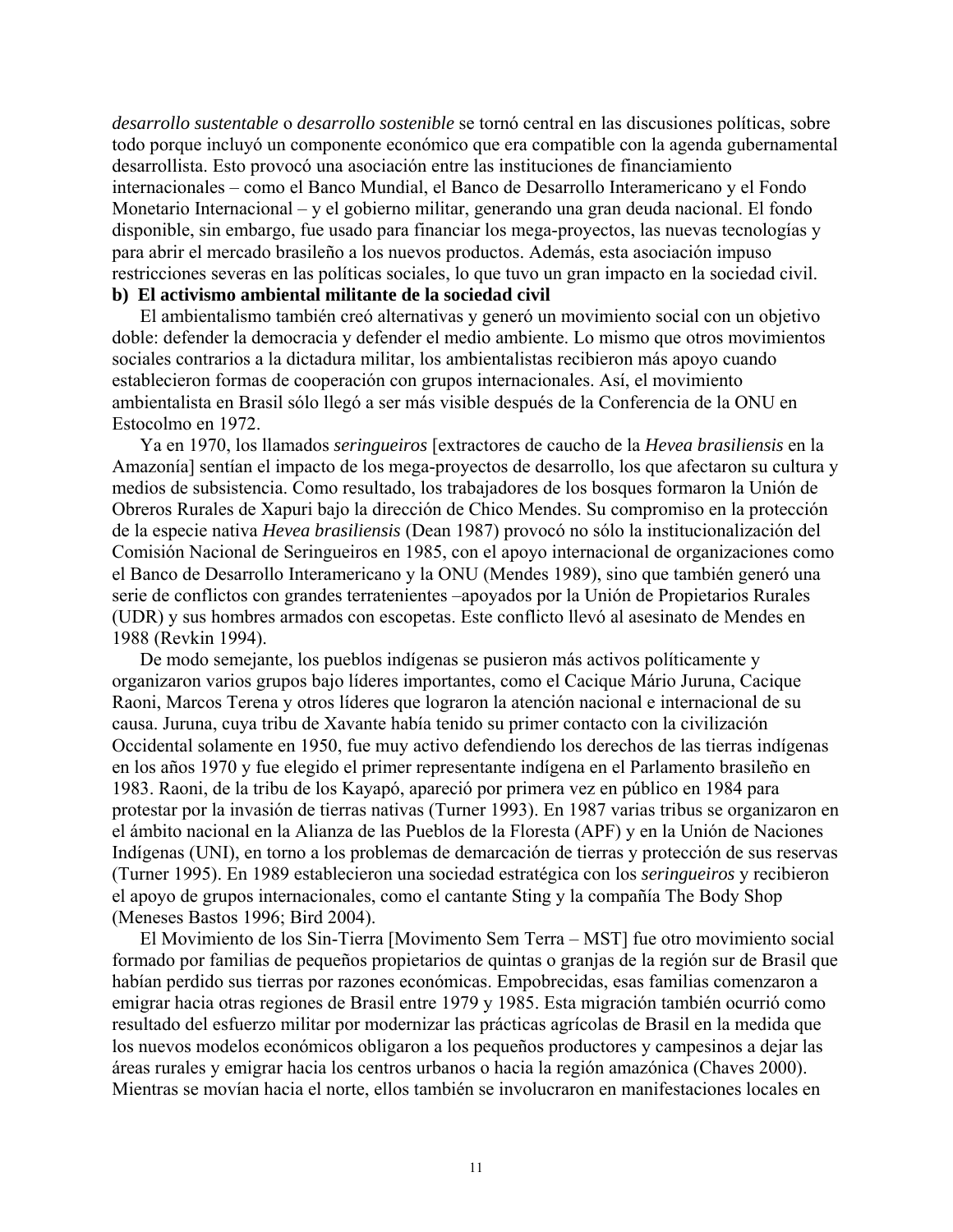contra de esta situación y fueron violentamente reprimidos. Con el apoyo de los teólogos de la liberación conectados a la Iglesia Católica y a la Iglesia Luterana en la región sur de Brasil, ellos re-leyeron la narrativa del Éxodo en la Biblia y re-interpretaron la idea de una "tierra prometida", criticaron al capitalismo, y afirmaron que "el acceso a la tierra y a la comida constituían un derecho humano" (Wright & Wolford 2003). Con el tiempo, el movimiento ganó reconocimiento nacional y comenzó su crítica al agro-negocio, desechando las prácticas agrícolas nosustentables, y oponiéndose al desarrollo y comercialización de organismos genéticamente modificados (Griesse 2008). Para fortalecer su posición, el Movimiento Sin-Tierra presionó a los gobiernos para que utilizase las leyes ambientales contra las compañías biotecnológicas que especulaban en el mercado global de alimentos. El movimiento también promovió las prácticas agro-ecológicas promovidas por las familias campesinas , y la biodiversidad. Por fin, al establecer formas de cooperación con organizaciones internacionales que se oponían a la Organización Mundial de Comercio [World Trade Organization – OTW], el Movimiento Sin-Tierra también se convirtió en un importante actor en el contexto del ambientalismo brasileño (Karriem 2009).

Otro grupo medioambiental que surgió durante los años 1970 fue el movimiento contra los grandes proyectos de construcción de represas, lo que llevó a la creación del Movimiento Nacional de las Personas Afectadas por las Represas (MNAB) en 1981 y alcanzó su máximo en la campaña contra la destrucción de las cataratas por la Represa de Itaipú, en 1982 (Rothman 2001). Del mismo modo, se crearon varios grupos de ambientalistas en respuesta a los problemas locales. Algunos de estos grupos ganaron visibilidad nacional, como fue el caso del "SOS Mata Atlantica" (Fuchs 1996) y la Sociedad Brasileña de Derecho Ambiental, creada a partir del movimiento en defensa del Río Piracicaba. Finalmente, también es importante reconocer que este proceso fue complementado y apoyado por la acción de organizaciones ambientales internacionales importantes, como Greenpeace, WWF, Nature Conservancy y Earthwatch, que fueron capaces de atraer atención internacional más amplia a la región de la Amazonía (Hageman 1985; Batmanian 1994). Fue con base en todos estos procesos que se fundó el Partido Verde brasileño en 1986 (Viola, 1987 y 1998).

La tensión entre la dictadura militar y el ambientalismo de varios grupos subalternos, puede explicarse por la oposición entre una concepción instrumental de los recursos naturales por parte de las fuerzas armadas y las reacciones sociales al militarismo por los grupos democráticos. Estas dos tensiones desaparecieron después de 1986 con el proceso de democratización y con la propuesta del discurso sobre el "desarrollo sostenible" ocurrió un cambio, de modo que los problemas que habían inspirado el período después de 1964 ya no volvieron a orientar al ambientalismo. Debido a la falta de un nuevo consenso general, varios grupos trabajaron de modo contradictorio, o incluso en conflicto entre sí. El momento histórico más importante donde estas diferentes líneas pueden observarse conjuntamente, fue en la Conferencia de la ONU en Río de Janeiro en 1992, conocida como Cumbre de la Tierra.

Uno de los resultados de las discusiones de Río fue precisamente el acuerdo sobre el concepto de *desarrollo sustentable* y la *Agenda 21*. La Conferencia fue relevante al crear una preocupación creciente con el ambiente en los países, y además apuntó no solamente a satisfacer las demandas de los movimientos ambientalistas, sino también a comprometer a los gobiernos para establecer políticas para tratar los problemas ambientales (Yanarella y Bartilow 2001). La divulgación de estos problemas motivó un número creciente de consumidores concientes, y forzó la creación de nuevas normas y políticas públicas. Así, la variedad de iniciativas ambientales en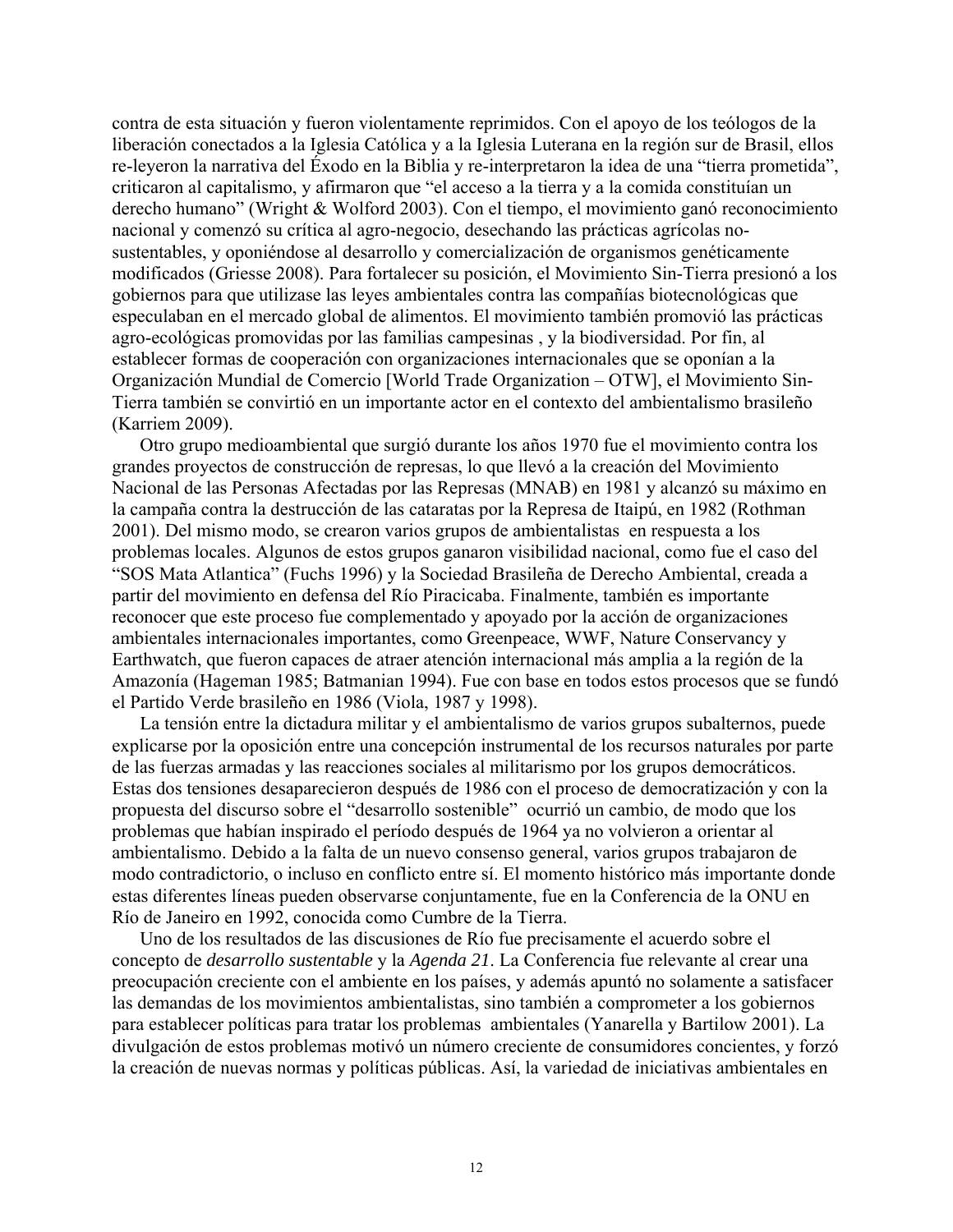Brasil ya no podía continuar limitada a una esfera específica, sino que tenía que involucrar al Estado, a las iniciativas privadas y a la sociedad civil como un todo.

## **c) ¿Desarrollo Sustentable?**

Los hechos, actores y acciones que he presentado, muestran que el ambientalismo en Brasil puede ser comprendido si analizamos dos aspectos ideológicos: primero, el marco de un gobierno militar que se aprovecha de los recursos naturales brasileños basado en la idea de *desarrollismo militar*. Segundo, varios grupos de la sociedad civil que defienden una alternativa social y política al desarrollo, que he definido como *activismo ambiental militante*. El reestablecimiento de la democracia y la superación del desarrollismo siguieron un proceso gradual que tuvo su clímax en 1992 en Río de Janeiro. Uno de los resultados de la Conferencia de ONU fue la afirmación del principio de *desarrollo sustentable* como un compromiso entre los diversos actores sociales y políticos. Esto se aceptó inicialmente como una victoria por todas las partes. Había, sin embargo, después de esto, una falta de consenso general entre los activistas acerca de si este principio sería capaz de guiar la acción medioambiental.

Revisando nuestra pregunta inicial – ¿cuáles son los problemas y condiciones específicas de América del Sur y los desafíos ambientales particulares de Brasil? – es posible afirmar que los dos problemas principales observados en Brasil son comunes a lo largo de Sudamérica, pues muchos países han tenido la misma experiencia de militarismo y de cambio hacia la democracia. También es posible observar una asociación común entre el activismo medioambiental y la democracia. Sin embargo, el activismo medioambiental no se basó directamente en la reflexión filosófica– lo que puede explicar la falta de principios coherentes o teorías para orientar la acción ambiental. El resultado de esta falta de reflexión teórica llevó a la aceptación aparentemente ingenua y acrítica del concepto de *desarrollo sustentable*, el cual fue criticado más tarde por ser una contradicción en el término. Después de la Conferencia Medioambiental de la ONU en Estocolmo (1972) y de una serie de reuniones internacionales, en el Bruntland Report, *Our Common Future* (1987), la idea de "desarrollo" fue simplemente reafirmada. Aunque muchos filósofos brasileños hubiesen sido muy activos en el campo de la teoría política, sobre todo criticando el autoritarismo y promoviendo los ideales democráticos (por ejemplo, Chauí 1986), ellos parecen haber descuidado la dimensión del activismo ambiental y esa temática no recibió la debida atención filosófica.

De hecho, se llevaron a cabo las políticas ambientales inmediatas y concretas en base mucho más en los acercamientos a otras ciencias y disciplinas con focos específicos. Aunque esto llevó a una descripción y comprensión más profunda de varias áreas y desafíos ambientales, todavía había una falta de unidad entre las perspectivas diferentes y formas de conocimiento derivados de sus estudios. Debido al hecho que la filosofía no parece haber tenido un impacto en el activismo ambiental, tendremos pues que volver sobre otros aspectos y aproximaciones teóricas propuestas por otras disciplinas que formularon respuestas a los hechos y desafíos que hemos revisado.

## **2. Los discursos teóricos sobre el medio ambiente**

*¿Qué tipo de estudios y consideraciones se han realizado para enfrentar los desafíos ambientales en Brasil?* La reflexión teórica ha acompañado los hechos a los que nos hemos referido, pero esto se hizo *a posteriori*, a partir del interés de la academia en los problemas ambientales expresados más claramente sólo después de la Conferencia de la ONU en 1992. Además, estas perspectivas teóricas eran descriptivas o buscaron comprender el impacto social, político y económico de las acciones ambientales.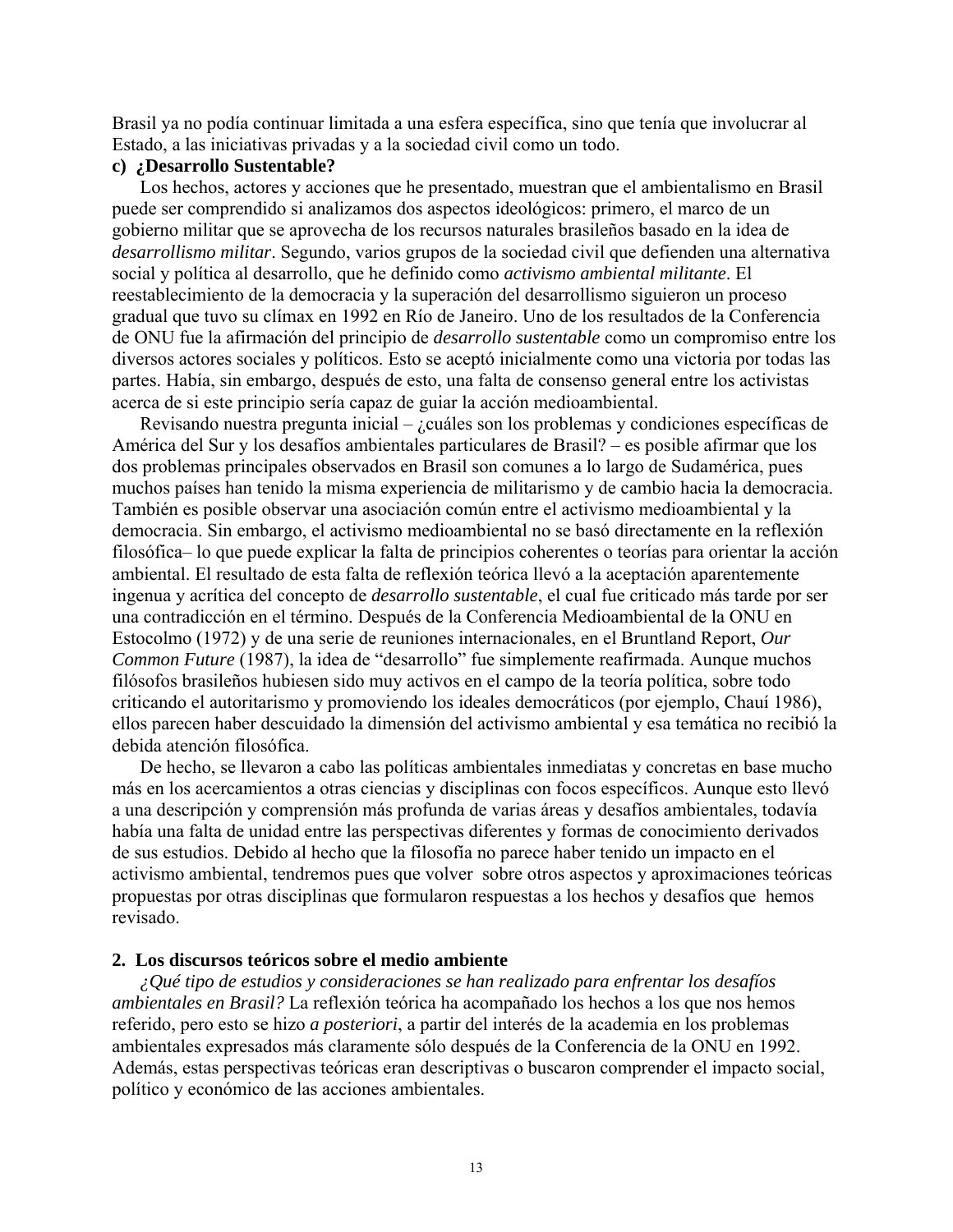Sin duda, la *ecología*, la *biología* y las *ciencias de la vida* eran las áreas privilegiadas para la valoración teórica de temas relacionados con la taxonomía y fenomenología de los recursos naturales, la medida del impacto global sobre los bosques amazónicos y las discusiones sobre la biodiversidad. Además, la perspectiva ecológica ha influido en otras áreas de las ciencias naturales, involucrando disciplinas como toxicología, hidrología, química y medicina, que han tratado más sistemáticamente con los problemas de impacto medioambiental y degradación (vea, por ejemplo, Brannstrom y Oliveira 2000 y Benetti et alli, 2004). La gran cantidad de proyectos y publicaciones en estas áreas indica un crecimiento sostenido de esta aproximación. Sin duda hubo espacio para discusiones filosóficas también. Sin embargo, nuestra preocupación aquí es con las perspectivas teóricas de otras disciplinas que han discutido la necesidad de desarrollar herramientas conceptuales para orientar la acción ambiental a gran escala.

Después de 1992, la *teoría política* dio énfasis a una posible manera de interpretar el activismo ambiental. En una revisión y comentario de los temas y decisiones principales de la Conferencia de la ONU, Benjamín (1993) muestra que hubo una dinámica implícita en el evento que podría retratarse como un diálogo entre dos actores: los ecólogos (que tomarían una perspectiva ecocéntrica y exigirían la representación de la realidad ambiental y las demandas ambientalistas) y los racionalistas (que han tomado una perspectiva absolutamente antropocéntrica y actuaron como comentaristas en los temas presentados, mientras traducían lo que se refiere a los marcos sociales, políticos o económicos, sin cuestionar su validez o pertinencia). Hubiera sido posible utilizar la filosofía para evaluar las preocupaciones con la racionalidad política y discutirlas con base en las categorías del liberalismo, marxismo y otras teorías políticas, pero esto no parece haber sido realizado de hecho. En el fondo, el desarrollismo militar fue actualizado y traducido en nuevos modelos económicos.

Posiciones similares pueden ser leídas en el trabajo de Crespo y Leitão (1993), que realizan un análisis bajo el punto de vista de la *sociología* y la *antropología*. Ellos desarrollaron un estudio extenso sobre qué pensaban los brasileños sobre la ecología luego de la Conferencia de la ONU en 1992. En un estudio complementario sobre las imágenes del ambiente en Brasil, Carvalho (1998) mostró cómo la idea de "paraíso" fue el motivo principal en el imaginario ecológico de la sociedad brasileña. Por otro lado, Alonso y Costa (2001) desarrollaron una evaluación extensa de la literatura sobre el medio ambiente desde la perspectiva de las *ciencias sociales*, indicando que hubo un crecimiento lento del interés en los problemas ambientales durante los años 1980, y un interés mayor en estos problemas después de la Conferencia de 1992. Sin embargo, ellos también señalaron que faltó sofisticación metodológica y teórica al discurso intelectual en esta área, caracterizándose principalmente por su carácter militante y por su concentración en estudios de caso muy específicos. Siguiendo a Pacheco *et alli* (1992), Alonso y Costa (2002) sostuvieron que los problemas ambientales en Brasil tendrían que ser comprendidos según las categorías culturales, incluyendo el reconocimiento de que los movimientos sociales y ambientales, políticos y la academia, tienen intereses conflictivos o contradictorios.

En la perspectiva de los *estudios internacionales*, Hector Leis (1996) y Eduardo Viola (1998) estudiaron el movimiento ecológico y su relación con la democratización y la globalización en Brasil y en América Latina. Viola ha demostrado que, después de la dictadura militar, el movimiento ambientalista inició su proceso de institucionalización procurando unir a diferentes grupos dentro de la estructura política del Partido Verde (Viola 1988), además de extender el ambientalismo a otros sectores sociales. Aunque esto ha llevado a la creación del Partido Verde brasileño, esta iniciativa no fue tan exitosa como se hubiera esperado debido a la falta de principios legítimos y estrategias políticas (Viola 1992, 1997). Así, aunque el Partido Verde haya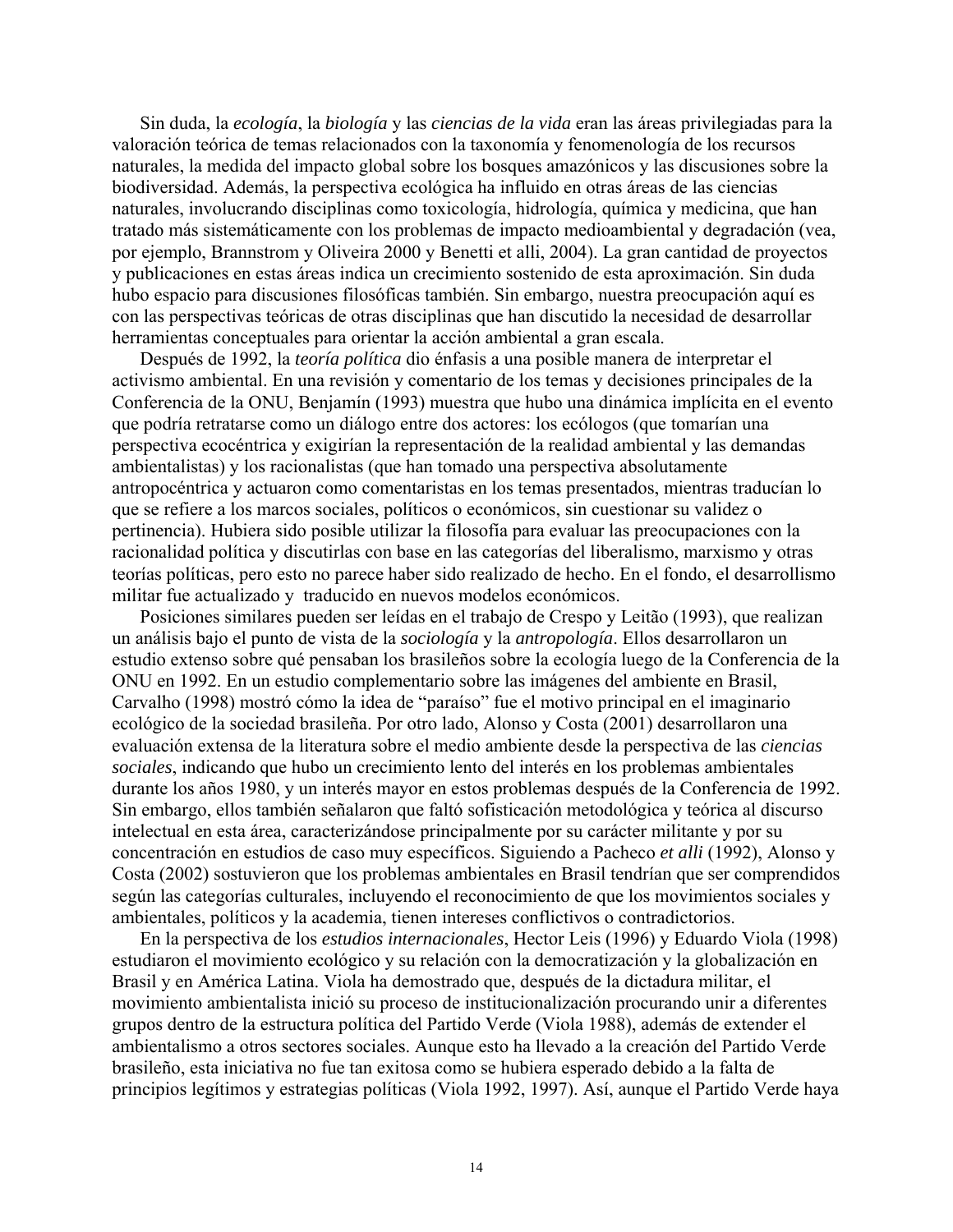tenido una buena exposición en Río de Janeiro – sobre todo a través de políticos como Alfredo Sirkis y Fernando Gabeira –, su representación política en Brasil fue mínima: solamente 1% (Viola 1987). También por esta razón, las formas e iniciativas de la política ambiental en Brasil han sido llevadas a cabo principalmente por el Partido de los Trabajadores (PT), que al igual que el Partido Verde, está asociado a grupos internacionales.

En la *teoría jurídica* hay mucho material para discutir, empezando por el trabajo seminal de Leme Machado (1996) sobre el derecho medioambiental. A partir de sus estudios y de la fundación de la Sociedad para el Derecho Ambiental, esta área se ha especializado favorablemente con la aparición de varias publicaciones y autores dedicados a comentarios sobre el marco legal que ya existe en Brasil desde los años 1930, como también la aplicación de la jurisprudencia a casos recientes. Actualmente, la ley ambiental se ha preocupado más por los problemas de agua y su intersección con las cuestiones económicas. Cueva (2001) ha proporcionado una apreciación global de este campo. Otra área que requiere reflexión extensa involucra el permiso para cultivos genéticamente modificados en Brasil: mientras los activistas y el Ministerio del Ambiente – bajo el liderazgo de Marina Silva, que trabajó con Chico Mendes – estaban en contra, hubo mucha presión de grupos económicos para que el gobierno autorizara el uso de organismos genéticamente modificados en la agricultura. Esta fue una de las discusiones más importantes después del 2003.

La *economía ambiental* es otra perspectiva, ejemplificada por Alejandro Fuchs y su análisis del conflicto entre la economía y la ecología con relación a la Floresta Atlántica en el estado de São Paulo (Fuchs 1996). Basado en su investigación del campo, Fuchs concluyó que la población nativa de la región debería recibir el apoyo para promover la agricultura y el turismo de una manera sustentable. Estudios similares han tratado sobre el impacto global de la floresta amazónica (Hageman 1985; Batmanian 1994). Pero Peter May editó el libro *Natural Resource Valuation and Police in Brazil* (1999), con varios artículos que ofrecieron una apreciación global general sobre "las formas alternativas" según las cuales los economistas tratan los problemas ecológicos de Brasil. En lugar de limitar su preocupación a la Amazonía, que ya había recibido atención considerable de los estudios internacionales, estos economistas integraron otros ecosistemas y sus realidades sociales, y a la vez desarrollaron estudios microeconómicos sobre su mantenimiento, evaluando su aplicación política (Harris 2002). Los principios que guían la economía ambiental siguen siendo los de eficiencia, análisis de costo-beneficio y equilibrio de recursos naturales, así como el desarrollo sustentable (Chichilnisky 1997).

Una de las áreas más exitosas para la teoría medioambiental ha sido la *educación ambiental*. Una razón para el éxito de este tema es el hecho que esta disciplina parte del supuesto que hay una falta de conciencia humana en relación al medio ambiente. Con este punto de partida, propone la educación como un medio para lograr el conocimiento ambiental. Este proceso es resumido por Isabel Carvalho (2005) en su artículo sobre el estado de la educación ambiental en Brasil. Desde los años 1980 no sólo existe un número creciente de maestros y profesores que se definen como "educadores ambientales", sino también se ha producido la institucionalización de este campo, sobre todo con el establecimiento de la Red Brasileña de Educación Ambiental (RBEA). Además, la educación ambiental ha sido incluida como un tema importante en la *Agenda 21* y así ha sido incorporada en las políticas brasileñas. Mientras esta visión positiva de la educación ambiental es compartida por muchos autores, como Brügger (1999), Cavalvanti (1995), Di Ciommo (1999) y Grün (1996), y a pesar del número creciente de publicaciones y organizaciones en este campo, el problema es que los acercamientos pedagógicos son muchas veces contradictorios y basados en visiones filosóficas diferentes – el constructivismo, la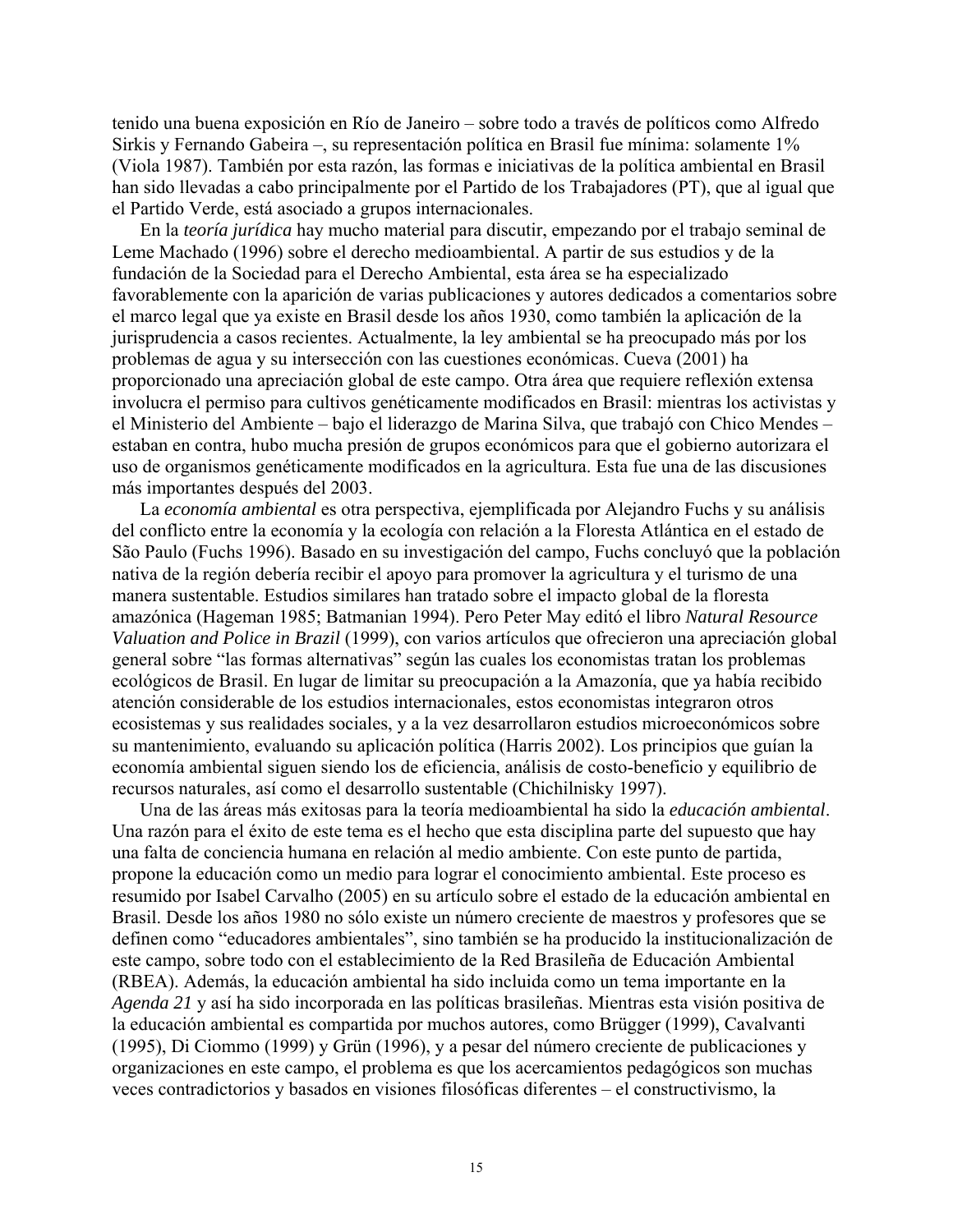pedagogía de la liberación, el ecofeminismo, la hermenéutica, el conductismo y el postmodernismo, entre otros. No obstante, las tendencias diferentes han enfatizado "la naturaleza" y "la sensibilidad humana" como dos categorías comunes importantes para la educación ambiental. Mientras los educadores ambientales han establecido un claro diálogo con la filosofía y han optado por la hermenéutica de Gadamer y la teoría de la complejidad de Edgar Morin, parece surgir un escaso diálogo directo entre educadores y filósofos, aunque muchos filósofos han dejado la filosofía para dedicarse al campo de la educación ambiental.

Otra perspectiva estrechamente relacionada con la filosofía ambiental está representa por la *bioética*, una área que tiene mucha confluencia con la ética ambiental. La Sociedad Brasileña de Bioética se fundó en 1995 y estableció una cooperación fructífera con filósofos de otros contextos, como H.T. Engelhardt Jr., John Harris, Alasdair Campbell, y otros. El desarrollo de este campo fue rápido, con un número creciente de asociaciones, nuevas publicaciones, y la organización de varios eventos (Diniz et alii 1999). Sin embargo, el enfoque de los bioeticistas en Brasil fue sobre los problemas de salud observados en las universidades católicas e instituciones públicas de investigación ligadas a los hospitales médicos. Debido a la conexión con la Iglesia Católica, muchas iniciativas estuvieron centradas en torno a temas como el aborto, eutanasia, clonación humana, sexualidad y derechos humanos (Pessini & Barchifontaine 2000; Diniz 2004). Un tema importante que se relaciona con los problemas ambientales y que puede ser bien explorado en el campo de la bioética, pero que fue abandonado al principio, es el problema de los organismos genéticamente modificados.

Está también, por último, la perspectiva de *teología*, representada principalmente por Leonardo Boff. Conocido como uno de los representantes más importantes de la teología de la liberación, le fue impuesto el silencio por el Vaticano. A partir de la censura, Boff ha volcado progresivamente su atención sobre las preguntas ecológicas, sin dejar de lado la perspectiva que ha orientado su trabajo anterior: la espiritualidad de una ética cristiana y la opción preferencial por los pobres. Basado en esto, Boff refleja las experiencias concretas de grupos sociales, como las Comunidades Eclesiales de Base, el Movimiento Sin-Tierra (MST) y varias organizaciones de la comunidad a lo largo del país, y lo relaciona con el sufrimiento y la pobreza generados por proyectos económicos internacionales que destruyen los recursos naturales (Boff 1995). Para orientar a estos grupos alternativos, Boff regresa no solamente a San Francisco de Asís y su ética del cuidado, sino que también intenta ir más allá del antropocentrismo, insistiendo en la necesidad de una revolución espiritual basada en la idea de que nosotros debemos vernos como los miembros de una "comunidad planetaria y cósmica más grande" (Boff 1997).

Todas estas perspectivas son importantes y significativas, pues vuelven su atención a la naturaleza, la ecología y el ambiente, e intentan mediar el diálogo entre los principales hechos, acciones y actores del ambientalismo en Brasil. Al mismo tiempo, articulan sus demandas a los niveles sociales, políticos y económicos. Sin embargo, con base en los comentarios que siguen la aproximación interdisciplinaria de la filosofía ambiental propuesta por Donald VanDeVeer y Christine Pierce (1994), es posible indicar la interacción de estas visiones con los temas filosóficos. Por ejemplo, el hecho de que la educación ambiental se basa en concepciones de la filosofía es importante, pero las tesis filosóficas son afirmadas tácitamente, sin discusión de sus premisas, llevando así a una aserción simple de concepciones muchas veces contradictorias de naturaleza y basadas en el sentido común. Este también es el caso de la economía, un campo cuyo resultado todavía es muy dependiente de la adopción de perspectivas filosóficas de interés individual, posesión de derechos, o propiedad privada, de acuerdo con Adam Smith o Karl Max – para mencionar sólo dos clásicos. El mismo podría aplicarse a la teoría jurídica y a la teoría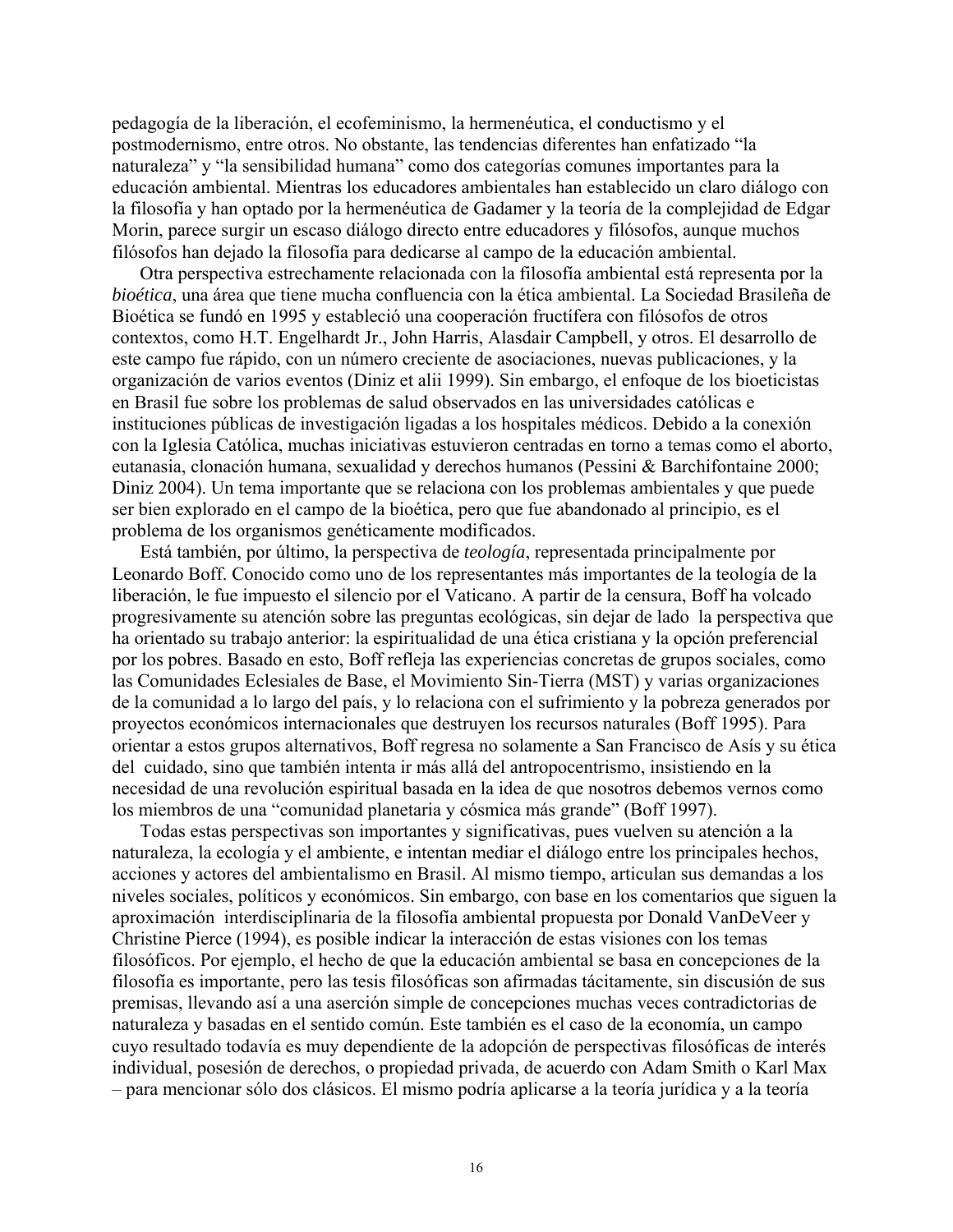política, generalmente basadas en teorías liberales o teorías de contrato social. Estos son supuestos teóricos afirmados tácitamente, pero nunca defendidos de modo explícito.

Finalmente, después de haber establecido los puntos de contacto entre varias disciplinas y algunos temas filosóficos, podríamos explorar y discutir sus perspectivas y problemas en detalle. Sin embargo, dejaré estos problemas y retornaré a la pregunta acerca del impacto de la filosofía en la discusión de los problemas ambientales en Brasil *viz-à-viz* con la variedad de iniciativas teóricas que ya existen. En mi opinión, es posible defender que el agotamiento de los recursos naturales, la deforestación, la extinción de especies, los marcos legales para proteger el ambiente, las consideraciones económicas sobre el mantenimiento y el bienestar de las generaciones presentes y futuras, también pueden discutirse por medio de categorías epistémicas, normativas, estéticas, políticas o económicas que ya son parte del repertorio filosófico. Hay bastante material para la reflexión filosófica, pero de nuevo, nosotros necesitamos considerar la falta de iniciativa por parte de los filósofos.

#### **3. La filosofía y el medio ambiente**

Al principio de este ensayo mencioné que la pregunta para ser discutida al final era muy simple: *¿cuál ha sido el papel de la filosofía en la discusión sobre los problemas ambientales en Brasil?* Basado en la revisión que he presentado hasta ahora, es posible contestar esta pregunta *via negationes*: la filosofía ha jugado un papel histórico y directo mínimo en las discusiones ambientales en Brasil.

Sin embargo, si nosotros consideramos el impacto indirecto, es posible afirmar que varias disciplinas están no solamente informadas por los conceptos filosóficos, sino también que ellas utilizan ciertas herramientas filosóficas para desarrollar sus respectivas contribuciones. Basados en esta afirmación, podemos discutir brevemente si los filósofos tienen de hecho algún papel en la consideración de los problemas ambientales en Brasil.

Es posible decir que cada una de las áreas que yo repasé tiene una dimensión filosófica implícita. Otro posible acercamiento podría considerar simplemente qué y cómo las ideas de algunos filósofos ambientales de otros contextos o los debates sobre la ética ambiental, han tenido algún impacto en las discusiones acerca del medio ambiente en Brasil. También es posible traer la discusión a un orden aun más abstracto e inspeccionar el impacto de conceptos filosóficos en las premisas de las ciencias y disciplinas vistas anteriormente en este ensayo. Desde una perspectiva más bibliográfica o a la luz de la historia de las ideas, otro acercamiento posible sería concentrarse en los trabajos de filósofos profesionales alrededor del mundo que tienen un claro enfoque en la filosofía ambiental, y entonces preguntar si ellos tienen algún interés sobre los temas que hemos mencionado, o algún impacto sobre las discusiones en Brasil. Por ejemplo, uno podría analizar la traducción del libro *Animal Liberation* de Peter Singer (2004) y otras publicaciones al idioma portugués y medir cómo ellos han sido citados por otros. Más allá de eso, también es posible observar el impacto de Holmes Rolston III en sus visitas a Brasil (Rolston 1992 y 2000) o la adopción de la perspectiva pluralista de Baird Callicott en la ética ambiental (2001), para ver entonces cómo se desenvuelve su diálogo con otros filósofos. Lo mismo se aplicaría en consideración al acercamiento de filósofos alemanes a los problemas ambientales, como Karl-Otto Apel (ver Apel 1988, Gronke y Littig 2002). En todos estos casos, podemos verificar si existe alguna compatibilidad entre estas diversas visiones teóricas y los aspectos prácticos que hemos visto hasta ahora.

Todas estas conjeturas indican no solamente que hay diferentes problemas ambientales, sino que también existen alternativas correspondientes que podrían explorarse. Sin embargo, ninguna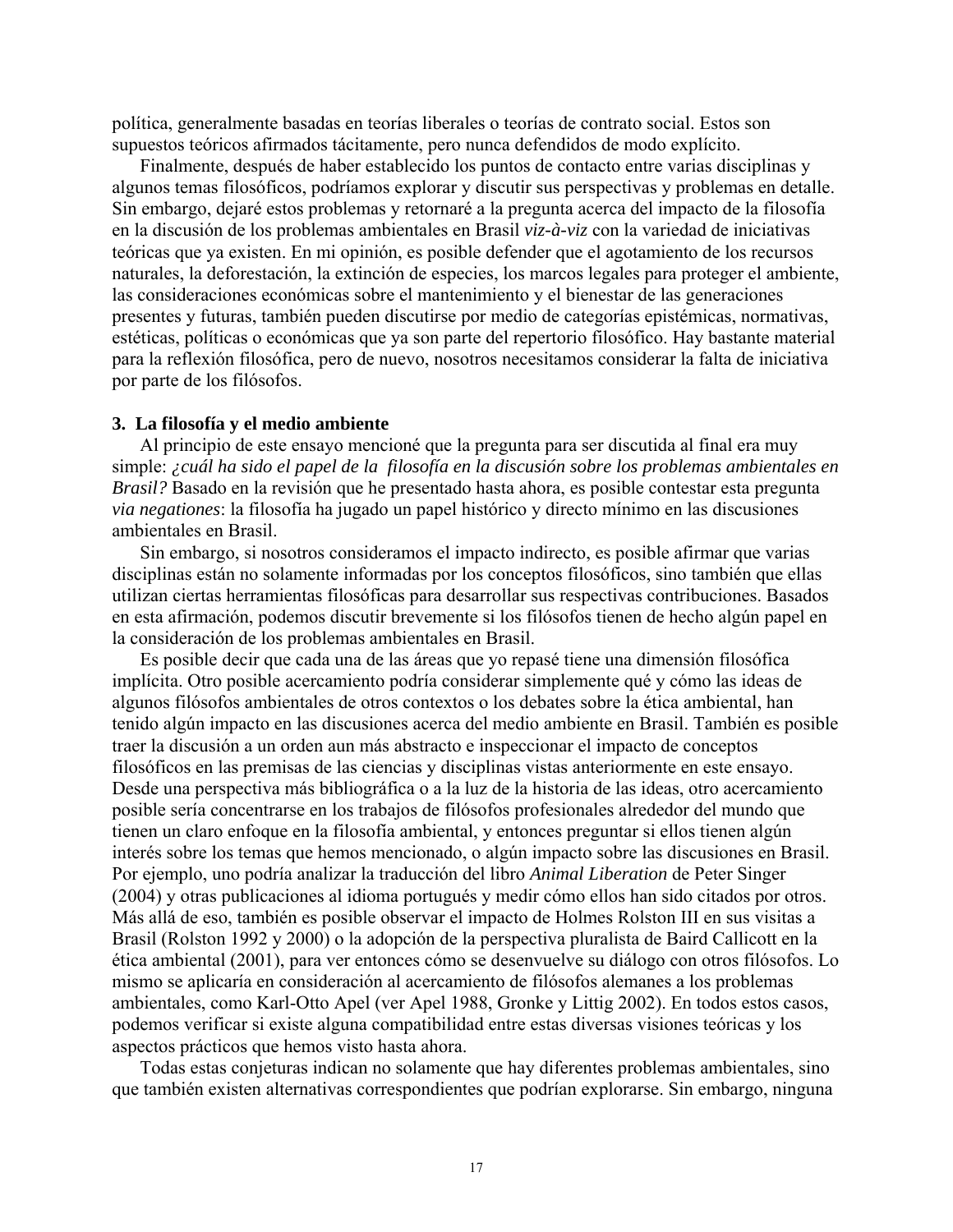de esas posibilidades parece haber sido considerada hasta ahora. Por consiguiente, en lugar de continuar con estas conjeturas, quiero afirmar que, a pesar de la preocupación práctica creciente en el medio ambiente en Brasil, la acción ambiental en Brasil parece sufrir de una falta de diálogo con la filosofía. *¿Por qué es este un problema?* Desde mi punto de vista, la filosofía podría ayudarnos a discutir y desarrollar los principios para orientar buenos conceptos y buenas prácticas. Una razón para apelar a la filosofía en este proceso, es la clara falta de un consenso general entre los ambientalistas y el hecho de que el concepto de "desarrollo sustentable" todavía parece ser fuerte y tomado de modo acrítico, a pesar de su contradicción interna. También es necesario articular las distintas áreas de investigación ambiental en forma de diálogo. En último término, la falta de consenso, concepto, y comunicación general, se debe a un déficit en la reflexión legítima sobre el papel de la filosofía ambiental en Brasil.

*¿Qué podemos aprender de todo esto?* Permítaseme resumir mis conclusiones y contestar esta última pregunta:

*El mismo nombre "Brasil" implica una historia de problemas ambientales*. En este ensayo, defendí que ese Brasil es un buen caso para la reflexión filosófica ambiental. A partir de esta demanda, empecé con una primera sección en la cual no sólo discutí el significado de "Brasil," sino también presenté una breve historia ambiental de Brasil y agregué que este país ha sido el escenario para la acción de líderes ambientales importantes y eventos enfocados en la cuestión ambiental. En Brasil ha existido una preocupación ecológica y preservacionista creciente por parte de grupos activistas, además de muchas iniciativas con el fin de proteger el medio ambiente, involucrando al Estado, iniciativas privadas y sociedad civil.

*Muchas disciplinas están estudiando los problemas ambientales en Brasil*. Estos problemas van desde la deforestación y las catástrofes naturales, pasando por las políticas sobre los recursos naturales y la minimización de la contaminación, hasta los estudios ecológicos que involucran cuestiones sobre el bienestar de las generaciones humanas presentes y futuras. Tales acciones ocurrieron en reacción al desarrollismo militarista y tenían el impulso de procesos democráticos y los principios de la Conferencia de la ONU en 1992, pero ahora se observa una falta de principios para orientar nuevas prácticas.

*La filosofía ha jugado un papel histórico mínimo en las discusiones ambientales en Brasil*. A pesar de la preocupación práctica creciente con el ambiente en la sociedad brasileña, los filósofos han sido lentos para tratarestos problemas. Con base en la variedad de iniciativas prácticas y teóricas ya existentes, no hay ninguna excusa para no utilizar los instrumentos de la ética, la estética, la filosofía política, la epistemología y otras categorías filosóficas para tratar los problemas ambientales y contribuir al desarrollo de nuevos conceptos.

*Las recientes discusiones ambientales en el caso de Brasil muestran la tensión entre dos tendencias: el desarrollismo militar y el activismo medioambiental militante*. Cuando me referí a los discursos teóricos sobre el ambiente en Brasil, presenté una perspectiva doble: por un lado, reconocí que hay intuiciones importantes, pero parecen dividirse en dos fragmentos que siguen el marco desarrollista de una tecnocracia militar o la perspectiva democrática de grupos de la sociedad civil que intentan tratar los problemas ambientales.

*Existe un posible papel para la filosofía medioambiental en Brasil*. El desarrollismo militar y el activismo militante tienen fundamentos filosóficos implícitos. En la medida que han llegado a ser obsoletos, necesitamos pensar nuevos conceptos, programas, tradiciones y acciones que puedan proporcionar nuevas perspectivas teóricas y la debida motivación para la consiguiente acción consensual. Este puede ser un papel para la filosofía, pues es necesario hacer el uso de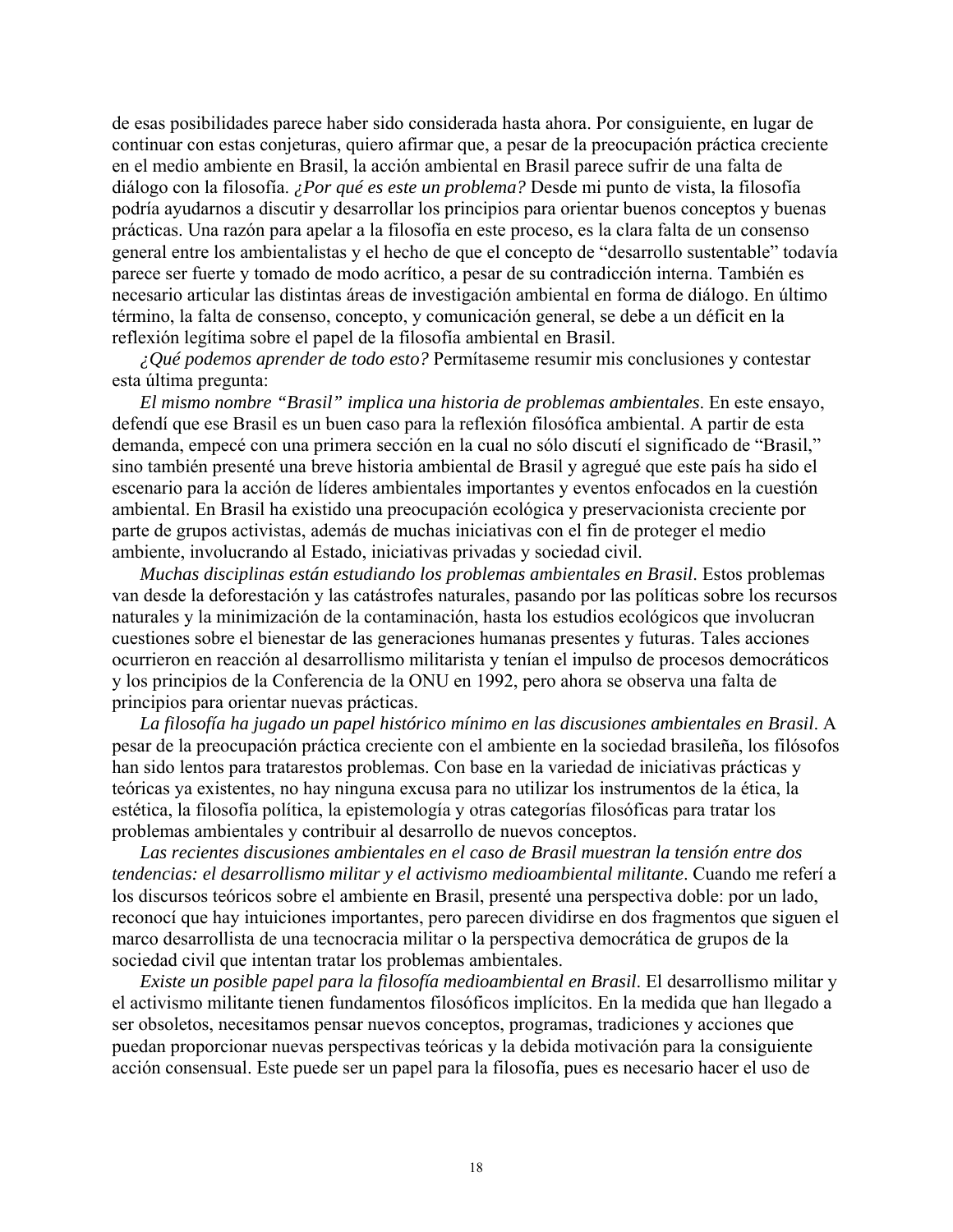conceptos ontológicos, políticos, estéticos o epistemológicos – entre otros – para avanzar en esta discusión. Sin embargo, esto no se ha hecho todavía de una manera satisfactoria.

### **Bibliografía**

- ALONSO, A. & COSTA, V. (2001) "The Environmental Field in Brazil: An analysis of the social sciences literature" in *DRC Working Paper*, Number 26, Brighton.
- ALONSO, A. & COSTA, V. (2002) "Por uma sociologia dos conflitos ambientais no Brasil" in *Ecologia Política. Natureza, sociedad y utopia*, Buenos Aires, Clacso - Conferência Latinoamericana e Caribenha de Ciências Sociais, pp. 115-136.
- ANDERSON, R. "The Quilombo of Palmares: A New Overview of a Maroon State in Seventeenth-Century Brazil" in *Journal of Latin American Studies*, Vol. 28, No. 3, Brazil: History and Society (Oct., 1996), pp. 545-566.
- APEL, K.-O. (1988) *Diskurs und Verantwortung*, Frankfurt, Suhrkamp.
- ASSUNÇÃO, P. (2000) *A terra dos brasis: a natureza da América portuguesa vista pelos primeiros jesuítas (1549-1596)*, São Paulo, Annablume.
- BATMANIAN, G. (1994) "The Pilot Program to Conserve the Brazilian Rainforest" in *International Environmental Affairs*, Vol. 6, Number 1.

BENJAMIN, C. (1993) *Diálogo sobre Ecologia, Ciência e Política*. Rio de Janeiro, Editora Nova Fronteira S.A / Fórum de Ciência e Cultura da UFRJ.

BENNETTI, A., LANNA, A. & COBALCHINI, M. (2004) "Current practices for establishing environmental flows in Brazil" in *River Research and Applications,* Vol. 20*,* pp. 427-444.

- BIRD, F. (2004) "International Trade as a Vehicle for Reducing Poverty: The Body Shop's Community Trade Programme" in Bird, F. & Herman, S. (Eds.) *International Businesses and the Challenges of Poverty in the Developing World: Case Studies on Global Responsibilities and Practices*, New York, Palgrave MacMillan.
- BOFF, L. (1995) *Ecology and Liberation: A New Paradigm*, Maryknoll, Orbis Books.

BOFF, L. (1997) *Cry of the Earth, Cry of the Poor*, Maryknoll, Orbis Books.

- BRANNSTROM, C. & OLIVEIRA, A.M.S (2000) "Human modification of stream valleys in the western plateau of São Paulo, Brazil: implications for environmental narratives and management" in *Land Degradation and Development*, Vol. 11(6), pp. 535–548.
- BRÜGGER, P. (1999) *Educação ou Adestramento Ambiental?* Florianópolis, Let. Contemporâneas.
- CALLICOT, B. (2001) "Multicultural Environmental Ethics" in *Daedalus*, Vol. 130, No. 4 (Fall 2001) [Religion and Ecology: Can the climate change?], pp. 77-97
- CARVALHO, I. (2005) "A discussion of environmental education on the basis of diagnostics of four ecosystems in Brazil" in *Educação e Pesquisa*, Vol. 31(2), May-August (2005), pp. 301- 316.
- CARVALHO, J. (1998) "O motive edênico no imaginário social brasileiro" in *Revista Brasileira de Ciências Sociais*, Number 38, Outubro 1998.
- CAVALCANTI, C. [Org.] (1995) *Desenvolvimento e Natureza: estudos para uma sociedade sustentável*, São Paulo, Cortez.
- CHAUÍ, M. (1986) *Conformismo e Resistência*. São Paulo, Brasiliense.
- CHAVES, C. (2000) *A marcha nacional dos Sem-Terra. Um estudo sobre a fabricação do social*, São Paulo, Relume-Dumará.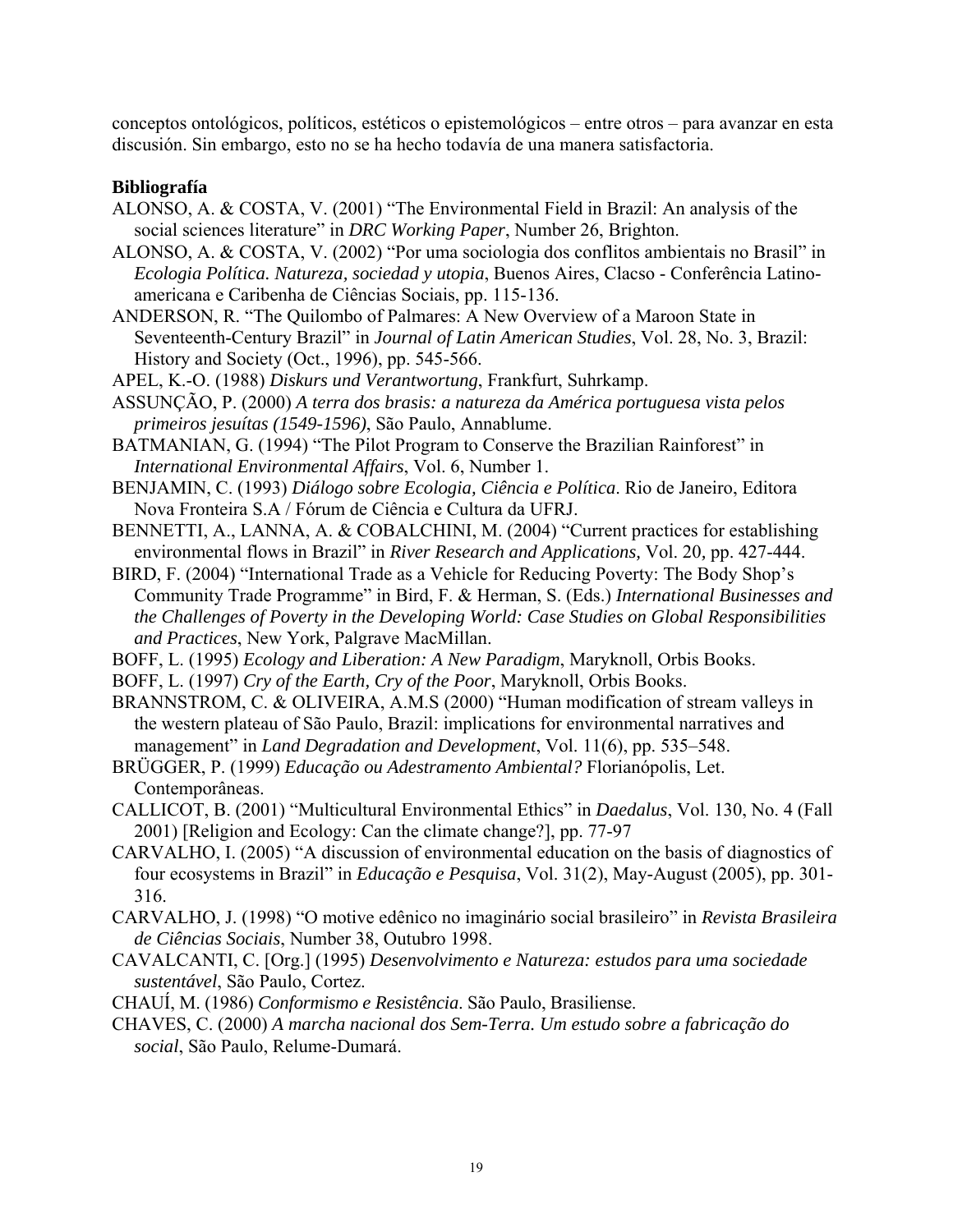CHICHILNISKY, G. (1997) "Development and Global Finance: The case for an International Bank for Environmental Settlements" in DRAGUN, A.K. & JAKOBSSON, K. (Eds.) *Sustainability and Global Environmental Policy*, Cheltenham [UK], Edward Elgar.

COUTO E SILVA, G. (1967), *Geopolítica do Brasil*, Rio de Janeiro, Ed. José Olympio.

- CRESPO, S. & LEITÃO, P. (1993), *O Que o Brasil Pensa de Ecologia?* Rio de Janeiro, MAST/CETEM/ISER.
- CUEVA, R. V-B. (2001) *Wirtschaftliche Anreize für den Umweltschutz: Eine vergleichende Untersuchung von System und Recht der Wasserbewirtshcaftigung in Deutschland und Brasilien*, Frankfurt, P. Lang.
- DEAN, W. (1987) *Brazil and the Struggle for the Rubber*, Cambridge, Cambridge University Press.
- DEAN, W. (1995) *With Broadax and Firebrand: The destruction of the Brazilian Atlantic Forest*, Berkeley, University of California Press.
- DI CIOMMO, R. (1999) *Ecofeminismo e Educação Ambiental*. São Paulo, Cone Sul/UNIUBE.
- DIEGUES, A.C. (2005) *El mito de la Naturaleza Intocada*, São Paulo, NUPAUB.
- DINIZ, D. (2004) "Abortion in Brazilian Bioethics" in *SérieAnis*, Brasília [LetrasLivres], 1-3 (Março 2004), pp. 1-3.
- DINIZ, D., GHUILHEM, D.B., GARRAFA, V. (1999) "Bioethics in Brazil" in *Bioethics*, Vol. 13 Numbers 3-4 (1999), pp. 244-248.
- DUSSEL, E. (1995) *The Invention of America*, New York, Continuum.
- DUSSEL, E. (2002) "Brasil: Séculos de Encobrimento" in A. Nascimento (Ed.) *Brasil. Perspectivas Internacionais*, Piracicaba, Editora UNIMEP.
- EISENBERG, J. (2000) *As missões jesuíticas e o pensamento político moderno: Encontros culturais, aventuras teóricas*, Belo Horizonte, Ed. UFMG.
- FAUSTO, B. (1999) *A Concise History of Brazil*, Cambridge, Cambridge University Press.
- FUCHS, A. (1996) *Lo*̈*sungsansa*̈*tze fu*̈*r den Konflikt zwischen O*̈*konomie und O*̈*kologie im tropischen und subtropischen Regenwald am Beispiel der Mata Atla*̂*ntica Brasiliens* [*Kölner Forschungen zur Wirtschafts- und Sozialgeographie*, Band. 45], Köln, Universitätsverlag.
- GRIESSE, M. (2008) "Social ethics for new technologies: The case of DuPont" in *Revista de Educação – COGEIME*, Vol. 17, Number 32-33 (Janeiro-Dezembro 2008), pp. 103-118.
- GRONKE, H. & LITTIG, B. (2002) "Problemas Ambientais, Ética e Política Ambientais: Os riscos ecológicos como desafio para a ética do discurso" in *Impulso* 30, Vol. 13, pp. 11-34.
- GRÜN, M. (1996) *Ética e Educação Ambiental A Conexão Necessária*. São Paulo, Papirus.
- GUIMARÃES, R. (1991) *The ecopolitics of development in the Third World: Politics and environment in Brazil*, London: Lynne Rienner Publishers.
- HAGEMAN, H. (1985) *Hohe Schornsteine am Amazonas. Umweltplünderung, Politik der Konzerne und Ökologiebewgung in Brasilien*, Köln, Dreisam.
- HALL, A. (1989) *Developing Amazonia, deforestation and social conflict in Brazil's Carajás programme*, Manchester, UK: Manchester University Press.
- HARRIS, J.C. (2002) "Book Review: *Natural Resource Valuation and Policy in Brazil*", Peter H. May [ed] (Columbia University Press, 1999). In *Human Ecology* 30 (No. 3, 2002): pp. 417-419.
- KARRIEM, A. (2009) "The rise and transformation of the Brazilian Landless Movement into a counter-hegemonic political actor: A Gramscian analysis" in *Geoforum*, Vol. 40 (2009), pp. 316-325.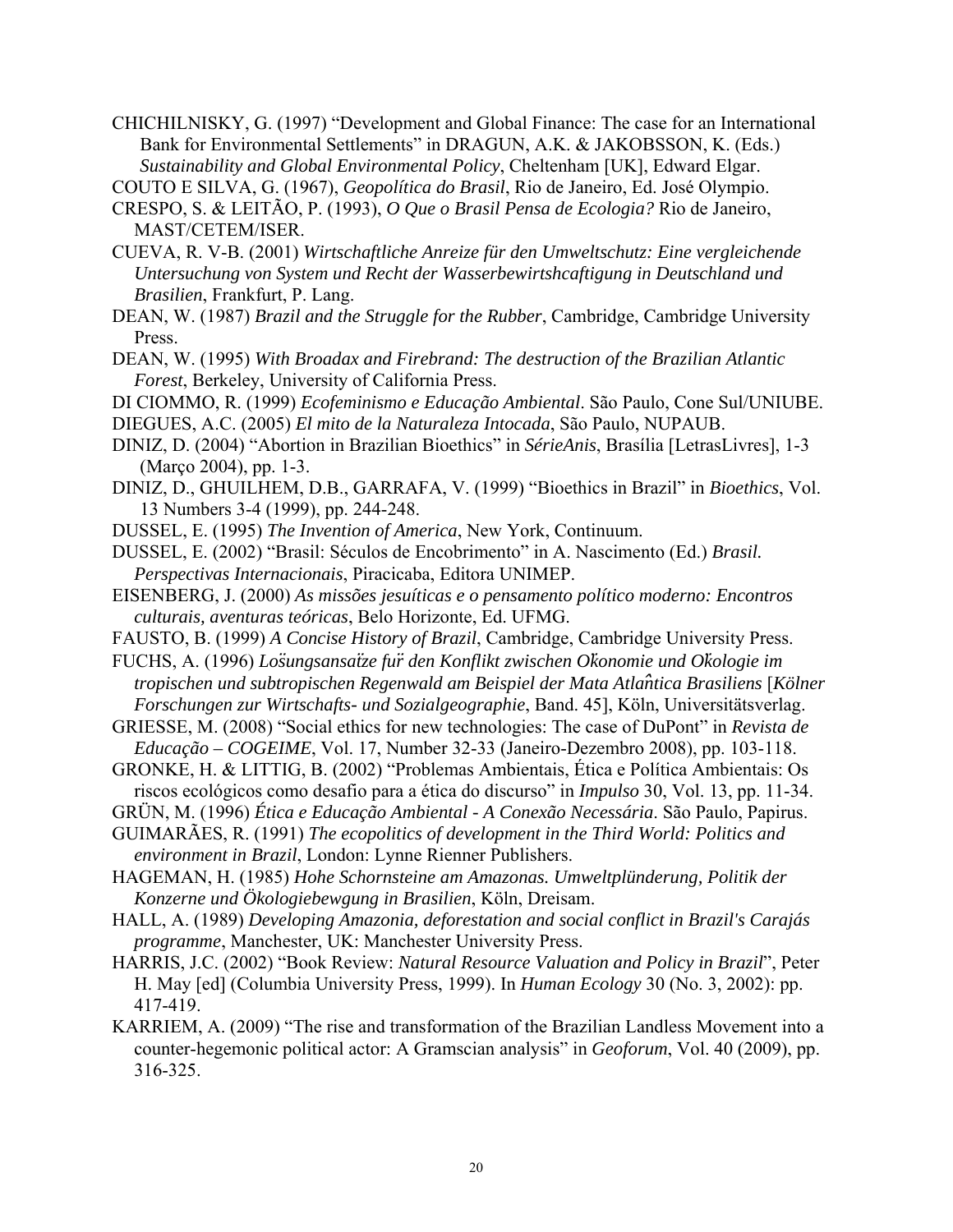- KENT, R. K., 'Palmares: An African State in Brazil,' in *Journal of African History*, no. 6 (I965), pp. 16I-75.
- LEIS, H. (1996) *O Labirinto: ensaios sobre ambientalismo e globalização*. São Paulo, Gaia.

LEME MACHADO, P.A. (1996) *Direito Ambiental Brasileiro*, São Paulo, Malheiros Editores. MARTINS, W. (1978) *História da Inteligencia Brasileira*, 2 Vols, Sao Paulo, Cultrix.

- MAY, P. (1999) *Natural Resource Valuation and Police in Brazil: Methods and Cases*, New York, Columbia University Press.
- MAXWELL, K. (1973) *Conflicts and Conspiracies. Brazil-Portugal (1750-1808)*, Cambridge, Cambridge University Press.
- MELLO, J. *Tempo dos flamengos: influência da ocupação holandesa na vida a na cultura do norte do Brasil*, Recife, Fundação Joaquim Nabuco, 1987.
- MENESES BASTOS, R.J. (1996) "Musicalidade e ambientalismo na redescoberta do Eldorado e do Caraíba: Uma Antropologia do Encontro Raoni-Sting", in *Revista de Antropologia,* Vol. 39, Number 1, pp. 145-189.
- MENDES, C. (1989) *Fight for the Forest. Chico Mendes in his own Words*. London, Latin American Bureau (Research and Action).
- PACHECO, R.S., LOUREIRO, M.R., FINGERMANN, H., AMARAL, H. & McDOWELL, S. (1992) "Atores e conflitos em questões ambientais urbanas" in *Espaço e Debates*, Vol. 35, São Paulo.
- PADUA, J. (2000) "Annihilating Natural Productions: Nature's Economy, Colonial Crisis and the Origins of Brazilian Political Environmentalism,1786-1810".
- PADUA, J. (2002) *Um Sopro de Destruição: Pensamento Político e Crítica Ambiental No Brasil Escravista, 1786–1888*, Rio de Janeiro, Jorge Zahar.
- PESSINI, L. & BARCHIFONTAINE, Ch. (2000) *Problemas atuais da bioética***,** São Paulo, Ed. Loyola.
- PRZEWORSKI, A. & LIMONGI, F. (1993) "Political Regimes and Economic Growth" in *The Journal of Economic Perspectives*, Vol. 7, Number 3 (Summer 1993), pp. 51-69.
- REVKIN, A. (1994) *The Burning Season: The Murder of Chico Mendes and the Fight for the Amazon Rainforest*, New York, Plum.
- ROLSTON III, H. (1992) "Earth Ethics: A Challenge to Liberal Education" in J. Baird Callicott and Fernando R. da Rocha (Eds.), *Earth Summit Ethics: Toward a Reconstructive Postmodern Philosophy on the Atlantic Rim*, Albany: State University of New York Press, 1996, pp. 161-192. [Keynote address at Conference in Porto Alegre, Brazil, May 25-29, 1992].
- ROLSTON III, H. (2000) "Intrinsic Values in Nature" in Miguel S. Milano and Verônica Theulen (Eds.) *Proceedings of the Second Brazilian Congress on Conservation Areas*, [November 5-9, 2000, Campo Grande, Brazil], Vol. 1, pp. 76-84.
- ROTHMAN, F. (2001) "A comparative study of dam resistance canpaigns and environmental policy in Brazil" in *Journal of Environment and Development*, Vol. 10, Nuumber 4, December 2001, pp. 317-344.
- SCHWARTZ, S. (1992) *Slaves, Peasants, and Rebels: Reconsidering Brazilian Slavery*, Urbana, University of Illinois Press.
- SINGER, Peter (2004) *Libertação Animal*, São Paulo, Ed. Lugano.
- STEPAN, A. (1988) *Rethinking Military Politics: Brazil and the Southern Cone*, Princeton, Princeton University Press.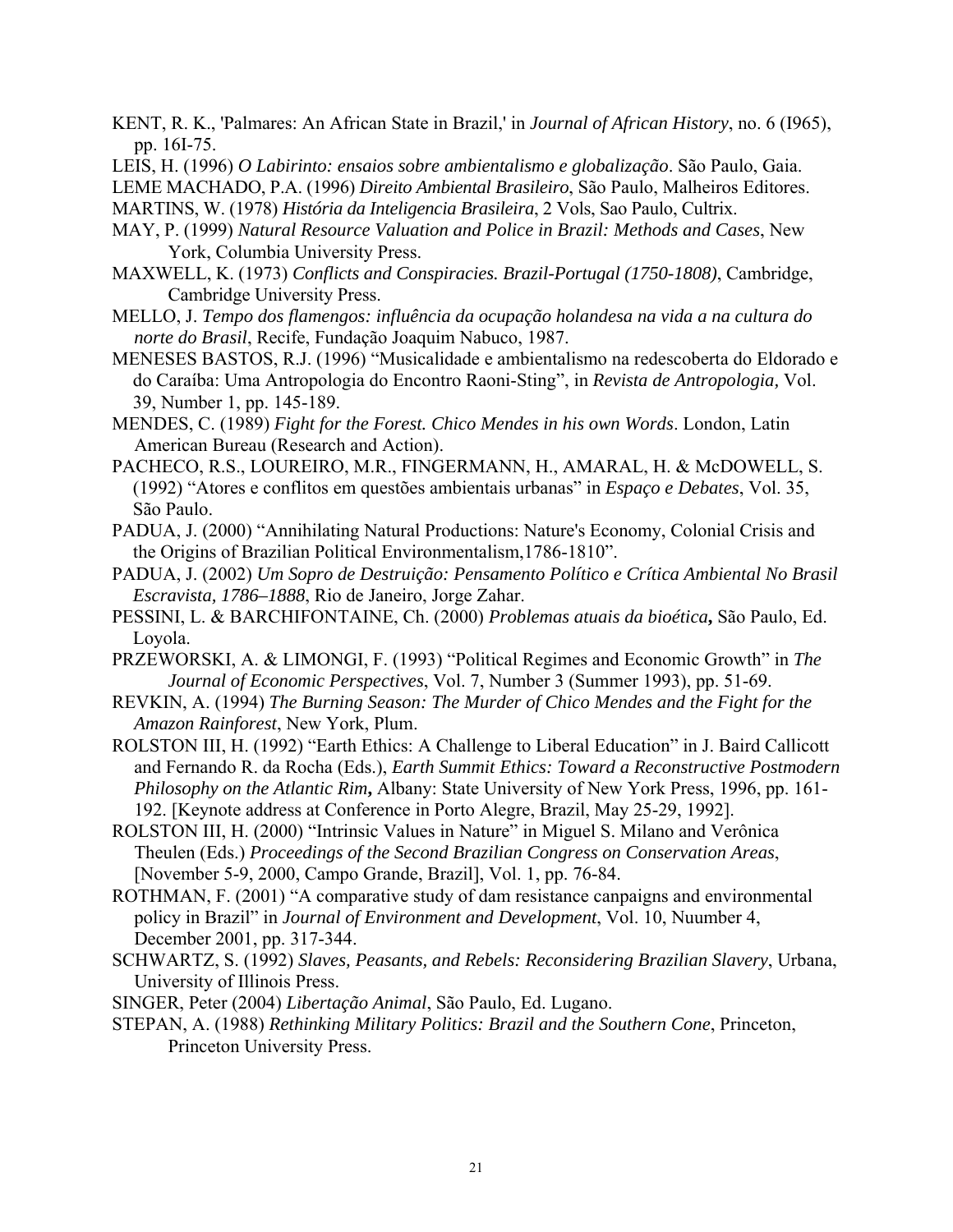- TURNER, T. (1993) "The Role of Indigenous Peoples in the Environmental Crisis: The Example of the Kayapo of the Brazilian Amazon" in *Perspectives in Biology and Medicine*, Vol. 36, Number 3, pp. 526-545.
- TURNER, T. (1995) "An Indigenous People's Struggle for Socially Equitable and Ecologically Sustainable Production: The Kayapo Revolt against Extractivism" in *Journal of Latin American Anthropology*, Vol. 1, Number 1, pp. 98-121.
- VANDEVEER, D. & PIERCE, C [Eds.] (1994) *The Environmental Ethics and Policy Book. Philosophy, Ecology, Economics*, Belmont (CA), Wadsworth.
- VIOLA, E. (1998) "El Proceso de Globalización de actores en la politica ambiental brasilera" in *Nueva Sociedad*, Caracas, Number.153, pp. 24-32.
- VIOLA, E. (1997) "The Environmental Movement in Brazil: Institutionalization, Sustainable Development and Crisis of Governance since 1987" in N. MacDonald and O. Stern (Eds.) *Latin American Environmental Policy in International Perspective*, Boulder, Westview Press.
- VIOLA, E. (1992) "From Preservationism to sustainable development. A challenge for the environmental movement in Brazil", in *International Journal of Sociology and Social Policy*, London, Vol. 12, Number 4, pp. 129-150.
- VIOLA, E. (1988) "The Ecologist Movement in Brazil", in International Journal of Urban and Regional Research, Vol.12, Number 2, pp. 211-228.
- VIOLA, E. (1987) "O movimento ecológico no Brasil (1974-1986): Do ambientalismo à ecopolítica" in *Revista Brasileira de Ciências Sociais*, Vol. 1(3), pp. 5-26).
- WRIGHT, A. & WOLFORD, W. (2003) *To Inherit the Earth: The Landless Movement and the Struggle for a New Brazil*, Oakland, Food First.
- YANARELLA, E. & BARTILOW, H. (2000) "Dreams of sustainability: Beyond the antinomies of the global sustainability debate" in *International Journal of Sustainable Development*, Vol. 3(4), January 200, pp. 370-389.

## **ENVIRONMENTAL PHILOSOPHY IN BRAZIL? THEORETICAL AND PRACTICAL REFLECTIONS ON A SOUTH AMERICAN QUESTION Amós Nascimento**

The Americas have been at the center of discussions on nature, ecology, and the environment since the  $16<sup>th</sup>$  century. The so called "discovery" and "conquest" of the Americas implies many environmental dimensions: the interaction with Native tribes, the learning about new crops such as corn, potatoes, squash, and cocoa—that are now so popular worldwide, the finding of new plant and animal species—many of them catalogued by Alexander von Humboldt at the end of the  $18<sup>th</sup>$  century, and the challenges to impose development in natural areas—such as the *Chaco*, *Caatinga*, and the *Altiplano*—that seemed inhospitable. Even today, discussions on climate change presuppose the reference to two specific areas in South America that have a profound environmental impact on the globe: Antarctic and the Amazon. What are the issues and conditions specific to these South American areas and what particular challenges do they bring to philosophical reflection and environmental action? This paper will try to address this question by focusing on the specific case of environmental issues in Brazil.<sup>1</sup>

 $\overline{a}$ 

<sup>&</sup>lt;sup>1</sup> An earlier version of this paper was presented in a meeting of the ISEE/IAEP in Allenspark, Colorado in 2004. The author thanks Robert Figueroa, James Griffiths, and Ricardo Rozzi for previous comments on this paper.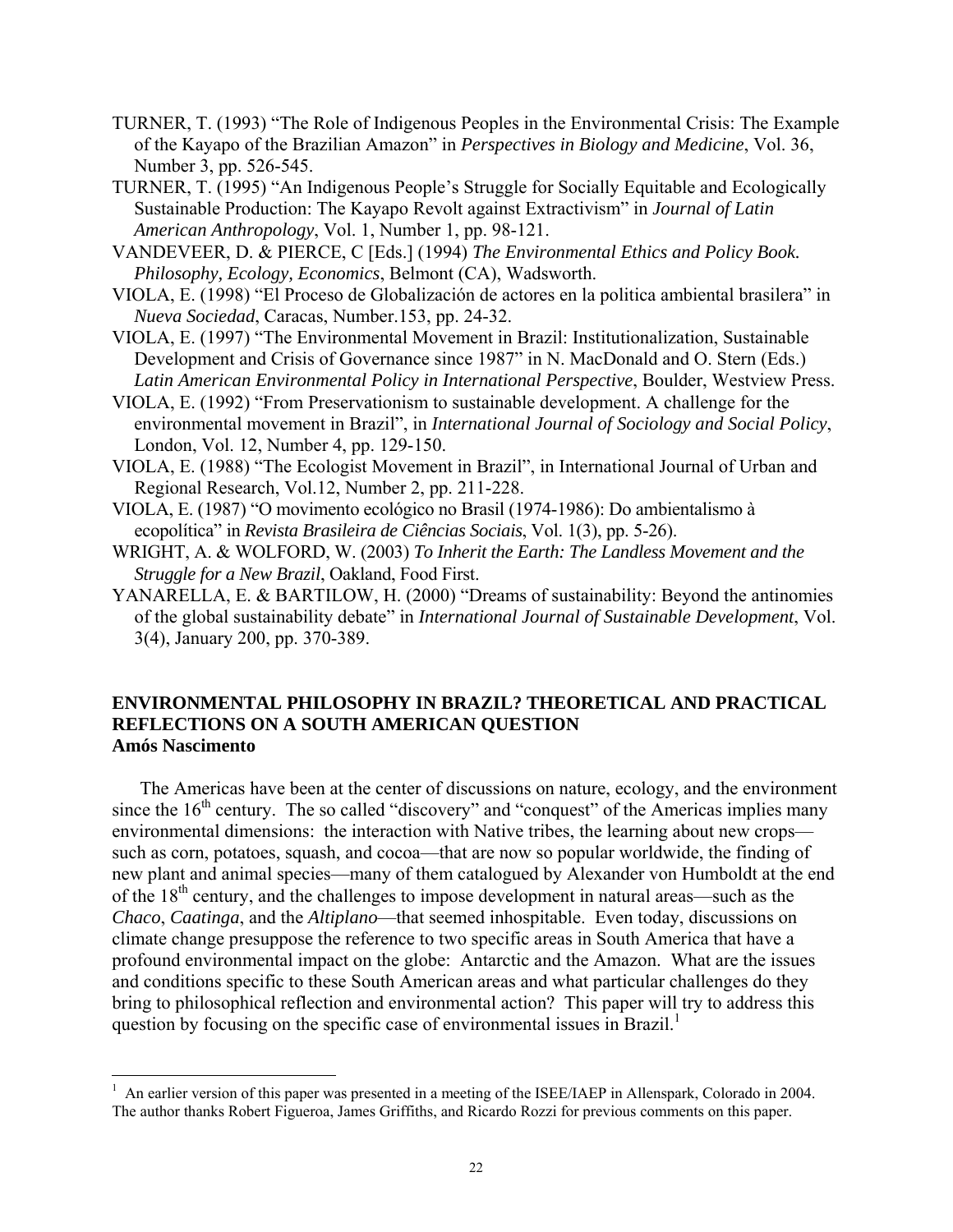To begin this investigation, let us consider the following question: What kinds of studies have been made to address the environmental challenges in the region? Historically, the very name of the country derives from a tree found all over the Southeastern part of South America, *pau-brasil* (*Brazil wood*), which was extracted to nearly extinction. Several scientific projects have researched Brazilian natural resources, especially the Amazon forest, the large coast, water resources, fertile soil, and biodiversity. Moreover, Brazil was the setting for the political action of key environmental leaders such as Chico Mendes and the Kayapó leader, Chief Payakan, and important events such as the UN Conference on Environment and Development in Rio de Janeiro (1992). Internationally, Brazilian leaders have been at the center of current global environmental discussions, from the need to preserve the Amazon region to the recent efforts to curb the emission of greenhouse gasses and reach an international agreement on climate change. All these elements would be enough to spark a philosophical reflection and discussion. The next question to be asked in this essay is, therefore, very simple: What has been the role of philosophy in the discussion about environmental issues in Brazil? To address this question, I will briefly survey the history of environmental issues and discussions in Brazil, then indicate the various disciplines and sciences that have addressed these issues, before I focus on some philosophical initiatives.

This will lead to another question: Can philosophy contribute to the reflection and action on environmental issues in this particular country? Although I can provide only a brief overview of such vast theme, I hope this overview will be enough to indicate a problem: the role of philosophy in environmental discussions in Brazil has been minimal. By showing some of the limits in the approaches of other disciplines and the growing number of challenges that need to be addressed in Brazil, I conclude that there are areas in which philosophical tools could be useful, especially if philosophers work interdisciplinarily with other sciences and disciplines. I also see philosophy including a pluralistic view of contexts and addressing environmental challenges in a way that offers new perspectives to environmental studies.

#### **1. Environmental History, Development, and Activism**

In this paper—which presents the first part of my arguments on this topic—I want to start by addressing the first question: *What are the issues and conditions specific to South America and the particular environmental challenges in Brazil?* As a possible answer, I present some concrete aspects and information about naturalist, preservationist and conservationist actions, as well as ecological and environmental claims in the Brazilian context. By sharing information on Brazilian environmental history, we can set the stage for a discussion of environmental initiatives in Brazil.

The history of Brazil is relatively long. It can be traced back to Native tribes in Pre-Columbian ages or also to the year  $1500$ , which marks the so-called "discovery"<sup>2</sup> of a region known mainly for its natural resources, which later became the most important Portuguese colony (Assunção 2000). The official history of Brazil focuses on the negotiated political process that led to the colonization process by Portugal, the peaceful Independence of Brazil and establishment of its own monarchy in  $1882$ ,<sup>3</sup> the Abolition of Slavery in  $1888$ —much later than

 $\overline{a}$ 

<sup>&</sup>lt;sup>2</sup> For a critical view of the term "discovery," see Dussel (1995 and 2002).

<sup>&</sup>lt;sup>3</sup> This was the only monarchy in Latin America (to the disappointment of Simón Bolivar). The Brazilian Empire lasted from 1822 to 1889. There were two similar but failed attempts in Mexico. Agustin de Iturbide led the Mexican forces against the Spain and was crowned Emperor in 1821, but lasted for only 18 months. In 1864, Maximilian of Austria was crowned as Maximilian I, Emperor of Mexico, but lasted only until 1867.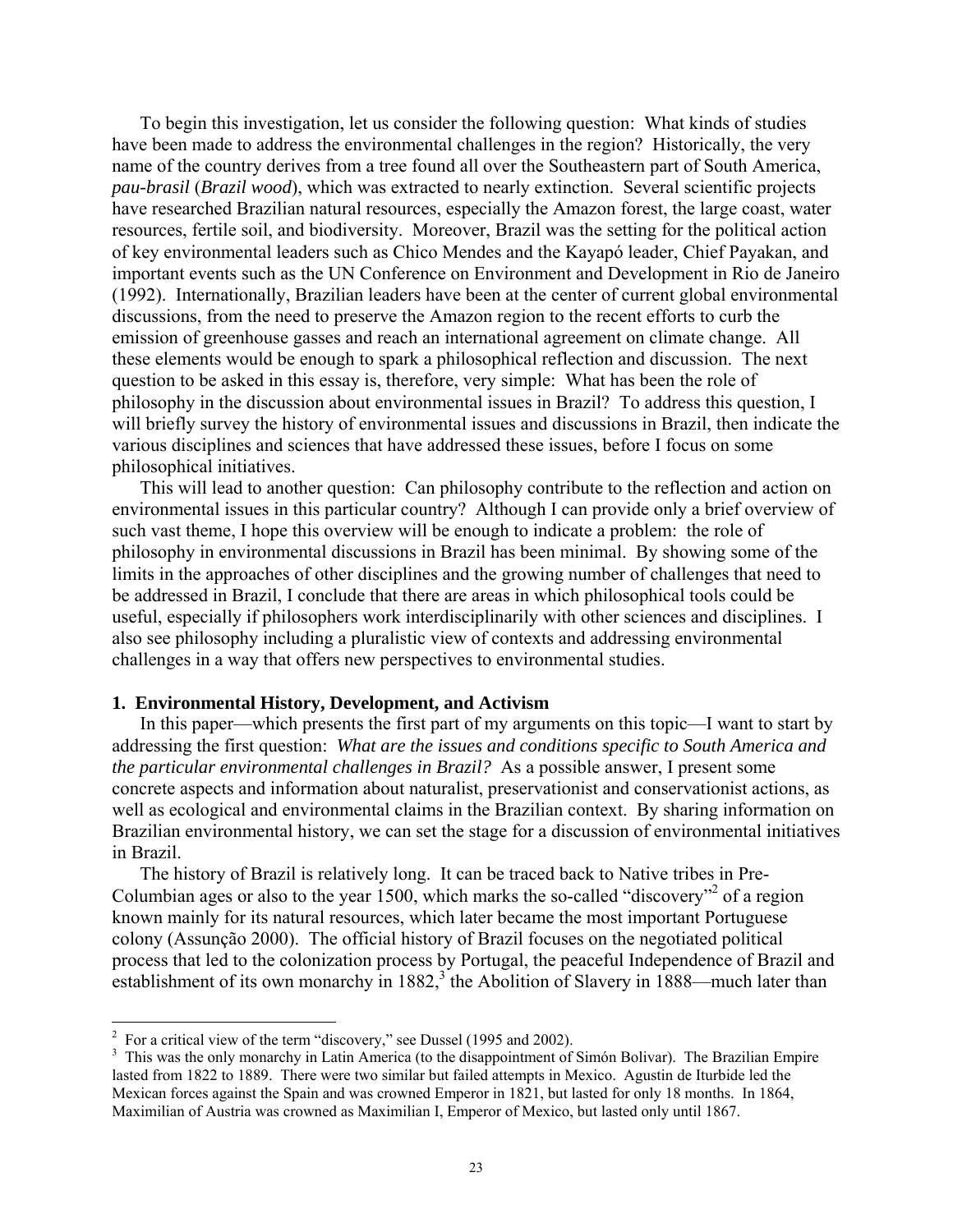any other countries in the Americas, and the change into a liberal republic in 1889 (Fausto 1999). More recent events include the rise of Populism in 1930, a military *coup d'État* in 1964, and the return to democracy after 1985. Since then, Brazil has been considered one of the emergent countries defined as BRIC (Brazil, Russia, India, and China), but somewhat closed in its internal affairs, so that little about Brazil is discussed in the international arena. Beyond this official history, other important historical, social, and political markers are often neglected and need to be mentioned because they show the alternative history of social movements. For example, there was the Catholic attempt to evangelize the Native American Guaranis and establish Jesuit *missões* as a new experiment in politics around 1609 (Eisenberg 2000). This occurred at the same time of some other frustrated initiatives such as the establishment of *Quilombo dos Palmares* as an independent confederation of African runaway slaves between 1602 and 1694 (Kent 1965, Schwartz 1992, Anderson 1996). There was also a colonization of the northeastern part of the country and parts of the Amazon by Dutch Calvinists between 1630 and 1669 (Mello 1987) as well as the attempt to apply the ideas of key philosophers of the European Enlightenment to create a new republican nation in the state of Minas Gerais in 1789 (Maxwell 1973).

The environmental history of Brazil can be reconstructed along these same lines. The limits of this paper do not allow me to go back and review the environmental aspects of themes such as the genocide of indigenous cultures, colonization, and slavery, depletion of natural resources through mining and timber extraction, and the impact of modernization (Padua 2000). Let me simply start by mentioning that the modern history of Brazil begins with a clear environmental problem that needs further consideration: the extraction of *Caesalpinia echinata*, also named brazilwood [*pau-brasil*], which gave its name to the country, but is now nearly extinct. Moreover, there are historical examples of environmental actions in the  $18<sup>th</sup>$  and  $19<sup>th</sup>$  centuries that are relevant today. For instance, already in 1797 there was a law protecting the forests and limiting timber extraction. Another example is a project on the restoration of the riparian vegetation and the water resources in Rio de Janeiro in 1862—in what later became the Tijuca Forest (Dean 1995: 223-225). Having mentioned these examples, let me turn to the  $20<sup>th</sup>$  century and review recent events that give us a glimpse of environmental actions and initiatives based on which a philosophical reflection could be developed. In what follows, I will focus my attention on two trends: the official history of governmental actions that culminate in the *developmentalism* of the military dictatorship in the 1960s and the environmental *activism* of various subaltern groups that opposed the instrumental and military exploitation and manipulation of natural resources and favored conservationist and democratic actions.

#### **a) Military developmentalism**

Political initiatives concerning the preservation of natural resources were taken already in the 1930s by the populist government of President Getúlio Vargas. In 1934 there was the First Brazilian Conference for the Protection of Nature in Rio de Janeiro. This led not only to the creation of several national parks, but also to the establishment of laws, such as the Forestry Code (Law 23.793), the Mining Code (Law 794) the Water Code (Law 24.643) of 1934, and the first National Park in 1937, as well as the Fishing Code of 1938 and the Hunting Code of 1943 (Diegues 2005). However, all these laws were being brought about in a time during which Brazil was eminently rural and led by military elite. With the urbanization, industrialization and modernization that began around that time, the cultural relation with nature changed, bringing about the degradation of natural resources.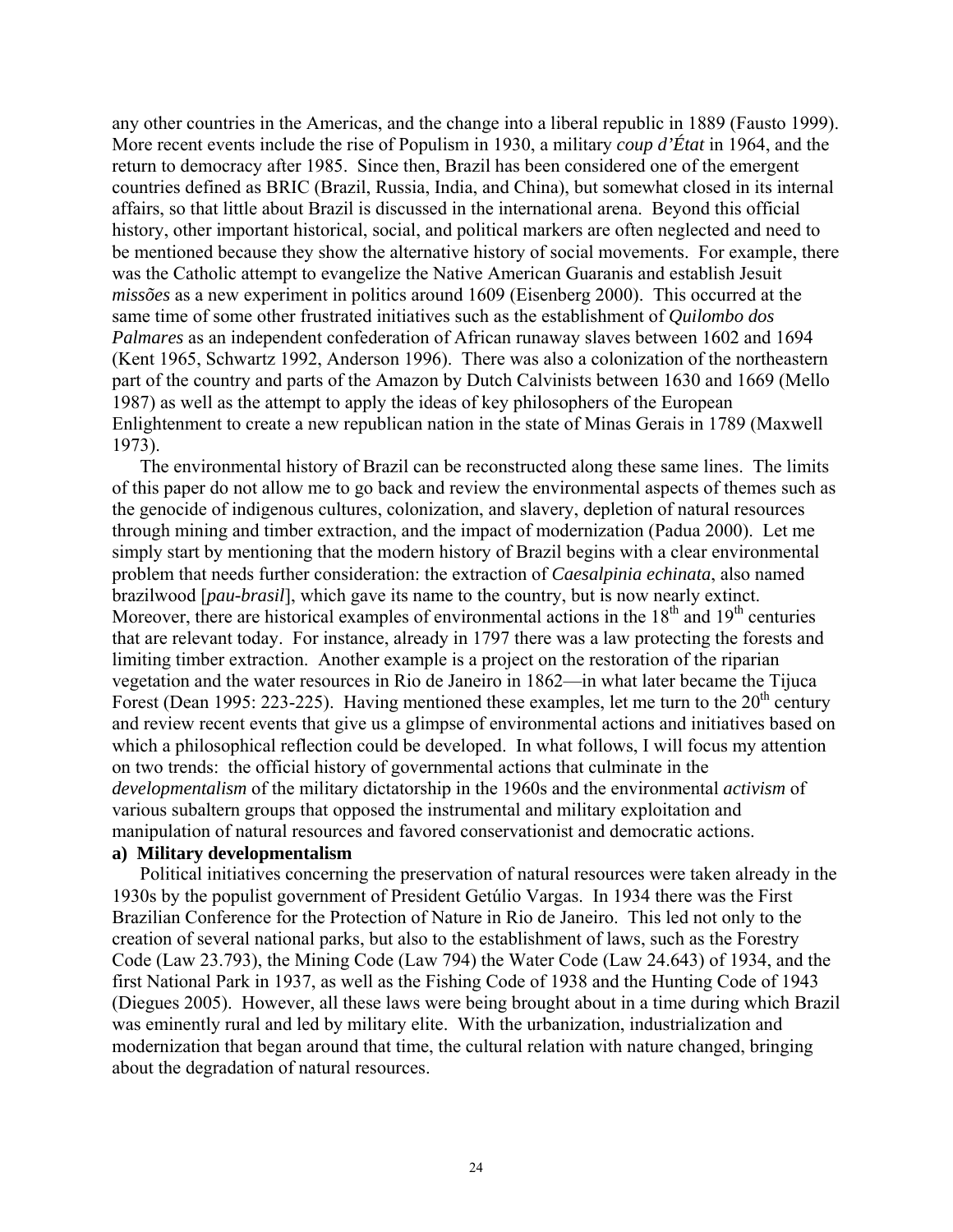A more systematic approach to what can be properly called the ecological situation in Brazil can be seen after 1960s, due in part to the impact of international movements and to internal discussions on the meaning and the negative impact of "development."<sup>4</sup> However, 1964 marks the *coup d'État* by the military, which installed a dictatorship that lasted until 1985. To speak of environmentalism during this time requires us to consider two issues: the instrumental conception that the military government had of the natural resources and the reactions of social and environmental groups to militarism.

On the one hand, we can observe government policies taking place during the military dictatorship, based on a double standard: the "control and exploration" of natural resources and the creation of a legal framework for development. This double axis was based, in turn, on doctrines of national security and territorial sovereignty. Among the controversial mega-projects of this period were the construction of the Trans-Amazonic Highway, the building of the Itaipu Dam, the Cantareira Water System in São Paulo, the Carajás Mining Project in the states of Pará and Maranhão, and the building of nuclear power plants in Rio de Janeiro—most of them considered the world's largest projects at the time (Hall 1989; Guimarães 1991: 121ff.). With the support of the military government, other private mega-projects in the Amazon were implemented as well, such as the Jari Project by American mining billionaire Daniel Ludwig, the Firestone plants, and other initiatives that led to forest degradation (Hageman 1985).

The mega-projects supported by the military government were justified as security measures: to conquest the Amazon forest instead of leaving it open to smugglers and guerrillas, to build a large dam upstream from the Argentinean capital city of Buenos Aires to have the capacity to strategically flood this city, to have energy independence from foreign sources by using fossil fuels and nuclear power, and many other similar initiatives (Couto e Silva 1967). Such measures had a profound economic impact as well and served to foster a modernization process on several fronts: the mechanization of agriculture, promotion of agro-business, electrification of rural areas, reform and control of land use, exploitation of natural resources (such as minerals and water), and the creation of technological centers (Stepan 1988). Economically, the period of the military dictatorship in the 1970s was defined as the "Brazilian miracle" [*milagre brasileiro*] although this occurred at the cost of limiting democratic values, exploiting impoverished populations, and incurring into a record breaking foreign debt to finance these projects.<sup>5</sup>

Simultaneously, however, it is at this time that one can observe a series of environmental public policies. The National Council for the Control of Environmental Pollution was created in 1967 through Law 303 and the Brazilian government was officially represented in the UN Conference in Stockholm in 1972. Another concrete result of this period is the creation of the Special Secretary for the Environment (SEMA) in 1973, which led to the establishment of the National Environmental System (SISNAMA) and the National Council on the Environment (CONAMA) in 1981 by Law 6.938 (Guimarães 1991: 143ff.)

The next stage in this process was the involvement of the Brazilian government in international discussions and agreements on environmental themes. At this point, the concept of *sustainable development* became central to political discussions, especially because it included an economic component that was compatible with the governmental agenda on developmentalism. This brought about an association between international financing

 $\overline{a}$ 

<sup>&</sup>lt;sup>4</sup> The sociological debates on development and modernization in Brazil were led by Cardoso (1962, 1973), who became President of Brazil in 1994 and was reelected in 1998.

<sup>&</sup>lt;sup>5</sup> At that time, many political theorists—such as Samuel Huntington—were arguing that democracy was a hindrance to growth and dictatorships were better able to foster economic development. See Przeworski & Limongi (1993).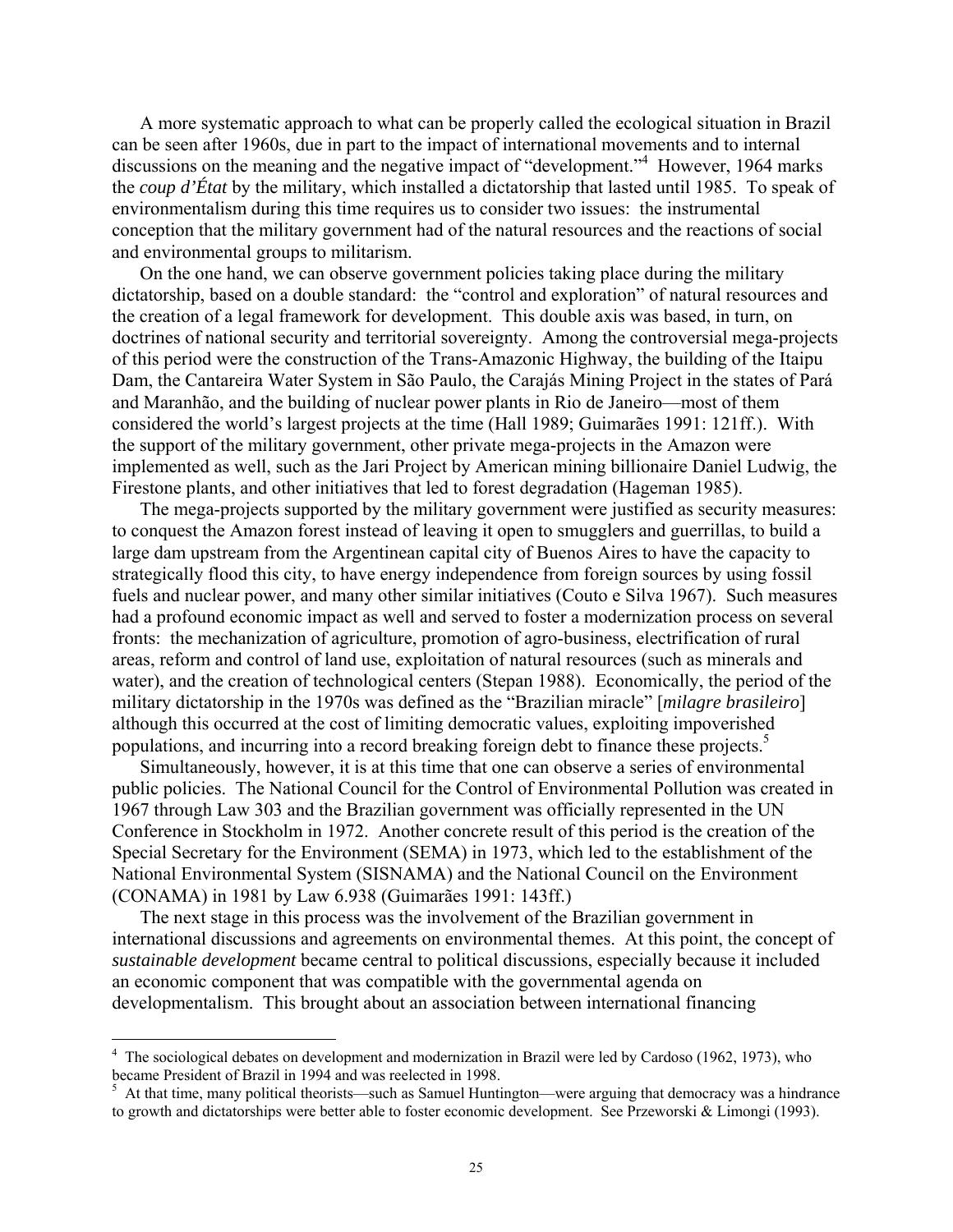institutions—such as the World Bank, the Inter-American Development Bank, and the International Monetary Fund—and the military government, generating a huge national debt. The available funding, however, was used to finance mega-projects, new technologies, and to open the Brazilian market for new products. Moreover, this association imposed severe restrictions on social policies, thus having a great impact on civil society.

## **b) The militant environmental activism of civil society**

On the other hand, environmentalism was also growing in alternative ways as a social movement with a double aim: to defend democracy and defend the environment. Similar to other movements opposing military dictatorship, environmentalists received more support when they establish links with international groups. Thus, the ecological movement in Brazil became more visible only after the UN Conference in Stockholm in 1972.

Already in 1970, rubber tappers who lived in the Brazilian Amazon region felt the impact of mega-development plans on their culture and means of subsistence and formed the Xapuri Rural Worker's Union under the leadership of Chico Mendes. Their engagement in the protection of the native *hevea brasiliensis* trees (Dean 1987) brought about not only the institutionalization of the National Council of Rubber Tappers in 1985 and the international support of organizations such as Inter-American Development Bank and the UN (Mendes 1989), but also a series of conflicts with farmers—supported by the Union of Rural Property Holders (UDR) and their gunned men. This conflict led to Mendes' assassination in 1988 (Revkin 1994).

Similarly, indigenous peoples became more active politically and organized in several groups as Chief Mario Juruna, Chief Raoni, Marcos Terena, and other important leaders were able to bring national and international attention to their causes. Juruna, whose Xavante tribe first learned about the Western civilization in 1950, became very active in defending the rights of indigenous lands in the 1970s and he was elected the first Native American representative in the Brazilian Parliament in 1983. Raoni, from the Kayapó tribe, appeared in public for the first time in 1984 to protest the invasion of native lands (Turner 1993). In 1987, several tribes were organized nationally in the Alliance of Peoples from the Forest (APF) and in the Union of Indian Nations (UNI) around issues of land demarcation and protection of their reserves (Turner 1995). In 1989, they established a strategic partnership with the rubber tappers and received the support of international groups such as the singer Sting and the company The Body Shop (Meneses Bastos 1996; Bird 2004).

The Landless Movement [*Movimento Sem Terra – MST*] was a movement formed by family farmers from the Southern region of Brazil, who lost their lands and began to migrate to other regions between 1979 and 1985. This migration occurred as a result of the military attempt to modernize agricultural practices in Brazil, as new economic models forced small farmers and farmworkers to leave rural areas and migrate to urban centers or to the Amazonian region (Chaves 2000). As they moved north, families also became involved in local unorganized reactions to this state of affairs, but they were violently repressed. With the support of liberation theologians connected to both the Catholic and the Lutheran Church in the southern part of Brazil, they re-read the Exodus narrative in the Bible and reinterpreted the idea of a "promised land," criticized capitalism, and affirmed that "food was a human right" (Wright & Wolford 2003). With time, the movement gained national recognition and began to critique agrobusiness, reject non-sustainable agricultural practices, and oppose the development and commoditization of genetically modified organisms (Griesse 2008). To strengthen its position, the Landless Movement pressured governments to use environmental laws against biotechnological companies speculating on the global food market, promoted agro-ecological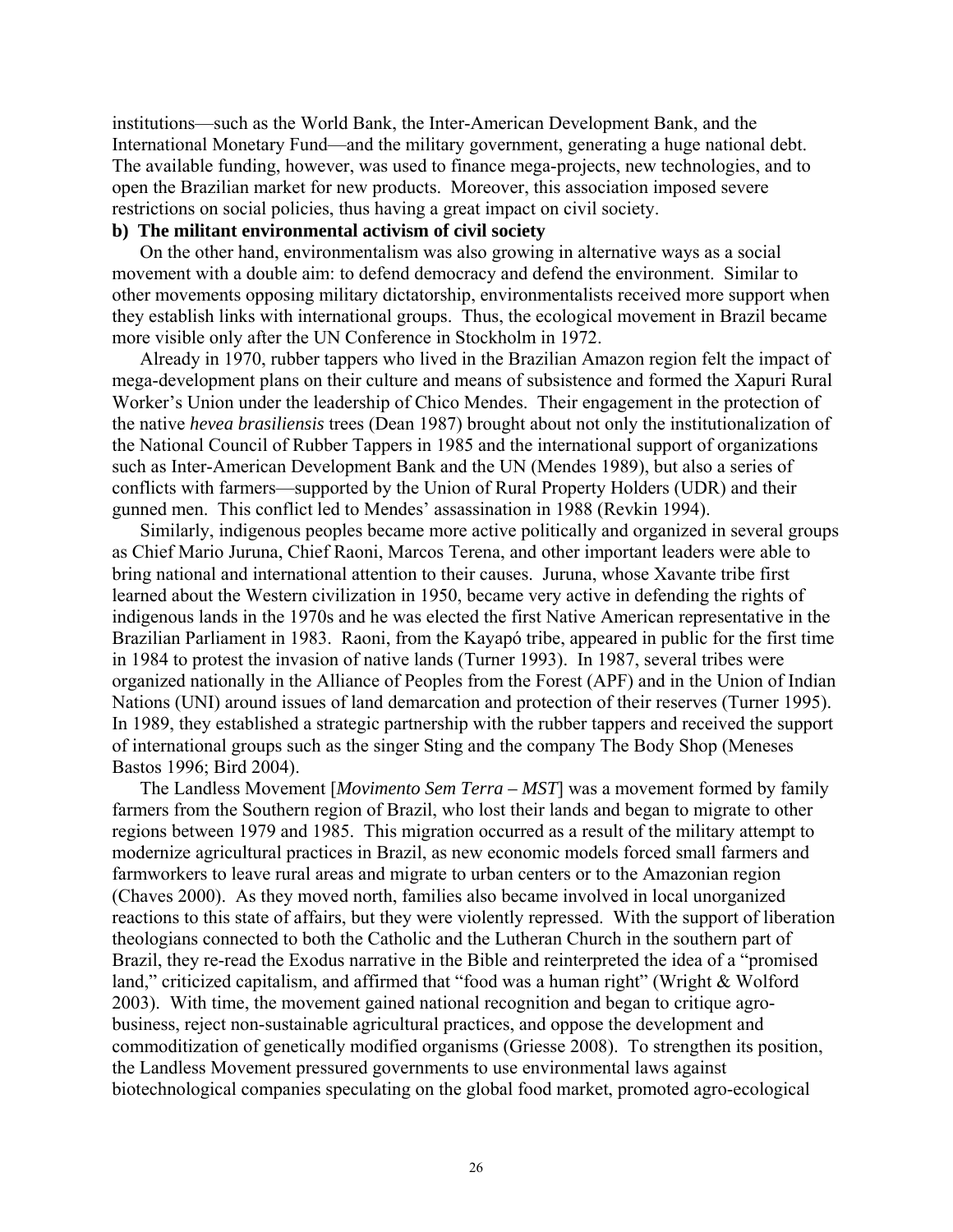practices among family farmers, and encouraged biodiversity. As they collaborated with international organizations opposing the World Trade Organization, the Landless Movement also became a powerful player in Brazilian environmentalism (Karriem 2009).

Another environmental group that emerged during the 1970s was the movement against large Dam projects, which led to the creation of the National Movement of People Affected by Dams (MNAB) in 1981 and reached its peak in the campaigns against the destruction of water falls for the building of the Itaipu Dam in 1982 (Rothman 2001). Similarly, several environmentalist groups were created as an answer to local problems and then gained national visibility, as was the case of SOS Mata Atlântica (Fuchs 1996) and the Brazilian Society of Environmental Law, which was created out of the movement in defense of the Piracicaba River. Finally, it is also important to recognize that this process was complemented and supported by the action of important international environmental organizations, such as Greenpeace, WWF, Nature Conservancy, and Earthwatch, which were able to bring wider international attention to the Amazon region (Hageman 1985; Batmanian 1994). It is in the light of all these processes that the founding of the Brazilian Green Party in 1986 can be understood (Viola, 1987 and 1998).

The tension between the military dictatorship and the environmentalism of various subaltern groups can be explained by the opposition between an instrumental conception of natural resources by the military and the social reactions to militarism by democratic groups. After 1986, with the democratization process, there was a shift and these two issues that marked the period after 1964 could no longer orient environmental activism. Due to a lack of a new consensus, several groups worked at cross-purposes or even in conflict among themselves. The most important historical moment, in which these several lines came together for a common cause, was the Earth Summit in Rio de Janeiro in 1992.

One of the outcomes of the discussions in Rio was precisely the agreement on the concept of *sustainable development* and the Agenda 21. The Conference was influential in creating a growing concern for the environment in the country, also because it aimed not solely at satisfying the claims of grassroots environmental movements, but also at committing governments to have policies on these issues (Yanarella and Bartilow 2001). Moreover, the popularization of these issues motivated a growing number of environmentally aware consumers, and forced the creation of new standards and policies. Thus, the plethora of environmental initiatives in Brazil could no be limited to one specific sphere anymore, but had to involve the State, private initiatives and civil society at large.

#### **c) Sustainable development?**

The facts, actors, and actions I have presented show that environmentalism in Brazil can be better understood if we analyze two ideological aspects: First, the framework of a military government exploiting Brazilian natural resources based on the idea of *military developmentalism*. Second, the role of several groups of civil society espousing a social and political alternative to development, which I have labeled *militant environmental activism*. The re-establishment of democracy and the overcoming of developmentalism followed a gradual process that came to its climax in 1992 in Rio de Janeiro. One of the outcomes of the UN Conference was the affirmation of the principle of *sustainable development* as a compromise between the different social and political actors. This was initially accepted as a victory by all parts. Thereafter, however, there was a lack of consensus among activists as to whether this principle could guide environmental action.

In reconsidering our initial question—What are the issues and conditions specific to South America and the particular environmental challenges in Brazil?—it is possible to affirm that the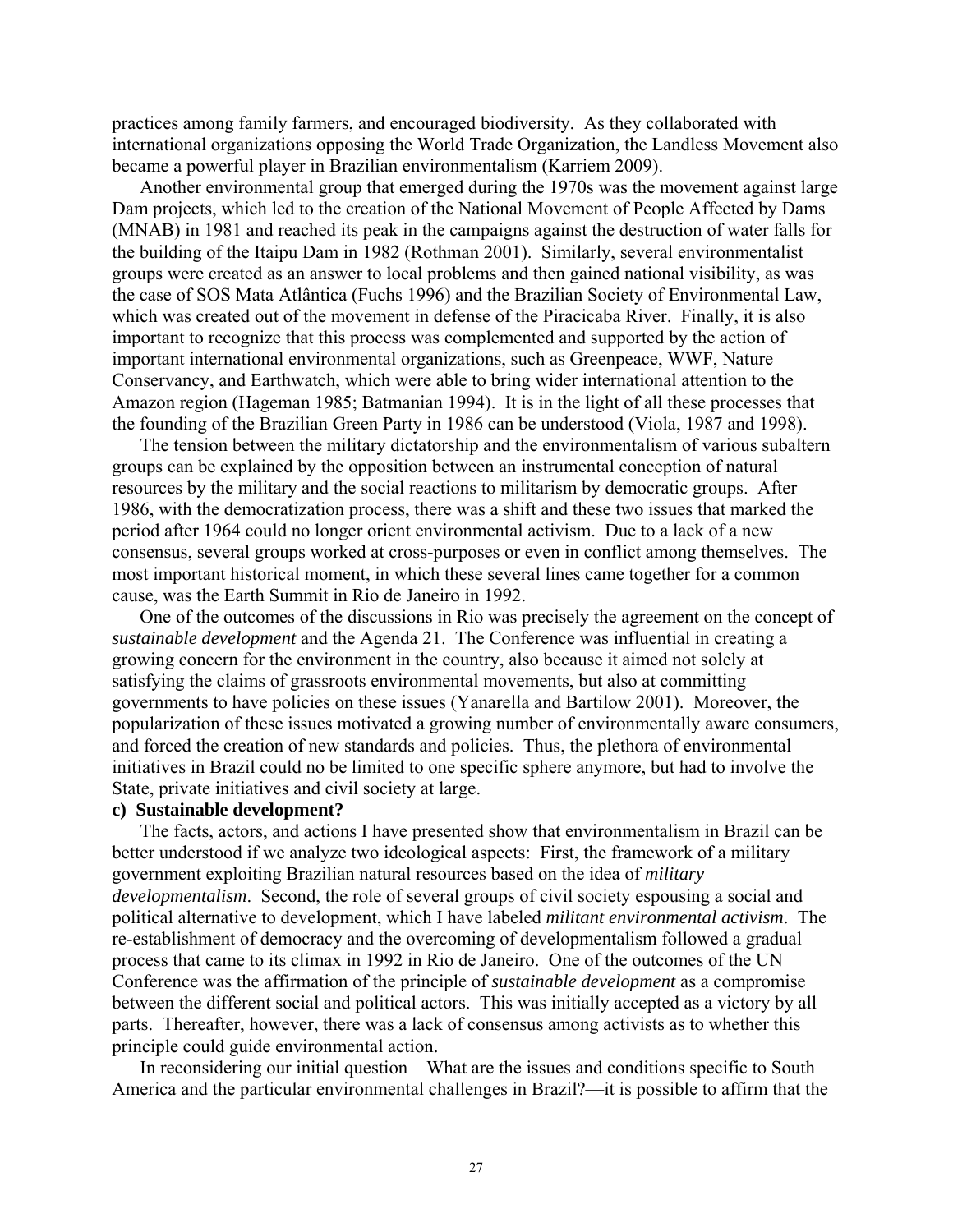two main issues we observe in Brazil are common throughout South America since many countries had the same experience of militarism and democratic struggles. It is also possible to observe a common association between environmental activism and democracy. However, environmental activism did not rely directly on philosophical reflection—which may explain the lack of coherent principles or theories to orient environmental action. The result of this lack of theoretical reflection led to the seemingly naïve and acritical acceptance of the concept *sustainable development*, which was later criticized for being a contradiction in terms. After the UN Environmental Conference in Stockholm (1972) and a series of other international meetings, the Bruntland Report, *Our Common Future* (1987), simply reaffirmed an idea of "development" that had been questioned on many grounds. Although many Brazilian philosophers were very active in the field of political theory, especially in criticizing authoritarianism and promoting democratic ideals (e.g., Chauí 1986), they seem to have neglected environmental activism.

In fact, immediate and concrete environmental policies were implemented based more on the approaches of other sciences and disciplines with specific foci. Although this led to a deeper understanding of several areas, there was still a lack of unity among the different perspectives and knowledge derived from their studies. Since philosophy does not seem to have had an impact on environmental activism, we will turn to theoretical aspects and approaches that were developed in relation to the facts depicted above.

### **2. Theoretical Discourses on the Environment**

*What kinds of studies and considerations have been done to address the environmental challenges in Brazil?* Theoretical reflection has somewhat accompanied the facts we have referred to, but this was done in *a posteriori* form, since the interest of academia on environmental issues was more clearly expressed only after the UN Conference in 1992. Moreover, these theoretical perspectives remained in a descriptive mode or sought to understand the social, political, and economical impact of environmental actions.

For sure, *ecology, biology, and the life sciences* were privileged areas for the theoretical assessment of topics related to the taxonomy and phenomenology of natural resources, the measure of the global impact of the Amazon forest and the discussions on biodiversity. Moreover, the ecological perspective has influenced other areas of the natural sciences, involving disciplines such as toxicology, hydrology, chemistry, and medicine, which have dealt more systematically with issues of environmental impact and degradation (see, for instance, Brannstrom and Oliveira 2000 and Benetti *et alli*, 2004). In addition, the number of projects and publications in these areas has showed a steady growth. There is certainly room for philosophical discussions at this point. However, our concern here is with those theoretical perspectives that have addressed more clearly the need for conceptual tools to orient environmental action at large.

After 1992, *political theory* was emphasized as a possible way of interpreting environmental activism. In a review and commentary of the main themes and decisions of the UN Conference, Benjamin (1993) shows that there was an implicit dynamics in the event, which could be portrayed as a dialogue between two actors: the ecologists (who would take an ecocentric perspective and claim to represent both the environmental reality and the claims of environmentalists) and the rationalists (who took an utterly anthropocentric perspective and were acting as commentators on the themes presented, translating them in terms of the existing social, political or economic frameworks, without questioning their validity or applicability). The concerns with political rationality could have been addressed philosophically with the categories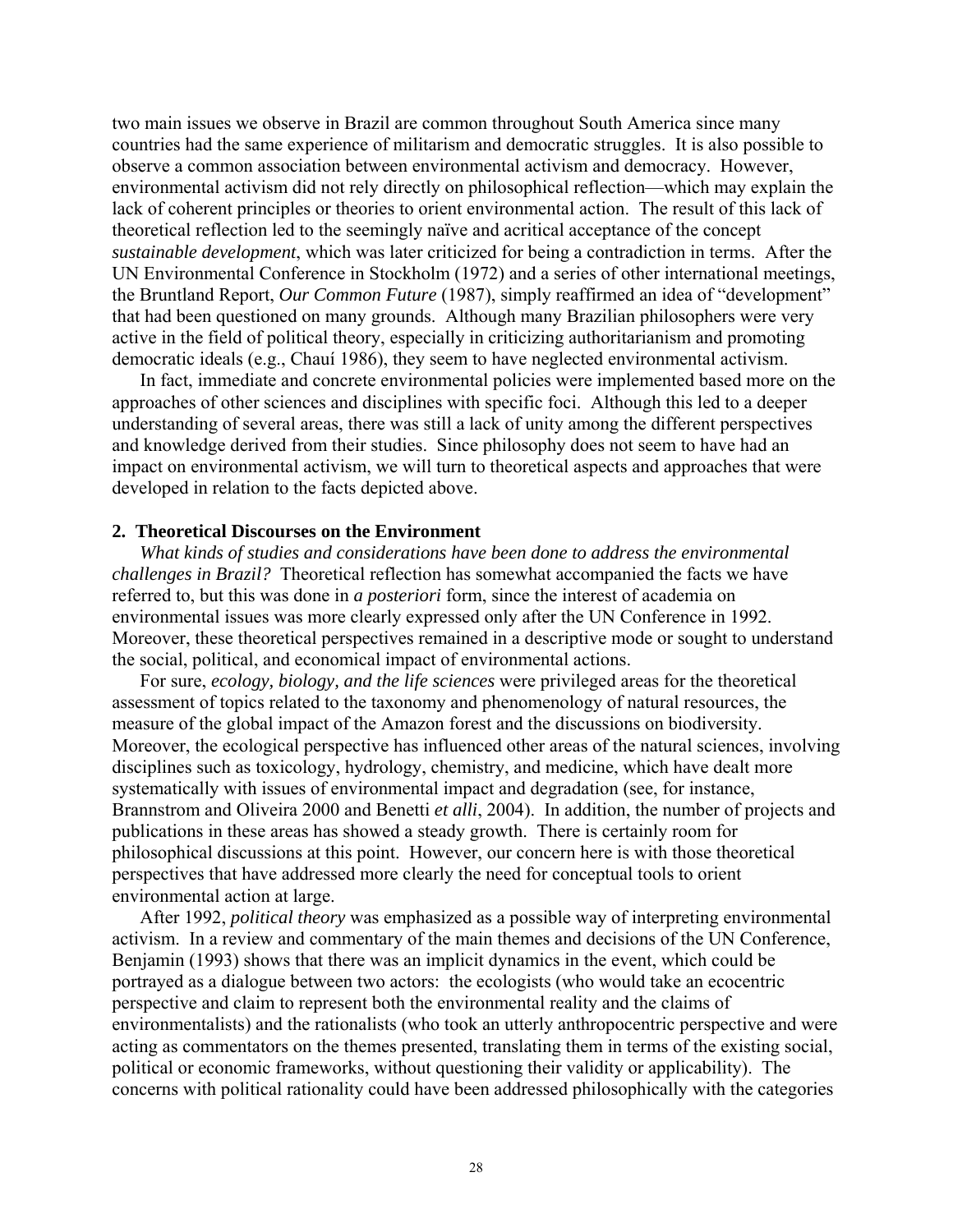of liberalism, Marxism and other theories, but this does not seem to have been done. In the background, military developmentalism was being updated in economic models.

Similar positions are described in the work of Crespo and Leitão (1993), from the point of view of *sociology and anthropology*. They developed an extensive survey on what Brazilians thought about ecology in the aftermath of the UN Conference. In a complementary study on the images of the environment in Brazil, Carvalho (1998) showed how the idea of "paradise" was a main motive in the ecological imaginary of Brazilian society. On the other hand, Alonso and Costa (2001) developed an extensive evaluation of the literature on the environment from the perspective of the social sciences, indicating that there was a slow growth of interest on environmental issues during the 1980s and a greater interest on these issues after the UN Conference in Rio in 1992. However, they also pointed out that the intellectual discourse in this area lacked methodological and theoretical sophistication, being characterized mainly by its sometimes blind—militant character and concentrated on very specific case studies. Following Pacheco *et alli* (1992), Alonso and Costa (2002) went further to argue that environmental issues in Brazil needed to be understood also according to cultural categories and include the recognition that social and environmental movements, politicians and the academia had conflicting interests.

From an *international studies* perspective, Héctor Leis (1996) and Eduardo Viola (1998) studied the ecological movement and its relation to the democratization and globalization processes in Brazil and Latin America. Viola has shown that after the military dictatorship the environmentalist movement began its institutionalization process, trying to unite different groups within the structure of party politics (Viola 1988) and spreading environmentalism to other social sectors. While this led to the creation of the Brazilian *Green Party*, this initiative was not as successful as it could have been, due to the lack of sound principles and political strategies (Viola 1992, 1997). Thus, although the Green Party has had a good exposition in Rio de Janeiro—especially through politicians such as Alfredo Sirkis and Fernando Gabeira, its political representation in Brazil was of only an unexpressive 1% (Viola 1987). Also for this reason, forms and initiatives for green politics in Brazil have been carried out mainly by the Workers' Party—with which the Green Party has been associated—or under the influence of international groups.

In *legal theory*, there is certainly much material to be discussed, starting with the seminal work of Leme Machado (1996) on *environmental law*. Out of his studies and the foundation of the Society for Environmental Law, this area has become highly specialized, with several publications and authors dedicated to commenting on the legal framework already existing in Brazil since the 1930s. More recently, environmental law has been more concerned with water issues and its intersection with economic issues. Cueva (2001) has provided a good overview of this field. Another area that requires further reflection concerns the permissibility of genetically modified crops in Brazil: while activists and the Ministry of the Environment—Marina Silva, who was a rubber tapper and worked with Chico Mendes—were against this, there was much pressure from economic groups for the use of genetically modified organisms. This was the most important discussion after 2003.

*Environmental economics* is yet another approach, exemplified by Alexander Fuchs' analysis of the conflict between economy and ecology concerning the Atlantic forest in the state of São Paulo (Fuchs 1996). Based on his field research, he concluded that the native population of the region should receive support for sustainable agriculture and tourism in a sustainable way. Similar studies have dealt with the global impact of the Amazonian rainforest (Hageman 1985;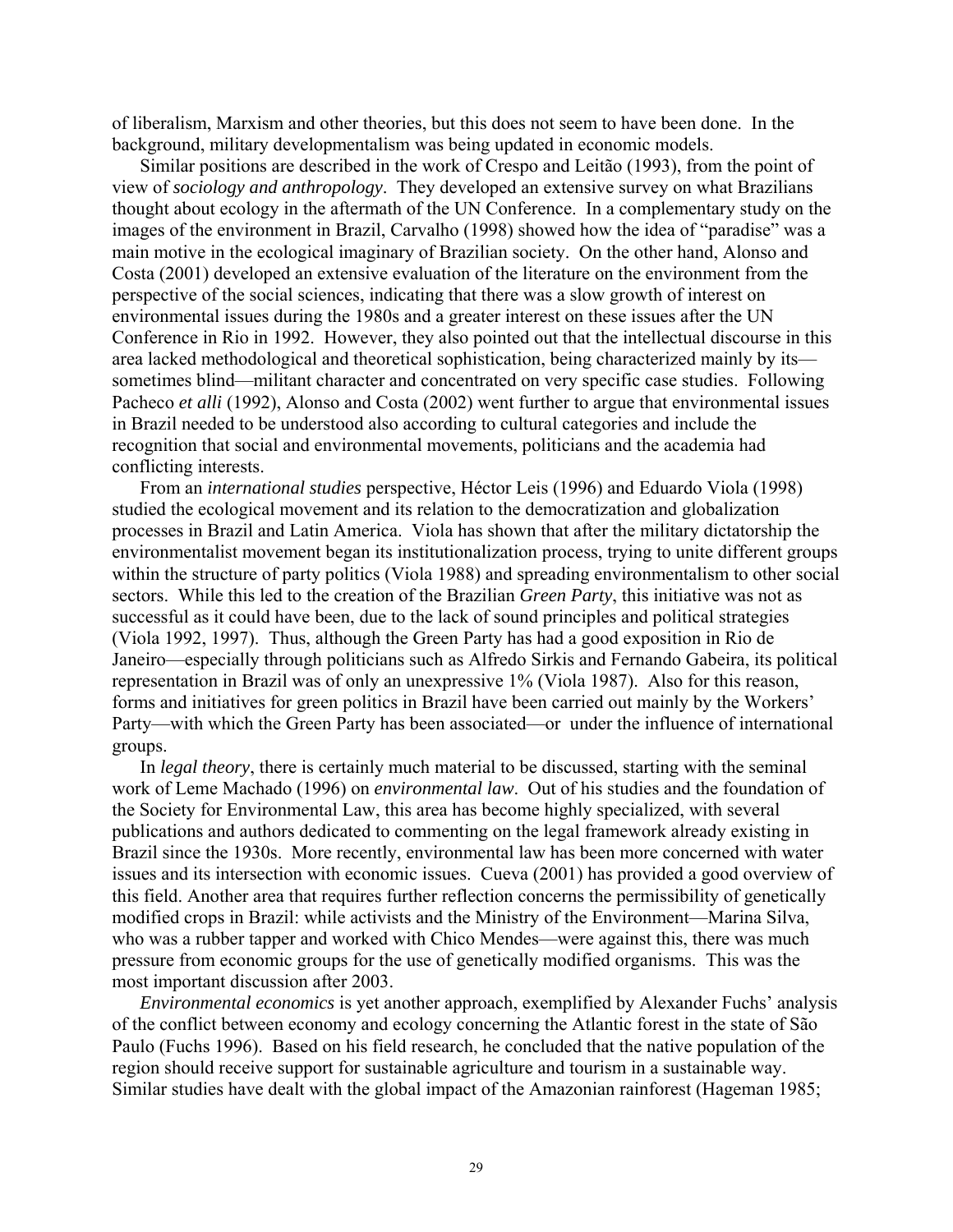Batmanian 1994). Nevertheless, Peter May edited *Natural Resource Valuation and Police in Brazil* (1999), with various articles that offered a general overview of "alternative forms" by which economists address ecological issues in Brazil. Instead of limiting their concern with the Amazon, which has already considerable attention in international studies, these economists discussed other eco-systems and social realities, developing micro-economic studies on their sustainability and assessing their application to policy and management (Harris 2002). The principles guiding *environmental economics* are those of efficiency, cost-benefit analysis, and balance of natural resources, as well as sustainable development and sufficiency (Chichilnisky 1997).

One of the most successful areas for environmental theory has been *environmental education*. One reason for the success of this subject is the fact that it assumes human unawareness of the environment as its point of departure and proposes education as a means to attain such awareness. This process is well summarized by Isabel Carvalho (2005) in her short article on the state of environmental education in Brazil. In her view, since the 1980s there is not only an increasing number of teachers and professors who understand themselves as "environmental educators," but also the institutionalization of this field, especially with the establishment of the Brazilian Network of Environmental Education (RBEA). Furthermore, environmental education has been included as an important topic in the Agenda 21 and thus incorporated in Brazilian policies. While this positive view of environmental education is shared by many authors, such as Brügger (1999), Cavalvanti (1995), Di Ciommo (1999) and Grün (1996), and despite the growing number of publications and organizations in this field, the problem is the often conflicting pedagogical approaches based on different philosophical views—constructivism, liberationism, eco-feminism, hermeneutics, behaviorism and postmodernism, among others. Nonetheless, the different trends have stressed "nature" and "human sensibility" as two key categories to environmental education. While environmental educators have clearly established a dialogue with philosophy and opted for Gadamer's hermeneutics and the Edgar Morin's theory of complexity, there seems to be little direct dialogue between educators and philosophers, although many philosophers have moved on to the field of environmental education.

Another perspective closely related to environmental philosophy is represented by *bioethics*, an area that has many overlaps with environmental ethics. The Brazilian Society of Bioethics was founded in 1995 and established a fruitful cooperation with philosophers from other contexts, such as H.T. Engelhardt Jr., John Harris, Alasdair Campbell, and others. The development of this field was fast, with a growing number of associations, new publications, and the organization of several events (Diniz, Guilhem & Garrafa 1999). However, the focus of bioethicists in Brazil was on health issues observed in Catholic universities and public research institutions attached to medical hospitals. Due to the connection to the Catholic Church, many initiatives centered around issues such as abortion, euthanasia, human cloning, sexuality, and human rights (Pessini & Barchifontaine 2000; Diniz 2004). One important topic that is related to environmental problems and could have been explored, but was somewhat neglected at the beginning of this work on bioethics, is the problem of genetically modified organisms.

Finally, there is also the perspective of *theology*, represented primarily by Leonardo Boff. Known as one the most important representative of liberation theology, who was silenced by the Vatican, Boff has progressively turned his attention to ecological questions, without loosing sight of the perspective that has oriented his past work: the spirituality of a Christian ethics and the preferential option for the poor. Based on this, Boff reflects on the concrete experiences of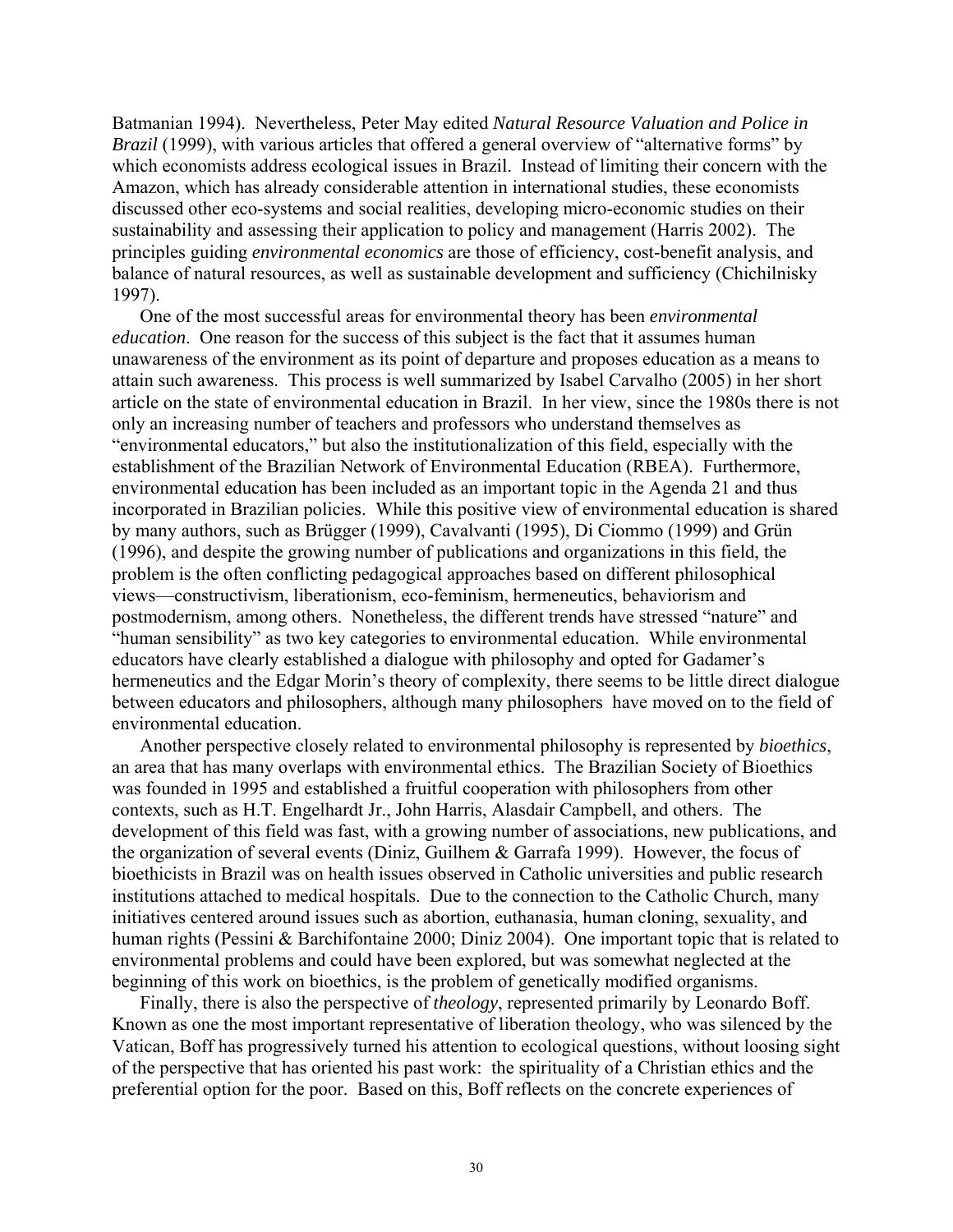grassroots groups such as the Base Christian Communities, the Brazilian Landless Movement (MST) and several community organizations spread throughout the country, relating their suffering and poverty to international economic projects that destroy their natural resources (Boff 1995). In order to orient these alternative groups, Boff not only goes back to Saint Francis and his ethics of *care*, but also tries to go well beyond anthropocentrism by urging a spiritual revolution based on the idea that we should see ourselves as members of a "larger planetary and cosmic community" (Boff 1997).

All these perspectives are important and meaningful, as they turn their attention to nature, ecology, and the environment, and try to mediate the attempted dialogue between the main facts, actions, and actors of environmentalism in Brazil, articulating their claims at the social, political, and economical levels. However, with a few comments that follow the interdisciplinary approach to environmental philosophy proposed by Donald VanDeVeer and Christine Pierce (1994), we can indicate their interaction with philosophical themes. For instance, the reliance of environmental education on philosophy is clearer, but philosophical theses are affirmed tacitly, without discussion of their premises, thus leading to a simple assertion of conflicting conceptions of nature based on common sense. This is also the case with economics, a field whose outcome is still heavily dependent on the adoption of philosophical views on self-interest or possession of rights, or those of Adam Smith or Karl Max—to mention only the classics. The same could be applied to law theory and political theory, which are generally based on liberal and contractarian theories. These are theoretical assumptions affirmed tacitly, but these points are never discussed in detail.

Now, after having established the points of contact between several disciplines and some philosophical themes, we could explore and discuss their perspectives and problems in detail. However, I shall leave these issues aside and take up again the question concerning the impact of philosophy on environmental issues in Brazil *vis-à-vis* the plethora of already existing theoretical initiatives. In my view, we can argue that the depletion of natural resources, deforestation, extinction of species, legal frameworks to protect the environment, economic considerations on sustainability and the well-being of present and future generations can be discussed also in terms of epistemic, normative, aesthetic, political, or economic categories that are part of the philosophical repertoire. There is enough material for philosophical reflection, but again, we need to deal with a lack of initiative on the part of philosophers.

#### **3. Philosophy and the Environment**

At the beginning of this essay, I mentioned that the question to be discussed at the end was very simple: *What has been the role of philosophy in the discussion about environmental issues in Brazil?* Based on the review I presented so far, it is possible to answer this question *via negationes*: Philosophy has played a minimal historical and direct role in environmental discussions in Brazil.

However, if we consider the indirect impact, it is possible to argue that many other disciplines are informed by philosophical concepts and use certain philosophical tools to develop their respective contributions. Based on this assumption, we can now briefly discuss whether philosophers have any role in considering issues in relation to the environment in Brazil.

One could say that each of the areas I reviewed have an implicit philosophical dimension. Another possible approach could simply consider whether and how the ideas of some environmental philosophers from other contexts or the debates on environmental ethics have had any impact in discussions concerning the environment in Brazil. It is also possible to bring the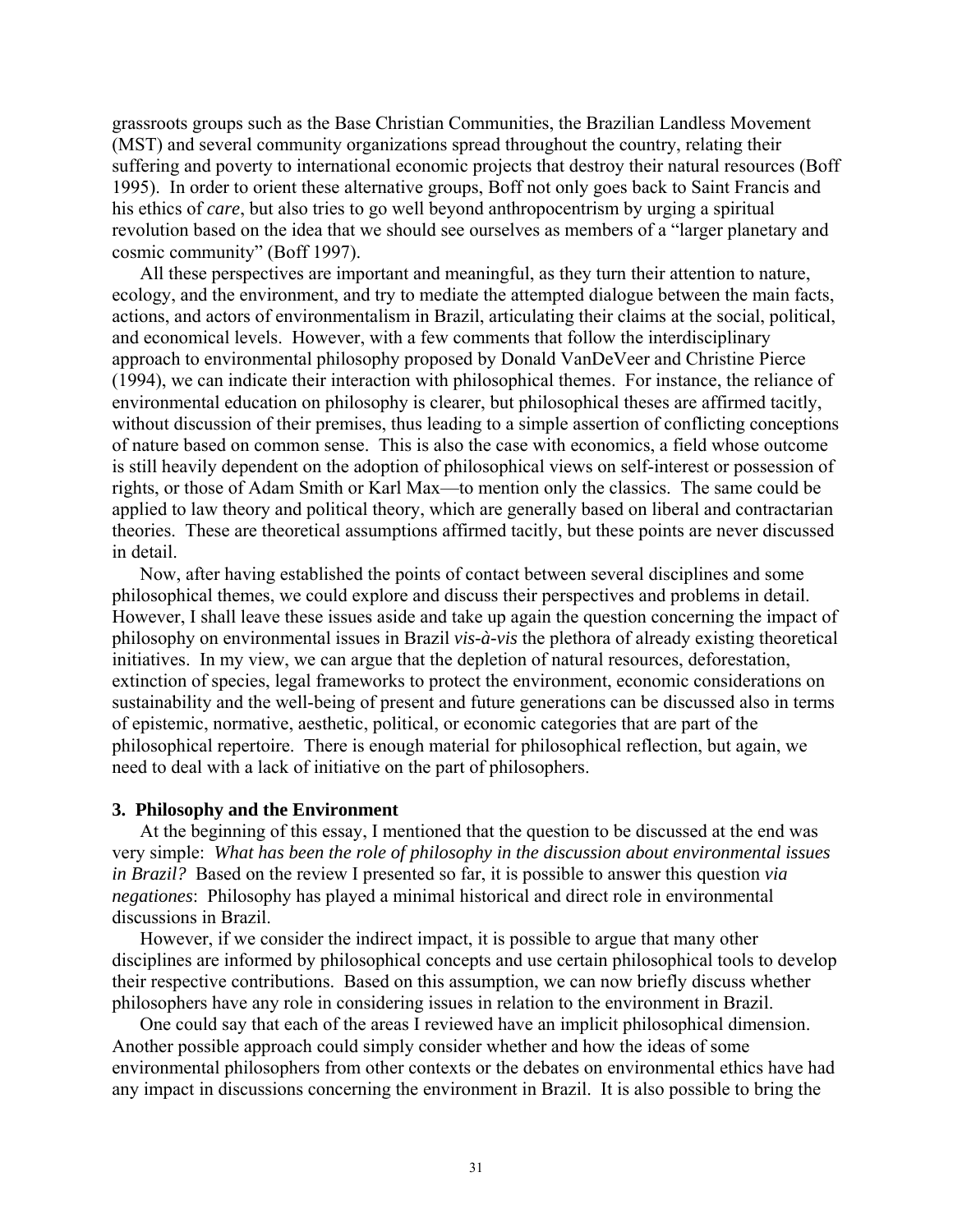discussion to an even higher order and check the impact of philosophical views on the premises of the sciences and disciplines seen above. From a more bibliographical perspective or in the light of the history of ideas, a more concrete approach would be to concentrate on the works of professional philosophers around the world, who clearly focus on environmental philosophy, and then check whether they have any impact in Brazilian discussions. For example, one could analyze the translation of Peter Singer's *Animal Liberation* (2004) and other writings into Portuguese and measure how others have cited it. Moreover, there is also the possibility of observing the impact of Holmes Rolston III in his visits to Brazil (Rolston 1992 and 2000) or the adoption of Callicott's pluralist view on environmental ethics (2001) and then seeing how his dialogue with other philosophers went along. The same would apply in considering the approach of German philosophers to environmental issues, such as Karl-Otto Apel (cf. Apel 1988, Gronke and Littig 2002). In all these cases, we can check if there is any compatibility between these several theoretical views and the practical aspects, we have seen so far.

All these conjectures indicate that there are not only several environmental problems, but also corresponding alternatives that could be explored. However, at first glance these venues do not seem to have been considered. Therefore, instead of continuing with these types of conjectures, I just want to affirm that despite the growing practical concern with the environment in Brazil, environmental action in Brazil seems to suffer from a lack of dialogue with philosophy. Why is this a problem? In my view, philosophy could help us to discuss and develop principles to orient good concepts and good practices. One reason to appeal to philosophy is the apparent lack of consensus among environmentalists, the fact that sustainable development still seems to be a strong concept, despite its internal contradiction, and the need to articulate the different areas of environmental research in a form of dialogue. In the end, the lack of consensus, concept, and communication is due to a deficit on sound reflection on the role of environmental philosophy in Brazil.

What can we learn from this? Let me summarize my conclusions and answer this last question:

*The very name "Brazil" implies a history of environmental problems*. I argued that Brazil is a good case for environmental philosophy. To back this claim, I started with a first section in which I not only reflected on the meaning of "Brazil," but also presented a brief environmental history of Brazil and added that this country has been the setting for the action of key environmental leaders and events. There has been a growing preservationist and ecological concern by activist groups and many initiatives to protect the environment in the country, involving the state, private initiatives and the civil society.

*Many disciplines are studying and addressing environmental problems in Brazil*. These problems go from deforestation and natural catastrophes through policies on natural resources and minimization of pollution to ecological studies and concern for the welfare of present and future human generations. These actions had the impulse of democratic processes and the principles of the UN Conference in 1992, but now we see a lack of good principles to orient better practices.

*Philosophy has played a minimal historical role in environmental discussions in Brazil*. Despite the growing practical concern with the environment in Brazilian society, philosophers have been slow in addressing these issues. Based on the plethora of already existing practical and theoretical initiatives, there is no excuse for not using ethical, aesthetic, political, epistemic, and other philosophical categories to address environmental issues and contribute to the development of new concepts.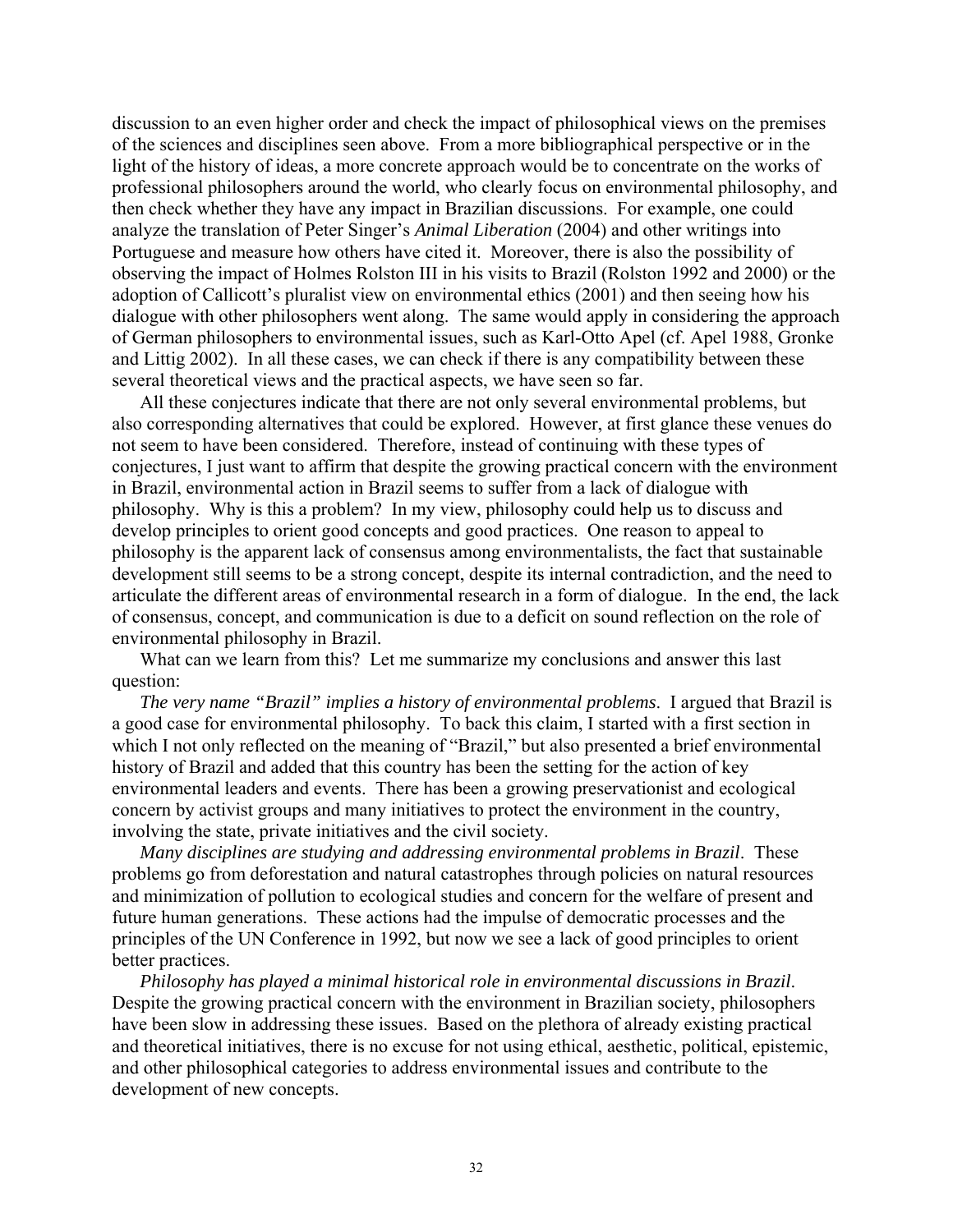*Recent environmental discussions in Brazil show the tension between two tendencies: military developmentalism and militant environmental activism*. As I reviewed the theoretical discourses on the environment in Brazil, I presented a double perspective: on the one hand, I recognized that there are important intuitions at play, but they seem to be split into two fractions that follow the developmentalist approach of a military technocracy or the democratic perspective of groups in civil society that attempt to address environmental problems.

*There is a possible role for environmental philosophy in Brazil*. Military developmentalism and militant environmental activism certainly have their philosophical assumptions. As they seem to have become obsolete, we need to think of new concepts, programs, and traditions that could provide new theoretical perspectives and motivation to consistent and consensual action. This may be a role for philosophy, which can make use of ontological, political, aesthetic, or epistemic tools. However, this has not been done in a satisfactory manner yet.

#### **References**

- ALONSO, A. & COSTA, V. (2001) "The Environmental Field in Brazil: An analysis of the social sciences literature" in *DRC Working Paper*, Number 26, Brighton.
- ALONSO, A. & COSTA, V. (2002) "Por uma sociologia dos conflitos ambientais no Brasil" in *Ecologia Política. Natureza, sociedad y utopia*, Buenos Aires, Clacso - Conferência Latinoamericana e Caribenha de Ciências Sociais, pp. 115-136.
- ANDERSON, R. "The Quilombo of Palmares: A New Overview of a Maroon State in Seventeenth-Century Brazil" in *Journal of Latin American Studies*, Vol. 28, No. 3, Brazil: History and Society (Oct., 1996), pp. 545-566.
- APEL, K.O. (1988) *Diskurs und Verantwortung*, Frankfurt, Suhrkamp.

ASSUNÇÃO, P. (2000) *A terra dos brasis: a natureza da América portuguesa vista pelos primeiros jesuítas (1549-1596)*, São Paulo, Annablume.

- BATMANIAN, G. (1994) "The Pilot Program to Conserve the Brazilian Rainforest" in *International Environmental Affairs*, Vol. 6, Number 1.
- BENJAMIN, C. (1993) *Diálogo sobre Ecologia, Ciência e Política*. Rio de Janeiro, Editora Nova Fronteira S.A / Fórum de Ciência e Cultura da UFRJ.
- BENNETTI, A., LANNA, A. & COBALCHINI, M. (2004) "Current practices for establishing environmental flows in Brazil" in *River Research and Applications, Vol. 20,* pp. 427-444.
- BIRD, F. (2004) "International Trade as a Vehicle for Reducing Poverty: The Body Shop's Community Trade Programme" in Bird, F. & Herman, S. (Eds.) *International Businesses and the Challenges of Poverty in the Developing World: Case Studies on Global Responsibilities and Practices*, New York, Palgrave MacMillan.
- BOFF, L. (1995) *Ecology and Liberation: A New Paradigm*, Maryknoll, Orbis Books.
- BOFF, L. (1997) *Cry of the Earth, Cry of the Poor*, Maryknoll, Orbis Books.
- BRANNSTROM, C. & OLIVEIRA, A.M.S (2000) "Human modification of stream valleys in the western plateau of São Paulo, Brazil: implications for environmental narratives and management" in *Land Degradation and Development, Vol.* 11(6)*, pp.* 535–548*.*
- BRÜGGER, P. (1999) *Educação ou Adestramento Ambiental?* Florianópolis, Let. Contemporâneas.
- CALLICOT, B. (2001) "Multicultural Environmental Ethics" in *Daedalus*, Vol. 130, No. 4 (Fall 2001) [Religion and Ecology: Can the climate change?], pp. 77-97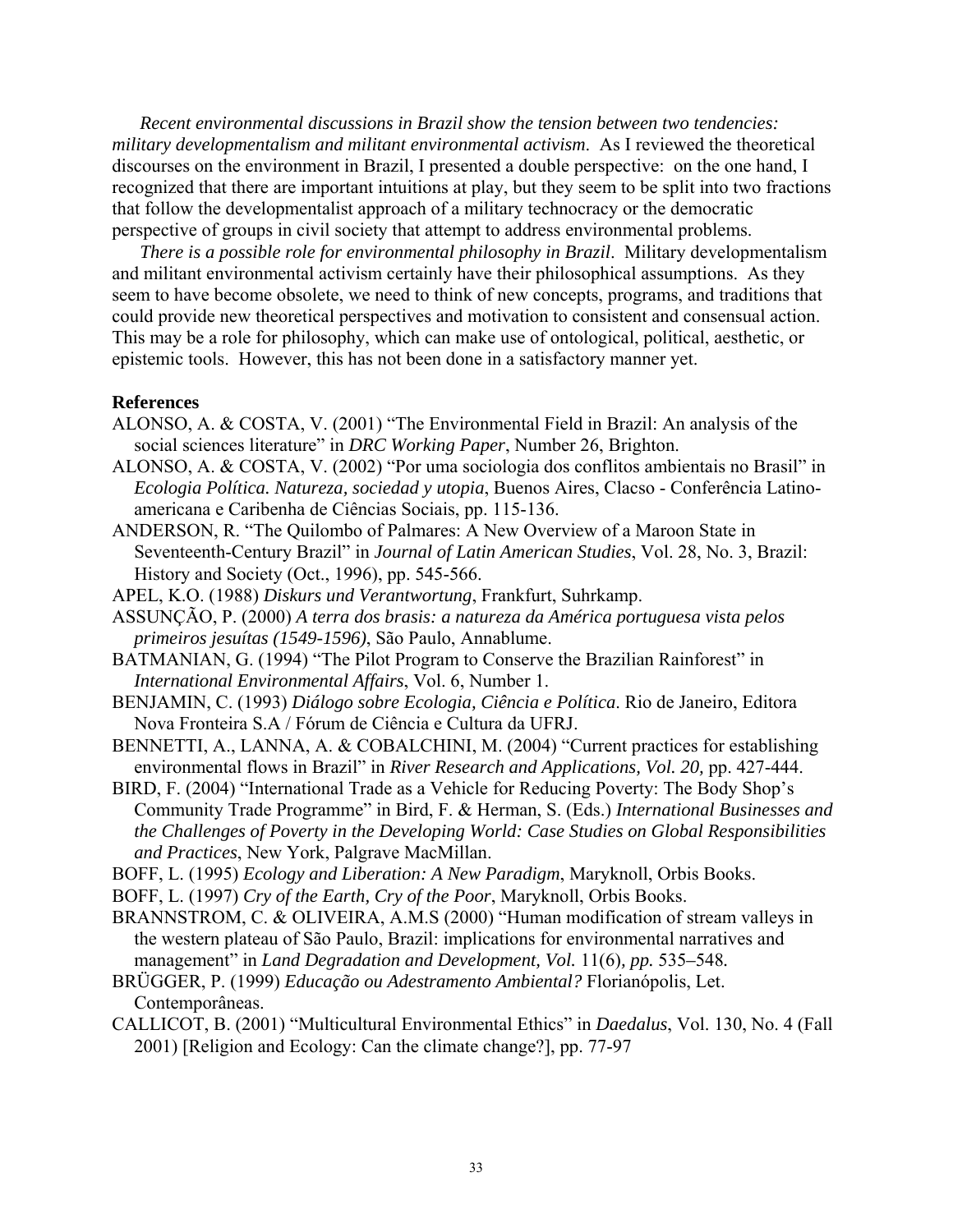- CARVALHO, I. (2005) "A discussion of environmental education on the basis of diagnostics of four ecosystems in Brazil" in *Educação e Pesquisa*, Vol. 31(2), May-August (2005), pp. 301- 316.
- CARVALHO, J. (1998) "O motive edênico no imaginário social brasileiro" in *Revista Brasileira de Ciências Sociais*, Number 38, Outubro 1998.
- CAVALCANTI, C. [Org.] (1995) *Desenvolvimento e Natureza: estudos para uma sociedade sustentável*, São Paulo, Cortez.
- CHAUÍ, M. (1986) *Conformismo e Resistência*. São Paulo, Brasiliense.
- CHAVES, C. (2000) *A marcha nacional dos Sem-Terra. Um estudo sobre a fabricação do social*, São Paulo, Relume-Dumará.
- CHICHILNISKY, G. (1997) "Development and Global Finance: The case for an International Bank for Environmental Settlements" in DRAGUN, A.K. & JAKOBSSON, K. (Eds.) *Sustainability and Global Environmental Policy*, Cheltenham [UK], Edward Elgar.

COUTO E SILVA, G. (1967) *Geopolítica do Brasil*, Rio de Janeiro, Ed. José Olympio.

- CUEVA, R. V-B. (2001) *Wirtschaftliche Anreize für den Umweltschutz: Eine vergleichende Untersuchung von System und Recht der Wasserbewirtshcaftigung in Deutschland und Brasilien*, Frankfurt, P. Lang.
- DEAN, W. (1987) *Brazil and the Struggle for the Rubber*, Cambridge, Cambridge University Press.
- DEAN, W. (1995) *With Broadax and Firebrand: The destruction of the Brazilian Atlantic Forest*, Berkeley, University of California Press.

DI CIOMMO, R. (1999) *Ecofeminismo e Educação Ambiental*. São Paulo, Cone Sul/UNIUBE.

- DIEGUES, A.C. (2005) *El mito de la Naturaleza Intocada*, São Paulo, NUPAUB.
- DINIZ, D. (2004) "Abortion in Brazilian Bioethics" in *SérieAnis*, Brasília [LetrasLivres], 1-3 (Março 2004), pp. 1-3.
- DINIZ, D., GHUILHEM, D.B., GARRAFA, V. (1999) "Bioethics in Brazil" in *Bioethics*, Vol. 13 Numbers 3-4 (1999), pp. 244-248.

DUSSEL, E. (1995) *The Invention of America*, New York, Continuum.

- DUSSEL, E. (2002) "Brasil: Séculos de Encobrimento" in A. Nascimento (Ed.) *Brasil. Perspectivas Internacionais*, Piracicaba, Editora UNIMEP.
- EISENBERG, J. (2000) *As missões jesuíticas e o pensamento político moderno: Encontros culturais, aventuras teóricas*, Belo Horizonte, Ed. UFMG.
- FAUSTO, B. (1999) *A Concise History of Brazil*, Cambridge, Cambridge University Press.
- FUCHS, A. (1996) *Lo*̈*sungsansa*̈*tze fu*̈*r den Konflikt zwischen O*̈*konomie und O*̈*kologie im tropischen und subtropischen Regenwald am Beispiel der Mata Atla*̂*ntica Brasiliens* [*Kölner Forschungen zur Wirtschafts- und Sozialgeographie*, Band. 45], Köln, Universitätsverlag.

GRIESSE, M. (2008) "Social ethics for new technologies: The case of DuPont" in *Revista de Educação – COGEIME*, Vol. 17, Number 32-33 (Janeiro-Dezembro 2008), pp. 103-118.

- GRONKE, H. & LITTIG, B. (2002) "Problemas Ambientais, Ética e Política Ambientais: Os riscos ecológicos como desafio para a ética do discurso" in *Impulso* 30, Vol. 13, pp. 11-34.
- GRÜN, M. (1996) *Ética e Educação Ambiental A Conexão Necessária*. São Paulo, Papirus.
- GUIMARÃES, R. (1991) *The ecopolitics of development in the Third World: Politics and environment in Brazil*, London: Lynne Rienner Publishers.

CRESPO, S. & LEITÃO, P. (1993) *O Que o Brasil Pensa de Ecologia?* Rio de Janeiro, MAST/CETEM/ISER.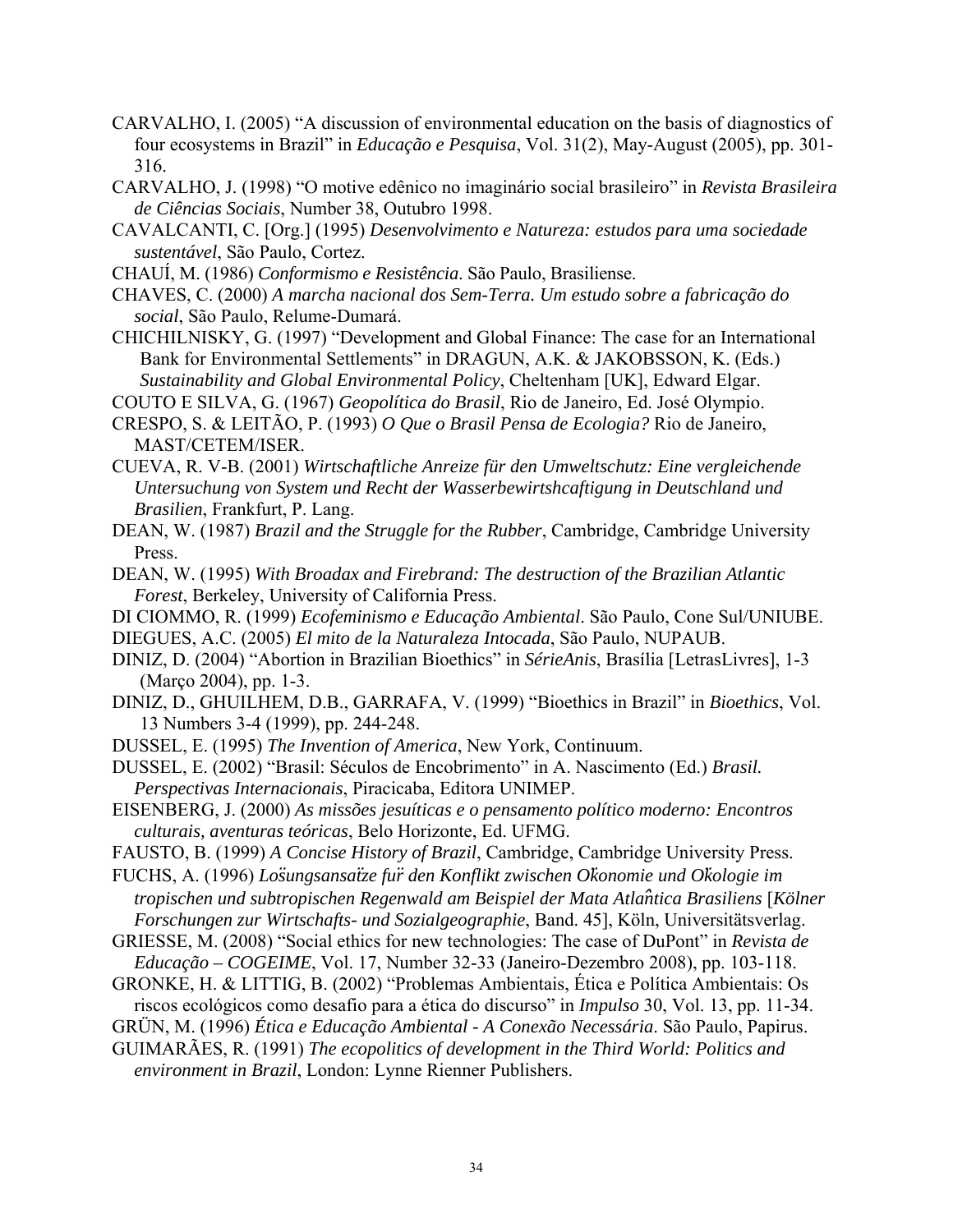- HAGEMAN, H. (1985) *Hohe Schornsteine am Amazonas. Umweltplünderung, Politik der Konzerne und Ökologiebewgung in Brasilien*, Köln, Dreisam.
- HALL, A. (1989) *Developing Amazonia, deforestation and social conflict in Brazil's Carajás programme*, Manchester, UK: Manchester University Press.
- HARRIS, J.C. (2002) "Book Review: *Natural Resource Valuation and Policy in Brazil*", Peter H. May [ed] (Columbia University Press, 1999). In *Human Ecology* 30 (No. 3, 2002): pp. 417-419.
- KARRIEM, A. (2009) "The rise and transformation of the Brazilian Landless Movement into a counter-hegemonic political actor: A Gramscian analysis" in *Geoforum*, Vol. 40 (2009), pp. 316-325.
- KENT, R. K., "Palmares: An African State in Brazil," in *Journal of African History*, no. 6 (I965), pp. 16I-75.
- LEIS, H. (1996) *O Labirinto: ensaios sobre ambientalismo e globalização*. São Paulo, Gaia.
- LEME MACHADO, P.A. (1996) *Direito Ambiental Brasileiro*, São Paulo, Malheiros Editores.
- MARTINS, W. (1978) *História da Inteligencia Brasileira*, 2 Vols, Sao Paulo, Cultrix.
- MAY, P. (1999) *Natural Resource Valuation and Police in Brazil: Methods and Cases*, New York, Columbia University Press.
- MAXWELL, K. (1973) *Conflicts and Conspiracies. Brazil-Portugal (1750-1808)*, Cambridge, Cambridge University Press.
- MELLO, J. *Tempo dos flamengos: influência da ocupação holandesa na vida a na cultura do norte do Brasil*, Recife, Fundação Joaquim Nabuco, 1987.
- MENESES BASTOS, R.J. (1996) "Musicalidade e ambientalismo na redescoberta do Eldorado e do Caraíba: Uma Antropologia do Encontro Raoni-Sting," in *Revista de Antropologia,* Vol. 39, Number 1, pp. 145-189.
- MENDES, C. (1989) *Fight for the Forest. Chico Mendes in his own Words*. London, Latin American Bureau (Research and Action).
- PACHECO, R.S., LOUREIRO, M.R., FINGERMANN, H., AMARAL, H. & McDOWELL, S. (1992) "Atores e conflitos em questões ambientais urbanas" in *Espaço e Debates*, Vol. 35, São Paulo.
- PADUA, J. (2000) "Annihilating Natural Productions: Nature's Economy, Colonial Crisis and the Origins of Brazilian Political Environmentalism, 1786-1810."
- PADUA, J. (2002) *Um Sopro de Destruição: Pensamento Político e Crítica Ambiental No Brasil Escravista, 1786–1888*, Rio de Janeiro, Jorge Zahar.
- PESSINI, L. & BARCHIFONTAINE, Ch. (2000) *Problemas atuais da bioética***,** São Paulo, Ed. Loyola.
- PRZEWORSKI, A. & LIMONGI, F. (1993) "Political Regimes and Economic Growth" in *The Journal of Economic Perspectives*, Vol. 7, Number 3 (Summer 1993), pp. 51-69.
- REVKIN, A. (1994) *The Burning Season: The Murder of Chico Mendes and the Fight for the Amazon Rainforest*, New York, Plum.
- ROLSTON III, H. (1992) "Earth Ethics: A Challenge to Liberal Education" in J. Baird Callicott and Fernando R. da Rocha (Eds.), *Earth Summit Ethics: Toward a Reconstructive Postmodern Philosophy on the Atlantic Rim*, Albany: State University of New York Press, 1996, pp. 161-192. [Keynote address at Conference in Porto Alegre, Brazil, May 25-29, 1992].
- ROLSTON III, H. (2000) "Intrinsic Values in Nature" in Miguel S. Milano and Verônica Theulen (Eds.) *Proceedings of the Second Brazilian Congress on Conservation Areas*, [November 5-9, 2000, Campo Grande, Brazil], Vol. 1, pp. 76-84.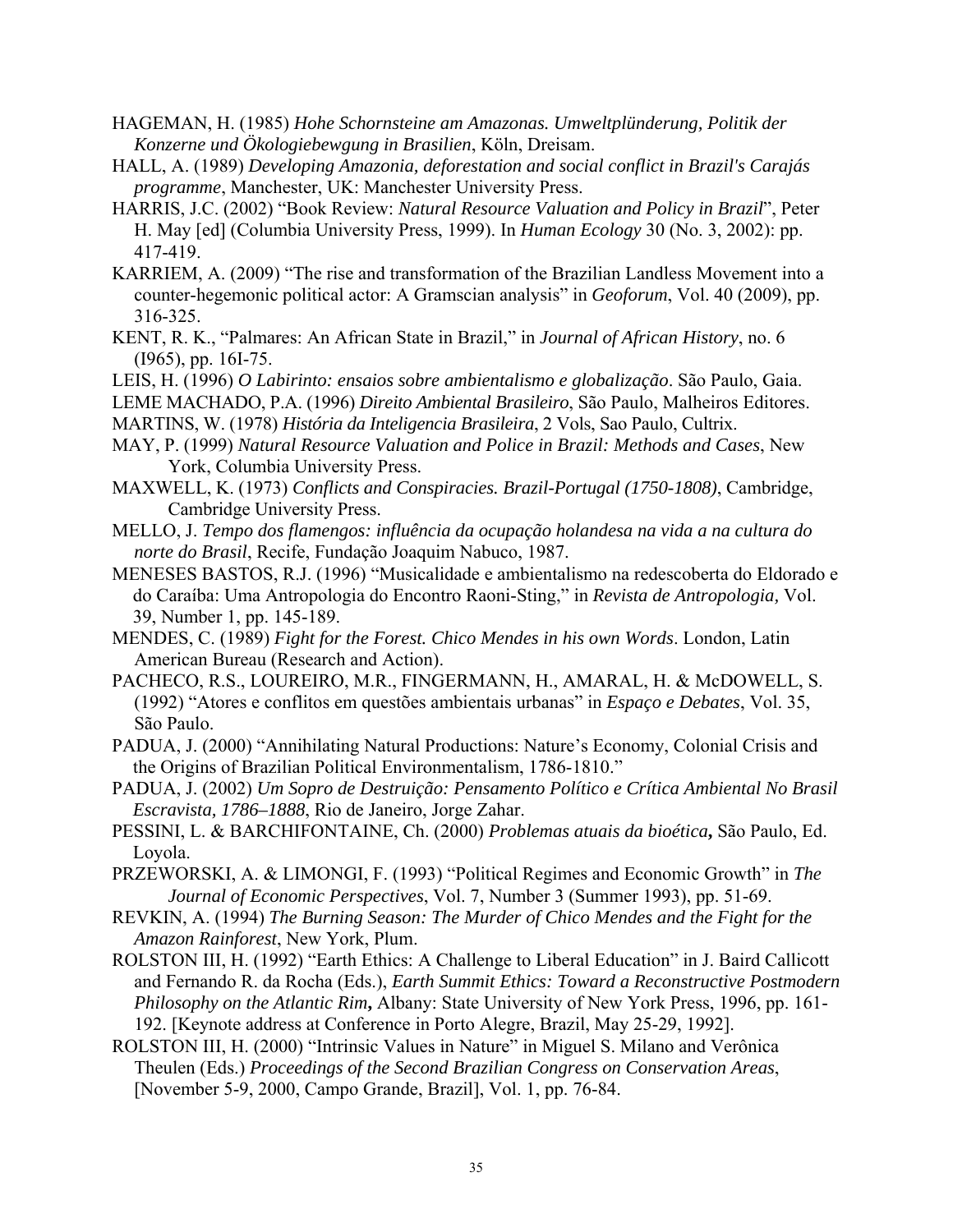- ROTHMAN, F. (2001) "A comparative study of dam resistance canpaigns and environmental policy in Brazil" in *Journal of Environment and Development*, Vol. 10, Nuumber 4, December 2001, pp. 317-344.
- SCHWARTZ, S. (1992) *Slaves, Peasants, and Rebels: Reconsidering Brazilian Slavery*, Urbana, University of Illinois Press.
- SINGER, Peter (2004) *Libertação Animal*, São Paulo, Ed. Lugano.
- STEPAN, A. (1988) *Rethinking Military Politics: Brazil and the Southern Cone*, Princeton, Princeton University Press.
- TURNER, T. (1993) "The Role of Indigenous Peoples in the Environmental Crisis: The Example of the Kayapo of the Brazilian Amazon" in *Perspectives in Biology and Medicine*, Vol. 36, Number 3, pp. 526-545.
- TURNER, T. (1995) "An Indigenous People's Struggle for Socially Equitable and Ecologically Sustainable Production: The Kayapo Revolt against Extractivism" in *Journal of Latin American Anthropology*, Vol. 1, Number 1, pp. 98-121.
- VANDEVEER, D. & PIERCE, C [Eds.] (1994) *The Environmental Ethics and Policy Book. Philosophy, Ecology, Economics*, Belmont (CA), Wadsworth.
- VIOLA, E. (1998) "El Proceso de Globalización de actores en la politica ambiental brasilera" in *Nueva Sociedad*, Caracas, Number.153, pp. 24-32.
- VIOLA, E. (1997) "The Environmental Movement in Brazil: Institutionalization, Sustainable Development and Crisis of Governance since 1987" in N. MacDonald and O. Stern (Eds.) *Latin American Environmental Policy in International Perspective*, Boulder, Westview Press.
- VIOLA, E. (1992) "From preservationism to sustainable development. A challenge for the environmental movement in Brazil", in *International Journal of Sociology and Social Policy*, London, Vol. 12, Number 4, pp. 129-150.
- VIOLA, E. (1988) "The Ecologist Movement in Brazil", in *International Journal of Urban and Regional Research*, Vol.12, Number 2, pp. 211-228.
- VIOLA, E. (1987) "O movimento ecológico no Brasil (1974-1986): Do ambientalismo à ecopolítica" in *Revista Brasileira de Ciências Sociais*, Vol. 1(3), pp. 5-26).
- WRIGHT, A. & WOLFORD, W. (2003) *To Inherit the Earth: The Landless Movement and the Struggle for a New Brazil*, Oakland, Food First.
- YANARELLA, E. & BARTILOW, H. (2000) "Dreams of sustainability: Beyond the antinomies of the global sustainability debate" in *International Journal of Sustainable Development*, Vol. 3(4), January 200, pp. 370-389.

## **ISEE Sessions at the Most Recent APA Eastern Division Meeting, New York, 27-20**

**December 2009:** The following two ISEE sessions occurred at the most recent Eastern APA: 1. Environmental Aesthetics, 28 December 2009:

- Chair: Emily Brady (University of Edinburgh, UK)
	- a. "Turning Points in Environmental Aesthetics" by Allen Carlson (University of Alberta)
	- b. "Future Directions for Environmental Aesthetics" by Yuriko Saito (Rhode Island School of Design)
	- c. "From Theoretical to Applied Environmental Aesthetics: Academic Aesthetics Meets Real World Demands" by Yrjö Sepänmaa (University of Joensuu-Finland)
	- d. "Feminist Environmental Aesthetics" by Sheila Lintott (Buckness University)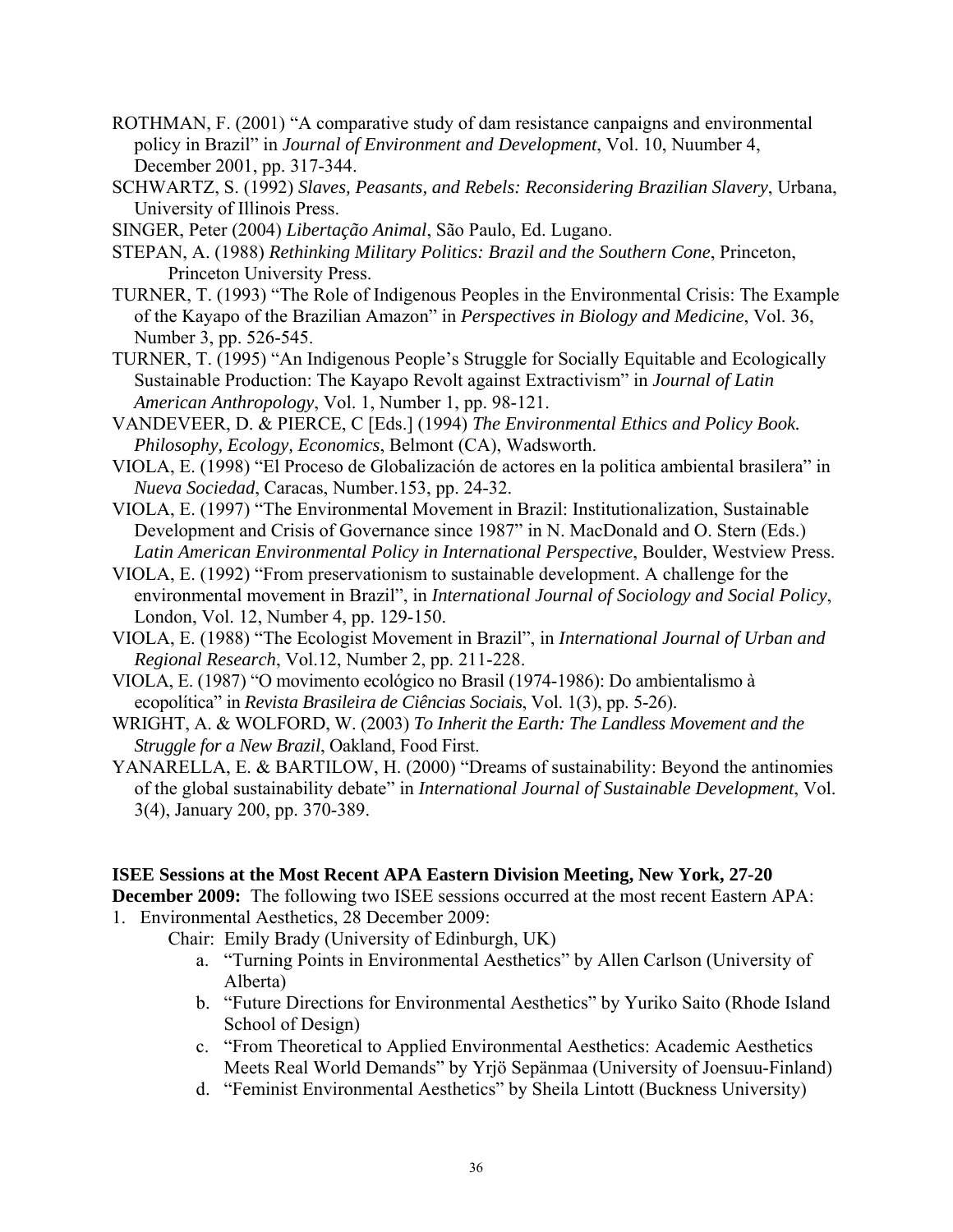- 2. ISEE Session, 30 December 2009:
	- Chair: Jason Simus (University of North Texas)
		- a. "Nonrenewable Resources and the Inevitability of Outcomes" by Benjamin Hale (University of Colorado-Boulder)
		- b. "Capabilities and Normativity beyond Rationality and Sentience" by Roman Altschuler (State University of New York-Stony Brook)
		- c. "The Value of Nature: An Analogical Approach" by Angela Breitenbach (Cambridge University, UK)

### **CONFERENCES AND CALLS**

**Call for Papers, ISEE Sessions at the Eastern Division APA Meeting, 27-30 December 2010, Boston, Massachusetts:** ISEE invites submissions of individual papers (approximately 20 minutes running time) or proposals for themed two hours sessions (particular topics, author meets critics, etc.) for the next Eastern Division APA meeting. The meeting will be held in beautiful Boston. For individual paper submissions, please submit a full paper or an abstract of 200 words maximum. For themed sessions, please submit the title of the session, names of presenters, and an abstract for each paper (if appropriate). Participants should be confirmed as willing to attend if the session goes forward. Materials should be submitted electronically in Word or PDF format to Phil Cafaro (ISEE Vice-President) at:  $\langle$ philip.cafaro@colostate.edu>. **The deadline for submitting materials and proposals is 1 May 2010.** Decisions on papers will be made by 15 May. Phil also asks for volunteers who are willing and able to chair a session at the Eastern APA.

**Call for Papers, ISEE Sessions at the Pacific Division APA Meeting, 20-23 April 2011, San Diego, California:** ISEE invites submissions of individual papers (approximately 20 minutes running time) or proposals for themed two hours sessions (particular topics, author meets critics, etc.) for the 2011 Pacific Division APA meeting. For individual paper submissions, please submit a full paper or an abstract of 200 words maximum. For themed sessions, please submit the title of the session, names of presenters, and an abstract for each paper (if appropriate). Participants should be confirmed as willing to attend if the session goes forward. Materials should be submitted electronically in Word or PDF format to Mark Woods at: <mwoods@sandiego.edu>. **The deadline for submitting materials and proposals is 1 September 2010.** Decisions on papers will be made by the middle of September. San Diego is part of the California Floristic Province, one of the world's 25 biodiversity hotspots, and San Diego County is home to 18 American Indian reservations, more reservations than any other county in the US. San Diego County is about four-fifths the size of the entire state of Connecticut, and about one-third of the county consists of public lands. With hundreds of hiking trails, San Diego County is a year-round hiker's paradise. San Diego is also home to ISEE Secretary and Newsletter Editor Mark Woods, who would be more than happy to take fellow ISEEers sightseeing and hiking beyond the indoor confines of the APA.

**Call for Papers, "Geo-Aesthetics in the Anthropocene," International Association for Environmental Philosophy (IAEP), Salisbury University, Salisbury, Maryland, 24-26 May:** IAEP is holding its second biennial summer conference at Salisbury University. Keynote lectures will be given by Irene Klaver, director of The Water Project at the University of North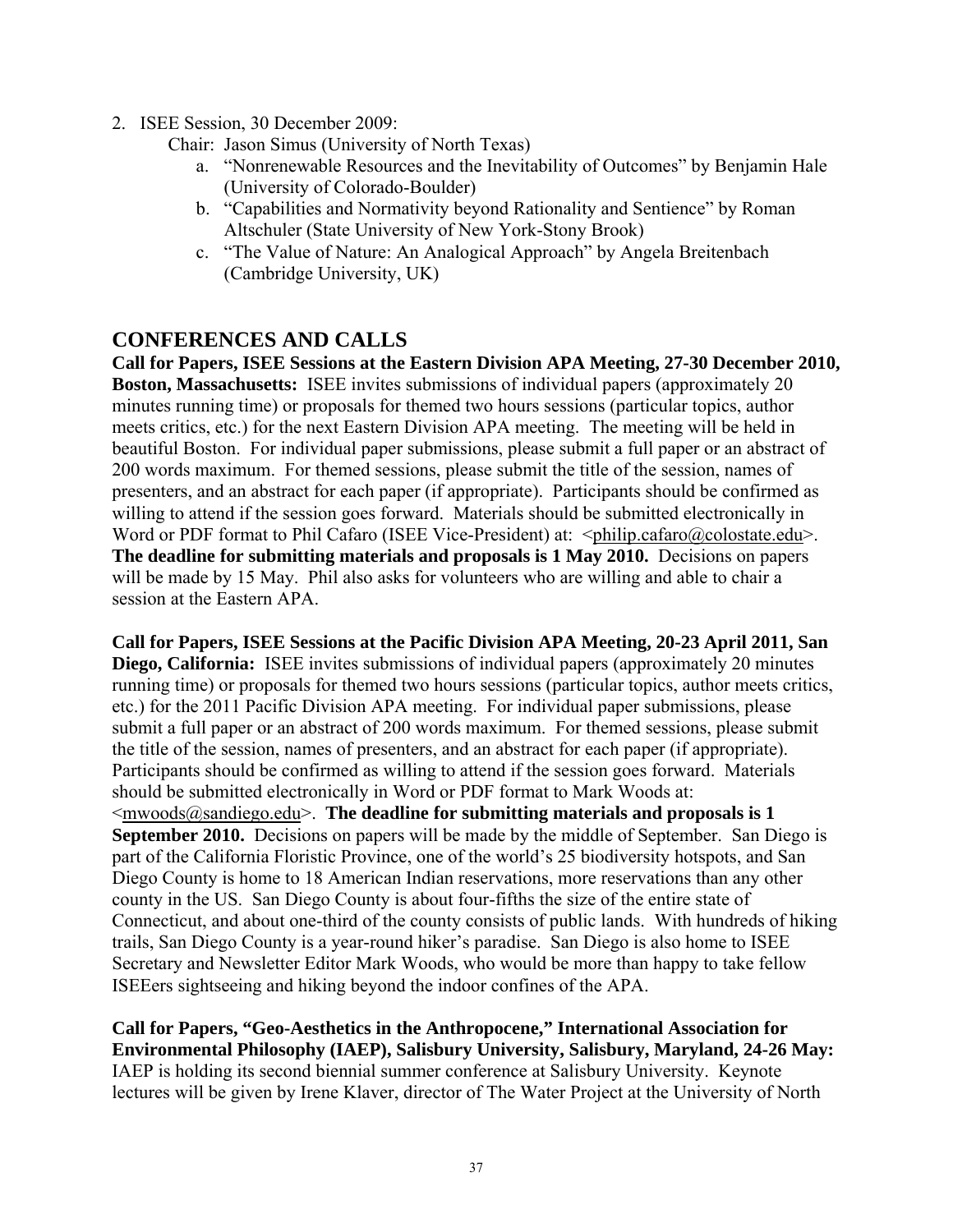Texas, and John Murungi, co-founder of the International Association for the Study of the Environment, Space and Place at Townsend University. James Hatley (Department of Philosophy, Salisbury University) and Derek Bowden (Department of Music, Salisbury University) are the conference directors. Proposals for papers should address in some manner the theme of Geo-Aesthetics in the Anthropocene broadly understood. Submission of proposals for installations, presentations of art works, musical performances, poetry readings, and theatrical performances are also encouraged. Send electronic submissions (in doc, jpeg, or pdf formats) by email to: <geoaesthetics@aol.com>. **The deadline for submissions is 1 March 2010.** Please supply the following information: (1) author's or artist's name, (2) title of paper/presentation/performance, (3) institutional affiliation, (4) email address, (5) whether you would like to act as a moderator, (6) abstract of no more than 500 words, and (7) if applicable, image, sound, or video files. Notifications of acceptance will be emailed in early March 2010.

**Call for Papers, Fourteenth Annual Meeting of the International Association for Environmental Philosophy (IAEP), Montreal, Quebec, 6-8 November 2010:** IAEP invites paper proposals for its annual meeting, to be held in Montreal, Canada at the Marriott Château Champlain on  $6-8$  November 2010, immediately after the  $49<sup>th</sup>$  Annual Meeting of the Society for Phenomenology and Existential Philosophy (SPEP). Please send one to two page proposals (single-spaced) in Word format to IAEP Secretary Steven Vogel at: <vogel@denison.edu>. Since individual and panel proposals are chosen through a process of blind review, each submission should contain two attachments: (1) A cover letter that provides detailed contact information (including physical and electronic addresses and academic affiliation) of the author(s). In addition, if you anticipate the need for audio/visual equipment should your submission be accepted, please indicate exactly what will be required in this letter. (2) The proposal itself, without any identifying information as to the author(s). In the case of panel proposals, a description of the theme of the panel should be included as well as proposals for each of the papers in the panel. **The deadline for receipt of proposals is 15 March 2010.** Notice of selection will arrive by mid-May. An award of \$100 will be given for the best essay submitted by a graduate student. Graduate students whose proposals are accepted for the conference will be asked to submit complete papers (of no more than 3,000 words) by 15 September for award consideration. As before, papers must be submitted as attachments without identifying information. The winner will be announced during the conference. The International Association for Environmental Philosophy offers a forum for the philosophical discussion of our relation to the natural environment. Embracing a broad understanding of environmental philosophy, IAEP encourages papers in the areas of not only environmental ethics, but also environmental aesthetics, ontology, theology, the philosophy of science, political philosophy, ecofeminism, the philosophy of technology, and the like. IAEP welcomes a diversity of approaches to issues in these areas, including those inspired by Continental philosophy, the history of philosophy, and the tradition of American philosophy. For more information, please visit IAEP's website at: <www.environmentalphilosophy.org>.

**Call for Papers, Sixth Annual Meeting of the Society for Ecofeminism, Environmental Justice, and Social Ecology (SEEJSE), Marriott Château Champlain, Montreal, Quebec, 8 November 2010:** In conjunction with the International Association for Environmental Philosophy (IAEP), SEEJSE invites paper proposals for its annual meeting, to be held in Montreal, immediately after the main IAEP program. (IAEP website: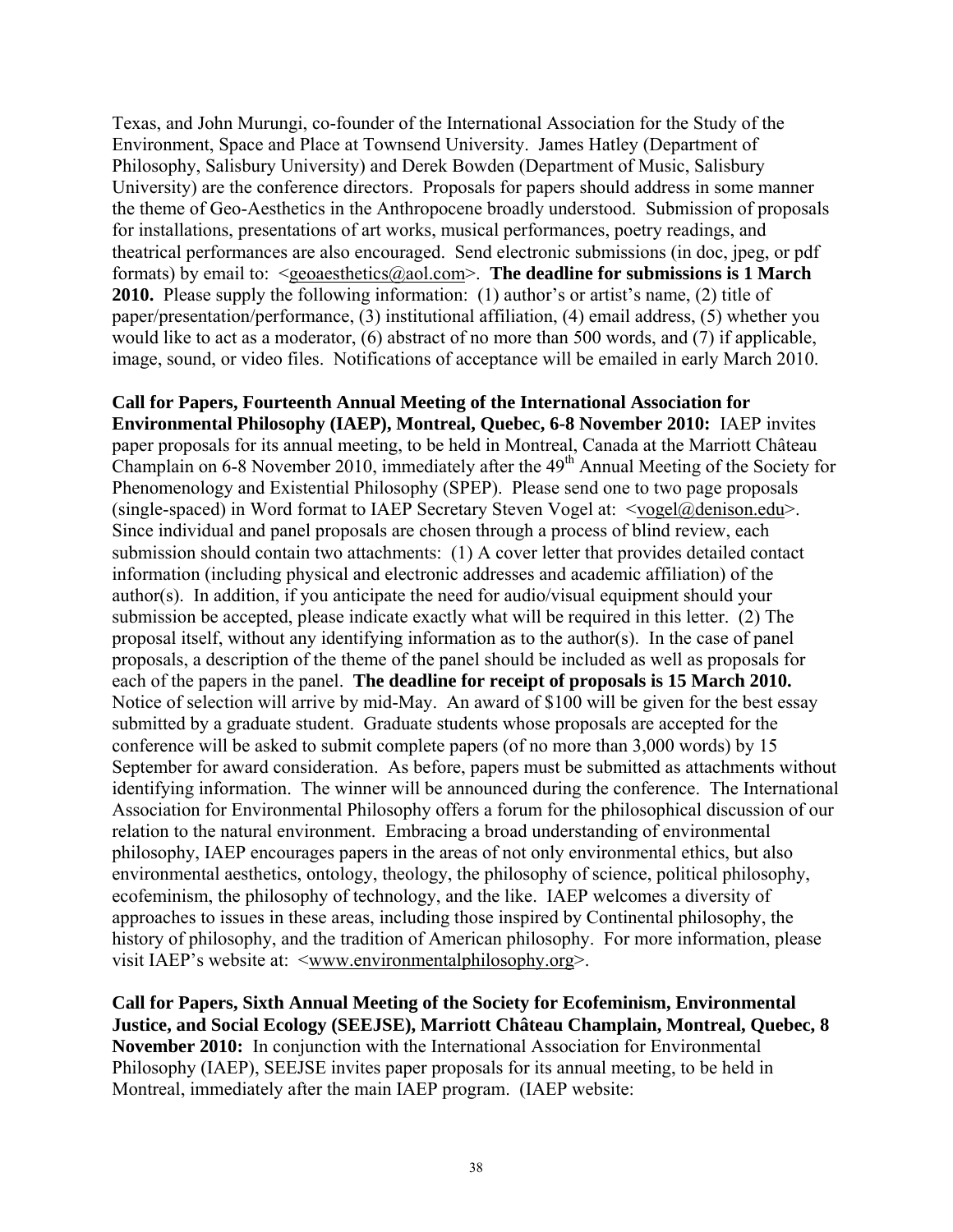<www.environmentalphilosophy.org>) Please send 1-2 page (single-spaced) proposals in Word format to SEEJSE Co-Chair Keith Peterson at: <keith.peterson@colby.edu>. Proposals should also indicate any special audio-visual or equipment needs. **The deadline for receipt of proposals is 31 March 2010.** Notice of selection will arrive by 1 May 2010. The meeting provides a forum for writers in the transdisciplinary domains of Ecofeminism, Environmental Justice, and Social or Political Ecology to connect issues traditionally treated in environmental philosophy, such as human relations with non-human others, wilderness, and the value of nature, to issues of social justice. These discourses emphasize that environmental problems resulting from human-nature relations are closely interconnected with problems in human-to-human relations. SEEJSE seeks to encourage the connection of abstract philosophical analysis with empirical data on human lived experience. It aims proactively to expand the perspectives and concerns of environmental philosophers to be inclusive of perspectives traditionally marginalized in philosophy in general and environmental philosophy in particular, especially issues of concern to women, people of color, indigenous peoples, and people living in developing nations. Paper proposals on any of these topics are welcome. For more information, please contact Keith Peterson at  $\leq k$ eith.peterson@colby.edu> or Patricia Glazebrook at  $\leq$ pglazebr@dal.ca>. See the call for papers at: <http://seejse.wordpress.com>.

**Call for Papers, "Living on the Edge," Fourth International Conference of the International Society for the Study of Religion, Nature and Culture, Notre Dame University, Fremantle, Western Australia, 16-19 December 2010:** The International Society for the Study of Religion, Nature and Culture (ISSRNC), in association with La Trobe University, Melbourne, is organising its Fourth International Conference. The theme of the conference is "Living on the Edge." Questions arising point to the edge as a place of transition and transformation, a launching place for change and action to counter ecological degradation and regenerate communities and ecosystems. The conference asks how human and nature ecologies are affected by the environmental crisis. It covers the variety of challenges and approaches to change—scientific, social, psychological, spiritual, and cultural—that emerge through living on the edge. Through a multi-disciplinary framework of religion, nature, and culture, the conference explores the relationships between people and nature, social, and ecological systems, local and global economies, art and ecology, science and religion, and cultural diversity and biodiversity. Edge spaces, like ecotones, are places of rich fecundity. Using the metaphor of the meeting of two ecosystems, the edge represents the meeting place between disciplines where different modes of knowing and working are shared. It interweaves personal stories of environmental, social, and spiritual change with theoretical discussion from a range of disciplines in dynamic interchange. It transcends the boundaries to move to new possibilities of mutual understanding, research and action. The following questions serve as guidelines for exploring the themes of "living on the edge." There are more of course, and we welcome hearing about them. (1) How is living on the edge defined in a local, regional, or global context? (2) What features and qualities are reflected in an environmental, social, psychological, economic, and spiritual sense? (3) Are we living on the edge of extinction, and what are the tipping points? (4) How do local histories and cultures distinguish living on the edge? (5) Can the "edge" be integrated with the "centre," and what are the implications? (6) How do the natural sciences deal with edge issues, do the social sciences hinder or help, and is there a meeting point? (7) How do individuals and communities cope with awareness of ecological deterioration, and is there a relationship between social, psychological, and ecological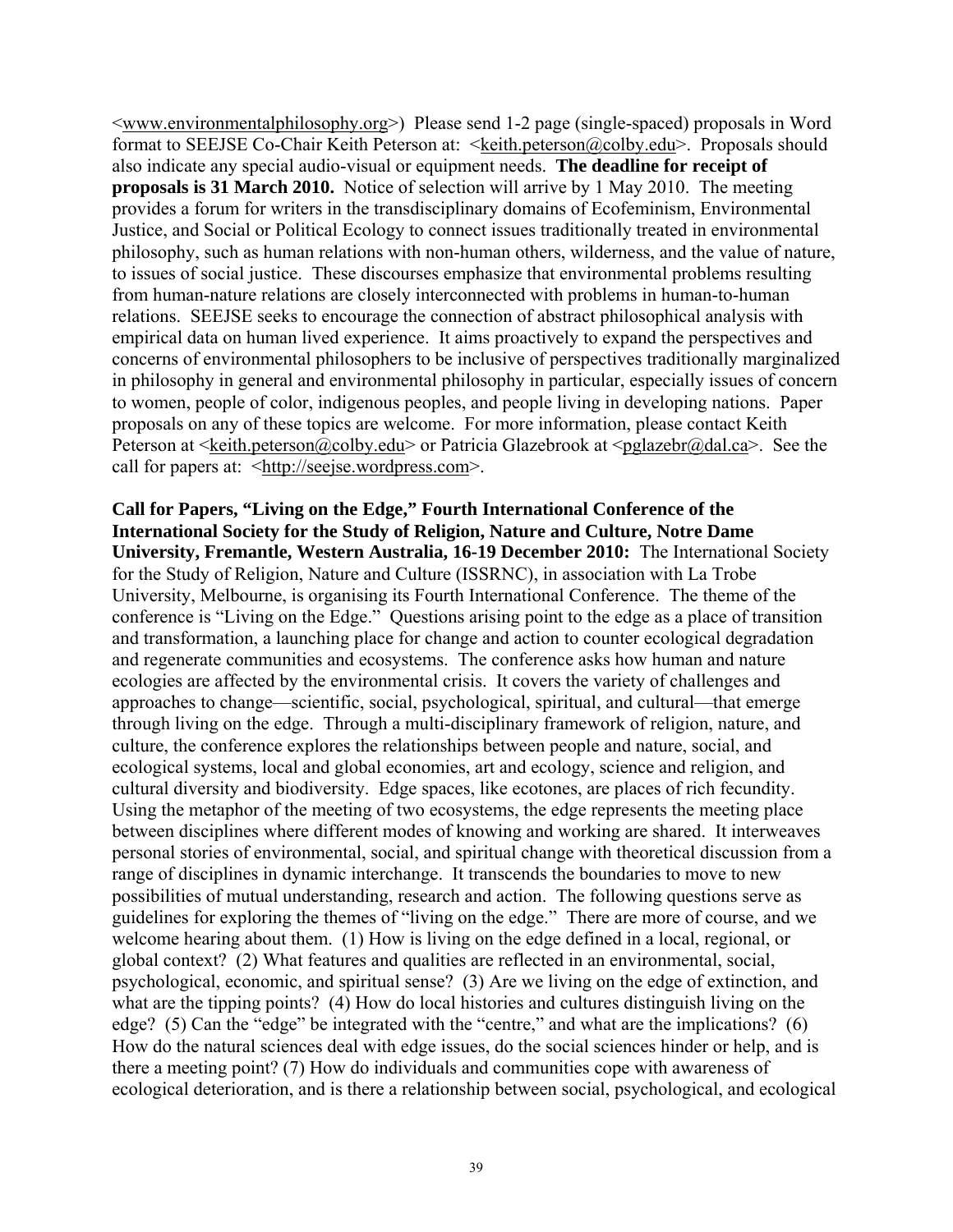resilience? (8) Predictions of rising rates of environmentally displaced or affected people in the coming decades raise some important psycho-spiritual themes, so what sorts of social and psychological distresses are anticipated, and how does secularism or religiosity contribute to or alleviate these experiences? (9) How are Indigenous cultures affected, and how are they effecting change? Other important issues concerning the "edge" may include: the rural-urban interface, the sea-land interchange, the problem of water resources, the nexus between peace and warfare, and the dichotomy of tame-wild, male-female, and East-West. Fremantle, Western Australia, located on the edge of land and sea, is a perfect site at which to discuss the notion of "Living on the Edge." We welcome contributions from a wide range of critical perspectives and from all disciplines. We invite proposals from scholars exploring the intersection and edges of religion, nature, and culture. It is also highly likely that a special issue (or two) of the *Journal for the Study of Religion, Nature and Culture* may be published on the theme and associated ideas, drawn from excellent and original scholarly papers arising out of this conference. The ISSRNC was formed in 2006. It is a democratically governed international scholarly association open to scholars from all disciplines interested in the religion/nature/culture nexus. Information about the conference, the society, and its affiliated journal are available at: <http://www.religionandnature.com>. More information about the 4th international conference of ISSRNC can be found at: <http://www.religionandnature.com/society/conferences.htm>. **The deadline for submission of abstracts is 30 July 2010.** The Conference Director is Dr. Yamini Narayanan, La Trobe University, Melbourne. The official email address of the

conference organisation is:  $\leq$ issrnc2010@gmail.com>.

Call for Papers, 16<sup>th</sup> Annual International Interdisciplinary Conference on the **Environment (IICE), Interdisciplinary Environmental Association (IEA), Tucson, Arizona, 22-25 September 2010:** Envisioned in 1994 to fill a need for a society for scholars in interdisciplinary environmental science and studies, the IEA has a broad national and international membership. The goals of the organization are to enhance understanding of environmental issues in an interdisciplinary format, and to present disciplinary perspectives of environmental problems to people outside those disciplines in a clear, understandable fashion. The mission of the IEA is to bring together all disciplines so that our understanding of environmental issues is enhanced through interdisciplinary communication, and to inform the educated layperson about accomplishments, concerns, and plans for a more sustainable future. The IEA is currently responsible for the publication of *Interdisciplinary Environmental Review* (<http://www.ieaonline.org/submit.htm>), the organization of the annual International Interdisciplinary Conference on the Environment (<http://www.ieaonline.org/call.htm>), and the formation Kappa Alpha Omicron (<http://www.ieaonline.org/KAO.htm>) the international honor society in interdisciplinary environmental science and environmental study with the inaugural chapters being formed this year. For 16 years, the IEA has provided environmental professionals in academe, the private sector, and the government a forum to exchange ideas that require thinking beyond one discipline or paradigm. It is also on the cutting edge of certification of academic environmental science programs. Membership in the IEA is \$80 per year for faculty and professionals and \$40 per year for students. Both fees include a one year subscription to *Interdisciplinary Environmental Review*, the journal of the IEA—one of the few journals where papers must pass peer review from both within and from outside an author's primary discipline. The 16<sup>th</sup> annual IICE will take place at the Tucson Hilton East. We welcome submissions in interdisciplinary approaches. Please go to <http://www.ieaonline.org/conference.htm> for more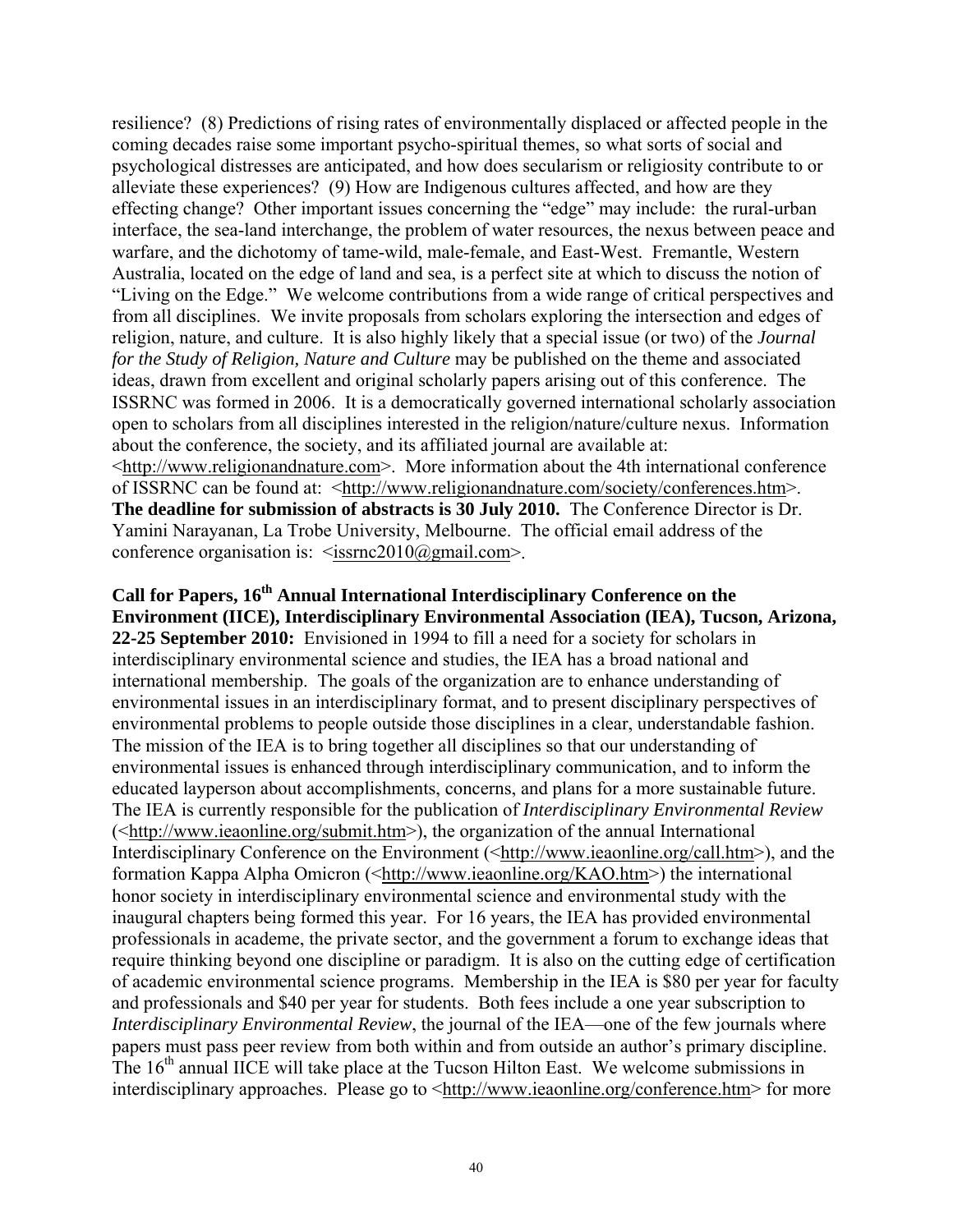information on how to submit a paper or poster. In addition to submissions from colleagues and professionals, undergraduate student submissions are welcome for either the poster session or the Kappa Alpha Omicron papers section, while graduate student submissions are welcome for either the poster session or the formal conference paper sessions. Come join us and start a dialogue not only with colleagues across the country but across the world as we seek ways to approach environmental issues by thinking outside our individual boxes. **Please submit your abstract (of no more than 300 words) via e-mail to Dr. Kimberly Reiter at <kreiter@stetson.edu> by 2 July 2010.**

**Call for Papers, "Theory in the Face of Global Challenges: Capitalism & Ecology, Community & Citizenship," Tenth Conference in Critical Political Theory, University of Essex, Colchester, United Kingdom, 16-18 June 2010:** Few doubt, today, that we face a series of connected global challenges: the dangers of climate change and environmental degradation, a crisis of international finance and global capitalism, an ever-increasing logic of minoritization which threatens to fragment communities and societies, greater social and economic inequalities—both nationally and globally, the intensification of various forms of religious belief—including fundamentalism—alongside a growing secularization of communities and societies, and a palpable disillusionment with politics and politicians. Theorists and scholars in the humanities, social sciences, *and* the natural sciences also face new challenges: insistent demands to show the 'relevance' of their research for the 'real world', diminishing resources and institutional support, and a growing marginalization from mainstream and corporately subsidized research. Universities and colleges are being compelled to show that their research has a 'direct impact' on the economy, public policy, or society in order to secure funding and research grants. "Theory in the Face of Global Challenges: Capitalism  $\&$  Ecology, Community  $\&$  Citizenship" takes up the challenge of rethinking different aspects of global capitalism, religion, the place of minorities, and the environment. It will also problematize and explore the role of theory in the academy and in relation to the pressing issues we confront. How do we problematize and critically explain these new phenomena? What are the limits and potentials of contemporary political and ethical theory in addressing these new issues? What is the relationship between community, citizenship, and democracy? What kind of ethos needs to be cultivated in the face of these new challenges, and how can it be brought about? Must ecology be sacrificed on the altar of rebuilding the global capitalist system, or is an eco-egalitarian alternative possible? In what ways can various fundamentalisms be challenged and engaged with in the name of a democratic politics that is not itself fundamentalist in character? What is the relationship between cultural theory, radical materialism, and various sorts of naturalism? What are the prospects and limits of pluralizing pluralism? Ought we to restrict agency to humans, or does it extend to the material and non-human world more generally? What is the relationship between nature and culture? How can cultural theory respond to recent developments in science? How do these broad sets of issues and questions get addressed in specific contexts and policy arenas? And what theoretical languages and methods are best able to respond to these changes and trends? These are just some of the tasks of critical political theory today. The Tenth Conference in Critical Political Theory at the University of Essex provides a space to address and engage with these issues. The conference has achieved a renowned reputation for the quality of the papers presented and the large number of international participants. Our invited speakers shall deliver keynote addresses to the conference that will shape the discussions with their distinctive voices and perspectives. Each of the speakers will address one or more of the themes announced in the title. Keynote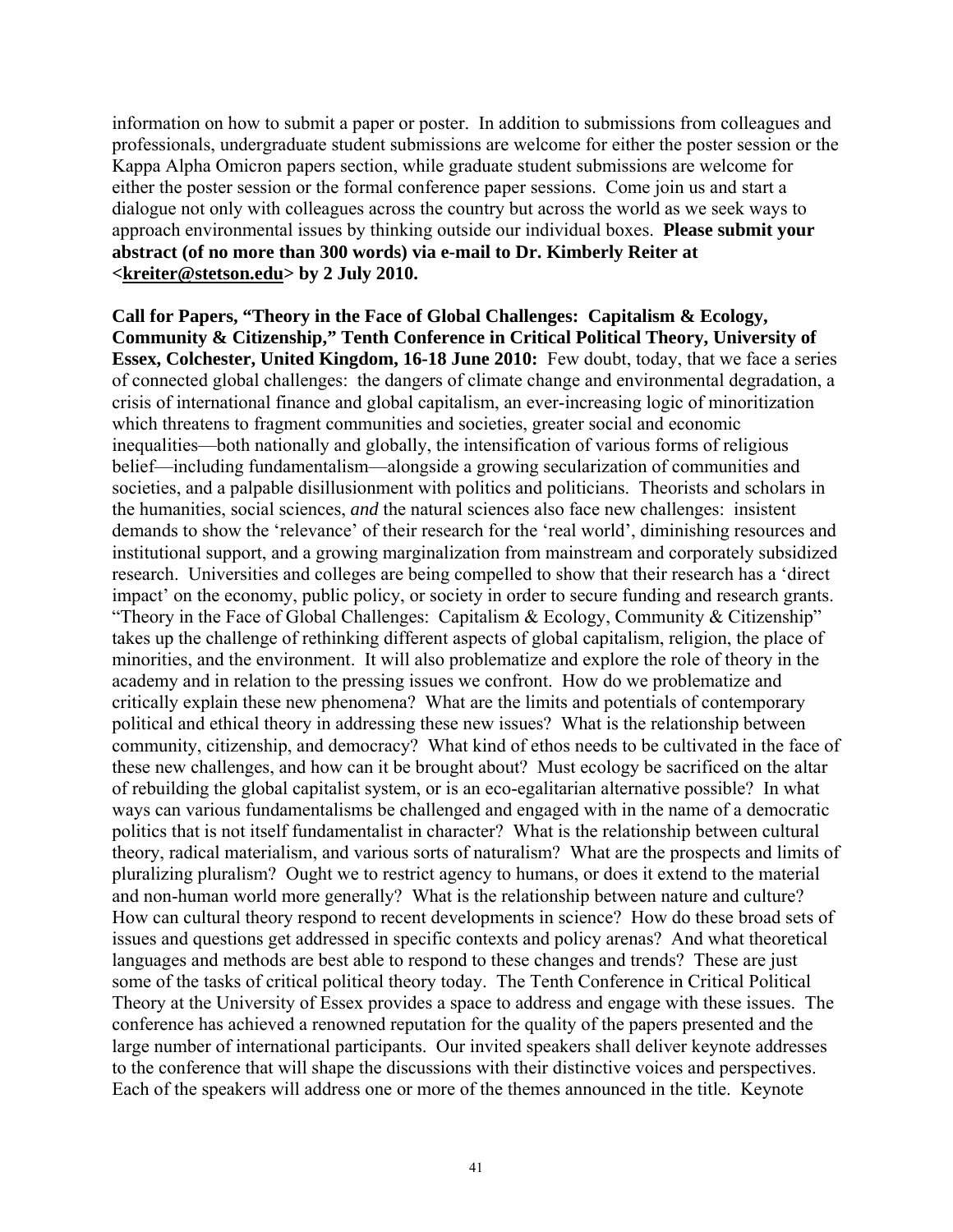speakers include: Romand Coles (Professor of Community, Culture & Environment, Northern Arizona University, Diana Coole (Professor of Political & Social Theory, Birkbeck University of London) and StephenWhite (James Hart Professor of Politics at the University of Virginia). Other confirmed speakers include: Jane Bennett (The Johns Hopkins University) William E. Connolly (The Johns Hopkins University), Ernesto Laclau (Emeritus Professor of Political Theory at the University of Essex) and Francisco Panizza (London School of Economics and Political Science). The conference provides an important opportunity to engage with the contemporary challenges and possibilities of social and political theory and to exchange views on ongoing research. We welcome papers from all scholars, including postdoctoral researchers, postgraduates, and early career scholars from a wide variety of backgrounds in the field of social and political theory. Broad themes include: (1) rethinking community and citizenship, (2) critical political economy, (3) discourse and the media, (4) politics of immanence and transcendence, (5) ecology and capitalism, (6) politics and technology, (7) Latin American politics, (8) universalism and particularism, (9) democracy and representation, (10) capitalism, multiculturalism, and globalization, (11) identity politics and mobilization, (12) subjectivity and psychoanalysis, (13) religion, faith, and pluralism, (14) discourse and affect, (15) fundamentalisms, (16) new ecologies, (17) philosophies of nature, (18) discourse, governance, and public policy, (19) culture and political economy, (20) the politics of space, time, and territoriality, and (21) reworking identity/difference. The conference organizers welcome proposals for individual papers, full panels (with papers), and roundtables (focused on discussion of a common theme rather than the formal presentation of papers). **Paper, panel, and roundtable proposals (short abstracts) should be sent to <polcon@essex.ac.uk> no later than 30 April 2010**. Inquiries may also be sent to that address. Decisions on proposals will be made on a rolling basis. Inquiries may also be sent to that address. Final papers will be posted on the conference website. For more information, visit the conference website at: <http://www.essex.ad.uk/idaworld/10th\_Esses\_Conference\_in\_Critical\_Political\_Throey.html>.

**"Political Ecology and Environmental Philosophy: Toward Ecological and Social Sustainability," Colby College, Waterville, Maine, 9-10 April 2010:** The keynote speakers of this event will be (1) Holmes Rolston III, Emeritus University Distinguished Professor, Colorado State University, and (2) Karen Warren, Emeritus Professor, Macalester College. Author meets reader panels will feature: (1) Bryan G. Norton, School of Public Policy Distinguished Professor, Georgia Institute of Technology, and (2) Joel Kovel, formerly of Bard College and editor of the journal *Capitalism, Nature, and Socialism*.

**Internet Case Studies on Environmental Ethics Topics:** Case studies on environmental ethics topics are now being accepted for publication on the Internet at <http://environmentalethics.info>. The website is intended as a pedagogical resource for instructors and students of Environmental Ethics, Environmental Philosophy, Environmental Studies, and general Ecology courses. The goal of these case studies is to provide bases for classroom discussion. Authors of the first 35 cases accepted for publication will receive a \$100 stipend. Limit 2 case studies per author. Submission guidelines: The case studies may be of any length and should be written in a third-person voice. Case studies should include enough data to allow for divergent ethical analyses, but the case itself should not include an analysis. Please use MLA citation style (<http://www.liu.edu/cwis/cwp/library/workshop/citmla.htm/>) with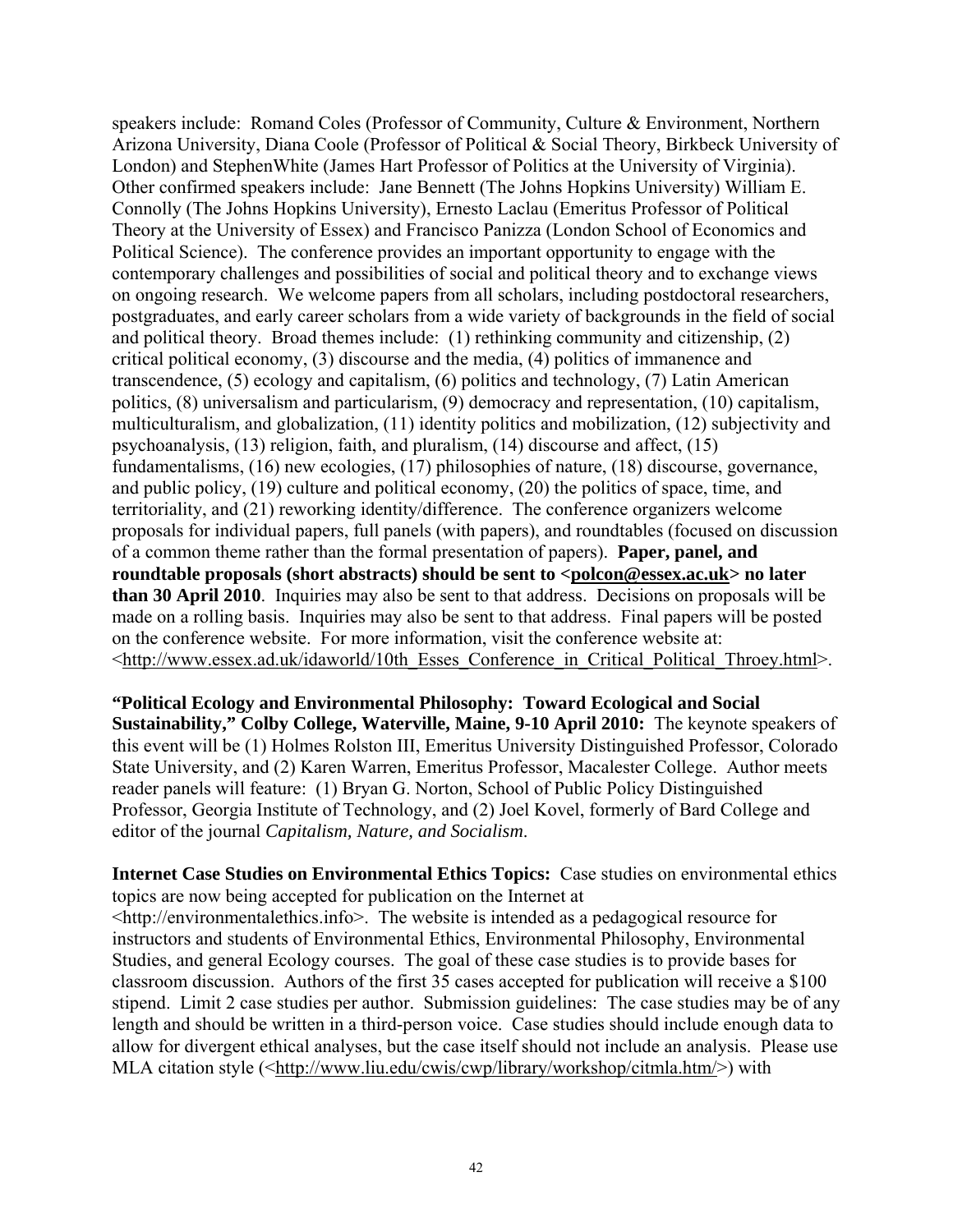parenthetical textual citations [e.g., (Darwin 1859, p. 243)]. For examples, see: <http://environmentalethics.info/examples.html>. Send submissions to david.keller@uvu.edu and  $\langle \text{david}(\hat{\omega})\rangle$ keller.cc $\geq$ . The website is sponsored by the Center for the Study of Ethics at Utah Valley University.

**Call for Papers, "Avatar and Nature Spirituality," Special Issue of** *Journal for the Study of Religion, Nature and Culture* **(JSRNC):** Situated in the mythical planet Pandora, James Cameron's motion picture *Avatar* is a metaphor for the relationships between human beings and their affective and religious (or if one prefers, their spiritual) relationships to the earth. It expresses a view commonly found among those in the environmental milieu, including grassroots environmentalists, sustainability practitioners, indigenous activists, and academicians analyzing the centuries-long erosion of Earth's biocultural diversity. The movie takes a strong stand in favor of such diversity, and for the animistic and pantheistic spiritualities long considered beneficent by many environmentalists. It has triggered a hostile reaction by many from religious traditions who consider the worldview expressed in Avatar a threat to their own beliefs and understandings, and to religious truth itself. It has left some viewers deeply depressed, feeling that there is no place left on earth where they can connect to nature and to each other, as did the Na'vi. Yet it has also evoked a highly positive response, which is not only reflected in terms of record attendance, but in widespread confessions of how the movie moved people to tears, in some cases, inspiring or rekindling environmental activism. Early journalistic reports even indicate some indigenous people have had a positive reaction to the film, finding affinities between their own spiritualities and struggles and those of the Na'vi. These are just a few of the reactions to the film that deserve critical scholarly analysis, which the JSRNC seeks to facilitate. The JSRNC seeks to explore "the relationships among human beings and what are variously understood by the terms religion, nature, and culture," as well as to reflect critically on "ethically appropriate relationships between our own species and the places, including the entire biosphere, that we inhabit." It is, therefore, an appropriate venue for the scholarly exploration of the cultural significance of the movie *Avatar*. The editors of the JSRNC, therefore, are inviting proposals for a special issue tentatively titled "Avatar and Nature Spirituality." The overall goal is to illuminate the nature of the biocultural ground that Avatar has promoted, and which has also led to significant contention. The full call, including how to submit a proposal, is now available at: <http://www.religionandnature.com/journal/Avatar\_cfp.htm>. **Interested scholars should send to Bron Taylor, the journal's editor, a 200-500 word prospectus for a paper or forum contribution, along with a short biography up to 150 words, including a website link if available, by 1 March 2010.** In the case of paper proposals (which run between 5,000-8,000 words), please describe the methodological approach you would expect to take and the argument(s) likely to be considered. Taylor is especially interested in articles based on qualitative and quantitative methodologies that illuminate the meanings, reactions, and behavioral changes, if any, that redound from the film, in diverse countries and spaces. Also to be considered are proposals for essays of a length between 1,500 and 2,000 words, offering diverse and provocative perspectives as to whether the film should be understood as progressive or regressive, with these terms constructed in whatever ways the prospective author finds most fitting.

**Call for Papers, Special Issue on Climate Change,** *Race, Gender, Class***:** In the wake of Hurricane Katrina and the Intergovernmental Panel on Climate Change's (IPCC) most recent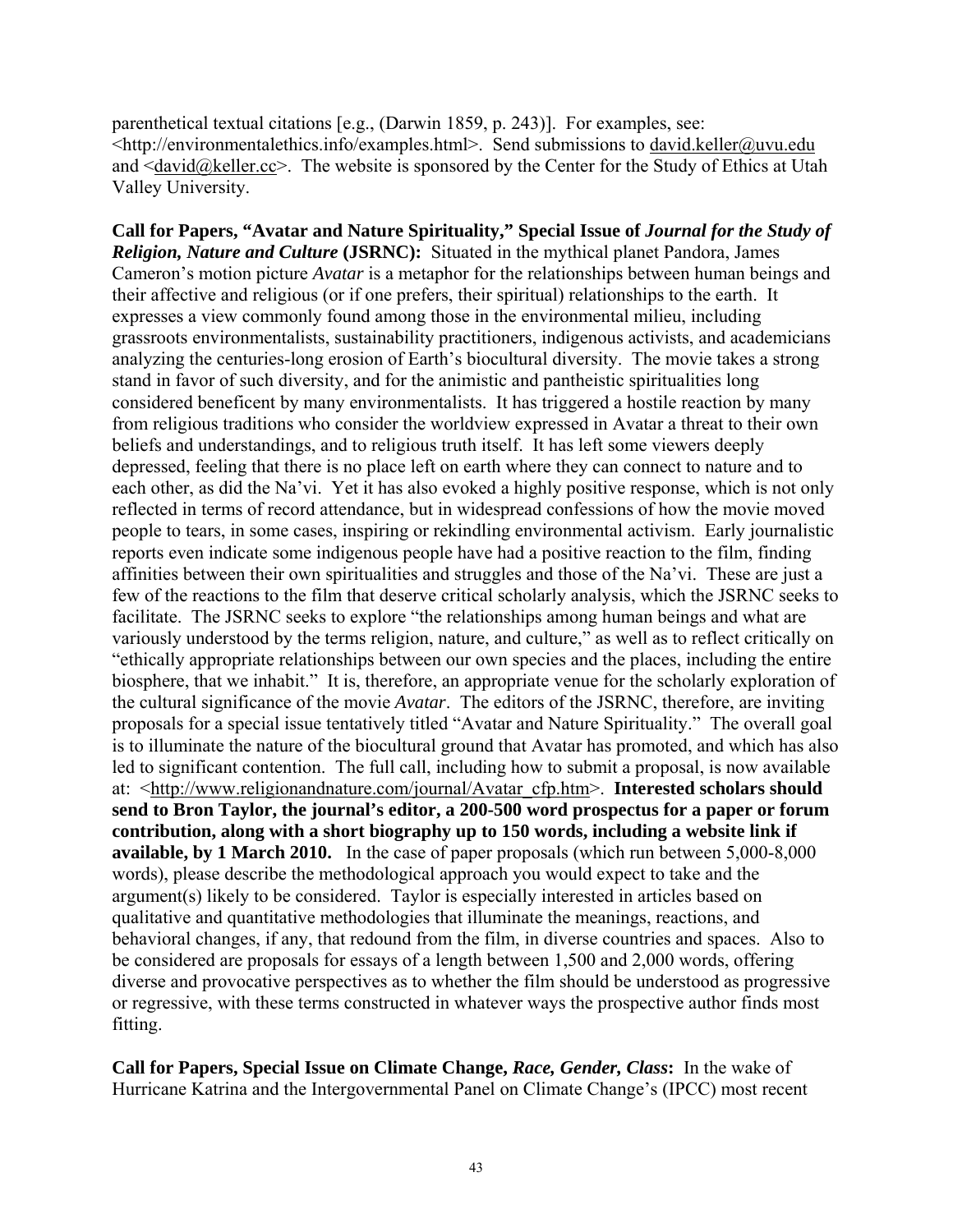report on climate change, it behooves academics and activists to ensure that the interrelated issues of race, gender, and class are not further obscured but become as central to combating climate change as the policy that enforces corporate reductions in carbon emissions. In his *New York Times* Op-Ed piece on 22 August 2009, writer Thomas Friedman planted an intriguing analytical seed that nevertheless needs much more 'water' and 'light' if it is to illuminate more than it obscures. He stated that "We're trying to deal with a whole array of integrated problems—climate change, energy, biodiversity loss, poverty alleviation and the need to grow enough food to feed the planet—separately." He then went on to say that the key to addressing *one* is to address them *all* simultaneously in an integrated manner as observable with any ecosystem. Freidman's observation is certainly correct that climate change (as with so many other issues) is being discussed in a social, political, and economic vacuum with little or no reference to the contributing issues such as poverty, food production, energy creation, consumption, etc. However, his analysis likewise does not go deep enough in that he overlooks the systemic and endemic forces that are creating the "whole array of integrated problems" that he himself mentioned. Such structural forces are of course the social, political, and economic articulations of unequal power relations as created by the ideologies and practices of racism, sexism, classism, nationalism, ethnocentrism, speciesism, etc. Thus, the need for more inclusive, interrelated and complex analyses of climate change is dire. For this special issue of *Race, Gender, Class* we seek articles that take on this challenge in their approach to climate change by including the interrelated and integrated layers of race, gender, and class. Submissions may focus on any aspect of climate change (legal, political, social, educational, agricultural, economic, religious, sexual, ideological, international, local, etc.) but the analysis must be multifaceted in terms of race, gender, and class, bringing to the fore a complexity that has been sorely lacking. Approaches may be empirically or theoretically based, may be qualitative or quantitative, and may represent a variety of styles and perspectives, but they should be well supported by argument and/or data and should attempt to bring new and provocative insight to the discussion of climate change. **Abstracts of 500 words should be sent by 1 April 2010 to the address below.** Selected authors will be notified by 1 May 2010, and the deadline for submission of the final paper (8,000 words) will be 1 June 2010. For further information or submission of abstracts, please contact Phoebe C. Godrey by email at  $\leq$ phoebe.godfrey@uconn.edu> or by snail mail at: Phoebe C. Godfrey Assistant Professor-in-Residence, Department of Sociology, 344 Mansfield Rd., University of Connecticut, Storrs, CT 06226-2068.

**Call for Chapters,** *Encyclopedia of Global Justice***:** You are invited to write a few short chapters in the forthcoming *Encyclopedia of Global Justice*. The project has brought together most of the leading scholars on the theme as contributors and collaborators. You can find the webpage for this project at: <http://refworks.springer.com/GlobalJustice>. Please select any of the unassigned entries of your choice. The editor Deen Chatterjee will assign you the chapters, followed by a contract and other details from the publisher. The editor would welcome any suggestions for new entries and your interest in writing these. Your chapters should highlight the global justice perspective, broadly construed. **The deadline for submission of your first drafts is at least early May 2010.** On the List of Entries in the web page, you'll find approximate word limits for each of the entries. There are sample essays on the webpage, along with guidelines for contributors.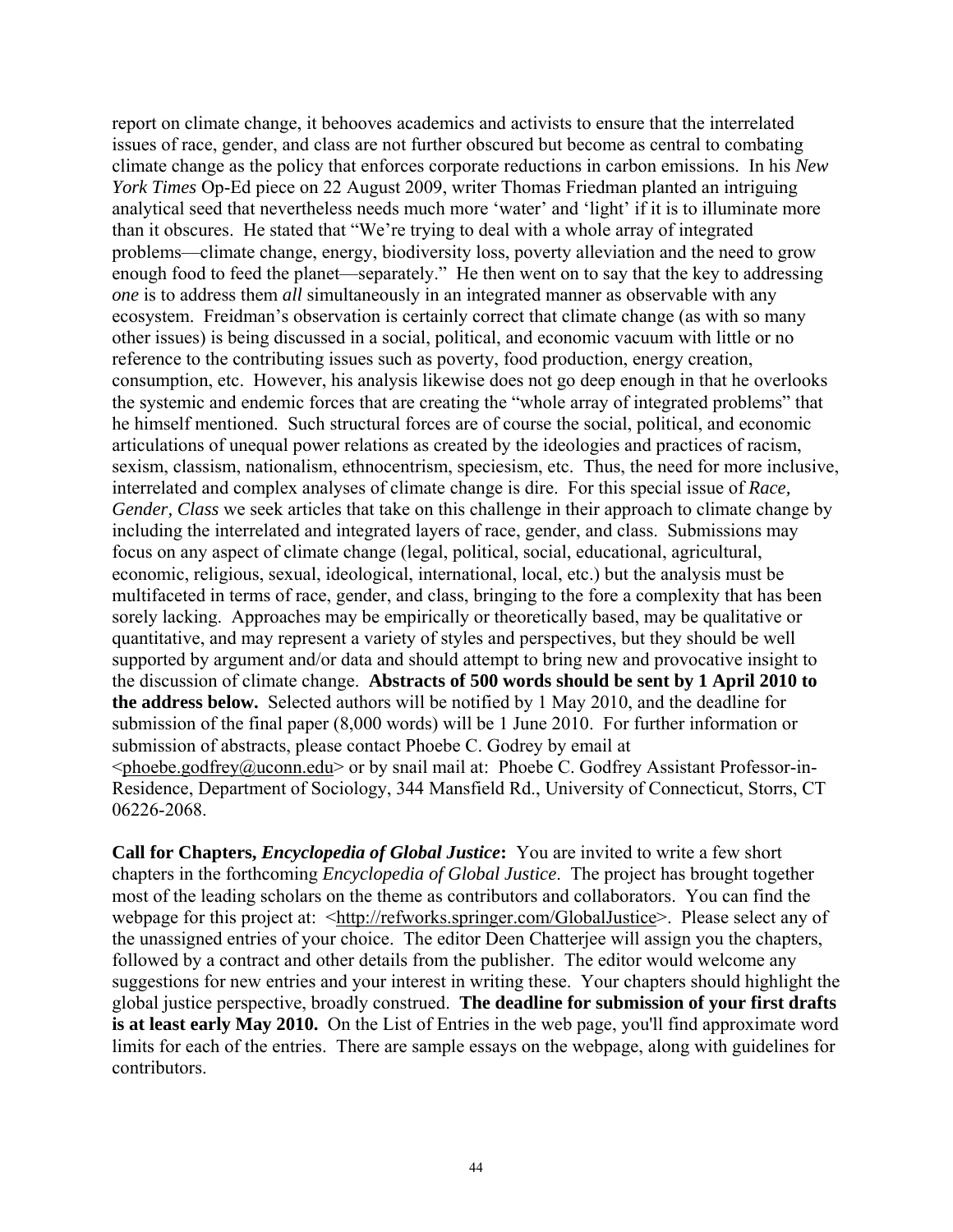**Call for Papers, "Sustainability through Anti-Consumption," Special Issue of** *Journal of Consumer Behavior***:** The *Journal of Consumer Behaviour* (JCB) aims to publish a special edition based on the theme of anti-consumption research and sustainability. This special edition looks to provide an outlet for research into anti-consumption topics that can contribute to understanding on how to develop sustainable consumption. To this end, whilst accepting only rigorously researched or conceptualised papers, they must also provide practical guidance to interested parties such as marketers, special interest groups, and policy makers. Anticonsumption topics are typically based on the avoidance of consumption. A topic that is particular interest to the special edition is the avoidance of specific brands or products as it may help us understand the typically disappointing market shares held by "green" products. Other potential areas amongst many include preferences for one brand or product over another and research into consumers who actively look to reduce their levels of consumption overall (including "carborexics") or in specific product categories. Papers based on a wide range of methods and theoretical perspectives are welcome. Manuscripts should be sent via email as .doc attachments to Dr Iain Black at: <i.black@econ.usyd.edu.au>. **The deadline is 21 May 2010.** Please follow JCB formatting guidelines available via the journal homepage at: <http://www3.interscience.wiley.com/journal/110483937/home>.

**Call for Papers, Investigating the Relationship Between Animals and Place:** We are seeking chapter proposals for an edited book collection investigating the relationship between animals and place. Multidisciplinary in its scope, the editors encourage submissions across the natural sciences, social sciences, and humanities. The editors envision a book that acknowledges and considers the role of place in the multiple situated encounters between human and other animals. Questions to be considered include: (1) How, if at all, do concepts of domestic, wild or feral places affect the contours and outcomes of encounters? (2) How might the relational space change when we encounter individuals of a species in distinctly different places (i.e., enclosed versus open spaces)? (3) In co-constructing knowledge about non-human animals, is space considered? (4) How, if at all, are factors, such as chance, spontaneity, and imagination impacted by the locations we encounter animal others? (5) What do non-Euclidean ideas of space offer to human-animal relationships? We encourage potential contributors to negotiate the dynamic role of place in human-animal interactions and ethical relationships. Encounters in a variety of spatial and relational configurations will be included in the volume, enlivening, and contributing to a collective imagining of animals in place, particularly the place of humans in a multispecies and multidimensional world. **Please submit proposals for chapters (500 words maximum) and a short curriculum vitae by 1 March 1 2010.** Submissions should be sent to both Dr. Traci Warkentin at <twarkent@hunter.cuny.edu> and Gavan P.L. Watson at  $\langle$ gavan $\langle \hat{\alpha} \rangle$ yorku.ca $\rangle$ . Selected submissions will be notified by 5 April 2010. Completed chapters will be due by 1 August 1 2010. For more information, please visit: <http://www.gavan.ca/aip/>.

**Call for Papers, Special Issue on Music and Ecocriticism,** *Green Letters: Studies in* 

*Ecocriticism***:** *Green Letters: Studies in Ecocriticism*, the journal of the Association for the Study of Literature and the Environment (ASLE-UK), explores interdisciplinary interfaces between humans and the natural and built environment. Submissions are invited for our summer 2011 edition which will focus on music. The study of music is a developing area in ecocriticism. Composers, songwriters, and musicians in a wide variety of styles have come to understand their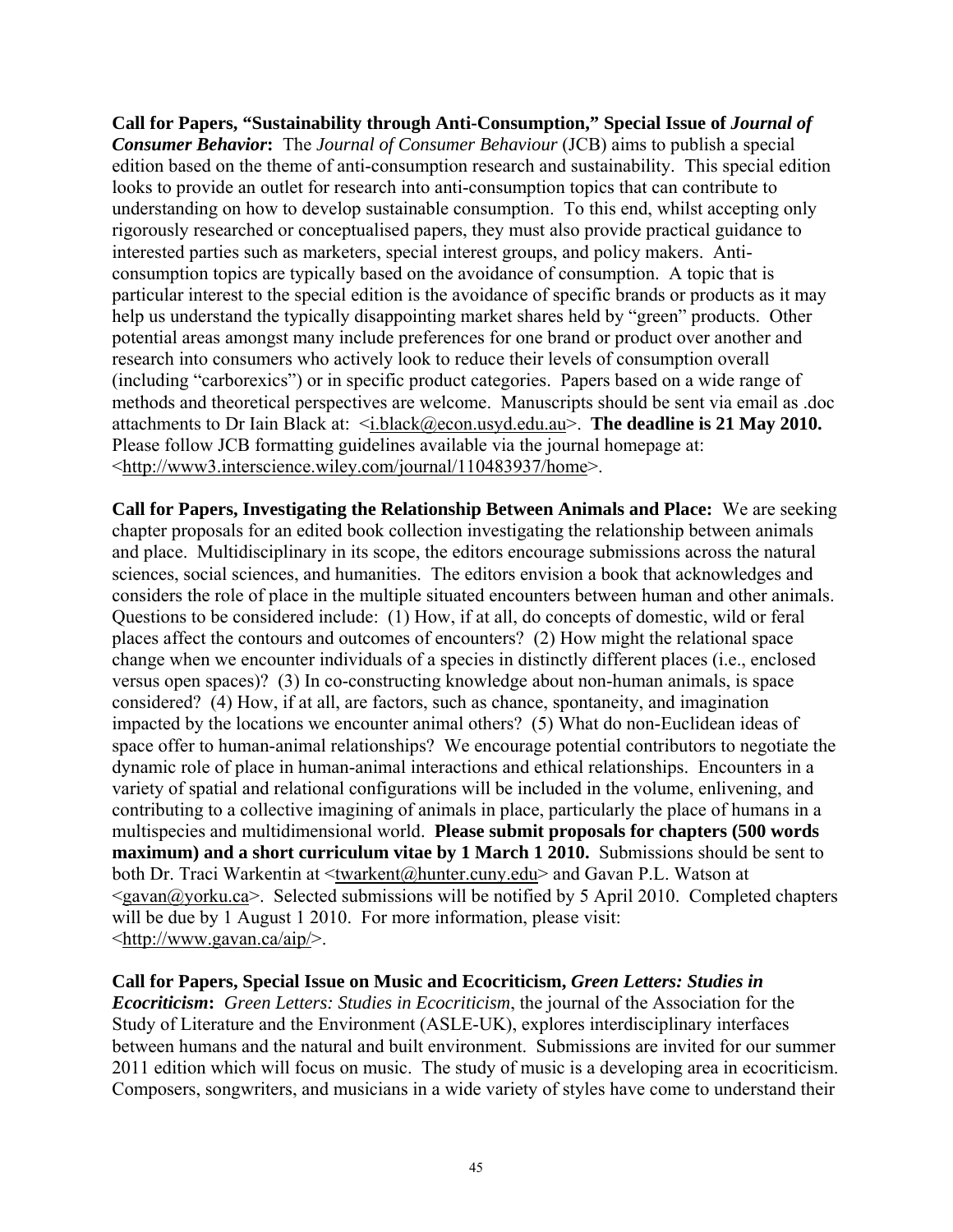music through ideas about ecology or environmentalism. For some eco-philosophers, music is an important model for ecological relationality. Music also plays a central role in environmental protest and advocacy, while its consumption contributes to the 'ecological footprint' of the culture industries. Topics, that can address any genre of music, could include, but are not restricted to: (1) an ecocritical analysis of an individual songwriter, composer, or genre, (2) music, audience, and environmental protest, (3) theories of music and ecology, (4) music and eco-phenomenology, (5) ecocriticism and biomusicology, and (6) a political ecology of the music industry. *Green Letters* is a peer-reviewed journal. Please note that each article should be accompanied by a brief biographical note. Articles should be typed, double spaced, with references in the MLA style and any substantial footnotes at the bottom of each page (a more detailed style sheet will be provided on acceptance). Manuscript length should be between 4,000 and 6,000 words. Eventual submissions should be made via email with a MS Word attachment of the document. Please note also that articles should have a broad ecocritical flavour and be informed, to some degree, by ecological theory. To have a submission considered please send an abstract (approximately 500 words) to:  $\leq$ greenletters@bathspa.ac.uk>. The abstract should be sent as an anonymous attachment in Word document format along with a covering email giving your name, address, and institutional affiliation. **The deadline for abstracts is 26 March 2010.** A decision as to which articles will be commissioned will be made by the end of April, and the deadline for first drafts will be 1 October 2010.

**Call for Papers, Special Issue on the Semiotics of Nature,** *Hortus Semioticus***:** *Hortus Semioticus* is an online academic journal of semiotics—the study of signs and sign processes. In Tartu, Estonia, where the student journal is based, nature has long accompanied culture as a topic for semiotic inquiry (cf. the fields known as biosemiotics, ecosemiotics, and zoosemiotics). The driving force behind the journal is curiosity and the joy of inquiry. Around the summer of 2010 the journal will publish a special issue on the semiotics of nature (meaning living nature, rather than physical nature). We are inviting papers on the topics of meaning, value, communication, signification, representation, and cognition in and of nature (ranging from the cellular level to the global scene). We encourage originality within a scientific framework which emphasizes the semiotic aspects of the life processes alluded to above. Not least, we strongly welcome submissions from other fields (besides, beyond, or beneath semiotics). Graduate students and young scholars are particularly encouraged to submit. **Contributions (5-20 pages) should be written in English or Estonian and sent to the guest editors by 1 May 2010; prior to that we're expecting an abstract (100-200 words) plus 3-5 keywords by 1 April 2010.** The guest editors are Riin Magnus <riin.magnus@gmail.com> Nelly Mäekivi  $\leq$ nellymaekivi@gmail.com>, and Morten Tønnessen  $\leq$ mortentoennessen@gmail.com>. The

website of the journal *Hortus Semioticus* is: <www.ut.ee/hortussemioticus/hortus\_eng>.

#### **Call for Contributions, Advances in Ecopolitics Book Series from Emerald Publishing:**

Advances in Ecopolitics book series presents a broad range of theoretical issues in environmentalism, sustainability, and related disciplines, and each volume provides the reader with an array of international contributors who examine a common theme from the world of ecopolitics. Contributors to the Advances in Ecopolitics series present an analysis of the significant environmental issues which have emerged in the era of climate change, sustainable development, and green lifestyles, and each contribution explores these salient ecological concepts with an underlying vigour, motivated by a sense that the planet we share with each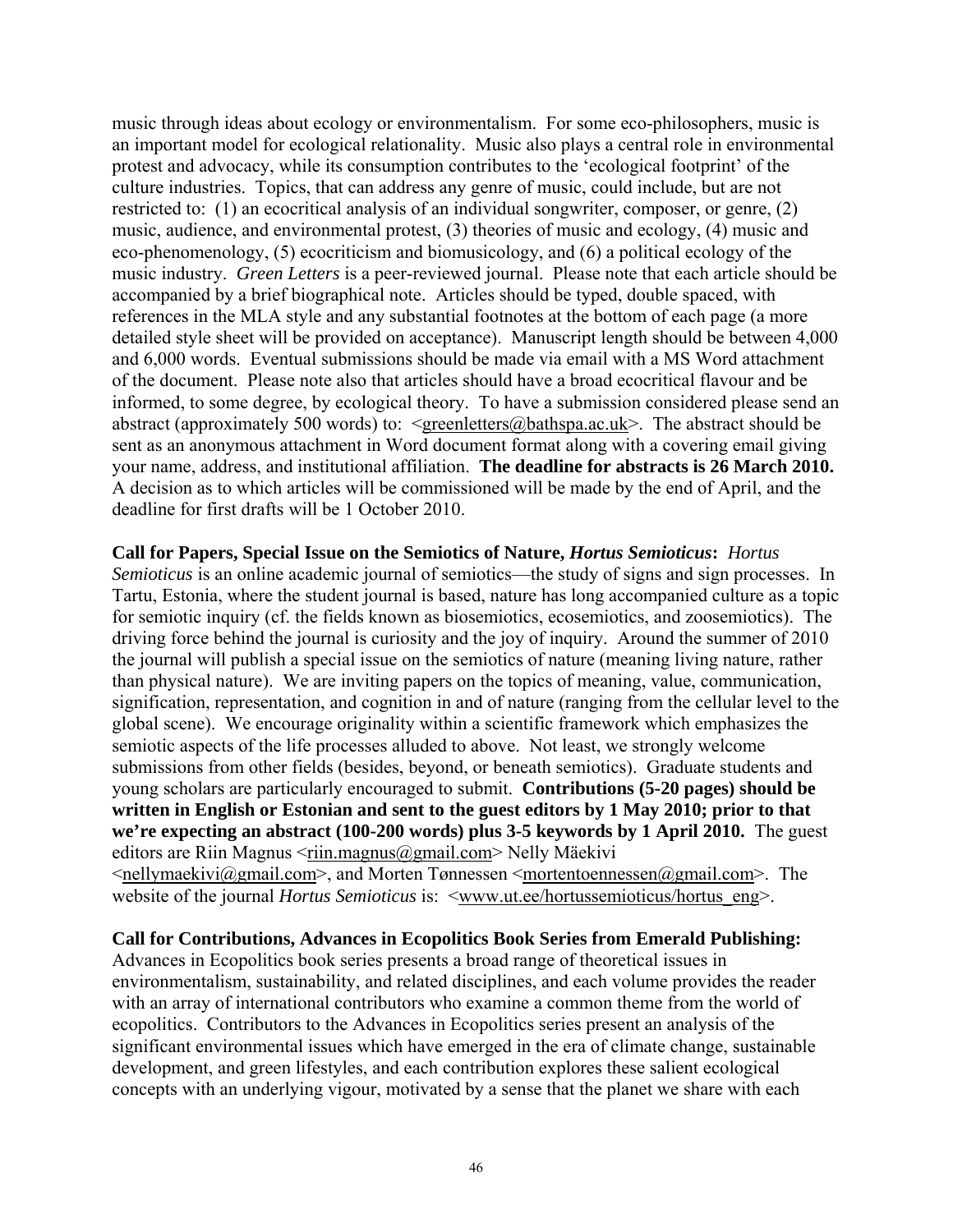other is a fragile and finite one. Moreover, as recent events have demonstrated, the socioeconomic and political models that were once considered to be sustainable have proven to be the opposite; so the exploration of green alternatives presented in this series acquires a cruciality, and for all those who agree that the future is in our hands and that understanding the theoretical concepts surrounding ecological thinking has gained addition significance for our changing planet. We are always interested in hearing from prospective authors or editors. If you have any ideas or questions, or if you wish to be involved with the series, please contact the Series Editor Liam Leonard (Institute of Technology, Sligo) at:  $\langle$ liam leonard@yahoo.com>. For further information about Emerald Books, please visit:

<http://info.emeraldinsight.com/products/books/>.

**Call for Papers,** *International Journal of Sustainable Society***:** The Editor-in-Chief of the *International Journal of Sustainable Society* (IJSSoc) would like to invite you to consider submitting a manuscript for inclusion in this new scholarly journal. Sustainability is usually associated with ecological and political economics, as well as social and economic development: the associated consequences on national and global levels and the related trade-off and compromises between social, environmental and economic benefits. Furthermore, "society systems science" or "society science," as we have termed it, is the interface of natural science and social science, where both natural scientists and social scientists confront the real-world problems and challenges that exist in our society, and work towards formulating effective solutions. IJSSoc aims to provide a professional forum for formulating, discussing and disseminating these solutions, which relate to the design, development, deployment, management, measurement, and adjustment of these social networks. They should form a common ground on which a sustainable society can be built, shared, and supported by professionals from different disciplines. The universal goal of achieving peace, prosperity, and harmony in our society should go beyond disciplines, and ultimately be coordinated across different nationalities, cultures, races, and religions, and be sustainable. IJSSoc topics include, but are not limited to: corporate social responsibility, ecological economics, emerging issues, nature-society interactions, sustainability accounting, sustainable agriculture, sustainable bioresource use, sustainable cities, sustainable communities, sustainable construction, sustainable consumption, sustainable corporations, sustainable development and planning, sustainable ecology, sustainable economy, sustainable education, sustainable energy, sustainable fisheries, sustainable food production, sustainable forestry, sustainable future, sustainable innovation, sustainable investment funds, sustainable organizations, sustainable policies, sustainable product design, sustainable social change, sustainable strategic management, sustainable (sub)urban development, sustainable supply chain networks, sustainable technology, sustainable tourism, sustainable transportation, sustainable waste management, sustainable water management, and sustainable workplaces. Submitted papers should not have been previously published nor be currently under consideration for publication elsewhere. (N.B. Conference papers may only be submitted if the paper was not originally copyrighted and if it has been completely re-written.) All papers are refereed through a double-blind process. A guide for authors, sample copies, and other relevant information for submitting papers are available on the "Submission of Papers" at: <http://www.inderscience.com/papers>. You may send one copy in the form of an MS Word file attached to an email (details of file formats in "Author Guidelines at:

<http://www.inderscience.com/mapper.php?id=31>) to: <j.john.wang@gmail.com>. Please include the title of the journal (IJSSoc) in your submission. All submissions and inquiries should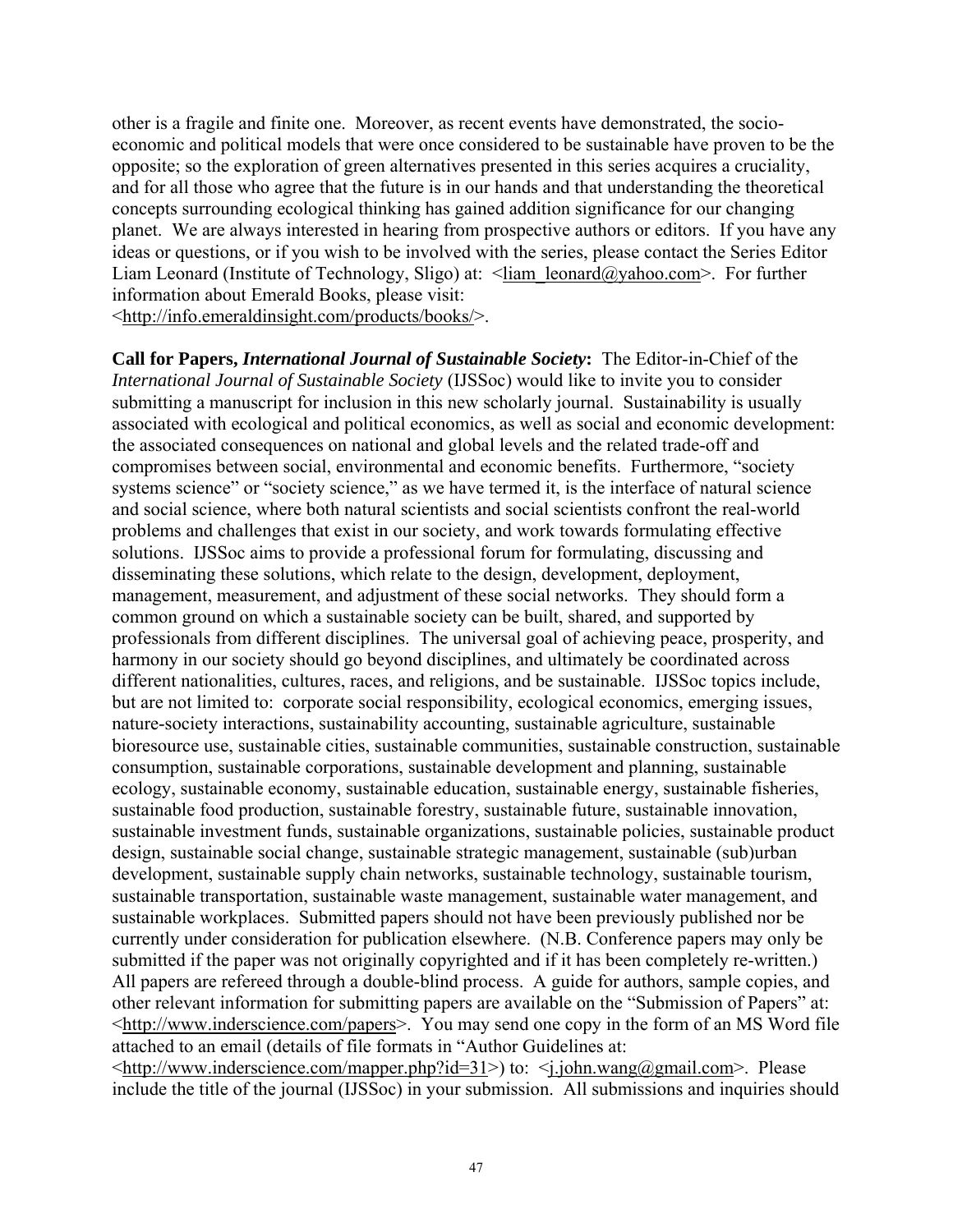be directed to the attention of: John Wang, Editor-in-Chief, *International Journal of Sustainable Society* (IJSSoc). Journal website: <http://www.inderscience.com/ijssoc>. **Submissions are accepted at any time.** 

# **PROGRAMS, INSTITUTES, CLASSES, AND GRADUATE AND POSTGRADUATE OPPORTUNITIES**

**Graduate Student Paper Competition for the journal** *Environmental Values***:** *Environmental Values* is an international refereed journal (ISI citations index rating 1.25) that brings together contributions from philosophy, economics, politics, sociology, geography, anthropology, ecology, and other disciplines, which relate to the present and future environment of human beings and other species. In doing so we aim to clarify the relationship between practical policy issues and more fundamental underlying principles or assumptions. To celebrate the first issue of the 20<sup>th</sup> year of *Environmental Values* we are running a graduate student competition. For the competition we welcome papers suitable for our journal's profile, submitted by graduate students. The best paper, as judged by the whole editorial team and the publishers, will be awarded £200 and will be published in the first issue of 2011, issue 20:1. Papers should follow the standard instructions for authors in terms of content, format, and submission. For details see: <http://www.whpress.co.uk/EV/EVinst.html>. All submissions to be entered into the competition should be clearly marked as 'competition entry' in the author details, and a covering email sent to the Managing Editor, Dr Isis Brook, University of Central Lancashire at:  $\leq$ evalues@uclan.ac.uk>. **The closing date is 1 August 2010.** For purposes of the competition 'graduate student' means students enrolled on a course for a postgraduate degree AND that that is their main academic institutional affiliation.

**Distance Learning Environmental Philosophy Master's Course, Warwick Fox, University of Central Lancashire, United Kingdom:** Warwick Fox is now the Course Leader of the M.A. Values and Environment (MAVE). This is an environmental philosophy master's course run entirely by distance from the University of Central Lancashire. The module options include: (1) Environmental Ethics, (2) Aesthetics and Environment, (3) Phenomenology and Environment, (4) Philosophy of Conservation, (5) Science and the Domination of Nature, (6) Goethean Science: A Qualitative Approach to Nature, (7) Deliberation and Public Consultation, (8) Enhancing Nature, and (9) Introduction to Bioethics. For more information on the course, please visit:  $\langle$ www.uclan.ac.uk/mave>.

**Postdoctoral Research Position in Environmental Health with Focus on Research Ethics, Brown University, Providence, Rhode Island:** This is a one-year position, with possible extension, depending on funding. The postdoctoral fellow will work on two projects that have just begun. One is an NIH-funded project "Ethical and Legal Challenges in Communicating Individual Biomonitoring and Personal Exposure Results to Study Participants: Guidance for Researchers and Institutional Review Boards." This project examines the experiences, values, and attitudes of participants in four personal exposure assessment studies and the perspectives of IRB members, researchers, clinicians, and legal experts, in order to provide guidance for exposure researchers and develop exemplary practices for ethical protocols to report individual results in personal exposure research. This project is a collaboration of Brown University, University of California-Berkeley, and Silent Spring Institute. The second project is the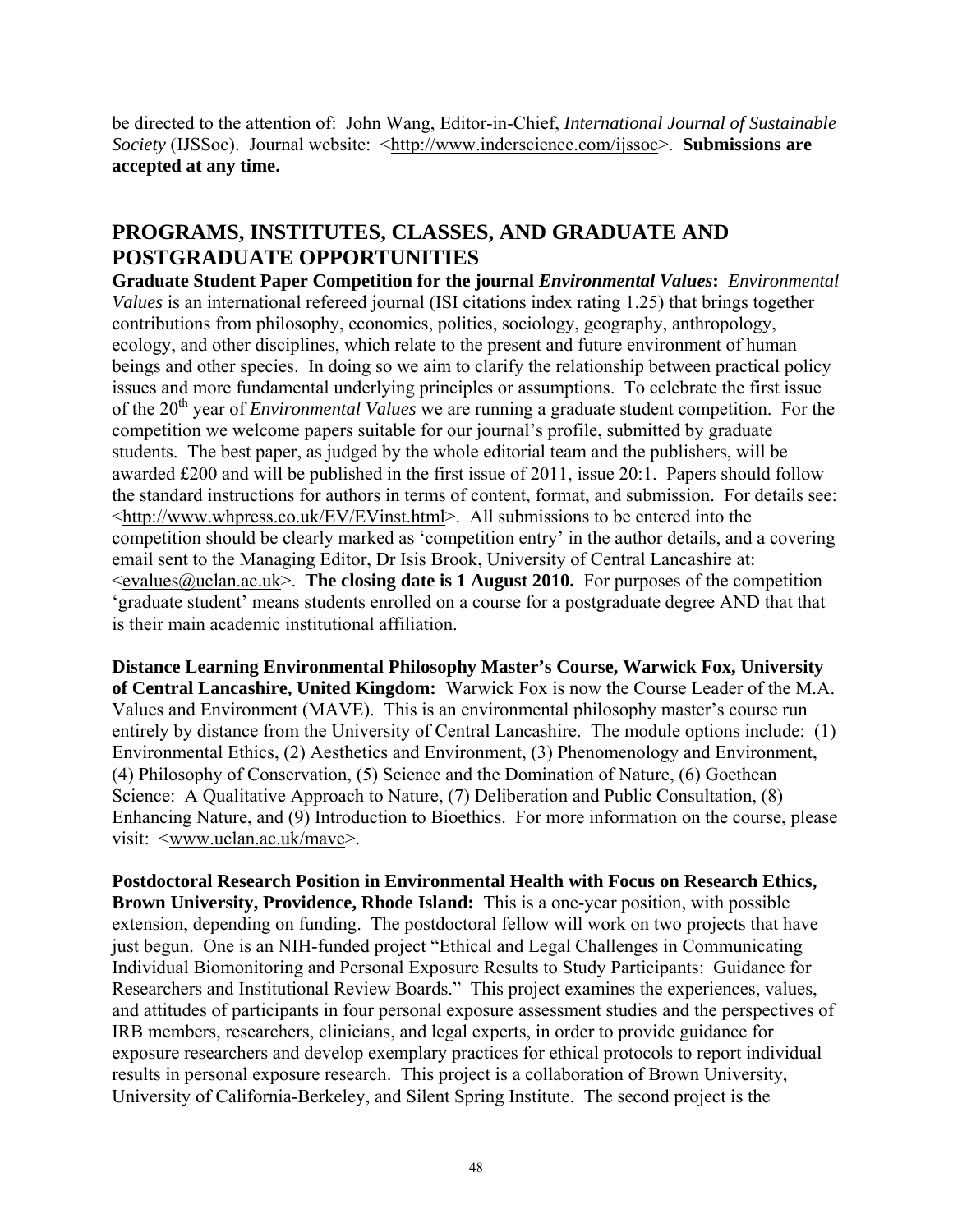NIEHS/EPA-funded Community Outreach and Translation Core of Brown's newly-funded Children's Environmental Health Center. This involves developing an ethics model for the research use of fetal tissue, providing ethics education and consultation to Center staff and hospital staff, providing education and capacity-building for tissue donors, and providing children's environmental health education for the overall Brown University community and the general public. The Community Outreach and Translation Core will work with other organizations and agencies (children's health, environmental health, other nonprofits, state Department of Health), and become a center for children's environmental health resources for the Rhode Island community. Even though the postdoc will be splitting their time between these two different projects, both projects are linked to overall issues of environmental health, the experience of routine chemical exposure, and research ethics. The postdoctoral fellow will be part of the Contested Illnesses Research Group, composed of students and faculty working on other funded projects at the intersection of sociology and environmental health. Some domestic traveling is required for the biomonitoring project. Applicants should have a doctorate in a social science or life science field related to environmental health and/or environmental justice. The ideal candidate will have knowledge of, and experience working in, community-based participatory research, as well as experience working in research settings with both social and life scientists. Candidates should have experience in interviewing and ethnographic observation. Start date is flexible between April and June of 2010, with a potential later summer start. Salary is \$40,000-\$45,000 depending on experience, and health and dental benefits are included. **Please send cover letter, CV, and names of three references to Phil Brown, Professor of Sociology and Environmental Studies, Brown University, Box 1916, Providence RI 02912 by 15 March 2010.**

**Postdoctoral Fellowship, Cultures of Nature in the American West, Environmental Humanities Project, Stanford University:** The Environmental Humanities Project, in collaboration with the Woods Institute for the Environment and the Bill Lane Center for the American West at Stanford University, seeks applicants for a postdoctoral fellowship focusing on cultures of nature in the American West. Applicants' research should focus on: (1) how cultures shape conceptions of nature, the natural, species boundaries, uses of plants and animals and natural resources, the human body in its environmental dimensions, or environmental health and illness, (2) how cultures of nature form and dissolve, and how cultures map nature, literally and metaphorically, (3) how cultures of nature rooted in particular places develop dimensions beyond that place (e.g., in the virtual realm), and (4) what practical differences such cultures make for human uses of the environment and in shaping nature. The postdoctoral fellow will be a leader in the Environmental Humanities Project, a new initiative at Stanford designed to develop an interdisciplinary community across departments, programs, and research areas in the Humanities involving environmental issues. This community will also seek to build bridges to the social and natural sciences. Fellows should be committed to this goal and will be expected to participate actively in building such a community. In addition, they will teach one class and participate in workshops and seminars. The appointment is for one year but may be renewed for an additional year. Applicants must have their doctoral degree in hand 30 days prior to the appointment start date. The concept of "cultures of nature" is conceived broadly to include indigenous, ethnic, class-based, local, professional formations and subcultures. The American West is understood as the United States west of the Mississippi, western Canada, Mexico, and their interfaces with the Pacific region. We welcome applicants from anthropology, history,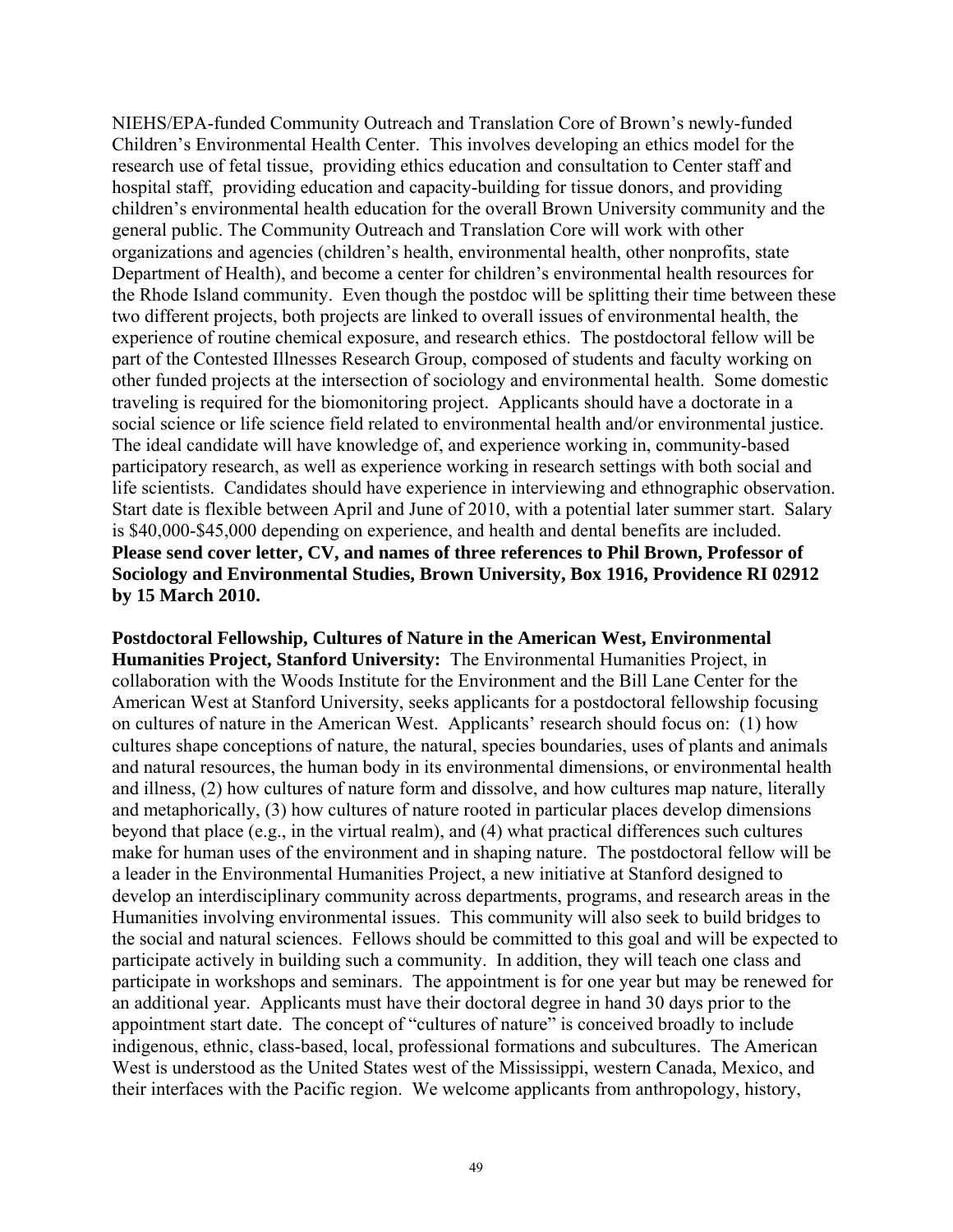literary and cultural studies, political science, sociology, and urban studies, as well as candidates from the natural sciences with a strong interest in multidisciplinary methods and the humanities. We particularly encourage applicants who are interested in working with a variety of sources, including data, maps, images, and multimedia visualization techniques. Applicants should be comfortable working in a collaborative research setting. The fellowship research project will be developed by the candidate in collaboration with scholars from a variety of related disciplines, and will have an associated public outreach dimension. For further information, please contact Ursula K. Heise (Professor of English, Director of the Program in Modern Thought and Literature and faculty coordinator of the Environmental Humanities Project)  $\leq$ uheise@stanford.edu> or Jon Christensen (Executive Director, Center for the American West, Stanford University) <jonchristensen@stanford.edu>. **Applicants should submit the following materials by 1 April 2010:** cover letter, curriculum vitae, 1,000 word project proposal, dissertation abstract, 25-page writing sample, and three letters of recommendation. Send application materials to: Prof. Ursula K. Heise, Department of English, 450 Serra Mall Bldg. 460, Stanford University, Stanford, CA 94305-2087.

**Call for Applications, 2010 Bullitt Environmental Fellowship:** The Bullitt Environmental Fellowship is a two-year, \$50,000/year fellowship for graduate students interested in pursuing leadership positions within the environmental field. Information is available at: <http://bullitt.org/bullitt-environmental-fellowship/>. **Completed proposals are due at the Bullitt Foundation by 5 April 2010.** The Bullitt Environmental Fellowship is offered in memory of longtime Foundation Chair, Priscilla Bullitt Collins. In her honor, an outstanding, environmentally knowledgeable graduate student from a community under-represented in the environmental movement, who has demonstrated exceptional capacity for leadership as well as scholarship, will receive a two-year, \$50,000/year fellowship award. Eligible applicants must first secure a recommendation from a faculty member. Only faculty-recommended applications will be considered. Eligible applicants will be: (1) currently enrolled in a graduate candidate program, not restricted to environmental studies, (2) prepared to demonstrate a strong desire and capacity for leadership, and (3) seeking leadership opportunities to make substantial contributions to the environmental field. The fellowship is offered to graduate students in universities within the Foundation's areas of focus: Washington, Oregon, Idaho, western Montana, southern Alaska, and British Columbia. The Bullitt Foundation supports efforts in these states to build regional model of a healthy, sustainable environment. All applications will be reviewed and scored based on faculty recommendations, applicant responses, and thoroughness of the application package. A confirmation of receipt will be provided to each eligible applicant. A blue-ribbon selection panel will review finalist applications and an inperson interview will be required for final selection. Award recipient must be willing to attend an award event to be held in Seattle, Washington at a date to be announced in June 2010. Applications must be submitted in hard copy. No applications delivered electronically will be accepted. Mail to: Bullitt Environmental Fellowship, 1212 Minor Avenue, Seattle, WA 98101- 2825. Inquiries may be directed to:  $\langle \sin f$ <sup>o</sup> $\langle \sin f$ <sup>o</sup> $\langle \sin f$ <sup>o</sup> $\langle \sin f$ <sup>o</sup> $\langle \sin f$ <sup>o</sup> $\langle \sin f$ <sup>o</sup> $\langle \sin f$ <sup>o</sup> $\langle \sin f$ <sup>o</sup> $\langle \sin f$ <sup>o</sup> $\langle \sin f$ <sup>o</sup> $\langle \sin f$ <sup>o</sup> $\langle \sin f$ <sup>o</sup> $\langle \sin f$ <sup>o</sup> $\langle \sin f$ <sup>o</sup> $\langle \sin f$ <sup>o</sup> $\langle \sin f \rangle$ <sup>o</sup> $\langle \sin f$ <sup>o</sup> $\langle \sin f \rangle$ <sup>o</sup>

**Ph.D. Fellowship Opportunities, Department of Natural Resources and Environmental Management, University of Hawai'i at Ma-noa:** The Department of Natural Resources and Environmental Management (NREM) at the University of Hawai'i at Ma-noa (UHM) is seeking applications from outstanding students interested in pursuing a doctorate in sustainability,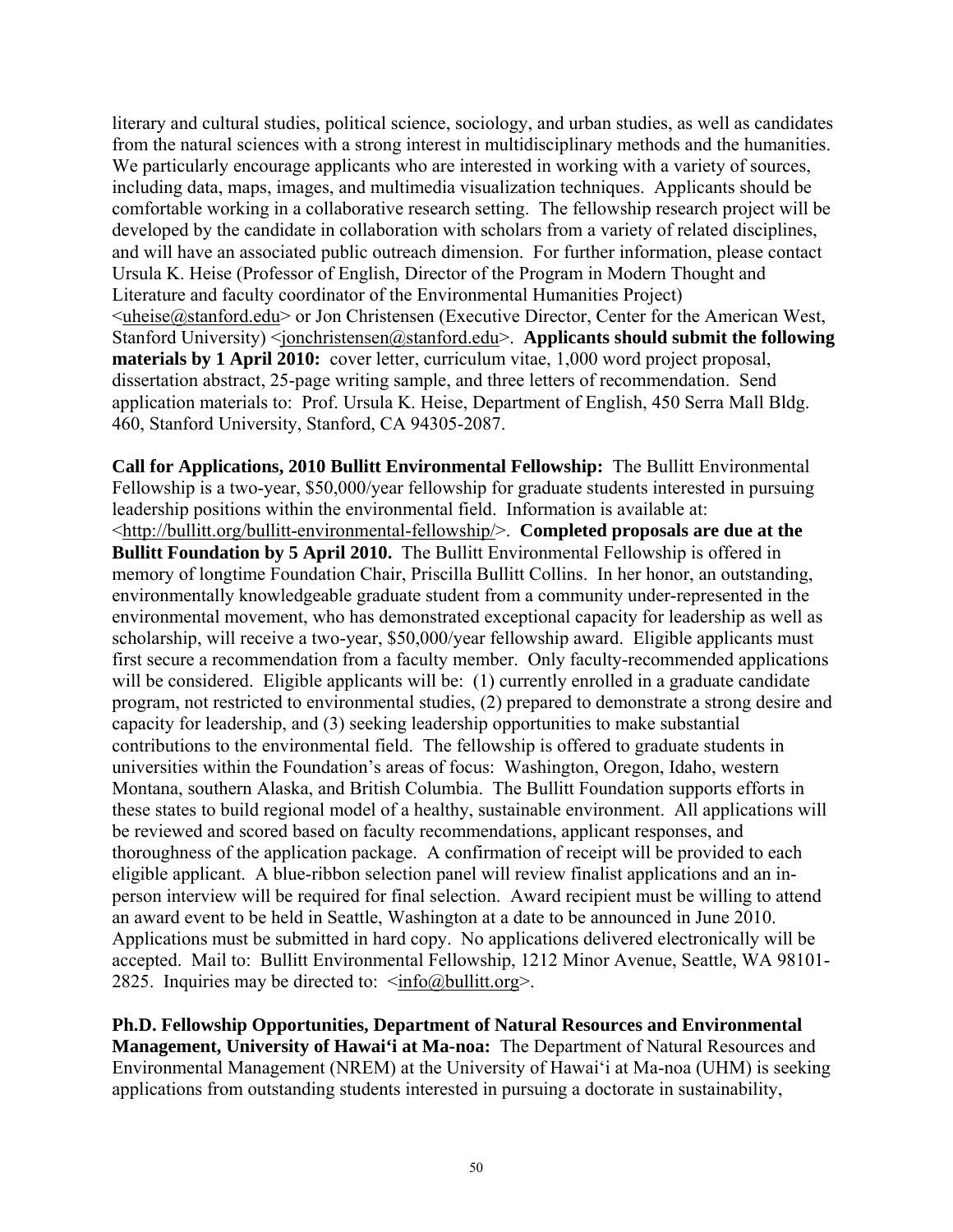conservation, and natural resources. We will be selecting two Ph.D. fellows, fully funded by a recently awarded USDA Food and Agricultural Sciences National Needs Graduate Fellowship (NNF) grant. Fellows will be generously supported for up to four years (three years as a fellow and one as a teaching assistant) at \$24,500/year, with additional funds available for research. In addition, selected students will receive complete tuition remission. The overall goal of the project is to create an interdisciplinary cohort of graduate fellows to work in the interrelated areas of: (1) ecosystem services, (2) sustainable ecosystem management, (3) community watershed management, and (4) environmental valuation and policy, using the Hawai'i 2050 Sustainability Plan (<http://www.hawaii2050.org/>) as an overarching framework. This Fellowship Program will be a model of interdisciplinary research and analysis of sustainable sciences for students and faculty in NREM, and to similar programs worldwide. We are particularly interested in students who have interdisciplinary skills and interests. In addition, students who have statistical training, are computer literate, team players, self-motivated, and have had success in publishing and presenting are highly desired. Finally, as the selected fellows will work together with several faculty members (Drs. Catherine Chan-Halbrendt, Carl Evensen, Christopher Lepcyzk and Creighton M. Litton), it is critical that they have strong communication and interpersonal skills. Students must have an M.S. degree prior to enrolling in the program, and be citizens of the United States. **Reviewing of applications will begin on 1 April 2010 and remain open until the positions are filled.** We anticipate that students will begin as early as August 2010. For detailed information on submitting an application to our graduate program, visit: <http://www.ctahr.hawaii.edu/nrem/students/grad-e\_komo\_mai.html#admit>. Please indicate in your application materials, specifically in the objective statement, that you are applying for the NNF Fellowship. Applications are encouraged from underrepresented groups and women. If you have any questions, you can contact the faculty members listed above by calling 808-956-7530, or emailing  $\langle \text{nrem}(\vec{a}) \rangle$  ctahr.hawaii.edu> with "NNF Ph.D. Fellowship" in the subject line. Support for this student training project is provided by USDA National Needs Graduate Fellowship Competitive Grant No. 2010-38420-20381 from the National Institute of Food and Agriculture.

**European Consortium for Political Research (ECPR), Environmental Summer School on Environmental Politics and Policy, Keele University, United Kingdom 12-23 July 2010:** This will be the fifth occasion that the ECPR's Green Politics Standing Group has run a Summer School. The previous Summer Schools were at Keele in 2001, Lulea in 2002, and Keele again in 2006 and 2008. The aim of the Summer School is to give 20 Ph.D. students or new postdoctoral researchers working in the field of environmental politics and policy the opportunity to exchange teaching and research ideas with colleagues from other universities and research institutes. Teaching is organised across five themes: (1) green political theory, (2) international relations of the environment, (3) environment and global political economy, (4) green movements and parties, and (5) public policy and the environment. Ten taught sessions will be led by experts from European, Australian, and North American universities. Confirmed speakers (to date) include Andrew Dobson, Matthew Paterson, Marcel Wissenburg, Lorraine Elliott, David Schlosberg, and Brian Doherty. The programme is still being developed, and we hope to post it on our website in February. **The deadline for applications will be 1 May 2010.** The fee for the summer school (including B&B accommodation on campus) will be approximately £400. Inquiries should be sent to the ECPR Summer School coordinators Dr. Sherilyn MacGregor  $\leq$ s.macgregor@pol.keele.ac.uk> and Dr. Hannes Stephan  $\leq$ h.r.stephan@ilpj.keele.ac.uk>.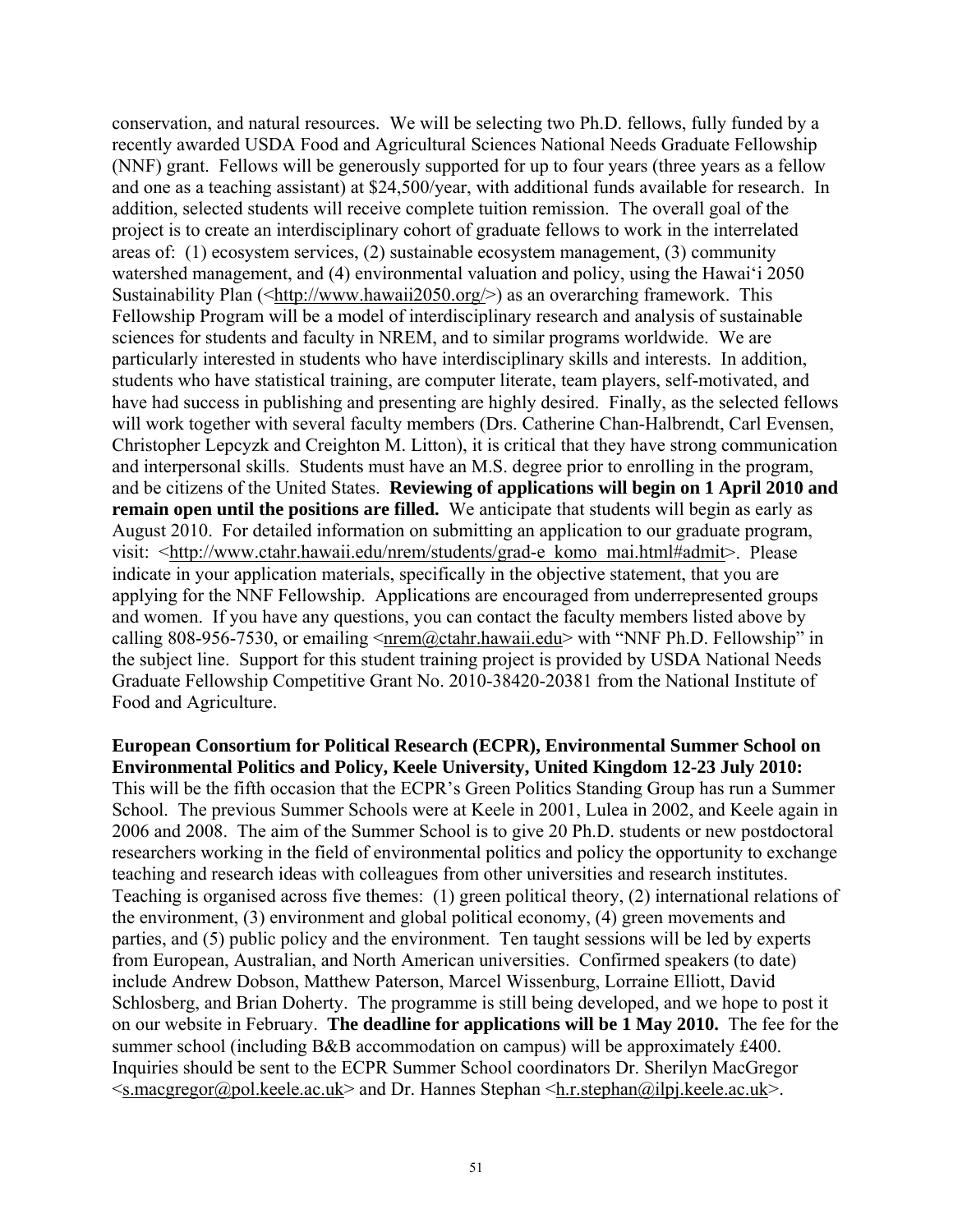Please also visit: <http://www.mail-archive.com/gepd@listserve1.allegheny.edu/msg03310.html>.

**Mellon Postdoctoral Fellow in Environmental Human Rights, Environmental Studies Program and Department of Sociology, Colby College, Waterville, Maine:** The Environmental Studies Program and the Department of Sociology at Colby College invite applications for a two-year appointment as a Mellon Postdoctoral Fellow in Environmental Human Rights, with an emphasis on the United States, beginning 1 September 2010. The successful candidate will work with students and faculty in the Environmental Studies Program and the Department of Sociology in the areas of teaching and scholarship. The successful candidate will teach two courses per year: an introductory course in one semester and a more advanced course in the other, e.g., a sophomore-level environmental policy course and an intermediate or advanced course appropriate for cross-listing with both programs. The Fellow will work with undergraduate research students and have the opportunity to work on their own scholarship. Research and travel funds are provided. We seek an individual who is broadly trained in environmental studies, with background and interests in sociology and environmental human rights, and a geographic focus on the United States. Please submit application materials, including a letter of application, letters from three references, statements of teaching and research interests, teaching evaluations if available, and a curriculum vitae to: Chair, Environmental Human Rights Postdoctoral Fellow Search, 5300 Mayflower Hill, Colby College, Waterville, ME 04901 (phone: 207-859-5300, email:  $\langle$ spward@colby.edu>). Electronic submission of applications is encouraged, and receipt will be confirmed. **Review of applications will begin on 12 March 2010 and continue until the position is filled.**

#### **Environmental Studies Abroad Programs, Council on International Educational**

**Excellence (CIEE):** CIEE is a leading United States non-profit, non-governmental international education organization. Since 1947, its mission has been to help people gain understanding, acquire knowledge, and develop skills for living in a globally interdependent and culturally diverse world. CIEE offers a wide variety of programs for students, faculty, and administrators at secondary through university levels. Environmental awareness is a hot topic in the world right now. Students interested in upping their eco-IQ have plenty of options with CIEE. Whether you are advising a student majoring in environmental studies or a student looking to fill an elective, CIEE students can take courses in biology, ecology, marine science, environmental engineering, sustainable development, and environmental studies. Some of CIEE's recent programs include the following: (1) Sustainability and the Environment—CIEE Study Center in Perth, Australia, (2) Sustainability and the Environment—CIEE Study Center in Monteverde, Costa Rica, (3) Tropical Marine Ecology and Conservation—CIEE Study Center in Bonaire, Southern Caribbean, and (4) Development and Globalization—CIEE Study Center in Khon Kaen, Thailand. If a full program is too much, at CIEE Study Centers around the world students can take a class—or two—to study environmental issues abroad. To see a complete list of the Environmental Studies Abroad programs offered by CIEE, please visit:

<http://ciee.org/study/programs/environmental-

studies.aspx?utm\_campaign=study\_environmental\_studies&utm\_medium=email&utm\_source=e maildeploymentmdr092909&utm\_content=environmental\_studies\_link>. For information on all CIEE Study Abroad programs, please visit: <www.ciee.org/study>.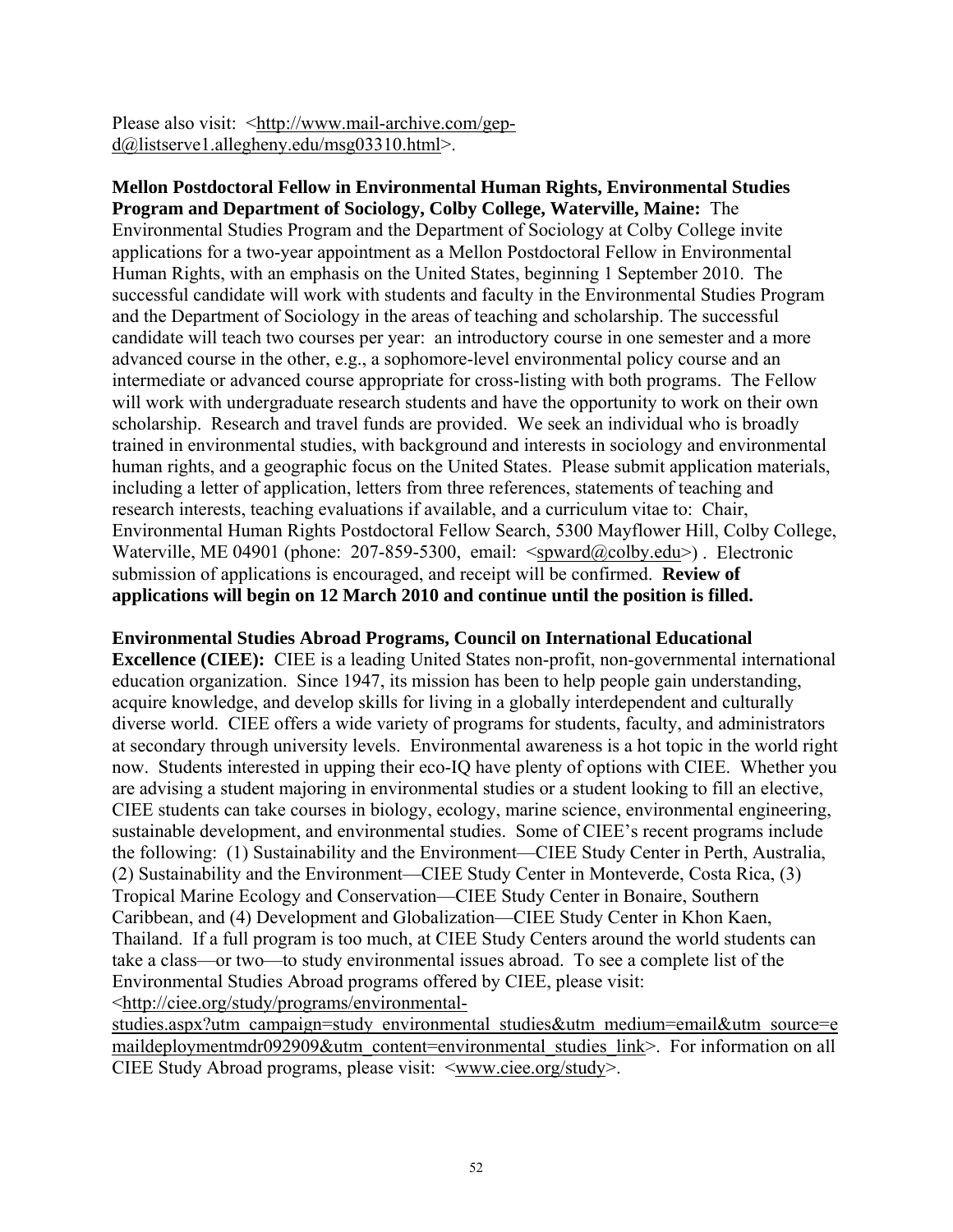## **EMPLOYMENT OPPORTUNITIES**

**Tenured or Tenure-Track Position, Vulnerability and Climate Change, Department of Human Ecology, School of Environmental and Biological Science, Rutgers University, New Brunswick, New Jersey:** The Department of Human Ecology in the School of Environmental and Biological Sciences at Rutgers University would like to make a tenured or tenure track appointment, beginning in September 2010, in the general area of the human dimensions of vulnerability and adaptation. The successful candidate would be expected to develop a research program in the general area of human vulnerability and adaptation to climate change. The candidate would also be expected to teach graduate and undergraduate courses in his/her substantive area of expertise. A Ph.D. in one of the social sciences or in an interdisciplinary Environmental Studies program would be required at the time of appointment. **Applicants should send a letter of introduction, a curriculum vitae, and a writing sample to <vulner@sebs.rutgers.edu> by 10 March 2010.** Three letters of recommendation should be sent to the same electronic address. Rutgers University is an Affirmative Action/Equal Opportunity Employer. The University and the School/Department of Human Ecology have a strong commitment to achieving diversity among faculty and staff, and strongly encourage women and minorities to apply.

#### **WEBSITES OF INTEREST AND WEBSITE RESOURCES**

**Global Change: Intersection of Nature and Culture: <http://www.globalchangeblog.com/>** The purpose of this forum is to explore big questions about society and environmental change, such as: (1) What does the good life mean in the  $21<sup>st</sup>$  century? (2) How do personal choices and values play a role in this conversation? (3) What do the natural sciences have to say about the way our world is changing? (4) What do the social sciences and humanities have to say about the ways that the social and the cultural intersect with questions surrounding environment? (5) What is nature, how it is implicated in our lives, who benefits and who loses from environmental harm, what issues of power and identity are invested in environmental discourses, and how do we make policy or economic decisions given these questions? (6) How can we address environmental and social challenges at the same time? (7) How is environmentalism changing in response to these pressures? (8) What's the role of higher education in facilitating sustainability and environmental literacy? There are a lot of environment blogs that assess daily political battles on energy and climate. Others take a "100 things you can do to save the environment" approach. And many others provide a laundry list of daily news, from solar panels to tree frogs to Copenhagen to sea ice, and so on. Those approaches are useful and helpful, especially for fast-moving matters like policy. But they sometimes lose sight of the big questions we need to be asking in our quest to develop a more ecologically sustainable and socially just world. When the information deluge mainly contains narrowly focused stories, factoids, and policy play-byplay, there's often no theoretical context in which to analyze these things as part of a bigger picture. And let's face it, how much air time do the humanities and civil society get relative to science and policy? The blogosphere delivers a great deal, but it also fails in making important interdisciplinary connections that foster a more-sophisticated, substantive analysis. <http://www.globalchangeblog.com/> forges a new path. I want to analyze environmental change by focusing on the interaction between nature and culture, showcasing big ideas from all disciplines—sociology/anthropology, ethics, ecology and other natural sciences, psychology, history, political science, ethnic studies, religion, literature, visual and performing arts, and so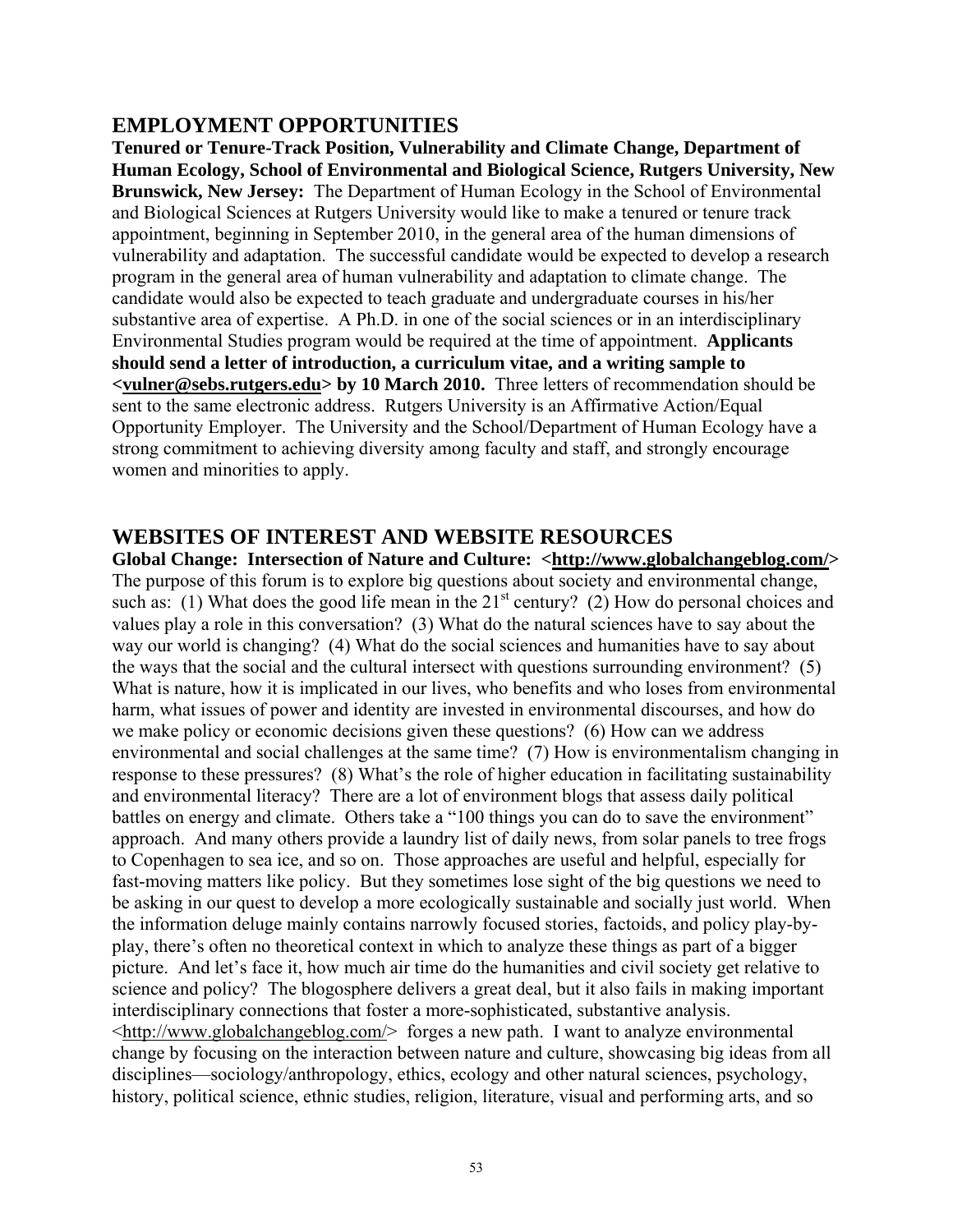on. I hope this forum will provide the creative space to attract the best and most-interesting ideas for how we might get to a more ecologically sustainable and socially just world. I hope that the constellation of posts can lead to a more useful integration of ideas around these big questions. I'd also like the forum to contain a dose of useful, practical information—not so much "100 things to save the environment" but ideas to help people become more personally invested and informed. Check out the post "Do our daily routines put our health at risk?" for an example. Everyone is an important part of this conversation. I encourage you to subscribe to the blog (which is easy to do using the RSS and email subscribe options on the main page), and please send me any interesting articles you come across. If you wish to write a guest post, please feel free to drop me a line with your ideas.

*Yale Environment 360*: <**http://e360.yale.edu/>** *Yale Environment 360* is an online publication of the Yale School of Forestry and Environmental Studies. Articles about the most recent climate change controversies are included in the latest issue.

## **RECENT ENVIRONMENTAL FILMS**

*Fresh***:** Directed by Ana Sofia Joanes, 2009, 70 minutes. *Fresh* presents solutions to the problems revealed in *Food, Inc.* Our current industrial method of food production is increasingly viewed by many as an unsustainable system, harmful to the environment and public health. But what is the alternative? *Fresh* profiles farmers, thinkers, and business people are at the forefront of re-inventing food production in the United States. With a strong commitment to sustainability, they are changing how farms are run, how the land is cared for, and how food is distributed. Among those featured are: (1) Joel Salatin who is a world-famous sustainable farmer and entrepreneur who devised a highly profitable rotational grazing system for his animals, (2) Will Allen who is a recipient of a Macarthur "Genius Award" and one of the most influential leaders of the urban farming movement, (3) David Ball who reinvented his family's supermarket business by partnering with area farmers to sell affordable, locally-grown food, (4) John Ikerd, Professor Emeritus of Agricultural Economics at University of Missouri, (5) George Naylor, past president of the National Family Farm Coalition, and (6) Michael Pollan, noted food author. For more information, visit: <http://www.freshthemovie.com/>.

# **RECENT ENVIRONMENTAL PHILOSOPHY BOOKS AND ARTICLES IN NON-ENVIRONMENTAL PHILOSOPHY JOURNALS**

—Berleant, Arnold. *Sensibility and Sense: The Aesthetic Transformation of the Human World*. Charlottesville, VA: Imprint Academic, 2010. Focusing on the aesthetic as a dimension of social experience, Berleant offers an account of our social and cultural embeddedness encountered, recognized, and fulfilled as an aesthetic mode of experience. A guiding idea of environmental and social interconnectedness leads Berleant to an aesthetic critique of the urban environment of daily life that can ground social and political values.

—*Essays in Philosophy* Volume 11, no. 1 (2010). The topic of this special issue is "Climate Ethics." Contents include: (1) "Divine Sovereignty and the Global Climate Change Debate" by Holly Wilson, (2) "Climate Change and Heidegger's Philosophy of Science" by Ruth Irwin, (3) "Eco-Responsibility: The Cogency for Environmental Ethics in Africa" by Bellarmine NNEJI,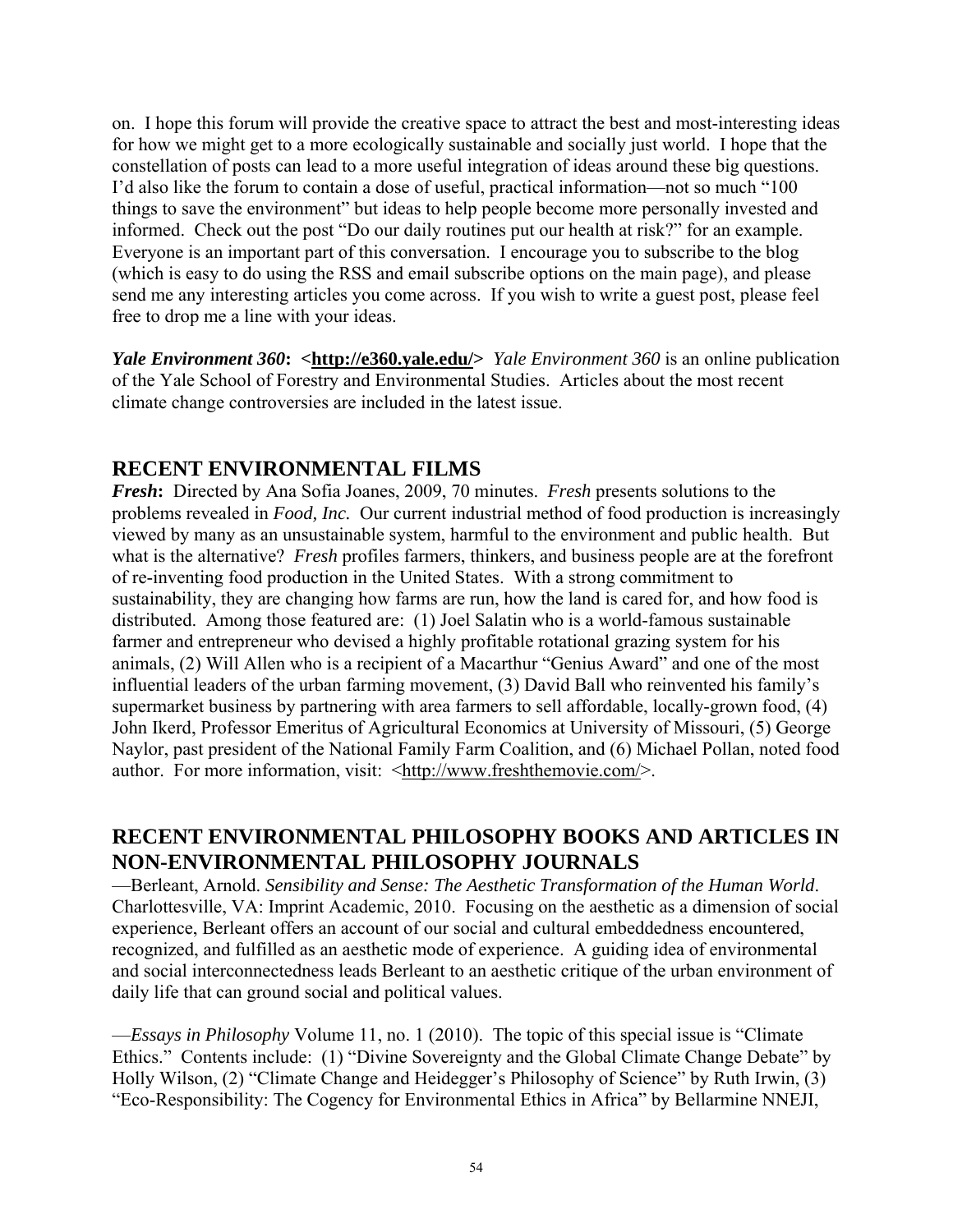(4) "Economic Growth or the Flourishing of Life: The Ethical Choice Climate Change Puts to Humanity" by Philip Carfaro, and (5) "A Kantian Look at Climate Change" by Casey Rentmeester. The journal can be found online at: <http://commons.pacificu.edu/eip/>.

—Harris, Paul G. *World Ethics and Climate Change: From International to Global Justice*. Edinburgh: Edinburgh University Press, 2010. Drawing from cosmopolitan ethics and global conceptions of justice, Harris argues for a "cosmopolitan diplomacy" in which people, rather than just states, are the causes of climate change and the bearers of related duties, obligations, and rights.

—Keller, David R., ed. *Environmental Ethics: The Big Questions*. Hoboken, NJ: Wiley-Blackwell, 2010. This is a big anthology (over 600 pages) with nearly seventy five contributors setting environmental ethics within the history of Western intellectual tradition and tracing the development of the field since the 1970s. An extended introduction provides an historical and thematic introduction to the field. There is a section of brief original essays on why to study environmental ethics by leaders in the field. An accompanying web-site contains a continuously updated archive of case studies. Contents include: (1) "What is Environmental Ethics?" by David R. Keller, (2) "Why Study Environmental Ethics?" with untitled essays by Emily Brady, John Granrose, Frederick Ferré, J. Baird Callicott, Warwick Fox, Eugene C. Hargrove, Ian Smith, Isis Brook, Holmes Rolston III, Clare Palmer, Kristin Schrader-Frechette, Victoria Davion, Greta Gaard, Peter Singer, James P. Sterba, Michael E. Zimmerman, Bryan G. Norton, Anthony Weston, and David Rothenberg, (3) "Humans as Moral Ends" by Thomas Aquinas, (4) "The Mastery of Nature" by Francis Bacon, (5) "Nonhumans as Machines" by René Descartes, (6) "Mechanistic Metaphysics" by Issac Newton, (7) "The Amoral Status of Nature" by John Stuart Mill, (8) "Nature as Economic Resource" by John Locke, (9) "Indirect Duties to Nonhumans" by Immanuel Kant, (10) "In Defense of Anthropocentrism" by Wilfred Beckerman and Joanna Pasek, (11) "Walking" by Henry David Thoreau, (12) "The Wild Parks and Forest Reservations of the West and Hetch Hetchy Valley" by John Muir, (13) "Is There a Need for a New, an Environmental, Ethic?" by Richard (Routley) Sylvan, (14) "Attitudes to Nature" by John Passmore, (15) "Should Trees Have Standing? Toward Legal Rights for Natural Objects" by Christopher D. Stone, (16) "The Varieties of Intrinsic Value" by John O'Neill, (17) "Value in Nature and the Nature of Value" by Holmes Rolston III, (18) "The End of Anthropocentrism?" by Mary Midgley, (19) "Is the Crown of Creation a Dunce Cap?" by Chip Ward, (20) "Persons in Nature: Toward an Applicable and Unified Environmental Ethics" by Frederick Ferré, (21) "Animals as Subjects-of-a-Life" by Tom Regan, (22) "All Animals are Equal" by Peter Singer, (23) "The Ethics of Respect for Nature" by Paul W. Taylor, (24) "Kantians and Utilitarians and the Moral Status of Nonhuman Life" by James P. Sterba, (25) "The Land Ethic" by Aldo Leopold, (26) "The Conceptual Foundations of the Land Ethic" by J. Baird Callicott, (27) "Gaia As Seen Through the Atmosphere" by James E. Lovelock, (28) "Developing a General Ethics (with Particular Reference to the Built, or Human-Constructed, Environment)" by Warwick Fox, (29) "The Shallow and the Deep Ecology Movement" by Arne Naess, (30) "The Heart of Deep Ecology" by Andrew McLaughlin, (31) "The Deep Ecological Movement: Some Philosophical Aspects" by Arne Naess, (32) "Transpersonal Ecology" by Warwick Fox, (33) "Environmental Virtue Ethics" by Ronald Sandler, (34) "On Environmental Philosophy and Continental Thought" by Steven Vogel, (35) "What Is Social Ecology?" by Murray Bookchin, (36) "Social and Ecology" by James O'Connor, (37) "The Power and the Promise of Ecological Feminism"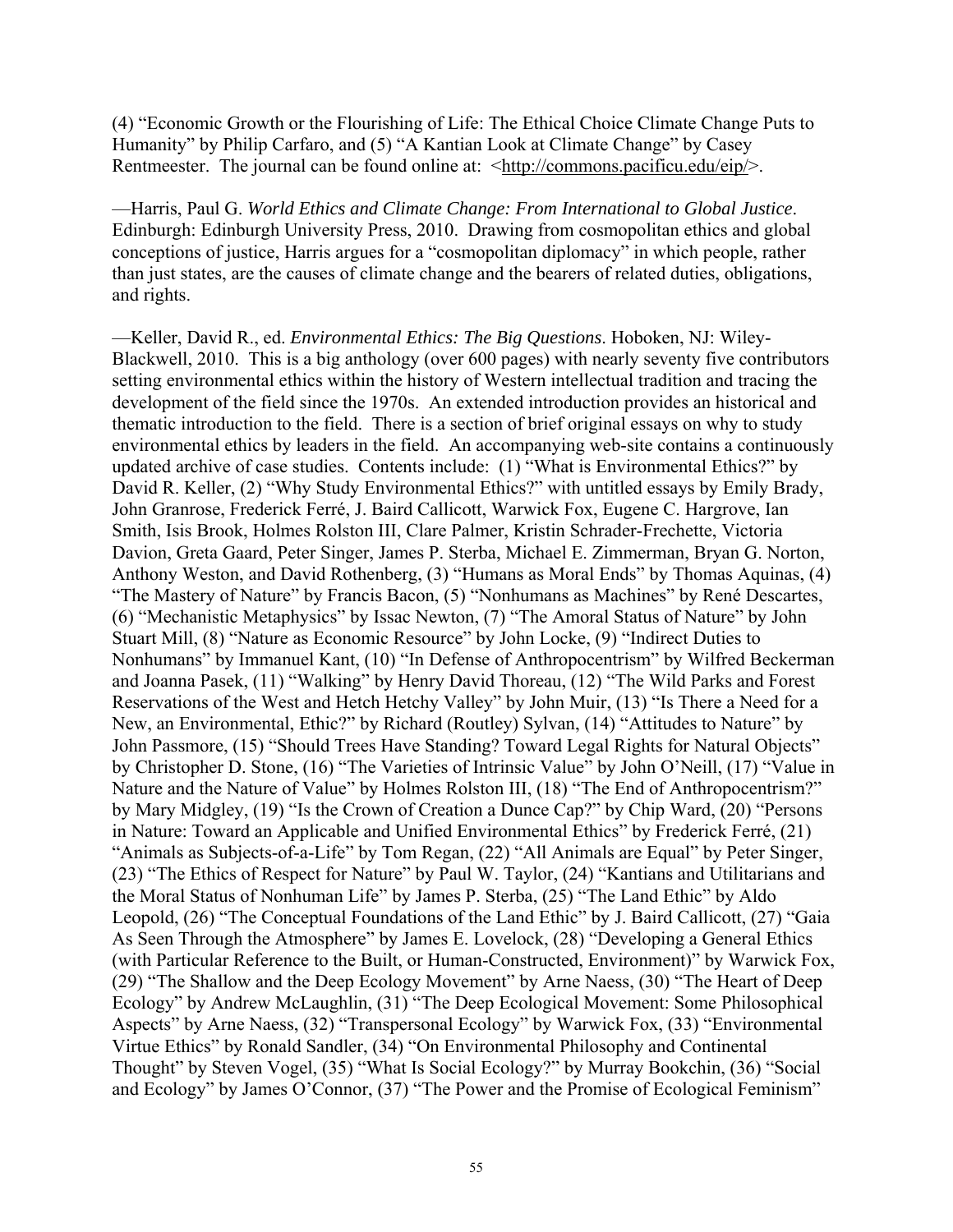by Karen J. Warren, (38) "Feminism and the Philosophy of Nature" by Carolyn Merchant, (39) "Nature, Self, and Gender: Feminism, Environmental Philosophy, and the Critique of Rationalism" by Val Plumwood, (40) "Beyond Intrinsic Value: Pragmatism in Environmental Ethics" by Anthony Weston, (41) "Methodological Pragmatism, Pluralism, and Environmental Ethics" by Andrew Light, (42) "Earth First!" by Dave Foreman, (43) "Ecological Sabotage: Pranks or Terrorism?" by Eugene Hargrove, (44) "Earth First! and *The Monkey Wrench Gang*" by Edward Abbey, (45) "More on Earth First! and *The Monkey Wrench Gang*" by Dave Foreman, (46) "Editor's Response" by Eugene Hargrove, (47) "Meta-Ethics and Environmental Ethics" by Robert Elliot, (48) "How to Construe Nature: Environmental Ethics and the Interpretation of Nature" by Roger J.H. King, (49) "The Trouble With Wilderness" by William Cronon, (50) "Virtual Hunting Reality in the Forests of Simulacra" by Paul Shepard, (51) "Technology and the Limits of Nature" by David Rothenberg, (52) "Ecology — A Subversive Subject" by Paul B. Sears, (53) "What is Conservation Biology?" by Michael Soulé, (54) "Environmental Ethics and Ecological Science" by Mark Sagoff, (55) "The Metaphysical Implications of Ecology" by J. Baird Callicott, (56) "The Ends of the World as We Know Them" by Jared Diamond, (57) "An Essay on the Principle of Population" by Thomas Robert Malthus, (58) "Impact of Population Growth" by Paul R. Ehrlich and John P. Holdren, (59) "The Ecological Necessity of Confronting the Problem of Human Overpopulation" by Garrett Hardin, (60) "How Poverty Breeds Overpopulation" by Barry Commoner, (61) "More People, Greater Wealth, More Resources, Healthier Environment" by Julian L. Simon, (62) "Population: Delusion and Reality" by Amartya Sen, (63) "A Special Moment in History" by Bill McKibben, (64) "Nature as the Measure for Sustainable Agriculture" by Wes Jackson, (65) "Putting Food Production in Context: Toward a Postmechanistic Agricultural Ethic" by David R. Keller and E. Charles Brummer, (66) "Environmental Justice for All" by Robert D. Bullard, (67) "Just Garbage" by Peter S. Wenz, (68) "A Declaration of Sustainability" by Paul Hawken, (69) "The Steady-State Economy" by Herman E. Daly, (70) "Making Capitalism Sustainable" by John Elkington, (71) "The Ignorance Argument: What Must We Know to be Fair to the Future?" by Bryan Norton, (72) "Environmental Justice and Intergenerational Debt" by Clark Wolf, (73) "The Environmental Limits to Globalization" by David Ehrenfeld, and (74) "The Future of Environmental Ethics" by Holmes Rolston III.

—Linzey, Andrew. *Why Animal Suffering Matters: Philosophy, Theology, and Practical Ethics*. Oxford: Oxford University Press, 2009. Traditional ethics treats the suffering of nonhuman animals as less morally relevant than human suffering, because animals differ from humans in ways that humans consider to be morally significant. Further, traditional ethics considers moral solicitude for animals as an emotional, non-rational response to a suffering that is qualitatively different from that which humans experience. But why are the differences between humans and animals morally relevant? How do they justify differential treatment? Linzey argues that when some of these allegedly crucial differences are reconfigured, they in fact make a rational case for reducing/preventing the suffering of animals.

—Moellendorf, Darrel. "Treaty Norms and Climate Change Mitigation." *Ethics & International Affairs* Volume 23, no. 3 (2009): 247-65. Abstract from the article: "Currently the international community is discussing the regulatory framework to replace the Kyoto Protocol after 2012. The unveiling of the new framework is scheduled to occur at the December 2009 COP in Copenhagen. The stakes are high, since any treaty will affect the development prospects of per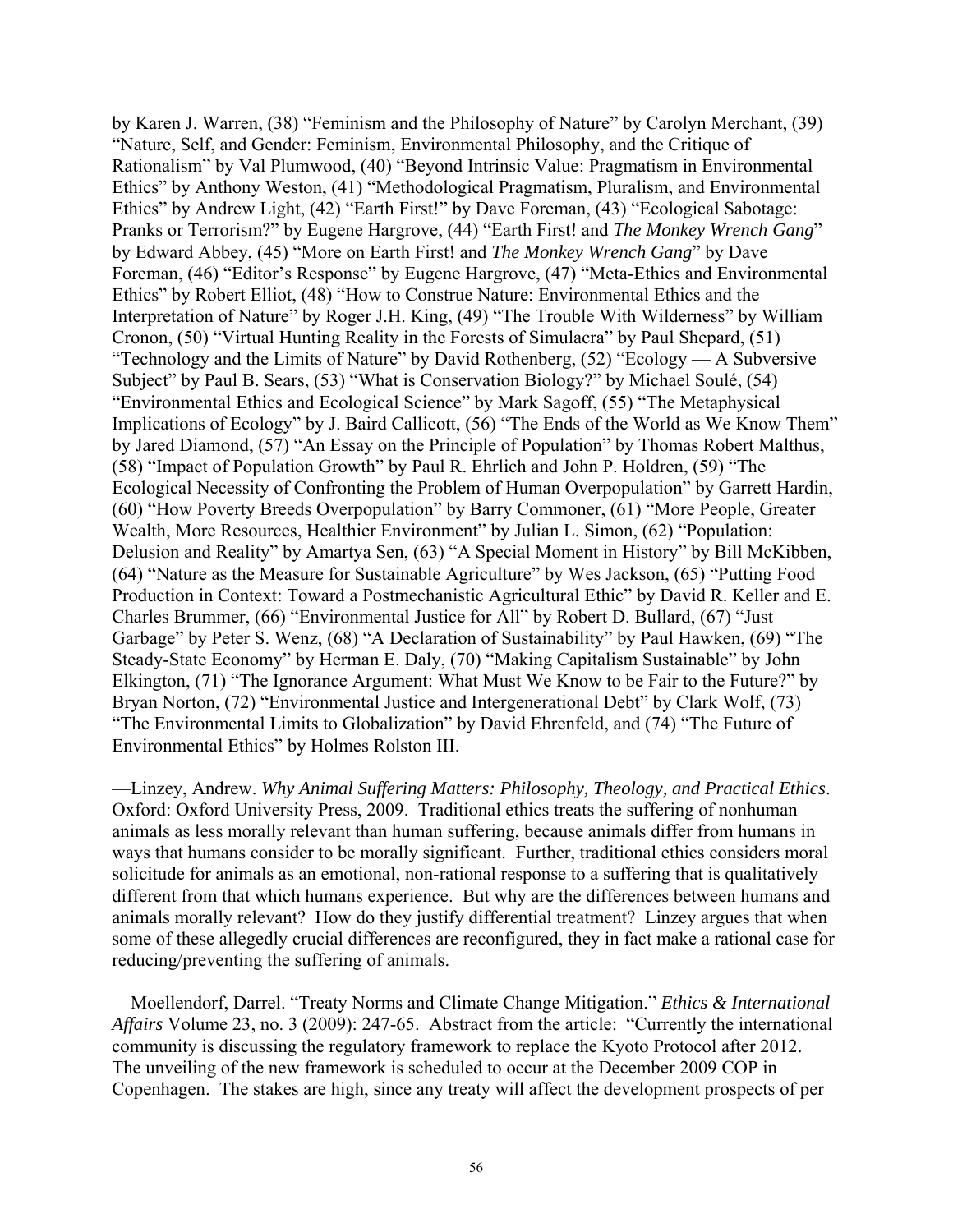capita poor countries and will determine the climate change–related costs borne by poor people for centuries to come. Failure to arrive at an agreement would have grave effects on the development prospects of poor countries, many of which will experience the most severe effects of climate change. The original UNFCCC treaty recognizes these kinds of concerns and requires that further treaty negotiation pay them heed. Any agreement will be required to conform to UNFCCC norms related to sustainable development and the equitable distribution of responsibilities. In this paper I argue that UNFCCC norms tightly constrain the range of acceptable agreements for the distribution of burdens to mitigate climate change. I conclude that any legitimate treaty must put much heavier mitigation burdens on industrialized developed countries. Of the various proposals that have received international attention, two in particular stand out as possibly satisfying UNFCCC norms regarding the distribution of responsibilities."

—Risse, Mathias. "The Right to Relocation: Disappearing Island Nations and Common Ownership of the Earth." *Ethics & International Affairs* Volume 23, no. 3 (2009): 281-300. Abstract from the article: "In recent work I have tried to revitalize the standpoint of humanity's commonly owning the earth. This standpoint has implications for a range of problems that have recently preoccupied us at the global level, including immigration, obligations to future generations, climate change, and human rights. In particular, this approach helps illuminate what moral claims to international aid small island nations whose existence is threatened by global climate change have. A recent proposal for relocating his people across different nations by President Tong of Kiribati is a case in point. My approach vindicates President Tong's proposal.

—Schroeder, Doris, and Thomas Pogge. "Justice and the Convention on Biological Diversity." *Ethics & International Affairs* Volume 23, no. 3 (2009): 267-80. Abstract from the article: "Benefit sharing as envisaged by the 1992 Convention on Biological Diversity (CBD) is a relatively new idea in international law. Within the context of non-human biological resources, it aims to guarantee the conservation of biodiversity and its sustainable use by ensuring that its custodians are adequately rewarded for its preservation. Prior to the adoption of the CBD, access to biological resources was frequently regarded as a free-for-all. Bioprospectors were able to take resources out of their natural habitat and develop commercial products without sharing benefits with states or local communities. This paper asks how CBD-style benefit-sharing fits into debates of justice. It is argued that the CBD is an example of a set of social rules designed to increase social utility. It is also argued that a common heritage of humankind principle with inbuilt benefit-sharing mechanisms would be preferable to assigning bureaucratic property rights to non-human biological resources. However, as long as the international economic order is characterized by serious distributive injustices, as reflected in the enormous poverty-related death toll in developing countries, any morally acceptable means toward redressing the balance in favor of the disadvantaged has to be welcomed. By legislating for a system of justice-inexchange covering nonhuman biological resources in preference to a free-for-all situation, the CBD provides a small step forward in redressing the distributive justice balance. It therefore presents *just* legislation sensitive to the international relations context in the 21st century."

—Schuzzarello, Sarah, Catarine Kinnvall, and Kristen R. Monroe. *On Behalf of Others: The Psychology of Care in a Global World*. New York: Oxford University Press, 2009. Globalism, multi-culturalism, and group conflict must be reconceptualized from an ethical perspective if we are to appreciate and understand the extent to which people are likely to act on behalf of others in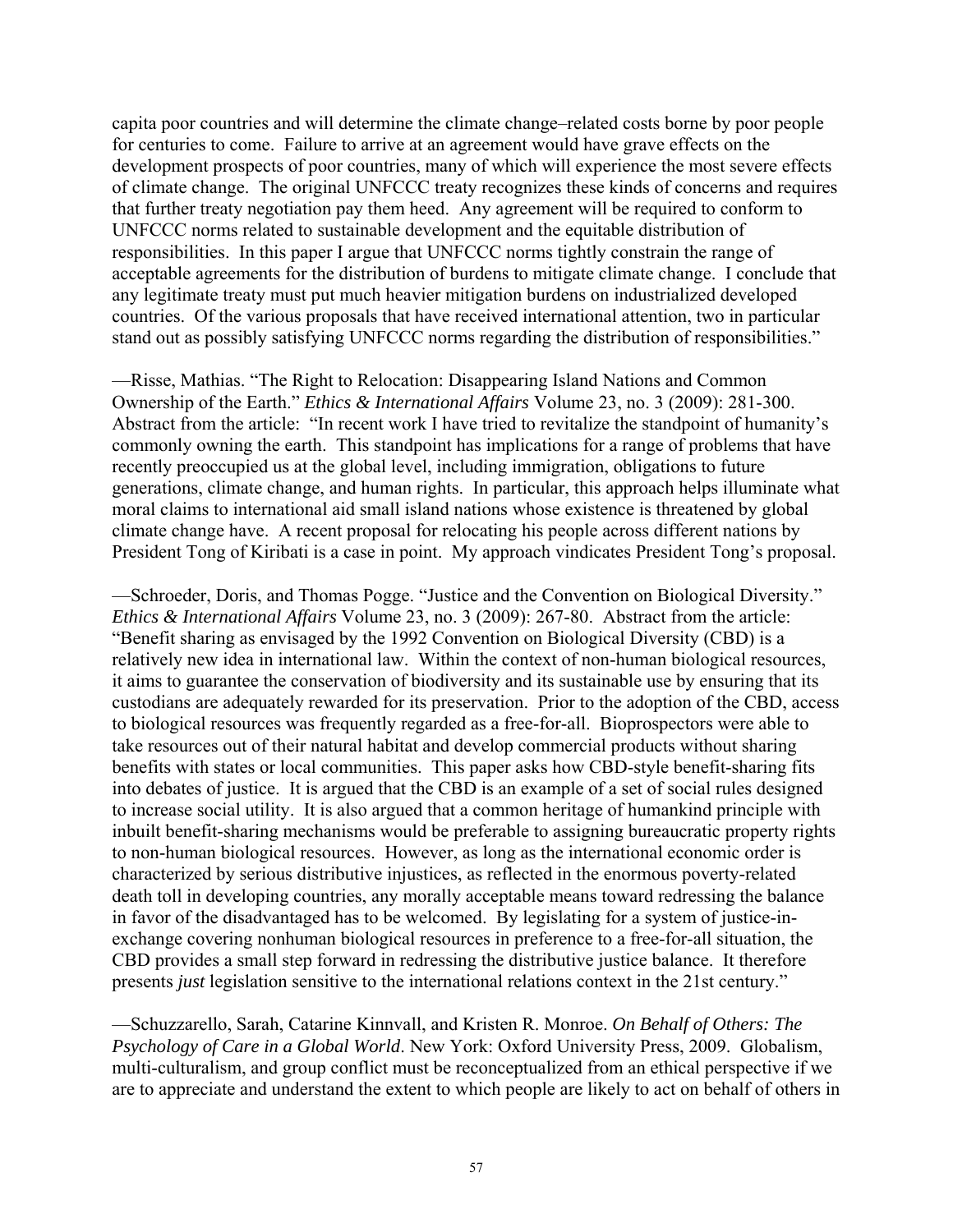a global world. Ethical ideals provide new vocabularies for global concern. The political psychology of real or perceived violence in a global world calls for new approaches to understanding collective experience.

—Siegel, Charles. *Ethics: What We Still Know After a Skeptical Age*. Berkeley, CA: Preservation Institute, 2009. "The main classical tradition of ethics is based on the idea of natural flourishing. The nature of an acorn is to grow into an oak tree, and the nature of a baby is to grow into an adult with full human abilities. Gardeners help trees to flourish, to develop their natures fully. The virtues help people to flourish, to develop human nature fully" (p. 5). "An ethical theory based on nature would change our attitudes toward nature as a whole, as well as our attitude toward our own nature" (p. 74). "Natural ethics implies that we should treat all living beings as ends in themselves, rather than just as means to our ends" (p. 75). "We should preserve and restore wilderness, particularly the ecosystems that are teeming with the most life" (p.75). "We have to kill living things in order to eat, but we should, as much as possible, treat the plants and animals we raise for food in a way that respects their own natures" (p. 75).

—Taylor, Bron. *Dark Green Religion: Nature Spirituality and the Planetary Future*. Berkeley: University of California Press, 2010. Based in historical and ethnographic research, Taylor provides detailed evidence from around the world that many of the innovative responses to the Darwinian revolution are forms of religious (or religion-resembling) expression, in which nature is considered sacred and worthy of reverent care, and non-human organisms are considered kin and as having intrinsic value. Taylor contends that such spirituality may play a major role in the future of religion, perhaps even contributing to what might already be coming into view in nascent form—a global, civic, "terrapolitan" earth religion. Scholarly assessments, the table of contents, the preface, and the first chapter, as well as supplementary materials including video, images, and sounds, are available at a website designed to enhance the book's value for researchers and teachers at:  $\langle$ www.brontaylor.com/>.

—Wisor, Scott. "Is There a Moral Obligation to Limit Family Size?" *Philosophy and Public Policy Quarterly* Volume 29, nos.  $3/4$  (2009): 26-31. Individuals do have a standing moral obligation not to cause environmental destruction. The obligation to prevent future destruction, and when possible to reverse past environmental destruction should be a high priority. But this does not translate into a moral obligation to limit family size—largely because there are too many other contributing factors to such destruction and the often uncertain relationship between population size and environmental destruction. Wisor pays particular attention to the arguments of Bill McKibben.

—Wynn, Mark R. *Faith and Place: An Essay in Embodied Religious Epistemology*. New York: Oxford University Press, 2009. There is a close connection between religious belief and our moral, aesthetic, and otherwise engaged relationships to the material world. This throws into clearer focus the embodied, action-oriented, perception-structuring, and affect-infused character of religious understanding. Knowledge of God consists in part in a storied and sensuous appreciation of the significance of particular places.

—Yang, Yingzi. *Lunli de Shengtai Xiangdu—Lun Rolston Huanjing Lunlixue de Jiazhi Linian*  (*Ecological Orientation of Ethics: On Rolston's Environmental Ethics*). Ph.D. Dissertation,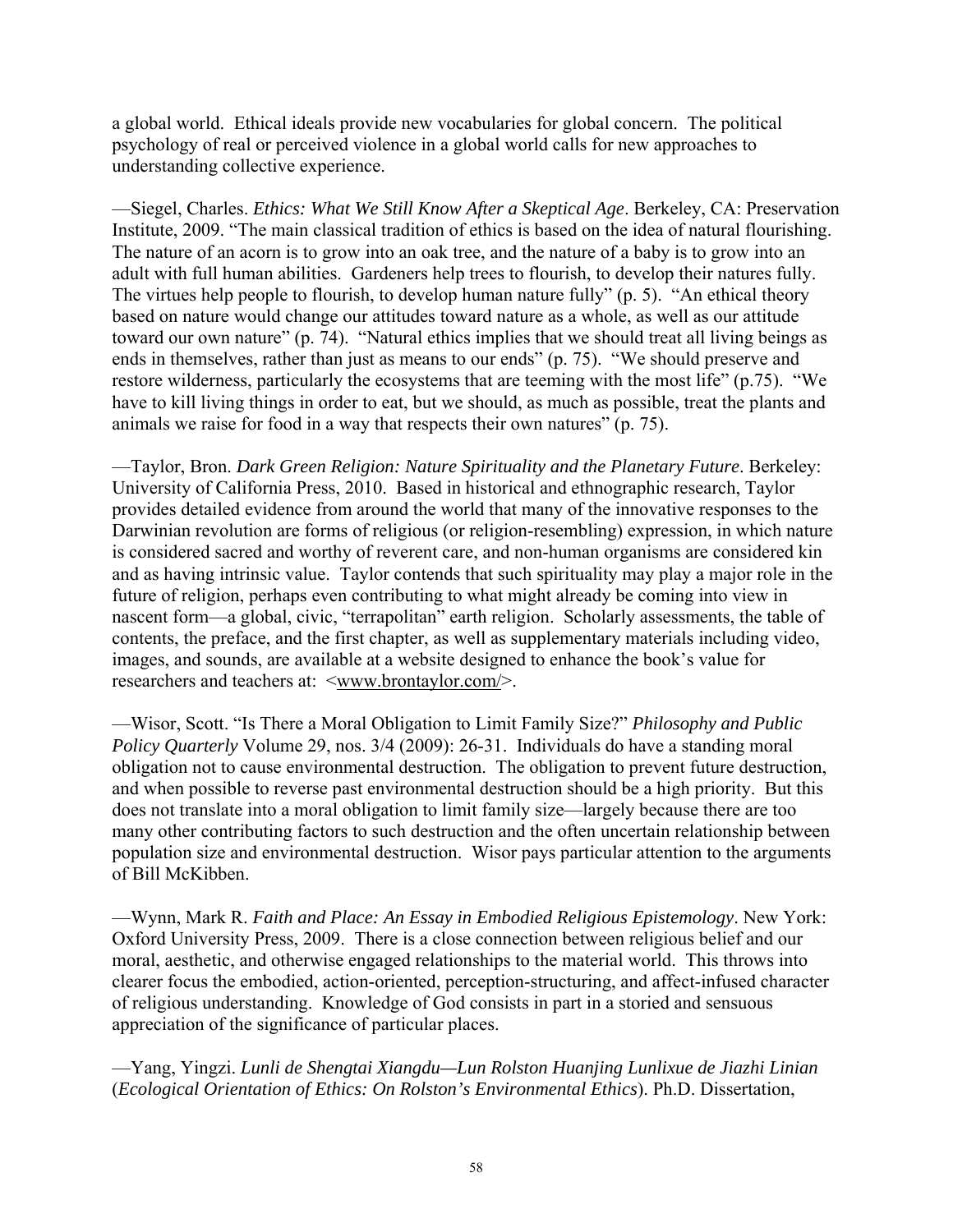Fuhan University, Shanghai, China, 2007. Also forthcoming in print from China Social Sciences Press, 2010. Western concepts of environmental ethics, appearing from the 1970s as a result of the environmental crisis, have affirmed that nature warrants moral standing. Holmes Rolston III, a founder of environmental ethics, claims that nature has intrinsic value, and humans a duty to respect this. He lays the ontological foundations for extending ethics to ecosystems, with which humans have a dialectical and complementary relation, and he criticizes injustice in modern capitalist societies, which do not appropriately respect nature. This moral blind-spot he also traces to the individualism, anthropocentrism, and vulgar materialism that have resulted from the Western Enlightenment. This implies that the ecological crisis cannot ultimately be resolved with the modernity of the contemporary Western worldview, but will require radical transformation of such modernity. Three important implications of this ecological orientation of ethics are: (1) We need an ecological orientation of our lifestyles and habitats, realizing that we live not simply in culture but also are supported by nature. (2) We need to revise self-interests with an altruistic sense of living in a community that is prior to oneself. (3) Growing out of this dialectic and complementarity, we need a sense of living in two fields, nature and culture, with a harmonious life. In this way, an ecological orientation of ethics has a universal and profound philosophical and social significance. Yang Yingzi is now a faculty member in philosophy at Hainan Normal University, which is located on Hainan Island, PR China.

—Zhao, Hong-mei. *Mei Xue Zou Xiang Huang Ye* (*Aesthetics Gone Wild: On the Thought of Rolston's Environmental Aesthetic*). Ph.D. Dissertation, Department of Philosophy, Wuhan University, China, 2009. Abstract: "Rolston's positive analysis of rich meanings in the word "wild" relate to spontaneous creativity and freedom, an important support of, and foil to, artifacted creativity and freedom in culture. Humans emerge from this wildness, and in scientific technology, they increasingly set themselves against wildness, and this leaves them homeless. Rolston contests traditional axiologies of valueless nature. He claims we ought to discover and value wild nature. In aesthetics, this leads Rolston both to make claims about aesthetic value in nature and to distinguish such value from that of from art in culture. He also finds that such aesthetic value in nature is understood more deeply if it is science-based. A further dimension is that there is positive aesthetic experience in the struggle for existence in nature. This revises accounts of what we might first think to be ugly in nature. Appreciation of wildness is not the peaceful observation of the picturesque, but requires immersion and experience of life in the wild, immersion of body and of spirit. This does give us a sense of being at home in the wild nature out of which humans evolved. It also moves us from beauty to responsibility for the conservation of nature." Zhao also draws some comparisons and contrasts with Asian thought. The advisor was Chen, Wangheng.

### **RECENT ARTICLES IN ENVIRONMENTAL PHILOSOPHY JOURNALS**

Editor's Note: The contents of the following six environmental philosophy journals are continuous with the contents of these journals listed in the previous Fall 2009 issue of the ISEE **Newsletter** 

#### *Environmental Ethics*

*Environmental Ethics* (EE) is an interdisciplinary journal dedicated to the philosophical aspects of environmental problems. EE is intended as a forum for diverse interests and attitudes, and seeks to bring together the nonprofessional environmental philosophy tradition with the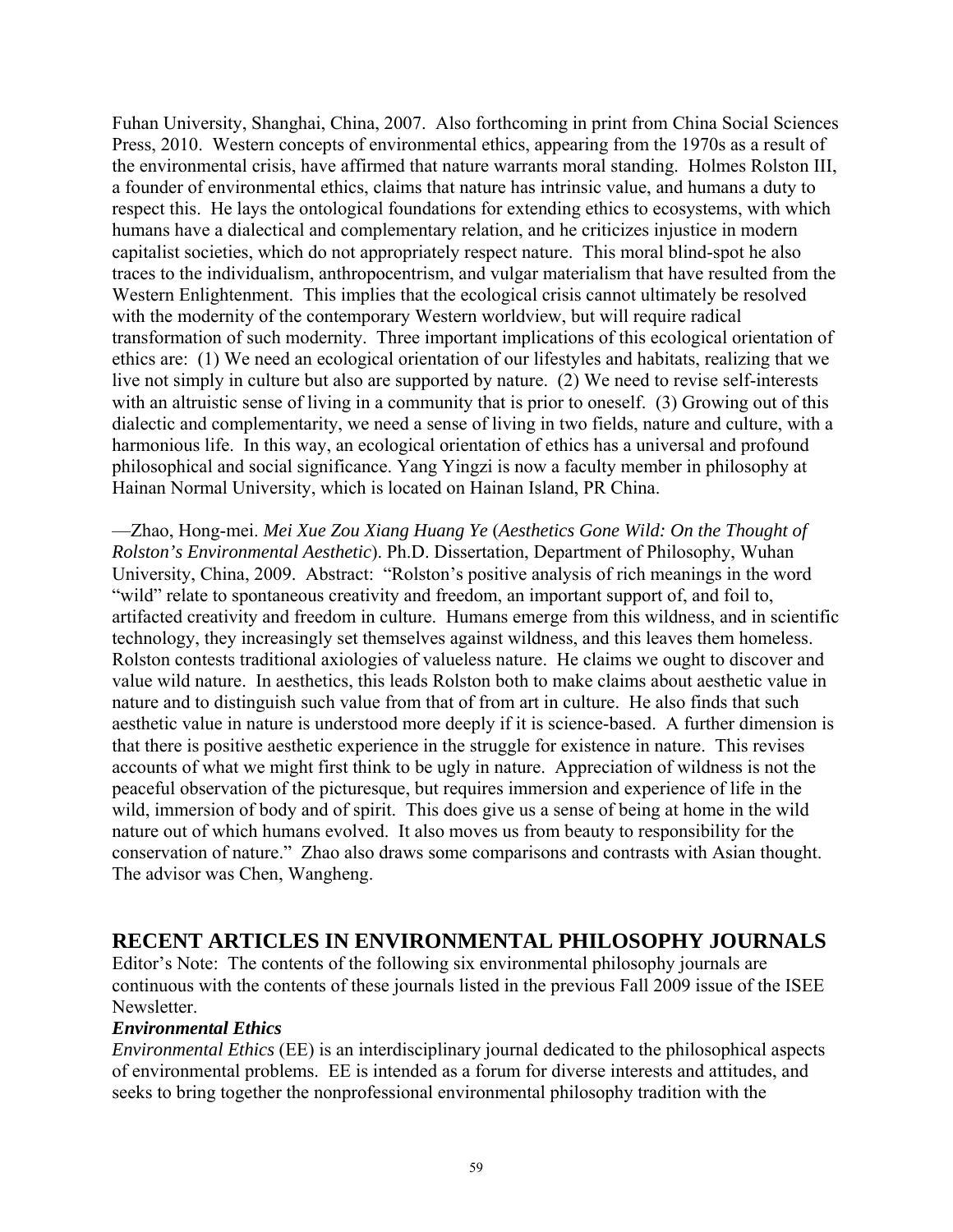professional interest in the subject. EE is published by Environmental Philosophy, Inc. and the University of North Texas; the academic sponsor is Colorado State University. This journal came into existence in 1979 and is published four times a year. Home website: <http://www.cep.unt.edu/enethics.html>.

Volume 31, no. 3 (Fall 2009):

- 1. "Toward a Jamesian Environmental Philosophy" by Piers H.G. Stephens (pp. 227-44).
- 2. "Ecological Goods that Obligate: A Husserlian Approach" by Adam Konopka (pp. 245- 62).
- 3. "Eating One's Mother: Female Embodiment in a Toxic World" by Eva-Maria Simms (pp. 263-77).
- 4. "Why It Definitely Matters How We Encounter Nature" by Nicole Note (pp. 279-96).
- 5. "Fatal Attraction: Wildness in Contemporary Film" by Martin Drenthen (pp. 297-315).
- 6. Book Reviews:
	- a. David Schlosberg's *Defining Environmental Justice: Theories, Movements, and Nature* (2007) reviewed by Costas Panayotakis.
	- b. Robert L. France's (ed.) *Healing Natures, Repairing Relationships: New Perspectives on Restoring Ecological Spaces and Consciousness* (2008) reviewed by Eric Katz.
	- c. Thomas Heyd's *Encountering Nature: Toward an Environmental Culture* (2007) reviewed by Sheila Lintott.
	- d. Mark Sagoff's *The Economy of the Earth: Philosophy, Law, and the Environment*, 2<sup>nd</sup> ed. (2008) reviewed by Paul B. Thompson.
	- e. Rob Krueger's and David Gibbs's (eds.) *The Sustainable Development Paradox: Urban Political Economy in the United States and Europe* (2007) reviewed by Allen Thompson.
	- f. Dale Jamieson's *Ethics and the Environment: An Introduction* (2008) reviewed by Jason Kawall.

Volume 31, no. 4 (Winter 2009):

- 1. "Tapping Habermas's Discourse Theory for Environmental Ethics" by W.S.K. Cameron (pp. 339-57).
- 2. "Mencius and the Natural Environment" by Cecilia Wee (pp. 359-74).
- 3. "Do Animals Have an Interest in Continued Life? In Defense of a Desire-Based Approach" by Aaron Simmons (pp. 375-92).
- 4. "Nature of the Third Kind: Toward an Explicitly Relational Constructionism" by Tim B. Rogers (pp. 393-412).
- 5. "The Possibility of Managing for Wilderness" by David Graham Henderson (pp. 413-29).
- 6. Book Reviews:
	- a. Donald A. Crosby's *Living with Ambiguity: Religious Naturalism and the Menace of Evil* (2008) reviewed by David K. Goodin.
	- b. Allen Carlson's *Nature and Landscape: An Introduction to Environmental Aesthetics* (2009) reviewed by Frank W. Derringh.
	- c. Robert Mugerauer's and Lynne Manzo's *Environmental Dilemmas: Ethical Decision Making* (2008) reviewed by Tom Spector.
	- d. Richard P. Hiskes's *The Human Right to a Green Future: Environmental Rights and Intergenerational Justice* (2009) reviewed by Aaron Lercher.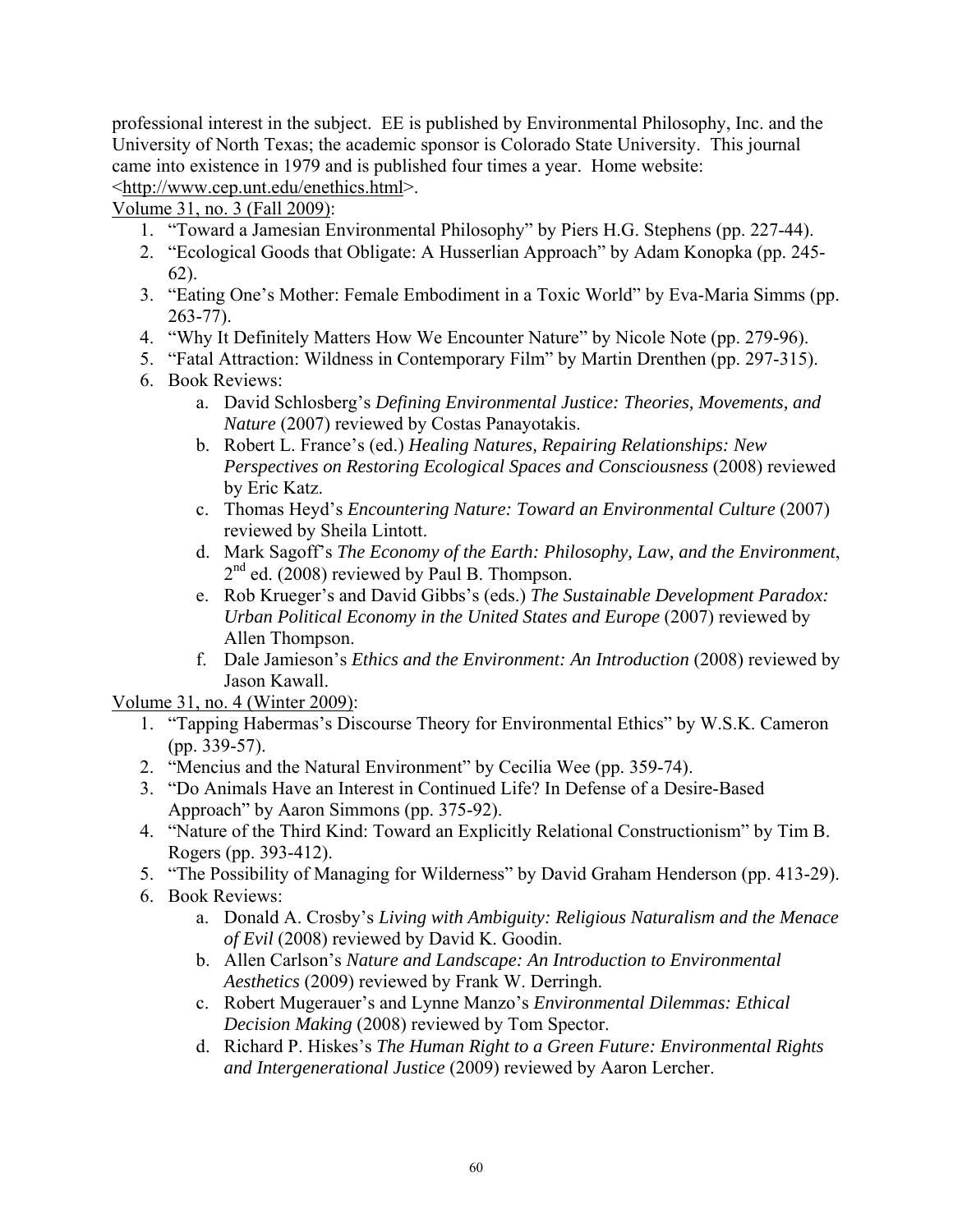e. Scott Slovic's *Going Away to Think: Engagement, Retreat, and Ecocritical Responsibility* (2008) reviewed by Dana Anderson.

#### *Environmental Philosophy*

*Environmental Philosophy* (EP) is the official journal of the International Association for Environmental Philosophy (IAEP). The journal features peer-reviewed articles, discussion papers, and book reviews for persons working and thinking within the field of "environmental philosophy." The journal welcomes diverse philosophical approaches to environmental issues, including those inspired by the many schools of Continental philosophy, studies in the history of philosophy, indigenous and non-Western philosophy, and the traditions of American and Anglo-American philosophy. EP strives to provide a forum that is accessible to all those working in this broad field, while recognizing the interdisciplinary nature of this conversation. EP is sponsored by IAEP, and the Department of Philosophy and Environmental Studies Program at the University of Oregon. This journal came into existence in 2004 and is published twice a year. Home website: <http://ephilosophy.uoregon.edu/index.html>.

Volume 6, no. 1 (Fall 2009):

- 1. "Points of No Return: Climate Change and the Ethics of Uncertainty" by Stefan Skrimshire (pp. 1-20).
- 2. "How Does the Theologizing of Physics Contribute to Global Warming?" by William Goodwin (pp. 21-42).
- 3. "Nature as Non-terrestrial: Sacred Natural Landscapes and Place in Indian Vedic and Purānic Thought" by Meera Baindur (pp. 43-58).
- 4. "Environmental Problem-Solving and Heidegger's Phenomenology: Addressing Our Technical Relation to Nature" by Sharon R. Harvey (pp. 59-71).
- 5. "The Silence that Can Speak: Nature, Ethics, and Interspecies Cosmopolitics" by Michael Mikulak (pp. 73-92).
- 6. Book Reviews:
	- a. Thomas Heyd's *Encountering Nature: Toward an Environmental Culture* (2007) reviewed by Eric Sean Nelson.
	- b. David Michael Kleinberg-Levin's *Before the Voice of Reason: Echoes of Responsibility in Merleau-Ponty's Ecology and Levinas's Ethics* (2008) reviewed by J. Aaron Simmons.
	- c. John O'Neill's, Alan Holland's, and Andrew Light's *Environmental Values* (2008) reviewed by Keith Peterson.
	- d. Ariel Salleh's (ed.) *Eco-Sufficiency and Global Justice: Women Write Political Ecology* (2009) reviewed by Meg Mott.
	- e. Seven Vanderheiden's (ed.) *Political Theory and Global Climate Change* (2008) reviewed by Shane Ralston

### *Environmental Values*

*Environmental Values* (EV) brings together contributions from philosophy, economics, politics, sociology, geography, anthropology, ecology, and other disciplines, which relate to the present and future environment of human beings and other species. In doing so it aims to clarify the relationship between practical policy issues and more fundamental underlying principles or assumptions. EV is published by the White Horse Press. This journal came into existence in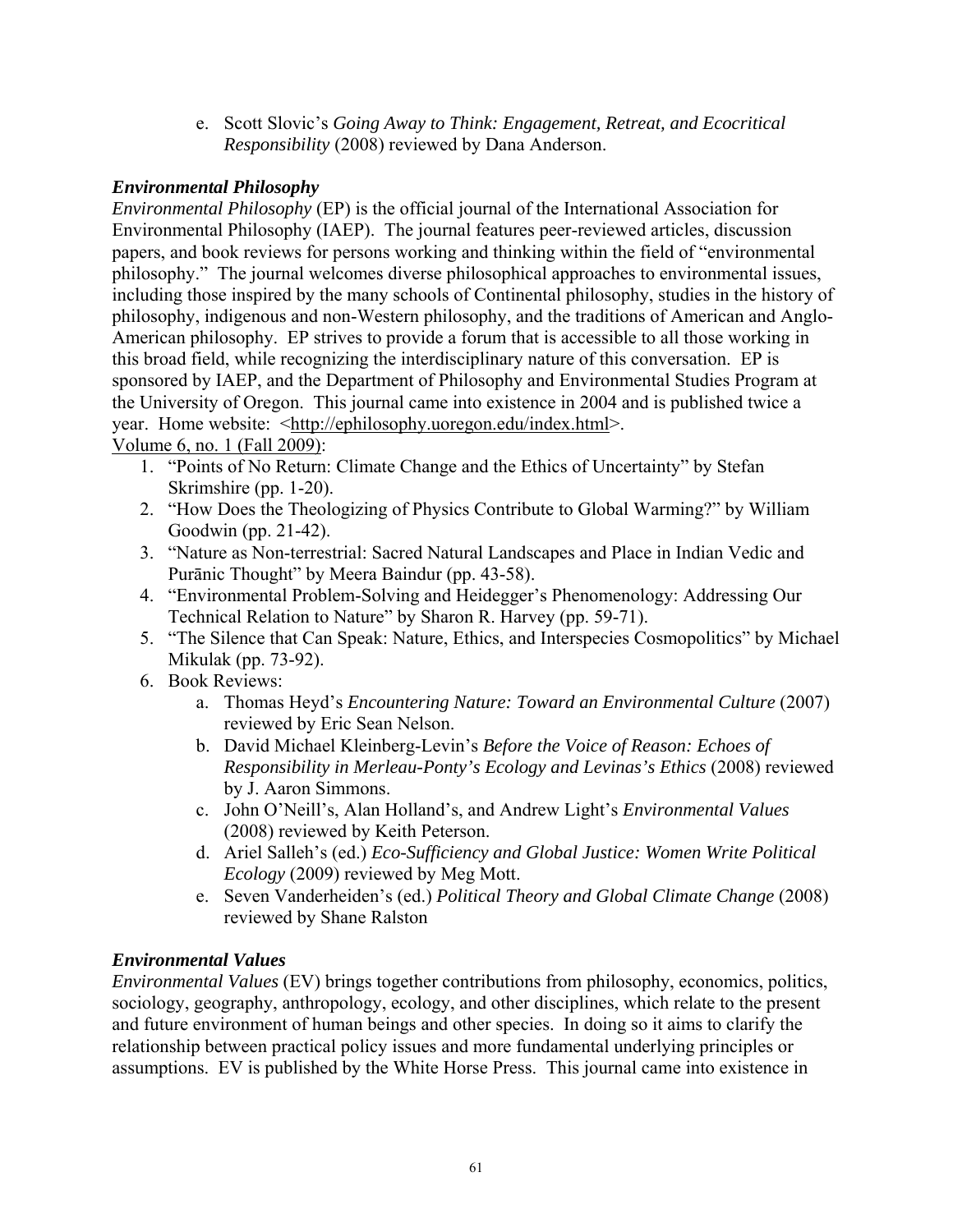1992 and is published four times a year. Home website:

<http://www.erica.demon.co.uk/EV.html>.

Volume 18, no. 4 (November 2009):

- 1. "Editorial: A New Deal on Climate Change in Copenhagen?" by Joúni Paavola (pp. 393- 96).
- 2. "Remediation and Respect: Do Remediation Technologies Alter Our Responsibility" by Benjamin Hale and W.P. Grundy (pp. 397-415).
- 3. "Ecosystem Services and Sacred Natural Sites: Reconciling Material and Non-material Values in Nature Conservation" by Shonil A. Bhagwat (pp. 417-27).
- 4. "Visions of Nature in Eastern Europe: A Polish Example" by Agnieszka D. Hunka, Wouter T. De Groot, and Adam Biela (pp. 429-52).
- 5. "Was Aldo Leopold a Pragmatist? Rescuing Leopold from the Imagination of Bryan Norton" by J. Baird Callicott, William Grove-Fanning, Jennifer Rowland, Daniel Baskind, Robert Heath French, and Kerry Walker (pp. 453-86).
- 6. "Darwin and Wallace as Environmental Philosophers" by Ted Benton (pp. 487-502).
- 7. "Darwin and the Meaning of Life" by Alan Holland (pp. 503-16).
- 8. Book Reviews:
	- a. Eilon Schwartz's *At Home in the World: Human Nature, Ecological Thought, and Education after Darwin* (2009) reviewed by Isis Brook.
	- b. John O'Neill's *Markets, Deliberation and Environment* (2007) reviewed by Avner de Shalit.
	- c. Vaclav Smil's *Global Catastrophes and Trends: The Next 50 Years* (2008) reviewed by Volker Barth.
	- d. John Wylie's *Landscape* (2007) reviewed by Nina J. Morris.
	- e. Bruno S. Frey's *Happiness: A Revolution in Economics* (2008) reviewed by Heinz Welsch.
	- f. Elizabeth Farrelly's *Blubberland: The Dangers of Happiness* (2008) reviewed by Marlen Arnold, Freising.
	- g. Ann Rappaport's and Sarah Hammond Creighton's *Degrees That Matter: Climate Change and the University* (2007) reviewed by Maik Winges.
	- h. Mark Sagoff's *The Economy of the Earth: Philosophy, Law, and the Environment*,  $2<sup>nd</sup>$  ed. (2008) reviewed by Clive L. Splash.

Volume 19, no. 1 (February 2010):

- 1. "The Death of the Philosopher King and the Crisis of our Time" by Nina Witoszek (pp. 1-6).
- 2. "The Challenge of Scientific Uncertainty and Disunity in Risk Assessment and Management of GM Crops" by Anne Ingeborg Myhr (pp. 7-31).
- 3. "Virtual Water Trade, Sustainability and Territorial Equity across Phases of Globalisation in India" by Maniklal Adhikary and Samrat Chowdhury (pp. 33-56).
- 4. "De-Domestication: Ethics at the Intersection of Landscape Restoration and Animal Welfare" by Christian Gamborg, Bart Gremmen, Stine B. Christiansen, and Peter Sandoe (pp. 57-78).
- 5. "Animal Ethics and the Argument from Absurdity" by Elisa Aaltola (pp. 79-98).
- 6. "A Values-Based Framework for Community Food Choices" by Nicole Gregory and Robin Gregory (pp. 99-119).
- 7. Book Reviews: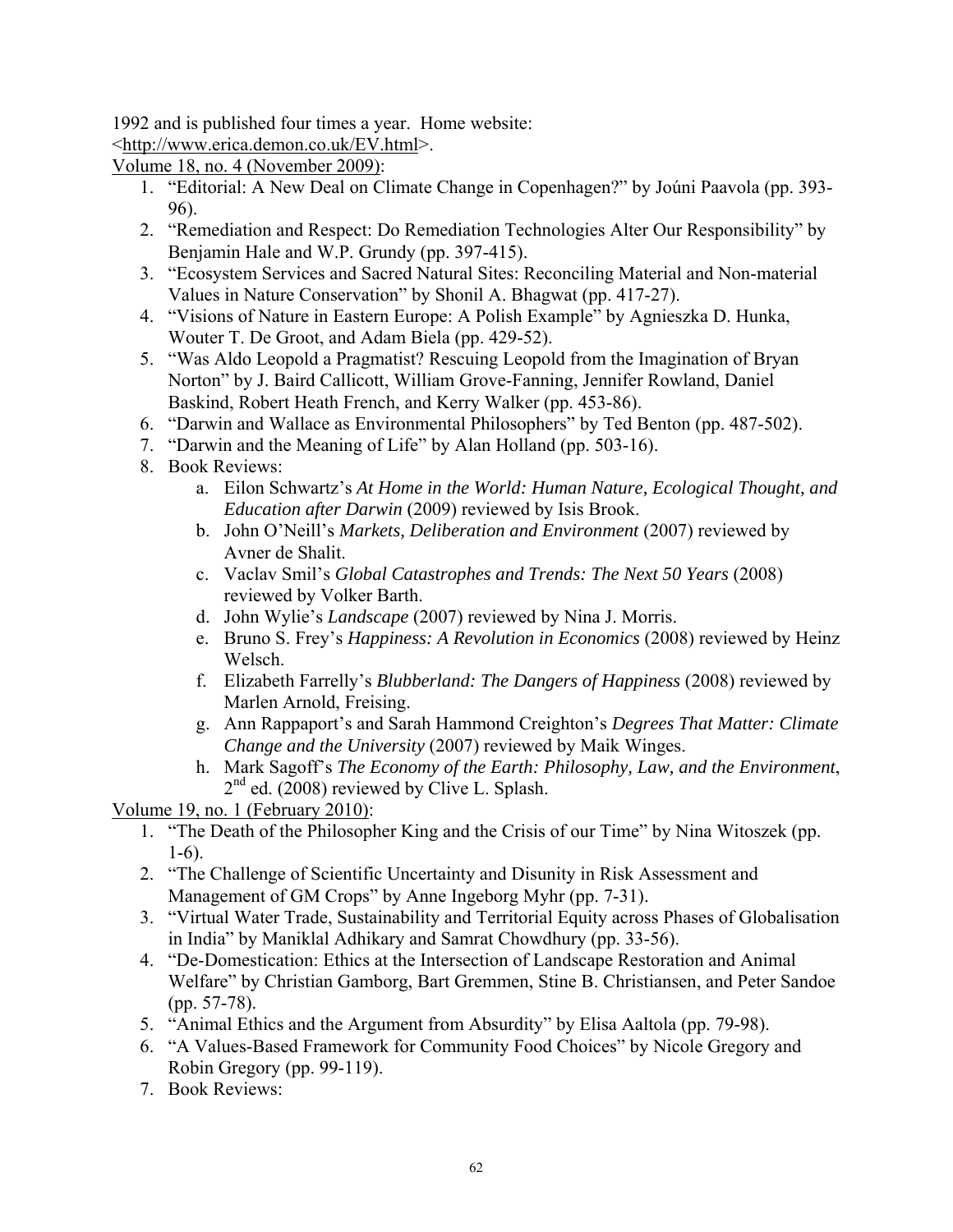- a. Susan Herrington's *On Landscapes* (2009) reviewed by Fran Speed.
- b. Steve Vanderheiden's (ed.) *Political Theory and Global Climate Change* (2008) reviewed by Bernd Hackmann.
- c. Václav Klaus's *Blue Planet in Green Shackles What Is Endangered: Climate or Freedom?* (2008) reviewed by Benjamin J. Vail.
- d. Ivan Scrase's and Gordon MacKerron's (eds.) *Energy for the Future: A New Agenda* (2009) reviewed by Timothy J. Foxon.
- e. Glenn Adelson's, James Engell's, Brent Ranalli's, and K.P. Van Anglen's (eds.) *Environment: An Interdisciplinary Anthology* (2008) reviewed by Michael Allen Fox.
- f. Ariel Salleh's (ed.) *Eco-Sufficiency and Global Justice, Women Write Political Ecology* (2009) reviewed by Julie Cook Lucas.

#### *Ethics and the Environment*

*Ethics and the Environment* is an interdisciplinary forum for theoretical and practical articles, discussions, reviews, comments, and book reviews in the broad area encompassed by environmental ethics. The journal focuses on conceptual approaches in ethical theory and ecological philosophy, including deep ecology and ecological feminism, as they pertain to environmental issues such as environmental education and management, ecological economics, and ecosystem health. The journal is supported by the Center for Humanities and Arts, the Philosophy Department, and the Environmental Ethics Certificate Program at the University of Georgia. This journal came into existence in 1996 and is published twice a year. Home website: <http://www.phil.uga.edu/eande/index.htm>.

Volume 14, no. 2 (Fall 2009):

- 1. "In Honor of Val Plumwood, 1939-2008" by Victoria Davion (pp. 1-2).
- 2. "Val Plumwood and Ecofeminist Political Solidarity: Standing with the Natural Other" by Chaone Mallory (pp. 3-21).
- 3. "Attending to Nature: Empathetic Engagement with the More Than Human World" by Lori Gruen (pp. 23-38).
- 4. "Developing Val Plumwood's Dialogical Ethical Ontology and Its Consequences for a Place-Based Ethic" by Bryan Bannon (pp. 39-55).
- 5. "Plumwood, Property, Selfhood and Sustainability" by Piers H.G. Stephens (pp. 57-73).
- 6. "Plumwood's Logic of Colonization and the Legal Antecedents of Wilderness" by Donna M. Reeves (pp. 75-97).
- 7. "Extending Plumwood's Critique of Rationalism Through Imagery and Metaphor" by Ronnie Hawkins (pp. 99-113).
- 8. "Open Continuity" by Lisa Kretz (pp. 115-37).
- 9. "The Nature of the Future: An Ecocritical Model" by Al-Yasha Ilhaam (pp. 139-51).
- 10. Book Review:
	- a. "Considering Animals," Marti Kheel's *Nature Ethics: An Ecofeminist Perspective* (2008) reviewed by Noël Sturgeon.

### *Journal of Agricultural and Environmental Ethics*

*Journal of Agricultural and Environmental Ethics* (JAEE) presents articles on ethical issues confronting agriculture, food production, and environmental concerns. The goal of this journal is to create a forum for discussion of moral issues arising from actual or projected social policies in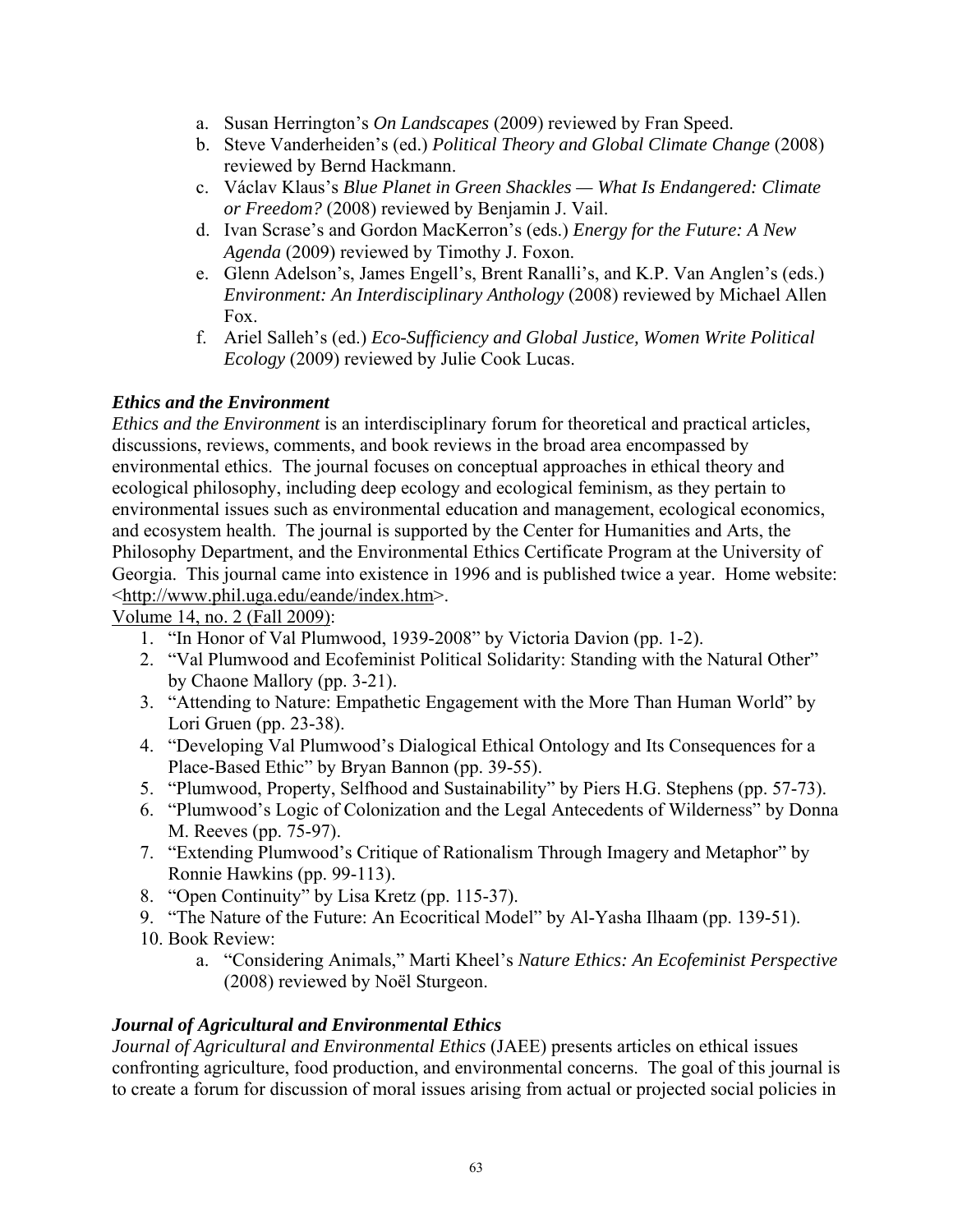regard to a wide range of questions. Among these are ethical questions concerning the responsibilities of agricultural producers, the assessment of technological changes affecting farm populations, the utilization of farmland and other resources, the deployment of intensive agriculture, the modification of ecosystems, animal welfare, the professional responsibilities of agrologists, veterinarians, or food scientists, the use of biotechnology, the safety, availability, and affordability of food. JAEE publishes scientific articles that are relevant to ethical issues, as well as philosophical papers and brief discussion pieces. JAEE is published by Springer Netherlands. The journal came into existence in 1988 and is now published six times a year. Home website: <http://www.springer.com/philosophy/ethics/journal/10806>.

Volume 22 no. 5 (October 2009):

- 1. "Editorial" by Richard Haynes (pp. 399-400).
- 2. "Herd no More: Livestock Husbandry Policies and the Environment in Israel" by Elizabeth Wachs and Alon Tal (pp. 401-22).
- 3. "Harm to Others: The Social Costs of Antibiotics in Agriculture" by Jonny Anomaly (pp. 423-35).
- 4. "Animal Welfare and Organic Aquaculture in Open Systems" by Stephanie Yue Cottee and Paul Petersan (pp. 437-61).
- 5. "Potential of Corporate Social Responsibility for Poverty Alleviation among Contract Sugarcane Farmers in the Nzoia" by Fuchaka Waswa, Godfrey Netondo, Lucy Maina, Tabitha Naisiko, and Joseph Wangamati (pp. 463-75).
- 6. Book Reviews:
	- a. Alan H. Simmon's *The Neolithic Revolution in the Near East* (2007) reviewed by Elizabeth Finnis.
	- b. Kimbery K. Smith's *Wendall Berry and the Agrarian Tradition: A Common Grace* (2003) reviewed by Doug Seale,
	- c. Thomas A. Rumney's *The Study of Agricultural Geography: A Scholarly Guide and Bibliography* (2005) reviewed by Laura B. Sayre.
	- d. Hub Zwart's *Understanding Nature: Case Studies in Comparative Epistemology* (2008) reviewed by Christopher C. Robinson.
	- e. Michael P. Nelson's and J. Baird Callicott's (eds.) *The Wilderness Debate Rages On: Continuing the Great New Wilderness Debate* (2008) reviewed by Jeffrey A. Lockwood.

Volume 22, no. 6 (December 2009):

- 1. "Editorial" by Richard P. Haynes (pp. 503-04).
- 2. "Biotechnology and Naturalness in the Genomics Era: Plotting a Timetable for the Biotechnology Debate" by Hub Zwart (pp. 505-29).
- 3. "Reflections on the Growing Influence of Good Agricultural Practices in the Global South" by Yuichiro Amekawa (pp. 531-57).
- 4. "Beyond the Prevention of Harm: Animal Disease Policy as a Moral Question" by Franck L.B. Meijboom, Nina Cohen, Elsbeth L. Stassen, and Frans W.A. Brom (pp. 559-71).
- 5. "Vegetarianism, Sentimental or Ethical?" by Jan Deckers (pp. 573-97).
- 6. Book Reviews:
	- a. Oran R. Young's, W. Bradnee Chambers's, Joy A. Kim's, and Claudia ten Have's (eds.) *Institutional Interplay: Biosafety and Trade* (2008) reviewed by Keelie L.E. Murdock.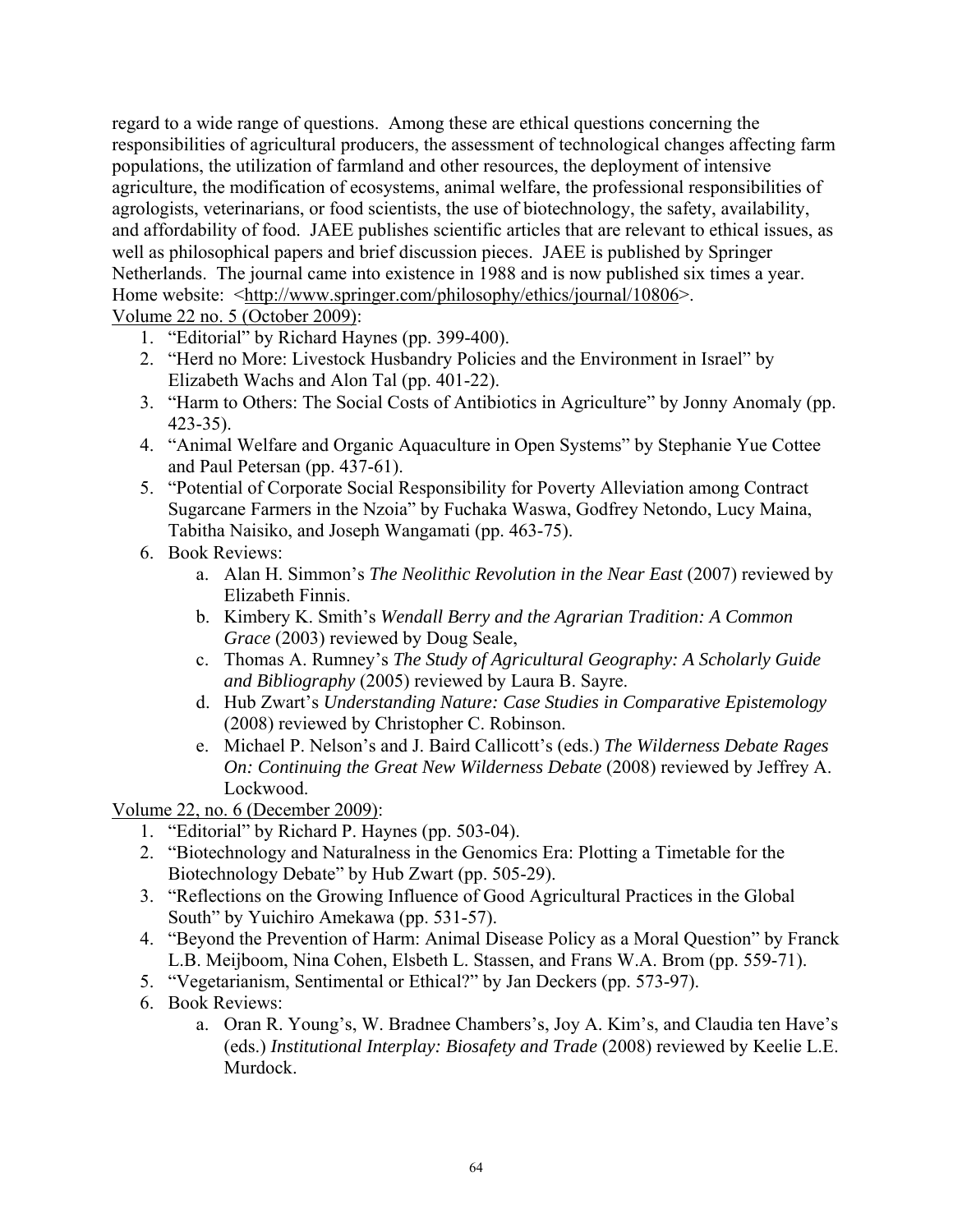- b. Christian Coff's *The Taste for Ethics: An Ethic of Food Consumption* (2006) reviewed by Michael A. Long.
- c. Gary Holthaus's *Learning Native Wisdom: What Traditional Cultures Teach Us About Subsistence, Sustainability and Spirituality* (2008) reviewed by Lucas F. Johnston.
- d. Paul B. Thompson's *The Ethics of Intensification: Agricultural Development and Cultural Change* (2008) reviewed by James B. Gerrie.
- e. Gail M. Hollander's *Raising Cane in the 'Glades: The Global Sugar Trade and the Transformation of Florida* (2008) reviewed by Paul B. Thompson.

Volume 23, nos. 1-2 (March 2010):

Special Issue: "Environmental Virtue Ethics," Guest Editor Philip Cafaro

- 1. "Editorial" by Richard P. Haynes (p. 1).
- 2. "Environmental Virtue Ethics Special Issue: Introduction" by Philip Cafaro (pp. 3-7).
- 3. "Environmentalism and Public Virtue" by Brian Treanor (pp. 9-28).
- 4. "Forgivingness, Pessimism, and Environmental Citizenship" by Kathryn J. Norlock (pp. 29-42).
- 5. "Radical Hope for Living Well in a Warmer World" by Allen Thompson (pp. 43-59).
- 6. "Species Extinction and the Vice of Thoughtlessness: The Importance of Spiritual Exercises for Learning Virtue" by Jeremy Bendik-Keymer (pp. 61-83).
- 7. "The Virtue of Simplicity" by Joshua Colt Gambrel and Philip Cafaro (pp. 86-108).
- 8. "The Epistemic Demands of Environmental Virtue" by Jason Kawall (pp. 109-28).
- 9. "Hume's Knave and Nonanthropocentric Virtues" by Paul Haught (pp. 129-43).
- 10. "Heideggerian Environmental Virtue Ethics" by Christine Swanton (pp. 145-66).
- 11. "Ethical Theory and the Problem of Inconsequentialism: Why Environmental Ethicists Should be Virtue-Oriented Ethicists" by Ronald Sandler (pp. 167-83).
- 12. "Patriotism as an Environmental Virtue" by Philip Cafaro (pp. 185-206).

### *Ethics, Place & Environment*

*Ethics, Place & Environment* (EPE) is a journal of philosophy and geography that offers scholarly articles, reviews, critical exchanges, and short reflections on all aspects of geographical and environmental ethics. The journal aims to publish philosophical work on the environment human and natural, built and wild—as well as meditations on the nature of space and place. While the scope of EPE includes environmental philosophy and cultural geography, it is not limited to these fields. Past authors have been concerned with a wide range of subjects, such as applied environmental ethics, animal rights, justice in urban society, development ethics, cartography, and cultural values relevant to environmental concerns. The journal also welcomes theoretical analyses of practical applications of environmental, urban, and regional policies, as well as concrete proposals for grounding our spatial policies in more robust normative foundations. EPE is published by Routledge. The journal *Philosophy & Geography* came into existence in 1996, merged as *Ethics, Place & Environment* in 2005, and is published three times a year. Home website:

<http://www.informaworld.com/smpp/title~content=t713417006~db=all>.

Editor's Note: Because EPE has a one-year block on the ISEE Newsletter Editor's access to this journal, the contents listed below are one year behind the contents of the other five journals listed above.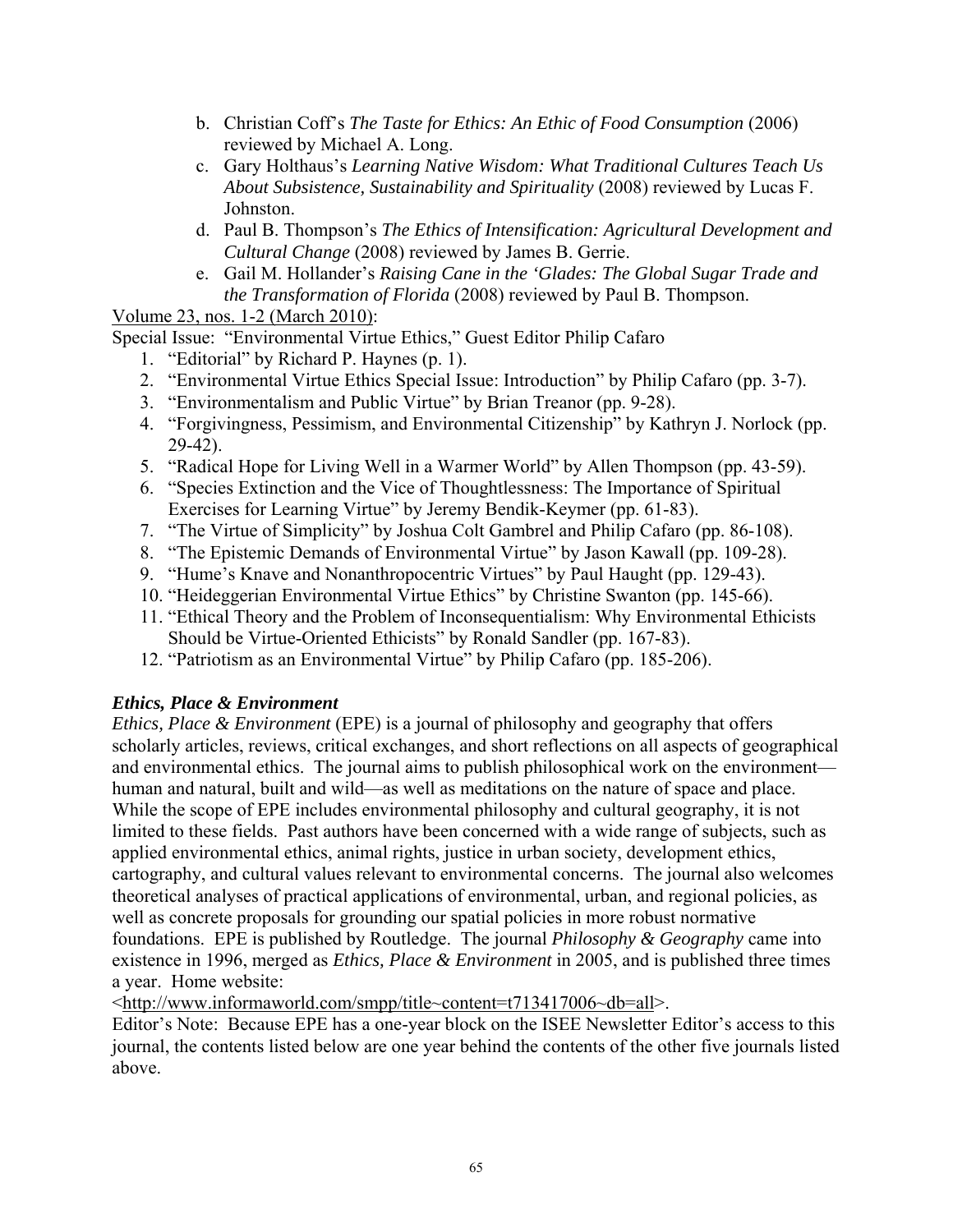Volume 11, no 3 (October 2008):

- 1. "Ethical Considerations in Geographic Research: What Especially Graduate Students Need to Know" by Daniel A. Griffith (pp. 237-52).
- 2. "The Urbanist Ethics of Jane Jacobs" by Paul Kidder (pp. 253-66).
- 3. "Does Place Matter? Sustainable Community Development in Three Canadian Communities" by Ann Dale, Chris Ling, and Lenore Newman (pp. 267-81).
- 4. "Cultural Sustainability: Industrialism, Placelessness and the Re-animation of Place" by Inger Birkeland (pp. 283-97).
- 5. "Risdon Vale: Place, Memory, and Suburban Experience" by Kate Booth (pp. 299-311).
- 6. "The Intimate Distance of Herons: Theological Travels through Nature, Place, and Migration" by Forrest Clingerman (pp. 313-25).
- 7. "Cracks in the Mirror: (Un)covering the Moral Terrains of Environmental Justice at Uluru-Kata Tjuta National Park" by Robert Melchior Figueroa and Gordon Waitt (pp. 327-49).
- 8. "Negotiating Environmental Rights" by Ken A. Bryson (pp. 351-66).

# **OTHER RECENT ARTICLES AND BOOKS**

—Adelson, Glenn, James Engell, Brent Ranalli, and K.P. Van Anglen (eds.). *Environment: An Interdisciplinary Anthology*. New Haven: Yale University Press, 2008. This is a massive anthology. Contents include: (1) Why Environmental Studies?, (2) The Design and Use of This Book, (3) Overture: Nature and Human Perception, and (4) Martin Buber, "I Contemplate a Tree" in *I and Thou* (1923); **Part One: Concepts and Case Studies:** (a) Keystone Essay: Aldo Leopold, "The Fusion of Lines of Thought" (1935?), and (b) Keystone Essay: Gifford Pinchot, from "The Birth of Conservation" in *Breaking New Ground* (published posthumously, 1947); **Chapter 1: Climate Shock:** Readings: (1) John Houghton, from "The Greenhouse Effect" in *Global Warming: The Complete Briefing* (1997), (2) Thomas R. Karl and Kevin E. Trenberth, "Modern Global Climate Change" (2003), (3) John Gribbin, from "Earth's Temperature Trends," "CO2 and Ice Ages," and "Oceans and Climate" in Hothouse Earth: The Greenhouse Effect and Gaia (1990), and (4) Seamus Heaney, "Höfn" (2004); **Chapter 2: Species in Danger: Three Case Studies:** Readings for Ivory and Elephants: (1) Mafaniso Hara, from International Trade in Ivory from the African Elephant: Issues Surrounding the CITES Ban (1997), (2) Philip Muruthi, Mark Stanley Price, Pritpal Soorae, Cynthia Moss, and Annette Lanjouw, from "Conservation of Large Mammals in Africa: What Lessons and Challenges for the Future?" (2000), Readings for Ivory-Billed Woodpecker: (3) David Wagoner, "The Author of American Ornithology Sketches a Bird, Now Extinct" (1979), (4) Jonathan Rosen, from "The Ghost Bird" (2001), (5) United States Fish and Wildlife Service, "Recovery Outline for the Ivory-billed Woodpecker" (2005), Readings for the Brown Tree Snake and the Avian Fauna of Guam: (6) Alan Burdick, from "It's Not the Only Alien Invader" (1994), and (7) Julie Savidge, from "Extinction of an Island Forest Avifauna by an Introduced Snake" (1987); **Chapter 3: Nuclear Power: Three Mile Island, Chernobyl, and the Future:** Readings: (1) John Jagger, from *The Nuclear Lion* (1991), (2) L. Ray Silver, from *Fallout from Chernobyl* (1987), (3) David R. Marples, from "Introduction" to *No Breathing Room: The Aftermath of Chernobyl* by Grigori Medvedev (1993), (4) Charles Perrow, from *Normal Accidents* (1984), and (5) Hans Blix, from "Nuclear Power and the Environment" (1989), **Chapter 4: Biotechnology and Genetically Manipulated Organisms:**  *Bt* **Corn and the Monarch Butterfly:** Readings: (1) Paul C. Mangelsdorf, from "Modern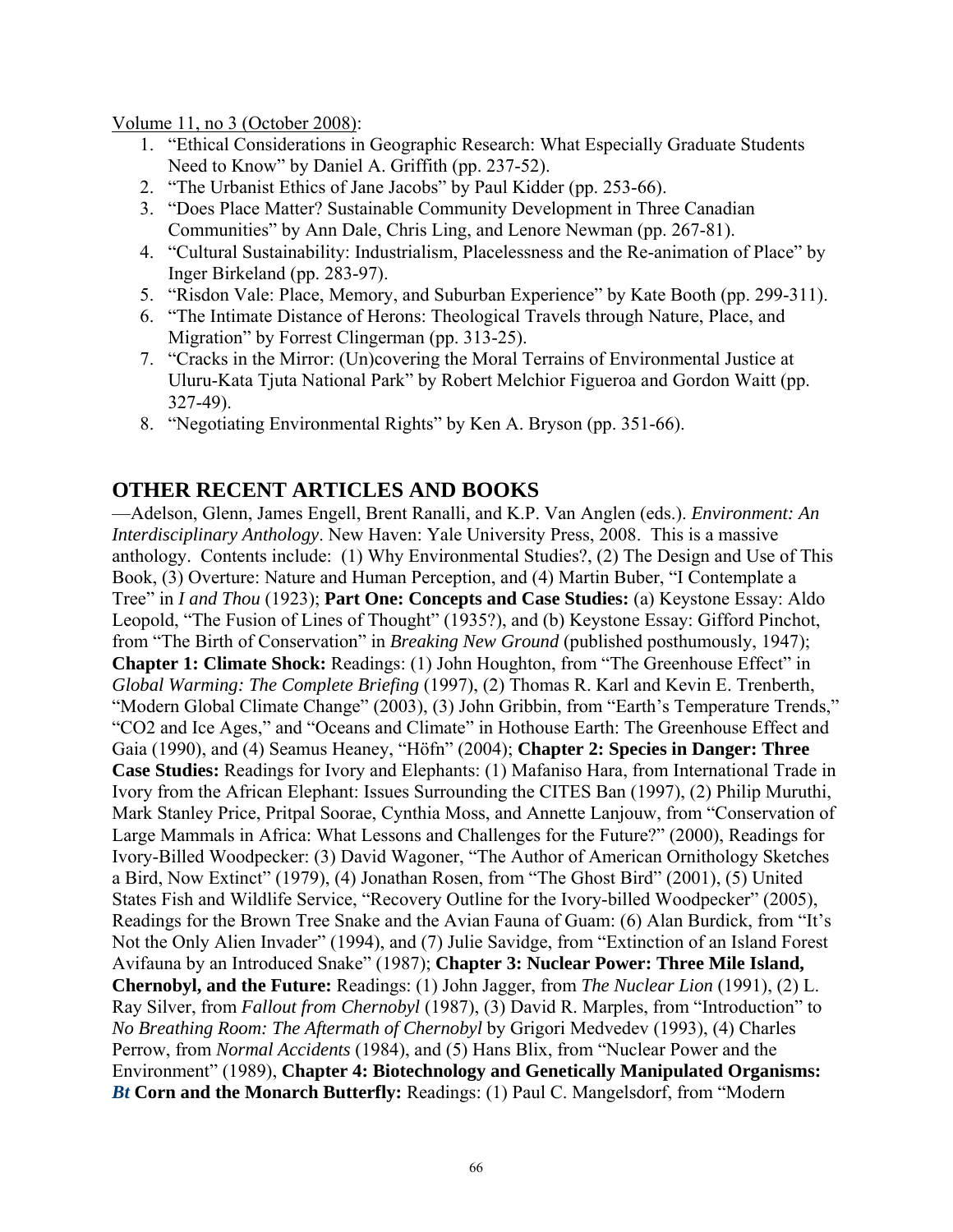Breeding Techniques" in *Corn: Its Origin, Evolution, and Improvement* (1974), (2) John E. Losey, Linda S. Raynor, and Maureen E. Carter, "Transgenic Pollen Harms Monarch Larvae" (1999), (3) Lincoln Brower, from "Canary in the Cornfield: The Monarch and the Bt Corn Controversy" (2001), and (4) Molly Lesher, "Seeds of Change" (2004); **Chapter 5: The Paradox of Sustainable Development:** Readings: (1) World Commission on Environment and Development, from *Our Common Future* (1987), (2) Sharachchandra Lélé, from "Sustainable Development: A Critical Review" (1991), (3) Mathis Wackernagel and William E. Rees, from *Our Ecological Footprint* (1996), (4) J. C. Kumarappa, from "Standards of Living" in *The Economy of Permanence* (1945), and (5) Joseph Tainter, from *The Collapse of Complex Societies* (1988), and (6) John Clare, from "The Lament of Swordy Well" (1832–37); **Chapter 6: Deforestation:** Readings: (1) Michael Williams, from *Americans and Their Forests* (1989), (2) George M. Woodwell, from "Forests at the End of the Second Millennium" in *Forests in a Full World* (2001), (3) Robert Pogue Harrison, from *Forests: The Shadow of Civilization* (1992), (4) Alexis de Tocqueville, from *Democracy in America* (1835– 40), translated by Henry Reeve, (5) John Muir, from "Save the Redwoods" (published posthumously, 1920), (6) William Dietrich, from "The Cutter" in *The Final Forest: The Battle for the Last Great Trees of the Pacific Northwest* (1992), (7) Robert K. Anderberg, "Wall Street Sleaze: How the Hostile Takeover of Pacific Lumber Led to the Clear-Cutting of Coastal Redwoods" (1988), (8) Elizabeth Bishop, "Brazil, January 1, 1502" (1965), (9) Ranee K. L. Panjabi, from *The Earth Summit at Rio: Politics, Economics, and the Environment* (1997), (10) Thomas K. Rudel with Bruce Horowitz, from *Tropical Deforestation: Small Farmers and Land Clearing in the Ecuadorian Amazon* (1993), and (11) Charles M. Peters, Alwyn H. Gentry, and Robert O. Mendelsohn, "Valuation of an Amazonian Rainforest" (1989); **Chapter 7: War and Peace: Security at Stake:** Readings: (1) Robert Kaplan, from "The Coming Anarchy" (1994), (2) Organization for Economic Co-operation and Development (OECD), "Water and Security in the Middle East" (1999), (3) Jeffrey A. McNeely, from "Biodiversity, War, and Tropical Forests" (2003), (4) Elizabeth L. Chalecki, from "A New Vigilance: Identifying and Reducing the Risks of Environmental Terrorism" (2002), (5) Amory B. Lovins and L. Hunter Lovins, "What Is Real Security?" (2002), (6) Jeremy Rifkin, from *The Hydrogen Economy* (2002), and (7) Gordon West and John Wilson (U.S. Agency for International Development), from "The United States and the Iraqi Marshlands: An Environmental Response," Testimony Before U.S. Congress (2004); **Chapter 8: Globalization Is Environmental:** Readings: (1) Thomas L. Friedman, "Politics for the Age of Globalization" from *The Lexus and the Olive Tree* (1999), (2) Paul Hawken, from "The WTO: Inside, Outside, All Around the World" (2000), (3) Arlene Wilson, from "The World Trade Organization: The Debate in the United States" (2000), and (4) Vandana Shiva, from "Economic Globalization Has Become a War Against Nature and the Poor" (2000); **Chapter 9: What Is Wilderness and Do We Need It?:** Readings: (1) William Bradford, "A Hideous and Desolate Wilderness" from *Journal* (1620–35), (2) Henry David Thoreau, from "Walking" (1862), (3) Robert Marshall, "The Problem of the Wilderness" (1930), (4) Roderick Nash, from "The Value of Wilderness" (1977), (5) William Cronon, from "The Trouble with Wilderness; or, Getting Back to the Wrong Nature" (1995), (6) Donald Waller, from "Getting Back to the Right Nature: A Reply to Cronon's 'The Trouble with Wilderness'" (1998), and (7) Gary Snyder, "Trail Crew Camp at Bear Valley, 9000 Feet. Northern Sierra—White Bone and Threads of Snowmelt Water" (1968); **Chapter 10: The Urban Environment: Calcutta and Los Angeles:** Readings: (1) William Wordsworth, "London" from *The Prelude*, Book VII (1805), (2) World Commission on Environment and Development, from "The Urban Challenge"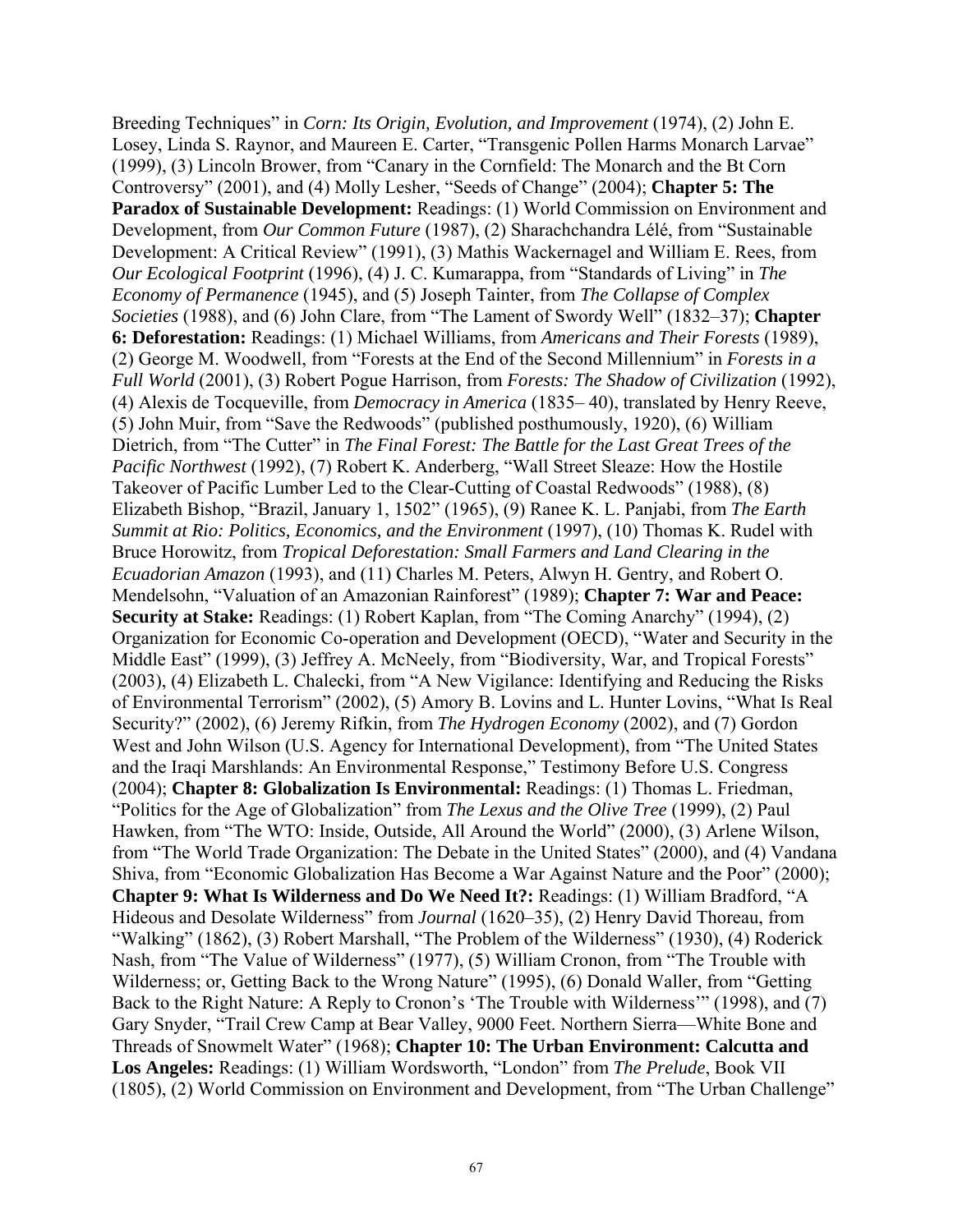in *Our Common Future* (1987), (3) Anup Shah, from *Ecology and the Crisis of Overpopulation: Future Prospects for Global Sustainability* (1998), (4) Michael Carley and Philippe Spapens, from *Sharing the World: Sustainable Living and Global Equity in the Twenty-first Century* (1998), (5) Richard T. T. Forman, from *Land Mosaics: The Ecology of Landscapes and Regions* (1995), (6) Dominique Lapierre, from *The City of Joy* (1985), translated by Kathryn Spink, (7) Manimanjari Mitra, from *Calcutta in the Twentieth Century: An Urban Disaster* (1990), (8) Mike Davis, from *Ecology of Fear: Los Angeles and the Imagination of Disaster* (1998), (9) Marc Reisner, from *Cadillac Desert: The American West and Its Disappearing Water* (1993 [1986]), and (10) Gary Snyder, "Night Song of the Los Angeles Basin" (1986); **Part Two: Foundational Disciplines and Topics: I: Biological Interactions:** Keystone Essay: Thomas Berry, from "The Ecozoic Era" (1997); **Chapter 11: Biodiversity and Conservation Biology:**  Readings: (1) The Bible, Genesis 1:20–31, (2) Peter M. Vitousek, Harold A. Mooney, Jane Lubchenco, and Jerry M. Mellilo, from "Human Domination of Earth's Ecosystems" (1997), (3) Charles Darwin, from "Galapagos Archipelago" in *Voyage of the Beagle* (1845), (4) Edward O. Wilson, from "Biodiversity Reaches the Peak" in *The Diversity of Life* (1992), (5) William Cronon, from "The View from Walden" in *Changes in the Land* (1983), (6) Donald Worster, from "Thinking Like a River" in *The Wealth of Nature* (1993), (7) Mark Kurlansky, from "With Mouth Wide Open" in *Cod: A Biography of the Fish that Changed the World* (1997), (8) Michael E. Soulé, "What Is Conservation Biology?" (1985), (9) Charles Elton, from "The Invaders" in *The Ecology of Invasions by Animals and Plants* (1958), and (10) William R. Jordan III, from *The Sunflower Forest* (2003); **Chapter 12: Soil and Agriculture:** Readings: (1) Duane L. Winegardner, "The Fundamental Concept of Soil" in *An Introduction to Soils for Environmental Professionals* (1996), (2) Alfredo Sfeir-Younis and Andrew K. Dragun, from *Land and Soil Management: Technology, Economics, and Institutions* (1993), (3) Richard Manning, from "The Oil We Eat" (2004), (4) Richard Levins, "Science and Progress: Seven Developmentalist Myths in Agriculture" (1986), (5) Robert Stock, from "Agrarian Development and Change" in *Africa South of the Sahara* (2004), and (6) Pablo Neruda, "Ode to Wine" (1954 – 59), translated by James Engell; **Chapter 13: Air and Water:** Readings: (1) John Seinfeld and Spyros Pandis, from *Atmospheric Chemistry and Physics* (1998), (2) S. George Philander, from "The Ozone Hole, A Cautionary Tale" in *Is the Temperature Rising?* (1998), (3) Mario J. Molina and F. Sherwood Rowland, "Stratospheric Sink for Chlorofluoromethanes: Chlorine Atom-Catalysed Destruction of Ozone" (1974), (4) Kathryn S. Brown, "The Ozone Layer: Burnt by the Sun Down Under" (1999), (5) Joshua I. Barzilay, Winkler G. Weinberg, and J. William Eley, from *The Water We Drink: Water Quality and Its Effects on Health* (1999), (6) World Health Organization and UNICEF, from *Global Water Supply and Sanitation Assessment 2000 Report*, and (7) Rodney R. White, from "Water Supply" in *North, South and the Environmental Crisis* (1993); **Chapter 14: Energy:** Readings: (1) National Commission on Energy Policy, from "Ending the Energy Stalemate: A Bipartisan Strategy to Meet America's Energy Challenges" (2004), (2) Stephen Pacala and Robert Socolow, "Stabilization Wedges: Solving the Climate Problem for the Next Fifty Years with Current Technologies" (2004), and (3) Michael B. McElroy, from "Industrial Growth, Air Pollution, and Environmental Damage: Complex Challenges for China" (1998); **Chapter 15: Toxicology:** Readings: (1) Alice Hamilton, from *Exploring the Dangerous Trades* (1943), (2) Rachel Carson, from "And No Birds Sing" in *Silent Spring* (1962), (3) Tina Rosenberg, from "What the World Needs Now Is DDT" (2004), and (4) Sharon Guynup, "Arctic Life Threatened by Toxic Chemicals, Groups Say" (2002); **II: Human Dimensions:** Keystone Essay: Rachel Carson, from "The Real World Around Us" (1954);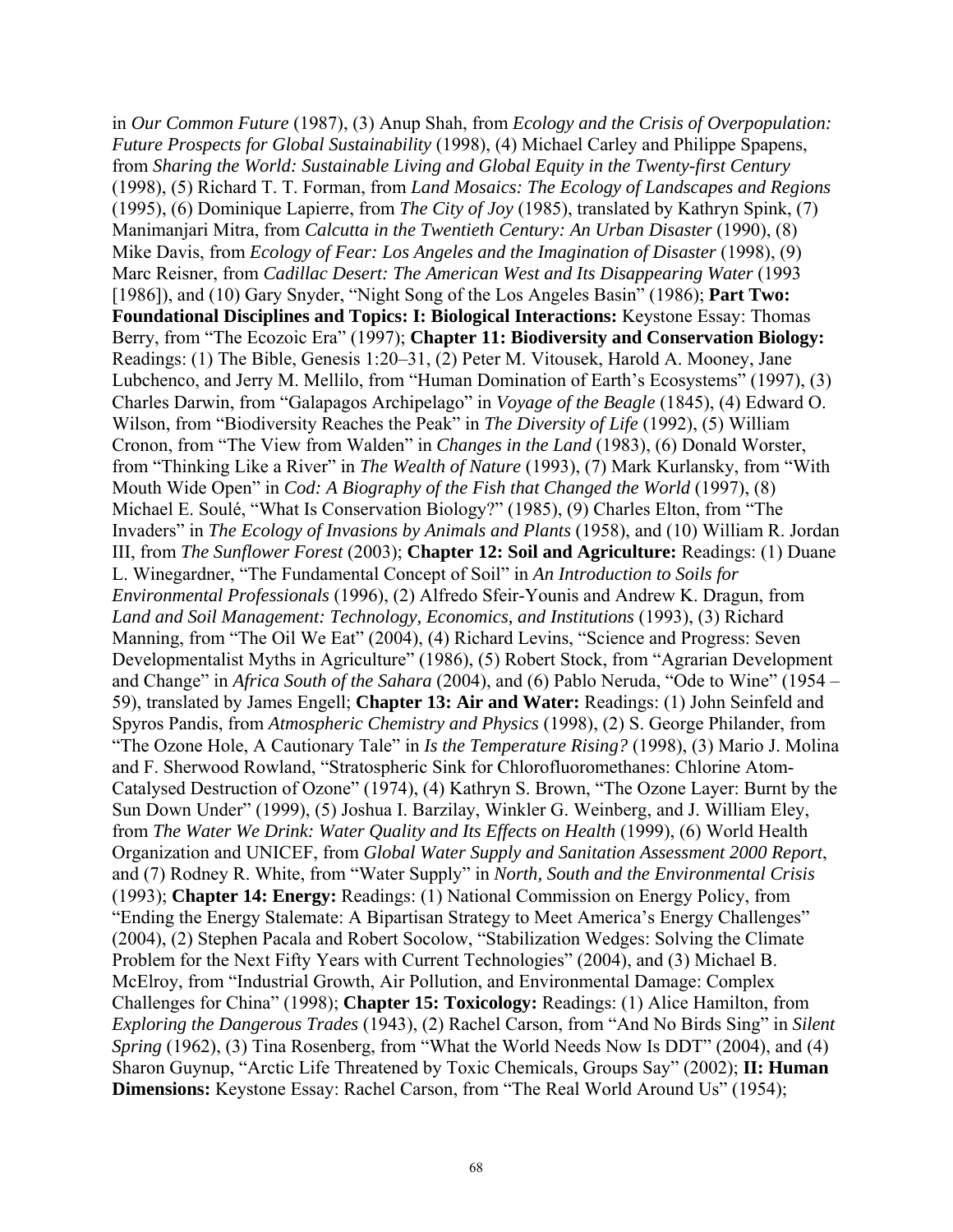**Chapter 16: The Inner Life:** Readings: (1) From Mundaka Upanishad, translated by Sanderson Beck, (2) The Bible, Matthew 6:24–34, (3) Udana IV.5, "Naga Sutta" ("The Bull Elephant"), translated by John D. Ireland, (4) From the Iroquois Creation Story, as told in David Cusick, *Sketches of Ancient History of the Six Nations* (1827), (5) Francis of Assisi, "The Canticle of Brother Sun" (twelfth-thirteenth century C.E.), translated by Benen Fahy, O.F.M., (6) Chief Seattle, from "Chief Seattle's Speech" (reconstructed 1887 [1854]), (7) Lynn White, Jr., from "The Historical Roots of Our Ecologic Crisis" in *Machina Ex Deo: Essays in the Dynamism of Western Culture* (1968), (8) Wendell Berry, from "The Gift of Good Land" in *The Gift of Good Land* (1981), (9) Seyyed Hossein Nasr, "Sacred Science and the Environmental Crisis— An Islamic Perspective" (1993), (10) Tu Wei-Ming, "The Continuity of Being: Chinese Visions of Nature" (1984), and (11) Phyllis Windle, from "The Ecology of Grief" (1995); **Chapter 17: Ethics, Philosophy, Gender:** Readings: (1) Kate Soper, from *What Is Nature? Culture, Politics, and the Non-Human* (1995), (2) Johann Wolfgang von Goethe, from "Formation and Transformation" (1817–24), translated by Bertha Mueller, (3) Ralph Waldo Emerson, from *Nature* (1836) and from "The Method of Nature" (1841), (4) John Muir, from "Hetch Hetchy Valley" in *The Yosemite* (1912), (5) Aldo Leopold, from "The Land Ethic" in *A Sand County Almanac* (1949), (6) Richard Lewontin, from "Organism and Environment" (1982), and (7) Carolyn Merchant, from "Gaia: Ecofeminism and the Earth" in *Earthcare: Women and the Environment* (1996); **Chapter 18: Poetry:** Readings: (1) Lucretius, "Alma Venus" from *De rerum natura* (first century B.C.E.), translated by James Engell, (2) Tu Fu, "A Traveler at Night Writes His Thoughts" (eighth century C.E.), translated by Burton Watson, (3) Wang Wei, "Stopping by the Temple of Incense Massed" (eighth century C.E.), translated by Stephen Owen, (4) Meng Jiao, "A Visit to the South Mountains" (eighth-ninth century C.E.), translated by Stephen Owen, (5) Matsuo Basho, "You Summer Grasses!" and "Into the Old Pond" (seventeenth century C.E.), translated by Daniel C. Buchanan, (6) Navajo Songs, from "Beautyway" (traditional), (7) William Wordsworth, "Nutting" (1798), (8) Samuel Taylor Coleridge, "This Lime-Tree Bower My Prison" (1797), (9) Percy Bysshe Shelley, "Mont Blanc" (1816), (10) Robert Frost, "Spring Pools" (1928), (11) Wallace Stevens, "The Planet on the Table" (1953), (12) A.R. Ammons, "Corsons Inlet" (1965), and (13) Mary Oliver, "The Kingfisher" (1990); **Chapter 19: History and the Environment:** Readings: (1) Donald Worster, from "Transformations of the Earth: Toward an Agroecological Perspective in History" (1990), (2) William Cronon, from "Modes of Prophecy and Production: Placing Nature in History" (1990), (3) Leo Marx, from "Sleepy Hollow, 1844" in *The Machine in the Garden: Technology and the Pastoral Ideal in America* (1964), (4) Lawrence Buell, from *The Environmental Imagination: Thoreau, Nature Writing, and the Formation of American Culture* (1995), (5) Alfred W. Crosby, Jr., from *The Columbian Exchange: Biological and Cultural*, (6) Patricia Nelson Limerick, from "Disorientation and Reorientation: The American Landscape Discovered from the West" in *Something in the Soil: Legacies and Reckonings in the New West* (2000), 665 of 1492 (1972), and (7) Samuel P. Hays in collaboration with Barbara D. Hays, from *Beauty, Health, and Permanence: Environmental Politics in the United States, 1955–1985* (1987); **Chapter 20: Nature Writing:** Readings: (1) Matsuo Basho, from "Prose Poem on the Unreal Dwelling" (1691), translated by Donald Keene, (2) J. Hector St. John de Crèvecoeur, from *Letters from an American Farmer* (1782–84), (3) Gilbert White, from *The Natural History and Antiquities of Selbourne in the County of Southampton* (1789, (4) William Wordsworth, from *Guide to the Lakes* (1810), (5) Eliza Farnham, from *Life in Prairie Land* (1846), (6) Henry David Thoreau, from "The Bean-Field" in *Walden* (1854) and from "Ktaadn" (1848) in *The*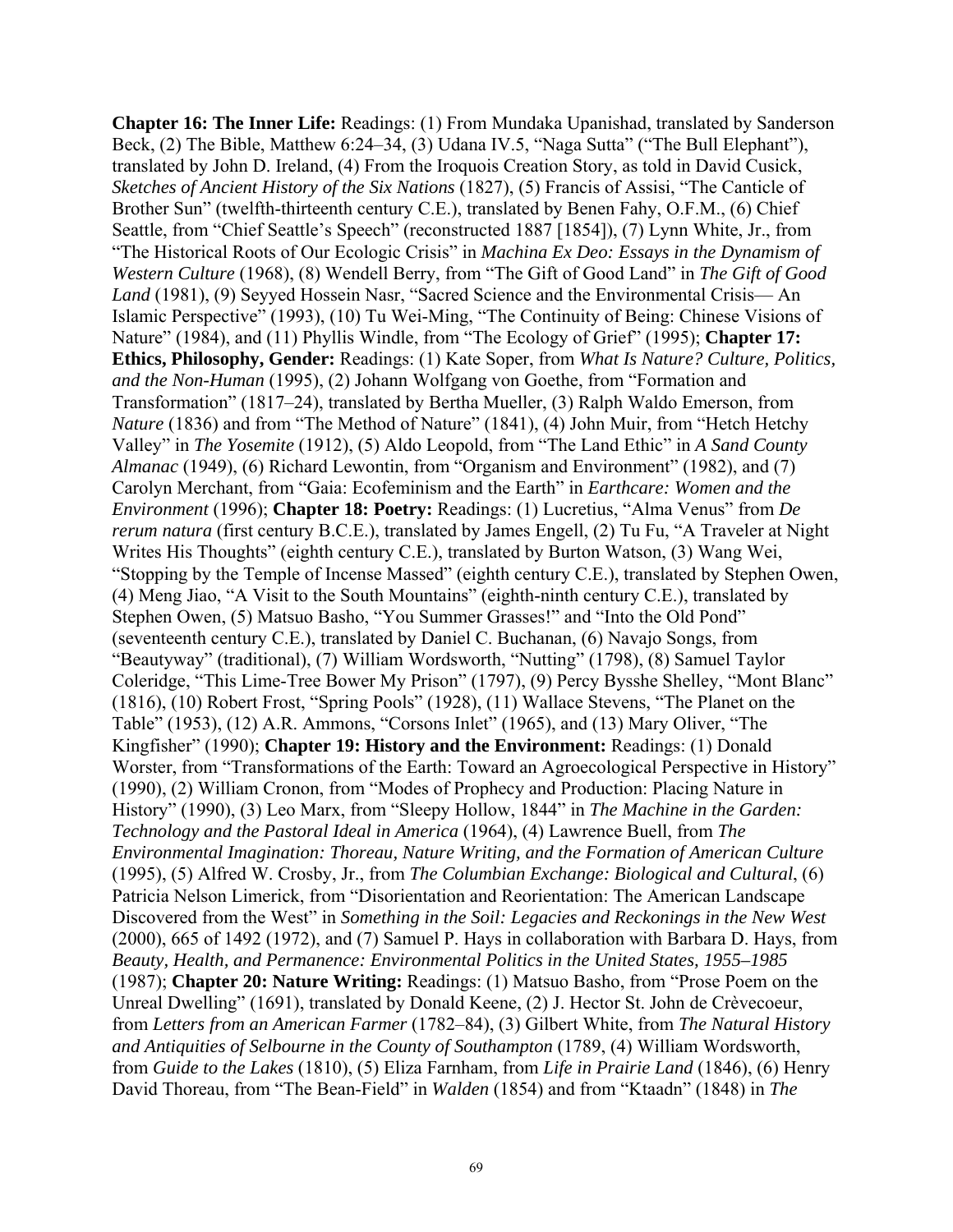*Maine Woods* (1864), (7) Aldo Leopold, from "Thinking Like a Mountain" in *A Sand County Almanac* (1949), (8) John Steinbeck, *from The Log from the Sea of Cortez* (1941, revised 1951), (9) Annie Dillard, "Teaching a Stone to Talk" (1982), (10) Gretel Ehrlich, from "On Water" in *The Solace of Open Spaces* (1985), and (11) John Elder, from "Succession" in *Reading the Mountains of Home* (1998); **Part III: Social Connections:** Keystone Essay: William O. Douglas, Dissenting Opinion in *Sierra Club v. Morton* (Mineral King), U.S. Supreme Court (1972); **Chapter 21: Politics and Public Policy:** Readings: (1) Ken Saro-Wiwa, from *Genocide in Nigeria: The Ogoni Tragedy* (1992), (2) Richard N. L. Andrews, from *Managing the Environment, Managing Ourselves: A History of American Environmental Policy* (1999), (3) Zygmunt J. B. Plater, Robert H. Abrams, William Goldfarb, and Robert L. Graham, from "The Three Economies" in *Environmental Law and Policy: Nature, Law, and Society* (1998), (4) David Pepper, from "Science and Society: Influencing the Answers Obtained" in *Modern Environmentalism: An Introduction* (1996), (5) Ranee K. L. Panjabi, from *The Earth Summit at Rio: Politics, Economics, and the Environment* (1997), (6) John Barry, from *Rethinking Green Politics: Nature, Virtue, and Progress* (1999), (7) Lee Quinby, from "Ecofeminism and the Politics of Resistance" (1990), and (8) Cynthia Hamilton, "Women, Home, and Community: The Struggle in an Urban Environment" (1990); **Chapter 22: Law and Environmental Justice:**  Readings: (1) Lynton Caldwell, from "Environmental Aspects of International Law" in *International Environmental Policy: Emergence and Dimensions* (1990), (2) C. M. Abraham and Sushila Abraham, from "The Bhopal Case and the Development of Environmental Law in India" (1991), (3) Warren Burger, *TVA v. Hill*, U.S. Supreme Court (1978), (4) Antonin Scalia, *Lucas v. South Carolina Coastal Council*, U.S. Supreme Court (1992), (5) Robert D. Bullard, from "Environmental Justice for All" in *Unequal Protection: Environmental Justice and Communities of Color* (1994), and (6) Christopher H. Foreman, Jr., from "Political and Policy Limitations of Environmental Justice" in *The Promise and Peril of Environmental Justice* (1998); **Chapter 23: Economics:** Readings: (1) Herman Daly, from *Beyond Growth: The Economics of Sustainable Development* (1996), (2) Cutler J. Cleveland, Robert Costanza, Charles A. S. Hall, and Robert Kaufmann, from "Energy and the U.S. Economy: A Biophysical Perspective" (1984), (3) Theodore Panayotou, from *Green Markets: The Economics of Sustainable Development* (1993), (4) Thomas H. Tietenberg, from "Using Economic Incentives to Maintain Our Environment" (1990), (5) Robert Costanza, "Valuation of Ecosystems Services and Natural Capital" (1996), (6) Paul Hawken, Amory Lovins, and L. Hunter Lovins, from *Natural Capitalism: Creating the Next Industrial Revolution* (1999), and (7) Garrett Hardin, from "The Tragedy of the Commons" (1968); **Chapter 24: Human Population:** Readings: (1) Thomas R. Malthus, from *An Essay on the Principle of Population* (1798, revised 1826), (2) Anup Shah, from *Ecology and the Crisis of Overpopulation: Future Prospects for Global Sustainability* (1998), (3) Barry Commoner, from *The Closing Circle: Nature, Man, and Technology* (1971), (4) J. H. Parry, from *The Spanish Seaborne Empire* (1966), (5) Jared Diamond, from "Lethal Gift of Livestock" in *Guns, Germs, and Steel: The Fates of Human Societies* (1997), and (6) Joel E. Cohen, from *How Many People Can the Earth Support?* (1995); **Chapter 25: Anthropology:** Readings: (1) George Catlin, from *Letters and Notes on the . . . North American Indians* (1841), (2) Joe Kane, from "With Spears from All Sides" (1993), (3) Raymond Bonner, from "Whose Heritage Is It?" in *At the Hand of Man* (1993), (4) Helen Corbett, "The Rights of Indigenous Peoples" (1996), (5) Rigoberto Queme Chay, from "The Corn Men Have Not Forgotten Their Ancient Gods" (1993), and (6) Daniel Nettle and Suzanne Romaine, from "Where Have All the Languages Gone?" in *Vanishing Voices* (2000); **Coda: Chapter 26: Conviction and Action:** Readings: (1) Scott Russell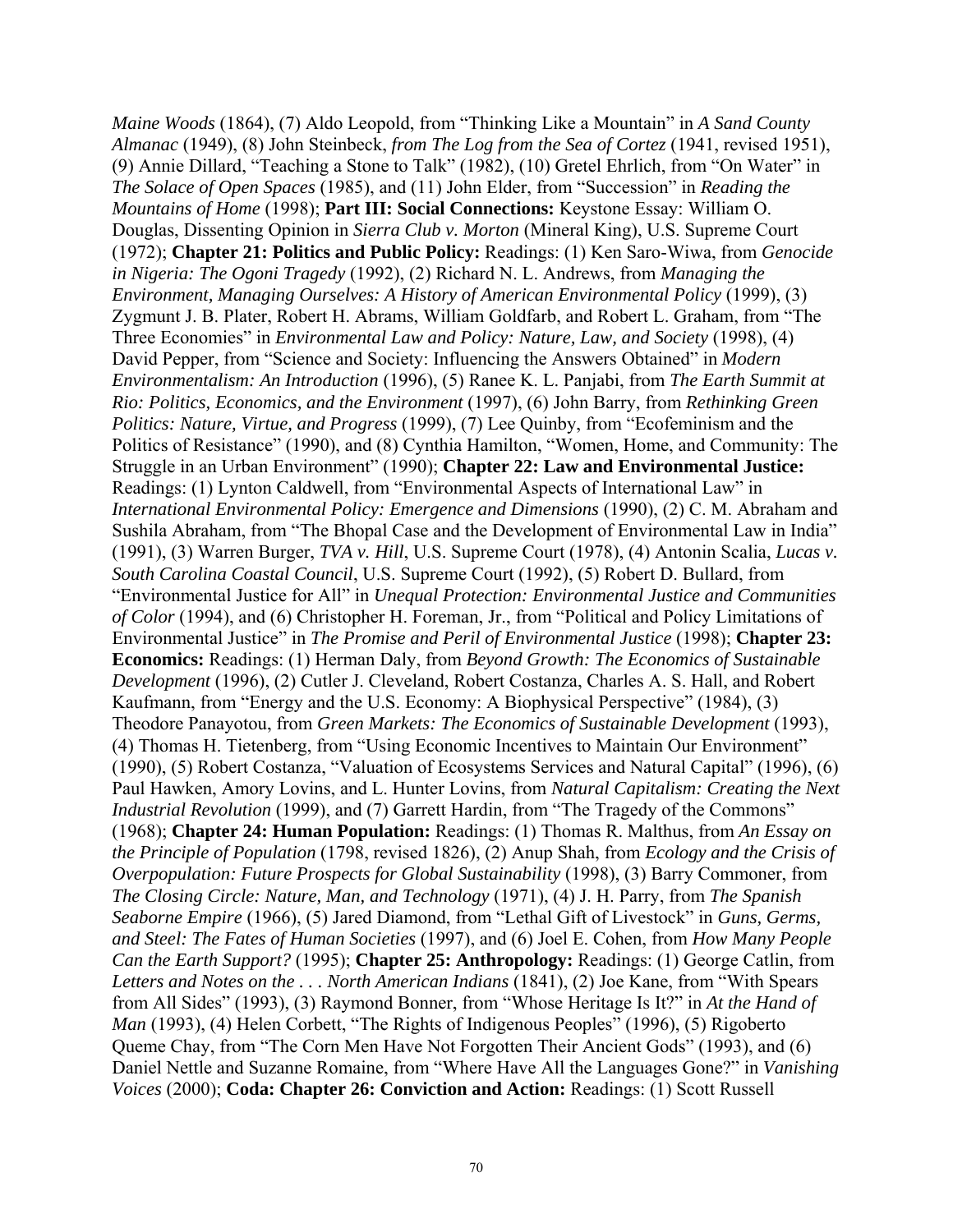Sanders, "Buckeye" in *Writing from the Center* (1995), (2) Archie Carr, "A Dubious Future" (1963) in *A Naturalist in Florida: A Celebration of Eden* (1994), (3) David S. Wilcove and Thomas Eisner, "The Impending Extinction of Natural History" (2000), (4) David Orr, "Is Conservation Education an Oxymoron?" (1990), (5) Richard White, from "Are You an Environmentalist or Do You Work for a Living?" (1995), (6) U.N. Convention on Environment and Development, Earth Charter Preamble (1991), and (7) James Gustave Speth, from *Red Sky at Morning: America and the Crisis of the Global Environment, A Citizen's Agenda for Action*  $(2004)$ .

—Ali, Saleem H. *Treasures of the Earth: Need, Greed, and a Sustainable Future*. New Haven, CT: Yale University Press, 2009. Ali develops a pragmatic approach to develop an environmentally driven material culture in order to reconcile some of the tensions between capitalism and the environment.

—Baer, Hans, and Merrill Singer. *Global Warming and the Political Ecology of Health: Emerging Crises and Systematic Solutions*. Walnut Creek, CA: Left Coast Press, 2009. Baer and Singer synthesize theoretical tools from anthropology, environmental science, and medicine and use these to develop a new method for understanding the relationship between environmental change and disease—what they call "ecosyndemics." They use this to illustrate the economic and sociopolitical dimensions of climate change by examining changes in land use, lifeways, and subsistence and settlement patterns. This, the authors argue, can reveal the systematic structures of inequality that underlie climate change and suggest how to fundamentally transform economic and political systems to mitigate climate change.

—Barnosky, Anthony D. *Heatstroke: Nature in an Age of Global Warming*. Washington, DC: Island Press, 2009. Barnosky discusses how global warming is fundamentally changing the natural world and its inhabitants. Climate change is more likely to extinguish species than to create them. Plants and animals that have followed the same rhythms for millennia are suddenly being confronted with a world they are unprepared for, and adaptation is usually not an option.

—Bennett, Dean B. *Nature and Renewal: Wild River Valley and Beyond*. Gardiner, ME: Tilbury House Publishers, 2009. Bennett develops and environmental history of the Wild River Valley in the White Mountains of Maine and New Hampshire.

—Bergmann, S., P.M. Scott, M. Jansdotter Samuelsson, and H. Bedford-Strohm, eds. *Nature, Space and the Sacred: Transdisciplinary Perspectives*. Hampshire, UK: Ashgate Publishing, 2009. Contents include: (1) "Editorial" by S. Bergmann, P.M. Scott, M. Jansdotter Samuelson, and H. Bedford-Strohm, (2) "Nature, Space and the Sacred: Introductory Remarks" by Sigurd Bergmann, (3) "Transforming the Theological Climate in Response to Climate Change: Jesus and the Mystery of Giving" by Anne Primavesi, (4) "The Whole Household of God: The Use of the *Oikos* Metaphor in the Built and Non-Built Environment" by Ernst M. Conradie, (5) "Interpreting Heaven and Earth: The Theological Construction of Nature, Place and the Built Environment" by Forrest Clingerman, (6) "Atmospheric Space, Climate Change and the Communion of Saints" by Michael S. Northcott, (7) "Biodiversity and Christian Ethics: A Critical Discussion" by Anders Melin, (8) "Master of the Universe or the Humble Servant: How the Concept of Sustainable Development is Affecting Our Understanding of Humanity and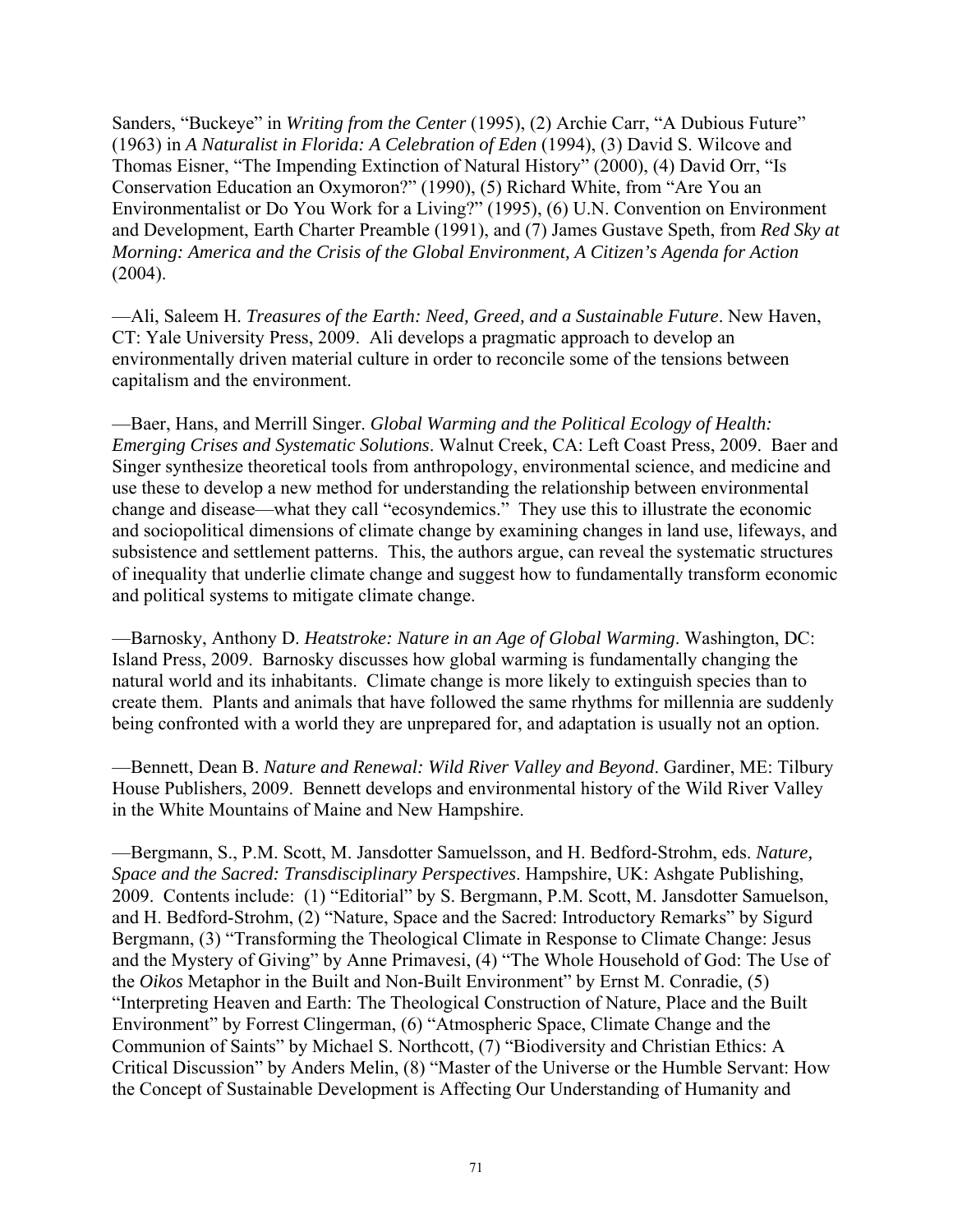Nature" by Björn Vikström, (9) "The Proper Praise for an Architecture of the Improper – Joseph Beuys: Building with Butter" by Annette Homann, (10) "Ideal Landscapes – Landscape Design Between Beauty and Meaning" by Carola Wingren, (11) "The Altar of the Dead: A Temporal Space for Memory and Meaning in the Contemporary Urban Landscape" by Anna Petersson, (12) "The Wedge and the Knot: Hammering and Stitching the Face of Nature" by Tim Ingold, (13) "Knowing Natural Spaces: Reinterpreting Deep Ecology as Phenomenology" by Kingsley Goodwin, (14) "Seeking Transformation in a Consumer World: Can We Achieve a Unity of Ends and Means?" by Anna Duhon and Lisa M. Jokivirta, (15) "Restoring or Restorying Nature?" by Glenn Deliège, (16) "Indigenous, Embodied Knowing: A Study in Crow/Apsaalooke Space, Nature and the Sacred" by John A. Grim, (17) "Natural Sacred Places in Landscape: An Estonian Model" by Marju Kõivupuu, (18) "The Domestic Order and Its Feral Threat: The Intellectual Heritage of the Neolithic Landscape" by Tihamer R. Kover, (19) "Sacred Sites in Kyrgyzstan: Spiritual Mission, Health and Pilgrimage" by Gulnara Aitpaeva, (20) "Keeping the Sacred Secret: Pilgrims' Voices at Sacred Sites in Kyrgyzstan" by Zemfira Inogamova, (21) "Touching the Depths of Things: Cultivating Nature in the Thought of Wang Yangming" by Mary Evelyn Tucker, (22) "Stone and Sacred Space in China and Japan: Implications for Our Treatment of the Earth" by Graham Parkes, and (23) "The Way Forward? Shinto and a Twenty-First Century Japanese Ecological Attitude" by Daniel M.P. Shaw.

—Bevington, Douglas. *The Rebirth of Environmentalism: Grassroots Activism from the Spotted Owl to the Polar Bear*. Washington, DC: Island Press, 2009. Bevington uses endangered species litigation exemplified by the Center for Biological Diversity, the Headwaters Forest Campaign, and the zero cut campaign in United States national forests to explore the roles of funding, organization, movement culture, politics, strategy, and tactics from the perspectives of grassroots biodiversity groups.

—Blockstein, David. *The Climate Solutions Consensus: What We Know and What To Do About It*. Washington, DC: Island Press, 2009. Blockstein draws on recommendations developed by more than 1,200 experts and presents some 35 practical, results-oriented approaches for minimizing climate change and its impacts.

—Bloomquist, Karen L., ed. *God, Creation, and Climate Change: Spiritual and Ethical Perspectives*. Minneapolis: Lutheran University Press, 2009. Contents include: (1) "Introduction" by Karen L. Bloomquist, (2) "What Do You See, Feel, Believe in the Face of Climate Change? An LWF Survey (2008)," (3) God, Creation and Climate Change: A Resource for Reflection and Discussion," (4) "Addressing Realities on the Ground" by Colette Bouka Coula, (5) "Human Rights and Climate Change" by James B. Martin-Schramm, (6) "Who Dies First? Who is Sacrificed First? Ethical Aspects of Climate Justice" by Christoph Stueckelberger, (7) "An LWF Climate Change Encounter in India," (8) "A Faith and Life-Changing Experience" by Anupama Hial, (9) "Discerning the Times: A Spirituality of Resistance and Alternatives" by George Zachariah, (10) "Caminhada: A Pilgrimage with Land, Water and the Bible" by Elaine Gleci Neuenfeldt, (11) "Listen to the Voice of Nature: Indigenous Perspectives" by Tore Johnsen, (12) "Wisdom Cosmology and Climate Change" by Norman Habel, (13) "Black Saturday" by Norman Habel, (14) "God's Lament for the Earth: Climate Change, Apocalypse and the Urgent Kairos Moment" by Barbara Rossing, (15) "Cross, Resurrection and the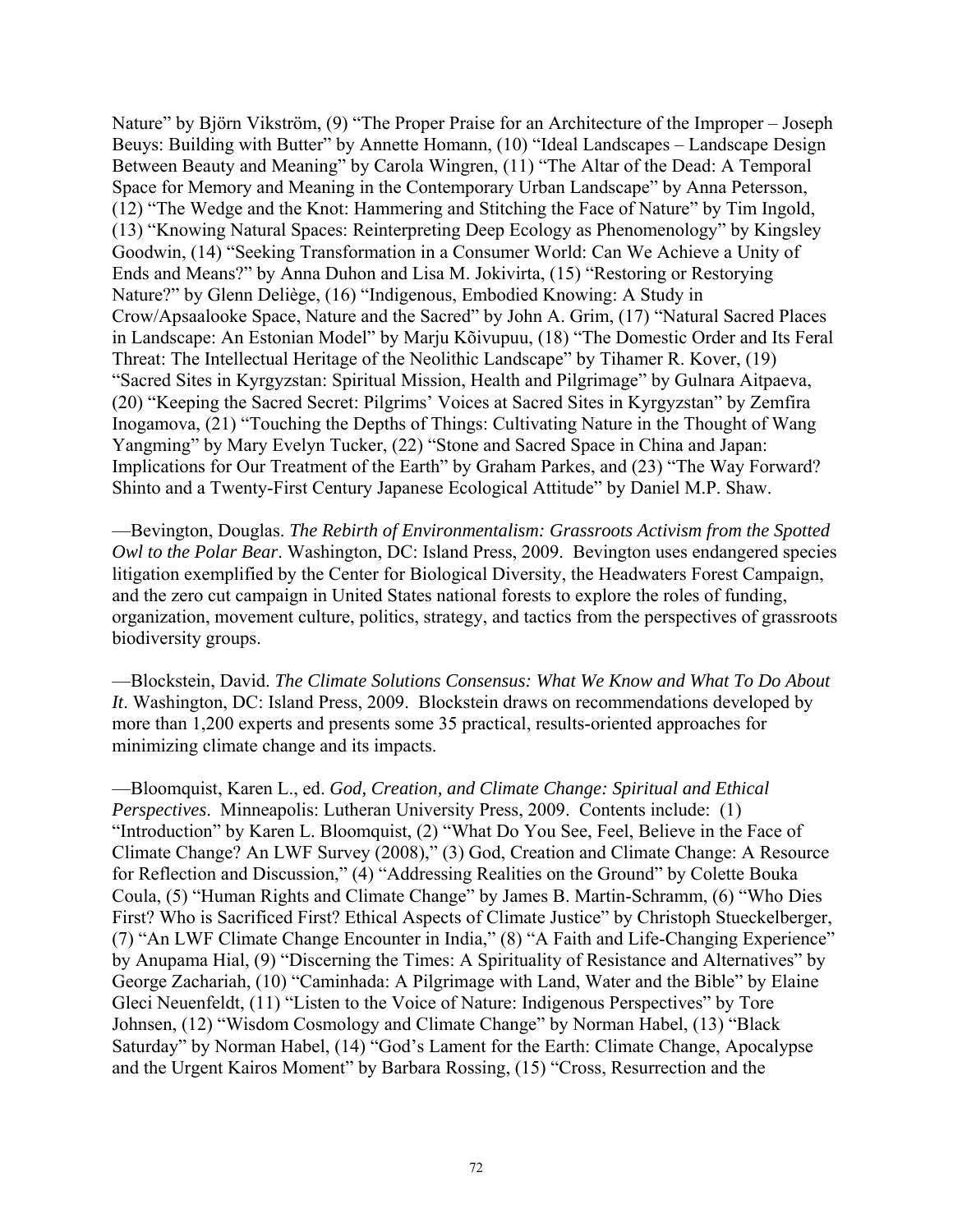Indwelling God" by Cynthia Moe-Lobeda, and (16) "Invoking the Spirit Amid Dangerous Environmental Change" by Sigurd Bergmann.

—Brewster, Bradley H, and Michael Mayerfeld Bell. "The Environmental Goffman: Toward an Environmental Sociology of Everyday Life," *Society & Natural Resources* Volume 23, no. 1 (2010): 45-57. Using Goffman's frame analytic theory, Brewster and Bell address the commonplace appreciation of experienced and commonsensical notions of nature and naturalness used in everyday conduct to show how notions of nature mask social interests.

—Campbell, Heather E., Laura R. Peck, and Michael K. Tschudi. "Justice for All? A Cross-Time Analysis of Toxics Release Inventory Facility Location." *Review of Policy Research* Volume 27, no. 1 (2010): 1-25. Using a cross-time data set that includes data about economic costs, potential legal costs, and potential collective action, the authors examine the relative importance of poverty and race/ethnicity in the siting of toxic facilities. In every case examined, the authors find evidence of disproportionate correlation based on race/ethnicity and not on poverty alone. This article makes an important contribution to debate over whether race/ethnicity or poverty is more strongly correlated with the location of toxic facilities within the environmental justice literature.

—Collins, Daryl, Jonathan Morduch, Stuart Rutherford, and Orlanda Ruthven. *Portfolios of the Poor: How the World's Poor Live on \$2 a Day*. Princeton, NJ: Princeton University Press, 2009. The poor in undeveloped countries can have carefully managed economic lives, just because they are so poor and have to manage carefully. Incomes are low, and also irregular and unpredictable. Large expenditures arise suddenly on account of illnesses, death, insect infestation, and demolition drives. Inflows of money often are severely mismatched over time. This results in help from family, friends, sharing resources, and informal money lenders (who may charge high interest rates). The poor save, but they tend to store these savings in unproductive and insecure forms—locked in a drawer in the cupboard. They can be helped by more personal and flexible patterns of micro-lending.

—*Colorado Water: Newsletter of the Water Center of Colorado State University* Volume 26 no. 6 (November/December 2009). Contents include: (1) "Quantifying Non-Consumptive Needs in Colorado: the Watershed Flow Evaluation Tool" by John Sanderson, (2) "Non-Consumptive Needs Assessments in Today's Climate" by Jacob Bornstein, (3) "A Platform for Assessing Ecological Condition of Colorado Watersheds" by David M. Theobald and John B. Norman, (4) "Protecting Colorado's Natural Environment With Instream Flow and Natural Lake Level Water Rights" by Linda Bassi, (5) "Competing Uses for Reservoir Water: Where Do Fish and Fisheries Fit In?" by Brett Johnson, (6) "Helping Endangered Fishes through Nonnative Fish Management" by Tom Chart, (7) "The Right to Float in Colorado: Differing Perspectives" by John R. Hill and Lori Potter, and (8) "The Connection between Environmental Concern and Outdoor Recreation: The Case of Fly Fishing" by Alan D. Bright.

—Daly, Herman E. *Ecological Economics and Sustainable Development: Selected Essays of Herman Daly*. Northampton, MS: Edward Elgar Publishing, 2007. This collection includes over two dozen of Daly's essays, including academic articles and public testimonies.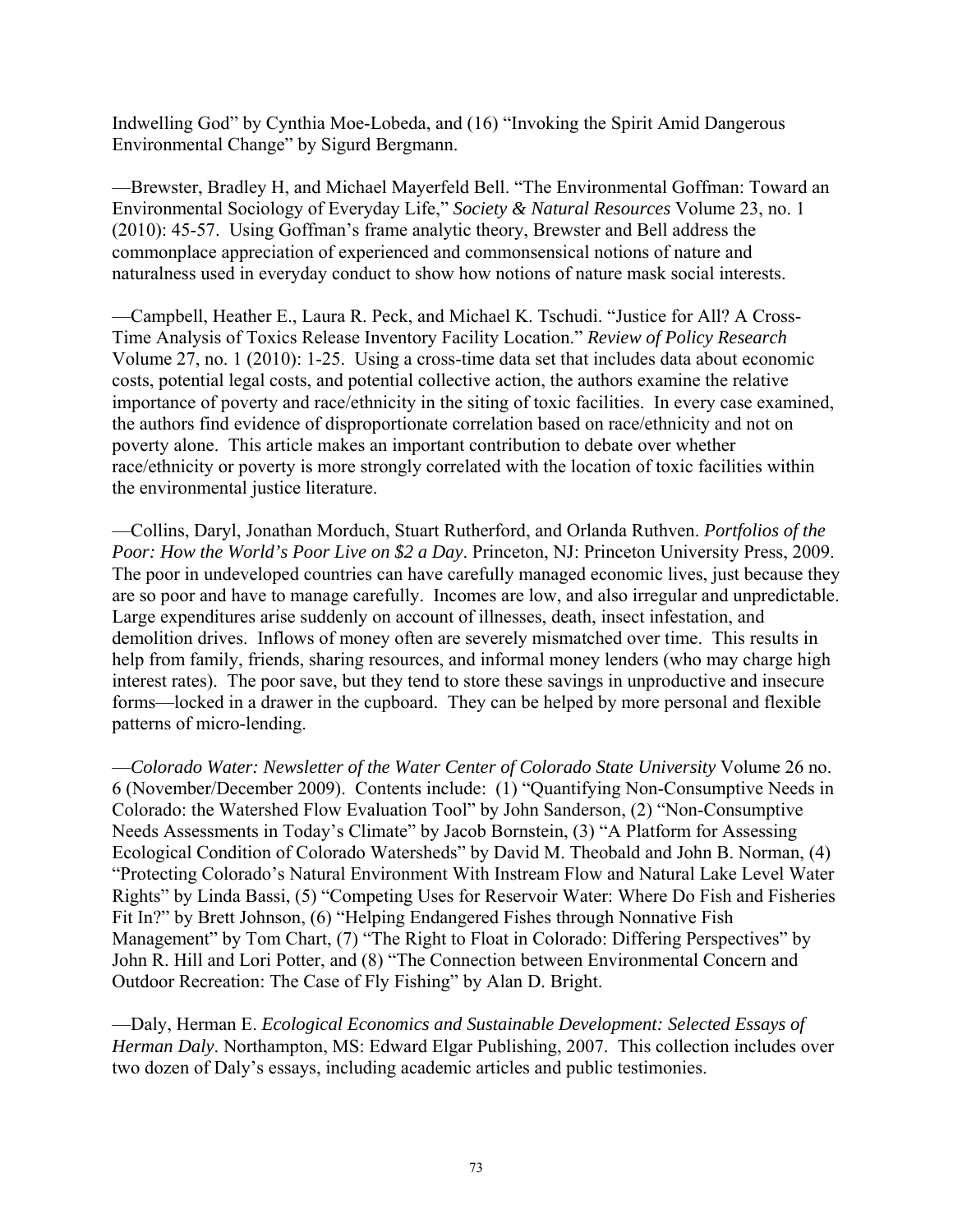—Davis, Ellen F. *Scripture, Culture, and Agriculture: An Agrarian Reading of the Bible*. New York: Cambridge University Press, 2008. Davis discusses Biblical texts on agriculture and insight into the material sources of life. To disregard the environment, food production, and treatment of animals in scripture is to miss reflection in essential aspects of life in the presence of God. The biblical writers had pervasive concern for the care of arable land against the background of the geography, social structures, and religious thought of ancient Israel. This approach consistently brings out neglected aspects of texts, both poetry and prose, that are central to Jewish and Christian traditions. Rather than seeking solutions from the past, Davis creates a conversation between ancient texts and contemporary agrarian writers and she provides a fresh perspective from which to view the destructive practices and assumptions that now dominate the global food economy.

—de Waal, Frans, *The Age of Empathy: Nature's Lessons for a Kinder Society*. New York: Harmony, 2009. De Waal attempts to derive some sort of moral code from the ways other animals behave. By studying such behaviors as bonding, the herd instinct, the forming of alliances, expressions of consolation, and conflict resolution, de Waal demonstrates that animals are "preprogrammed to reach out." Humans in particular, with our innate sensitivity to faces, bodies, and voices, have been designed to feel for one another. Through a better understanding of empathy's survival value in evolution, de Waal suggests, we can work together toward a more just society based on a more generous and accurate view of human nature.

—Dewan, Shaila. "Clash in Alabama Over Tennessee Coal Ash." *New York Times* (30 August 2009). Almost every day, a train pulls into a rail yard in rural Alabama, hauling 8,500 tons of a disaster that occurred 350 miles away to a final resting place, the Arrowhead Landfill in Perry County, which is very poor and almost 70 percent black. To county leaders, the trains' loads, which will total three million cubic yards of coal ash from a massive spill at a power plant in east Tennessee last December, are a tremendous financial windfall. A per-ton "host fee" that the landfill operators pay the county will add more than \$3 million to the county's budget of about \$4.5 million. Available online at:

<http://www.nytimes.com/2009/08/30/us/30ash.html?\_r=1&th=&emc=th&pagewanted=print>.

—Ellis, Erle C., and Navin Ramankutty. "Putting People in the Map: Anthropogenic Biomes of the World." *Frontiers in Ecology and the Environment* Volume 6, no. 8 (2008): 439-47. Anthropogenic biomes offer a new view of the terrestrial biosphere in its contemporary humanaltered form. Most of the terrestrial biosphere has been altered by human residence and agriculture. Less than a quarter of Earth's ice-free land is wild, only 20% of this is forests, and over 36% is barren. More than 80% of all people live in densely populated urban and village biomes. Agricultural villages are the most extensive of all densely populated biomes, and one in four people lives in them.

—Food and Agriculture Organization (FAO). "Hunger on the Rise: Soaring Prices Add 75 Million People to Global Hunger Rolls." Rome, 2008. 923 million persons (almost a billion, one-sixth of the human race) are suffering from malnutrition, almost all of them in developing countries. Available online at:

<http://www.fao.org/newsroom/common/ecg/1000923/en/hungerfigs.pdf>.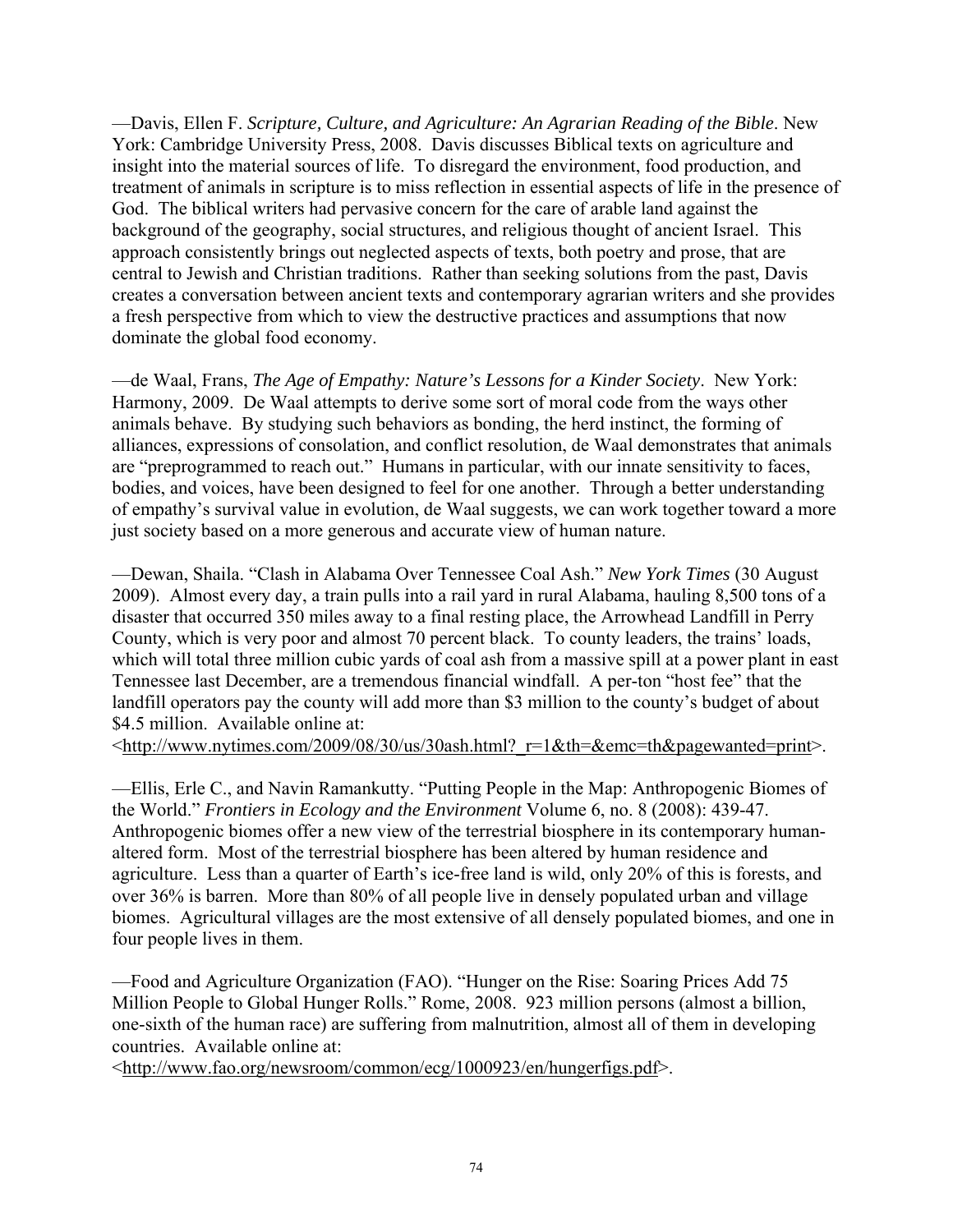—Food and Agriculture Organization (FAO). "More People than Ever Are Victims of Hunger." Rome, Rome, 2009. Over one billion persons, one-sixth of the human race, are suffering from malnutrition, the figure passing one billion for the first time in human history. Prospects of the World Food Summit of cutting in half the number of hungry persons by 2015 seem increasingly remote. The crisis is not due to the lack of available food, but to the increasing poverty of persons unable to get access to it and unable to afford the food. Available online at: <http://www.fao.org/fileadmin/user\_upload/newsroom/docs/Press%20release%20june-en.pdf>.

—Gold, Jennifer. "Biofuel production 'exacerbating' climate change, says Christian Aid." *Christian Today* (17 August 2009). "Western governments are pouring billions of dollars into the production of biofuels with dubious benefits for the climate, warns Christian Aid. In a new report out today, the aid agency said that the massive subsidies and quotas set by governments to finance biofuels had proved 'disastrous'. 'Vast sums of European and American taxpayers' money are being used to prop up industries which are fuelling hunger, severe human rights abuses and environmental destruction—and failing to deliver the benefits claimed for them,' said Eliot Whittington, a Christian Aid climate advocacy specialist and author of the report, 'Growing Pains'." Available online at:

<http://www.christiantoday.com/article/biofuel.production.exacerbating.climate.change.says. christian.aid/24001.htm>.

—Green-Pedersen, Christoffer, and Michelle Wolfe. "The Institutionalization of Environmental Attention in the United States and Denmark: Multiple- versus Single-Venue Systems." *Governance* Volume 22, no. 4 (2009): 625-46. Using a comparative public policy perspective to compare environmental regulations in the US and Denmark, Green-Pedersen and Wolfe argue that while the US political system is relatively open to internal and external competing forces that can draw faster attention to environmental issues, the institutionalization of this attention is weaker than in European parliamentary systems such as Denmark. This helps explain why many European countries have surpassed the US with regard to comprehensive and stringent environmental regulation.

—Gribbin, John, and Mary Gribbin. *He Knew He Was Right: The Irrepressible Life of James Lovelock and Gaia*. London: Allen Lane, 2009. This is published in the US under the title *James Lovelock: In Search of Gaia*, Princeton, NJ: Princeton University Press, 2009. The Gribbins discuss how James Lovelock came to his perspective on Earth as Gaia mixing a medical background, empathy for the planet, and frustration with climate science with his elevated sense of urgency with contemporary challenges.

—Hodman, Susan R. *God Knows There's Need: Christian Responses to Poverty*. New York: Oxford University Press, 2009. Recurrent themes Christian responses to poverty include poverty and disease, poverty and gender, the dilemma of justice in distribution, ascetic models of social activism, the language of human rights, the "common good," and the challenges of hospitality.

—Houck, Oliver A. *Taking Back Eden: Eight Environmental Cases that Changed the World*. Washington, DC: Island Press, 2009. In eight countries around the world, including the US, ordinary citizens (and lawyers) have used their standing as citizens in challenging corporate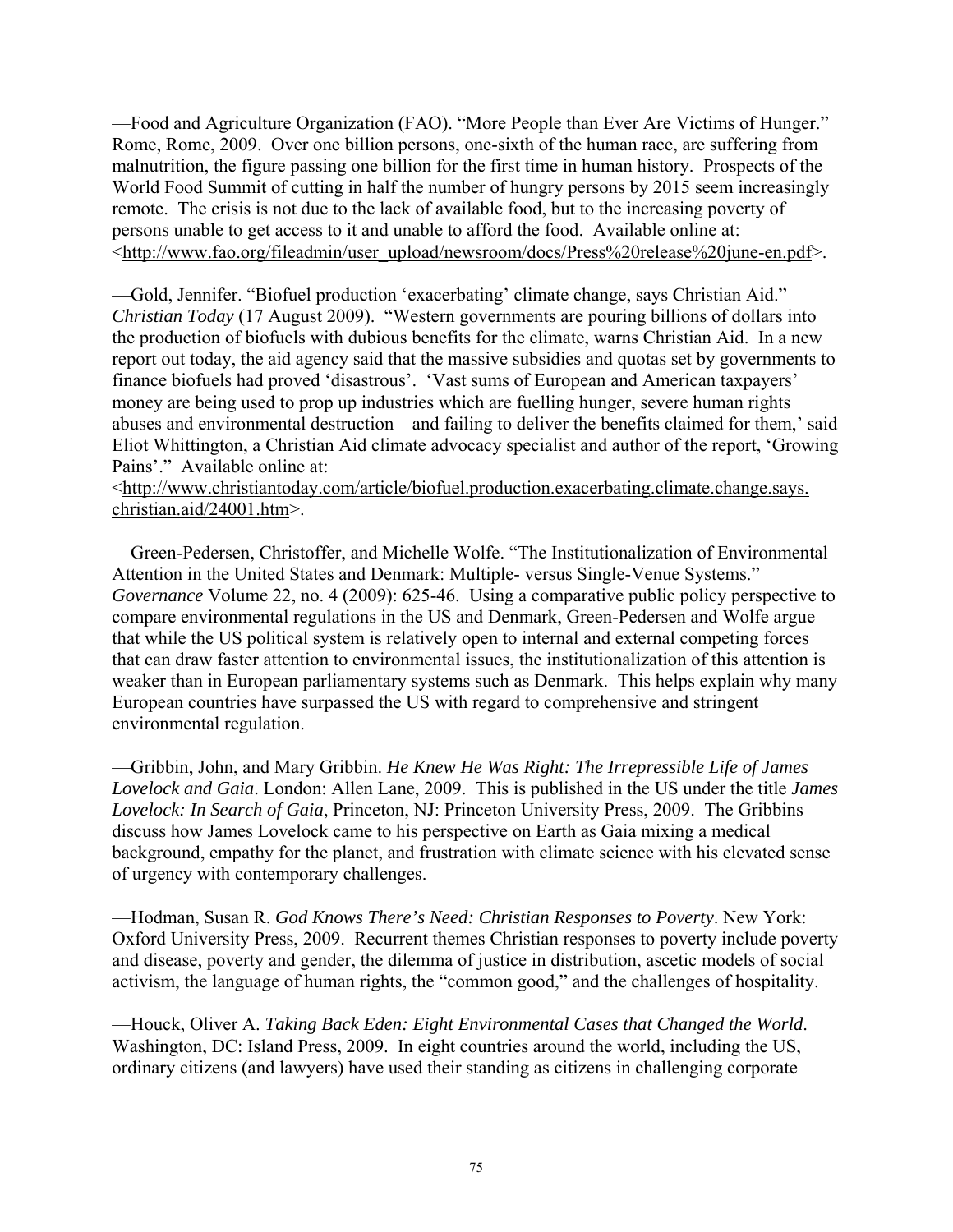practices and government policies to change not just the way the environment is defended but the way that the public interest is recognized in law.

—Jenkins, Willis, ed. *Berkshire Encyclopedia of Sustainability*, Volume 1: *The Spirit of Sustainability*. Great Barrington, MA: Berkshire Publishing Group, 2009. Through collaboration with the Forum on Religion and Ecology, leading scholars examine key concepts for understanding and implementing the values and practices of sustainability. Coverage ranges widely, from the promise and problems of global and indigenous religions to major theories in philosophy and environmental ethics, as well as professional practices and social movements. Includes are entries on the various goals of sustainability, ecological integrity, economic health, human dignity, fairness to the future, social justice, and interpretive frameworks for reasoning through their combined challenge. Some examples include Holmes Rolston on science and religion, William Schweiker on responsibility, Anne Primavesi on Gaia, Thomas Pogge on poverty, Mary Evelyn Tucker on world religions, Christopher Chapple on Hinduism, T.J. Gorringe on culture, and Richard Norgaard on economics. Other articles include beauty, biodiversity, climate change, education, energy, future generations, justice, law, vegetarianism, and wisdom.

—Jorgenson, Andrew K., and Brett Clark. "The Economy, Military, and Ecologically Unequal Exchange Relationship in Comparative Perspective: A Panel Study of the Ecological Footprint of Nations, 1975-2000." *Social Problems* Volume 56, no. 4 (2009): 621-46. Abstract from the article: "The authors employ multiple theories within a political economy framework to examine the structural predictors of the per capita ecological footprints of nations. Engaged theories include ecological modernization, treadmill of production, treadmill of destruction, and ecologically unequal exchange. Results of cross-national panel regression models indicate that the treadmill of production in the context of economic development increases per capita footprints, which contradicts general claims of ecological modernization theory. Similarly, the treadmill of destruction in the mode of military expenditures per soldier positively affects per capita footprints. Those with relatively higher levels of exports sent to economically developed and militarily powerful nations experience suppressed consumption levels, and these effects are especially pronounced and increasingly so for less-developed countries, many of which consume resources well below globally sustainable thresholds. The latter sets of findings support key elements of ecologically unequal exchange theory. Ultimately, this research suggests that a political economy framework that considers domestic attributes and structural relationships in particular contexts is quite useful for understanding the consumption-based environmental harms of nations."

—Kats, Greg. *Greening Our Built World: Costs, Benefits, Strategies*. Washington. DC: Island Press, 2009. Kats provides a study of more than 150 green buildings in the US and ten other countries and argues that green design is both cost-effective and earth-friendly.

—Kean, Sam. "Eco-Alchemy in Alberta." *Science* Volume 327, no. 5956 (20 November 2009): 1052-55. There is oil in the tar sands of Alberta, lots of it, and controversy over whether such mined lands can be reclaimed, lots of it. There is a roaring debate in Canada about whether tailings ponds, resulting from the mines, and oil mines in general, are ecologically salvageable specifically whether they can ever support the same fauna and flora as undisturbed land.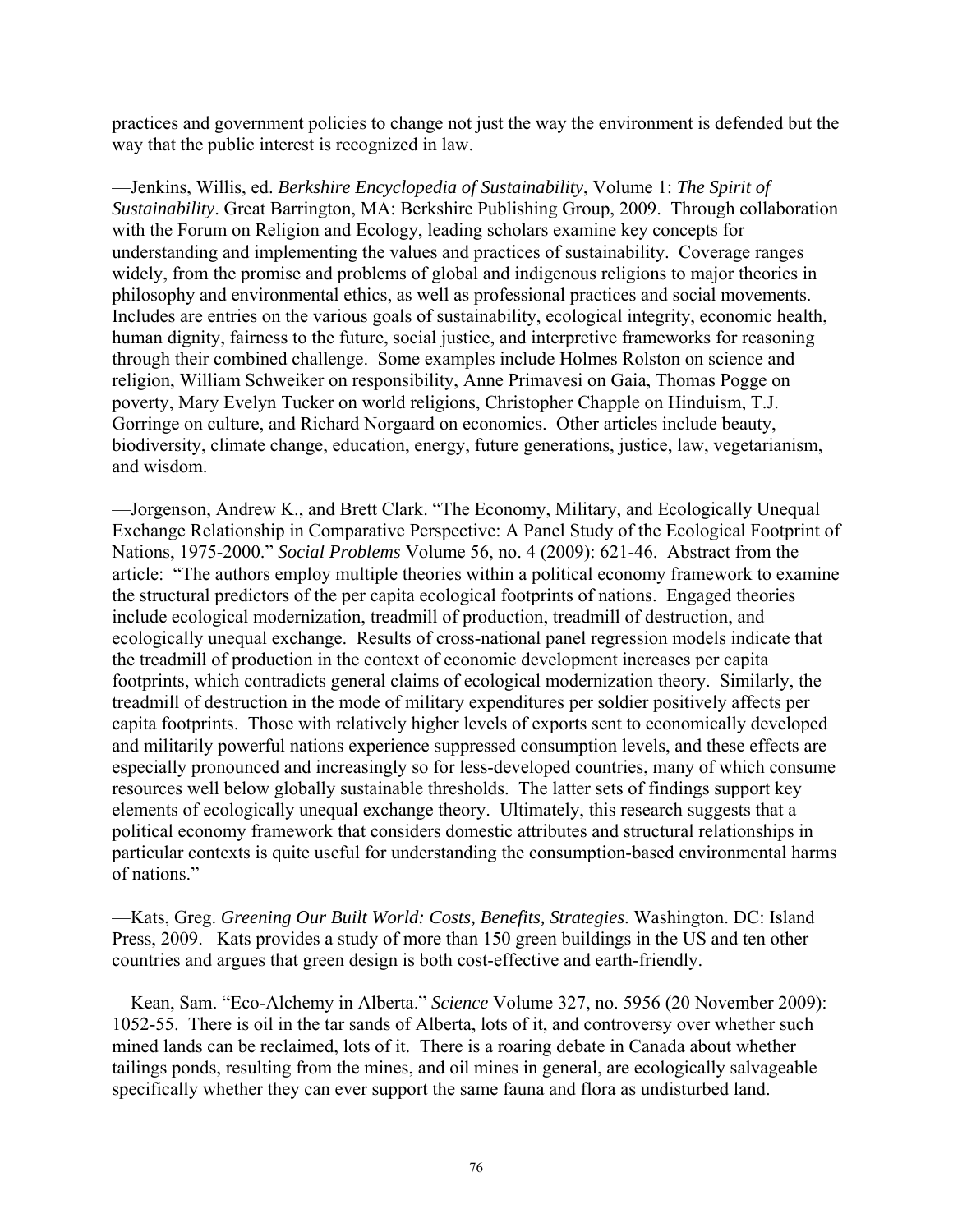—Kellert, Stephen R. *Building for Life: Designing and Understanding the Human-Nature Connection*. Washington, DC: Island Press, 2005. Successful architecture can connect humans with nature and enrich their lives. Our fractured relationship with nature is a design problem rather than an unavoidable aspect of modern life. Kellert put these ideas to work in overseeing the design and building of a green building for the Yale University College of Forestry and Environmental Sciences.

—Laszlo, Chris, Daniel Fogel, Peter Whitehouse, Gernot Wagner, and Karen Christensen, eds. *Berkshire Encyclopedia of Sustainability*, Volume 2: *The Business of Sustainability*. Great Barrington, MA: Berkshire Publishing Group, 2009.

—Lomborg, Bjorn. "Technology Can Fight Global Warming." *Wall Street Journal* (28 August 2009). We have precious little to show for nearly 20 years of efforts to prevent global warming. Promises in Rio de Janeiro in 1992 to cut carbon emissions went unfulfilled. Stronger pledges in Kyoto five years later failed to keep emissions in check. The only possible lesson is that agreements to reduce carbon emissions are costly, politically arduous, and ultimately ineffective. Available online at:

<http://online.wsj.com/article\_email/SB10001424052970203706604574376442559564788-lMy QjAxMDA5MDIwODEyNDgyWj.html>.

—Lovelock, James. *The Vanishing Face of Gaia: A Final Warning*. London: Allen Lane, 2009. Anthropogenic influence and Earth's response are accelerating at a pace that exceeds the projections of the latest Intergovernmental Panel on Climate Change report. But Lovelock is a stern critic of climate science, especially American science, which assumes that all we need to know about the climate can come from modeling the physics and chemistry of the air in ever more powerful computers. American climate science is too compartmentalized into narrow disciplines, too reductionist in approach, so well funded as to stifle creativity, and too reliant on computer models. This ignores the physiology of a living planet.

—Malone, Elizabeth L. *Debating Climate Change: Pathways Through Argument to Agreement*. London: Earthscan Publications, 2009. Malone analyzes one hundred documents about climate change, including documents from international negotiators and top level climate scientists to energy company perspectives, and uses this analysis to chart a way through the debate about climate change built upon shared consensus.

—Manfredo, Michael J., Jerry J. Vaske, Perry J. Brown, Daniel J. Decker, and Esther A. Duke, eds. *Wildlife and Society: The Science of Human Dimensions*. Washington, DC: Island Press, 2008. This book is the 2009 recipient of the Wildlife Society's Publication Award in the outstanding edited book category. Contents include: (1) "Introduction: Perspectives on the Past and Future of Human Dimensions of Fish and Wildlife" by Perry J. Brown, (2) "Social and Demographic Trends Affecting Fish and Wildlife Management" by Michael A. Schuett, David Scott, and Joseph T. O'Leary, (3) "Understanding Global Values toward Wildlife" by Michael J. Manfredo, Tara L. Teel, and Harry C. Zinn, (4) "The Emergence of Conservation NGOs as Catalysts for Local Democracy" by John Fraser, David Wilkie, Robert Wallace, Peter Coppolillo, Roan Balas, McNab R. Lilian, E. Painter, Peter Zahler, and Isabel Buechsel, (5)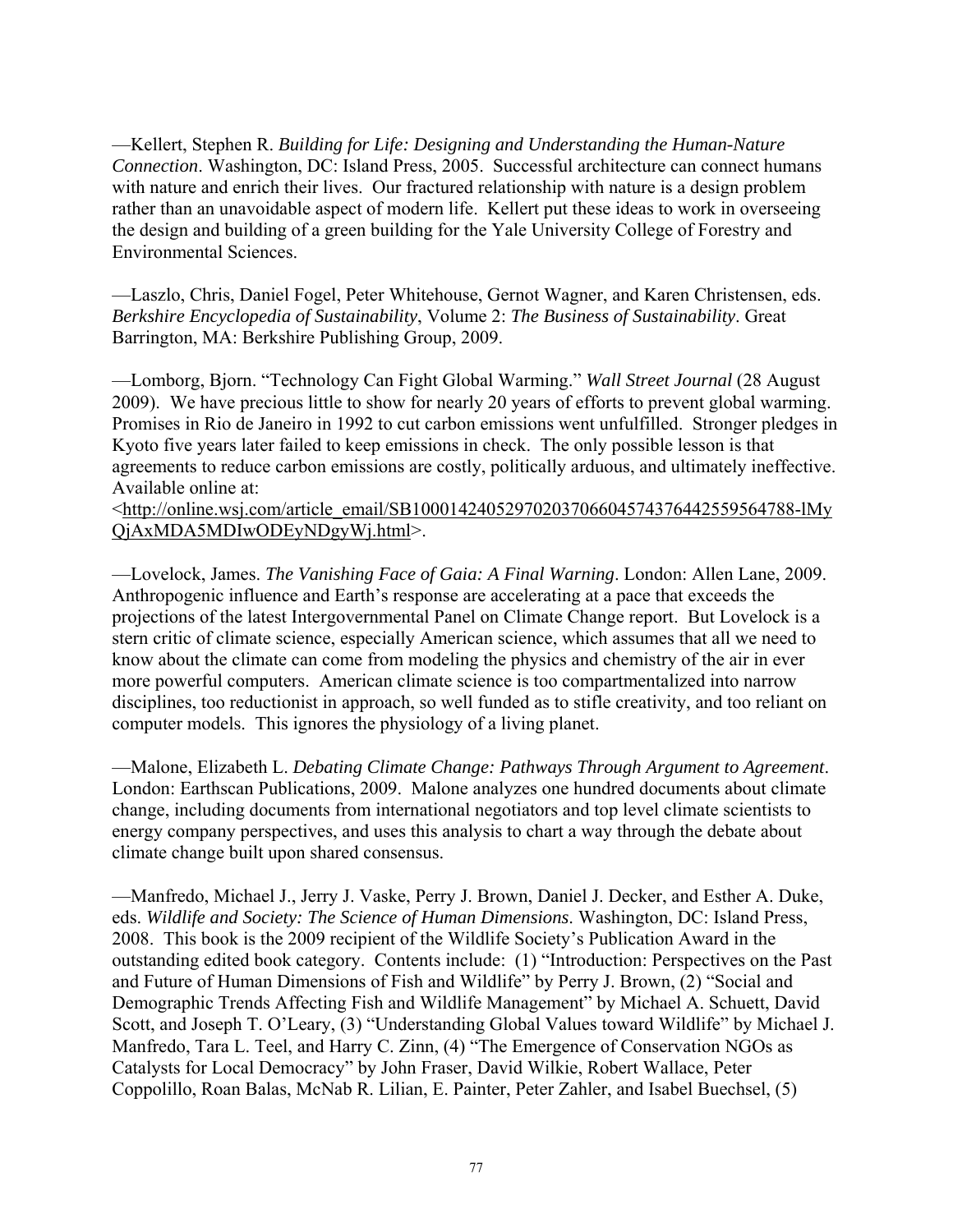"Imagining the Future: Humans, Wildlife, and Global Climate Change" by Douglas B. Inkley, Amanda C. Staudt, and Mark Damian Duda, (6) "Changing Culture of Wildlife Management" by Larry M. Gigliotti, Duane L. Shroufe, and Scott Gurtin, (7) "Toward a Framework for Integrating Human Dimensions in Wildlife Management" by Irene Ring, (8) "Camanaging Wildlife in the Amazon and the Salvation of the Pacaya-Samiria National" by Richard Bodmer, Pablo Puertas, and Tula G. Fang, (9) "Working with Communities to Achieve Conservation Goals" by Catherine M. Hill, (10) "Humans and Wildlife as Ecosystem Components in Integrated Assessments" by Kathleen A. Galvin, Randall B. Boone, Shauna B. BurnSilver, and Philip K. Thornton, (11) "Legal Trends in Fish and WildLife Policy," (12) "Reviving the Public Trust Doctrine as a Foundation for Management in North America" by John F. Organ and Gordon R. Batcheller, (13) "A 'Wicked' Problem: Institutional Structures and Wildlife Management Success" by Susan J. Buck, (14) "Fueling the Conservation Engine: Where Will the Money Come from to Drive Fish and Wildlife Management and Conservation?" by Michael Hutchings, Heather E. Eves, and Cristina Goettsch Mittermeier, (15) "The Socioecology of Urban Wildlife Management" by John Hadidian, (16) "The Human Dimensions of Conflicts with Wildlife around Protected Areas" by Adrian Treves, (17) "New Markets for Recreational Fishing" by Oystein Aas and Robert Arlinghaus, (18) "Preparing for the Next Disease: The Human-Wildlife Connection" by Jerry J. Vaske, Lori B. Shelby, and Mark D. Needham, (19) "Challenges and Opportunities at the Interface of Wildlife-Viewing Marketing and Management in the Twenty-first Century" by Stephen F. Mccool, (20) "Trends in Access and Wildlife Privatization" by Tommy L. Brown and Terry A. Messmer, (21) "Social Dimensions of Managing Hunting in Tropical Forests" by Elizabeth L. Bennett, (22) "Communication as an Effective Management Strategy in a Diverse World" by Susan K. Jacobson and Mallory D. McDuff, and (23) "Conclusion: What Is Wildlife Management?" Daniel J. Decker, Willam. F. Siemer, Kirsten M. Leong, Shown J. Riley, Brent A. Rudolph, and Len H. Carpenter.

—McFague, Sallie. *A New Climate for Theology: God, the World, and Global Warming*. Minneapolis: Fortress, 2008. McFague discusses a theology for a bleak future and finds a geophysical apocalypse inevitable. There will be violent class wars over resources and the breakdown of civilization at multiple levels. She presents a theology for humanity's fastcoming, brutal environmental crisis resulting from global warming. Such a theology is not irrelevant, as many might think, because in a democracy the basic beliefs of citizens ultimately control the actions of institutions, both business and government (p. 25). We need a different language for thinking about God and ourselves in this new climate.

—Mohai, Paul, David Pellow, and J. Timmons Roberts. "Environmental Justice." *Annual Review of Environment and Resources* Volume 34 (2009): 405-30. Abstract: "The article reviews two decades of scholars' claims that exposures to pollution and other environmental risks are unequally distributed by race and class, examines case studies of environmental justice social movements and the history and politics of environmental justice policy making in the United States, and describes the emerging issue of global climate justice. The authors engage the contentious literature on how to quantitatively measure and document environmental injustice, especially the complex problems of having data of very different types and areas (such as zip codes, census tracts, or concentric circles) around polluting facilities or exposed populations. Also considered is the value of perspectives from critical race theory and ethnic studies for making sense of these social phenomena. The article concludes with a discussion of the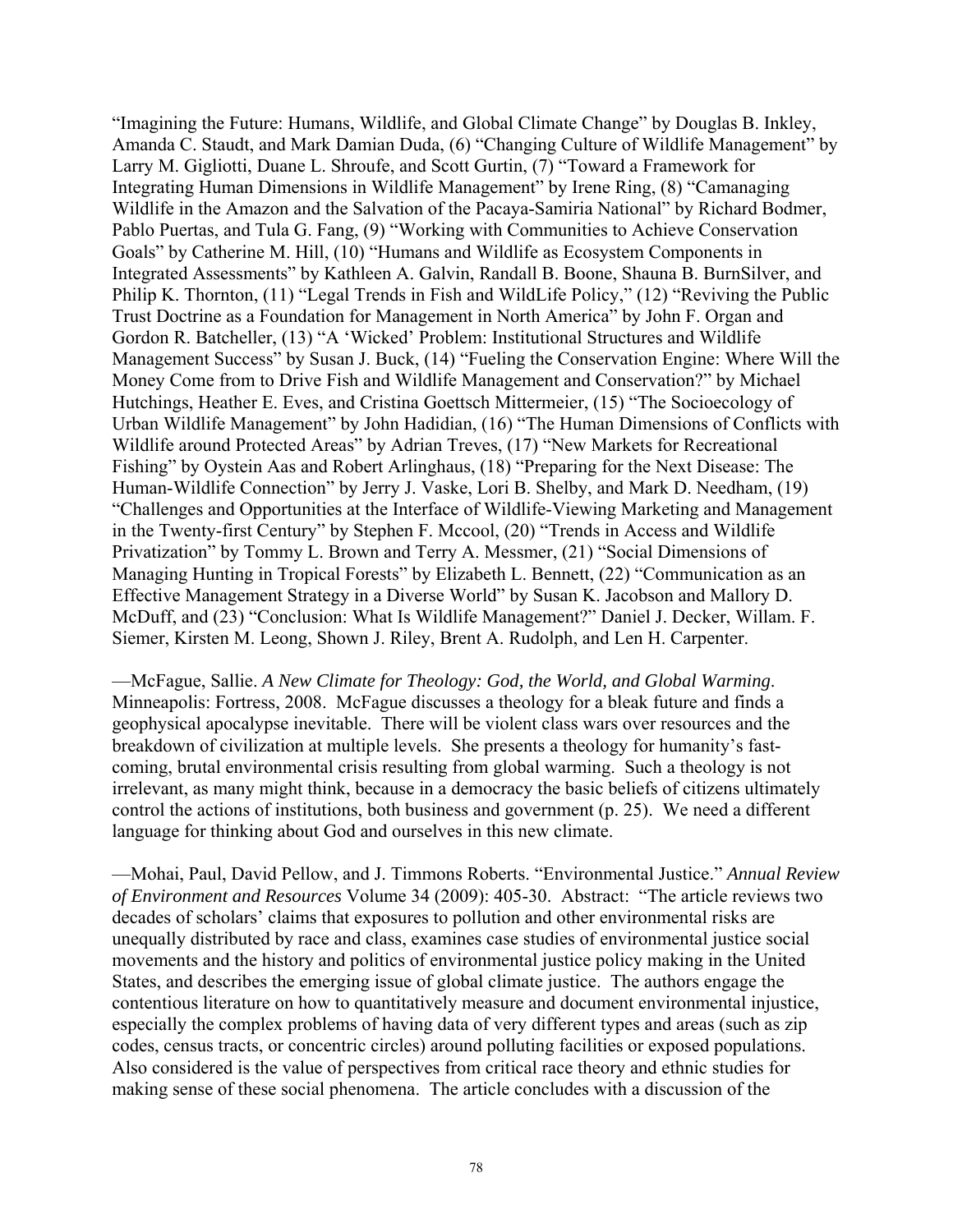globalization of the environmental justice movement, discourse, and issues, as well as with some policy implications of finding and understanding environmental justice. One unique feature of this review is its breadth and diversity, given the different approaches taken by the three coauthors."

—Moyo, Dambisa. *Dead Aid: Why Aid Is Not Working and How There Is a Better Way in Africa*. New York, Farrar, Straus & Giroux, 2009. An Oxford-educated Zambian economist proposes that foreign assistance to Africa should be cut off completely. Instead of taking foreign aid, governments should seek money through the international financial markets, pursue ties with China, press for freer trade in agricultural commodities, and develop microfinance institutions. Aid to Africa is harmful; it not only fails to alleviate poverty, but causes poverty. Critics rejoin that the economist is addressing only government aid and development banks/direct transfers to governments. The economist fails to address government aid to NGOs, which have been one of the most effective areas of foreign assistance. The critics also reply that the economic claim that aid causes poverty is insufficiently supported with evidence. This book has been featured on CNN, NPR, PBS, FOX, and CBS.

—Mugerauer, Robert, and Lynne Manzo. *Environmental Dilemmas: Ethical Decision Making*. Lanham, MD: Roman & Littlefield, 2008.

—Neisloss, Liz. "India's Idol Rituals Take Toll on Environment." CNN, Pallavakam, India (31 August 2009). South India's sun beats down on a long line of trucks wending to the Bay of Bengal. In the back of these trucks, giant, brightly painted statues of the Hindu god Ganesha are waiting to be dropped in the nearby ocean. All over India, Hindus recently celebrated the birthday of the elephant god and now the idols made for this festivity are being taken to India's ocean, rivers and lakes and deposited. It's part of the Hindu religious cycle. But it's also a huge source of pollution. And in recent years, idol immersion has become a popular local event, with some statues so huge they must be lifted by cranes. The Ganeshas gleam with gold paint and glisten with reds, pinks, and greens. But scientists who've studied the problem say these paints often contain toxic metals, such as lead and mercury. They contaminate plants, and poison fish and irrigation and drinking water. They end up in the human food chain. Available online at: <http://edition.cnn.com/2009/WORLD/asiapcf/08/30/india.idols.pollution/index.html>.

—New Scientist Staff. "Ecological Economics—Beyond Growth—Why Our Economy is Killing the Planet and What We Can Do About It." *New Scientist* (18 October 2008): 40-41. A growing band of experts argue that personal carbon virtue and collective environmentalism are futile as long as our economic system is built on the assumption of growth. The science tells us that if we are serious about saving Earth, we must reshape our economy. This, of course, is economic heresy. Growth to most economists is as essential as the air we breathe: it is, they claim, the only force capable of lifting the poor out of poverty, feeding the world's growing population, meeting the costs of rising public spending, and stimulating technological development—not to mention funding increasingly expensive lifestyles. They see no limits to that growth, ever. It has now become clear just how terrified governments are of anything that threatens growth, as they pour billions of public money into a failing financial system. Amid the confusion, any challenge to the growth dogma needs to be looked at very carefully. This one is built on a long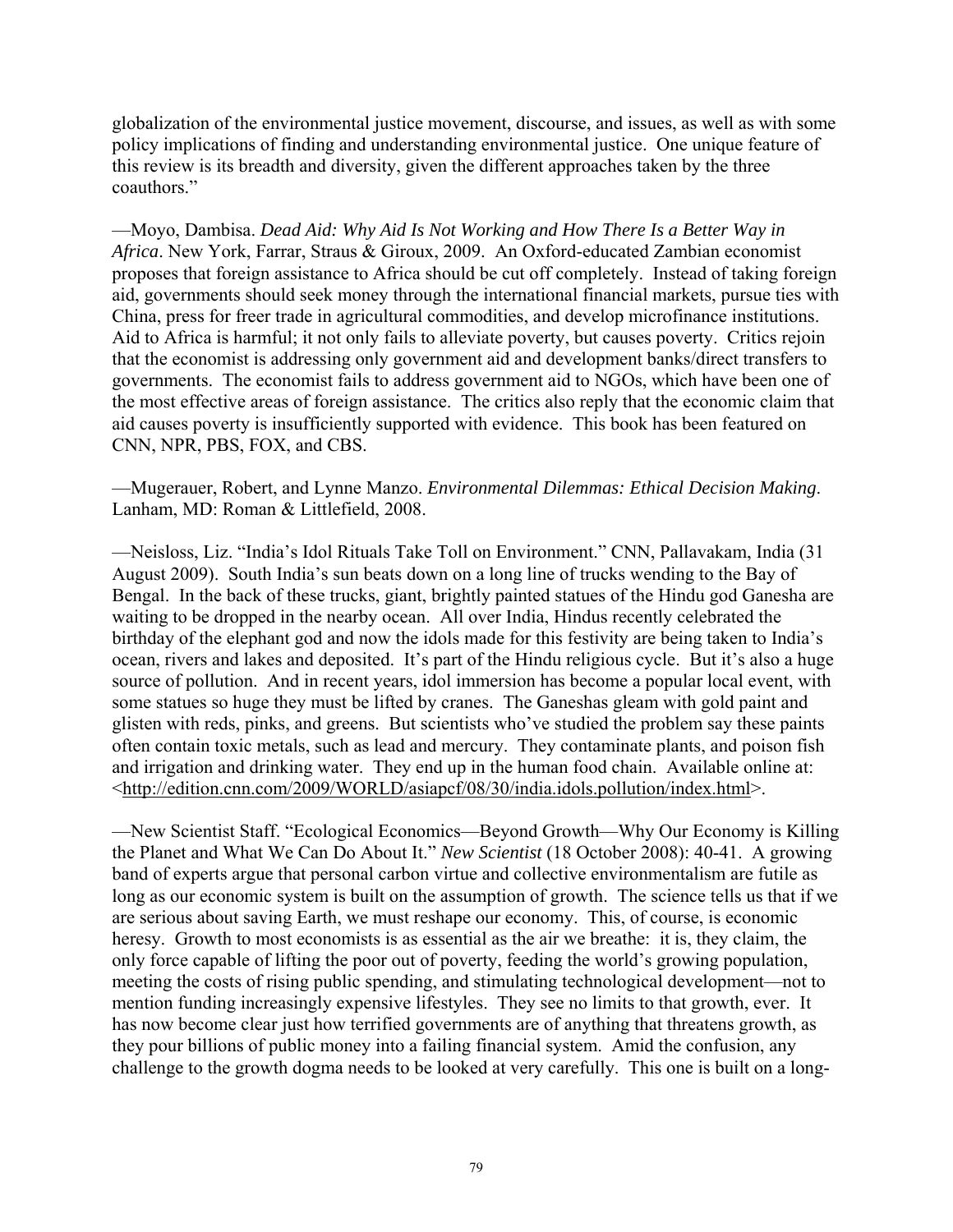standing question: how do we square Earth's finite resources with the fact that as the economy grows, the amount of natural resources needed to sustain that activity must grow too?

—Ostrom, Elinor. "A General Framework for Analyzing Sustainability of Social-Ecological Systems." *Science* Volume 325, no. 5939 (24 July 2009): 419-25. A major problem worldwide is the potential loss of fisheries, forest, and water resources. Understanding the processes that lead to improvements in or deterioration of natural resources is limited, because scientific disciplines use different concepts and languages to describe and explain complex socialecological systems. Without a common framework to organize findings, isolated knowledge does not cumulate. Until recently, accepted theory has assumed that resources users will never self-organize to maintain their resources and that governments must impose solutions. Research in multiple disciplines, however, has found that some government policies accelerate resource destruction, whereas some resource users have invested their time and energy to achieve sustainability. A general framework is used to identify ten subsystem variables that affect the likelihood of self-organization in efforts to achieve a sustainable social-ecological system. Ostrom recently won the Nobel Prize in economics for her work.

—Penna, Anthony N. *The Human Footprint: A Global Environmental History*. Malden, MA: Wiley-Blackwell, 2009. Drawing from disciplines such as anthropology, climatology, evolutionary biology, geology, history, and various social sciences, Penna develops an extensive global account of the environmental history of humans on Earth from the Paleolithic era to today.

—Reader, John. *Potato: A History of the Propitious Esculent*. New Haven, CT: Yale University Press, 2009. Reader develops an environmental history of the potato to show how it has played a crucial role in human history.

—Richter, Brian. "Water Policies Suffer Sinking Feeling." BBC News (18 August 2009). More than one billion people lack access to safe, clean drinking water, and more than half of the hospital beds in the world are occupied by people afflicted with water-borne diseases. More than 800 million are malnourished, primarily because there isn't enough water to grow their food. Available online at: <http://news.bbc.co.uk/2/hi/science/nature/8205132.stm>.

—Richter, Daniel deB. Jr., and Megan L. Mobley. "Monitoring Earth's Critical Zone." *Science* Volume 326, no. 5956 (20 November 2009): 1067-68. Most environmental monitoring is above ground, but human demands on the environment continue to accelerate changes in the soil, root zones, and underground hydrology, threatening the sustainability of land management and the above ground environment. This is a "critical zone" that demands much closer monitoring.

—Rosa, Eugene A., Andreas Diekmann, Thomas Dietz, and Carlo Jaeger, eds. *Human Footprints on the Global Environment: Threats to Sustainability*. Cambridge, MA: MIT Press, 2009. Contents include: (1) "Global Transformations: Passage to a New Ecological Era" by Eugene A. Rosa and Thomas Dietz, (2) "World Risk Society as Cosmopolitan Society: Ecological Questions in a Framework of Manufactured Uncertainties" by Ulrich Beck, (3) "Human Driving Forces of Global Change: Dominant Perspectives" by Thomas Dietz, Eugene A. Rosa, and Richard York, (4) "Progress in the Study of Land Use/Cover Change and the Outlook for the Next Decade" by Emilio F. Moran, (5) "The Effectiveness of International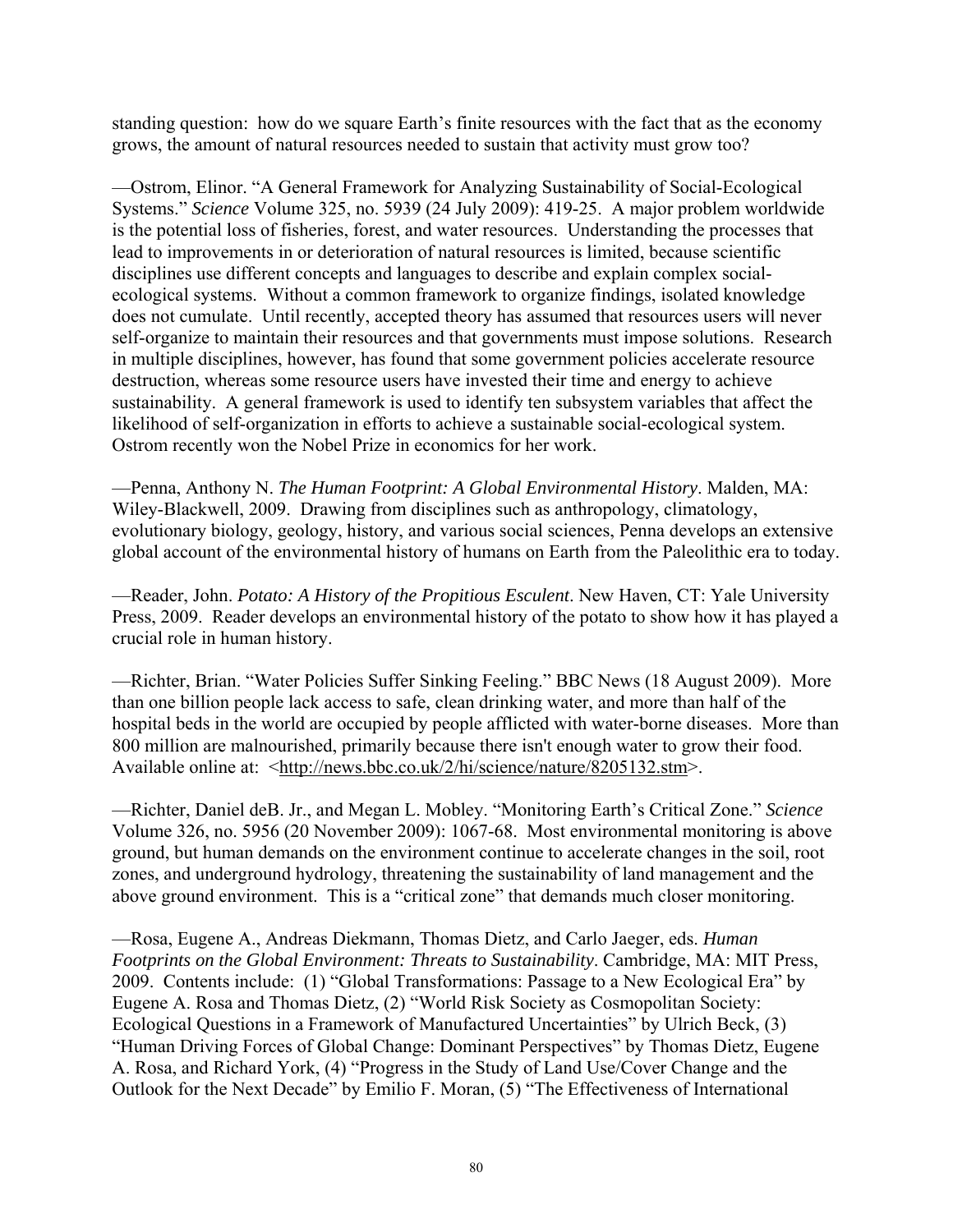Environmental Regimes" by Oran R. Young, (6) "Uncommon Ground: Critical Perspectives on Common Property" by Bonnie J. McCay and Svein Jentoft, (7) "Vulnerability of Coupled Human-Ecological Systems to Global Environmental Change" by Jeanne X. Kasperson, Roger E. Kasperson, and B. L. Turner II, and (8) "Human Dimensions of Coupled Human-Natural Systems: A Look Backward and Forward" by Eugene A. Rosa and Thomas Dietz.

—Satterthwaite, David. "The Implications of Population Growth and Urbanization for Climate Change." *Environment and Urbanization* Volume 21, no. 2 (2009): 545-67. Because almost all countries with the fastest growing populations are poor and have low per capital greenhouse gas emissions, Satterthwaite argues that people in these third world countries should not have to shoulder burdens to mitigate climate change. On page 550, he says: "So perhaps up to one-sixth of the world's population has incomes and consumption levels that are so low that they are best not included in allocations of responsibility for GHG emissions."

—Schneider, Stephen H., Armin Rosencranz, Michael D. Mastrandrea, and Kristin Kuntz-Duriseti, eds. *Climate Change Science and Policy*. Washington, DC: Island Press, 2009. Contents include: (1) "Introduction" by John P. Holdren, (2) "Climate Change Science Overview" by Michael D. Mastrandrea and Stephen H. Schneider, (3) "Detection and Attribution" by Ben D. Santer and Tom M.L. Wigley, (4) "Wild Species and Extinction" by Terry L. Root and Elizabeth S. Goldsmith, (5) "Ecosystems" by Rik Leemans, (6) "Marine Ecosystems" by Carol Turley, (7) "Water" by Peter H. Gleick, (8) "Hurricanes" by Judith A. Curry and Peter J. Webster, (9) "Wildfires" by Anthony L. Westerling, (10) "Tropical Forests of Amazonia" by Philip M. Fearnside, (11) "Global Crop Production and Food Security" by David B. Lobell, (12) "Human Health" by Kristie L. Ebi, (13) "Unique and Valued Places" by W. Neil Adger, Jon Bamett, and Heidi Ellemor, (14) "Assessing Economic Impacts" by Stéphane Hallegatte and Philippe Ambrosi, (15) "Integrated Assessment Modeling" by Hans-Martin Füssel and Michael D. Mastrandrea, (16) "Risk, Uncertainty, and Assessing Dangerous Climate Change" by Stephen H. Schneider and Michael D. Mastrandrea, (17) "Risk Perceptions and Behavior" by Anthony Leiserowitz, (18) "What Is the Economic Cost of Climate Change?" by Michael Hanemann, (19) "Cost-Efficiency and Political Feasibility' by Christian Azar, (20) "Carbon Taxes, Trading, and Offsets" by Danny Cullenward, (21) "The Cost of Reducing CO2 Emissions" by Christian Azar, (22) "International Treaties" by M.J. Mace, (23) "EU Climate Policy" by Tom R. Burns in collaboration with Mikael Roman, (24) "Population" by Frederick A.B. Meyerson, (25) "Inequities and Imbalances" by Ambuj Sagar and Paul Baer, (26) "Ethics, Rights, and Responsibilities" by Paul Baer and Ambuj Sagar, (27) "Developing Country Perspectives" by Jayant Sathaye, (28) "CDM and Mitigation in Developing Countries" by David Wolfowitz, (29) "Measuring the Clean Development Mechanism's Performance and Potential" by Michael Wara, (30) "Understanding the Climate Challenge in China" by Joanna I. Lewis, Jeffrey Logan, and Michael B. Cummings, (31) "Climate Change and the New China" by Paul G. Harris, (32) "India" by Ashok Gadgil and Sharachchandra Lélé, (33) "Australia" by Chris Hotham, (34) "National Policy" by Armin Rosencranz and Russell Conklin, (35) "Policy in California" by Jason Mark and Amy Lynd Luers, (36) "California's Battle for Clean Cars" by Fran Pavley, (37) "US State Climate Action" by Joshua Bushinsky, (38) "Policies to Stimulate Corporate Action" by Eileen Claussen, Vicki Arroyo, and Truman Semans, (39) "Corporate Initiatives" by Paul Dickinson, James P. Hawley, and Andrew T. Williams, (40) "Carbonundrums: The Role of the Media" by Maxwell T. Boykoff, (41) "Newspaper and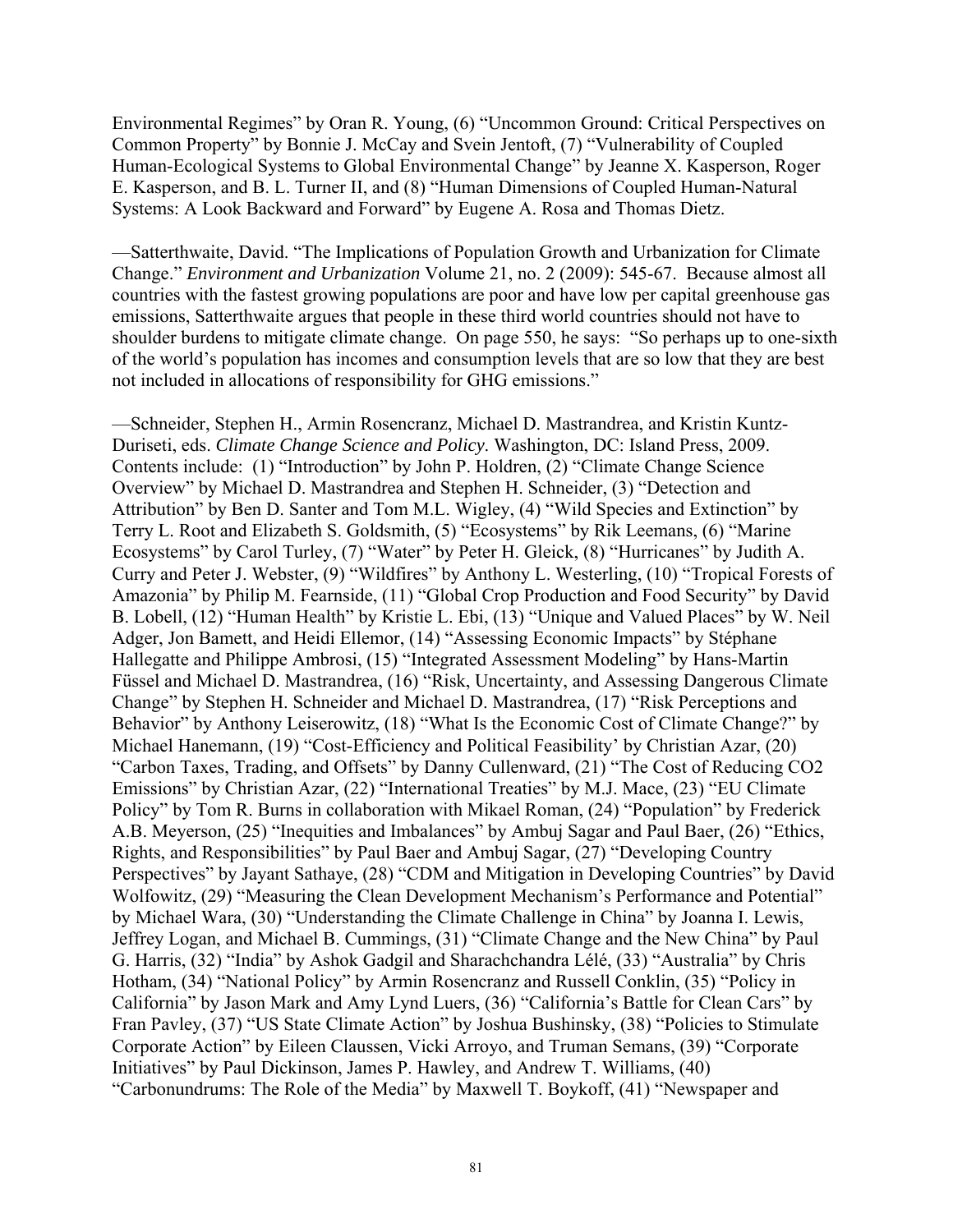Television Coverage" by Aaron M. McCright and Rachael L. Shwom, (42) "Media and Public Education" by Dale Willman, (43) "The Road Forward" by Robert T. Watson and Andre R. Aquino, (44) "Energy Efficiency" by Audrey B. Chang, Arthur H. Rosenfeld, and Patrick K. McAuliffe, (45) "Renewable Energy" by Daniel M. Kammen, (46) "Designing Energy Supply Chains Based on Hydrogen" by Whitney G. Colella, (47) "Nuclear Energy" by Burton Richter, (48) "Coal Capture and Storage" by David Hawkins, (49) "Tropical Forests by Philip M. Feamside, and (50) "Engineering the Planet" by David W. Keith.

—Schwartzman, Megan R., and Michael P. Wilson. "New Science for Chemical Policy." *Science* Volume 326, no. 5956 (20 November 2009): 1065-66. Global chemical production is expected to double, and this increasingly threatens the health of both humans and wildlife. The default assumption at present in the US is that a chemical remains on the market until the government proves it is harmful. That should change. Producers ought to be required to demonstrate the safety of a chemical before putting it on the market. The burden of proof should not be on the government regulators, who are unable to cope with the 80,000 chemicals produced. The burden of proof needs to be on industry to insure safety. The European Union has a much better policy than the United States.

—Seastedt, Timothy R., Richard J. Hobbs, and Katharine N. Suding. "Management of Novel Ecosystems: Are Novel Approaches Required?" *Frontiers in Ecology and the Environment* Volume 6, no. 10 (2008): 547-53. Novel ecosystems composed of new combinations of species under new abiotic conditions are increasingly common, and adaptive ecosystem management approaches must explicitly acknowledge the current status and predict the future conditions of these systems. Old styles of management, which focused on removing undesirable species or conditions from ecosystems to return them to a prior condition, might no longer be sufficient. We need to consider, and experiment with, novel approaches to ecosystem a management that focus on desired outcomes or trajectories, rather than simply taking preventative or therapeutic measures.

—Sellars, Richard West. *Preserving Nature in the National Parks: A History*, 2nd edition. New Haven: Yale University Press, 2009.

—Shulman, Stuart W. (2009) "The Case Against Mass E-mails: Perverse Incentives and Low Quality Public Participation in U.S. Federal Rulemaking." *Policy & Internet* Volume 1, no. 2 (2009): <http://www.psocommons.org/policyandinternet/vol1/iss1/art2>. Shulman examines a case study of Move.On.org-generated emails sent to the US Environmental Protection Agency about a 2004 rulemaking about mercury and finds that the vast majority of the emails contained no new relevant information for the EPA to consider. He argues that this should lead us to question the effectiveness and role that mass emailing plays as a new staple of the modern environmental movement, a role that might be counterproductive to a more deliberative and democratic era.

—Sorrell, Roger D. *St. Francis of Assisi and Nature*. New York: Oxford University Press, 2009. Many of St. Francis's ideas concerning the relation of humans to nature have their antecedents in scripture and monastic tradition. But his nature mysticism, his concept of familial relationships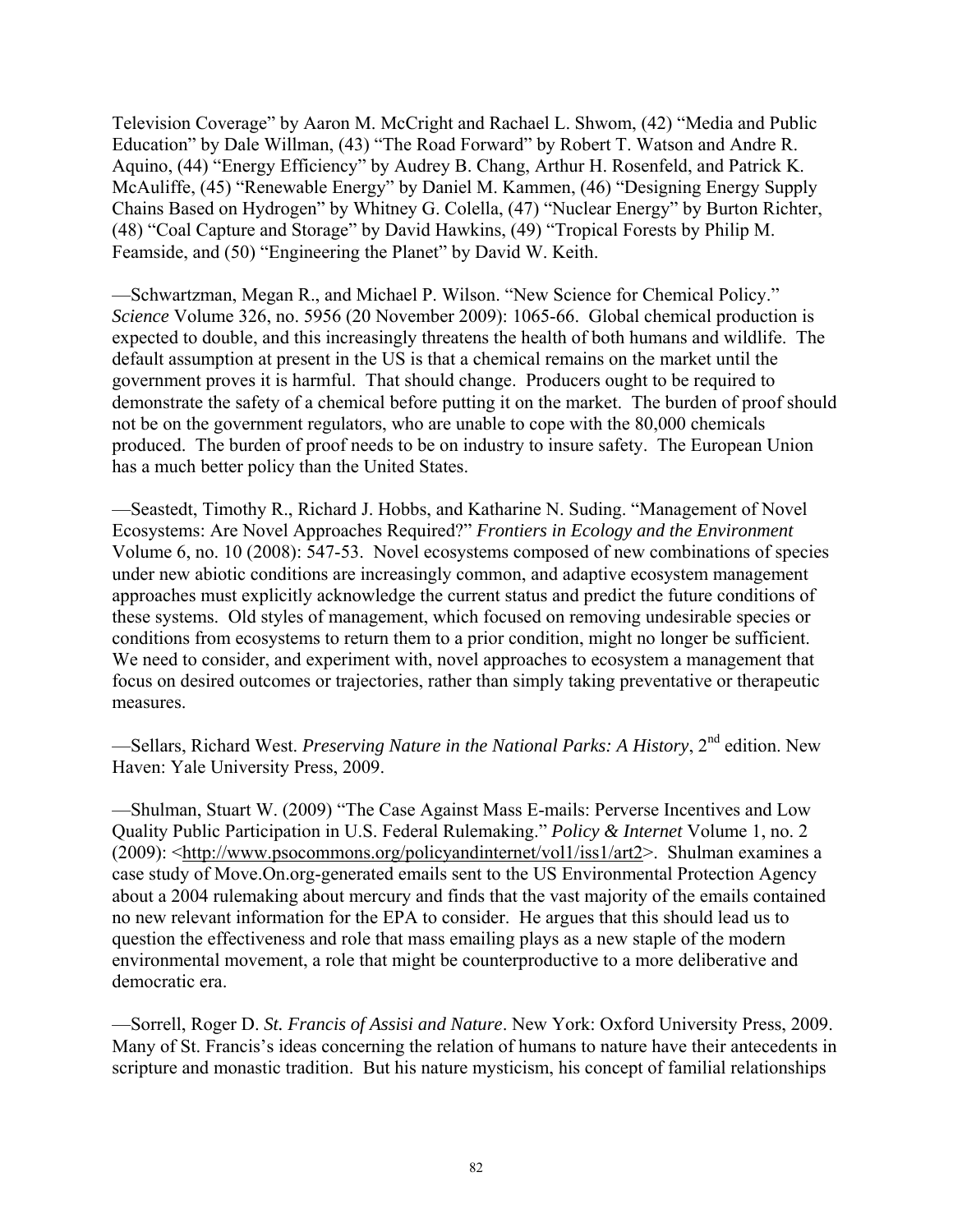with created things, and his extension of chivalric conceptions to interactions with creatures are entirely his own.

—Thurow, Roger, and Scott Kilman. *Enough: Why the World's Poorest Starve in an Age of Plenty*. Philadelphia: Public Affairs (Perseus Books), 2009. A large part of the problem with economic development is the trading system now in place which penalizes African farmers and benefits farmers in the developed world. Local markets are destroyed as free foreign food is sent in. US and European governments have established agricultural policies that create hunger in Africa, and then respond to that hunger with humanitarian relief purchased in the West. Subsidies to farmers in the US and Europe allow them to sell their crops on the world market below market prices, while African farmers receive no subsidies and cannot compete with the subsidized crops coming from the US and Europe. They are sent grain and beans grown in the US and sent to Africa via government-subsidized shipping. The system of subsidies and humanitarian assistance has created an iron triangle of vested interests in the US—farmers, shippers, and humanitarian aid groups that back the system of agricultural subsidies and food aid that are tied to US agriculture.

—Tomalin, Emma. *Biodivinity and Biodiversity: The Limits to Religious Environmentalism*. Farnham: Ashgate, 2009.

—Treadinnick, Mark. *The Blue Plateau: An Australian Pastoral*. Minneapolis: Milkweed Editions, 2009. Treadinnick uses ecology, human history, memoirs, mythology, and poetry to tell the story of the Blue Plateau in the Blue Mountains southwest of Sydney, Australia.

—Trimble, Stephen. *Bargaining for Eden*: *The Fight for the Last Open Spaces in America*. Berkeley, CA: University of California Press, 2009. Two separate but similar stories are used to illustrate the dissolution of wild lands in the American West, the ethics of land ownership, and the price of paradise. (1) Billionaire business tycoon Earl Holding seeks to develop a ski resort in northern Utah, one of the most contentious land deals in U S history. His power and money bring him what he wants, hosting the Salt Lake City Winter Olympics, despite the anger and agony of local people trying to preserve their special relationship with the mountain. (2) Author Trimble himself does second-home development, and grapples with the decision to develop his own slice of wilderness. He buys land in southern Utah redrock country, splits the property, and faces a version of Holding's values within himself.

—Vespignani, Alessandro. "Predicting the Behavior of Techno-Social Systems." *Science* Volume 325, no. 5939 (24 July 2009): 425-28. We live in an increasingly interconnected world of techno-social systems, in which infrastructures composed of different technological layers are interoperating within the social component that drives their use and development. Examples are provided by the Internet, the World Wide Web, WiFi communication technologies, and transportation and mobility infrastructures. The multiscale nature and complexity of these networks are crucial features in understanding and managing the networks. The accessibility of new data and the advances in theory and modeling of complex networks are providing an integrated framework that brings us closer to achieving true predictive power of techno-social systems, presumably also in these techno-social systems undertaking environmental management.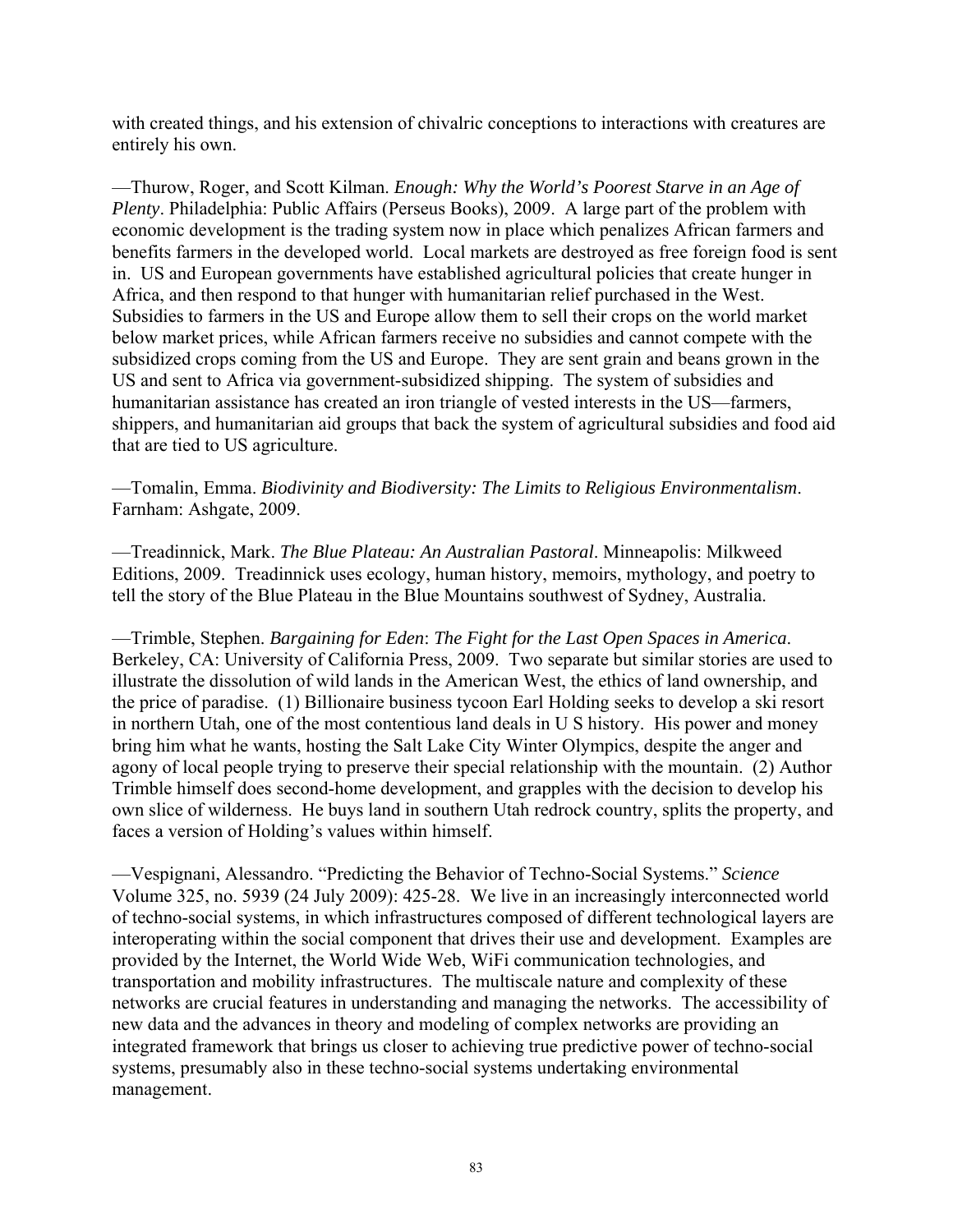—Waltz, Emily. "GM crops: Battlefield." *Nature* Volume 461 (2 September 2009). Researchers who develop genetically modified crops can face the wrath of anti-biotech activists. This article explores attacks of a different sort. Scientists whose work suggests that biotech crops might have harmful environmental effects are finding themselves under fire from others within the scientific community. Available online at:

<http://links.ealert.nature.com/ctt?kn=5&m=33984537&r=MTc3MTM3MTkzMAS2&b=2&j=N Tc1MzAyNjYS1&mt=1&rt=0>.

—Wargo, John. *Green Intelligence: Creating Environments That Protect Human Health*. New Haven, CT: Yale University Press, 2009. Wargo explains our misunderstanding of everyday chemical hazards and develops a practical way to develop what he calls "green intelligence."

—Widick, Richard. *Trouble in the Forest: California's Redwood Timber Wars*. Minneapolis: University of Minnesota Press, 2009. Widick reconstructs a social history of California's ancient redwood forests and the impact of this conflict today.

—Wei-Chung, Chen. *Sustainable Development in Taiwan: a Critical Analysis of State Policy*. Galway and Sligo, Ireland: Greenhouse Press, 2010. Abstract: "This research argues that Taiwan needs to reframe its domestic political economy with a sustainable development approach of its own. This new development strategy differs sharply from the established policymaking discourse in Taiwan which does not have sustainability at its centre, and in which thinking is fragmented. By looking at local provisions and investigating sustainable development as a social and political construct, this research provides a comprehensive statefocused investigation of Taiwan. State policymaking and governance are assessed by two analytical approaches, the Triple Bottom Line theory and Dryzek et al.'s analysis of Civil Society–State dynamics. In so doing, various issues related to the sustainability of Taiwan are identified, interlinked and reviewed for solutions. The Taiwanese government needs to promote the local economy, preserve the ecological environment, and secure a democratic society. More importantly, the government has to construct compatibility between these three priorities along with its pursuit of economic growth. It will be shown that diverting current governance towards a Taiwanese sustainable development model is not only crucial but also extremely urgent for this island nation in the Far East." Available online at: <http://greenhousepress.webs.com/Wei-Chung%20Chen%20Taiwan%20SD.pdf>.

—Wilcove, David S. *No Way Home: The Decline of the World's Great Animal Migrations*. Washington, DC: Island Press, 2008. We may be witnessing a dying phenomenon among many species. Migration has always been arduous, but today's travelers face unprecedented dangers. Skyscrapers and cell towers lure birds and bats to untimely deaths, fences and farms block herds of antelope, salmon are caught en route between ocean and river, breeding and wintering grounds are paved over or plowed, and global warming disrupts the synchronized schedules of predators and prey. The result is a dramatic decline in the number of migrants.

—Willis, Kathy J., and Shonil A. Bhagwat. "Biodiversity and Climate Change." *Science* Volume 326, no. 5954 (2009): 806-07. Predicting the fate of biodiversity in response to climate change combined with habitat fragmentation is a serious undertaking fraught with caveats and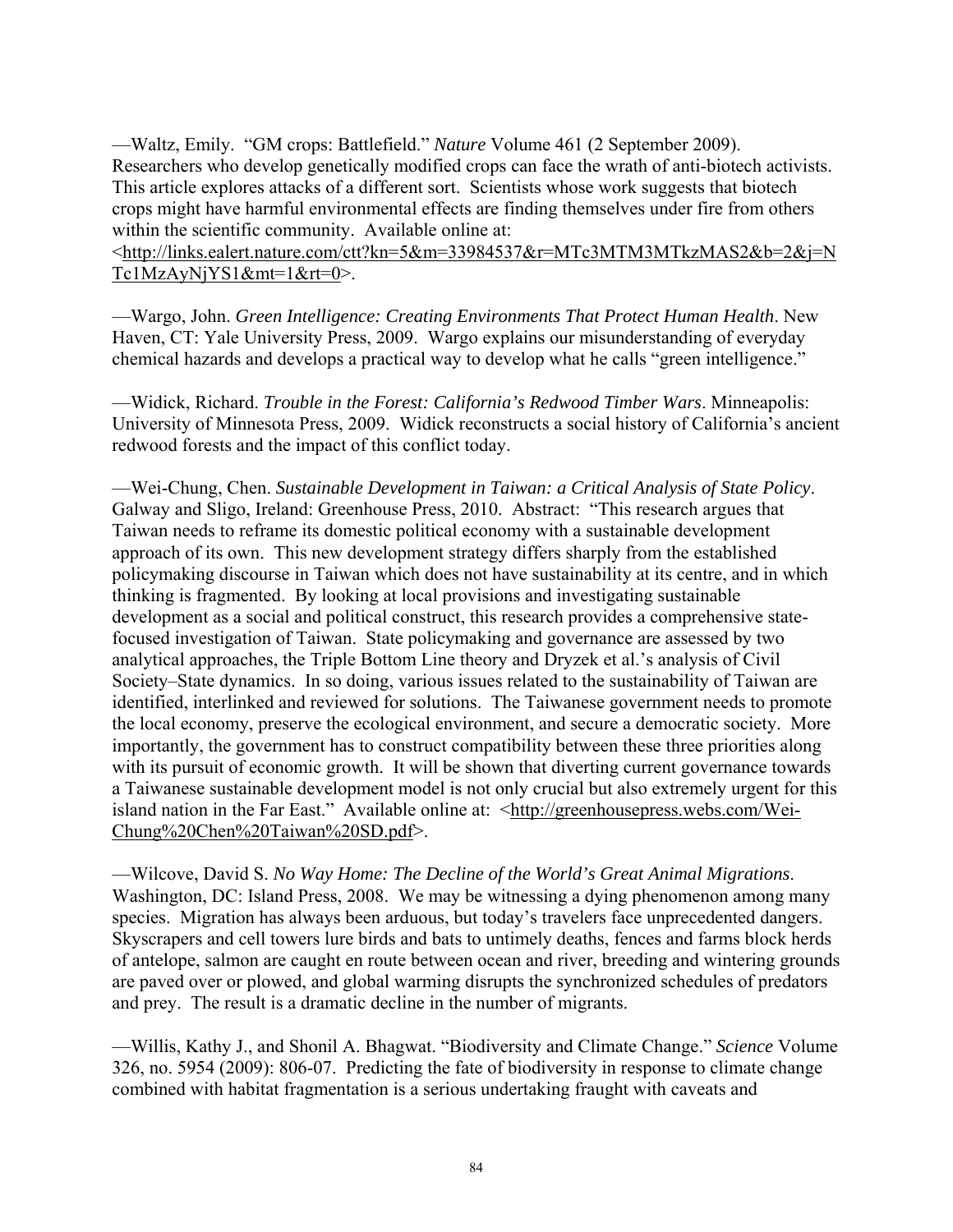complexities. Different models give widely different results, often from trying to scale up results from local small-scale studies. Generally models thought to be more refined are now showing less loss than previously predicted from coarser models. Species can persist by finding microhabitats in what first appear to be warmer, highly undesirable, and fragmented landscapes. Some species of both plants and animals may have more acclimation capacity than before realized.

—Yudelson, Jerry. *Green Building Trends: Europe*. Washington, DC: Island Press, 2009. Yudelson provides a primer on new technologies, systems, and regulatory approaches in Western Europe that can be adopted in North America.

# **2009 ROUND-UP: JOURNAL NEIGHBORS OF ENVIRONMENTAL PHILOSOPHY**

Contents include: (1) *Capitalism, Nature, Socialism*, (2) *Conservation Letters*, (3) *Ecology Law Quarterly*, (4) *Environment, Development and Sustainability*, (5) *Environmental History*, (6) *Environmental Justice*, (7) *Environmental Politics*, (8) *Green Theory & Praxis: The Journal of Ecopedagogy*, (9) *Human Ecology Review*, (10) *International Journal of Green Economics*, (11) *Journal for the Study of Religion, Nature and Culture*, (12) *Local Environment: The International Journal of Justice and Sustainability*, (13) *Nature and Culture*, (14) *Organization & Environment*, (15) *Society and Animals*, (16) *Society and Natural Resources*, and (17) *Worldviews: Environment, Culture, Religion*.

Editor's Note: If you would like to see a journal's yearly contents not listed in this year's 2009 round-up in future winter issues of the ISEE Newsletter, please contact the ISEE Newsletter Editor.

#### *Capitalism, Nature, Socialism*

*Capitalism, Nature, Socialism* (CNS), a journal of socialist ecology, is an international red-green journal of theory and politics. Key themes are the dialectics of human and natural history, labor and land, workplace struggles and community struggles, economics and ecology, and the politics of ecology and ecology of politics. The journal is especially concerned to join (and relate) discourses on labor, ecology, feminist and community movements, and on radical democracy and human rights. As a journal of theory and politics, CNS's first aim is to help build a critical red-green intellectual culture, which is regarded as essential for the development of a red-green politics. CNS is published by the Center for Political Ecology in cooperation with Taylor and Francis Group. This journal came into existence in 1988 and is now published four times a year. Home website:  $\langle \text{http://www.centerforpoliticalecology.org/journal.html} \rangle$ .

Volume 20, no. 1 (March 2009):

- 1. "The Obama Phenomenon" by Joel Kovel (pp. 1-5).
- 2. "Ecosocialism or Ecocatastrophe?" by David Schwartzman (pp. 6-33).
- 3. "The Financial Crisis" by Mary Mellor (pp. 34-36).
- 4. "Neoliberal Obscurantism and its Ill-fated Children" by Yash Tandon (pp. 37-40).
- 5. "Background Tensions within Volatile Global Capitalism" by Patrick Bond (pp. 41-44).
- 6. "Skilling Jail while Pandit Gets \$45 Billion: Some Facts on Banks and Corporations" by Jose A. Tapia Granados (pp. 45-49).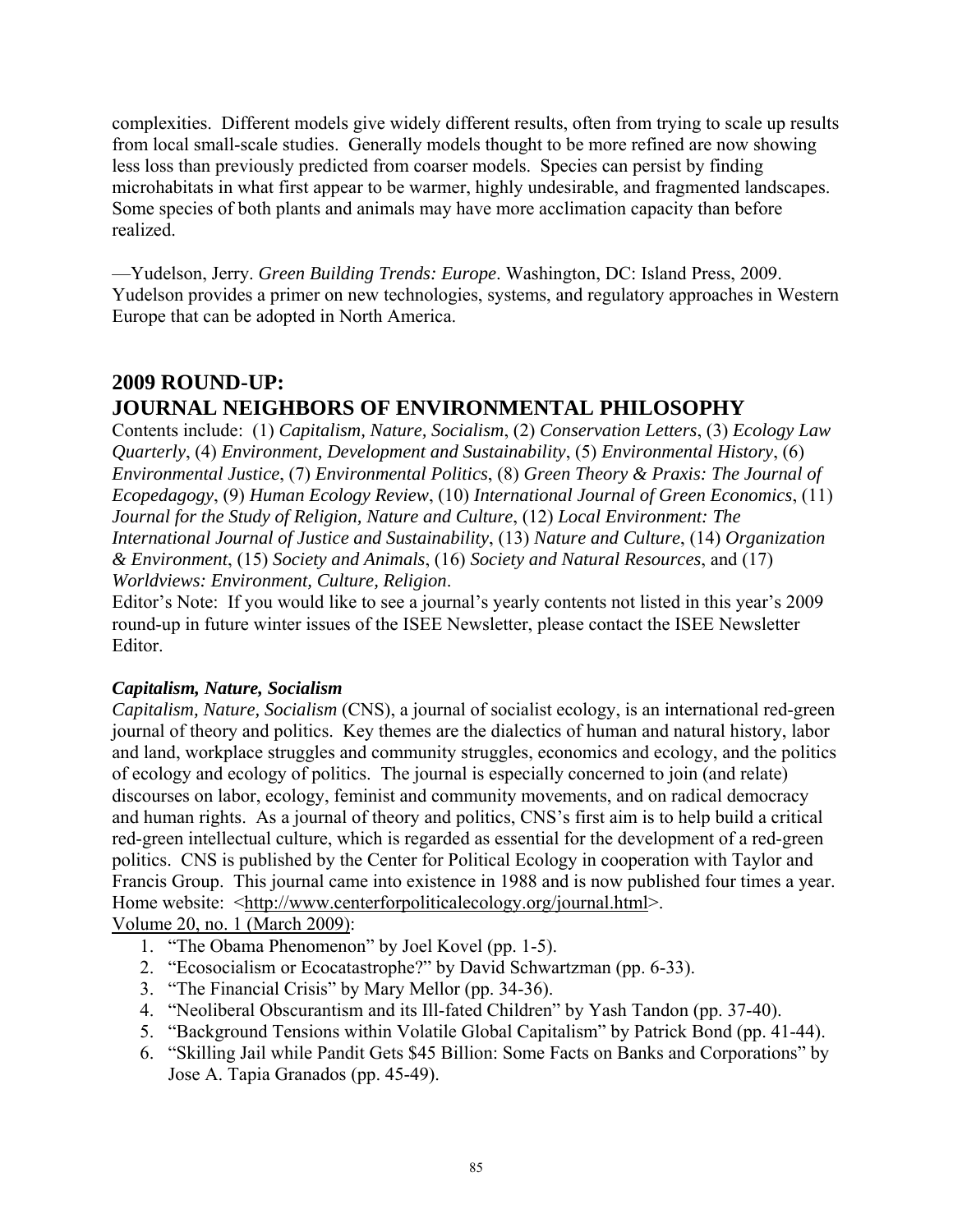- 7. "Why Capitalism has Failed: And Why We Must Not" by Aasim Sajjad Akhtar (pp. 50- 57).
- 8. "Social Metabolism, Ecological Distribution Conflicts, and Languages of Valuation" by Joan Martinez-Alier (pp. 58-87).
- 9. "Economics Against Human Rights: The Conflicting Languages of Economics and Human Rights" by Manuel Couret Branco (pp. 88-102).
- 10. "Historical Visions From the Redwood Coast" by Gabrielle Barnet (pp. 103-19).
- 11. "Reply to John Clark's 'Domesticating the Dialectic'" by Janet Biehl (pp. 120-24).
- 12. "On Biehl's Defense of Bookchin's Immanent Dialectic" by John Clark (pp. 125-29).
- 13. Book Reviews:
	- a. "Sighting Animals through the Lens of Hegemonic Masculinity," Marti Kheel's *Nature Ethics: An Ecofeminist Perspective* (2008) reviewed by Marti Kheel.
	- b. "Economy as a Beating Heart," Julie A. Nelson's *Economics for Humans* (2006) reviewed by Susan Hawthorne.

Volume 20, no. 2 (June 2009):

- 1. "The EIN: Chapter Two What is to be Done?" by Joel Kovel (pp. 1-12).
- 2. "News from the CNS Ecofeminist Group" by Leigh Brownhill (pp. 12-13).
- 3. "Myths of the Marketplace: The Terrible Violence of Abstraction" by Richard Lichtman (pp. 14-21).
- 4. "Genetically Modified Foods and the Attack on Nature" by Stuart A. Newman (pp. 22- 31).
- 5. "The Bankruptcy of Capitalist Solutions to the Climate Crisis" by Christine Frank (pp. 32-43).
- 6. "Cooperativism: A Social, Economic, and Political Alternative to Capitalism" by Carl Ratner (pp. 44-73).
- 7. "Uniting to Win: Labor-Environmental Alliances" by Dan Jakopovich (pp. 74-96).
- 8. "Reflections on the Greek Uprising" by Costas Panayotakis (pp. 97-101).
- 9. "Mau Mau Demand Reparations from Britain for Colonial Crimes" by Leigh Brownhill (pp. 102-05).
- 10. "What Really Happened at Three Mile Island" by Karen Charman (pp. 106-10).
- 11. "Embracing the Politics of Ambiguity: Towards a Normative Theory of 'Sustainability'" by Sarah S. Amsler (pp. 111-25).
- 12. Book Reviews:
	- a. "Accomplishing More with Less," Srikumar Chattopadyay's and Richard Franke's *Striving for Sustainability: Environmental Stress and Democratic Initiatives in Kerala* (2006) reviewed by Peter Freund.
	- b. "On Being Truly Ecological," Jeremy Bendik-Keymer's *The Ecological Life: Discovering Citizenship and a Sense of Humanity* (2006) reviewed by Dan Milsky.

Volume 20, no. 3 (September 2009):

- 1. "The World According to Carlos Slim" by Joel Kovel (pp. 1-3).
- 2. "The Construction of Mega-projects and the Reconstruction of the World" by David Barkin (pp. 6-11).
- 3. "The Madeira River Complex: Socio-Environmental Impacts in Bolivian Amazonia and Social Resistance" by Josep Maria Antentas (pp. 12-20).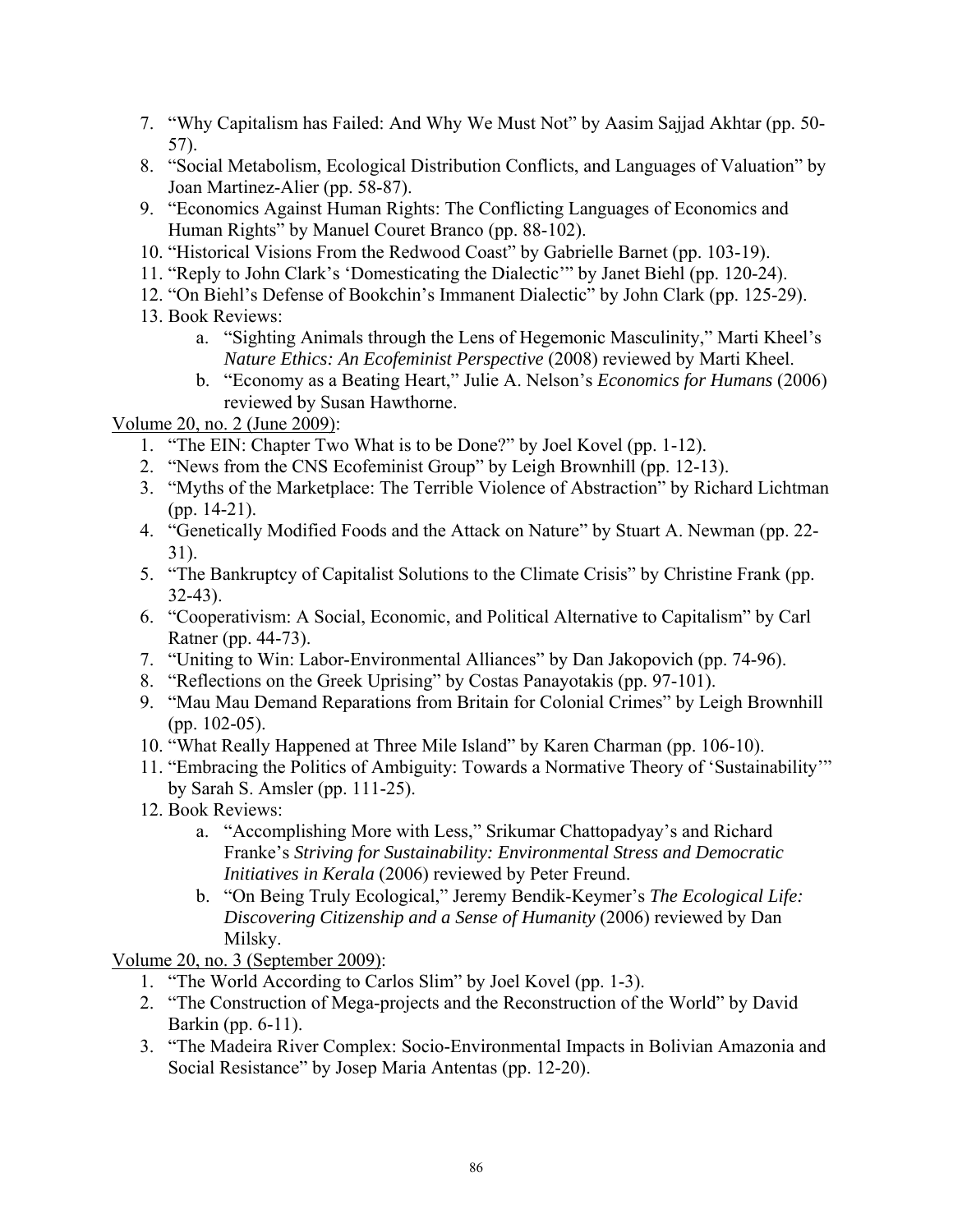- 4. "The Eco-Class-Race Struggles in the Peruvian Amazon Basin: An Ecofeminist Perspective" by Ana Isla (pp. 21-48).
- 5. "Istanbul Declaration Against the  $5<sup>th</sup>$  World Water Forum" by The No to the Commercialization of Water Platform (pp. 49-54).
- 6. "Preconditions for an Ecological Aesthetic" by R.G. Davis (pp. 55-63).
- 7. "Corn Eclogue" by Peter Lamborn Wilson (pp. 64-67).
- 8. "Eco-Comics, Then and Now" text by Paul Buhle, comics by Leonard Rifas, Seth Tobocman, and Sabrian Jones (pp. 68-73).
- 9. "The Emperor's Green Clothes: Growth, Decoupling, and Capitalism" by Petter Næss and Karl Georg Høyer (pp. 74-95).
- 10. "Holland Against the Sea" by J. Donald Hughes (pp. 96-103).
- 11. "The Grocer's Daughter and the Men in Suits: Who Exactly Capitalizes on Catastrophe? And Why the Question Matters" by Ben Wisner (pp. 104-112).
- 12. Book Reviews:
	- a. "Global Capitalism, the Ecological Crisis, and the Question for Environmental Justice," Daniel Faber's *Capitalizing on Environmental Injustice: The Polluter-Industrial Complex in the Age of Globalization* (2008) reviewed by Eric Krieg.
	- b. "Earth and Spirit," Sarah McFarland Taylor's *Green Sisters: A Spiritual Ecology* (2009) reviewed by Bobbi Patterson.
	- c. "Seeking Common Ground," Peter F. Cannavò's *The Working Landscape: Founding Preservation and the Politics of Place* (2007) reviewed by Anne Mackin.

Volume 20, no. 4 (December 2009):

- 1. "The Worst of Times" by Joel Kovel (pp. 1-5).
- 2. "The Use of Historic and Contemporary Justifications for Killing Wolves By the Palin Administration" by Alexander Simon (pp. 6-30).
- 3. "The Wilderness Act of 1964 and the Wilderness Preservation Policy Network" by George A. Gonzalez (pp. 31-52).
- 4. "War on Waste? The Politics of Waste and Recycling in Post-War Britain, 1950-1975" by Timothy Cooper (pp. 53-72).
- 5. "Indian Informational Capitalism: Revisiting Environment and Development Studies" by Kavita Philip (pp. 73-81).
- 6. "The Banking Crisis: From Speculation to Sustainability" by Mary Mellor (pp. 82-84).
- 7. "Financial Meltdown: An Intriguing Silence at the Core" by Sanjeev Ghotge (pp. 85-88).
- 8. "*from* quandrants—on—sphere" by Laura Elrick (pp. 89-90).
- 9. "Gull" by Dennis Brutus (p. 91).
- 10. "Elegy" by Frank Sherlock (p. 92).
- 11. "Response to Næss and Høyer" by David Schwartzman (pp. 93-97).
- 12. "Shadow's in Schwartzman's Sunny Society" by Petter Næss and Karl Georg Høyer (pp. 98-102).
- 13. "Taking Liberties: Who? Whom?" by Peter Linebaugh (pp. 103-11).
- 14. Book Reviews:
	- a. "Post-Capitalist Economics and Environmentalism," Chris Spannos's (ed.) *Real Utopia: Participatory Society for the 21<sup>st</sup> Century* (2008) reviewed by Thomas Nail.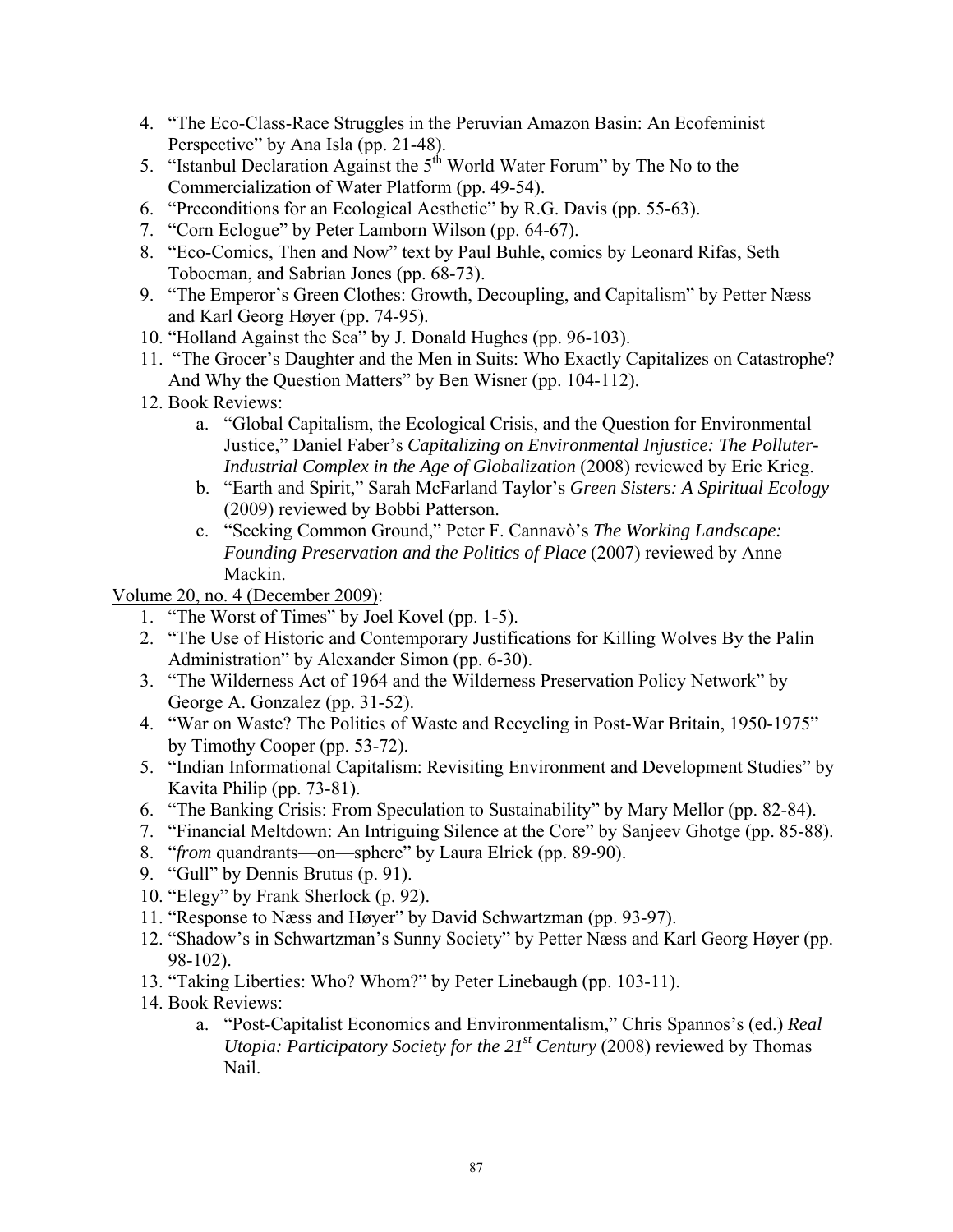- b. "Documenting Catastrophe," Patrick Hossay's *Unsustainable: A Primer for Global Environmental and Social Justice* (2006) reviewed by Randolph Haluza-DeLay.
- c. "Imagine There's No People," Alan Weisman's *The World Without Us* (2008) reviewed by Jonathan Wlasiuk.
- d. "Investigations into Types of Wastefulness," Zsuzsa Gille's *From the Cult of Waste to the Trash Heap of History: The Politics of Waste in Socialist and Postsocialist Hungary* (2007) reviewed by Verena Winiwarter.
- e. "The Permeability of Urban Cultures," Malcolm Miles's *Cities and Cultures*  (2007) reviewed by Carlos Nunes Silva.
- f. "Environmental History," Richard A. Walker's *The Country in the City: The Greening of the San Francisco Bay Area* (2008) reviewed by Stephen Germic.

## *Conservation Letters*

*Conservation Letters* (CL) is a new journal of the Society for Conservation Biology. It is an online scientific journal that publishes empirical and theoretical research with significant implications for the conservation of biological diversity. CL publishes three kinds of articles: (1) letters—novel findings with high relevance for practice or policy, (2) mini-reviews overviews of emerging subjects that merit urgent coverage or succinct syntheses of important topics that are rarely encountered in the mainstream literature, and (3) policy perspectives—brief essays for a general audience on issues related to conservation and society. CL is a forum for the rapid publication of novel research that can transform perspectives on conservation as an applied discipline geared toward social, economic, and administrative implementation. CL is published by Wiley-Blackwell. This journal came into existence in 2008 and is published five times a year. Home website and article access: <http://www.wiley.com/bw/journal.asp?ref=1755-263X&site=1>.

Volume 2, no. 1 (February 2009):

- 1. "Conservation science for impact: the first year of *Conservation Letters*" by Richard M. Cowling, Michael B. Mascia, Hugh Possingham, and William J. Sutherland (pp. 1-3).
- 2. "Hitting the target and missing the point: target-based conservation planning in context" by Josie Carwardine, Carissa J. Klein, Kerrie A. Wilson, Robert L. Pressey, and Hugh P. Possingham (pp. 4-11).
- 3. "Water neutrality: A first quantitative framework for investing in water in South Africa" by D.C. Nel, C Marais, and J.N. Blignaut (pp. 12-19).
- 4. "Community conserved areas: policy issues in historic and contemporary context" by Fikret Berkes (pp. 20-25).
- 5. "Impending collapse of bluefin tuna in the northeast Atlantic and Mediterranean" by Brian R. MacKenzie, Henrik Mosegaard, and Andrew A. Rosenberg (pp. 26-35).
- 6. "Economic benefits of standing forests in highland areas of Borneo: quantification and policy impacts" by Robin Naidoo, Trent Malcolm, and Adam Tomasek (pp. 36-45).
- 7. "Assisted colonization in a changing climate: a test-study using two U.K. butterflies" by Stephen G. Willis, Jane K. Hill, Chris D. Thomas, David B. Roy, Richard Fox, David S. Blakeley, and Brian Huntley (pp. 46-52).

Volume 2, no. 2 (April 2009):

1. "Reassessing the value of nursery areas to shark conservation and management" by Michael John Kinney and Colin Ashley Simpfendorfer (pp. 53-60).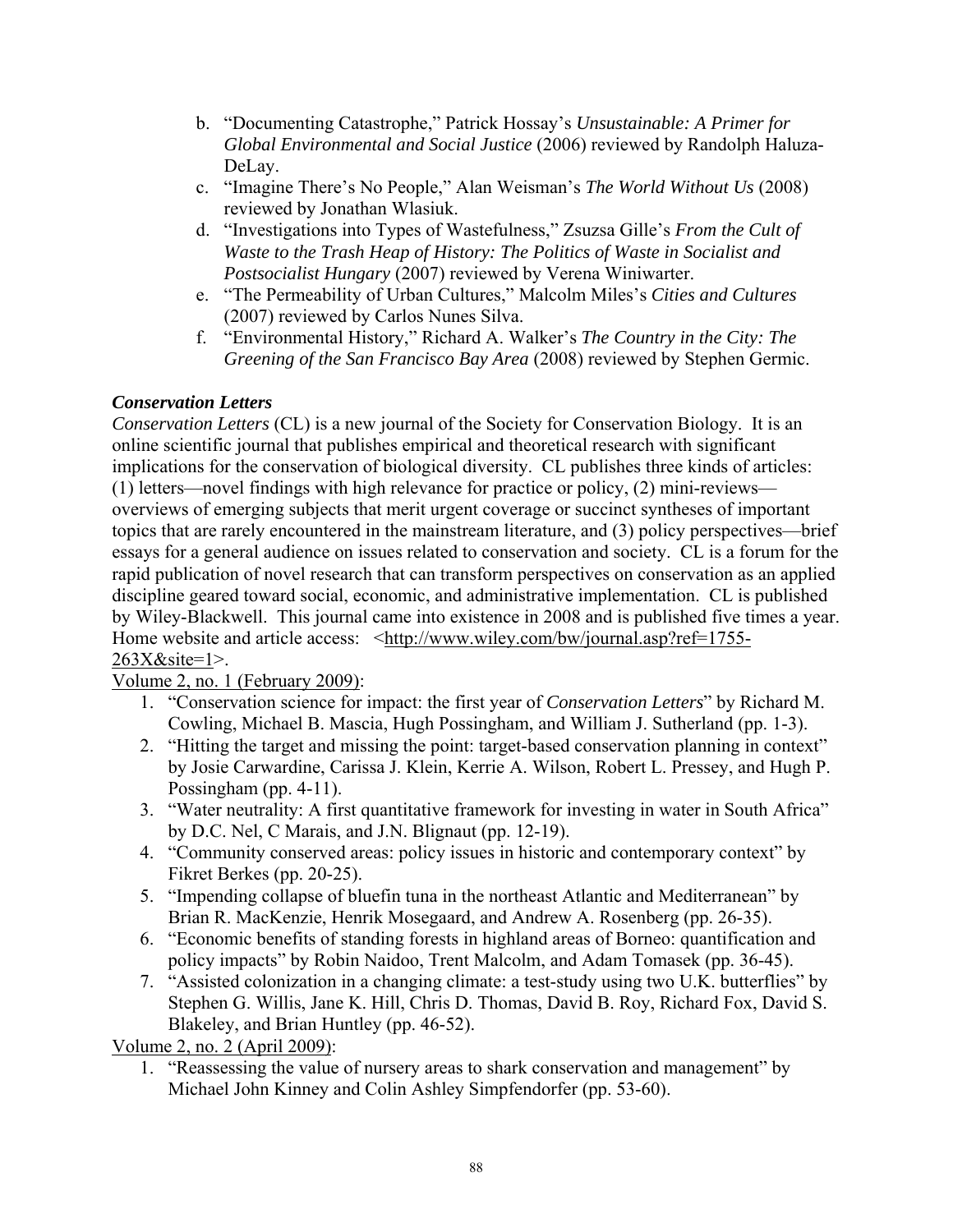- 2. "Mean or green: which values can promote stable pro-environmental behavior?" by Judith I. M. de Groot and Linda Steg (pp. 61-66).
- 3. "REDD in the red: palm oil could undermine carbon payment schemes" by Rhett A. Butler, Lian Pin Koh, and Jaboury Ghazoul (pp. 67-73).
- 4. "State-level variation in conservation investment by a major nongovernmental organization" by Isla S. Fishburn, Peter Kareiva, Kevin J. Gaston, Karl L. Evans, and Paul R. Armsworth (pp. 74-81).
- 5. "Wildlife decline in Cambodia, 1953–2005: exploring the legacy of armed conflict" by Colby Loucks, Michael B. Mascia, Andy Maxwell, Keavuth Huy, Kong Duong, Nareth Chea, Barney Long, Nick Cox, and Teak Seng (pp. 82-92).
- 6. "Evidence for shifting baseline syndrome in conservation" by S.K. Papworth, J. Rist, L. Coad, and E.J. Milner-Gulland (pp. 93-100).

Volume 2, no. 3 (June 2009):

- 1. "Priorities and paradigms: directions in threatened species recovery" by Sue V. Briggs (pp. 101-08).
- 2. "Transboundary management of large carnivores in Europe: from incident to opportunity" by Tatjana Rosen and Alistair Bath (pp. 109-14).
- 3. "A reserve paradox: introduced heterogeneity may increase regional invisibility" by Julie B. Kellner and Alan Hastings (pp. 115-22).
- 4. "Carbon payments as a safeguard for threatened tropical mammals" by Oscar Venter, Erik Meijaard, Hugh Possingham, Rona Dennis, Douglas Sheil, Serge Wich, Lex Hovani, and Kerrie Wilson (pp. 123-29).
- 5. "Evaluating conservation spending for species return: A retrospective analysis in California" by Emma C. Underwood, Kirk R. Klausmeyer, Scott A. Morrison, Michael Bode, and M. Rebecca Shaw (pp. 130-37).
- 6. "Mapping cumulative human impacts to California Current marine ecosystems" by Benjamin S. Halpern, Carrie V. Kappel, Kimberly A. Selkoe, Fiorenza Micheli, Colin M. Ebert, Caitlin Kontgis, Caitlin M. Crain, Rebecca G. Martone, Christine Shearer, and Sarah J. Teck (pp. 138-48).

Volume 2, no. 4 (August 2009):

- 1. "Why bartering biodiversity fails" by Susan Walker, Ann L. Brower, R.T. Theo Stephens, and William G. Lee (pp. 149-57).
- 2. "Ecosystem services and conservation strategy: beware the silver bullet" by Bhaskar Vira and William M. Adams (pp. 158-62).
- 3. "Ecosystem management in Madagascar during global change" by Malika Virah-Sawmy (pp. 163-70).
- 4. "Marine protected areas, spatial scales, and governance: implications for the conservation of breeding seabirds" by Pablo Yorio (pp. 171-78).
- 5. "Protecting ecosystem services and biodiversity in the world's watersheds" by Gary W. Luck, Kai M.A. Chan, and John P. Fay (pp. 179-88).
- 6. "Global priority areas for incorporating land–sea connections in marine conservation" by Benjamin S. Halpern, Colin M. Ebert, Carrie V. Kappel, Elizabeth M.P. Madin, Fiorenza Micheli, Matthew Perry, Kimberly A. Selkoe, and Shaun Walbridge (pp. 189-96).

Volume 2, no. 5 (October 2009):

1. "Cacao boom and bust: sustainability of agroforests and opportunities for biodiversity conservation" by Yann Clough, Heiko Faust, and Teja Tscharntke (pp. 197-205).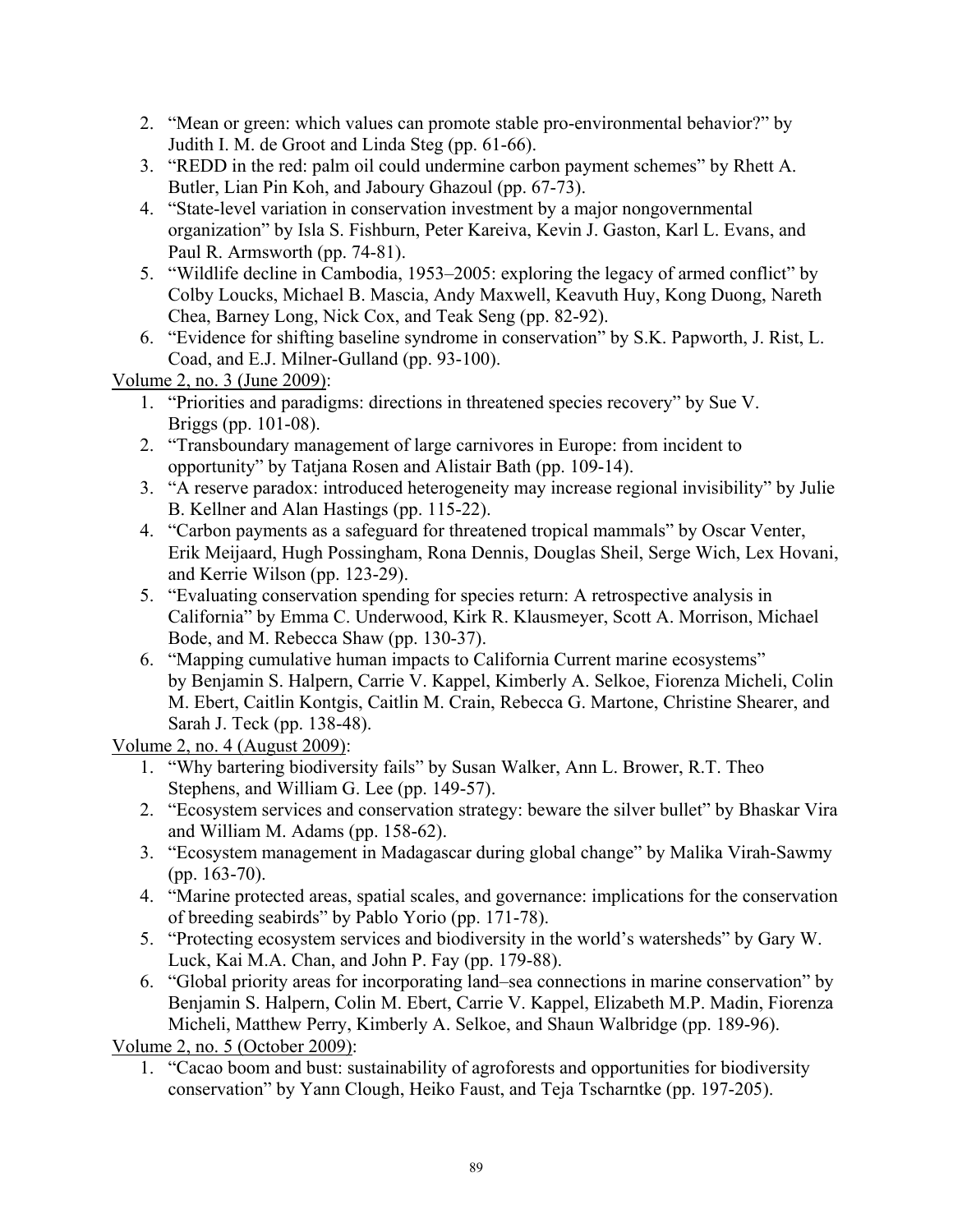- 2. "Spatial socioeconomic data as a cost in systematic marine conservation planning" by Natalie Corinna Ban and Carissa Joy Klein (pp. 206-15).
- 3. "The diffusion approximation overestimates the extinction risk for count-based PVA" by Bruce E. Kendall (pp. 216-25).
- 4. "Critical need for new definitions of 'forest' and 'forest degradation' in global climate change agreements" by Nophea Sasaki and Francis E. Putz (pp. 226-32).
- 5. "Debt investment as a tool for value transfer in biodiversity conservation" by James T. Mandel, C. Josh Donlan, Chris Wilcox, Richard Cudney-Bueno, Sean Pascoe, and Drew Tulchi (pp. 233-39).
- 6. "The importance of incorporating threat for efficient targeting and evaluation of conservation investments" by Adina Maya Merelender, David Newburn, Sarah E. Reed, and Adena R. Rissman (pp. 240-41).

## *Ecology Law Quarterly*

*Ecology Law Quarterly* (ELQ) serves as a social and academic hub for the environmental law community at the University of California (UC), Berkeley's School of Law. ELQ frequently joins other Boalt Hall environmental law organizations in hosting speakers or producing events on the Berkeley campus. ELQ is also dedicated to sustaining and strengthening the environmental law program at Boalt Hall and works with the California Center for Environmental Law and Policy and other sister organizations to further this goal. ELQ is produced by students at UC Berkeley's School of Law. This journal came into existence in 1973 and is published four times a year. Home website: <http://boalt.org/elq/index.php>. Volume 36, no. 1 (2009):

- 1. "The Silver Anniversary of the United States' Exclusive Economic Zone: Twenty-five Years of Ocean Use and Abuse, and the Possibility of a Blue Water Public Trust" by Mary Turnipseed, Stephen E. Roady, Raphael Sagarin, and Larry B. Crowder (pp. 1-70).
- 2. "Reducing Greenhouse Gas Emissions from Vehicle Miles Traveled: Integrating the California Environmental Quality Act with the California Global Warming Solutions" by Joanna D. Malaczynski and Timothy P. Duane (pp. 71-135).
- 3. "Tribal-Agency Confidentiality: A Catch-22 for Sacred Site Management?" by Ethan Plaut (pp. 137-66).
- 4. "Climate Change and the Endangered Species Act: The Difficulty of Proving Causation" by Matthew Gerhart (pp. 167-99).

Volume 36, no. 2 (2009):

- 1. "Foreword" by Robert Ifelise and Holly Doremus (pp. 201-07).
- 2. "Creating Flexibility in Interstate Compacts" by Emily Jeffers (pp. 209-36).
- 3. "*Environmental Conservation Organization v. City of Dallas* Creates Unnecessary Burdens for Citizen Suits under the Clean Water Act" by Catherine Mongeon (pp. 237- 58).
- 4. "Making Snow in the Desert: Defining a Substantial Burden under RFRA" by Jonathan Knapp (pp. 259-316).
- 5. "Taking a Hard Look at Agency Silence: Can the Courts Ever Succeed?" by Sara A. Clark (pp. 317-54).
- 6. "Lack of Deference: The Ninth Circuit's Misstep in *NRDC v. EPA*" by Adam Trott (pp. 355-79).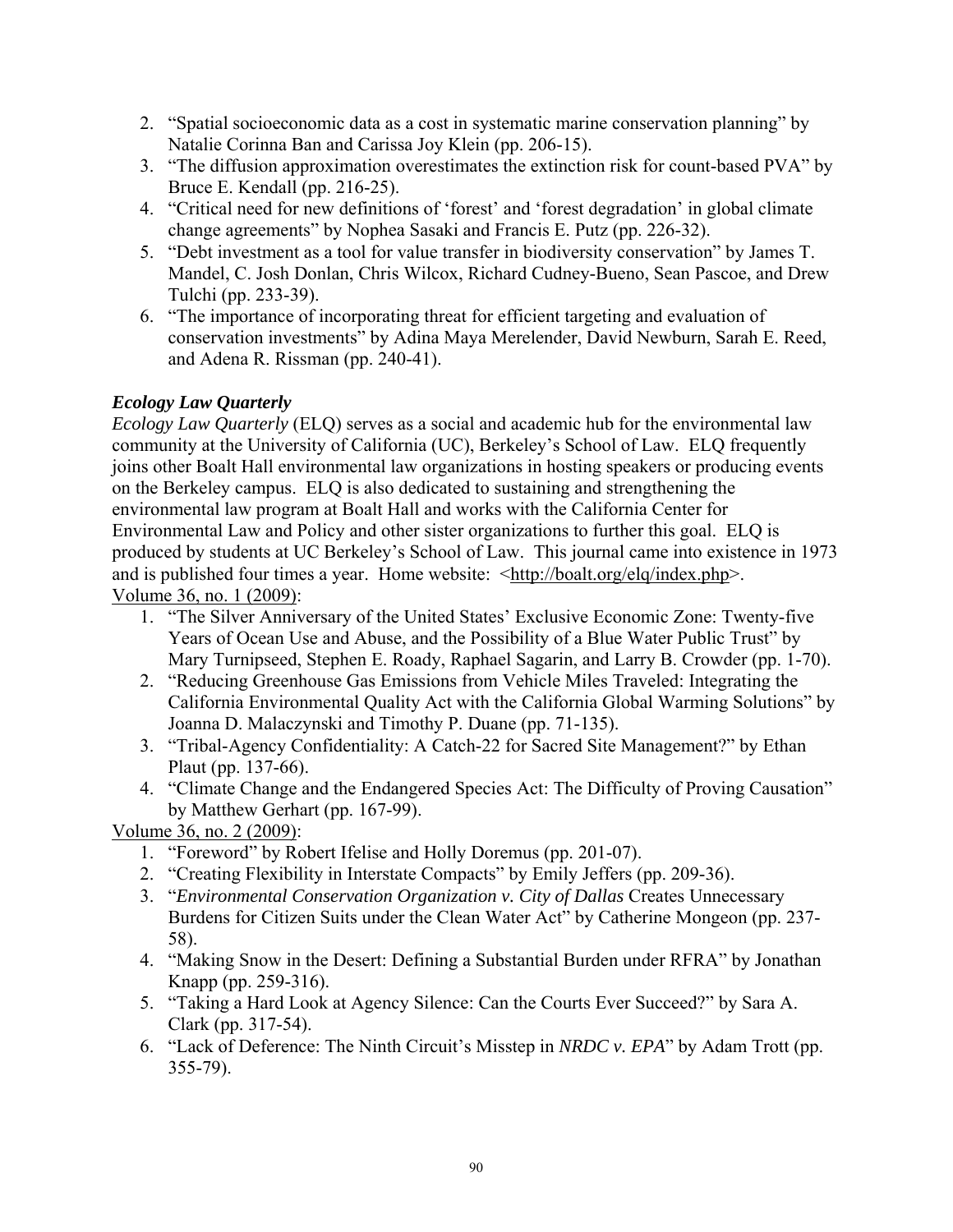- 7. "Realizing Judicial Substantive Due Process in Land Use Claims: The Role of Land Use Statutory Schemes" by Nisha Ramachandran (pp. 381-405).
- 8. "Who Can Enforce the Endangered Species Act's Command for Federal Agencies to Carry Out Conservation Programs?" by Sara Gersen (pp. 407-38).
- 9. "EPA's Fuzzy Bright Line Approach to Residual Risk" by Alex Jackson (pp. 439-66).
- 10. "Risky Business: Barriers to Rationality in Congress" by Rachel R. Jones (pp. 467-97).
- 11. "Consideration of Alternatives in Environmental Impact Reports: The Importance of CEQA's Procedural Requirements" by Sara Wimberger (pp. 499-524).
- 12. "The Difficult of Fencing in Interstate Emissions: EPA's Clean Air Interstate Rule Fails to Make Good Neighbors" by Harry Moren (pp. 525-52).
- 13. "Salmon Seeking Standing: Court Control over Agency Discretion as Key to Redressibility" by Lala Wu (pp. 553-59).
- 14. "*United States v. Robinson*: The Case for Restoring Broad Jurisdictional Authority under the Federal Clean Water Act in the Wake of Rapano's Muddied Waters" by Jared Fish (pp. 561-67).
- 15. "Court Ordered Listings: *Center for Biological Diversity v. Fish and Game Commission*" by Jessica Cheng (pp. 569-74).
- 16. "Consistency in Coastal Zone Management Act Consistency Review" by Todd E. Hutchins (pp. 575-81).
- 17. "Gray Wolves Face Delisting, Again and Why the Courts Will Force Reslisting, Again" by Danny Kramer (pp. 583-90).
- 18. "Taking the Teeth Out of a Pit Bull: Limiting ESA Protections for the Polar Bear" by Jamie Lee Williams (pp. 591-97).
- 19. "Affirming the Status Quo? Regulating the National Ambient Air Quality Standards for Ozone" by Shahrzod Hanizavareh (pp. 599-604).
- 20. "In One Acorn: The Fate of the 2008 NFMA Planning Rule under the Obama Administration" by Katy Lum (pp. 605-10).
- 21. "Sustainable Communities Strategies Will Be Essential to the Success of SB 375" by Brent Schoradt (pp. 611-14).

Volume 36, no. 3 (2009):

- 1. "The Emergence of Global Environmental Law" by Tseming Yang and Robert V. Percival (pp. 615-64).
- 2. "Standing and Statistical Persons: A Risk-Based Approach to Standing" by Bradford Mank (pp. 665-752).
- 3. "No Whale of a Tale: Legal Implications of *Winter v. NRDC*" by Joel R. Reynolds, Taryn G. Kiekow, and Stephen Zak Smith (pp. 753-73).
- 4. Book Review:
	- a. "Salmon, Science, and Subsidies," Holly Doremus's and A. Dan Tarlock's *Water War in the Klamath Basin: Macho Law, Combat Biology, and Dirty Politics* (2008) reviewed by Ian Fein.

Volume 36, no. 4 (2009):

- 1. "Linking Tradable Permit Systems: A Key Element of Emerging International Climate Policy Architecture" by Judson Jaffe, Matthew Ranson, and Robert N. Stavins (pp. 789- 808).
- 2. "Allocation and Uncertainty: Strategic Responses to Environmental Grandfathering" by Jonathan Remy Nash (pp. 809-50).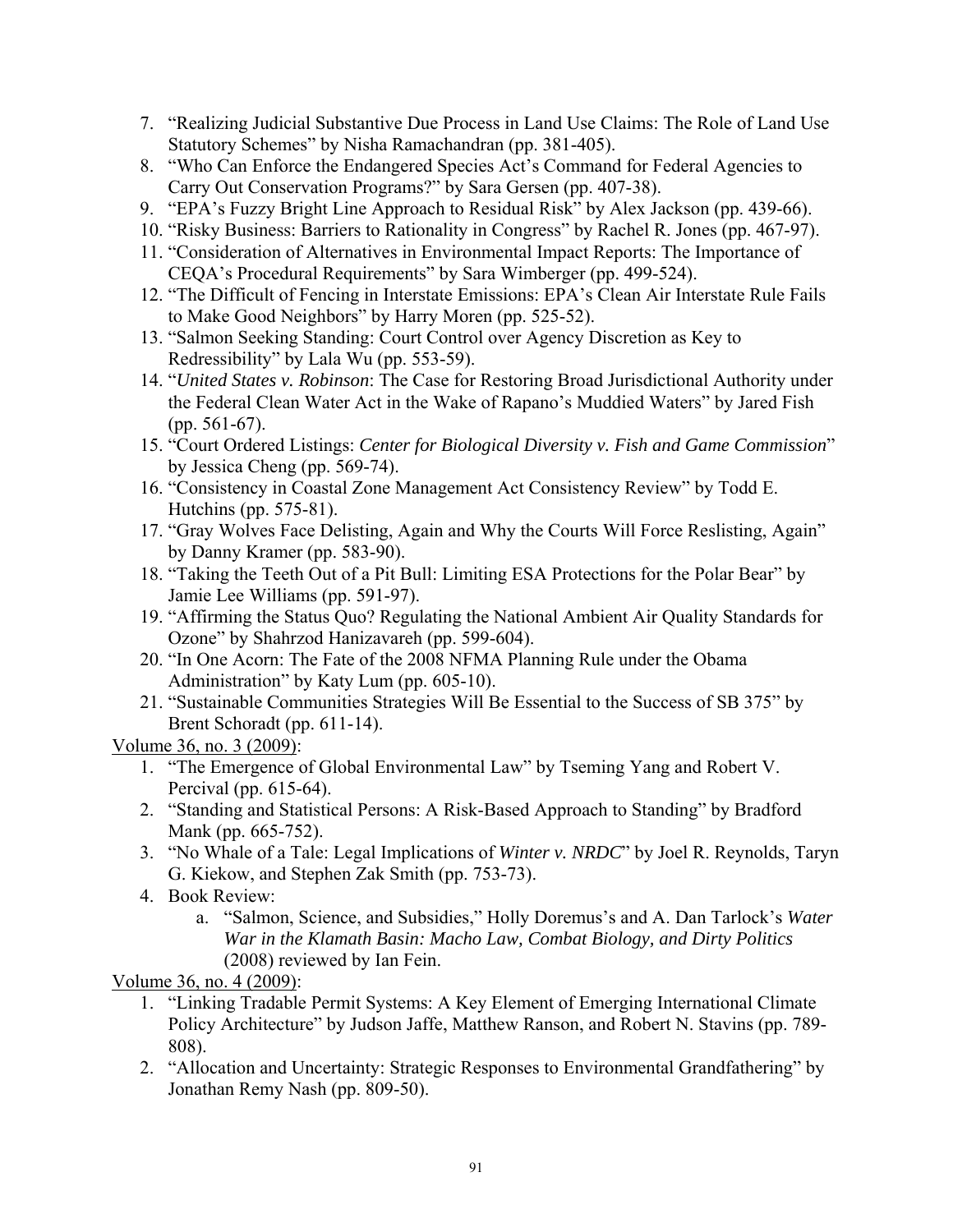3. "Letting Solar Shine: An Argument to Temper the Over-the-Fence Rule" by Tim Lindl (pp. 851-92).

#### *Environment, Development and Sustainability*

*Environment, Development and Sustainability* (EDS) is a multidisciplinary approach to the theory and practice of sustainability. It covers the environmental impacts of socio-economic development in order to coordinate the international sustainability debate. Its purpose is to seek ways and means for achieving sustainability in all human activities aimed at development. The subject matter of the journal includes the following and related issues: (1) mutual interactions among society, development, and environment, and their implications for sustainable development, (2) technical, economic, ethical, and philosophical aspects of sustainable development, (3) global sustainability—the obstacles and ways in which they could be overcome, (4) local and regional sustainability and their practical implementation, (5) development and application of indicators of sustainability, (6) development, verification, implementation, and monitoring of policies for sustainable development, (7) sustainable use of land, water, energy, and biological resources in development, (8) the impacts of agriculture and forestry activities on soil and aquatic ecosystems and biodiversity, (9) the effects of energy use and global climate change on development and sustainability, (10) the impacts of population growth and human activities on food and other essential resources for development, (11) the role of national and international agencies, and of international aid and trade arrangements in sustainable development, (12) social and cultural contexts of sustainable development, (13 the role of education and public awareness in sustainable development, (14) the role of political and economic instruments in sustainable development, and (15) shortcomings of sustainable development and its alternatives. EH is published by Springer. This journal came into existence in 1999 and is now published six times a year. Home website:

<http://www.springer.com/environment/environmental+management/journal/10668>.

Volume 11, no. 1 (February 2009):

- 1. "Integrating the social and natural science in environmental research: a discussion paper" by Veronica Strong (pp. 1-18).
- 2. "Developing and applying a soil erosion model in a data-poor context to an island in the rural Philippines" by Laura K. Schmitt (pp. 19-42).
- 3. "Sustainability gaps in municipal solid waste management: a case study for landfills" by Stefan Bayer and Jacques Méry (pp. 43-69).
- 4. "Water, sanitation and sustainability: lessons from a community project" by Ola Busari (pp. 71-83).
- 5. "A methodology for assessing urban sustainability: Aalborg commitments baseline review for Riga, Latvia" by Andis Zilans and Kristine Abolina (pp. 85-114).
- 6. "Growth, yield and elements of wheat (*Triticum aestivum*) grown in composted municipal solid wastes amended soil" by Mamata Mishra, Rajani K. Sahu, Sanjat K. Sahu, and Rabindra N. Padhy (pp. 115-26).
- 7. "Climate, entropy and environment" by Jügen Bennewitz (pp. 127-36).
- 8. "Energy intensities and the impact of high energy prices on producing and consuming sectors in Malaysia: An input-output assessment of the Malaysian economy and the vulnerability to energy price changes" by Hendrik Klinge Jacobsen (pp. 137-60).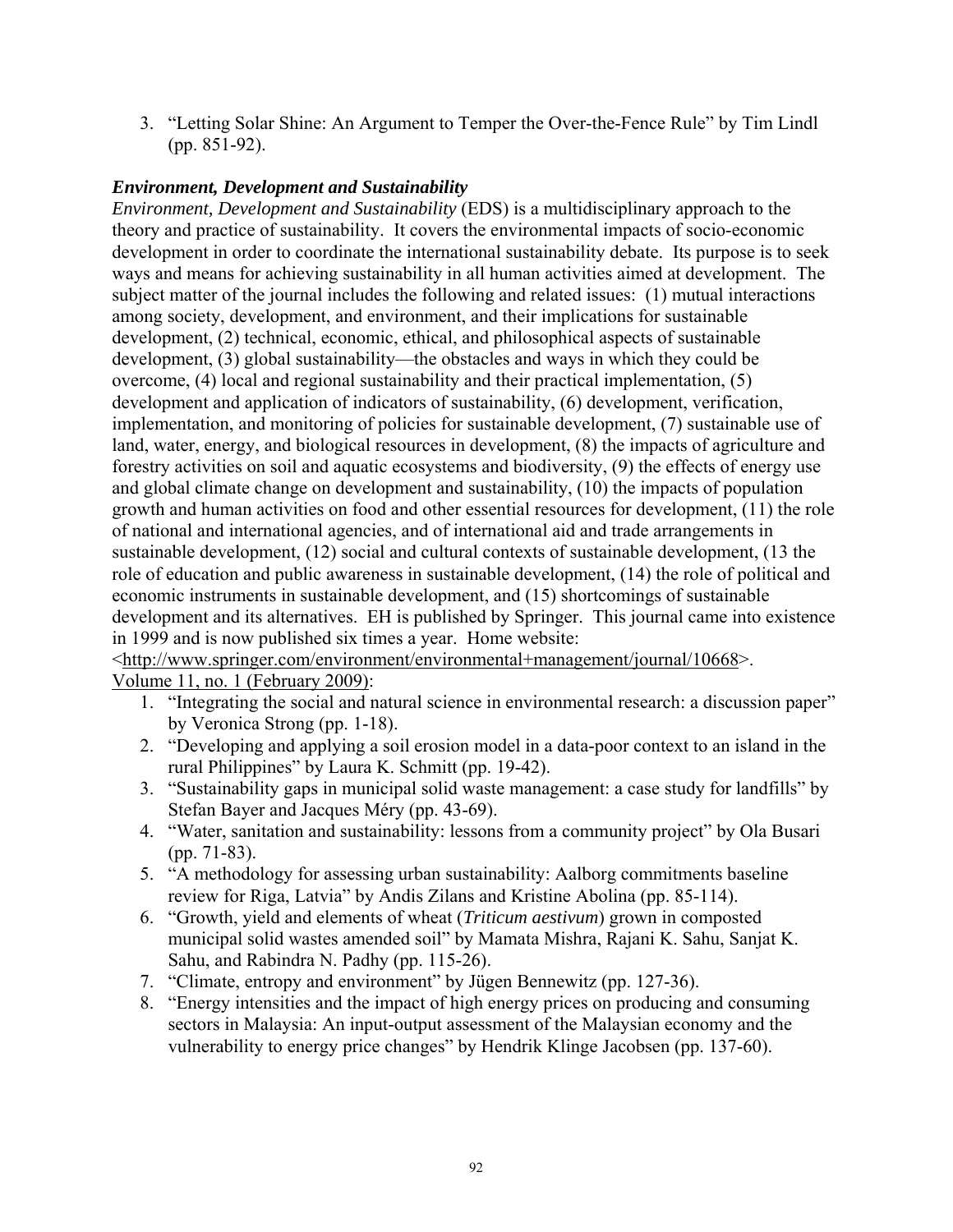- 9. "Conservation value of an exotic species: the case of coconuts on the Kayapo indigenous lands, south-eastern Amazonia" by Rodolfo Salm, Lisa Feder, Mario Augusto Gonçalves Jardim, Nefertiti Hass, Euphly Jalles-Filho, and Ana Maria Costa (pp. 161-73).
- 10. "Agricultural productivity and environmental insecurity in the Usagu plain, Tanzania: policy implications for sustainability of agriculture" by Z.J.U. Malley, M. Tareb, and T. Matsumoto (pp. 175-95).
- 11. "Community partnered projects: a case study of a collaborative effort to improve sanitation in a marginalized community of northwest Mexico" by Agustin Robles-Morua, Alex S. Mayer, and Mary H. Durfee (pp. 197-213).
- 12. "Lifestyle: suggesting mechanisms and a definition from a cognitive science perspective" by Mikael Jenson (pp. 215-28).

Volume 11, no. 2 (April 2009):

- 1. "Conservation, commercialisation and confusion: harvesting of *Ischyrolepis* in a coastal forest, South Africa" by Charlie M. Shackleton, Fiona Parkin, Maphambe I. Chauke, Linda Downsborough, Ashleigh Olsen, Gregg Brill and Craig Weideman (pp. 229-40).
- 2. "Sustainable development conflict over freeway construction" by M. Reza Ghangarpour and Keith William Hipel (pp. 241-53).
- 3. "Silent water: a brief examination of the marine fisheries crisis" by Jennifer Jacquet (pp. 255-63).
- 4. "The environmental impacts of regional disparity in population and wealth distribution in Nigeria" by Ignatius Ani Madu (pp. 265-76).
- 5. "Environmentally compatible energy resource production—consumption pattern (case study: Iran)" by Mojtaba Ardestani and Majid Shafie-Pour (pp. 277-91).
- 6. "Willingness to pay and demand elasticities for two national parks: empirical evidence from two surveys in Pakistan" by Himayatullah Khan (pp. 293-305).
- 7. "Women NGOs and rural women empowerment activities in the Niger Delta, Nigeria" by Iniobong Aniefiok Akpabio (pp. 307-17).
- 8. "Measuring the environmental impact of waste flow management in Brazilian apartment buildings" by Manfred Fehr (pp. 319-28).
- 9. "Multicriteria decision-making for efficient water and land resources allocation in irrigated agriculture" by Dionysis Latinopoulos (pp. 329-43).
- 10. "Determinants for cassava production expansion in the semi-arid zone of West Africa" by E.J. Udoh and P.M. Kormawa (pp. 345-57).
- 11. "Design considerations for environmental sustainability in high density development: a case study of Hong Kong" by Edwin H.W. Chan and Grace K.L. Lee (pp. 359-74).
- 12. "Population, environment and poverty in Pakistan: linkages and empirical evidence" by Himayatullah Khan, Ehsan Inamullah, and Khadija Shams (pp. 375-92).
- 13. "Fertility status and management implications of wetland soils for sustainable crop production in Akwa Ibom State, Nigeria" by S.O. Edem and Nyaudoh Ukpabio Ndaeyo (pp. 393-406).
- 14. "Australia and Russia: How do their environmental policy processes differ?" by Anna Firosova and Roslyn Taplin (pp. 407-26).
- 15. "Environmental movement in Lebanon" by Salpie Djoundourian (pp. 427-38).
- 16. "Measuring environmental degradation by using principal component analysis" by Tahmina Khatun (pp. 439-57).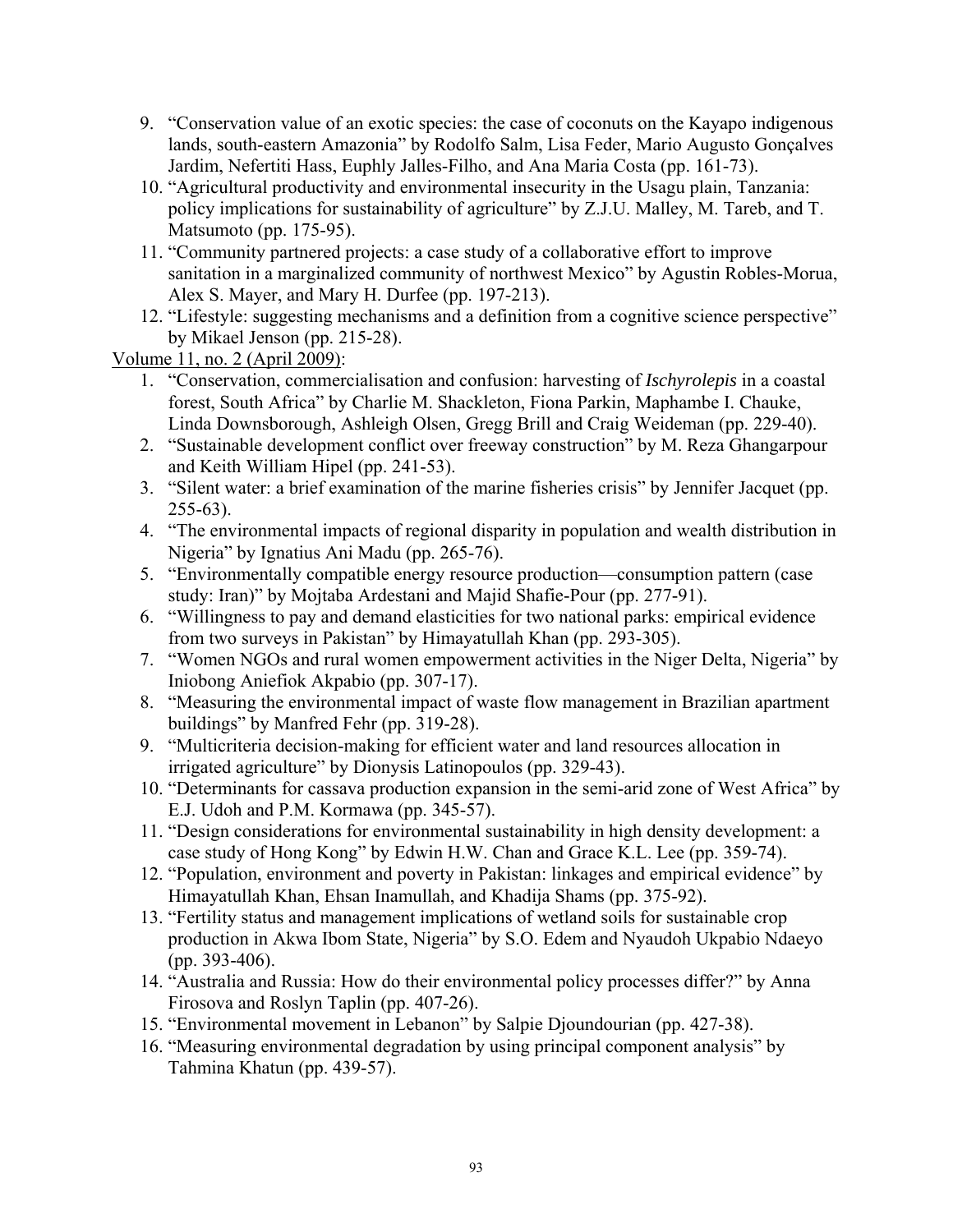17. "Environmental health, development and economic empowerment of rural women in Nigeria" by Albert C. Achudume (pp. 459-69).

Volume 11, no. 3 (June 2009):

- 1. "Dependence on forest resources and tropical deforestation in Ghana" by Mark Appiah, Dominc Blay, Lawrence Damnyag, Francis K. Dwomoh, Ari Pappinen, and Olavi Luukkanen (pp. 471-87).
- 2. "Biodiversity, food consumption and ecological niche dimension: a study case of the riverine populations from the Rio Negro, Amazonia, Brazil" by Andréa Leme da Silva and Alpina Begossi (pp. 489-507).
- 3. "Measuring individuals' valuation distributions using a stochastic payment card approach: application to solid waste management in Nigeria" by Hyacinth Eme Ichoku, William M. Fonta, and Abbi Kedir (pp. 509-21).
- 4. "Energy efficiency and conservation for individual Americans" by D. Pimentel, Jennifer Gardner, Adam Bonnifield, Ximena Garcia, Julie Grufferman, Clair Horan, Julia Schlenker, Emily Walling, and Emily Rochon (pp. 523-47).
- 5. "Climate change and natural disasters: macroeconomic performance and distributional impacts" by Maria Eugenia Ibarrarán, Matthias Ruth, Sanjana Ahmad, and Marisa London (pp. 549-69).
- 6. "Impacts of arsenic contamination in groundwater: case study of some villages in Bangladesh" by Nurun Nahar (pp. 571-88).
- 7. "Economic liabilities of environmental pollution by coal mining: Indian scenario" by Y.C. Sharma, P. Aggarwal, and T.N. Singh (pp. 589-99).
- 8. "Adoption and adaptation of natural resource management innovations in smallholder agriculture: reflections on key lessons and best practices" by Bekele A. Shiferaw, Julius Okello, and Ratna V. Reddy (pp. 601-19).
- 9. "Multi-causal and integrated assessment of sustainability: the case of agriculturization in the Argentine Pampas" by David Manuel-Navarrete, Gilberto C. Gallopin, Mariela Blanco, Martin Diaz-Zorita, Diego I. Ferraro, Hilda Herzer, Pedro Laterra, Maria R. Murmis, Guillermo P. Podestá, Jorge Rabinovich, Emilio H. Satorre, Filemón Torres, and Ernesto F. Viglizzo (pp. 621-38).
- 10. "Spatial identification by satellite imagery of the crop-fallow rotation cycle in northern Laos" by Yukiyo Tamamoto, Thomas Oberthur, and Rod Lefroy (pp. 639-54).
- 11. "An assessment of the attitudes of the inhabitants of Northern Karpathos, Greece: towards a framework for ecotourism development in environmentally sensitive areas: an ecotourism framework in environmentally sensitive areas" by George Pipinos and Persa Fokiali (pp. 655-75).

Volume 11, no. 4 (August 2009):

- 1. "The ecological footprint: an exhibit at an intergenerational trial?" by Gregory Ponthiere (pp. 677-94).
- 2. "Reuse of mining wastewater in agricultural activities in Jordan" by Omar Rimawi, Anwar Jiries, Yasin Zubi, and Ali El-Naqa (pp. 695-703).
- 3. "Governance, institutions and the environment-income relationship: a cross-country study" by Kuheli Dutt (pp. 705-23).
- 4. "Modeling community participation and other factors affecting biodiversity protection projects in China" by Wei Huilan, Chen Haiyun, Bai Jianming, and Zhu Ting (pp. 725- 34).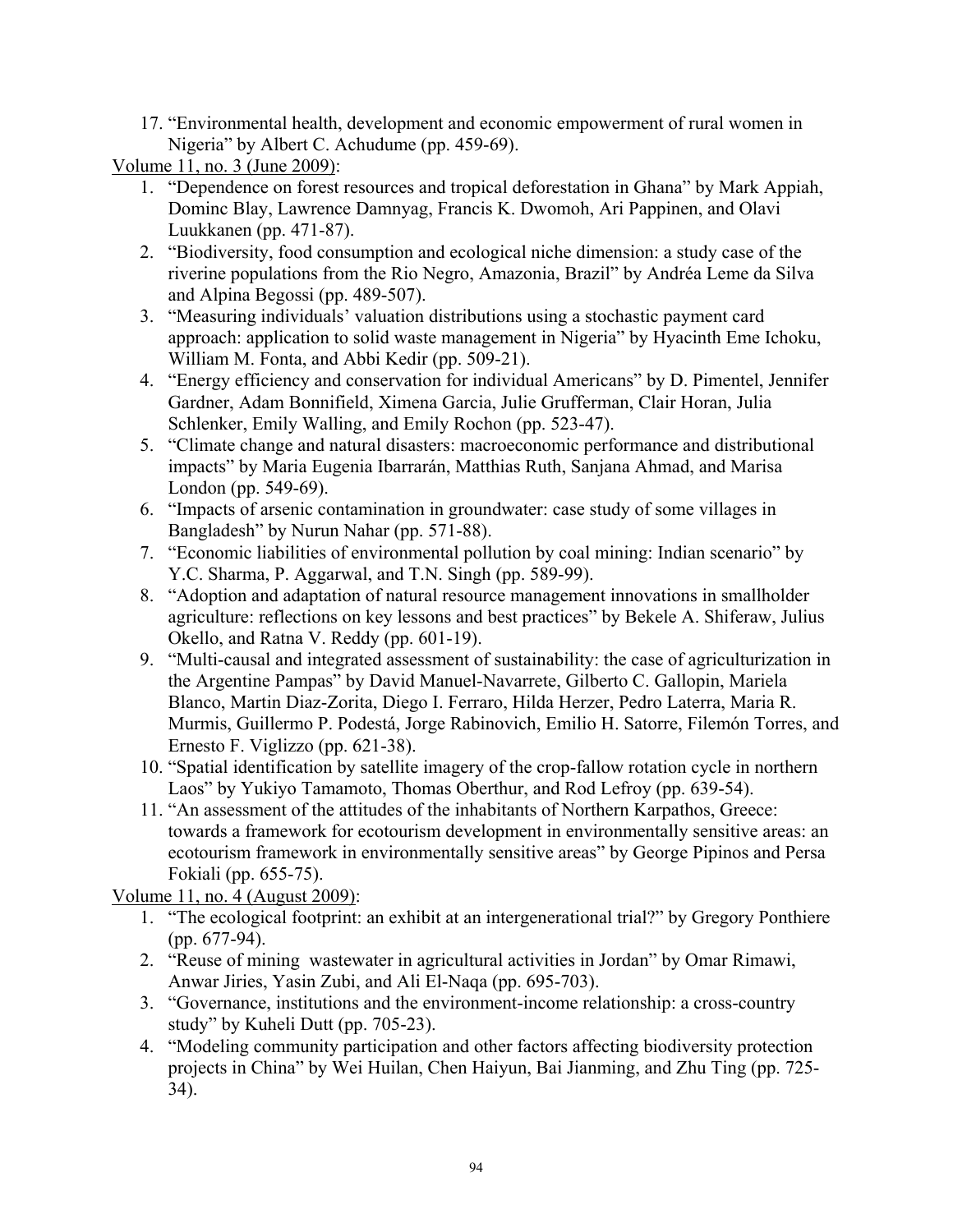- 5. "Evaluating the role of environmental quality in the sustainable rural economic development of England" by J.R. Park, M.J. Stabler, P.J. Jones, S.R. Mortimer, J.R. Tiffin, and R.B. Tranter (pp. 735-50).
- 6. "Rice-wheat cropping cycle in Punjab: a comparative analysis of sustainability status in different irrigation systems" by Anindita Karkar, Sucharita Sen, and Animesh Kumar (pp. 751-63).
- 7. "Conservation of specialised dairy farming systems into sustainable mixed farming systems in Cuba" by F.R. Funes-Monzote, Marta Monzote, E.A. Lantinga, and H. van Keulen (pp. 765-83).
- 8. "Environmental, cultural, economic, and socio-community sustainability: a framework for sustainable tourism in resort destinations" by Harold Richins (pp. 785-800).
- 9. "Study abroad in support of education for sustainability: a New Zealand case study" by John Cusick (pp. 801-13).
- 10. "Sustainability research and practices in enforced residential institutions: collaboration of ecologists and prisoners" by Craig Ulrich and Nalini M. Nadkarni (pp. 815-32).
- 11. "Use and knowledge of fuelwood in three rural *caatinga* (dryland) communities in NE Brazil" by I.M.M. Sá e Silva, L.C. Marangon, N. Hanazaki, and U.P. Albuquerque (pp. 833-51).
- 12. "The relevance of ecological and economic policies for sustainable development" by Stefan Hellstrand, Kristian Skånberg, and Lars Drake (pp. 853-70).
- 13. "Global estimate of soil carbon sequestration via livestock waste: a STELLA simulation" by Jason B. Fellman, Eldon H. Franz, Chelsea L. Crenshaw, and Denise Elston (pp. 871- 85).
- 14. "River use profile of the Central Niger Delta based on traditional eco-livelihood knowledge (TELK)" by P.B.L. Tamuno, G. Howard, and M.D. Smith (pp. 887-903).
- 15. "Community-based natural resources management (CBNRM) in Xinhui, Guangdong Province, China" by Christian Toochi Egbuche, Jai' en Zhang, and Okechukwu Ukaga (pp. 905-28).
- 16. Book Review:
	- a. G. Leclerc's and C.A.S. Hall's (eds.) *Making world development work: scientific alternatives to neoclassical economic theory* (2007) reviewed by Jing Chen.

# Volume 11, no. 5 (October 2009):

- 1. "Resource management for sustainable development: a community-and GIS-based approach" by Tofael Ahamed, M.I.N. Khan, Tomohiro Takigawa, Masayuki Koike, Farhat Tasnim, and J.M.Q. Zaman (pp. 933-54).
- 2. "Public discourses: using information to reduce pollution in developing countries" by Vinish Kathuria (pp. 955-70).
- 3. "Energy for better environment and sustainability" by Mehmet Kanoglu, Ibrahim Dincer, and Yunus A. Cengel (pp. 971-88).
- 4. "The livelihood potential of non-wood forest products: The case of Mbooni Division in Makueni District, Kenya" by Dorcas Mbuvi and Emmanuel Boon (pp. 989-1004).
- 5. "Rural fences in agricultural landscapes and their conservation role in an area of *caatinga* (dryland vegetation) in Northeast Brazil" by V.T. Nascimento, L.G, Sousa, A.G.C. Alves, E.L. Araujo, and U.P. Albuquerque (pp. 1005-29).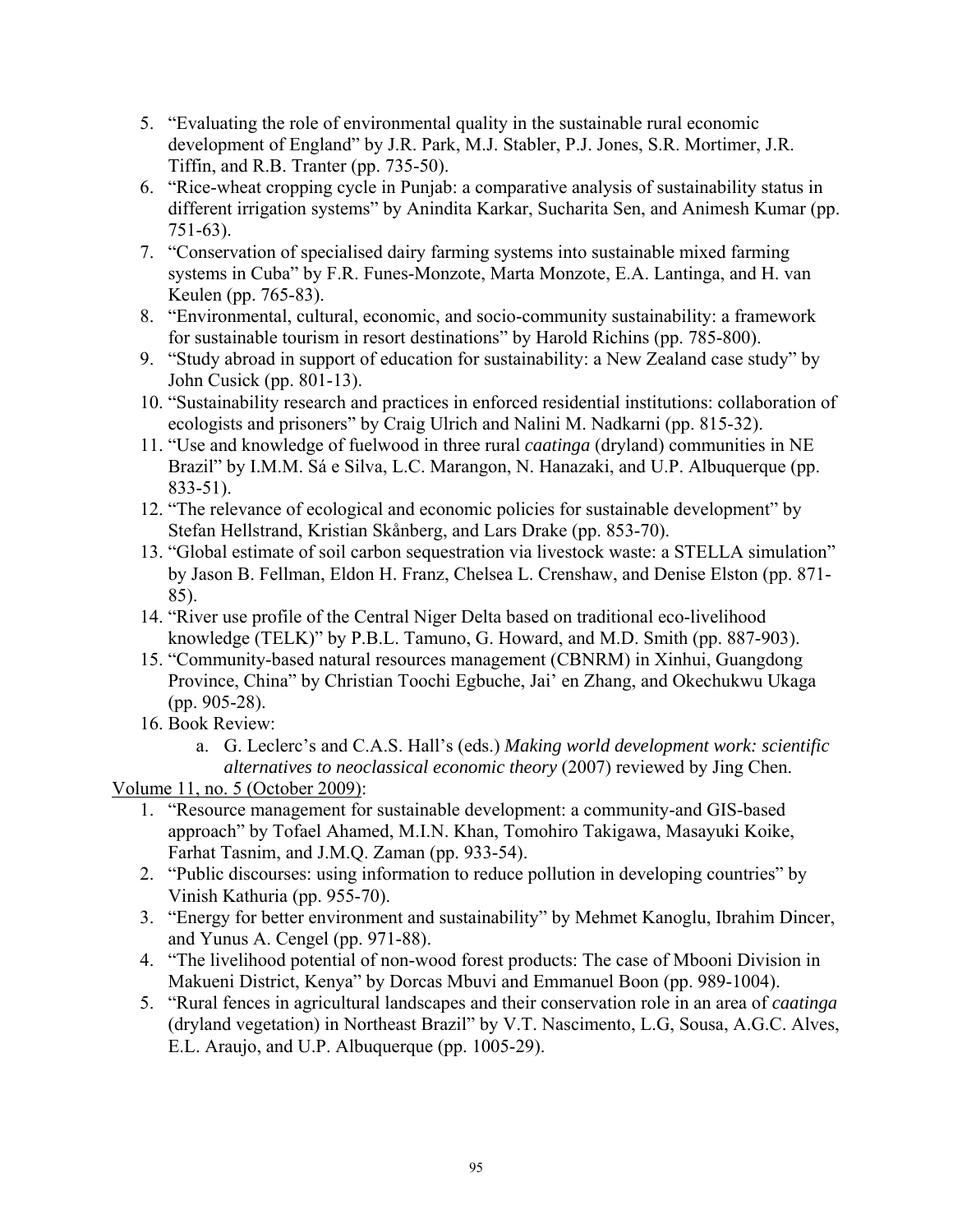- 6. "Local policies for reducing the ecological impact of households: the case study of a suburban area in France" by Vincent Sennes, Jacques Breillat, Francis Ribeyre, and Sandrine Gombert (pp. 1031-49).
- 7. "A roadmap to a green chemical industry in Australia" by Jayanath Ananda, George Domazetis, and John Hill (pp. 1051-71).
- 8. "Effect of water harvesting on growth of young olive trees in degraded Syrian dryland" by Ashraf Tubeileh, Adriana Bruggeman, and Francis Turkelboom (pp. 1073-90).

Volume 11, no. 6 (December 2009):

- 1. "Farmers' perception of sustainable agriculture and its determinants: a case study in Kahramanmaras province of Turkey" by F. Füsun Tathdil, Ismet Boz, and Hasan Tatlidil (pp. 1091-1106).
- 2. "Social multicriteria evaluation of farming practices in the presence of soil degradation: A case study in Southern Tuscany, Italy" by Giuseppina Siciliano (pp. 1107-33).
- 3. "The Hungarian national climate change strategy: its principles, assignments, and a special case study on maize production" by László Dióssy (pp. 1135-44).
- 4. "Spaces of flow as technical and cultural mediators between society and nature" by Elisabeth Heidenreich (pp. 1145-54).
- 5. "Sustainable investment funds and the government: a comparative study on public policies in the Netherlands and Belgium" by Tim Benijts (pp. 1155-74).
- 6. "Monitoring and guiding development in rural Egypt: local sustainable development indicators and local Human Development Indices" by Marwa A. Khalifa and Stephen Connelly (pp. 1175-96).
- 7. "On shadow prices for the measurement of sustainability" by Fabrizio Bulckaen and Marco Stampini (pp. 1197-1213).
- 8. "Household-specific variables and forest dependency in an Indian hotspot of biodiversity: challenges for sustainable livelihoods" by Sachida Jha (pp. 1215-23).
- 9. "Ecotourism as a development strategy: experience from Costa Rica" by Jacobus Franciscus Koens, Carel Dieperink, and Miriam Miranda (pp. 1225-37).

### *Environmental History*

*Environmental History* (EH) is an interdisciplinary journal that combines insights from history, geography, anthropology, the natural sciences, and other disciplines. In addition to original articles, galleries, and interviews, EH publishes extensive reviews of recent environmental history books. EH is co-published by the Forest History Society and the American Society for Environmental History in association with History Cooperative. This journal came into existence in 1996 and is published four times a year. Home website:

<http://www.foresthistory.org/Publications/EH/>.

Editor's Note: Page numbers of Volume 14 are not included.

Volume 14, no. 1 (January 2009):

- 1. "Seeing Global Warming: Contemporary Art and the Fate of the Planet" by Finis Dunaway.
- 2. "'Salvaging the Man Power of America': Conservation, Manhood, and Disabled Veterans during World War I" by Michael J. Lansing.
- 3. "Science and the National Parks: A Transatlantic Perspective on the Interwar Years" by Patrick Kupper.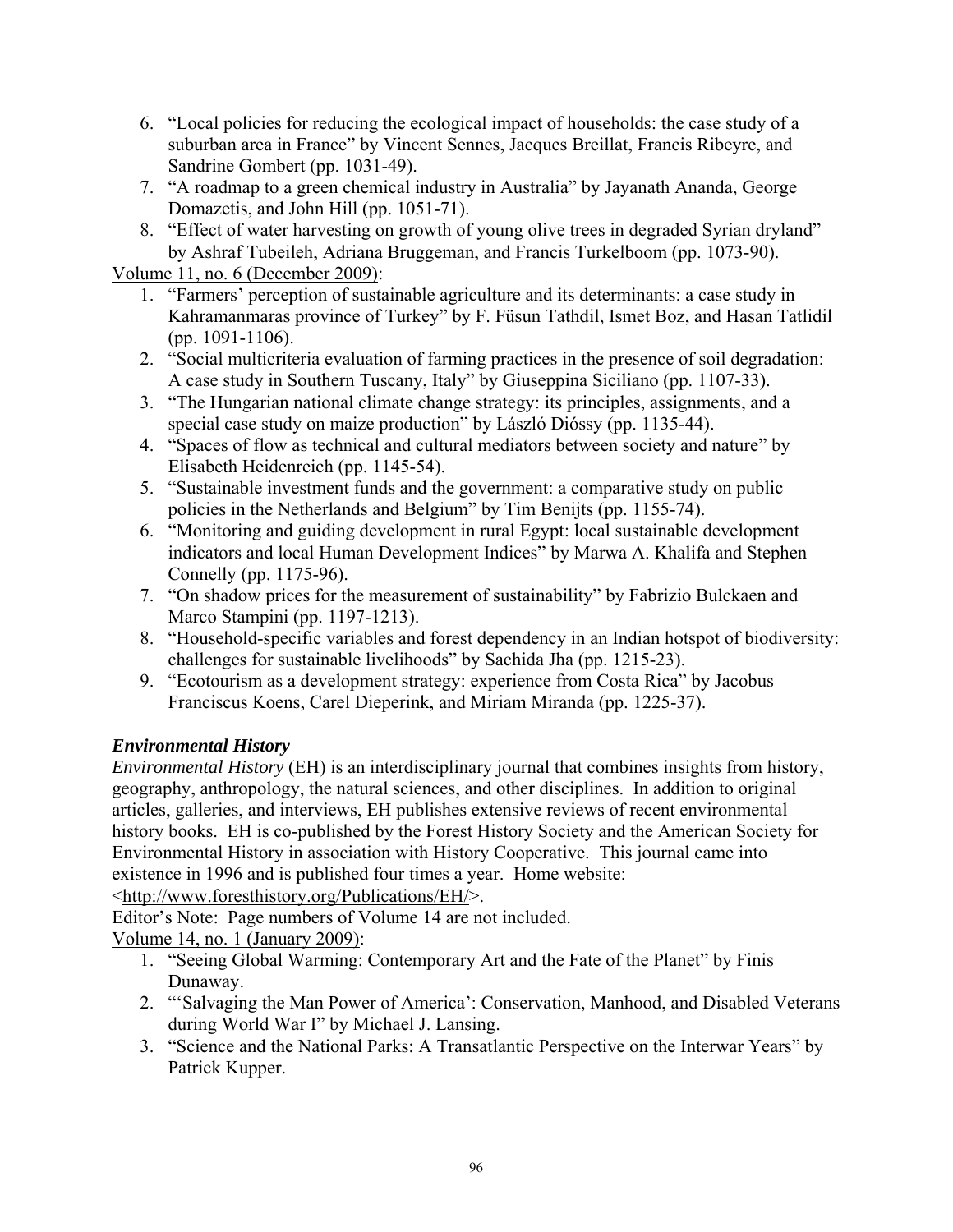- 4. "Wilderness and the Brazilian Mind (II): The First Brazilian Conference on Nature Protection (Rio de Janeiro, 1934)" by José Luiz de Andrande Franco and José Augusto Drummond.
- 5. "From Wasteland to Wetland? Nature and Nation in China's Tibet" by Emily T. Yeh.
- 6. Gallery: Kevin Armitage: On Gene Stratton Porter's Conservation bbbbsthetic.
- 7. Gallery: Kimberly Little: On Progressive-era Photography.
- 8. Interview: Susan Flader.
- 9. Book Reviews:
	- a. Verena Winiwarter's and Martin Knoll's *Umweltgeschichte. Eine Einführung* (2007) reviewed by Richard C. Hoffmann.
	- b. H. Bruce Franklin's *The Most Important Fish in the Sea: Menhaden and America* (2008) reviewed by J.R. McNeill.
	- c. Stephen J. Pyne's *Awful Splendour: A Fire History of Canada* (2008) reviewed by Joseph E. Taylor III.
	- d. Neil M. Maher's *Nature's New Deal: The Civilian Conservation Corps and the Roots of the American Environmental Movement* (2008) reviewed by Jeff Crane.
	- e. Michael K. Steinberg's *Stalking the Ghost Bird: The Elusive Ivory-Billed Woodpecker in Louisiana* (2008) reviewed by Joel Greenberg.
	- f. Jenni Bergal's, Sara Shipley Hiles's, Frank Koughan's, John McQuaid's, Jim Morris's, Katy Reckdahl's, and Curtis Wilkie's *City Adrift: New Orleans Before and After Katrina* (2007) reviewed by Scott P. Marler.
	- g. David Naguib Pellow's and Robert J. Brulle's (eds.) *Power, Justice, and the Environment: A Critical Appraisal of the Environmental Justice Movement* (2005) reviewed by Elizabeth Blum.
	- h. Thomas Shevory's *Toxic Burn: The Grassroots Struggle against the WTI Incinerator* (2007) reviewed by David Stradling.
	- i. Roger S. Gottlieb's (ed.) *The Oxford Handbook of Religion and Ecology* (2006) reviewed by Dennis C. Williams.
	- j. Leslie Paris's *Children's Nature: The Rise of the American Summer Camp* (2008) reviewed by Michael B. Smith.
	- k. Paul Robbins's *Lawn People: How Grasses, Weeds, and Chemicals Make Us Who We Are* (2007) reviewed by Stephen Gibson.
	- l. Devon G. Peña's *Mexican Americans and the Environment: Tierra y vida* (2005) reviewed by Angus Wright.
	- m. Paul R. Josephson's *Motorized Obsessions: Life, Liberty, and the Small-Bore Engine* (2007) reviewed by David Lucsko.

Volume 14, no. 2 (April 2009):

- 1. "Latin American Environmental History: Current Trends, Interdisciplinary Insights, and Future Directions" by Mark Carey.
- 2. "The Mountains Roar: The Alps during the Great War" by Tait Keller.
- 3. "Constructing a Technological Forest: Nature, Culture, and Tree-Planting in the Nebraska Sand Hills" by Robert Gardner.
- 4. "The Next Environmentalism: How Movements Respond to the Changes that Elections Bring—From Nixon to Obama" by Robert Gottlieb.
- 5. "Having Our Cake and Eating It Too: Food's Place in Environmental History, a Forum" by Robert N. Chester III and Nicolaas Mink.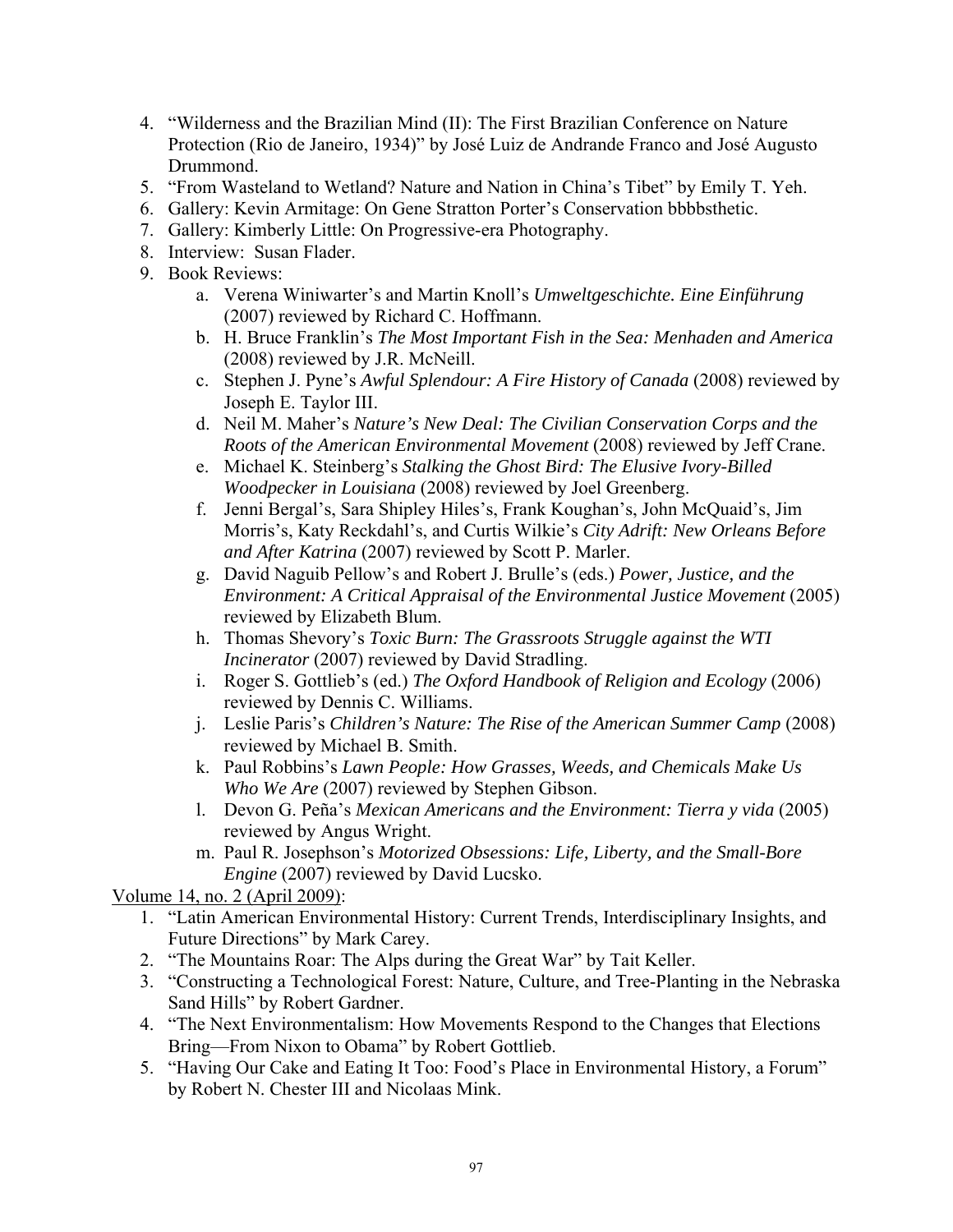- 6. "It Begins in the Belly" by Nicolaas Mink.
- 7. "Sensory Deprivation: Taste as a Useful Category of Analysis in Environmental History" by Robert N. Chester III.
- 8. "Understandings of Food as Culture" by Jane Dusselier.
- 9. "Food and the Intimate Environment" by Nancy Shoemaker.
- 10. Gallery: Elizabeth Flint on Jackson Lake Lodge.
- 11. Interview: John Opie.
- 12. Book Reviews:
	- a. Samuel P. Hays's *Wars in the Woods: The Rise of Ecological Forestry in America*  (2006) reviewed by Susan Flader.
	- b. Michael Williams's *Deforesting the Earth: From Prehistory to Global Crisis, An Abridgement* (2006) reviewed by Jan Oosthoek.
	- c. Paul R. Ehrlich's and Anne H. Ehrlich's *The Dominant Animal: Human Evolution and the Environment* (2008) reviewed by Kevin C. Armitage.
	- d. Eileen McGurty's *Transforming Environmentalism: Warren County, PCBs, and the Origins of the Environmental Justice Movement* (2007) reviewed by Anthony E. Ladd.
	- e. Jacob Darwin Hamblin's *Poison in the Well: Radioactive Waste in the Oceans at the Dawn of the Nuclear Age* (2008) reviewed by Gary Kroll.
	- f. Martin V. Melosi's *The Sanitary City: Environmental Services in Urban American from Colonial Times to the Present, Abridged edition* (2008) reviewed by Carl A. Zimring.
	- g. Chad Montrie's *Making a Living: Work and Environment in the United States* (2008) reviewed by Brian Obach.
	- h. Gunnel Cederlöf's *Landscape and the Law: Environmental Politics, Regional Histories, and Contests Over Nature, India* (2008) reviewed by Lauren Minsky.
	- i. Christopher Hill's *South Asia: An Environmental History* (2008) reviewed by Tobias J. Lanz.
	- j. Shirley Stewart Burns's *Bringing Down the Mountains: The Impact of Mountaintop Removal Surface Coal Mining on Southern West Virginia Communities, 1970-2004* (2007) reviewed by Bruce E. Stewart.
	- k. Jack Temple Kirby's *Mockingbird Song: Ecological Landscapes of the South* (2006) reviewed by Peter Coates.
	- l. Martin Melosi's (ed.) *The New Encyclopedia of Southern Culture: Environment* (2007) reviewed by Jeffrey Kosiorek.
	- m. Jonathan Burnett's *Flash Floods in Texas* (2008) reviewed by William C. Barnett.
	- n. Michael E. Harkin's and David Rich Lewis's (eds.) *Native Americans and the Environment: Perspectives on the Ecological Indian* (2007) reviewed by Bradley J. Gills.
	- o. Richard Walker's *The Country in the City: The Greening of the San Francisco Bay Area* (2007) reviewed by Harold L. Platt.

Volume 14, no. 3 (July 2009):

- 1. "Wildlife Media and Representations of Africa, 1950s to the 1970s" by William Beinart and Katie McKeown.
- 2. "Border Chasm: International Boundary Parks and Mexican Conservation, 1935-1945" by Emily Wakild.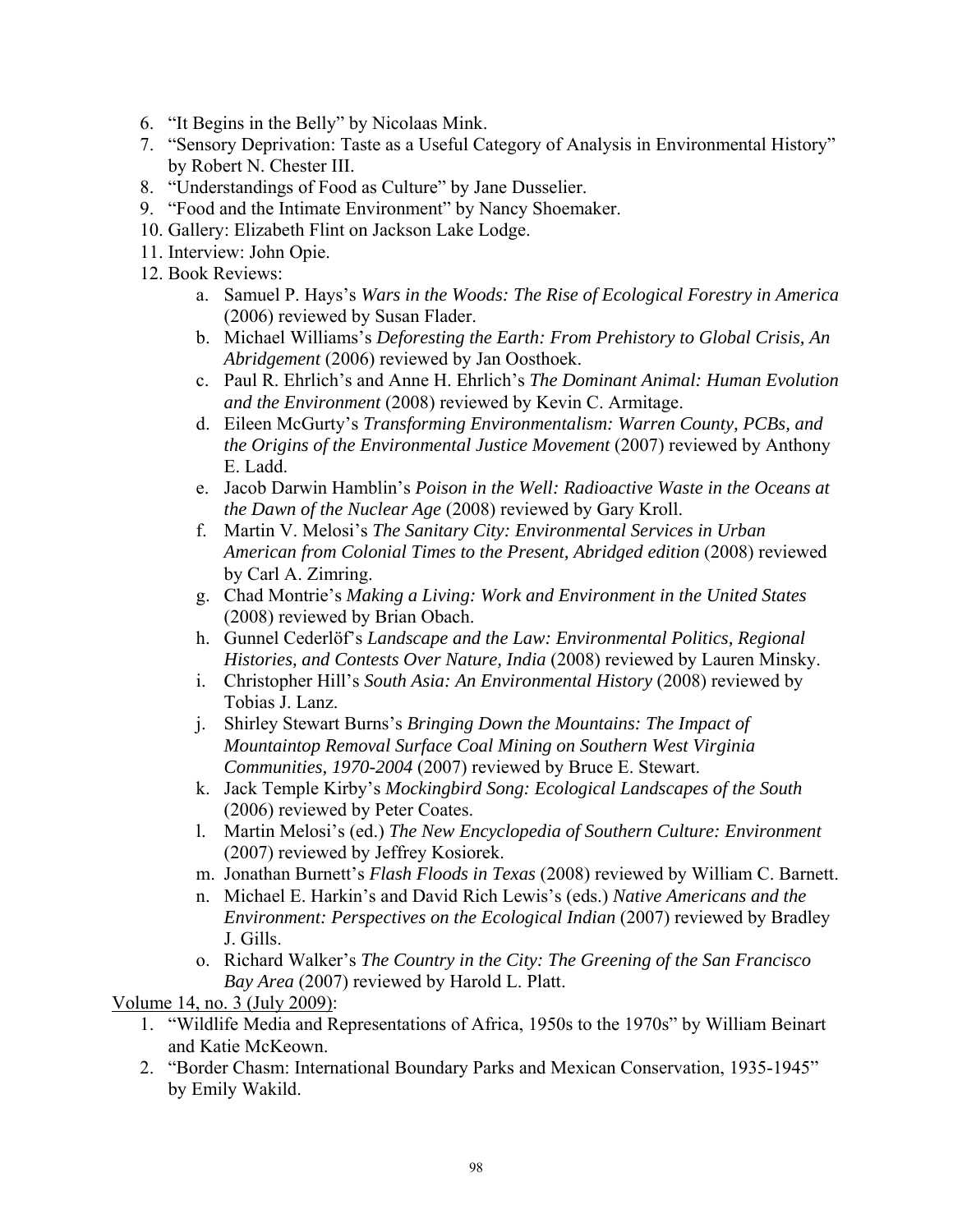- 3. "Disasters, Railway Workers, and the Law in Avalanche Country, 1888-1910" by Diana L. DiStefano.
- 4. "A New Earthly Vision: Religious Community Activism in the Love Canal Chemical Disaster" by Amy M. Hay.
- 5. "The Accrual of Land Use History in Utah's Forest Carbon Cycle" by Daniel deB. Richter.
- 6. "When Environmental Traditions Collide: Ramachandra Guha's The Unquiet Woods and U.S. Environmental History" by Paul S. Sutter.
- 7. Gallery: Brian Black On the Iconography of Crude.
- 8. Interview: Alfred Crosby.
- 9. Book Reviews:
	- a. Donald Worster's *A Passion for Nature: The Life of John Muir* (2008) reviewed by Dennis C. Williams.
	- b. Char Miller's *Ground Work: Conservation in American Culture* (2007) reviewed by Aaron Shapiro.
	- c. Sterling Evans's *Bound in Twine: The History and Ecology of Henequen-Wheat Complex for Mexico and the American and Canadian Plains, 1880-1950* (2007) reviewed by Ken Sylvester.
	- d. Peter Coates's *American Perceptions of Immigrant and Invasive Species: Strangers on the Land* (2007) reviewed by Bruce Shelvey.
	- e. James A. Young's and Charlie D. Clements's *Cheatgrass: Fire and Forage on the Range* (2009) reviewed by Daniel Simberloff.
	- f. "Elizabeth D. Blum's *Love Canal Revisited: Race, Class, and Gender in Environmental Activism* (2008) reviewed by Barry Ross Muchnick.
	- g. Diane E. Boyer's and Robert H. Webb's *Damming Grand Canyon: The 1923 USGS Colorado River Expedition* (2007) reviewed by Donald C. Jackson.
	- h. Joseph Gough's *Managing Canada's Fisheries: From Early Days to the Year 2000* (2008) reviewed by Joseph E. Taylor III.
	- i. Rene Taudal Pousen's *An Environmental History of North Sea Ling and Cod Fisheries, 1840-1914* (2007) reviewed by Vera Schwach.
	- j. Scott Southworth's, David K. Brezinski's, Randall C. Orndorff's, John E. Repetski's, and Danielle M. Denenny's *Geology of the Chesapeake and Ohio Canal National Historical Park and Potomac River Corridor, District of Columbia, Maryland, West Virginia, and Virginia* (2008) reviewed by Roger Hamilton.
	- k. Faruk Tabak's *The Waning of the Mediterranean, 1550-1870: A Geohistorical Approach* (2008) reviewed by Edmund Burke III.
	- l. Arie H. Issar's and Mattanyah Zohar's *Climate Change: Environment and History of the Near East* (2007) reviewed by Dan Tamir.
	- m. Piet H. Nienhuis's *Environmental History of the Rhine-Meuse Delta: An Ecological Story on Evolving Human-Environmental Relations Coping with Climate Change Sea Level Rise* (2008) reviewed by J.R. McNeill.
	- n. Max S. Power's *America's Nuclear Wastelands: Politics, Accountability and Cleanup* (2008) reviewed by Paul Josephson.
	- o. Shepard Krech's III *Spirits of the Air: Birds and American Indians in the South* (2009) reviewed by Thomas R. Dunlap.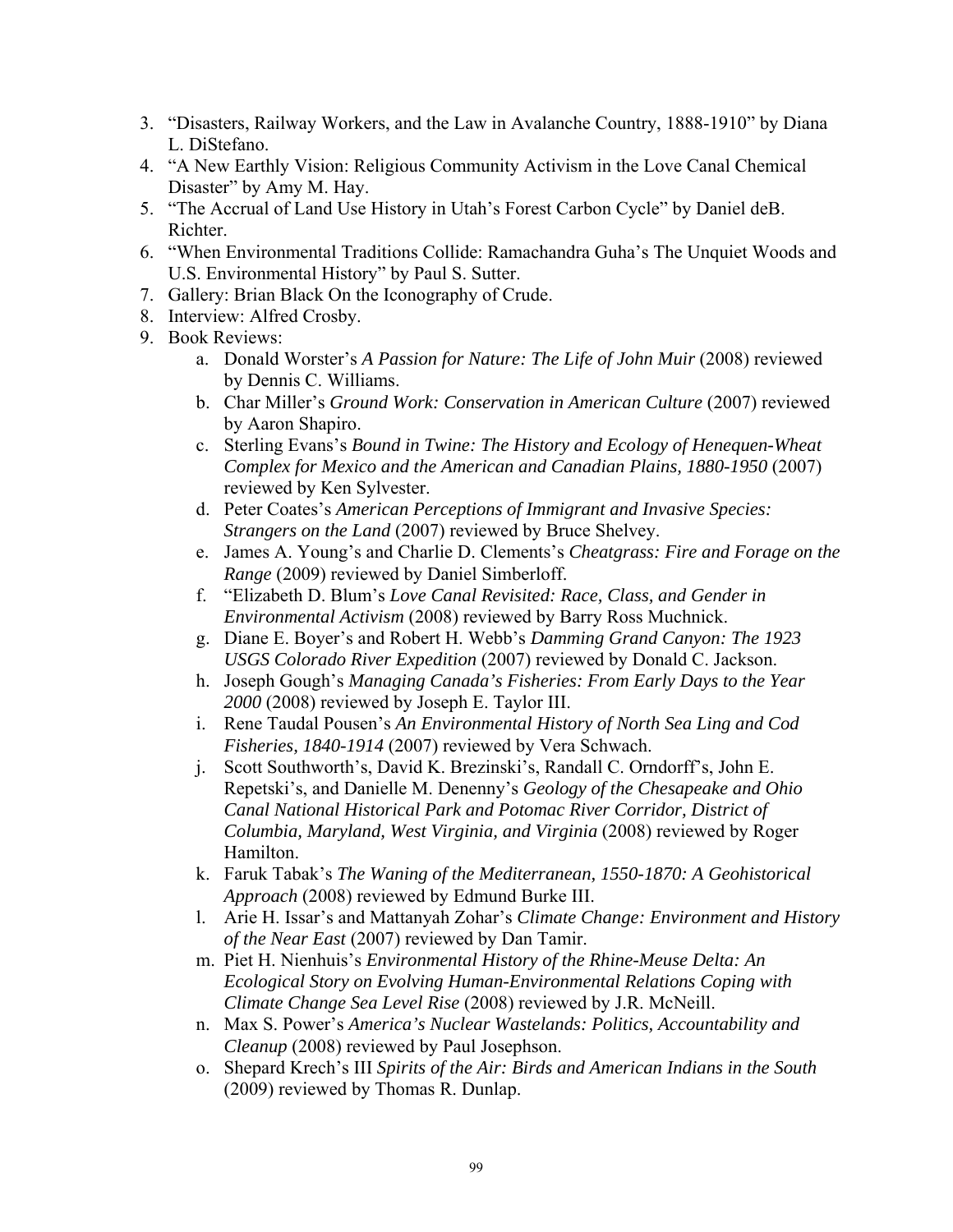- p. Christof Mauch's and Thomas Zeller's (eds.) *The World Beyond the Windshield: Roads and Landscapes in the United States and Europe* (2008) reviewed by Tait Keller.
- q. Donald M. Waller's and Thomas P. Rooney's (eds.) *The Vanishing Present: Wisconsin's Changing Lands, Waters, and Wildlife* (2008) reviewed by James Feldman.
- r. Sing C. Chew's *Ecological Futures: What History Can Teach Us* (2008) reviewed by Hugh Gorman.
- s. Paual Young Lee's (ed.) *Meat, Modernity, and the Rise of the Slaughterhouse*  (2008) reviewed by Laura B. Sayre.
- t. Lisa Cliggett's and Christopher A. Pool's (eds.) *Economies and the Transformation of Landscape* (2007) reviewed by Matthew Hamilton.

Volume 14, no. 4 (October 2009):

- 1. "Paradise Lost: Climate Change, Boreal Forests, and Environmental History" by Nancy Langston.
- 2. "'A Contradiction in Democratic Government': W.J. Trent, Jr., and the Struggle to Desegregate National Park Campgrounds" by Terrence Young.
- 3. "'The Truth about the Boll Weevil': The Nature of Planter Power in the Mississippi Delta" by James C. Giesen.
- 4. "From Corporatism to Citizen Oversight: The Legal Fight over California Redwoods, 1970-1996" by Darren Speece.
- 5. "Environmental History Pedagogy beyond History and on the Web" by Matthew Evenden.
- 6. Gallery: Benjamin Cohen: On Three Peasants on Their Way to a Meal: "The Gleaners," Macaroni, and Human Intervention in Nature.
- 7. Book Reviews:
	- a. Gary Kroll's *America's Ocean Wilderness: A Cultural History of the Twentieth-Century Exploration* (2008) reviewed by Mark V. Barrow, Jr.
	- b. Charles F. Walker's *Shaky Colonialism: The 1746 Earthquake-Tsunami in Lima, Peru, and Its Long Aftermath* (2008) reviewed by Marcus Hall.
	- c. Alix Cooper's *Inventing the Indigenous: Local Knowledge and Natural History in Early Modern Europe* (2007) reviewed by Richard C. Hoffmann.
	- d. I.G. Simmons's *Global Environmental History* (2008) reviewed by Richard Tucker.
	- e. Mary Doyle's and Cynthia A. Drew's (eds.) *Large-Scale Ecosystem Restoration: Five Case Studies from the United States* (2008) reviewed by Richard Oram.
	- f. Nalini M. Nadharni's *Between Earth and Sky: Our Intimate Connection to Trees* (2008) reviewed by Lori Vermaas.
	- g. Connie Y. Chiang's *Shaping the Shoreline: Fisheries and Tourism on the Monterey Coast* (2008) reviewed by Philip Garone.
	- h. Adam M. Sowards's *The Environmental Justice: William O. Douglas and American Conservation* (2009) reviewed by Elizabeth Blum.
	- i. Tom Wolf's *Arthur Carhart: Wilderness Prophet* (2008) reviewed by Kevin R. Marsh.
	- j. John R. Wennersten's *Anacostia: The Death and Life of An American River* (2008) reviewed by J.R. McNeill.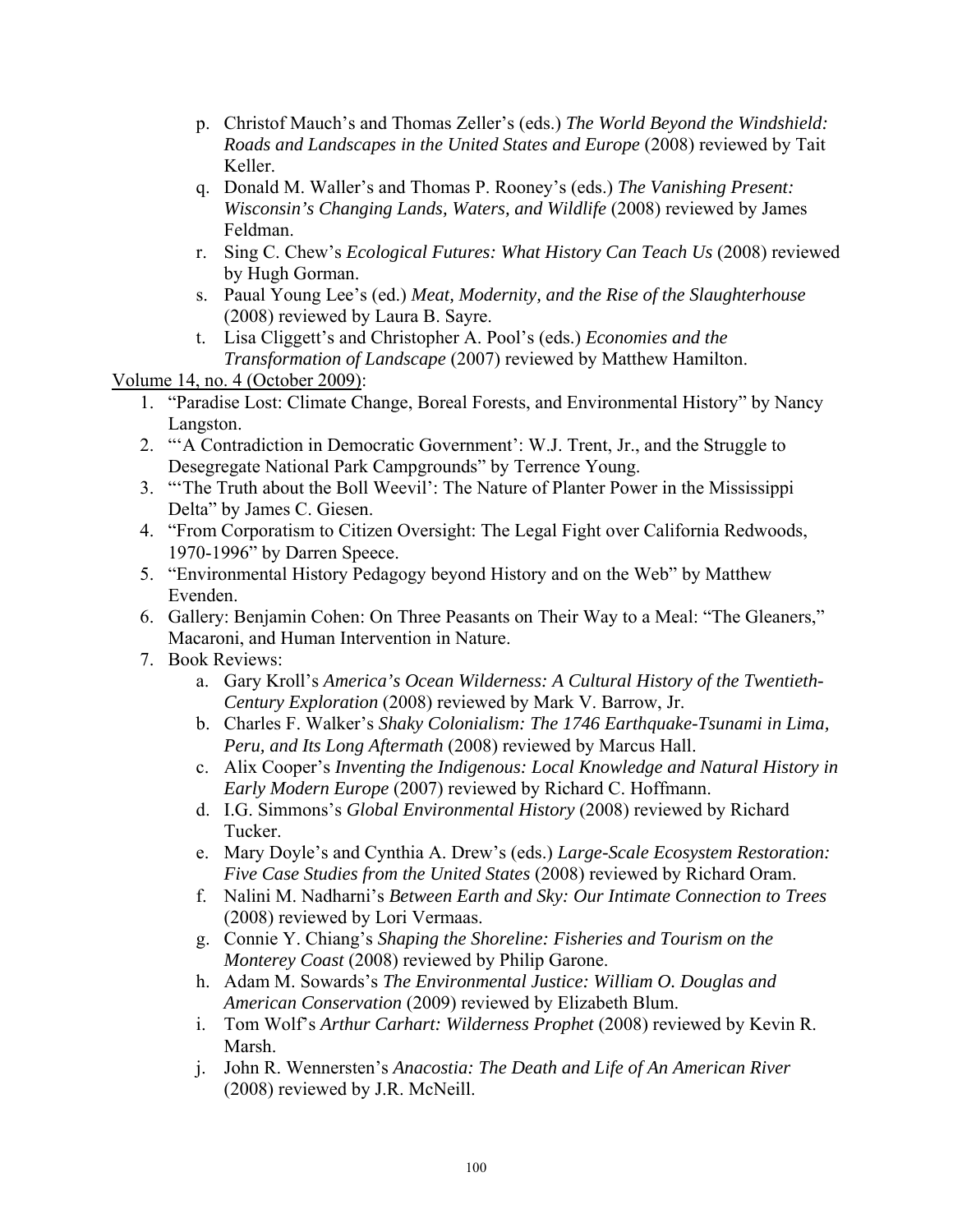- k. Joseph M. Speakman's *At Work in Penn's Woods: The Civilian Conservation Corps in Pennsylvania* (2006) reviewed by Ann N. Greene.
- l. James D. Rice's *Nature and History in the Potomac Country: From Hunter-Gatherers to the Age of Jefferson* (2009) reviewed by Roger Hamilton.
- m. George Wuerthner's (ed.) *The Wildfire Reader: A Century of Failed Forest Policy* (2006) reviewed by Gerald (Jerry) W. Williams.
- n. Sara E. Jensen's and Guy R. McPherson's *Living with Fire: Fire Ecology and Policy for the Twenty-First Century* (2008) reviewed by Gerald (Jerry) W. Williams.
- o. Lawrence M. Lipin's *Workers and the Wild: Conservation, Consumerism, and Labor in Oregon, 1910-30* (2007) reviewed by Richard A. Rajala.
- p. Jim W. Johnson's *Rivers Under Siege: The Troubled Saga of West Tennessee's Wetlands* (2007) reviewed by Jack E. Davis.
- q. Kimberly K. Smith's *African American Environmental Thought: Foundations* (2007) reviewed by Elizabeth Blum.
- r. Christopher R. Henke's *Cultivating Science, Harvesting Power: Science and Industrial Agriculture in California* (2008) reviewed by Matthew Hamilton.
- s. John F. Freeman's *High Plains Horticulture: A History* (2008) reviewed by Andrew P. Duffin.
- t. Jeff Mapes's *Pedaling Revolution: How Cyclists are Changing American Cities* (2009) reviewed by James Pritchard.
- u. Betsy's McCully's *City at the Water's Edge: A Natural History of New York* (2006) reviewed by Jeremy W. Hubbell.

#### *Environmental Justice*

*Environmental Justice* (EJ) is a new journal intended to be the central forum for the research, debate, and discussion of the equitable treatment and involvement of all people, especially minority and low-income populations, with respect to the development, implementation, and enforcement of environmental laws, regulations, and policies. EJ explores the adverse and disparate environmental burden involving marginalized populations and communities all over the world and draws upon the expertise and perspectives of all parties involved in environmental justice struggles: communities, industry, academia, government, and nonprofit organizations. EJ addresses: (1) studies that demonstrate the adverse health affects on populations who are most subject to health and environmental hazards, (2) the protection of socially, politically, and economically marginalized communities from environmental health impacts and inequitable environmental burden, (3) the prevention and resolution of harmful policies, projects, and developments and issues of compliance and enforcement, activism, and corrective actions, (4) multidisciplinary analysis, debate, and discussion of the impact of past and present public health responses to environmental threats, current and future environmental and urban planning policies, land use decisions, legal responses, and geopolitics, (5) past and contemporary environmental compliance and enforcement, activism, and corrective actions, environmental politics, environmental health disparities, environmental sociology, and environmental history, (6) the connection between environmental remediation, economic empowerment, relocation of facilities that pose hazardous risk to health, selection of new locations for industrial facilities, and the relocation of communities, and (7) the complicated issues inherent in remediation, funding, relocation of facilities that pose hazardous risk to health, and selection for new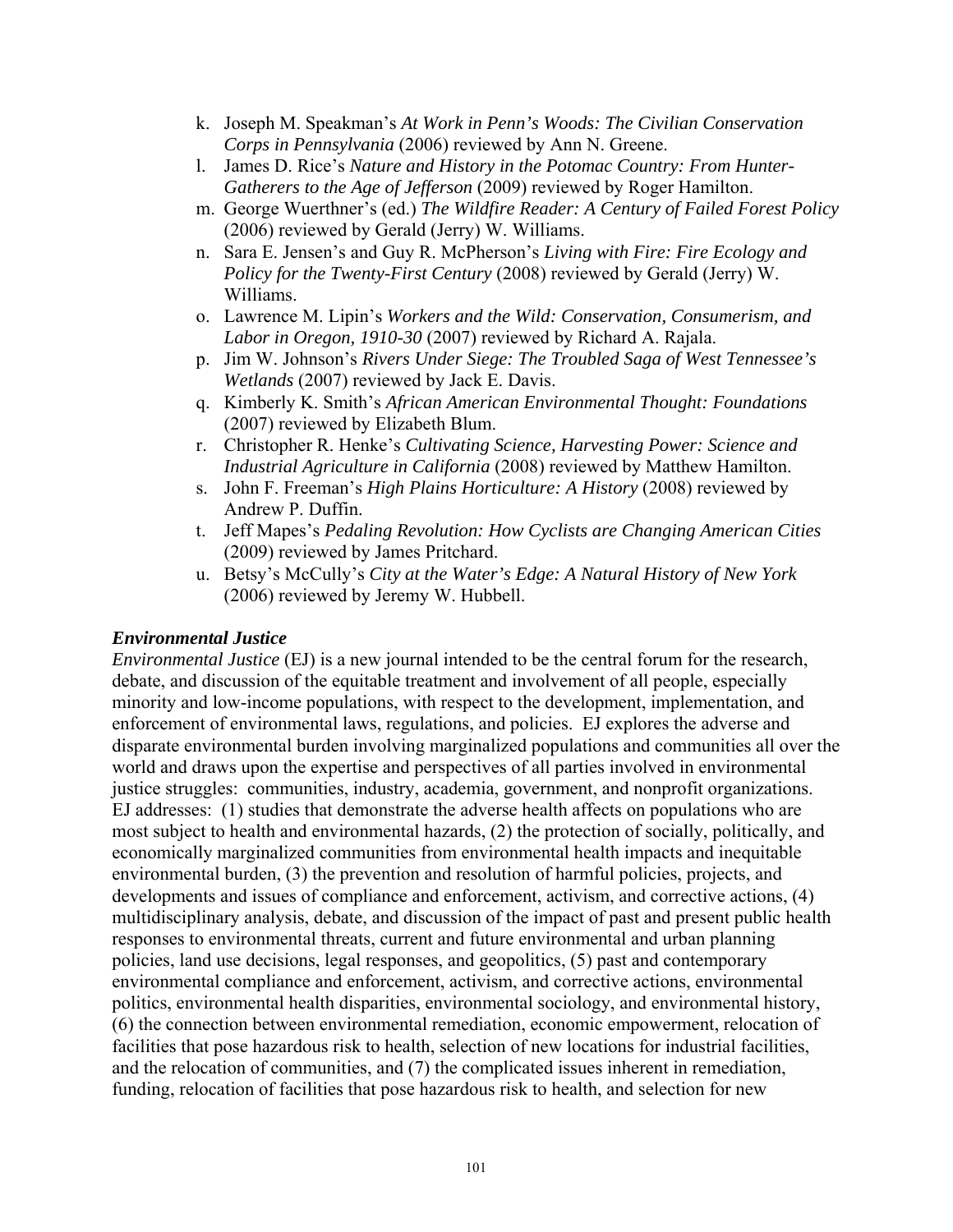locations. EJ is published by Mary Ann Liebert Inc. This journal came into existence in 2008 and is published four times a year. Home website:

<http://www.liebertpub.com/Products/Product.aspx?pid=259>.

Volume 2, no. 1 (March 2009):

- 1. "Letter from the Editor" by Sylvia Hood Washington (pp. 1-2).
- 2. "'We Didn't Get the First 500Years Right, So Let's Work on the Next 500 years': A Call for Transformative Analysis and Action" by David Naguib Pellow (pp. 3-6).
- 3. "Where We Live, Work, Play…and Eat: Expanding the Environmental Justice Agenda" by Robert Gottlieb (pp. 7-8).
- 4. "'If We Didn't Have Water': Black Women's Struggle for Urban Land Rights in Brazil" by Keisha-Khan Y. Perry (pp. 9-14).
- 5. "An Ecologic Framework to Study and Address Environmental Justice and Community Health Issues" by Sacoby M. Wilson (pp. 15-24).
- 6. "Environmental Justice—A New Theoretical Construct for Urban Renewal? The Case of Heritage at Constitution Hill, Johannesburg" by Clinton D. van der Merwe (pp. 25-34).
- 7. "Transatlantic Movements of Justice: A Story of Inspiration and Diversity" by Ole Windahl Pedersen (pp. 35-42).
- 8. Book Reviews:
	- a. Eileen McGurty's *Transforming Environmentalism: Warren County, PCBs, and the Origins of Environmental Justice* (2007) reviewed by Mark Edwards.
	- b. Connie Y. Chiang's *Shaping the Shoreline: Fisheries and Tourism on the Monterey Coast* (2008) reviewed by Robert Gioielli.

Volume 2, no. 2 (June 2009):

- 1. "Letter from the Editor" by Sylvia Hood Washington (p. 47).
- 2. "An Environmental Justice Analysis: Superfund Sites and Surrounding Communities in Illinois" by Angela R. Maranville, Tih-Fen Ting, and Yang Zhang (pp. 49-58).
- 3. "The Relevance of History to Environmental Justice" by Michael Egan (pp. 59-61).
- 4. "Equal Rights, Unequal Share: Implementing Judicial Allocation to Indian and Non-Indian Fisheries in Northern Wisconsin" by George R. Spangler and Tsegaye H. Nega (pp. 63-68).
- 5. "Restorative Environmental Justice: Assessing Brownfield Initiatives, Revitalization, and Community Economic Development in St. Petersburg, Florida" by Joseph W. Dorsey (pp. 69-78).
- 6. "Climate Change Policies in Singapore: Whose 'Environments' Are We Talking About?" by Lim Weida (pp. 79-83).
- 7. "Environmental Injustice in Siting Nuclear Power Plants" by Mary Alldred and Kristin Shrader-Frechette (pp. 85-96).
- 8. Book Review:
	- a. Linda Nash's *Inescapable Ecologies: A History of Environment, Disease, and Knowledge* (2007) reviewed by Edward D. Melillo.

Volume 2, no. 3 (September 2009):

- 1. "Editorial" by Sylvia Hood Washington (pp. 99-100).
- 2. "'Environmental Justices': What We Have Learned from the Taiwanese Environmental Justice Controversy" by Chih-Tung Huang and Ruey-Chyi Hwang (pp. 101-08).
- 3. "Age, the Life Course, and Environmental Justice" by Deborah Lowry (pp. 109-16).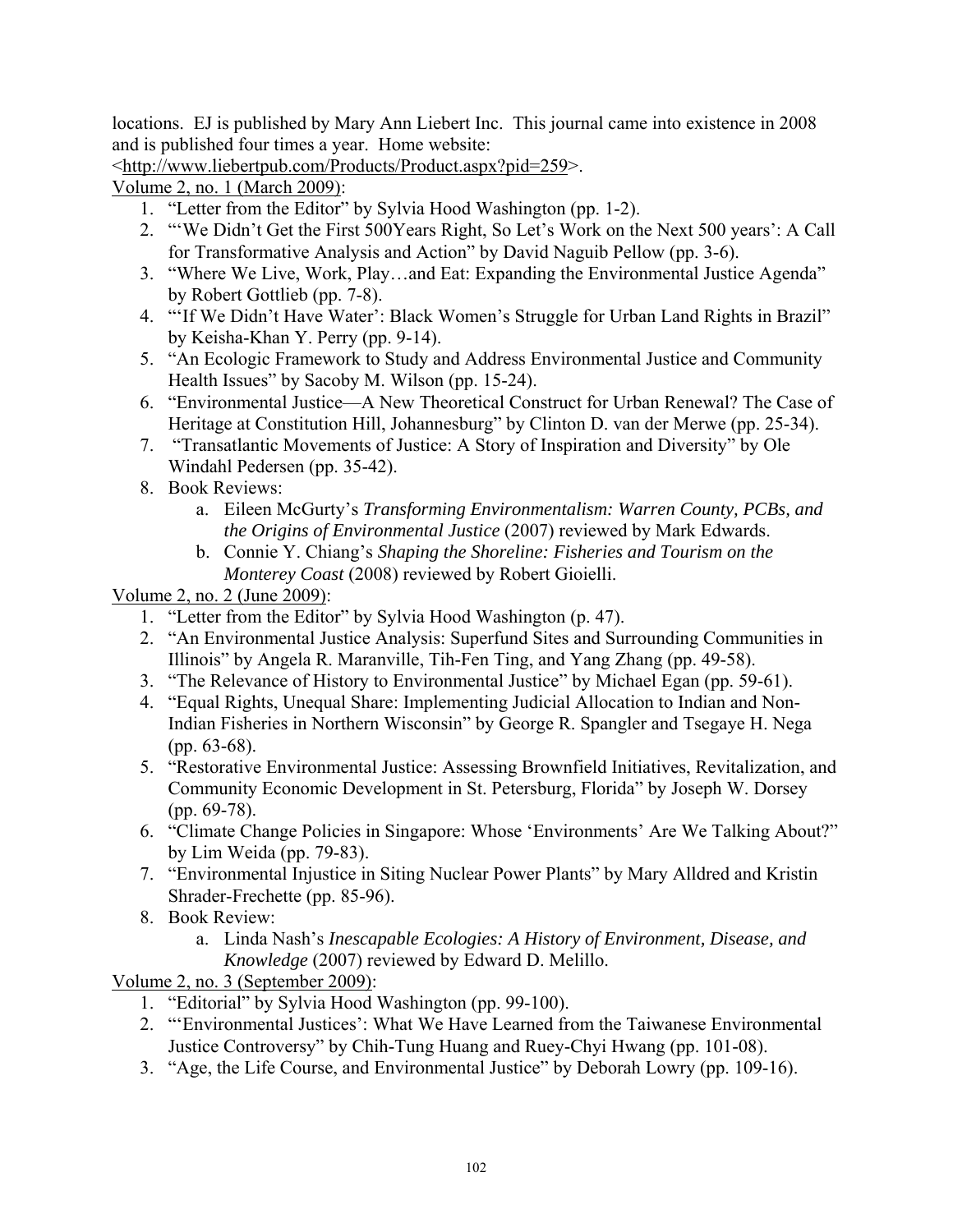- 4. "Environmental Justice Goes Underground? Historical Notes from Canada's Northern Mining Frontier" by Arn Keeling and John Sandlos (pp. 117-25).
- 5. "Humboldt County General Plan Update Health Impact Assessment: A Case Study" by E. Celia Harris, Ann Lindsay, Jonathan C. Heller, Kim Gihuly, Melanie Williams, Brian Cox and Jennifer Rice (pp. 127-34).
- 6. "A Building, a Symbol of a Beautiful Culture and the Effects of its Fall in Pakistan" by Abdul R. Ghumman, Mughal B. Khan, Hashim N. Hashmi, and Shahid I. Tahir (pp. 135- 46).
- 7. "Role of Inequality and Inequity in the Occurrences and Consequences of Chronic Arsenicosis in India and Policy Implications" by Atanu Sarkar (pp. 147-52).
- 8. "A Brief History of Environmental Inequity and Military Colonialism on the Isle of Vieques, Puerto Rico" by Joel C. Yelin and DeMond S. Miller (pp. 153-59).

Volume 2, no. 4 (December 2009):

Special Issue: "Climate Justice," Guest Editor Peggy M. Shepard

- 1. "Editorial" by Sylvia Hood Washington (p. 161).
- 2. "Guest Editorial: Climate Justice" by Peggy M. Shepard and Cecil Corbin-Mark (pp. 163-66).
- 3. "The Environmental Injustice of 'Clean Coal': Expanding the National Conversation on Carbon Capture and Storage Technology to Include an Analysis of Potential Environmental Justice Impacts" by Stephanie Tyree and Maron Greenleaf (pp. 167-71).
- 4. "Minding the Climate Gap: Environmental Health and Equity Implications of Climate Mitigation Policies in California" by Seth B. Shonkoff, Rachel Morello-Frosch, Manuel Pastor, and James Sadd (pp. 173-77).
- 5. "Best in Show? Climate and Environmental Justice in California" by Julie Sze, Gerardo Gambirazzio, Alex Karner, Dana Rowan, Jonathan London, and Deb Niemeier (pp. 179- 84).
- 6. "The International Dimension of Climate Justice and the Need for International Adaptation Funding" by J. Timmons Roberts (pp. 185-90).
- 7. "Facilitating Climate Justice through Community-Based Adaptation in the Health Sector" by Kristie L. Ebi (pp. 191-95).
- 8. "Climate Change, Heat Waves, and Environmental Justice: Advancing Knowledge and Action" by Jalonne White-Newsome, Marie S. O'Neill, Carina Gronlund, Tenaya M. Sunbury, Shannon J. Brines, Edith Parker, Daniel G. Brown, Richard B. Rood, and Zorimar Rivera (pp. 197-205).
- 9. "U.S. Childhood Obesity and Climate Change: Moving Toward Shared Environmental Health Solutions" by Perry E. Sheffield and Maida P. Galvea (pp. 207-14).
- 10. Book Review:
	- a. Robert Bullard's and Beverly Wright's (eds.) *Race, Place, and Environmental Justice after Hurricane Katrina: Struggles to Reclaim, Rebuild and Revitalize New Orleans and the Gulf Coast* (2009) reviewed by Brentin Monk.

# *Environmental Politics*

*Environmental Politics* (EP) is focuses on four particular aspects of environmental politics. First, it examines the evolution of environmental movements and parties. Second, it provides an analysis of the making and implementation of environmental public policy at international, national, and local levels. Third, it examines ideas generated by the various environmental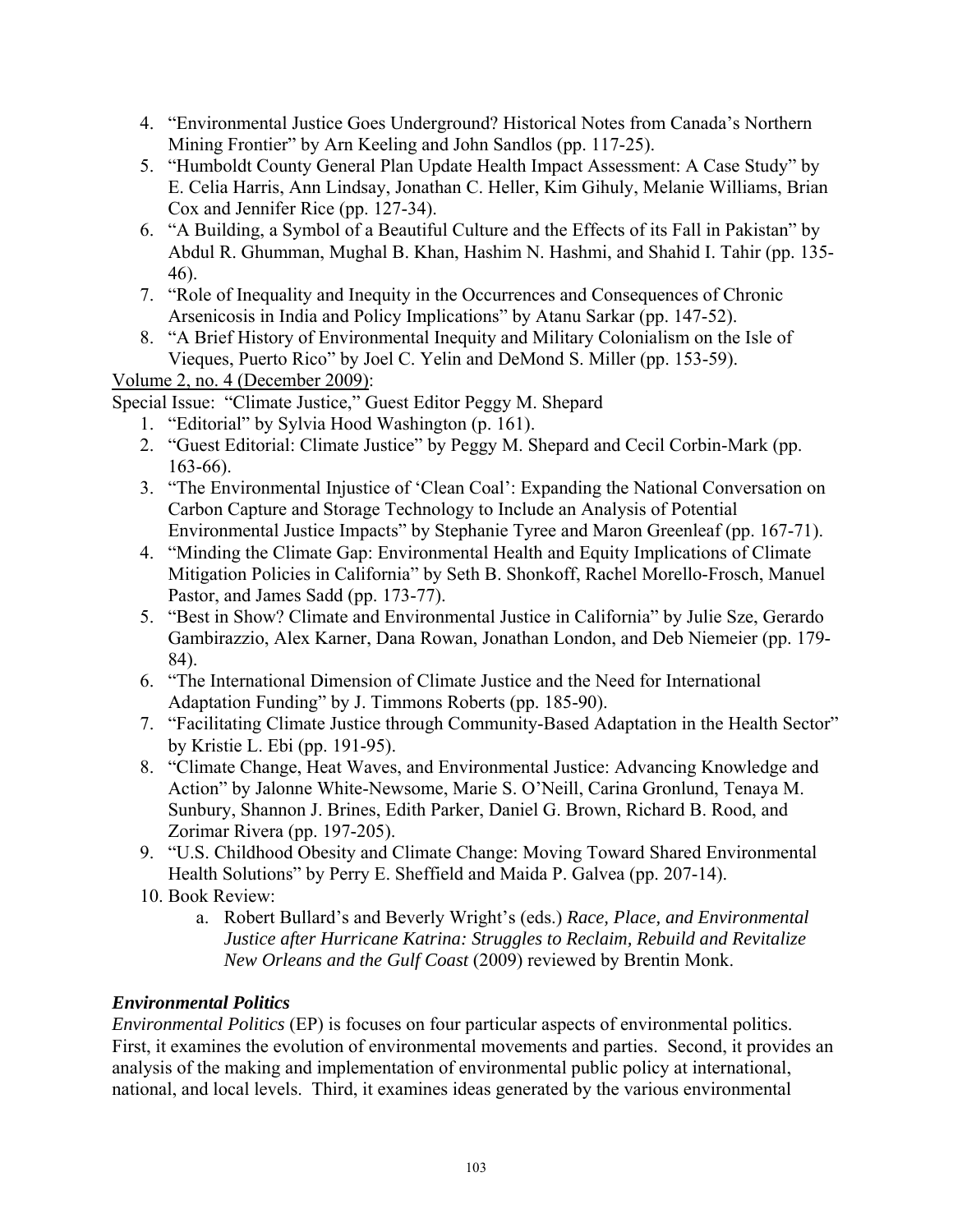movements, environmental organizations, and individual theorists. Fourth, it aims to cover the international environmental issues which are of increasing salience. EP focuses on environmental politics in industrialized countries so as not to overlap with existing journals dealing with development. EP is sensitive to the distinction between the goals of conservation and a radical reordering of political and social preferences and aims to explore the interface between these goals without favoring any one position in contemporary debates. EP is published by Routledge. This journal came into existence in 1992 and, as of 2009, will be published six times a year. Home website: <http://www.tandf.co.uk/journals/titles/09644016.asp>. Editor's Note: Book reviews of Volume 18 are not included.

#### Volume 18, no. 1 (February 2009):

- 1. "'I do therefore there is': enlivening socio-environmental theory" by Michael S. Carolan (pp. 1-17).
- 2. "In search of the ecological citizen" by Sverker C. Jagers (pp. 18-36).
- 3. "Making power explicit in sustainable water innovation: re-linking subjectivity, institution and structure through environmental citizenship" by Sam Wong and Liz Sharp (pp. 37-57).
- 4. "Environmental negotiated agreements in the Netherlands" by Hans Bressers, Theo de Bruijn, and Kris Lulofs (pp. 58-77).
- 5. "The transitions storyline in Dutch environmental policy" by Adrian Smith and Florian Kern (pp. 78-98).
- 6. Against ecological sovereignty: Agamben, politics and globalisation" by Mick Smith (pp. 99-116).
- 7. "One person's eu-topia, another's hell: Climate Camp as a heterotopia" by Clare Saunders and Stephan Price (pp. 117-22).
- 8. "Inciativa per Catalunya Verds and the Assembly of Catalonia elections 2006" by Pedro Riera and Marc Rius (pp. 123-27).
- 9. "A Green comeback in Greece? The Ecologist Greens in the 2007 parliamentary election" by Kostas Gemenis (pp. 128-34).
- 10. "Where once there were mountains: the grassroots struggle against mountaintop removal coal mining in central Appalachia" by George V. Davis (pp. 135-40).

Volume 18, no. 2 (March 2009):

- 1. "The politics of operationalisation: sustainable development and the eco-space approach" by Rafael Zeigler (pp. 163-81).
- 2. "The rise of the Global Reporting Initiative: a case of institutional entrepreneurship" by Halina Szejnwald Brown, Martin de Jong, and Teodorina Lessidrenska (pp. 182-200).
- 3. "Ecological moderisation and climate change in Australia" by Giorel Curran (pp. 201- 17).
- 4. "Environmental taxation for good and for bad: the efficiency and legitimacy of Sweden's carbon tax" by Sverker C. Jagers and Henrik Hammar (pp. 218-37).
- 5. "Institutions, political economy and land-use policy: greenbelt politics in Ontario" by David Pond (pp. 238-56).
- 6. "Environmental attitudes, beliefs about social justice and intention to vote Green: lessons for the New Zealand Green Party?" by Penelope Carroll, Sally Casswell, John Huakau, Paul Perry, and Philippa Howden Chapman (pp. 257-78).
- 7. "The governance of coal ash pollution in post-socialist times: power and expectations" by Vanesa Castán Broto, Claudia Carter, and Lucia Elghali (pp. 279-86).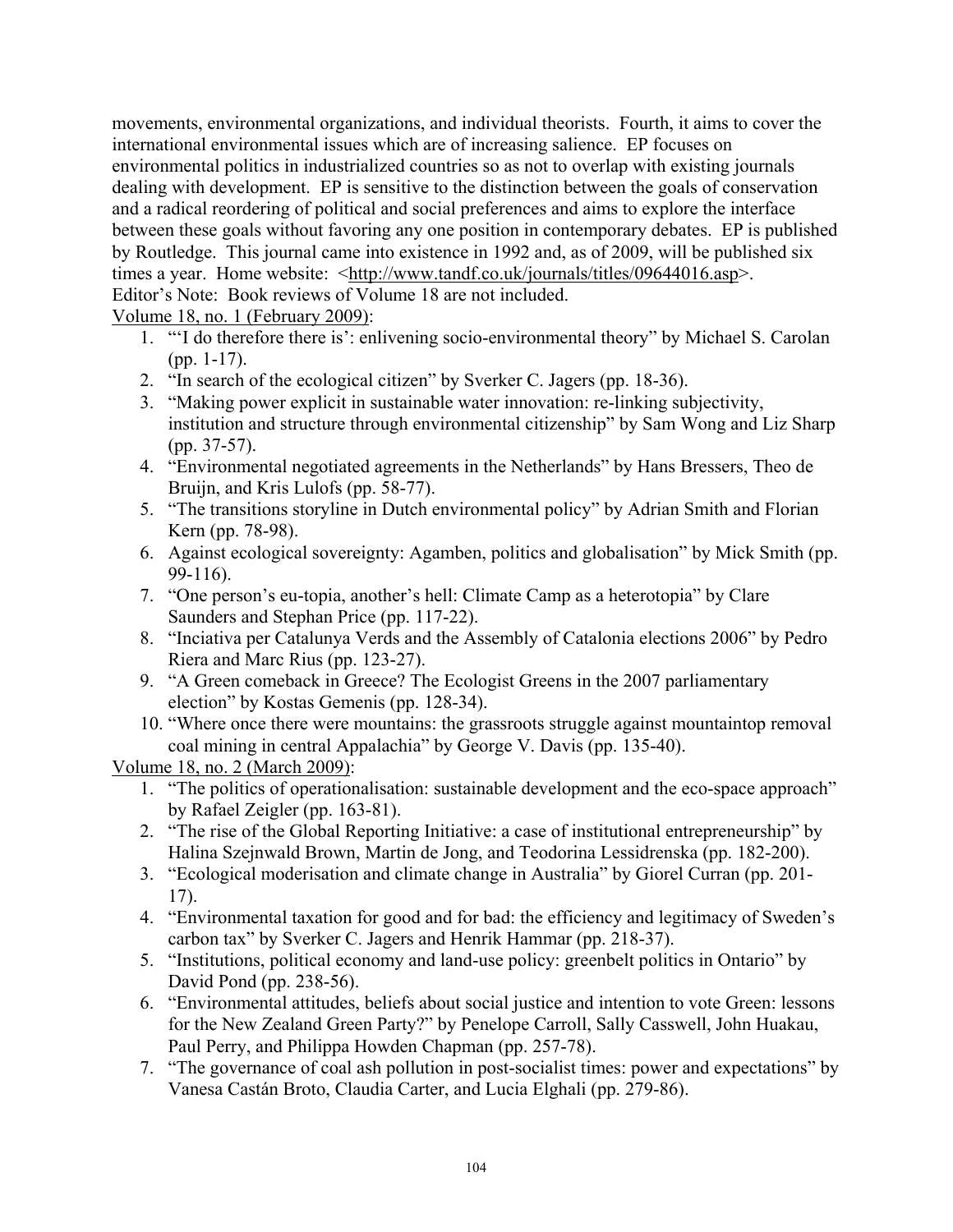8. "Contesting toxics: struggles against hazardous waste" by Christopher Rootes (pp. 287- 91).

## Volume 18, no. 3 (May 2009):

Special Issue: "Themed Issue on NGOs and Environmental Movements"

- 1. "Doing away with plastic shopping bags: international patterns of norm emergence and policy implementation" by Jennifer Clapp and Linda Swanston (pp. 315-32).
- 2. "The science and politics of ecological risk: bioinvasions policies in the US and Australia" by Zdravka Tzankova (pp. 333-50).
- 3. "Cross-movement activism: a cognitive perspective on the global justice activities of US environmental NGOs" by JoAnn Carmin and Elizabeth Bast (pp. 351-70).
- 4. "Mastering national contextual challenges: the institutionalisation of LPO and Greenpeace France compared" by Nathalie Berny (pp. 371-90).
- 5. "Environmentalism between state and local community: why Greenpeace has failed in Norway" by Kristin Strømsnes, Per Selle, and Gunnar Grendstad (pp. 391-407).
- 6. "Located locally, disseminated nationally: the Bergama movement" by Hayriye Özen (pp. 408-23).
- 7. "The 2008 US presidential election: Obama and the environment" by Elizabeth Bomberg and Betsy Super (pp. 424-30).
- 8. "The inclusion of environmental concerns in US trade agreements" by Gerda van Roozendaal (pp. 431-38).
- 9. "The Australian Greens in the 2008 parliamentary election" by Volkmar Lauber (pp. 439- 43).

Volume 18, no. 4 (July 2009):

- 1. "Paradoxes of increased individuation and public awareness of environmental issues" by Andy Scerri (pp. 467-85).
- 2. "Beyond rhetoric: the possibilities of and for 'sustainable lifestyles'" by David Evans and Wokie Abrahamse (pp. 486-502).
- 3. "Ecological citizenship and climate change: perceptions and practice" by Johanna Wolf, Katrina Brown, and Declan Conway (pp. 503-21).
- 4. "Commons and markets: opportunities for development of local sustainability" by Ismael Vaccaro, Laura C. Zanotti, and Jennifer Sepez (pp. 522-38).
- 5. "The five dimensions of sustainability" by Lucas Seghezzo (pp. 539-56).
- 6. "Scales of knowledge: North Sea fisheries governance, the local fisherman and the European scientist" by Liza Griffin (pp. 557-75).
- 7. "Working at the science-policy interface: a discursive analysis of boundary work at the Netherlands Environmental Assessment Agency" by Dave Huitema and Esther Turnhout (pp. 576-94).
- 8. "The influence of social capital on environmental policy instruments" by Nikoleta Jones, Costas M. Sophoulis, Theodoros Iosifides, Iosif Botetzagias, and Konstantinos Evangelinos (pp. 595-611).
- 9. "Dividing the cost burden of environmental services: the Israeli-Palestinian wastewater regime" by Adam Schalimtzek and Itay Fischhendler (pp. 612-32).

10. "Will we ever manage to deal with climate change" by John Turnpenny (pp. 633-37).

Volume 18, no. 5 (September 2009):

Special Issue: "Climate Policy and Political Strategy"

1. "Introduction: political strategies for climate policy" by Hugh Compston (pp. 659-69).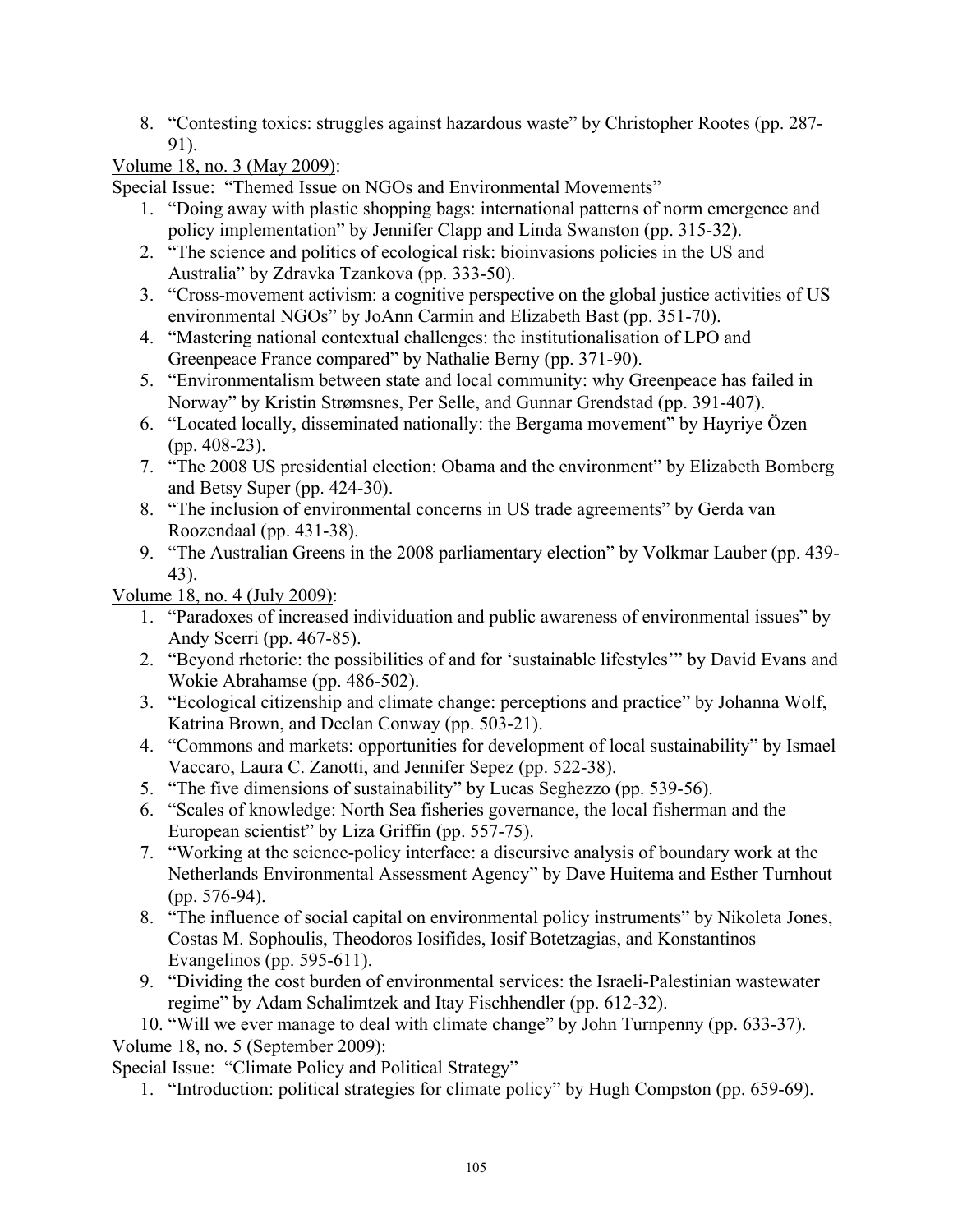- 2. "Risk analysis and climate change" by Nick Pidgeon and Catherine Butler (pp. 670-88).
- 3. "A strategy for better climate change regulation: towards a public interest orientated regulatory regime" by Ian Bartle (pp. 689-706).
- 4. "The (non-)politics of managing low carbon socio-technical transitions" by Ivan Scrase and Adrian Smith (pp. 707-26).
- 5. "Networks, resources, political strategy and climate policy" by Hugh Compston (pp. 727- 46).
- 6. "Political strategy and climate policy: a rational choice perspective" by Frank Grundig (pp. 747-64).
- 7. "Addressing climate change: a media perspective" by Neil T. Gavin (pp. 765-80).
- 8. "Agenda-setting and climate change" by Sarah B. Pralle (pp. 781-99).
- 9. "Clearing the air: the contribution of frame analysis to understanding climate policy in the United States" by Amy Lynn Fletcher (pp. 800-16).

Volume 18, no. 6 (November 2009):

Special Issue: "Environmental Movements and Waste Infrastructure"

- 1. "Environmental movements, waste and waste infrastructure: an introduction" by Christopher Rootes (pp. 817-34).
- 2. "Environmental movements and campaigns against waste infrastructure in the United States" by Christopher Rootes and Liam Leonard (pp. 835-50).
- 3. "When time is on their side: determinants of outcomes in new siting and existing contamination cases in Louisiana" by Melissa Kemberling and J. Timmons Roberts (pp. 851-68).
- 4. "More acted upon than acting? Campaigns against waste incinerators in England" by Christopher Rootes (pp. 869-95).
- 5. "A burning issue? Governance and anti-incinerator campaigns in Ireland, North and South" by Liam Leonard, Peter Doran, and Honor Fagan (pp. 896-916).
- 6. "Wasting energy? Campaigns against waste-to-energy sites in France" by Darren McCauley (pp. 917-38).
- 7. "Grassroots mobilisations against waste disposal sites in Greece" by Iosif Botetzagias and John Karmichas (pp. 939-59).
- 8. "Movements, mobilities and the politics of hazardous waste" by Su-Ming Khoo and Henrike Rau (pp. 960-80).
- 9. "From Guiyu to a nationwide policy: e-waste management in China" by Liping Zhang (pp. 981-87).

### *Green Theory & Praxis: The Journal of Ecopedagogy*

*Green Theory & Praxis: The Journal of Ecopedagogy* (GTP) is a journal of ecopedagogy and is the flagship journal of the Ecopedagogy Association International. The journal presents research papers and essays at the transformative nexus of the critique of social structures, ecocriticism, ecological politics and culture, and sustainability education. The GTP editorial board takes the position that many human societies and their attendant cultural norms and political economy depart strikingly from what is needed to maintain ecological harmony and planetary and species flourishing. GTP is a forum for the study of behavioral and institutional alterations, pedagogical moblizations, political and economic adjustments, spiritual emergences, and theoretical and rhetorical positions that will or should emerge in response to increasing ecological damage of both a physical and psychic nature. The journal seeks a critical analysis of the root causes of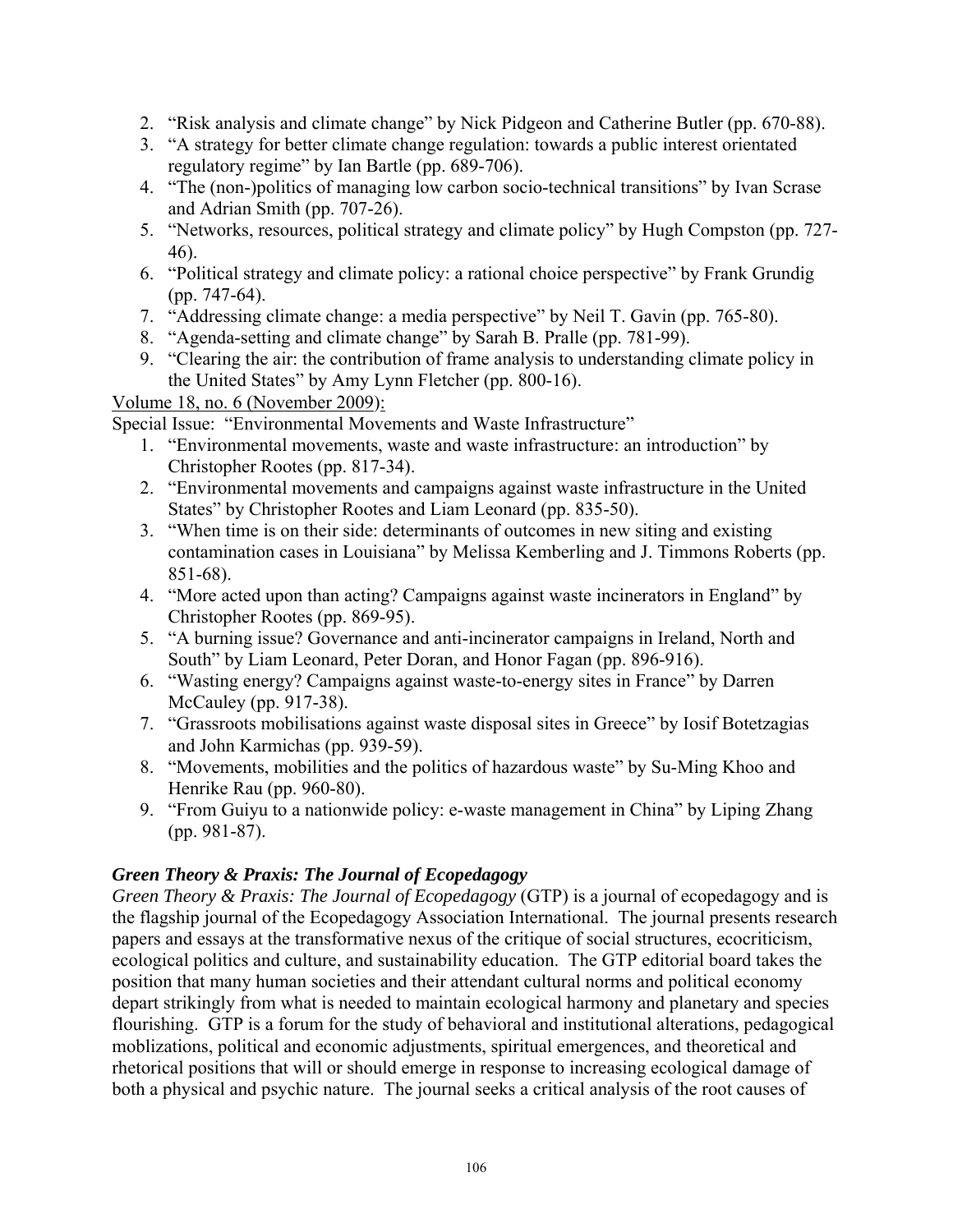ecological crises and to link theory to concrete prospects for social change through pedagogy, broadly conceived. GTP is housed at California State University, Fresno. This journal came into existence in 2005 and is now published twice a year. Home website:

<http://greentheoryandpraxis.ecopedagogy.org/index.php/journal/>.

### Volume 5, no. 1 (2009):

Special Year-End Double Issue

- 1. "Introduction to Volume 5, Number 1" by Richard Kahn (pp. i-iv).
- 2. "Reflections in a Broken Mirror: Higher Education and the Challenges of Sustainability" by Tina Lynn Evans (pp. 1-13).
- 3. "Shades of Green: Discursive Plurality in the Public Conversation on Sustainability" by Caroline S. Tauxe (pp. 14-25).
- 4. "Educational Reforms that Foster Ecological Intelligence" by C.A. Bowers (pp. 26-50).
- 5. "In Interview with Julian Agyeman: Just Sustainability and Ecopedagogy" by Salma Monani (pp. 51-68).
- 6. "Education for Ecological Discipline: A Program" by Samuel Day Fassbinder (pp, 69- 92).
- 7. "Let Education Save the Earth! Towards the Realization of New Sustainable Forms of Humanistic Education" by Stefan Grigorov (pp. 93-110).
- 8. "Earth Day as a Catalyst for Campus Environmental Leadership" by Anthony M. Sarkis, Jr. (pp. 111-18).
- 9. "A Socio-Ecological Analysis of Bio-fuel Production" by Sean Peterson (pp. 119-25).
- 10. "Between McDonaldization and Gardening Pedagogy: How Teachers Negotiate Environmental Science Education in Action" by Elaine V. Howes, Laurel Graham, and Jennifer Friedman (pp. 126-52).
- 11. "Teaching Values Through the Ecological Footprint" by Alexander Lautensach (pp. 153- 68).
- 12. "Against Wilderness" by Robert Fletcher (pp. 169-79).
- 13. "Ecopedagogy, Ethics, and the Earth Charter: Redefining Sustainability Education in an Environmental Science Class" by A James Wohlpart, Sasha L. Wohlpart, and Ariel Kristen Chomey (pp. 180-94).
- 14. "Approaching the Radically Other of Animal and Natural Worlds: Exploring Participatory and Co-design methods in Building Sustainable Schools" by Andrea Susan Wheeler (pp. 195-211).
- 15. "The Pedagogy of Disorientation: Teaching Carolyn Chute's The Beans of Egypt, Maine at The University of Michigan's New England Literature Program and Beyond" by Nels Christensen (pp. 212-21).
- 16. "The Green Grateful Dead: In the Dark as Environmental Text" by Peter Kopp (pp. 222- 34).
- 17. Book Reviews:
	- a. Pattrice Jones's *Aftershock: Confronting Trauma in a Violent World: A Guide for Activists and Their Allies* (2007) reviewed by Greta Gaard.
	- b. Gary Holthaus's *Learning Native Wisdom: What Traditional Cultures Teach Us about Subsistence, Sustainability, and Spirituality* (2008) reviewed by Aimée Cree Dunn.
	- c. Brian Luke's *Brutal: Manhood and the Exploitation of Animals* (2007) reviewed by Marcus Weaver-Hightower.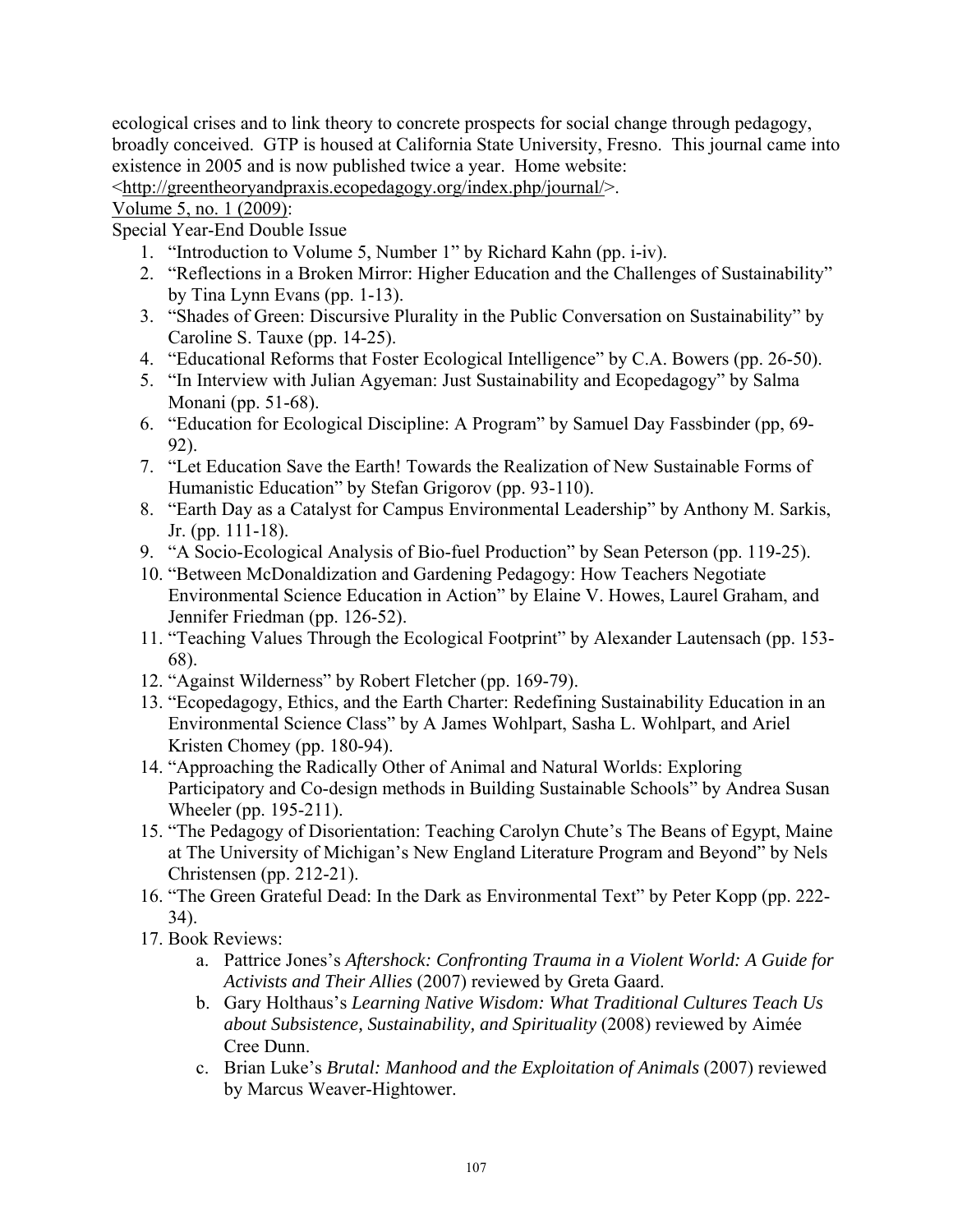- d. Regula Kyburz-Graber's, Paul Hart's, Peter Posch's, and Ian Robottom's (eds.) *Reflective Practice in Teacher Education: Learning from Case Studies of Environmental Education* (2006) reviewed by David Nentwick.
- e. Charles S. Brown's and Ted Toadvine's (eds.) *Nature's Edge: Boundary Explorations in Ecological Theory and Practice* (2007) reviewed by James E. Bishop.
- f. J.E. de Steiguer's *The Origins of Modern Environmental Thought* (2006) reviewed by Larry Hartsfield.
- g. Jennifer Sinor's and Rona Kaufman's (eds.) *Placing the Academy: Essays on Landscape, Work, and Identity* (2007) reviewed by I. Moria McCracken.
- h. James Gustav Speth's *The Bridge at the End of the World: Capitalism, the Environment, and Crossing from Crisis to Sustainability* (2008) reviewed by Anthony Lioi.
- i. Edward Johnson's and Michael Mappin's *Environmental Education and Advocacy: Changing Perspectives of Ecology and Education* (2009) reviewed by Rebecca Onion.
- j. John R. Ehrenfeld's *Sustainability by Design: A Subversive Strategy for Transforming Our Consumer Culture* (2009) reviewed by John S. Farnsworth.
- k. Melod Graulich's and Paul Crumbley's (eds.) *The Search for a Common Language: Environmental Writing and Education* (2005) reviewed by Tonia L. Payne.
- l. Film: Liz Miller's *The Water Front* (2007), and Oscar Olivera's and Tom Lewis's *Cochabamba! Water War in Bolivia* (2004) reviewed by Paula Willoquet-Maricondi.

#### *Human Ecology Review*

*Human Ecology Review* (HER) is the journal of the Society for Human Ecology. HER publishes peer-reviewed research and theory on the interaction between humans and the environment and other links between culture and nature (research in human ecology), essays and applications relevant to human ecology (human ecology forum), book reviews (contemporary human ecology), and relevant commentary, announcements, and awards (human ecology bulletin). The Society for Human Ecology is an international interdisciplinary professional society that promotes the use of an ecological perspective in research, education, and application. The Society's goals are to: (1) provide a forum through which scientists, scholars, educators, and practitioners may exchange ideas and information, (2) promote the advancement of an ecological perspective in interdisciplinary studies and practice, (3) identify problems, discover their origins, examine possible solutions and their implications, and then make recommendations for implementing those solutions, (4) look ahead to the consequences of human action on our social, natural, and built environments, (5) build cooperative arrangements among human ecology programs and organizations throughout the world, and (6) facilitate the exchange of this information throughout an international network of individuals interested in human ecology. HER is published by the Society for Human Ecology. This journal came into existence in 1993 and is published twice a year. Home website:  $\langle \text{http://www.humanecologyreview.org/>.}$ Editor's Note: Page numbers of Volume 16 are not included.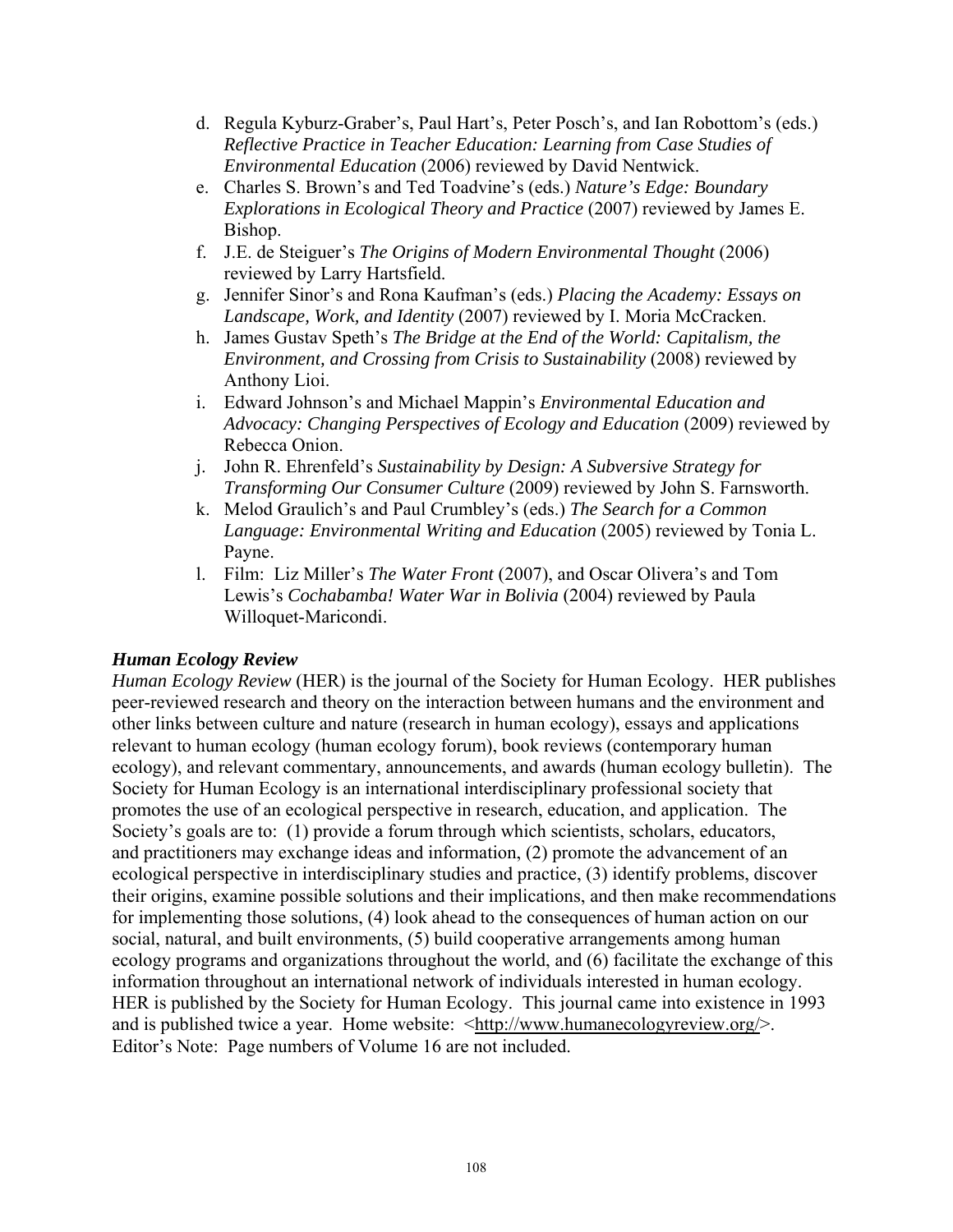Volume 16, no. 1 (Summer 2009):

- 1. "Resident Place Identities in Rural Charleston County, South Carolina: Cultural, Environmental, and Racial Politics in the Sewee to Santee Area" by Cassandra Y. Johnson and Angela C. Halfacre.
- 2. "American Generation of Environmental Warnings: Avian Influenza and Global Warming" by Allan Mazur.
- 3. "Challenges for the Preservation and Promotion of Traditional Knowledge in the Satoyama Ecosystems, Noto Peninsula, Japan" by Gulay Cetinkaya.
- 4. "Understanding Consumption and Environmental Change in China: A Cross-national Comparison of Consumer Patterns" by Karen Stein.
- 5. "Increasing Our Compassion Footprint: It's Simple to Make Changes to Accrue Compassion Credits" by Marc Bekoff.
- 6. "Introduction to the Special Section on Human/Environment Relationships" by Andrew K. Jorgenson and John M. Shandra.
- 7. "World Polity, Unequal Ecological Exchange, and Organic Water Pollution: A Cross-National Analysis of Developing Nations" by John M. Shandra, Eran Shor, and Bruce London.
- 8. "The Transnational Organization of Production, the Scale of Degradation, and Ecoefficiency: A Study of Carbon Dioxide Emissions in Less-Developed Countries" by Andrew K. Jorgenson.
- 9. "Structural Influences on Water Withdrawals: An Exploratory Macro-Comparative Analysis" by Stefano B. Longo and Richard York.
- 10. "Succession Theory: Reassessing a Neglected Meta-Narrative about Environment and Development" by Thomas K. Rudel.
- 11. "Globalization and the Environment: Implications for Human Migration" by Matthew R. Sanderson.
- 12. "Investigating the Correlates of Biodiversity Loss: A Cross-National Quantitative Analysis of Threatened Bird Species" by Laura A. McKinney, Gregory M. Fulkerson, and Edward L. Kick.
- 13. "Efficient Well-Being: Rethinking Sustainability as the Relationship between Human Well-being and Environmental Impacts" by Thomas Dietz, Eugene A. Rosa, and Richard York.
- 14. Book Review:
	- a. Peter F. Cannavò's *The Working Landscape: Founding, Preservation, and the Politics of Place* (2007) reviewed by Akiko Yoshida.

Volume 16, no. 2 (Winter 2009):

- 1. "The Challenge of Learning for Sustainability: A Prolegomenon to Theory" by Adam Douglas Henry.
- 2. "Power, Profit and Pollution: The Persistence of Environmental Injustice in a Company Town" by Diane Sicotte.
- 3. "Why We Don't 'Walk the Talk': Understanding the Environmental Values/Behaviour Gap in Canada" by Emily Huddart Kennedy, Thomas M. Beckley, Bonita L. McFarlane, and Solange Nadeau.
- 4. "Ideological Cleavages and Schism in the Czech Environmental Movement" by Thomas E. Shriver and Chris Messer.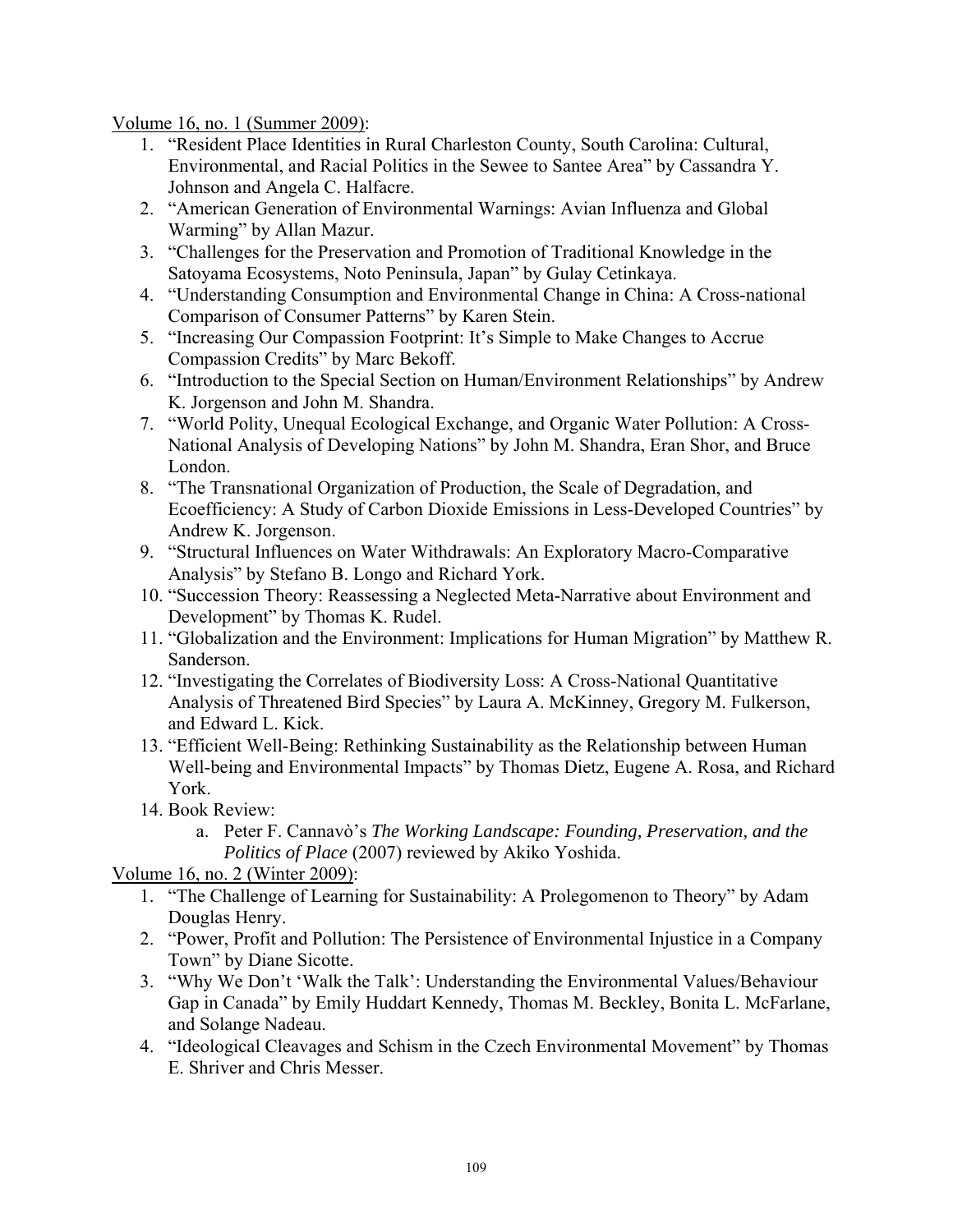- 5. "Social Control and Contested Environmental Illness: The Repression of Ill Nuclear Weapons Workers" by Tamara L. Mix, Sherry Cable, and Thomas E. Shriver.
- 6. "Neighborhood Quality and the Older Elderly: Theory and Two Pilot Studies" by Michael R. Greenberg.
- 7. "Mental Health and Psychosocial Distress *Sequelae* of Katrina: An Empirical Study of Survivors" by Francis O. Adeola.
- 8. "Human Ecology Forum: Essays, Commentaries, and Applications: The Integrative Complexity of Wildfire Management Scale: Are We There Yet?" by Joshua Carroll and Alan D. Bright.
- 9. Book Reviews:
	- a. Pierre Laconte's and Carole Hein's (eds.) *Brussels: Perspectives on a European Capital* (2007) reviewed by Ian Douglas.
	- b. Monique Borgerhoff Mulder's and Peter Coppolillo's *Conservation: Linking Ecology, Economics, and Culture* (2005) reviewed by Peter J. Richerson.
	- c. John M. Polimeni's, Kozo Mayumi's, Mario Giampietro's, and Blake Alcott's *The Jevons Paradox and the Myth of Resource Efficiency Improvements* (2008) reviewed by Rachel Butts.

## *International Journal of Green Economics*

*International Journal of Green Economics* (IJGE) aims to bridge the gap between academic economic theory and the literature and suggestions for the implementation of modern concepts in the political economy and the general economic debate, structures of political power, and public discussion. It was established to create an effective channel of communication between policy makers, government agencies, and academic and research institutions concerned with the running involvement and impact of the economy on all sections of society. The development of an alternative view in contrast to the traditional normatively biased view of economics is the prime objective of green economics. The problems green economics addresses are partly social in aspect and causes, partly scientific in technical development, partly environmental, as this is a fundamental limit to all human activity, and partly economic and historical in how the current situations have evolved. Green economics is also particularly influenced by developments in ethical thinking and values and in anthropology in its explanations of past and future trends. The scope of IJGE includes examining, critiquing, and analyzing the activities of corporations with particular reference to the localization/globalization debate and making suggestions for changes in the practice, general function, and approach of economics. The scope of IJGE is international because modern economies are interdependent and internationally linked. Subjects include various economic theories and concepts, structural questions about international institutions, critiques of corporate activity, experience and applications of new initiatives and cases, and social justice in the economy. IJGE was founded by the Green Economics Institute and is currently published by Inderscience Publishing. This journal came into existence in 2006 and is published four times a year. Home website:

<http://www.inderscience.com/browse/index.php?journalCODE=ijge>.

Volume 3, no. 1 (2009):

- 1. "Avoiding extinction: the future of economics" by Graciela Chichilnisky (pp. 1-18).
- 2. "Economic growth and economic crisis" by Victor Anderson (pp. 19-27).
- 3. "Power, political economy and environmental governance: staple chains as media of power" by James Lawson (pp. 28-47).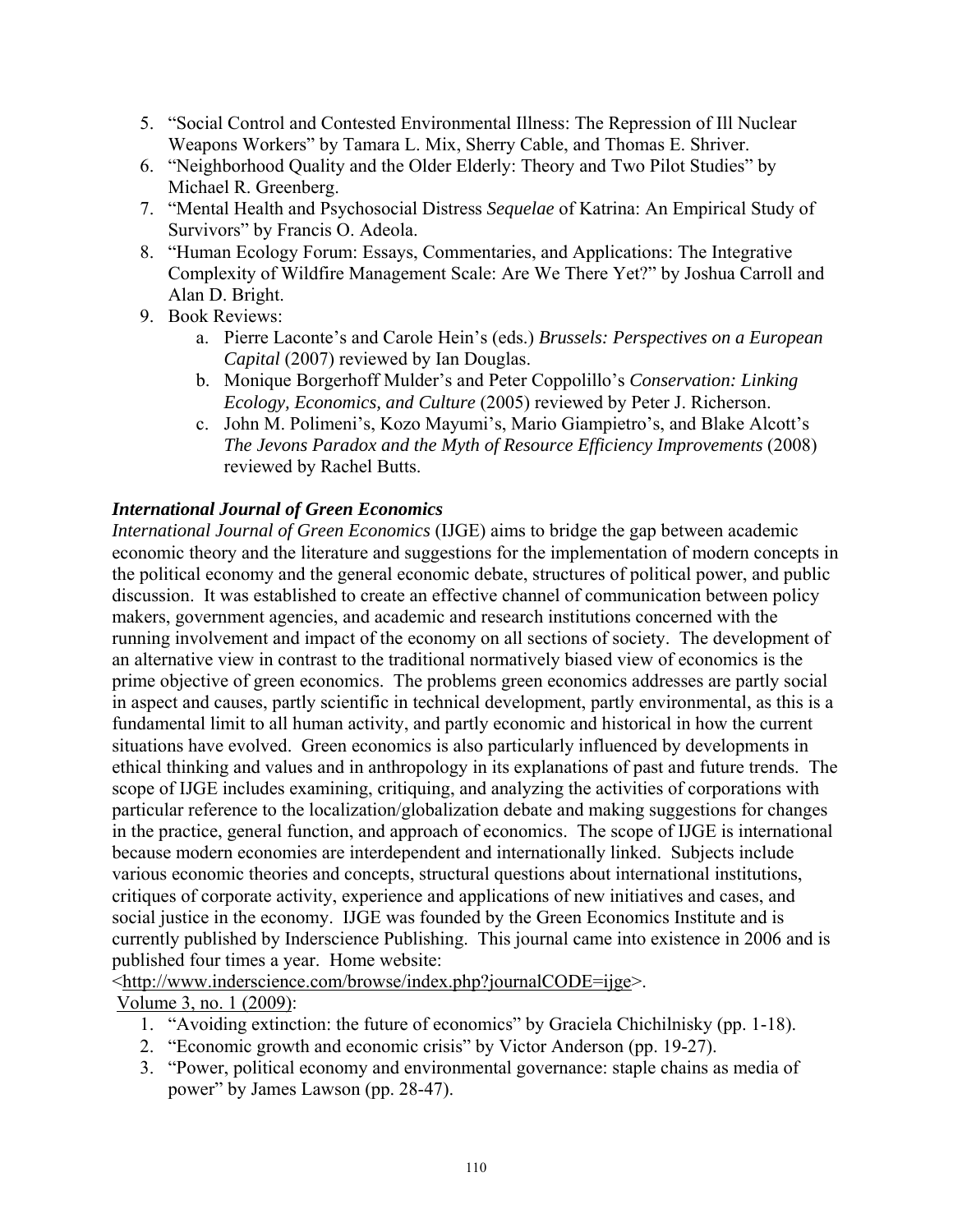- 4. "Public finance and environment: correlations of selected taxes with pollution and  $CO<sub>2</sub>$ emissions in China between 1999 and 2006" by Peter Yang (pp. 48-62).
- 5. "Rapid climate change: an overview for economists" by Paul D. Williams (pp. 63-76).
- 6. "Traction in the world: economics and narrative interviews" by Jeffrey David Turk (pp. 77-92).
- 7. "Sex work: a survey of social, philosophical and human rights issues" by Natalie Bennett (pp. 93-100).
- 8. Book Reviews:
	- a. Katharina Holzinger's, Chritoph Knill's, and Bas Arts's (eds.) *Environmental Policy Convergence in Europe? The Impacts of International Institutions and Trade* (2008) reviewed by Peter Yang.
	- b. Eric Hobsbawm's *Globalisation, Democracy and Terrorism* (2008) reviewed by Jose Ricardo Barbosa Goncalves and Maria Alejandra Caporale Madi.

Volume 3, no. 2 (2009):

- 1. "The costs of women's unequal pay and opportunity: transforming the unbalanced structure of our economy to meet the challenges of today: climate change, poverty and the twin crises of the economy and economics" by Miriam Kennet (pp. 107-29).
- 2. "Catastrophic risks" by Graciela Chichilnisky (pp. 130-41).
- 3. "Moral reasoning about gender pay gaps" by Wendy Olsen (pp. 142-56).
- 4. "Gender pay gap" by Graciela Chichilnisky (pp. 157-74).
- 5. "Women migrant workers in China: grassroots NGOs facilitating empowerment?" by Holly Snape (pp. 175-83).
- 6. "The socio-cultural impacts of economic changes to matrilineal Garo society in Bangladesh" by Soma Dey and Sabiha Sultana (pp. 184-98).
- 7. "The mother binary: fundamental conflicts facing women within the green movement, with reference to continental Green parties and the 21st-century ecofeminism debate" by Natalie Bennett (pp. 199-204).
- 8. "An estimate of women's contribution to agricultural and regional communities in Australia" by Therese Jefferson and Anusha Mahendran (pp. 205-22).
- 9. "Gender discrimination in the construction industry of Bangladesh" by Ishrat Parveen and Soma Dey (pp. 223-33).

Volume 3, nos. 3/4 (2009):

- 1. "Climate change: economics or science? The importance of the Copenhagen Summit. Technology innovation, reduction in carbon use or market trading and economic growth? The economics of the environment at a cross roads" by Miriam Kennet, Naomi Baster, Michele Gale, and Oliver Tickell (pp. 235-64).
- 2. "Surviving Kyoto's 'do or die' summit" by Graciela Chichilnisky (pp. 265-70).
- 3. "Perceptions of stakeholder engagement just what is it really?" by Rachel Curzon (pp. 271-84).
- 4. "The clash between economics and ecology: frames and schemas" by Rosamund Stock (pp. 285-96).
- 5. "Reducing problems through reduced complexity? Considering the benefits and limits of economic perspectives on climate change" by Simon Wolf (pp. 304-22).
- 6. "Personal carbon trading and sustainable consumption: the art of the state" by Peter Doran (pp. 323-42).
- 7. "Gender and climate justice" by Sonja Cappello and Wendy Harcourt (pp. 343-50).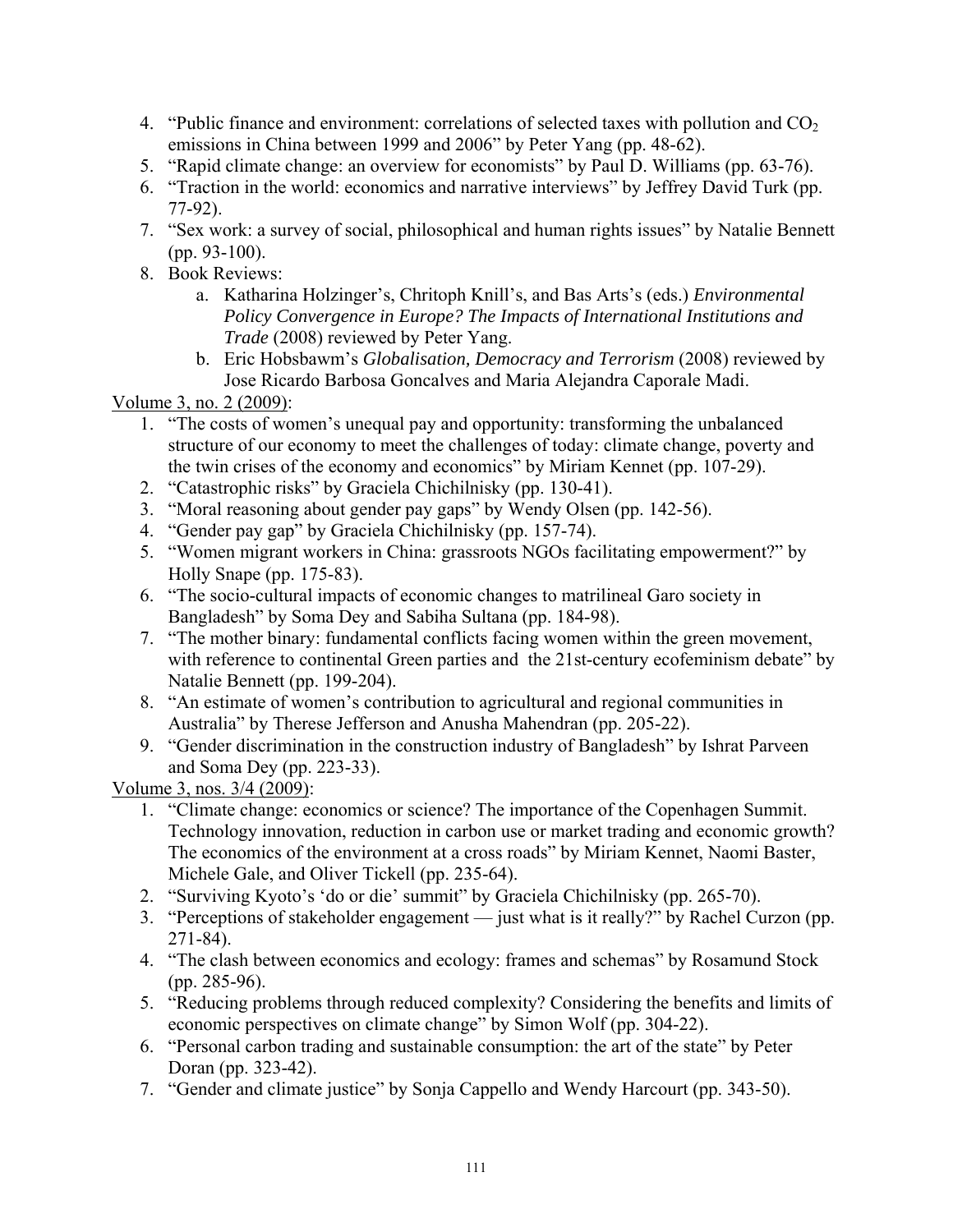- 8. "Energy issue perception, responses and solutions from green economics: a discussion paper" by Benjamin Armstrong-Haworth (pp. 351-66).
- 9. "The changing structure of the renewable industry implications for a green transition to sustainable energy" by Jack Reardon (pp. 367-81).
- 10. "A replacement for Trident can the UK afford it?" by Peter Burt (pp. 382-91).
- 11. "Perspectives of energy efficient housing: Estonia and other European nations" by Maret Merisaar (pp. 392-401).
- 12. "Where neoclassical economics fails: impacts on renewable electricity in the UK" by Sarah Skinner (pp. 402-13).
- 13. "Energy security, economic development and global warming: addressing short and long term challenges" by Graciela Chichilnisky and Peter Eisenberger (pp. 414-46).
- 14. "Permeable (pervious) pavements and geothermal heat pumps: addressing sustainable urban stormwater management and renewable energy" by Kiran Tota-Maharaj and Miklas Scholz (pp. 447-51).
- 15. "Heathrow campaigners heading for a historic victory?" by John Stewart (pp. 452-68).
- 16. Book Review:
	- a. Graciela Chichilnisky's and Kirsten Sheeran's *Saving Kyoto: An Insider's Guide to What it is, How it Works and What it Means for the Future* (2009) reviewed by Naomi Baster.

#### *Journal for the Study of Religion, Nature and Culture*

The *Journal for the Study of Religion, Nature and Culture* (JSRNC) came about to answer questions such as the following: What are the relationships among human beings and what are variously understood by the terms 'religion', 'nature', and 'culture'? What constitutes ethically appropriate relationships between our own species and the places, including the entire biosphere, which we inhabit? The ideas for this journal began in the late 1990s during Bron Taylor's (University of Florida) work assembling and editing the interdisciplinary *Encyclopedia of Religion and Nature* in which 520 scholars from diverse academic fields contributed 1,000 essays. Recognition of what would likely become a longstanding and fertile academic field led to exploring the religion/nature/culture nexus. The journal *Ecotheology* began in 1996, followed by the official formation of the International Society for the Study of Religion, Nature and Culture in 2006. *Ecotheology* was expanded in scope and became the JSRNC in 2007, officially affiliated with the International Society for the Study of Religion, Nature and Culture. The JSRNC is published four times a year in affiliation with ReligionandNature.com. Home website: <http://www.religionandnature.com/journal/index.htm>.

Volume 3, no. 1 (March 2009):

Special Issue: "The Religious Lives of Amazonian Plants," Guest Editor Robin M. Wright

- 1. "Editors' Introduction: The Religious Lives of Amazonian Plants" by Robin M. Wright and Bron Taylor (pp. 5-8).
- 2. "'We Come from Trees': The Poetics of Plants among the Jotï of the Venezuelan Guayana" by Egleé L. Zent (pp. 9-35).
- 3. "Singing to Estranged Lovers: Runa Relations to Plants in the Ecuadorian Amazon" by Tod Dillon Swanson (pp. 36-65).
- 4. "Visions of Christ in the Amazon: The Gospel According to Ayahuasca and Santo Daime" by Lisa Maria Madera (pp. 66-98).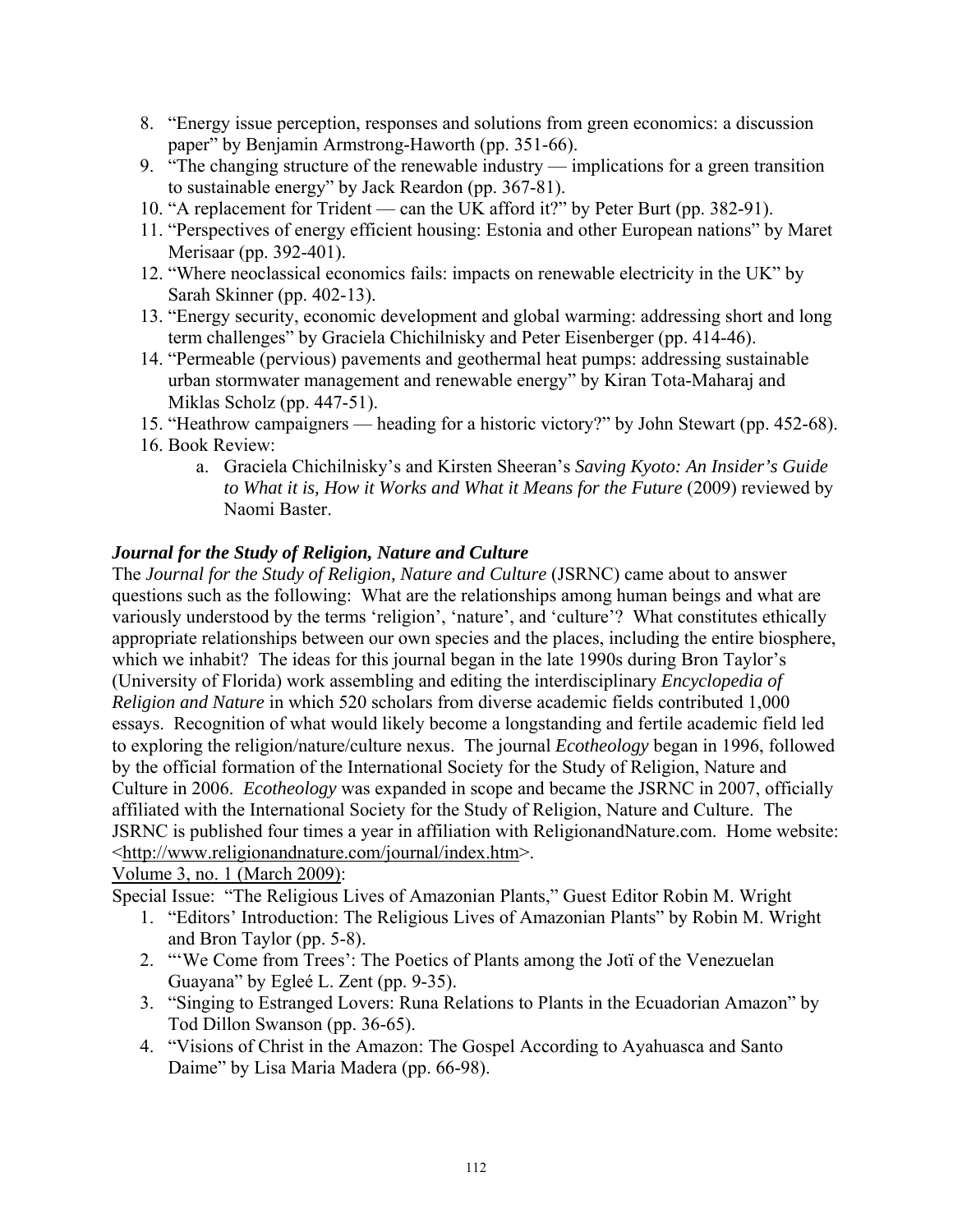- 5. "The Celestial Umbilical Cord: Wild Palm Trees, Adult Male Bodies, and Sacred Wind Instruments among the Wakuénai of Venezuela" by Jonathan D. Hill (pp. 99-125).
- 6. "The Fruit of Knowledge and the Bodies of the Gods: Religious Meanings of Plants among the Baniwa" by Robin M. Wright (pp. 126-153).
- 7. Book Reviews:
	- a. Harvey Graham's (ed.) *Readings in Indigenous Religions* (2002) reviewed by Joseph A.P. Wilson.
	- b. Fikret Barkes's *Sacred Ecology*, 2nd edition (2008) reviewed by Joseph A.P Wilson.

### Volume 3, no. 2 (June 2009):

Special Issue: "Christianity, Nature, Scripture and Ethics: With an Article and Forum Responding to James A. Nash"

- 1. "Editor's Introduction" by Bron Taylor (pp. 165-68).
- 2. "The Life of the Saint and the Animal: Asian Religious Influence in the Medieval Christian West" by Joseph A.P. Wilson (pp. 169-94).
- 3. "Saying Grace: Transforming People, Transforming the World" by Norman Wirzba (pp. 195-212).
- 4. "The Bible vs. Biodiversity: The Case against Moral Argument from Scripture" by James A. Nash (pp. 213-37).
- 5. "Biblical Authority to Advocate for Biodiversity: A Response to James A. Nash" by Carol S. Robb (pp. 238-46).
- 6. "Loving Scripture and Nature" by Michael Northcott (pp. 247-53).
- 7. "The Ecology of Moral Authority: A Response to James A. Nash, 'The Bible vs. Biodiversity: The Case against Moral Argument from Scripture'" by James M. Childs, Jr. (pp. 254-59).
- 8. "The Agrarian Perspective of the Bible: A Response to James A. Nash, 'The Bible vs. Biodiversity: The Case against Moral Argument from Scripture'" by Ellen F. Davis (pp.  $260-65$ ).
- 9. "Whither the Bible in Environmental Ethics and Moral Argument?" by Norm Faramelli (pp. 266-70).
- 10. "Response to James A. Nash 'The Bible vs. Biodiversity: The Case against Moral Argument from Scripture'" by Celia Deane-Drummond (pp. 271-78).
- 11. "James Nash as Christian Deep Ecologist: Forging a New Eco-theology for the Third Millennium" by Bernard Daley Zaleha (pp. 279-89).
- 12. "The Manyness of God: A Tribute to James Nash" by Jay McDaniel (pp. 290-94).

Volume 3, no. 3 (September 2009):

- 1. "Editorial Introduction" by Robin Globus (pp. 301-02).
- 2. "Evolutionary Advantages of Intense Spiritual Experience in Nature" by Terry Louise Terhaar (pp. 303-39).
- 3. "The Political Theology of Modern Scottish Land Reform" by Rutger Henneman and Alastair McIntosh (pp. 340-75).
- 4. "The Crazy Uncle in the Attic: A Response to Bron Taylor's Essay 'Exploring Religion, Nature and Culture—Introducing the *Journal for the Study of Religion, Nature and Culture*'" by Mark I. Wallace (pp. 376-81).
- 5. "The Queen of the Sciences Speaks, Softly" by Gustavo Benavides (pp. 382-85).
- 6. "Response to Wallace" by Michael York (pp. 386-91).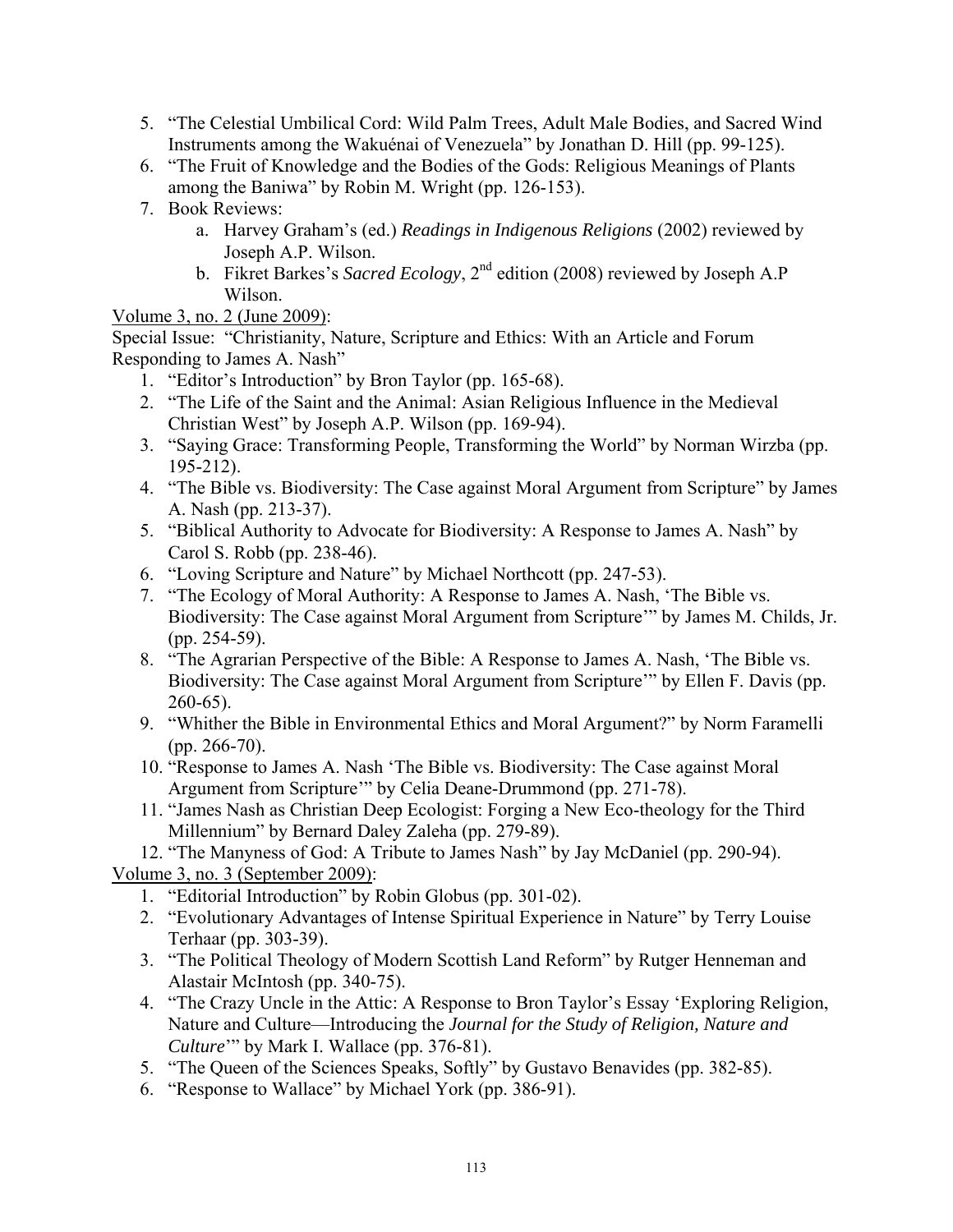- 7. "Theologies and Scholars" by Kocku von Stuckrad (pp. 392-97).
- 8. "The Uncle is Still Crazy, but Now Out of the Attic? A Response to My Critics" by Mark I Wallace (pp. 398-403).
- 9. "Theologians and the Asylum" by Bron Taylor (pp. 404-09).
- 10. Review Essay by Shane McCorristine of: (1) William J. Smyth's *Map-making, Landscapes, and Memory: A Geography of Colonial and Early Modern Ireland, c. 1530- 1750* (2006), (2) Catherine E. Rigby's *Topographies of the Sacred: Poetics of Place in European Romanticism* (2004), (3) David Brown's *God and Enchantment of Place: Reclaiming Human Experience* (2004), and (4) Ronald L. Grimes's *Rite out of Place: Ritual, Media, and the Arts* (2006).
- 11. Book Reviews:
	- a. HarperOne's *The Green Bible* (2008) reviewed by Normal Habel.
	- b. K.D. Moore's, K Peters's, T. Jojolo's, and A Lacy's (eds.) *How It Is: The Native American Philosophy of V.F. Cordova* (2007) reviewed by Jace Weaver.
	- c. Rane Willerslev's *Soul Hunters: Hunting, Animism, and Personhood among the Siberian Yukaghirs* (2007) reviewed by Michael Van Patrick Lemons.
	- d. Ellen F. Davis's *Scripture, Culture, and Agriculture: An Agrarian Reading of the Bible* (2009) reviewed by Anna L. Peterson.

#### Volume 3, no. 4 (December 2009):

Special Issue: "'Natural' Origins of Religion," Guest Editors Robert R. Sands and Lucas F. Johnston

- 1. "Guest Editor's Introduction: The Science of God: Natural Origins of Religion in an Evolutionary Perspective" by Robert R. Sands (pp. 437-57).
- 2. "Shamanism and the Origins of Spirituality and Ritual Healing" by Michael Winkelman (pp. 458-89).
- 3. "The Role of Symbolic Capacity in the Origins of Religion" by Terrence Deacon and Tyrone Cashman (pp. 490-517).
- 4. "Charismatic Signaling" by Joseph Bulbulia (pp. 518-51).
- 5. "Running Deep: Speculations on the Evolution of Running and Spirituality in the Genus *Homo*" by Robert R. Sands and Linda R. Sands (pp. 552-77).

#### *Local Environment: The International Journal of Justice and Sustainability*

*Local Environment: The International Journal of Justice and Sustainability* (LE) is a forum written by and for academics and practitioners for the discussion, examination, and evaluation of the economic, environmental, and social policies and strategies of what will be needed in the move towards "just sustainability" at local, national, and global levels. LE focuses on the nexus of local environmental, justice, and sustainability action, politics, and policy. The central purpose of LE is to develop an understanding of local sustainability based on both critical research and practical experience. Journal subjects include: development geography, environment and society, environment and the developing world, environmental policy, environmental politics, environmental sociology, environmental studies, human geography, planning-human geography, social geography, sustainable development, urban sociology-urban studies, and planning housing, and land economy. LE is published by Routledge. This journal came into existence in 1996 and is now published ten times a year. Home website: <http://www.tandf.co.uk/journals/carfax/13549839.html>.

Editor's Note: Book reviews of Volume 14 are not included.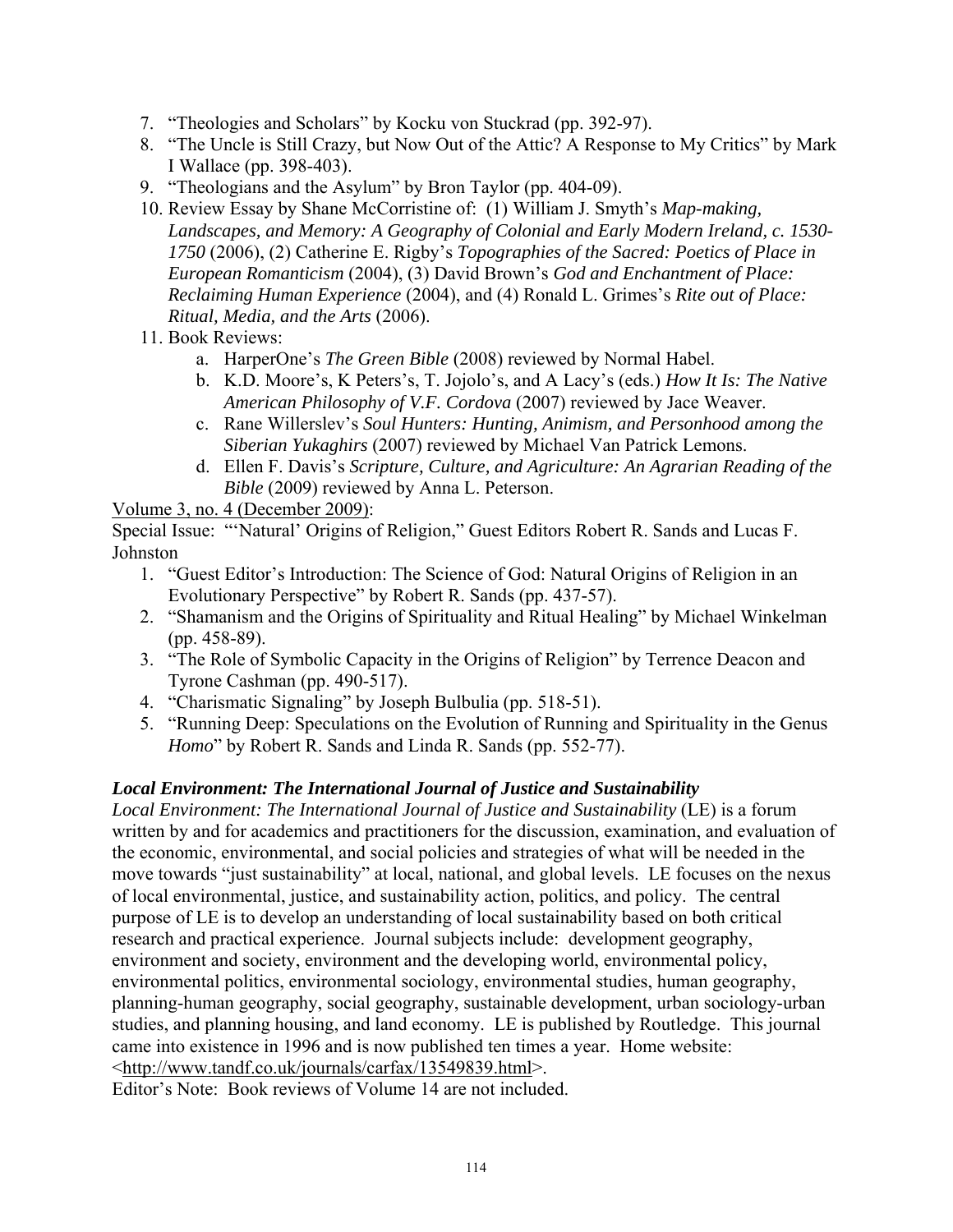Volume 14, no. 1 (January 2009):

- 1. "From transit-adjacent to transit-oriented development" by John L. Renne (pp. 1-15).
- 2. "Empirical research on local government sustainability efforts in the USA: gaps in the current literature" by Devashree Saha (pp. 17-30).
- 3. "Social capital and quality of place: reflections on growth and change in a small town" by Kevin S. Hanna, Ann Dale, and Chris Ling (pp. 31-44).
- 4. "Insiders versus outsiders: perspectives on capacity issues to inform policy and programmes" by Lisa Robins (pp. 45-59).
- 5. "The consultant ecologist's role in the New South Wales (Australia) approach to biodiversity offsets: 'BioBanking'" by Danny Wotherspoon and Shelley Burgin (pp. 61- 71).
- 6. "Towards healthy local food: issues in achieving Just Sustainability" by Graeme Sherriff (pp. 73-92).
- 7. "Achieving sustainable lifestyles or encouraging a counter-reflexivity: exploring motivations for sustainability in a mediated risk society" by Gregory Borne (pp. 93-107).

Volume 14, no. 2 (February 2009):

- 1. "Adoption of sustainability initiative in Indiana, Kentucky, and Ohio" by Maria Manta Conroy and Al-Azad Iqbal (pp. 109-25).
- 2. "Sustainable development from below: institutionalising a global idea-complex" by Jan Olsson (pp. 127-38).
- 3. "Environmental justice in South Yorkshire: locating social deprivation and poor environments using multiple indicators" by Jon Fairburn, Bridget Butler, and Graham Smith (pp. 139-54).
- 4. "Green space, soundscape and urban sustainability: an interdisciplinary, empirical study" by Katherine N. Irvine, Patrick Devine-Wright, Sarah R. Payne, Richard A. Fuller, Birgit Painter, and Kevin J. Gaston (pp. 155-72).
- 5. "Conflictive sustainability landscapes: the neoliberal quagmire of urban environmental planning in Buenos Aires" by Ryan Centner (pp. 173-92).
- 6. "Community forestry in British Columbia, Canada: the role of local community support and participation" by Kirsten McIlveen and Ben Bradshaw (pp. 193-205).
- 7. "Choice or coercion: dilemmas of sustainable social housing. A study of two developments in Kent" by C.G. Pickvance (pp. 207-14).

Volume 14, no.3 (April 2009):

Special Issue: "Nordic Environments"

- 1. "Guest editorial: New approaches to managing protected areas in the Nordic countries" by Sissel Hovik, Kjell Harvold, and Marko Joas (pp. 215-20).
- 2. "Local government and nature conservation in Norway: decentralisation as a strategy in environmental policy" by Eva Irene Falleth and Sissel Hovik (pp. 221-31).
- 3. "Governing national parks in Finland: the illusion of public involvement" by Sam Grönholm (pp 233-43).
- 4. "Metagovernance of the national park process in Denmark" by Dorthe H. Lund (pp. 245- 57).
- 5. "The designation of Fulufjället National Park: efficient co-management through downward accountability?" by Anna Zachrisson (pp. 259-71).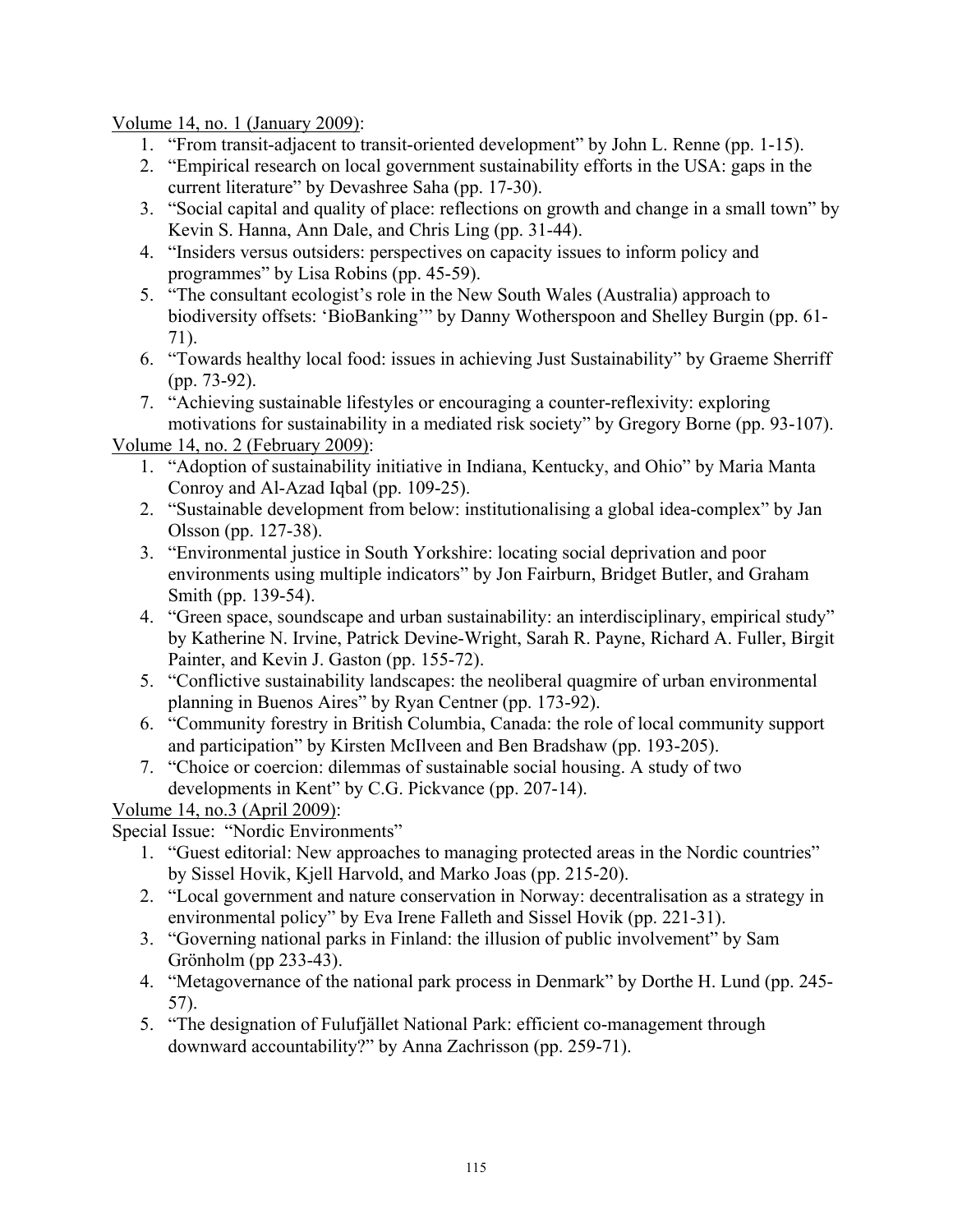Volume 14, no. 4 (June 2009):

- 1. "Recycling and waste minimisation behaviours of the transient student population in Oxford: results of an on-line survey" by Sally Robertson and Helen Walkington (pp. 285- 96).
- 2. "The Nigerian press and environmental information for sustainable development" by Ibidun O. Adelekan (pp. 297-312).
- 3. "How are California local jurisdictions incorporating a strategic environmental assessment in local comprehensive land use plans?" by Zhenghon Tang (pp. 313-28).
- 4. "The construction of UK sustainable housing policy and the role of pressure groups" by Chris Pickvance (pp. 329-45).
- 5. "Planning for eco-friendly living in diverse societies" by Karin Bradley (pp. 347-63).
- 6. "Incorporating local sustainability indicators into structures of local governance: a review of the literature" by Nancy Holman (pp. 365-75).

Volume 14, no. 5 (July 2009):

Special Issue: "Urban Justice and Sustainability"

- 1. "Guest Editorial: Urban justice and sustainability" by Kuniko Fujita (pp. 377-85).
- 2. "Building bioregional citizenship: the case of the Oak Ridges Moraine, Ontario, Canada" by Liette Gilbert, L. Anders Sandberg, and Gerda R. Wekerle (pp. 387-401).
- 3. "Welcome to the neighborhood: social contracts between Iraqis and natives in Arnhem, The Netherlands" by Thaddeus Müller and Peer Smets (pp. 403-15).
- 4. "Urban justice and sustainability: comparing the situation of older renters in public housing with that of older renters in private rented accommodation in Sydney" by Alan Morris (pp. 417-30).
- 5. "On the borderline of 'sick' and 'healthy' buildings and schools: the concept of sustainable development problematised" by Eva Sandstedt (pp. 431-41).
- 6. "Learning communities, cities and regions for sustainable development and global citizenship" by Alun D. Morgan (pp. 443-59).
- 7. "When the tap stays dry: water networks in eastern Germany" by Matthias Naumann and Matthias Bernt (pp. 461-71).

Volume 14, no. 6 (August 2009):

- 1. "Amsterdam: planning and policy for the ideal city?" by John I. Gilderbloom, Matthew J. Hanka, and Carrie Beth Lasley (pp. 473-93).
- 2. "Creating local ecological footprints in a North American context" by Sonja Klinsky, Reneé Sieber, and Thom Meredith (pp. 495-513).
- 3. "Designing sustainability for whom? Recent housing developments in Southwest Montréal" by Claire Poitras (pp. 515-28).
- 4. "'Community in Bloom': local participation of community gardens in urban Singapore" by Leon H.H. Tan and Harvey Neo (pp. 529-39).
- 5. "Linking social and environmental aspects: a multidimensional evaluation of refurbishment projects" by Jenny Stenberg, Liane Thuvander, and Paula Femenias (pp. 541-56).
- 6. "Preliminary selection of sustainability indicators for a small lake basin in Western Mexico" by Harvey Shear and José de Anda (pp. 557-74).
- 7. "Hours of work and the ecological footprint of nations: an exploratory analysis" by Anders Hayden and John M. Shandra (pp. 575-600).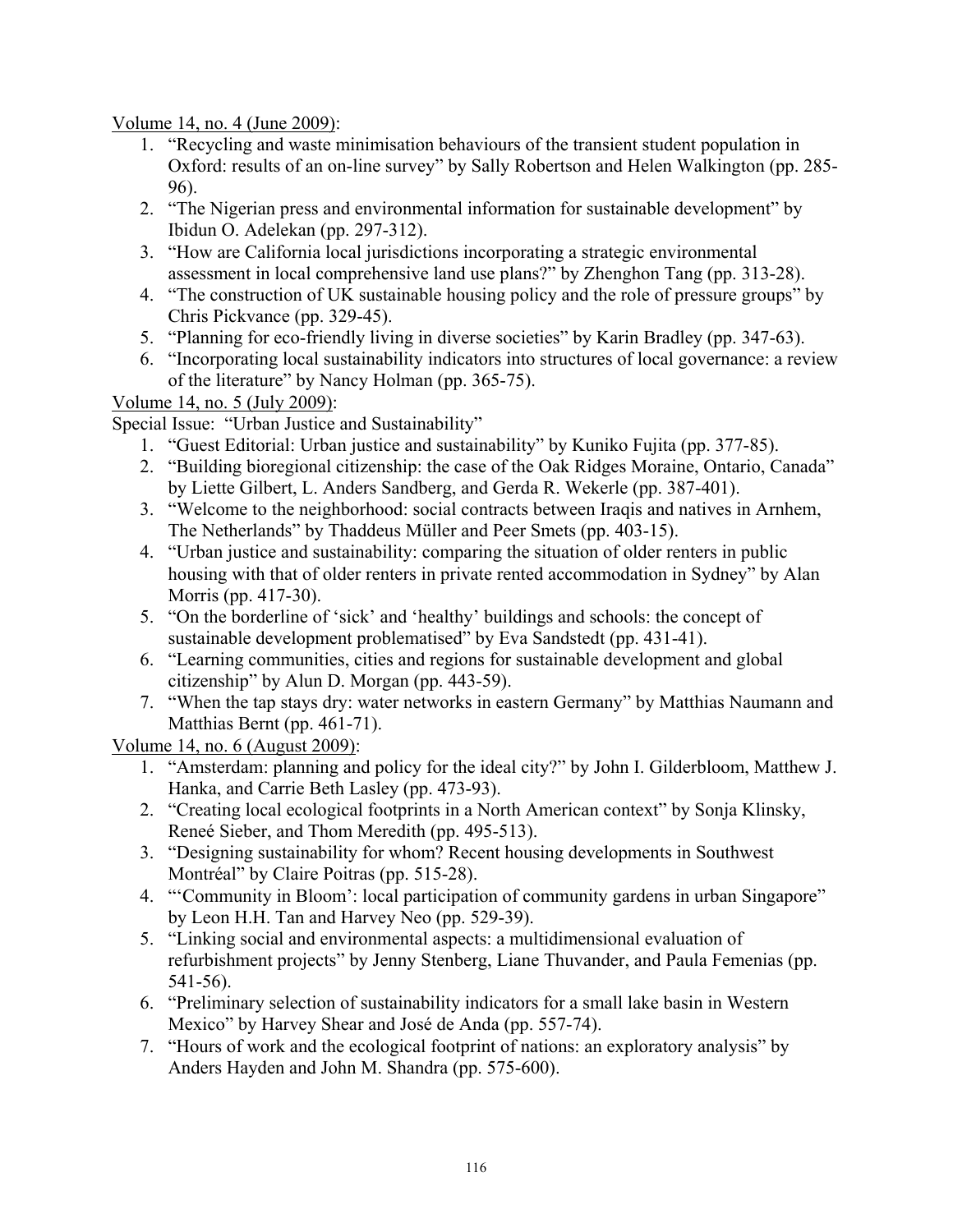Volume 14, no. 7 (September 2009):

Special Issue: "Delivering Sustainable Buildings and Communities"

- 1. "Guest Editorial: Delivering sustainable buildings and communities: eclipsing social concerns through private sector-led urban regeneration and development" by Susan Moore and Susannah Bunce (pp. 601-06).
- 2. "Social sustainability: a potential for politics?" by Mark Davidson (pp. 607-19).
- 3. "A political ecology of the built environment: LEED certification for green buildings" by Julie Cidell (pp. 621-33).
- 4. "Social housing regeneration in Dublin: market-based regeneration and the creation of sustainable communities" by Paula Russell and Declan Redmond (pp. 635-50).
- 5. "Developing sustainability: sustainability policy and gentrification on Toronto's waterfront" by Susannah Bunce (pp. 651-67).
- 6. "Sustainable development for some: green urban development and affordability" by Ann Dale and Lenore L. Newman (pp. 669-81).
- 7. "Organic regeneration and sustainability or can the credit crunch save our cities?" by James Evans, Phil Jones, and Rob Krueger (pp. 683-98).

Volume 14, no. 8 (October 2009):

- 1. "Contested sustainabilities: assessing narratives of environmental change in southeastern Turkey" by Leila M. Harris (pp. 699-720).
- 2. "Towards sustainability management systems in three Swedish local authorities" by Sara Emilsson and Olof Hjelm (pp. 721-32).
- 3. "Who are our informal recyclers? An inquiry to uncover crisis and potential in Victoria, Canada" by Jutta Gutberlet, Crystal Tremblay, Emma Taylor, and Nandakumar Divakaranmair (pp. 733-47).
- 4. "Perspectives on utilising Community Land Trusts as a vehicle for affordable housing provision" by Elaine Paterson and Michael Dunn (pp. 749-64).
- 5. "Scarcity and conflict, key problems in water management: a Mexican case study" by Laura C. Ruelas-Monjardin, Juan M. Chavez-Cortes, and David P. Shaw (pp. 765-82).
- 6. "How to facilitate (or discourage) community-based research: recommendations based on a Canadian survey" by Beth Savan, Sarah Flicker, Brian Kolenda, and Matto Mildenberger (pp. 783-96).

Volume 14, no. 9 (November 2009):

- 1. "Backyard bounty: exploring the benefits and challenges of backyard garden sharing projects" by Analisa Blake and Denise Cloutier-Fisher (pp. 797-807).
- 2. "Networks and spatial segregation in the production of urban poverty in São Paulo" by Eduardo Marques, Renata Bichir, Thais Pavez, Miranda Zoppi, Encarnación Moya, and Igor Pantoja (pp. 809-17).
- 3. "The *Green Village* project: a rural community's journey towards sustainability" by Colin Trier and Olya Maiboroda (pp. 819-31).
- 4. "Energy planning with decision-making tools: experiences from an energy-planning project" by Jenny Ivner (pp. 833-50).
- 5. "Public perception of locally unwanted facilities in Hong Kong: implications for conflict resolution" by Kin Che Lam and Lai Yan Woo (pp. 851-69).
- 6. "Shaped by race: why 'race' still matters in the challenges facing biodiversity conservation in Africa" by Thembela Kepe (pp. 871-78).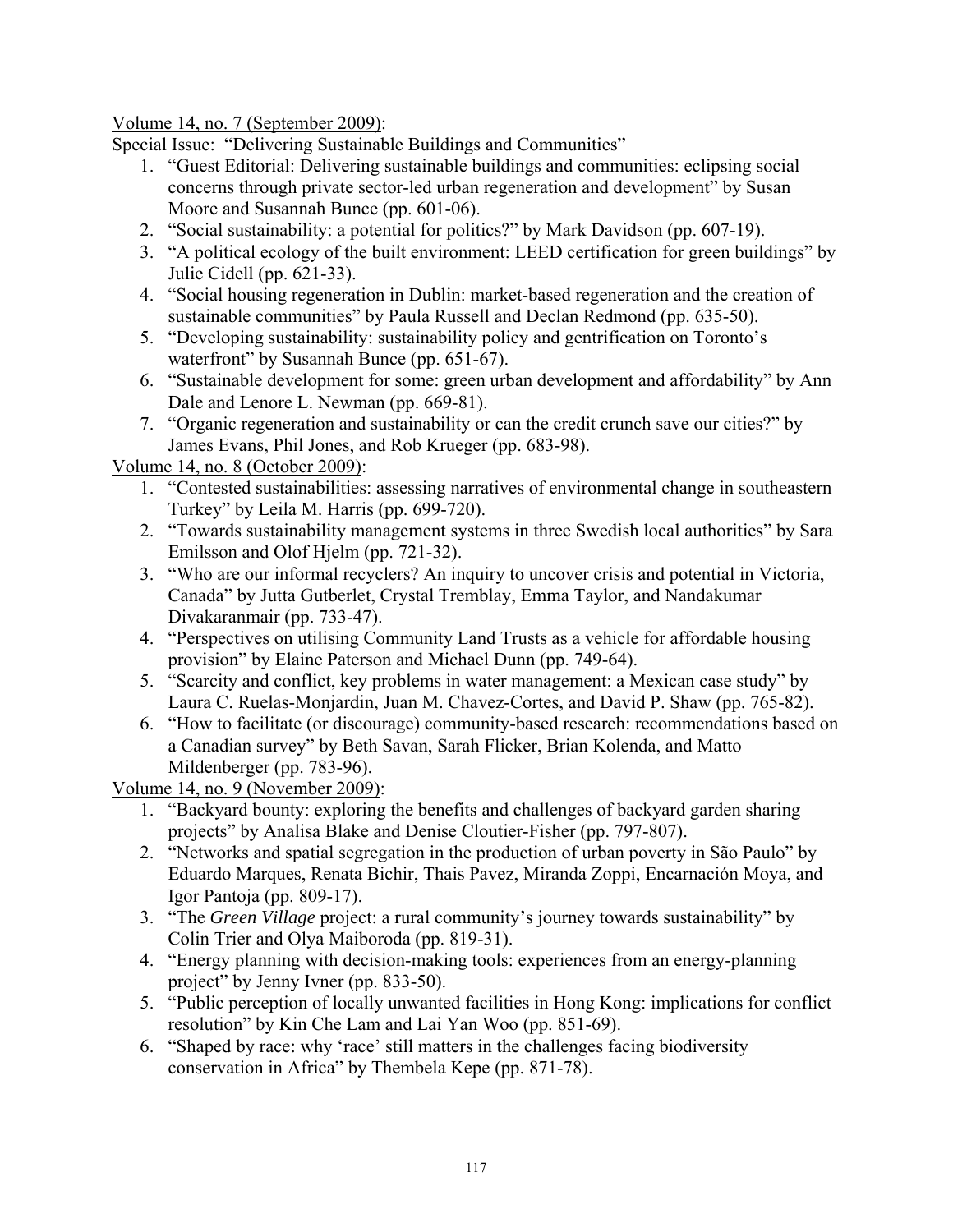7. "Goodbye to natural resource-based livelihoods? Crossing the rural/urban divide" by Pam Gregory and Michael Mattingly (pp. 879-90).

Volume 14, no. 10 (December 2009):

- 1. "Confusing messages of sustainability indicators" by A. Yli-Viikari (pp. 891-903).
- 2. "Advocates for environmental justice: the role of the champion in public participatory implementation" by Deborah Rigling Gallagher (pp. 905-16).
- 3. "From wasteland to waste site: the role of discourse in nuclear power's environmental injustices" by Danielle Endres (pp. 917-37).
- 4. "The perception of environmental quality in Aveiro, Portugal: a study of complaints on environmental issues submitted to the City Council" by Daniela Salgado Carvalho and Teresa Fidélis (pp. 939-61).
- 5. "Calculating ecological footprints at the municipal level: what is a reasonable approach for Canada?" by J. Wilson and J.L. Grant (pp. 963-79).
- 6. "What people think about the environment and its relationship to their health: perceptions of health at different scales of environment in Hamilton, Ontario" by John Eyles, Kathi Wilson, Lisa Mu, Sue Keller-Olaman, and Susan Elliott (pp. 981-98).
- 7. "Just space or spatial justice? Difference, discourse, and environmental justice" by Anna Stanley (pp. 999-1014).

## *Nature and Culture*

*Nature and Culture* (NC) is a forum for the international community of scholars and practitioners to present, discuss, and evaluate critical issues and themes related to the historical and contemporary relationships that civilizations, empires, nation-states, and regions have with nature. The mission of NC is to move beyond specialized disciplinary enclaves and mindsets toward broader syntheses that encompasses time, space, and structures in order to understand the nature-culture relationship. Current themes of the journal are: (1) cultural reactions and conceptions of nature, (2) degradation and restoration of the environment, (3) ecological time, and (4) ecological futures. Other topics are also considered. NC receives financial support from the Department of Urban and Environmental Sociology at Helmholtz Centre for Environmental Research in Leipzig, Germany, and NC is published by Berghahn Books. This journal came into existence in 2006 and is published three times a year. Home website:

<http://www.berghahnbooks.com/journals/nc/>.

Volume 4, no. 1 (Spring 2009):

- 1. "Environmental NGOs in Transforming China" by Bao Maohong (pp. 1-16).
- 2. "Introduction: Contested Landscapes—Space, Place, and Identity in Contemporary Ireland" by Henrike Rau (pp. 17-34).
- 3. "Marketing Space for Sociability: How Children Animate the Realm in Suburbia" by Mary P. Corcoran, Jane Gray, and Michel Peillon (pp. 35-56).
- 4. "Civic Engagement and Governance in the Urban-Rural Fringe: Evidence from Ireland" by Marie Mahon, Fraces Fahy, Micheál O Cinnéide, and Brenda Gallagher (pp. 57-77).
- 5. "The Suburban Front Garden: A Socio-Spatial Analysis" by Eamonn Slater and Michel Peillon (pp. 78-104).
- 6. "The Greatness of Human Possibilities: Competing Orientations and Their Solutions" by Bill Devall (pp. 105-12).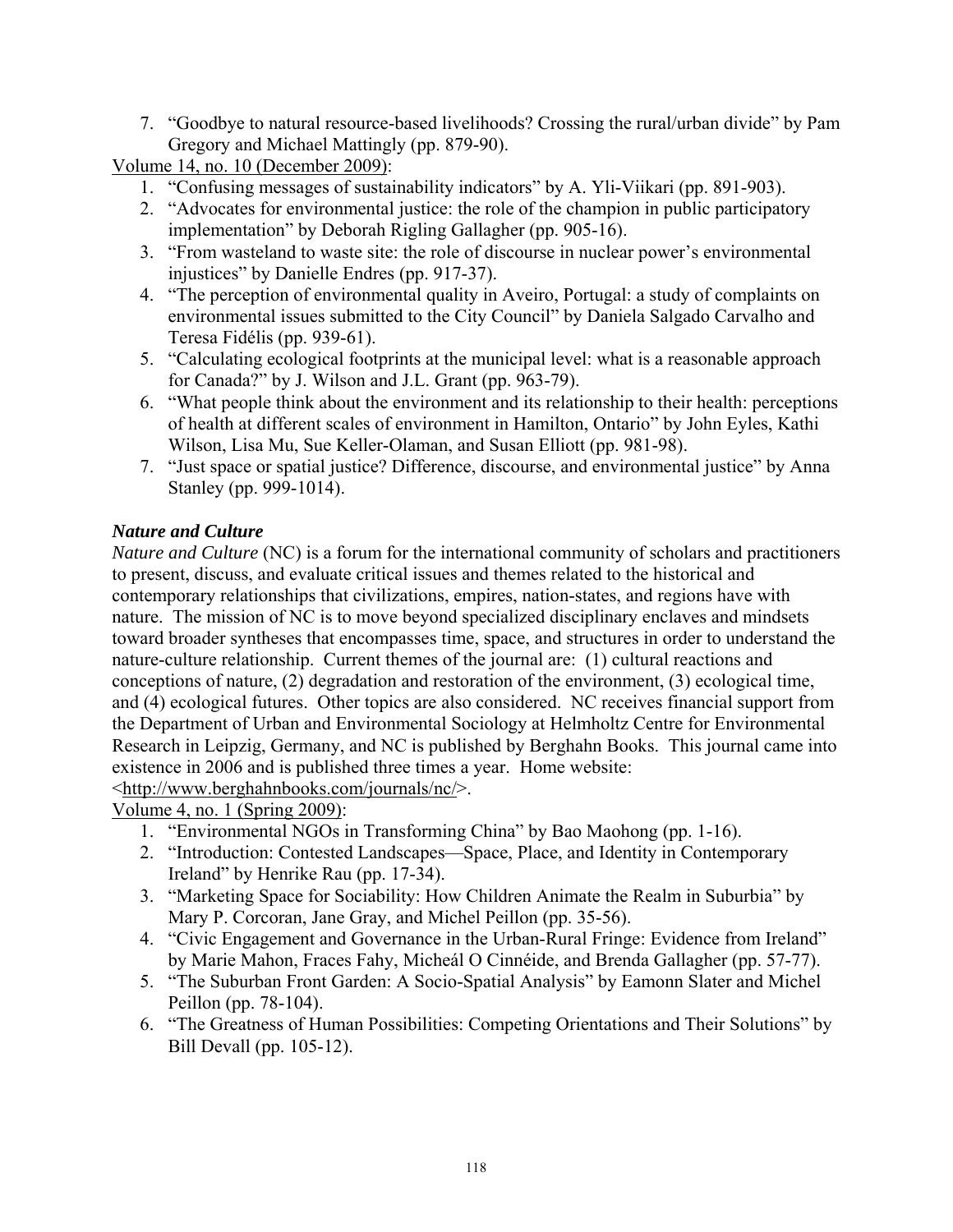Volume 4, no. 2 (Summer 2009):

- 1. "Climate Research and Climate Change: Reconsidering Social Science Perspectives" by Jobst Conrad (pp. 113-22).
- 2. "Contesting the Irish Countryside: Rural Sentiment, Public Space, and Identity" by Liam Leonard (pp. 123-37).
- 3. "The Greening of White Separatism: Use of Environmental Themes to Elaborate and Legitimize Extremist Discourse" by Tamara L. Mix (pp. 138-66).
- 4. "Structural and Ideological Determinants of Household Waste Recycling: Results from an Empirical Study in Cologne, Germany" by Henning Best (pp. 167-90).
- 5. "Traditional Tillage Systems as Drought Adaptation Strategies of Smallholder Farmers: The Case of Semi-Arid Central Tanzania" by Riziki S. Shemdoe, Idris S. Kilula, and Patrick Van Damme (pp. 191-207).
- 6. "The Political Economy of Environmental Justice: Evidence on Global and Local Scales" by Horst-Dietrich Elvers (pp. 208-21).

### Volume 4, no. 3 (Winter 2009):

Special Symposium: "The Ecology of Shrinkage"

- 1. "Introduction: The Ecology of Shrinkage" by Dieter Rink and Sigrun Kabisch (pp. 223- 30).
- 2. "Shrinking Cities: Causes and Effects of Urban Population Losses in the Twentieth Century" by Tim Rieniets (pp. 231-54).
- 3. "Demographic Change: Impacts on Rural Landscapes" by Stefan Heiland, Silke Spielmans, and Bernd Demuth (pp. 255-74).
- 4. "Wilderness: The Nature of Urban Shrinkage? The Debate on Urban Restructuring and Restoration in Eastern Germany" by Dieter Rink (pp. 275-92).
- 5. "Natures Running Wild: A Social-Ecological Perspective on Wilderness" by Sabine Hoffmeister (pp. 293-315).
- 6. "Can We? The Audacity of Environmental Hope" by Michael M. Bell (pp. 316-23).

## *Organization & Environment*

*Organization & Environment* (OE) is an international journal for ecosocial research, uniquely focused on organizations, institutions, and nature. Ecosocial research is defined as any interdisciplinary study of social organizing as it relates to the natural world. OE focuses on the connections between the natural environment (including air, animals, land, plants, water, and other ecological entities and systems) and formal and informal patterns of organizing (including environmental protection and advocacy, human production and consumption, and human service). Material published in OE is concerned with environmental damage, liberation, restoration, and sustainability in relation to their complex social causes and consequences. OE publishes academic research articles that make substantive empirical, methodological, philosophical, and/or theoretical contributions and other regular features including archives of organizational and environmental literature, art and the natural environment, critical essays, citation classics and foundational works, dialogues and debates on contemporary environmental issues, futuristic imagery, and book, film, music, and other media reviews. OE is published by Sage Publications in partnership with the Kiran C. Patel Center for Global Solutions at the University of South Florida. This journal came into existence in 1987 and is published four times a year. Home website: <http://www.coba.usf.edu/jermier/journal.htm>.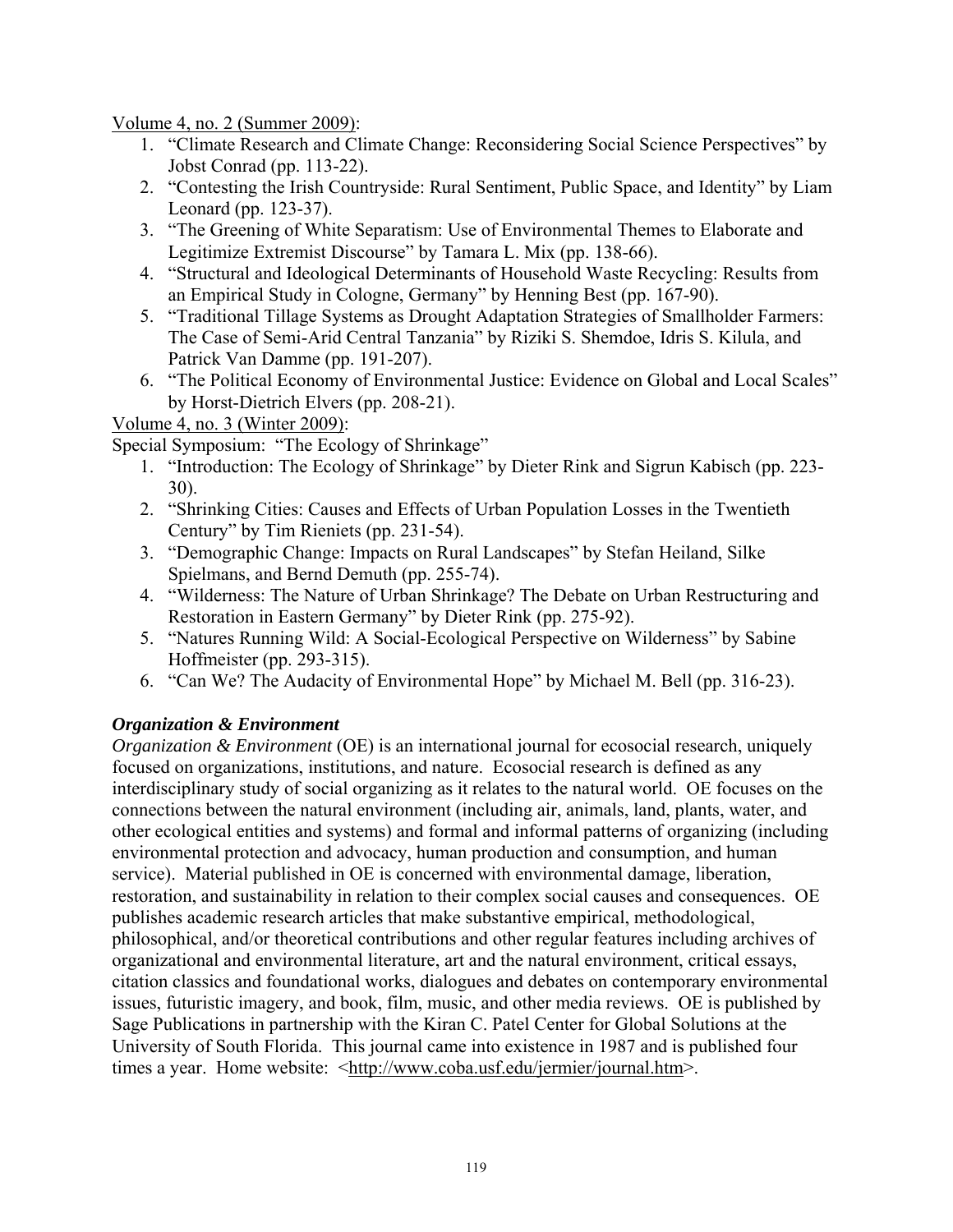Volume 22, no. 1 (March 2009):

- 1. "Science, Democracy, and the Environment: The Contributions of Barry Commoner" by Robert J. Brulle (pp. 3-5).
- 2. "Why Barry Commoner Matters" by Michael Egan (pp. 6-18).
- 3. "Molecular Genetics: An Example of Faulty Communication Between Science and the Public" by Barry Commoner (pp. 19-33).
- 4. "From 'Politico-Scientists' to Democratizing Science Movements: The Changing Climate of Citizens and Science" by Sabrina McCormick (pp. 34-51).
- 5. "The Challenge of Climate Change and Energy Policies for Building a Sustainable Society in Japan" by Kazumi Kondoh (pp. 52-74).
- 6. "The Role of Championship in the Mainstreaming of Sustainable Investment (SI): What Can We Learn From SI Pioneers in the United Kingdom?" by Carmen Juravle and Alan Lewis (pp. 75-98).
- 7. "Childhood Development and Access to Nature: A New Direction for Environmental Inequality Research" by Susan Strife and Liam Downey (pp. 99-122).
- 8. Book Reviews:
	- a. Michael Egan's *Barry Commoner and the Science of Survival: The Remaking of American Environmentalism* (2007) reviewed by Andrew Biro.
	- b. Max S. Power's *America's Nuclear Wastelands: Politics, Accountability, and Cleanup* (2008) reviewed by John Wills.
	- c. Kimberly K. Smith's *African American Environmental Thought: Foundations* (2007) reviewed by Bill E. Lawson.
	- d. Dale Jamieson's *Ethics and the Environment: An Introduction* (2008) reviewed by Iowerth Griffiths.

Volume 22, no. 2 (June 2009):

- 1. "Foreign Direct Investment and the Environment, the Mitigating Influence of Institutional and Civil Society Factors, and Relationships Between Industrial Pollution and Human Health: A Panel Study of Less-Developed Countries" by Andrew K. Jorgenson (pp. 135-57).
- 2. "Slaughterhouses and Increased Crime Rates: An Empirical Analysis of the Spillover From 'The Jungle' Into the Surrounding Community" by Amy J. Fitzgerald, Linda Kalof, and Thomas Dietz (pp. 158-84).
- 3. "The Ecological Restoration Movement: Diverse Cultures of Practice and Place" by David C. Tomblin (pp. 185-207).
- 4. "State Environmental Protection Efforts, Women's Status, and World Polity: A Cross-National Analysis" by Colleen Nugent and John M. Shandra (pp. 208-29).
- 5. "Saving Nature and Seeking Justice: Environmental Activists in the Pacific Northwest" by Debra J. Salazar (pp. 230-54).
- 6. Book Reviews:
	- a. István Mészáros's *The Challenge and Burden of Historical Time: Socialism in the Twenty-First Century* (2008) reviewed by Ted Benton.
	- b. Jennifer Howard-Grenville's *Corporate Culture and Environmental Practice: Making Change at a High-Technology Manufacturer* (2007) reviewed by Frank G.A. de Bakker.
	- c. Anthony Weis's *The Global Food Economy: The Battle for the Future of Farming* (2007) reviewed by Josh Brem-Wilson.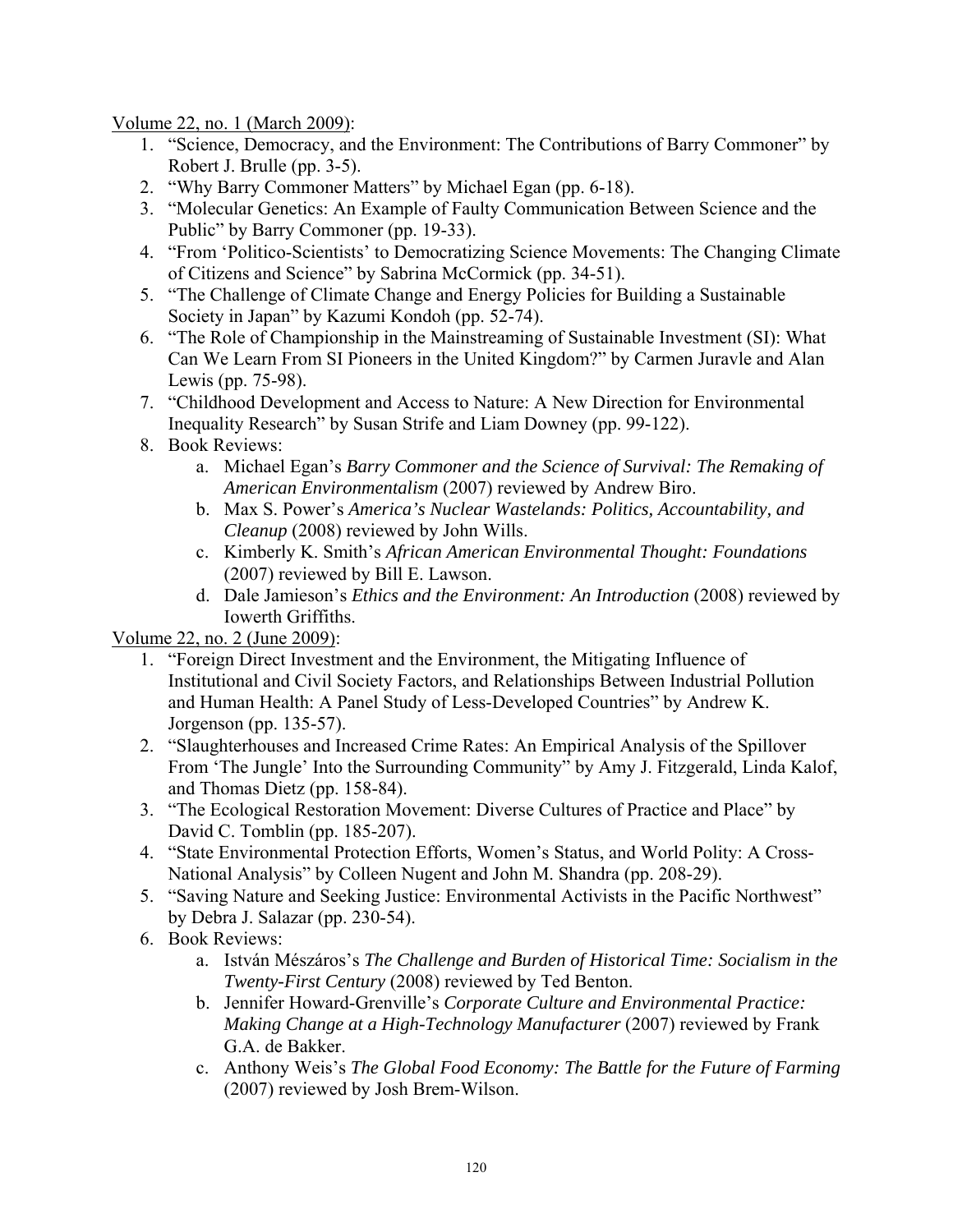- d. Peter F. Cannavò's *The Working Landscape: Founding, Preservation and the Politics of Place* (2007) reviewed by Simon Hailwood.
- e. C.A. Cranston's and Robert Zeller's (eds.) *The Littoral Zone: Australian Contexts and Their Writers* (2007) reviewed by Thomas M. Wilson.

Volume 22, no. 3 (September 2009):

- 1. "Strengthening Sociological Perspectives on Organizations and the Environment" by Rachael Shwom (pp. 271-92).
- 2. "Ecologically Unequal Exchange and Deforestation: A Cross-National Analysis of Forestry Export Flows" by John M. Shandra, Christopher Leckband, and Bruce London (pp. 293-310).
- 3. "Ecological Habitus: Toward a Better Understanding of Socioecological Relations" by Debbie V.S. Kasper (pp. 311-26).
- 4. "Review of Chris Jordan's Photographic and Computer Image Exhibition, Running the Numbers" (curated by Chris Bruce) by Eugene A. Rosa (pp. 327-37).
- 5. "Darwin's Worms and the Skin of the Earth: An Introduction to Charles Darwin's *The Formation of Vegetable Mould, Through the Action of Worms, With Observations on Their Habits* (Selections)" by Brett Clark, Richard York, and John Bellamy Foster (pp. 338-50).
- 6. "Selections from *The Formation of Vegetable Mould, Through the Action of Worms, With Observations on Their Habits*" by Charles Darwin (pp. 351-56).
- 7. Book Reviews:
	- a. I.G. Simmons's *Global Environmental History* (2008) reviewed by Brian Allen.
	- b. John R. Ehrenfeld's *Sustainability by Design: A Subversive Strategy for Transforming Our Consumer Culture* (2008) reviewed by Christa Walck.
	- c. Mark J. Smith's and Piya Pangsapa's *Environment and Citizenship: Integrating Justice, Responsibility and Civic Engagement* (2008) reviewed by Teena Gabrielson.
	- d. Ronald Sandler's and Phaedra C. Pezzullo's (eds.) *Environmental Justice and Environmentalism: The Social Justice Challenge to the Environmental Movement* (2007) reviewed by John Barry.
	- e. Steve Vanderheiden's (ed.) *Political Theory and Climate Change* (2008) reviewed by Edward A. Page.
	- f. Pradyumna P. Karan's and Unryu Suganuma's (eds.) *Local Environmental Movements: A Comparative Study of the United States and Japan* (2008) reviewed by Tiffany Morrison.
	- g. Thomas Heyd's *Encountering Nature: Toward an Environmental Culture* (2007) reviewed by Piers H.G. Stephens.

Volume 22, no. 4 (December 2009):

Special Issue: "The Social Organization of Demographic Responses to Disaster: Studying Population-Environment Interactions in the Case of Hurricane Katrina"

- 1. "Introduction: Social Organization of Demographic Responses to Disaster: Studying Population—Environment Interactions in the Case of Hurricane Katrina" by Elizabeth Fussell and James R. Elliott (pp. 379-94).
- 2. "Displaced New Orleans Residents in the Aftermath of Hurricane Katrina: Results from a Pilot Study" by Narayan Sastry (pp. 395-409).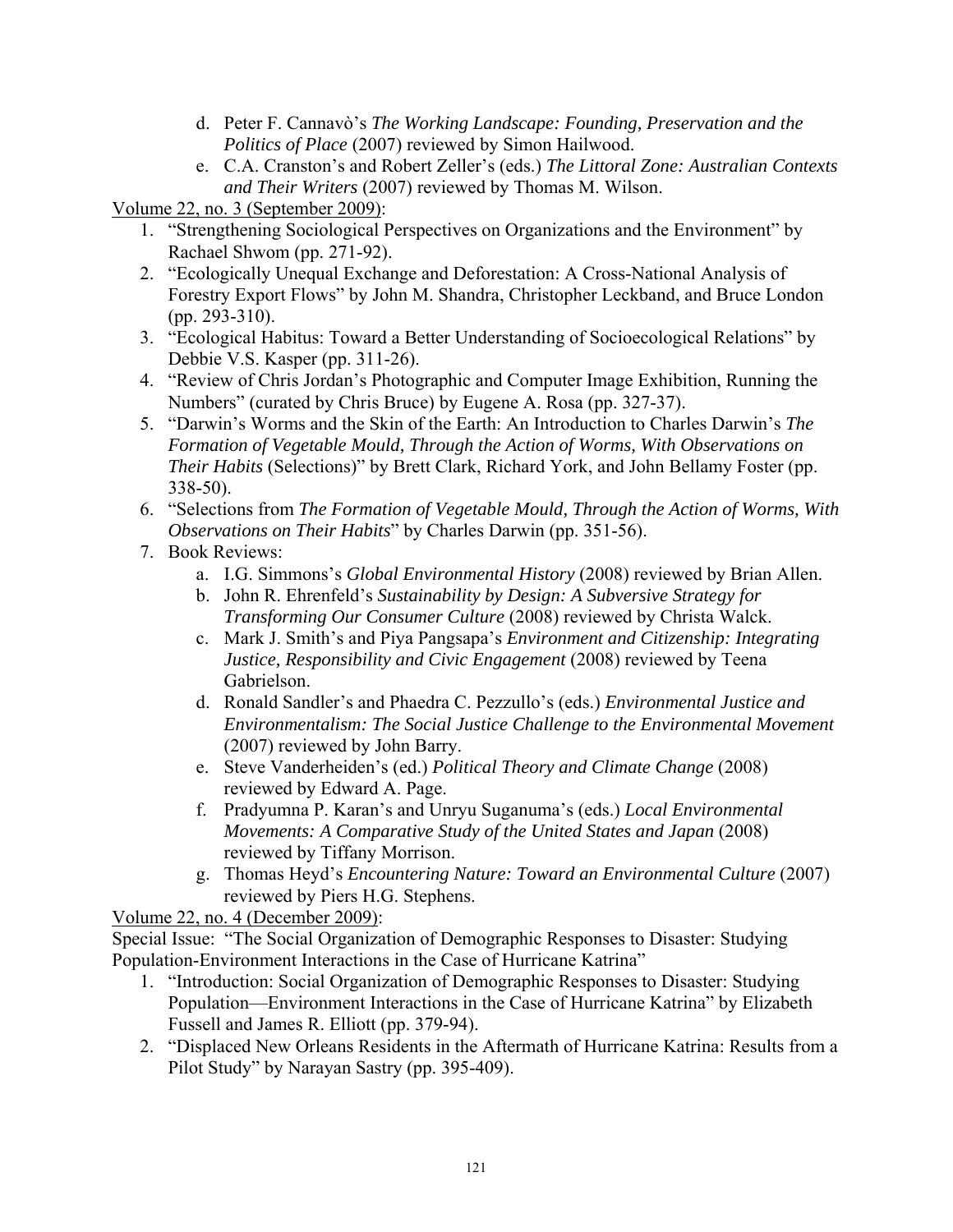- 3. "Unequal Return: The Uneven Resettlements of New Orleans' Uptown Neighborhoods" by James R. Elliott, Amy Bellone Hite, and Joel A. Devine (pp. 410-21).
- 4. "Evacuation and Return of Vietnamese New Orleanians Affected by Hurricane Katrina" by Lung Vu, Mark J. VanLandingham, Mai Do, and Carl L. Bankston, III (pp. 422-36).
- 5. "The Other Side of the Diaspora: Race, Threat, and the Social Psychology of Evacuee Reception in Predominately White Communities" by Jennifer S. Hunt, Brian E. Armenta, April L. Seifert, and Jessica L. Snowden (pp. 437-47).
- 6. "The State and Civil Society Response to Disaster: The Challenge of Coordination" by Laura Lein, Ronald Angel, Holly Bell, and Julie Beausoleil (pp. 448-57).
- 7. "Post-Katrina New Orleans as a New Migrant Destination" by Elizabeth Fussell (pp. 458- 69).
- 8. "Inequalities and Prospects: Ethnicity and Legal Status in the Construction Labor Force After Hurricane Katrina" by Patrick Vinck, Phuong N. Pham, Laurel E. Fletcher, and Eric Stover (pp. 470-78).
- 9. "Risk Amid Recovery: Occupational Health and Safety of Latino Day Laborers in the Aftermath of the Gulf Coast Hurricanes" by Linda Delp, Laura Podolsky, and Tomás Aguilar ((pp. 479-90).
- 10. "Finding Housing: Discrimination and Exploitation of Latinos in the Post-Katrina Rental Market" by Jeannie Haubert Weil (pp. 491-502).

## *Society and Animals*

*Society and Animals* (SA) publishes studies concerning the experiences of nonhuman animals from anthropology, political science, psychology, sociology, and other social sciences and history, literary criticism, and other disciplines of the humanities. SA deals with the following: (1) cruelty to animals, therapeutic uses of animals, and other human-animal interactions, (2) animals in agriculture, education, medicine, and research, (3) circuses, companion animals, dogfighting, and other uses of animals in popular culture, (4) the politics of animal welfare, (5) attitudes toward animals conveyed by religious institutions, schools, and other socializing agencies, (6) representations of animals in literature, (7) the history of the domestication of animals, and (8) the animal rights movement. SA emphasizes empirically based studies, but also publishes commentaries, literature reviews, methodological contributions, and theoretical analyses. SA is published by Brill Academic Publishers. This journal came into existence in 1993 and is now published four times a year. Home website:

<http://www.brill.nl/m\_catalogue\_sub6\_id9005.htm>.

Volume 17, no. 1 (2009):

- 1. "Kiwis Against Possums: A Critical Analysis of Anti-Possum Rhetoric in Aotearroa New Zealand" by Annie Potts (pp. 1-20).
- 2. "Can Attitudes about Animal Neglect be Differentiated from Attitudes about Animal Abuse?" by Bill. C. Henry (pp. 21-37).
- 3. "Tolstoy's Animals" by Josephine Donovan (pp. 38-52).
- 4. Thinking Across Species Boundaries: General Sociality and Embodied Meaning" by David B. Dillard-Wright (pp. 53-71).
- 5. "Attitudes toward Animals: The Effect of Priming Thoughts of Human-Animal Similarities and Mortality Salience on the Evaluation of Companion Animals" by Ruth Beatson, Stephen Loughnan, and Michael Halloran (pp. 72-89).
- 6. Film Review: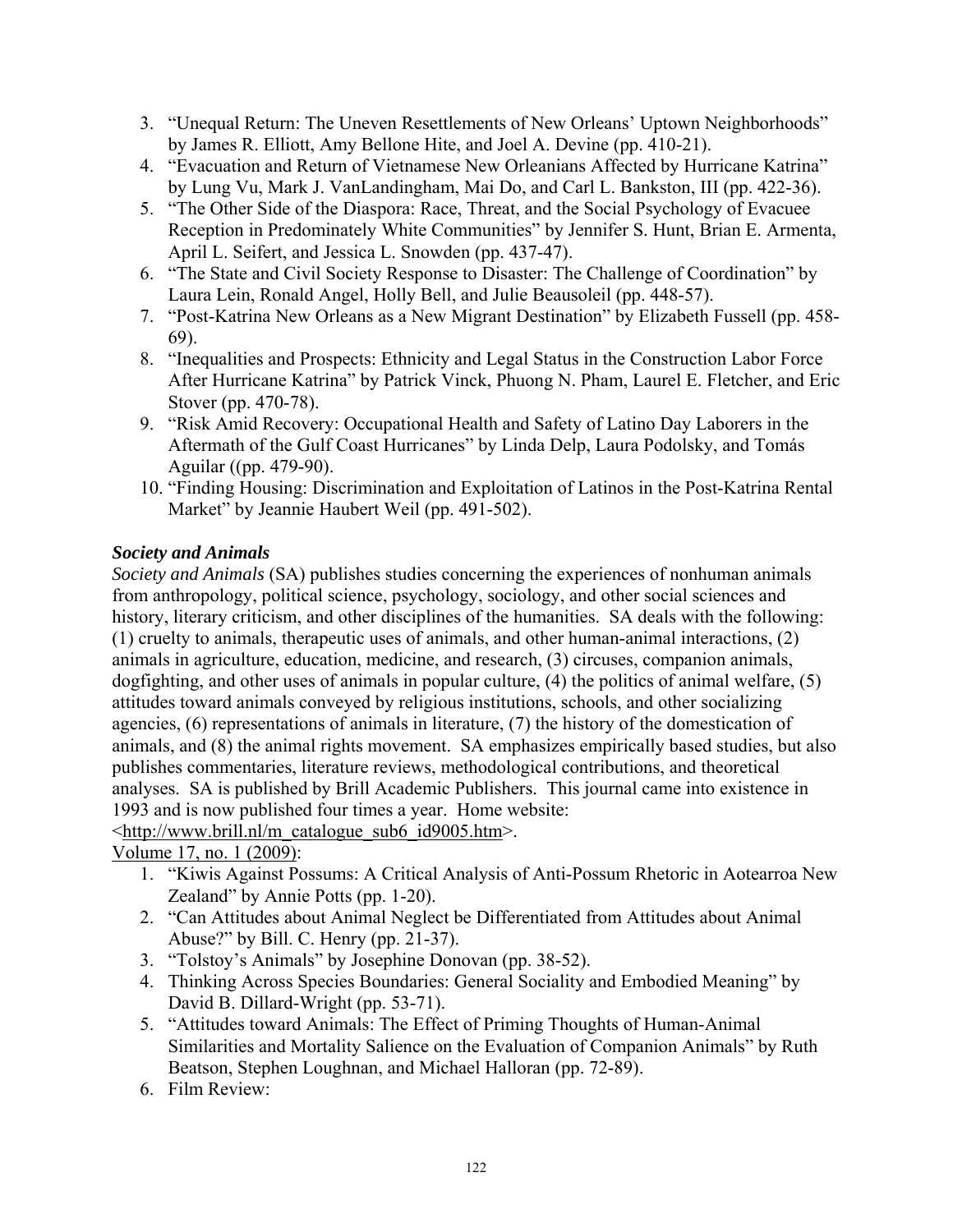a. "Stealing from the Bees and Cooking with the Rats," Steve Hickner's and Simon J. Smith's *Bee Movie* (2007), and Brad Bird's and Jan Pinkava's *Ratatouille* (2007) reviewed by Mark von Schlemmer.

Volume 17, no. 2 (2009):

- 1. "Negotiating Nostalgia: The Rhetoricity of Thylacine Representation in Tasmanian Tourism" by Stephanie S. Turner (pp. 97-114).
- 2. "Choreographing Identities and Emotions in Organizations: Doing 'Huminality' on a Geriatric Ward" by Gladys L. Symons (pp. 115-35).
- 3. "Teaching Kindness: The Promise of Humane Education" by R. Arbour, T. Signal, and N. Taylor (pp. 136-48).
- 4. "Racial Prejudices and the Performing Animals Controversy in Early Twentieth-Century Britain" by David A.H. Wilson (pp. 149-65).
- 5. "Making Wildlife Viewable: Habituation and Attraction" by John Knight (pp. 167-84).
- 6. Book Review:
	- a. Mike Hudak's *Western Turf Wars: The Politics of Public Lands Ranching* (2007) reviewed by Nancy M. Williams.

Volume 17, no. 3 (2009):

- 1. "Babes in the Woods: Wilderness Aesthetics in Children's Stories and Toys, 1830-1915" by Donna Varga (pp. 187-205).
- 2. "Birdsong and the Image of Evolution" by Rachel Mundy (pp. 206-23).
- 3. "Cross-Cultural Comparison of Student Attitudes toward Snakes" by Pavol Prokop, Murat Özel, and Muhammet Uşak (pp. 224-40).
- 4. "Oryx and Crake and the New Nostalgia for Meat" by Jovian Parry (pp. 241-56).
- 5. "Farming Animals and the Capabilities Approach: Understanding Roles and Responsibilities through Narrative Ethics" by Raymond Anthony (pp. 257-78).
- 6. "Philosophy and Animal Studies: Calarco, Castricano, and Diamond" by Elisa Aaltola (pp. 279-86).

Volume 17, no. 4 (2009):

- 1. "'I'm Not an Activist!': Animals Rights vs. Animal Welfare in the Purebred Dog Rescue Movement" by Jessica Greenebaum (pp. 289-304).
- 2. "Individual Differences and Study-Specific Characteristics Influencing Attitudes about the Use of Animals in Medical Research" by Bill Henry and Roarke Pulcino (pp. 305- 24).
- 3. "Women and the World of Dog Rescue: A Case Study of the State of Michigan" by Andrei S. Markovits and Robin Queen (pp. 325-42).
- 4. "Middle Earth, Narnia, Hogwarts, and Animals: A Review of the Treatment of Nonhuman Animals and Other Sentient Beings in Christian-Based Fantasy Fiction" by Michael C. Morris (pp. 343-56).
- 5. Book Reviews:
	- a. "Dog Stories Reconsidered," David Wroblewski's *The Story of Edgar Sawtelle: A Novel* (2008) reviewed by Marion W. Copeland.
	- b. "What Goes into Pet Food Goes Public," Marion Nestle's *Pet Food Politics: The Chihuahua in the Coal Mine* (2008) reviewed by Amy J. Fitzgerald.
- 6. "Modern Animals: From Subjects to Agents in Literary Studies" by Susan McHugh (pp. 363-67).
- 7. "Journeys toward an Authentic Self" by Pete Porter (pp. 368-75).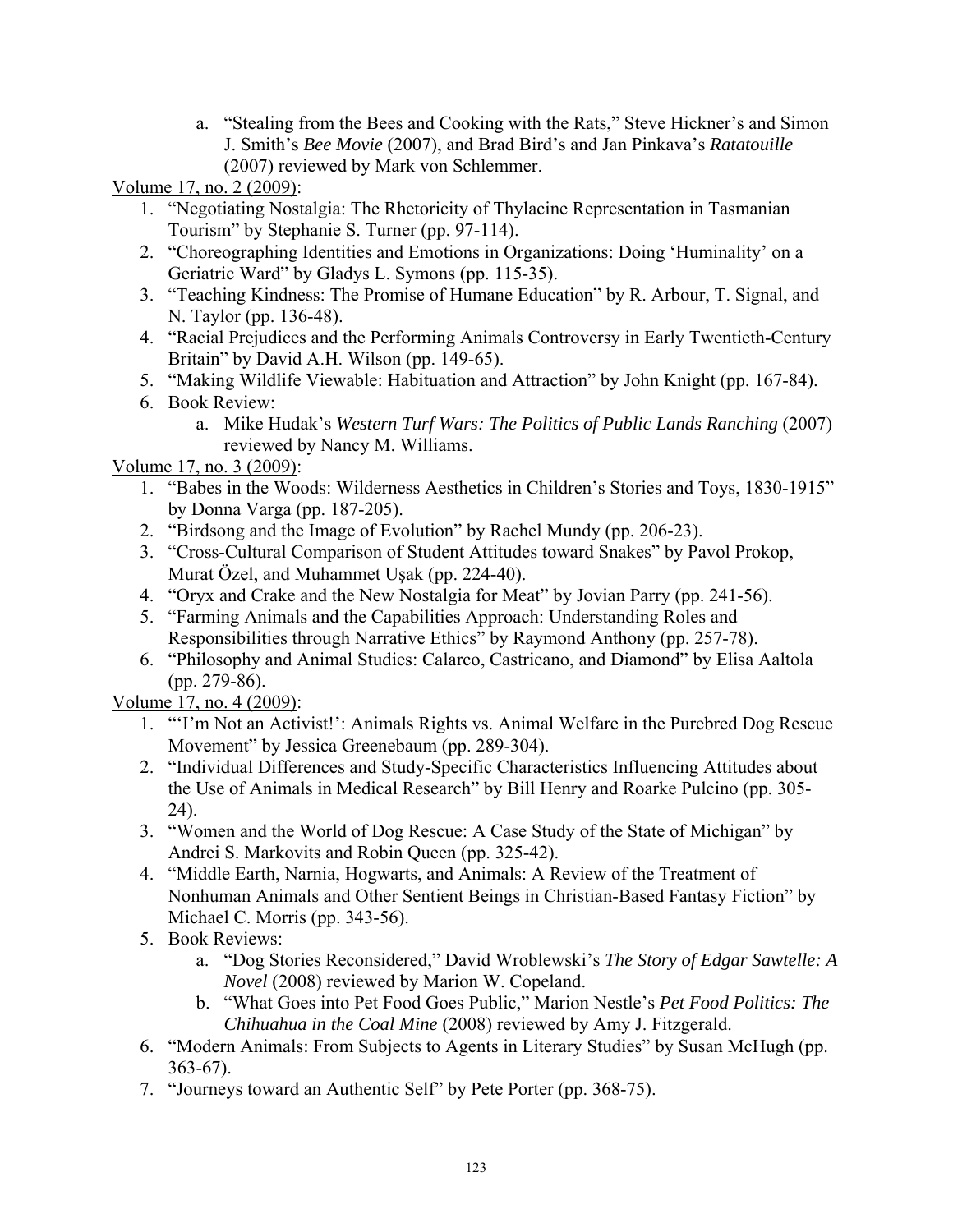#### *Society and Natural Resources*

*Society and Natural Resources* (SNR) is the official journal of the International Association for Society and Natural Resources. SNR brings together social science research on environmental and natural resource issues and provides a forum for research that underlies management decisions on natural resources development from multidisciplinary and interdisciplinary social science perspectives. Some of the issues SNR focuses on include acid rain, biological and genetic diversity in agriculture, hazardous and solid waste disposal, and fishery, forest, soil, and water degradation. SNR is published by Taylor & Francis. This journal came into existence in 1988 and is now published ten times a year. Home website:

<http://www.tandf.co.uk/journals/tf/08941920.html>.

Volume 22, no. 1 (January 2009):

- 1. "Icon Lakes in New Zealand: Managing the Tension Between Land Development and Water Resource Protection" by Nicholas B. Edgar (pp. 1-11).
- 2. "From Land to Sea: The Role of Land Trusts in Marine Protection" by Michelle E. Portman (pp. 12-26).
- 3. "Demand for Landscape Management: Regulation Versus Financing" by Thomas Schulz and Felix Schläpfer (pp. 27-41).
- 4. "Stakeholder Collaboration in Fisheries Research: Integrating Knowledge Among Fishing Leaders and Science Partners in Northern New England" by Troy W. Hartley and Robert A. Robertson (pp. 42-55).
- 5. "Beyond 'Information': Integrating Consultation and Education for Water Recycling Initiatives" by Stewart Russell, Colleen Lux, and Greg Hampton (pp. 56-65).
- 6. "In Search of 'White Gold': Environmental and Agrarian Change in Rural Bangladesh" by Md. Saidul Islam (pp. 66-78).
- 7. "Public Participation and Perceptions of Watershed Modeling" by Mark S. Johnson (pp, 79-87).
- 8. Book Reviews:
	- a. Samuel P. Hays's *Wars in the Woods: The Rise of Ecological Forestry in America* (2007) reviewed by John C. Bliss.
	- b. Thomas K Rudel's *Tropical Forests: Regional Paths of Destruction and Regeneration in the Late Twentieth Century* (2005) reviewed by Tammy L. Lewis.
	- c. Sarah B. Pralle's *Branching Out, Digging In: Environmental Advocacy and Agenda Setting* (2006) reviewed by Cara M. Raboanarielina.

Volume 22, no. 2 (February 2009):

- 1. "Cognitive Factors Affecting Homeowners' Reactions to Defensible Space in the Oregon Coast Range" by Troy E. Hall and Megan Slothower (pp. 95-110).
- 2. "Stakeholder Mapping for Recreation Planning of a Bahamian National Park" by Lisa M. Eadens, Susan K. Jacobson, Taylor V. Stein, John J. Confer, Lynn Gape, and Monique Sweeting (pp. 111-27).
- 3. "Managing Forest Road Access on Public Lands: A Conceptual Model of Conflict" by Len M. Hunt, R. Harvey Lemelin, and Karen C. Saunders (pp. 128-42).
- 4. "Frame Disputes in a Natural Resource Controversy: The Case of the Arbuckle Simpson Aquifer in South-Central Oklahoma" by Thomas E. Shriver and Charles Peaden (pp. 143- 57).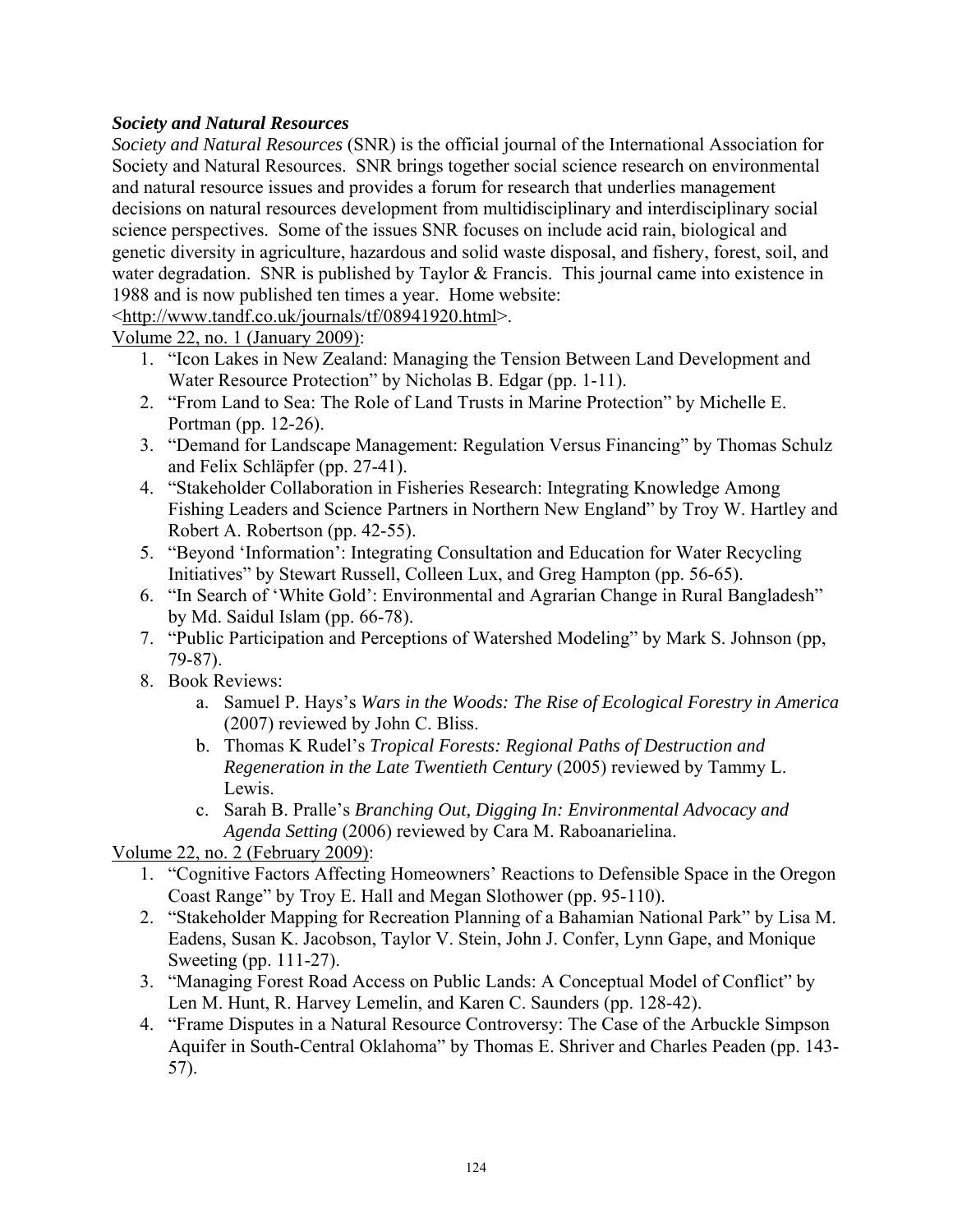- 5. "Building and Managing Resilience in Community-Based NRM Groups: An Australian Case Study" by Margaret Gooch and Jeni Warburton (pp. 158-71).
- 6. "Co-Modeling Process, Negotiations, and Power Relationships: Some Outputs From a MAB Project on the Island of Ouessant" by Harold Levrel, Michel Etienne, Christian Kerbiriou, Christophe Le Page, and Mathias Rouan (pp. 172-88).
- 7. Book Review:
	- a. Nikolas K. Menzies's *Our Forest, Your Ecosystem, Their Timber: Communities, Conservation and the State in Community-Based Forest Management* (2007) reviewed by Jeff Romm.

Volume 22, no. 3 (March 2009):

- 1. "Place Attachment and Community Attachment: A Primer Grounded in the Lived Experience of a Community Sociologist" by Carla Koons Trentelman (pp. 191-210).
- 2. "Influences on Wildfire Hazard Exposure in Arizona's High Country" by Timothy W. Collins (pp. 211-29).
- 3. "Institutional Dimensions of Comanagement: Participation, Power, and Process" by Camilla Sandström (pp. 230-44).
- 4. "Social Network Analysis of Social Capital in Collaborative Planning" by Lynn A. Mandarano (pp. 245-60).
- 5. "Exploring the Feasibility of Mediated Final Offer Arbitration As a Technique for Managing 'Gridlocked' Environmental Conflict" by Steven E. Daniels (pp. 261-77).
- 6. "'This Is Not a Biodiversity Hotspot': The Power of Maps and Other Images in the Environmental Sciences" by Michael S. Carolan (pp. 278-86).
- 7. Book Reviews:
	- a. Peter Coates's *American Perceptions of Immigrant and Invasive Species: Strangers on the Land* (2006) reviewed by Paul H. Gobster.
	- b. Daniel Jaffee's *Brewing Justice: Fair Trade Coffee, Sustainability, and Survival* (2007) reviewed by Tobias Plieninger.
	- c. Robert F. Durant's *The Greening of the U.S. Military: Environmental Policy, National Security, and Organizational Change* (2007) reviewed by Kathleen E. Halvorsen.

Volume 22, no. 4 (April 2009):

- 1. "Neighbors Yet Strangers: Local People's Awareness of Cypress Creek National Wildlife Refuge, Southern Illinois, USA" by Jean C. Mangun, Chandra A. Degia, and Mae A. Davenport (pp. 295-307).
- 2. "An Examination of the Influence of Hazard Experience on Wildfire Risk Perceptions and Adoption of Mitigation Measures" by Tara K. McGee, Bonita L. McFarlane, and Jeji Varghese (pp. 308-23).
- 3. "Exploring Citizen Involvement in the Restoration of the Florida Everglades" by M.A. Brennan and Alyssa Dodd (pp. 324-38).
- 4. "Rural Children's Views on Human Activities and Changes in a Greek Wetland" by Konstantinos J. Korfiatis, Tasos Hovardas, Elisavet Tsaliki, and Joy A. Palmer (pp. 339- 52).
- 5. "Improving Attitudinal Frameworks to Predict Behaviors in Human-Wildlife Conflicts" by Robert A. McCleery (pp. 353-68).
- 6. "An Analysis of the 'Path of Least Resistance' Argument in Three Environmental Justice Success Cases" by David Schelly and Paul B. Stretesky (pp. 369-80).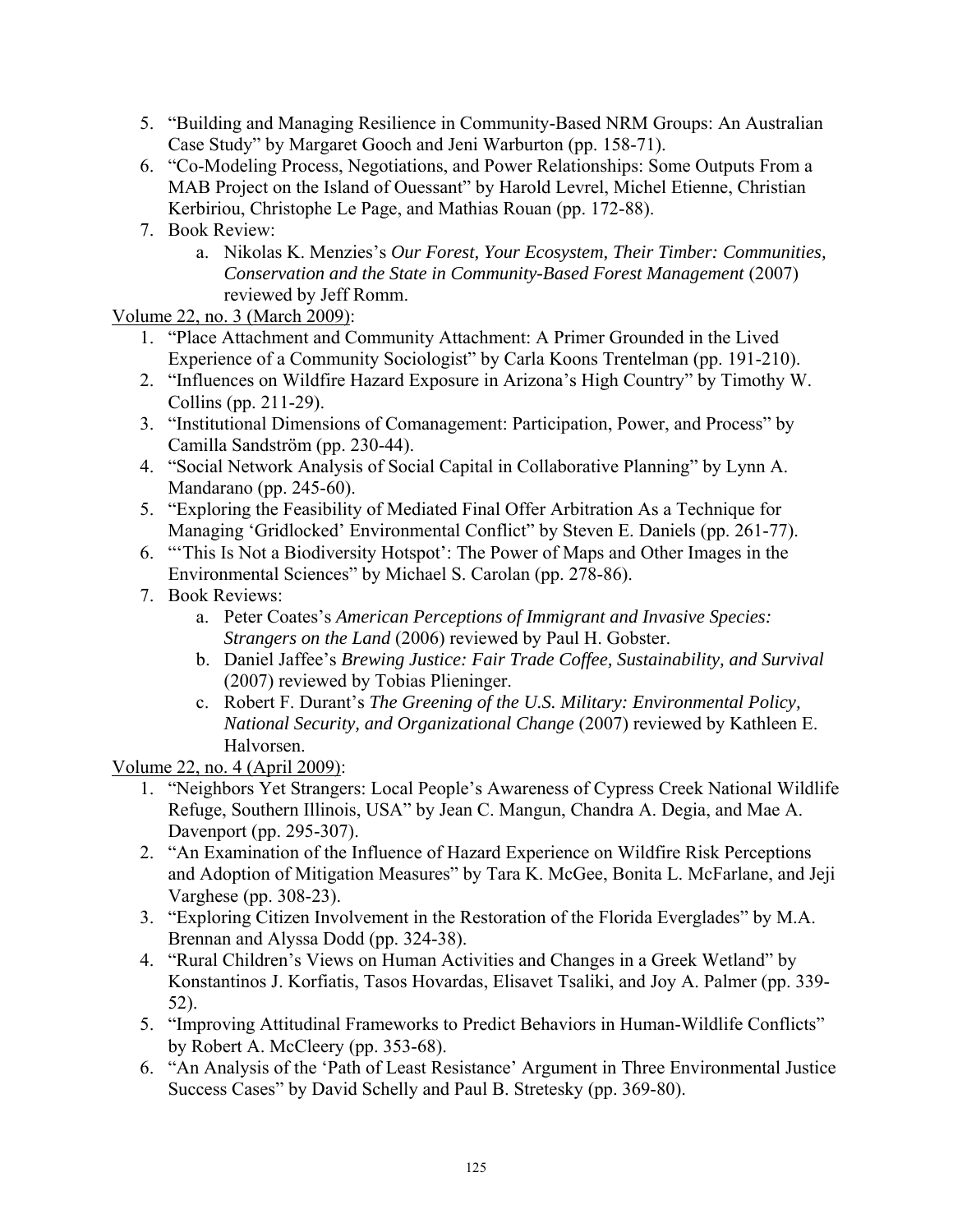- 7. "Commodification and Conflict: What Can the Irish Approach to Protected Area Management Tell Us?" by Noel Healy and John McDonagh (pp. 381-91).
- 8. Book Reviews:
	- a. Susanne Moser's and Lisa Dilling's (eds.) *Creating a Climate for Change: Communicating Climate Change and Facilitating Social Change* (2007) reviewed by James Shanahan.
	- b. Terry C. Daniel's, Matthew S. Carroll's, Cassandra Moseley's, and Carol Raish's (eds.) *People, Fire, and Forests: A Synthesis of Wildfire Social Science* (2007) reviewed by Robert Winthrop.
	- c. C.S.A. (Kris) Van Koppen's and William T. Markham's (eds.) *Protecting Nature: Organizations and Networks in Europe and the USA* (2007) reviewed by Alan W. Barton.

Volume 22, no. 5 (May/June 2009):

- 1. "River Restoration in the American West: Assessing Variation in the Outcomes of Policy Change" by Bradley T. Clark (pp. 401-16).
- 2. "Lay People's Images of Nature: Comprehensive Frameworks of Values, Beliefs, and Value Orientations" by Arjen E. Buijs (pp. 417-32).
- 3. "A Mutilevel Analysis of the Determinants of Forest Conservation Behavior Among Farmers in Haiti" by Frito Dolisca, Joshua M. McDaniel, Dennis A Shannon, and Curtis M. Jolly (pp. 433-47).
- 4. "The Politics of Sewerage: Contested Narratives on Growth, Science, and Nature" by J. Marvin R. Macaraig and L. Anders Sandberg (pp. 448-63).
- 5. "Effect of Instituting 'Authorized Neighborhood Associations' on Communal (Iriai) Forest Ownership in Japan" by Utako Yamashita, Kulbhushan Balooni, and Makoto Inoue (pp. 464-73).
- 6. "A Social Innovation Framework for Water Demand Management Policy: Practitioners' Capabilities, Capacity, Collaboration, and Commitment" by S.E. Wolfe (pp. 474-83).
- 7. "Toward More Reflexive Use of Adaptive Management" by C. Jacobson, K.F.D. Hughey, W.J. Allen, S. Rixecker, and R.W. Carter (pp. 484-95).
- 8. Book Reviews:
	- a. Kathryn Hochstetler's and Margaret E. Kreck's (eds.) *Greening Brazil: Environmental Activism in State and Society* (2007) reviewed by Hannah Wittman.
	- b. Ken Zontek's *Buffalo Nation: American Indian Efforts to Restore the Bison* (2007) reviewed by Jeffrey M. Sanders.

Volume 22, no. 6 (July 2009):

- 1. "Stakeholder Analysis and Social Network Analysis in Natural Resource Management" by Christina Prell, Klaus Hubacek, and Mark Reed (pp. 501-18).
- 2. "Healthy Forests, Healthy Communities: An Emerging Paradigm for Natural Resource-Dependent Communities?" by Erin Clover Kelly and John C. Bliss (pp. 519-37).
- 3. "Shellfishing, Eider Ducks, and Nature Conservation on the Wash: Questions Raised by a Fractured Partnership" by Thomas Roberts and Peter J.S. Jones (pp. 538-53).
- 4. "Integrating Conservation with Livelihood Improvement for Sustainable Development: The Experiment of an Oyster Producers' Cooperative in Southeast Brazil" by C. Emdad Haque, Apurba Krishna Deb, and Dan Medeiros (pp. 554-70).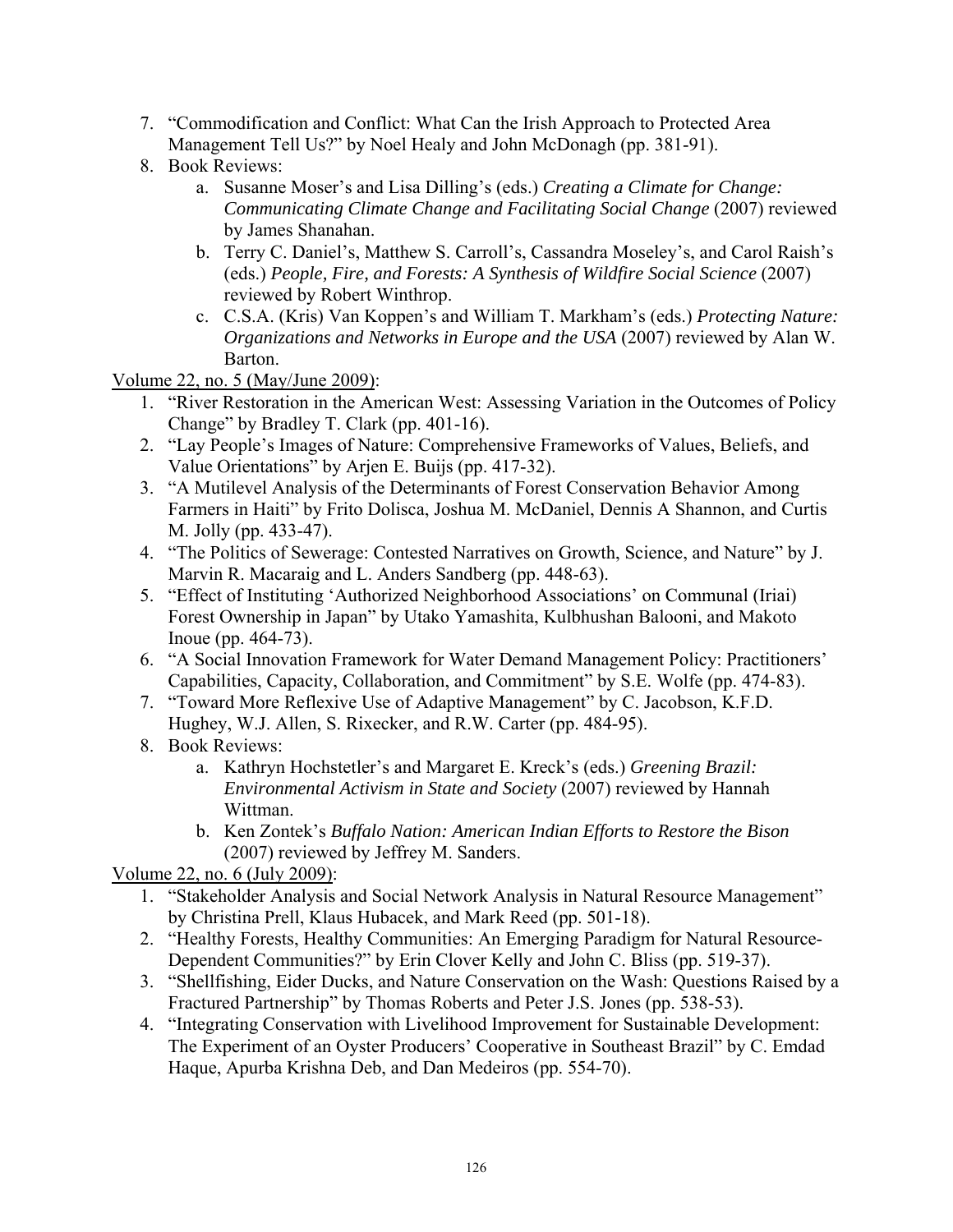- 5. "Controlling Animals: Power, Foucault, and Species Management" by Sara Rinfret (pp. 571-78).
- 6. "Should Academics Advocate on Environmental Issues?" by Lee Foote, Naomi Krogman, and John Spence (pp. 579-89).
- 7. Book Review:
	- a. Irene Guijt's (ed.) *Negotiated Learning: Collaborative Monitoring in Forest Resource Management* (2007) reviewed by Heidi L. Ballard

#### Volume 22, no. 7 (August 2009):

- 1. "An Integrated Social, Economic, and Ecologic Conceptual (ISEEC) Framework for Considering Rangeland Sustainability" by William E. Fox, Daniel W. McCollum, John E. Mitchell, Louis E. Swanson, Urs P. Kreuter, John A. Tanaka, Gary R. Evans, H. Theodore Heintz, Robert P. Breckenridge, and Paul H. Geissler (pp. 593-606).
- 2. "Local Mass Media Communication and Environmental Disputes: An Analysis of Press Communication on the Designation of the Tuscan Archipelago National Park in Italy" by Guiseppe Carrus, Francesca Cini, Marino Bonaiuto, and Alessandra Mauro (pp. 607-24).
- 3. "A Battle Against the Bottles: Building, Claiming, and Regaining Tap-Water Trustworthiness" by Yael Parag and J. Timmons Roberts (pp. 625-36).
- 4. "Group Dynamics and Resource Availability of a Long-Term Volunteer Water-Monitoring Program" by William Deutsch, Laura Lhotka, and Sergio Ruiz-Córdova (pp. 637-49).
- 5. "Communicating Stakeholder Priorities in the Great Barrier Reef Region" by Silva Larson (pp. 650-64).
- 6. "Values of Place: Measuring Attitudes of Community Leaders Toward Scenes from Rural Landscapes" by Jean C. Mangun, Andrew D. Carver, and Valbona Ylli (pp. 665- 73).
- 7. "Public Perception of Desalinated Water from Oil and Gas Field Operations: Data from Texas" by Gene L. Theodori, Brooklynn J. Wynveen, William E. Fox, and David B. Burnett (pp. 674-85).
- 8. Book Reviews"
	- a. Graeme Wynn's *Canada and Arctic North America: An Environmental History* (2007) reviewed by David A. Rossiter.
	- b. Saleem H. Ali's (ed.) *Peace Parks: Conservation and Conflict Resolution* (2007) reviewed by Steven R. Brechin

Volume 22, no. 8 (September 2009):

- 1. "Household Water Consumption in an Arid City: Affluence, Affordance, and Attitudes" by Sharon L. Harlan, Scott T. Yabiku, Larissa Larsen, and Anthony J. Brazel (pp. 691- 709).
- 2. "Carbon Offsets and Inequality: Social Costs and Co-Benefits in Guatemala and Sri Lanka" by Hannah K. Wittman and Cynthia Caron (pp. 710-26).
- 3. "Human-Environment Interactions and Environmental Justice: How Do Diverse Parents of Asthmatic Children Minimize Hazards?" by Sara E. Grineski (pp. 727-43).
- 4. "Can Money Buy Green? Demographic and Socioeconomic Predictors of Lawn-Care Expenditures and Lawn Greenness in Urban Residential Areas" by Weiqi Zhou, Austin Troy, J. Morgan Grove, and Jennifer C. Jenkins (pp. 744-60).
- 5. "Interactional Theory and the Sustainable Nature-Based Tourism Experience" by Robert B. Powell, Stephen R. Kellert, and Sam H. Ham (pp. 761-76).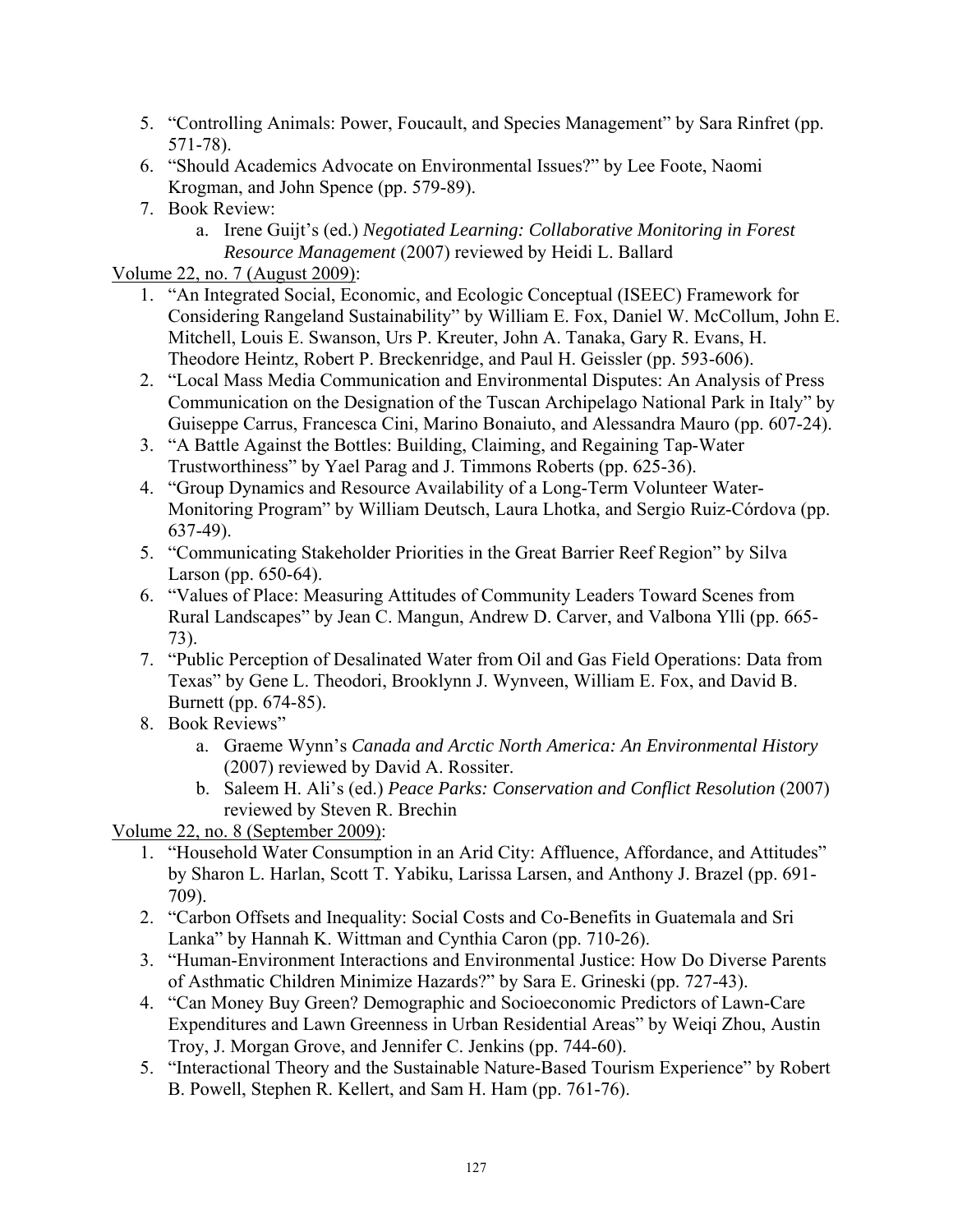- 6. "Demographic Trends, the Wildland-Urban Interface, and Wildfire Management" by Roger B. Hammer, Susan I. Stewart, and Volker C. Radeloff (pp. 777-82).
- 7. Book Reviews:
	- a. Ted Nordhaus's and Michael Shellenberger's *Break Through: From the Death of Environmentalism to the Politics of Possibility* (2007) reviewed by Michael D. Beevers and Brian C. Petersen.
	- b. Judith L. Li's (ed.) *To Harvest, To Hunt: Stories of Resource Use in the American West* (2007) reviewed by Brinda Sarathy.

### Volume 22, no. 9 (October 2009):

- 1. "'Hishuk Tsawak' (Everything Is One/Connected): A Huu-ay-aht Worldview for Seeing Forestry in British Columbia, Canada" by Heather Castleden, Theresa Garvin, and Huuay-aht First Nation (pp. 789-804).
- 2. "Economic Freedom, Corruption, and Species Imperilment: A Cross-Country Analysis" by Ram Pandit and David N. Laband (pp. 805-23).
- 3. "Urban Green Spaces: A Study of Place Attachment and Environmental Attitudes in India" by Megha Budruk, Heidi Thomas, and Timothy Tyrrell (pp. 824-39).
- 4. "Is Responsible Aquaculture Sustainable Aquaculture? WWF and the Eco-Certification of Tilapia" by Ben Belton, David Little, and Kathleen Grady (pp. 840-55).
- 5. Book Reviews:
	- a. John Schelhas's and Max J. Pfeffer's *Saving Forests, Protecting People? Environmental Conservation in Central America* (2008) reviewed by E.N. Anderson.
	- b. Ben Orlove's, Ellen Weigandt's, and Brian H. Luckman's (eds.) *Darkening Peaks: Glacier Retreat, Science and Society* (2008) reviewed by Susanne C. Moser.
	- c. John Ikerd's *Crisis and Opportunity: Sustainability in American Agriculture* (2008) reviewed by Jason Shaw Parker.

Volume 22, no. 10 (November/December 2009):

- 1. "Using Extant Data to Determine Management Direction in Family Forests" by Indrajit Majundar, Lawrence D. Teeter, and Brett J. Butler (pp. 867-83).
- 2. "Framing Conservation on Private Lands: Conserving Oak in Oregon's Willamette Valley" by A. Paige Fischer and John C. Bliss (pp. 884-900).
- 3. "Making Place: Identity, Construction and Community Formation through 'Sense of Place' in Westland, New Zealand" by Kaylene A. Sampson and Colin G. Goodrich (pp. 901-15).
- 4. Illegal Logging in Common Property Forests" by Jordi Honey-Rosés (pp. 916-30).
- 5. "Upper Midwestern USA Ethanol Potential from Cellusosic Materials" by Kathleen E. Halvorsen, Justin R. Barnes, and Barry D. Solomon (pp. 931-38).
- 6. Book Reviews:
	- a. Karni R. Perez's *Fishing for Gold: The Story of Alabama's Catfish Industry* (2006) reviewed by J. Stuart Carlton.
	- b. Derek Armitage's, Fikret Berkes's, and Nancy Doubleday's (eds.) *Adaptive Co-Management: Collaboration, Learning, and Multi-Level Governance* (2007) reviewed by Ken J. Caine.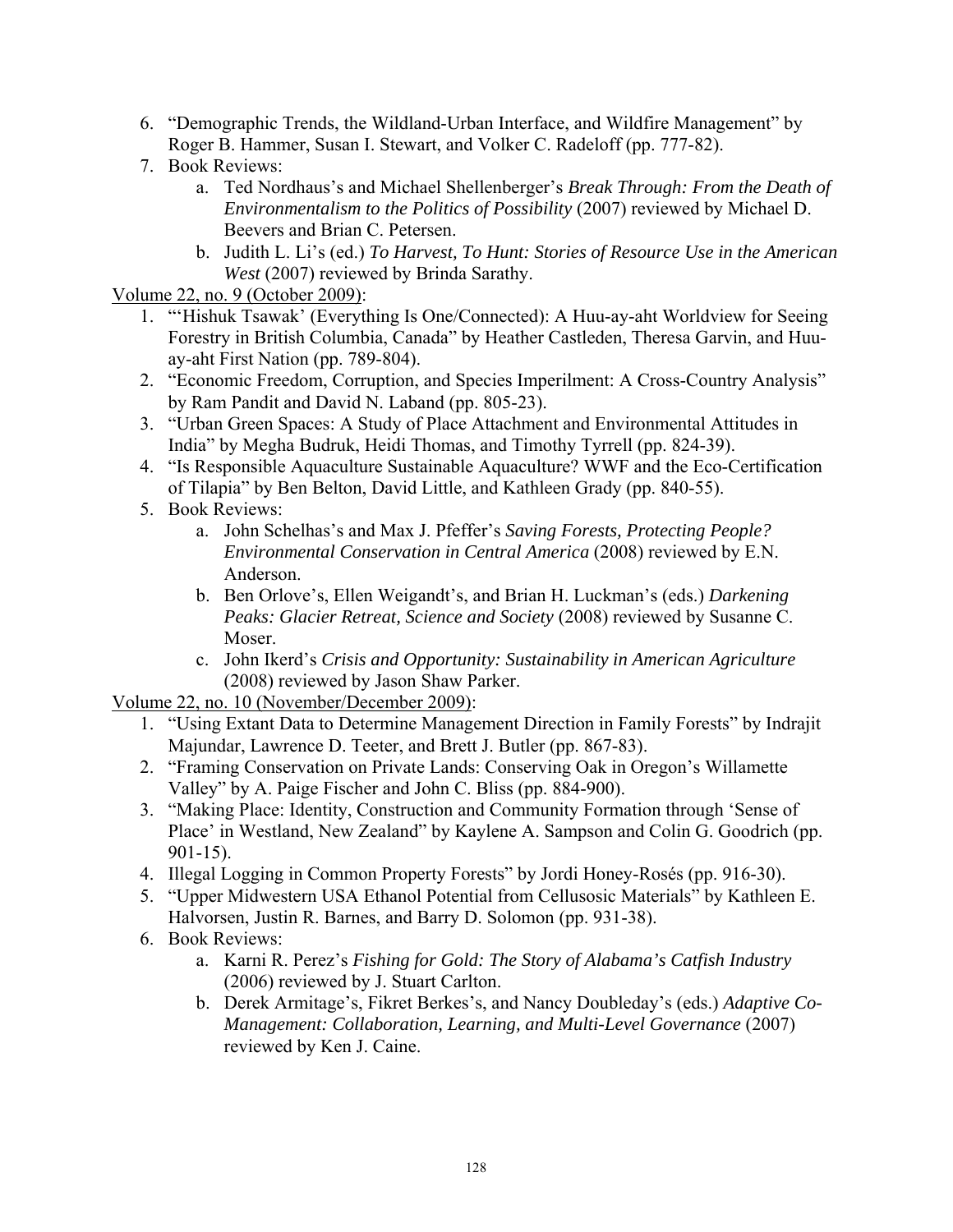c. Hallie Eakin's *Weathering Risk in Rural Mexico: Climatic, Institutional, and Economic Change* (2006) reviewed by Erin F. Madden, Megan M. Raby, and Anne J. Shudy Palmer.

#### *Worldviews: Environment, Culture, Religion*

*Worldviews: Environment, Culture, Religion* (WECR) is an interdisciplinary academic journal that seeks to explore the environmental understandings, perceptions, and practices of a wide range of different cultures and religious traditions. "Religion," "culture," and "environment" are all hotly contested terms in the world today. Talal Asad has argued that no universal definition of religion is possible because the constituent elements and relationships of religions are culturally specific, and any definition of religion itself is a historical product of discursive processes. The same can also be said about both culture and environment. WECR is located within this contested territory. The journal aims to publish work that explores different conjunctions, constructions, and perceptions of environment, culture, and religion, thus contributing to a change in how we view the world. WECR adopts a wide, multi and interdisciplinary scope. Journal topics include: (1) major world religious traditions (such as Islam, Buddhism, or Christianity), (2) the traditions of indigenous peoples, (3) new religious movements, and (4) philosophical belief systems (such as pantheism), nature spiritualities, and other religious and cultural worldviews in relation to the environment. Contributions are solicited from a range of discipline areas including: anthropology, environmental studies, geography, philosophy, religious studies, sociology, and theology. WECR is published by Brill Academic Publishers. This journal came into existence in 1997 and is published three times a year. Home website: <http://brill.publisher.ingentaconnect.com/content/brill/wov>. Volume 13, no. 1 (2009):

- 1. ""Sacred Groves and Local Gods: Religion and Environmentalism in South India" by Eliza F. Kent (pp. 1-39).
- 2. "Evangelical Environmentalism: Oxymoron or Opportunity?" by J. Aaron Simmons (pp. 40-71).
- 3. "Reading the Book of Nature: A Hermeneutical Account of Nature for Philosophical Theology" by Forrest Clingerman (pp. 72-91).
- 4. "Solar Photovoltaic Energy for Mitigation of Climate Change: A Catalytic Application of Catholic Social Thought" by Joshua M. Pearce, Anna L. Santini, and Jennifer M. DeSilva (pp. 92-117).
- 5. Book Reviews:
	- a. C. Robert Mesle's *Process Relational Philosophy: An Introduction to Alfred North Whitehead* (2008) reviewed by John B. Cobb Jr.
	- b. Bill Vitek's and Wes Jackson's (eds.) *The Virtues of Ignorance: Complexity, Sustainability, and the Limits of Knowledge* (2008) reviewed by Sarah E. Fredericks.
	- c. Bill Plotkin's *Nature and the Human Soul: Cultivating Wholeness and Community in a Fragmented World* (2007) reviewed by Audrey deCoursey.
	- d. Laura Ruth Yordy's *Green Witness: Ecology, Ethics, and the Kingdom of God* (2008) reviewed by Marilyn L. Matevia.
	- e. Conference Review: "Thinking Through Nature: Philosophy for an Endangered World" (International Association for Environmental Philosophy, University of Oregon, 2008) reviewed by Janet Fiskio.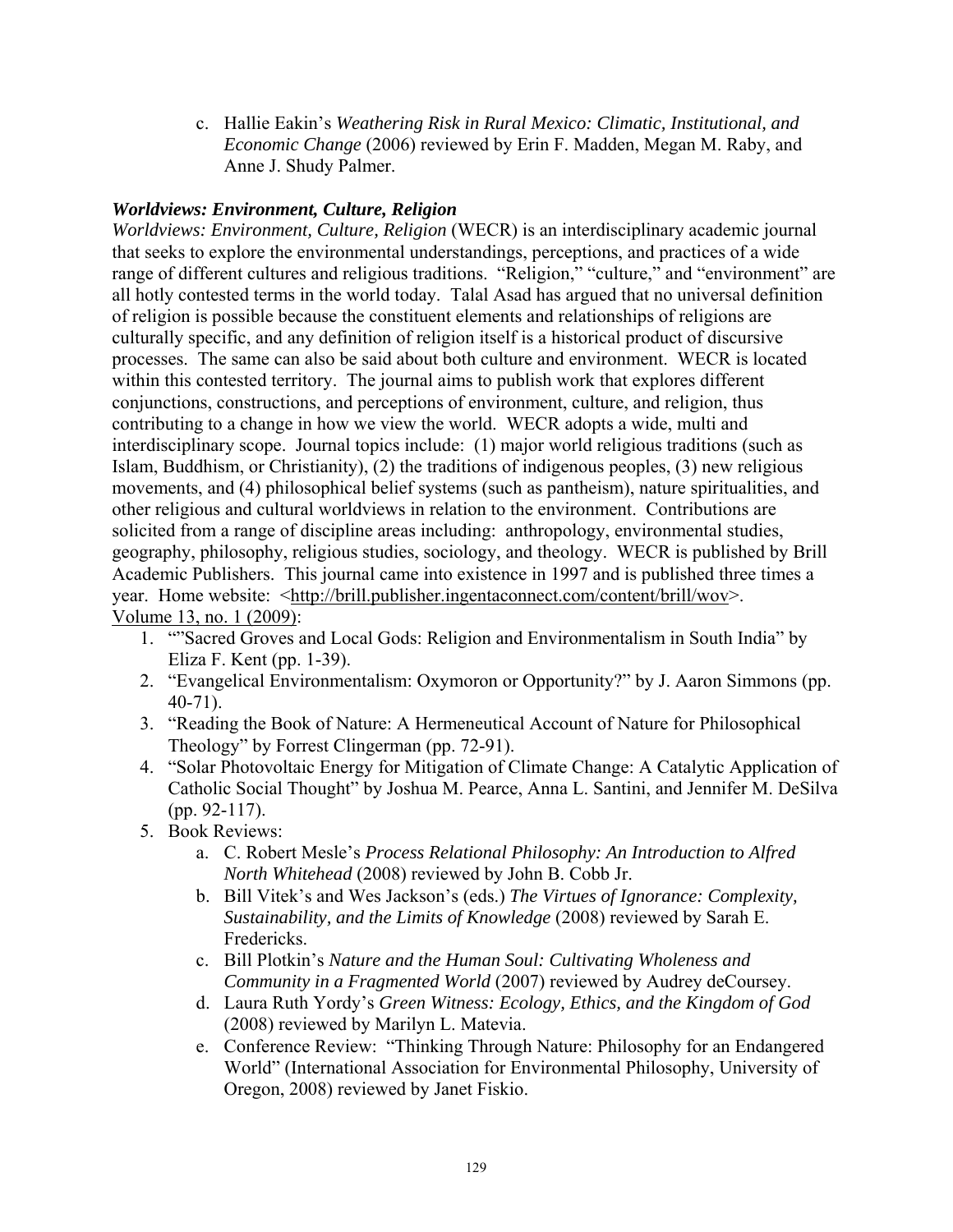- f. Gary Holthaus's *Learning Native Wisdom: What Traditional Cultures Teach Us about Subsistence, Sustainability, and Spirituality* (2008) reviewed by Sam Mickey.
- g. Film Review: Marty Ostrow's and Terry Kay Rockefeller's *Renewal: Stories from America's Religious-Environmental Movement* (2008), and Lionel Friedberg's *A Sacred Duty: Applying Jewish Values to Help Heal the World* (2008) reviewed by Whitney A. Bauman.

Volume 13, no. 2 (2009):

- 1. "Ethics-Based Environmentalism in Practice: Religious-Environmental Organizations in the United States" by Angela M. Smith and Simone Pulver (pp. 145-79).
- 2. "Post Modern Public Administration in the Land of Promise: The Basic Ecclesial Community Movement of Mindanao" by William M. Holden (pp. 180-218).
- 3. "Crying Out for Rain: The Human, The Holy, and the Earth in the Ritual Fasts of Rabbinic Literature" by Julia Watts Belser (pp. 219-38).
- 4. Conference Review: "The Re-Enchantment of Nature Across Disciplines" (International Society for the Study of Religion, Nature and Culture, National Autonomous University of Mexico, 2008) reviewed by Monica Emerich.
- 5. Book Reviews:
	- a. Susan Power Bratton's *Environmental Values in Christian Art* (2007) reviewed by James Ryan Parker.
	- b. James Lovelock's *The Revenge of Gaia: why the Earth is fighting back—and how we can still save humanity* (2006) reviewed by Beatrice M. Bittarello.

Volume 13, no. 3 (2009):

- 1. "Salvaging Nature: The Akan Religio-Cultural Perspective" by Samuel Awuah-Nyamekye (pp. 251-82).
- 2. "Broken Bodies of God: The Christian Eucharist as a Locus for Ecological Reflection" by Kyle L. Galbraith (pp. 283-304).
- 3. "Dharmic Ecology: Perspectives from the Swadhyaya Practitioners" by Pankaj Jain (pp. 305-20).
- 4. Conference Review: "Renewing Hope, Pathways of Religious Environmentalism" (The Forum on Religion and Ecology, Yale Divinity School, 2008) reviewed by Tara C. Maguire Knopick.
- 5. Book Reviews:
	- a. Eileen McGurty's *Transforming Environmentalism: Warren County, PCBs, and the Origins of Environmental Justice* (2007) reviewed by Richard R. Bohannon.
	- b. Marti Kheel's *Nature Ethics: An Ecofeminist Perspective* (2007) reviewed by Rosemary Radford Ruether.
	- c. Belden C. Lane's *The Solace of Fierce Landscapes: Exploring Desert and Mountain Spirituality* (1998) reviewed by Nathan Mattox.
	- d. Sharon Delgado's *Shaking the Gates of Hell: Faith-led Resistance to Corporate Globalization* (2007) reviewed by Alexander Carpenter.
	- e. Patriarch Bartholomew's *Encountering the Mystery: Understanding Orthodox Christianity Today* (2008) reviewed by Julian Chryssavgis.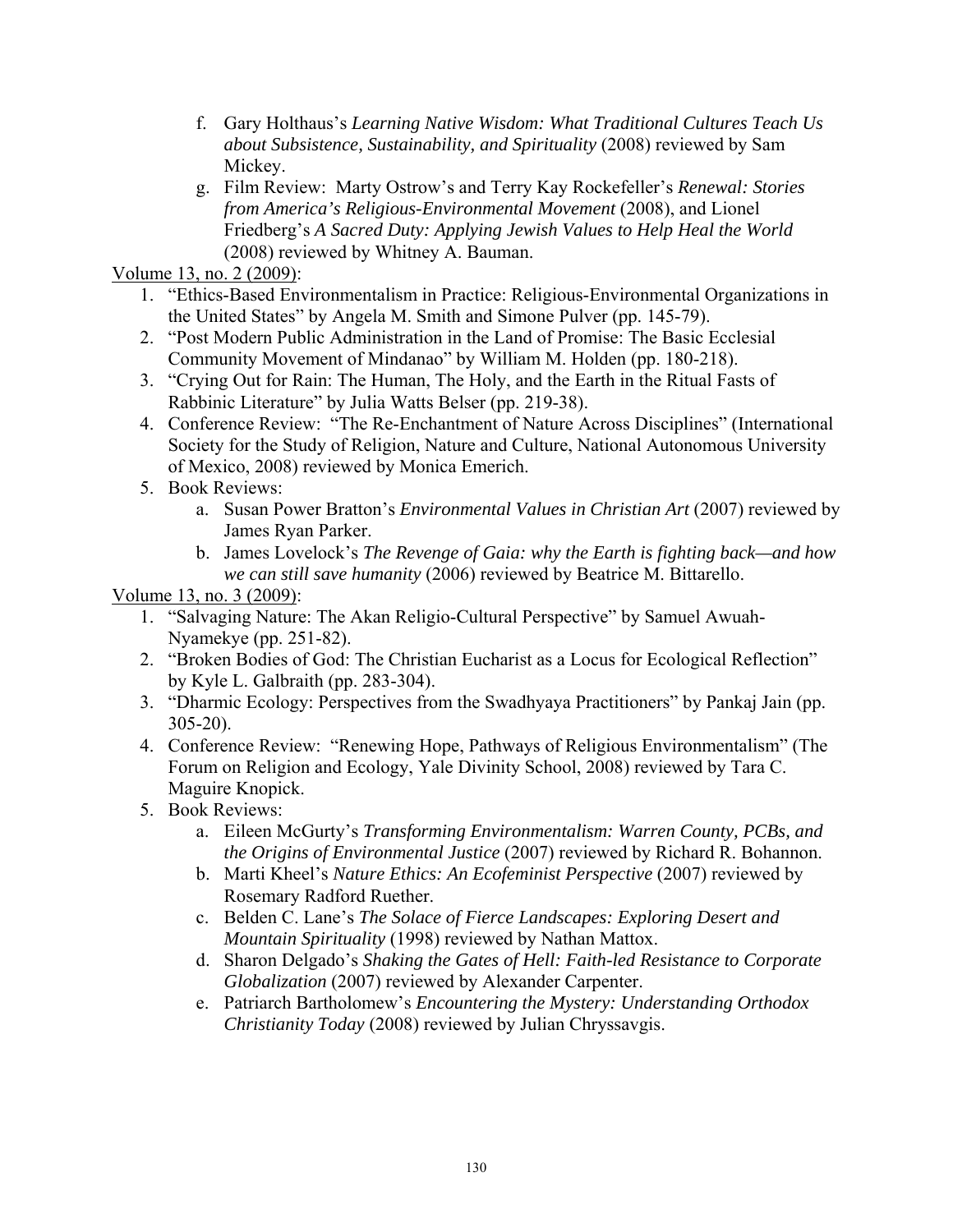## **ISEE OFFICERS**

President: Emily Brady Address: Institute of Geography, School of GeoSciences, University of Edinburgh, Drummond Street, Edinburgh EH8 9XP, UK Office Phone: +44 (0) 131-650-9137 Fax: +44 (0) 131-650-2524 Email:  $\leq$   $\leq$   $\leq$   $\leq$   $\leq$   $\leq$   $\leq$   $\leq$   $\leq$   $\leq$   $\leq$   $\leq$   $\leq$   $\leq$   $\leq$   $\leq$   $\leq$   $\leq$   $\leq$   $\leq$   $\leq$   $\leq$   $\leq$   $\leq$   $\leq$   $\leq$   $\leq$   $\leq$   $\leq$   $\leq$   $\leq$   $\leq$   $\leq$   $\leq$   $\leq$   $\leq$ Chief responsibility for organizing ISEE at the Annual Joint ISEE-IAEP Meeting on Environmental Philosophy in 2010, 2011, and 2012. Vice-President: Philip Cafaro Address: Department of Philosophy, Colorado State University, Fort Collins, CO 80523-1781, USA Office Phone: 970-491-2061 Fax: 970-491-4900 Email:  $\langle \phi \rangle$   $\langle \phi \rangle$   $\langle \phi \rangle$   $\langle \phi \rangle$ Responsible for organizing ISEE sessions at the annual Eastern APA in 2010, 2011, and 2012. Secretary and ISEE Newsletter Editor: Mark Woods Address: Department of Philosophy, University of San Diego, 5998 Alcalá Park, San Diego CA 92110-2492, USA Office Phone: 619-260-6865 Fax: 619-260-7950 Email:  $\langle mwoods@sandiego.edu\rangle$ Responsible for organizing ISEE sessions at the annual Pacific APA in 2011, 2012, and 2013. Treasurer: Marion Hourdequin Address: Department of Philosophy, 14 East Cache la Poudre, Colorado College, Colorado Springs, CO 80903, USA Office Phone: 719-227-8331 Fax: 719-389-6179 Email:  $\leq$  marion.hourdequin@coloradocollege.edu> Responsible for organizing ISEE sessions at the annual Central APA in 2011, 2012, and 2013. Editor in Chief of *Environmental Ethics*: Eugene Hargrove Address: Department of Philosophy and Religious Studies, The University of North Texas, P.O. Box 310980, Denton, TX 76203-0980, USA Office Phone: 940-565-2266 Fax: 940-565-4448 Email: <hargrove@unt.edu>

## **ISEE NOMINATIONS COMMITTEE**

Jason Kawall, Colgate University:  $\langle$  \the state \times\$\bigare\equipment} \end{mail.colgate.edu> Katie McShane, Colorado State University: <katie.mcshane@colostate.edu> Michael Nelson, Michigan State University:  $\langle m \rangle$   $\langle m \rangle$   $\langle m \rangle$ Christopher Preston, University of Montana:  $\langle$ christopher.preston@mso.umt.edu> Ronald Sandler, Northeastern University:  $\langle$ r.sandler@neu.edu>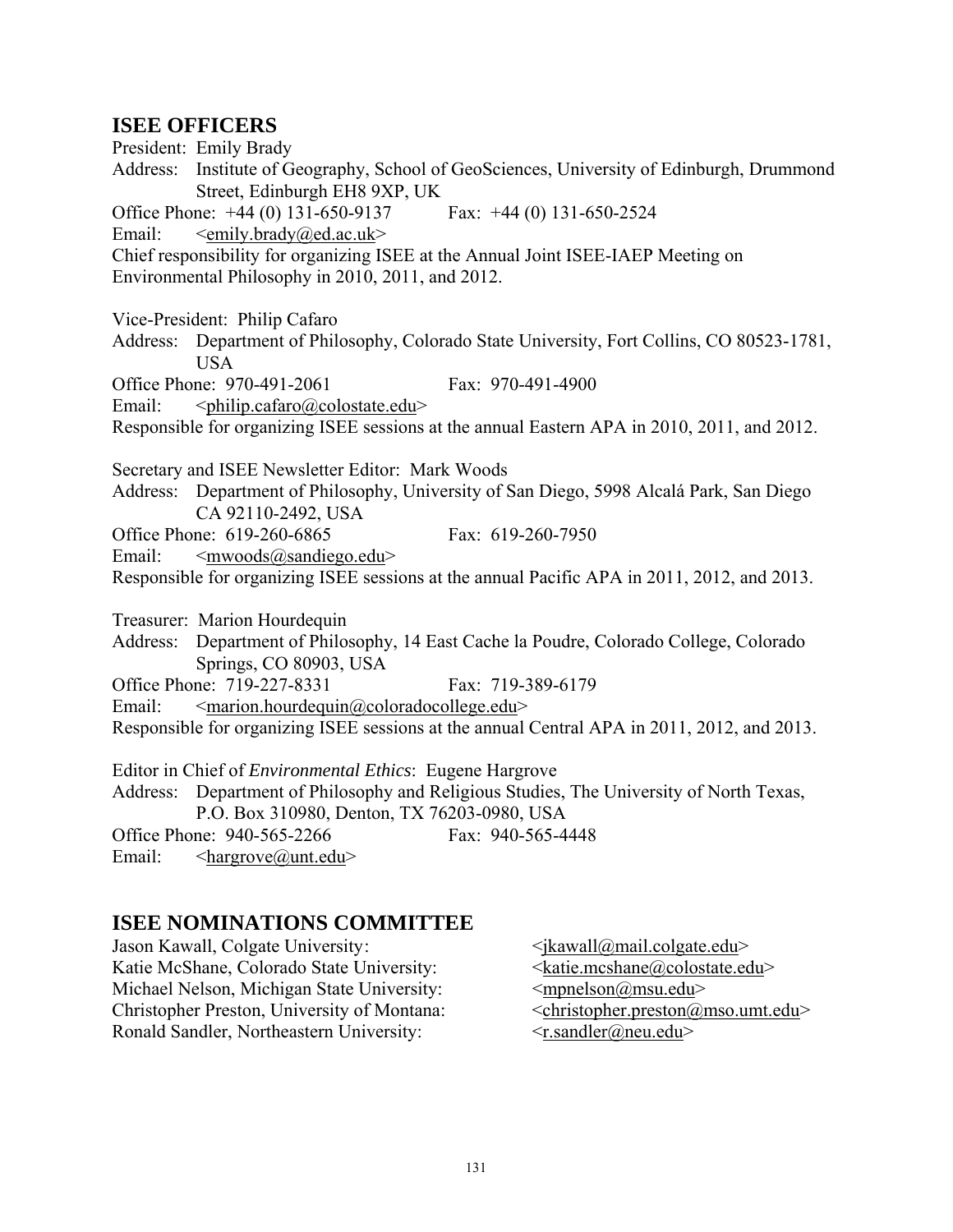# **ISEE REGIONAL REPRESENTATIVES**

We continue to update and expand our regional representation. Here is the current list. If you are a member of ISEE in a country not on this list, please contact Emily Brady at  $\le$ emily.brady@ed.ac.uk> if you are interested in representing ISEE.

- **Africa:**
	- o **South Africa:** Johan P. Hattingh, Department of Philosophy, University of Stellenbosch, 7600 Stellenbosch, South Africa. Hattingh heads the Unit for Environmental Ethics at Stellenbosch. Office Phone: 27 (country code) 21 (city code) 808-2058. Secretary Phone: 808-2418. Home Phone: 887-9025. Fax: 886-4343. Email:  $\langle \text{iph2}\rightangle$ @akad.sun.ac.za>.
- **Australia:**
	- o William Grey, Room E338, Department of Philosophy, University of Queensland, 4067, Queensland 4072 Australia. Email: <wgrey@mailbox.uq.edu.au>.
- **Asia:**
	- o **China:** Yang Tongjing, Institute of Philosophy, Chinese Academy of Social Sciences, Beijing, 100732, China. Email:  $\langle \text{vangtong12} \rangle \langle \text{wgaugtong12} \rangle$ .
	- o **Pakistan and South Asia:** Nasir Azam Sahibzada, Founder Member, Independent Trust for Education (ITE), T-28 Sahibzada House, Zeryab Colony, Peshawar City (NWFP), Pakistan. Postal Code. 25000. Phone: (92) (91) 2040877). Cell Phone: 0334- 9081801. Email:  $\langle$ sahibzan@unhcr.org> and  $\langle$ nasirazam@hotmail.com>.
	- o **Taiwan:** King Hen-Biau, President, Society of Subtropical Ecology, 4<sup>th</sup> Fl. #3, Lane 269, Roosevelt Road, Section 3, 106 Taipei, Taiwan. Phone: 886-2-2369-9825. Cell Phone: 886-9-3984-1403. Fax: 886-2-2368-9885. Email: <hbking@tfri.gov.tw>.
- **Europe:**
	- o **Eastern Europe:** Jan Wawrzyniak, Prof. UAM dr hab., Institute of Linguistics UAM, Al. Niepodleglosci 4, 61-874 Poznan, POLAND. Phone: +48 / 61 / 8293691 and +48 / 61 / 8293663. Mobile: +48 / 66 / 3787032. Fax: +48 / 61 / 8293662. Email:  $\langle$ jawa@amu.edu.pl>.
	- o **Finland:** Markku Oksanen, Department of Social Policy and Social Psychology, University of Kuopio, P.O. Box 1627, 70211, Finland. Email:  $\leq$ majuok@utu.fi> or <markku.oksanen@utu.fi>.
	- o **The Netherlands:** Martin Drenthen, ISIS, Faculty of Science, Radboud University of Nijmegen, Postbox 9010, 6500 GL Nijmegen, the Netherlands. Office Phone: 31 (country code) 24 (city code) 3612751. Fax: 31-24-3615564. Home Address: Zebrastraat 5, 6531TW Nijmegen, the Netherlands. Home Phone:  $(31) - (24)$ 3238397. Email: <m.drenthen@science.ru.nl>.
	- o **United Kingdom:** Isis Brook, Centre for Professional Ethics, University of Central Lancashire, Preston, Lancashire, United Kingdom PR1 2HE. Phone: +44(0)1772 892542. Email: <ihbrook@uclan.ac.uk>.
	- o **Greece:** Stavros Karageorgakis, Theofilou 26, 54633, Thessaloniki, Greece. Email: <ouzala@hotmail.com>.
- **South America:**
	- o Ricardo Rozzi, Department of Philosophy and Religion Studies, P.O. Box 310920, University of North Texas, Denton, TX 76203-0920. Phone: 940-565-2266. Fax: 940-565-4448. Email: <rozzi@unt.edu>.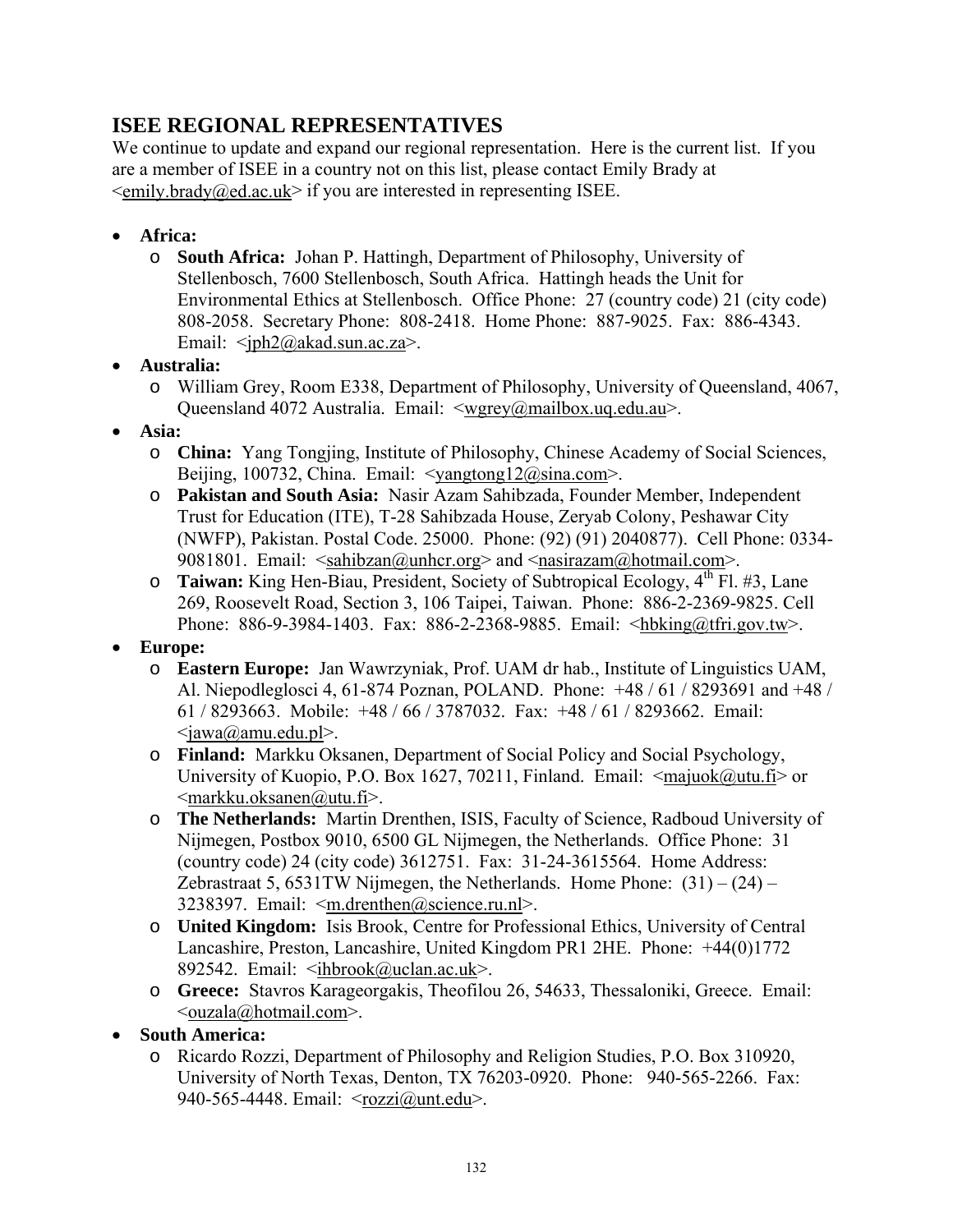#### • **Mexico and Central America:**

o Teresa Kwiatkowska, Universidad Autonoma Metropolitana-Iztapalapa, Departamento de Filosofia, Av. Michoacan y Purissima s/n, 09340 Mexico D.F., Mexico. Office Phone: (5) 724 47 77. Home Phone: (5) 637 14 24. Fax: (5) 724 47 78. Email: <tkwiatkowska@yahoo.com>.

#### • **North America:**

- o **Canada:** Thomas Heyd, Department of Philosophy, University of Victoria, P.O. Box 3045, Victoria, British Columbia V8W 3P4, Canada. Office Phone: 250-721-7512. Fax: 250-721-7511. Email: <heydt@uvic.ca>.
- o **United States:**
	- Ned Hettinger, Philosophy Department, College of Charleston, Charleston, South Carolina 29424, USA. Office Phone: 843-953-5786. Home Phone: 843-953-5786. Fax: 843-953-6388. Email: <hettingern@cofc.edu>.
	- Holmes Rolston III, Department of Philosophy, Colorado State University, Fort Collins, Colorado 80523, USA. Office Phone: 970-491-6315. Fax: 970-491-4900. Email: <rolston@lamar.colostate.edu>.
	- Jack Weir, Department of Philosophy, Morehead State University, UPO 662, Morehead, Kentucky 40351-1689, USA. Office Phone: 606-783-2785. Home Phone: 606-784-0046. Fax: 606-783-5346 (include Weir's name on Fax). Email:  $\leq$ j.weir@morehead-st.edu>.